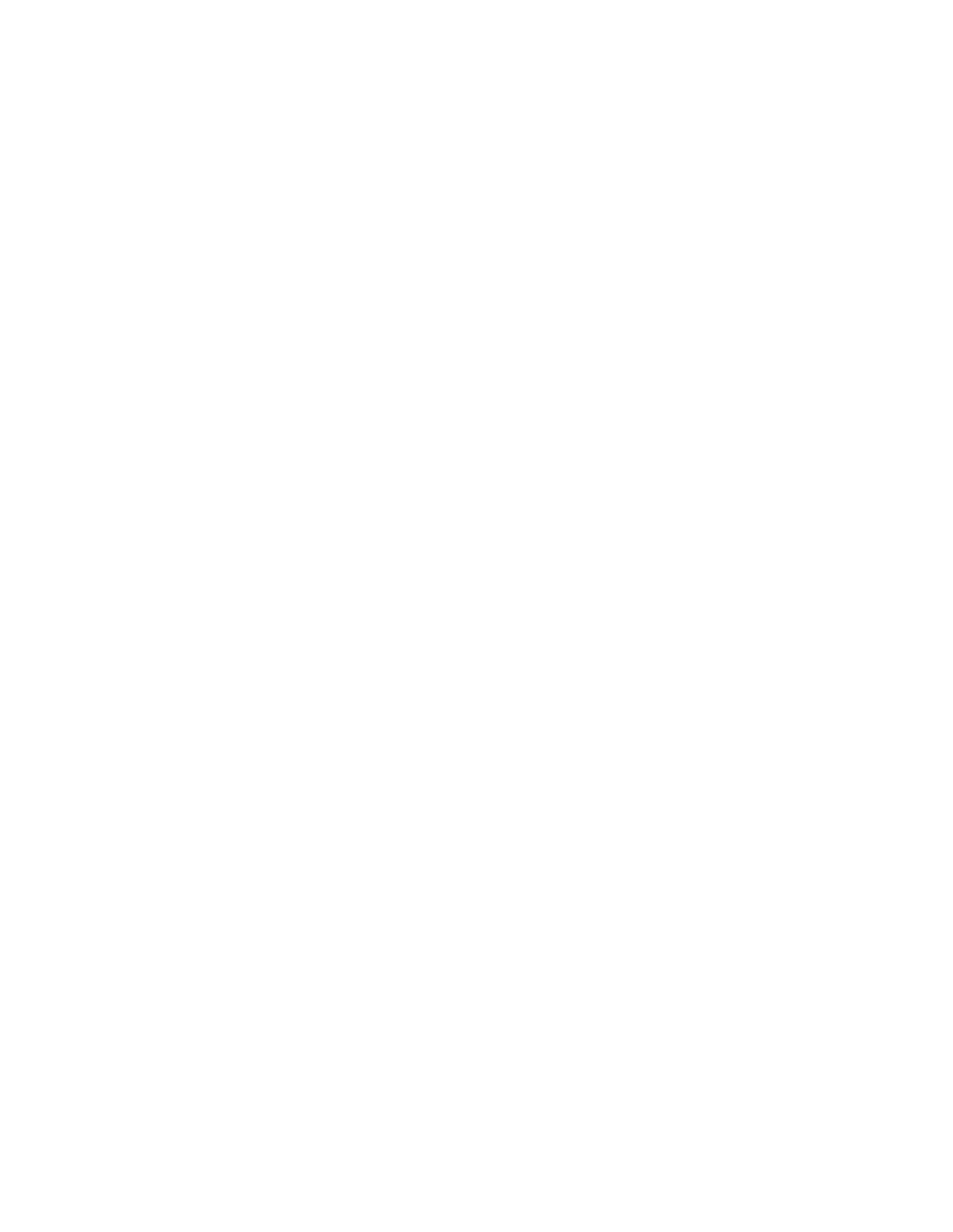# **Table of Contents**

This annual report can be accessed on our website at www.sbi.state.mn.us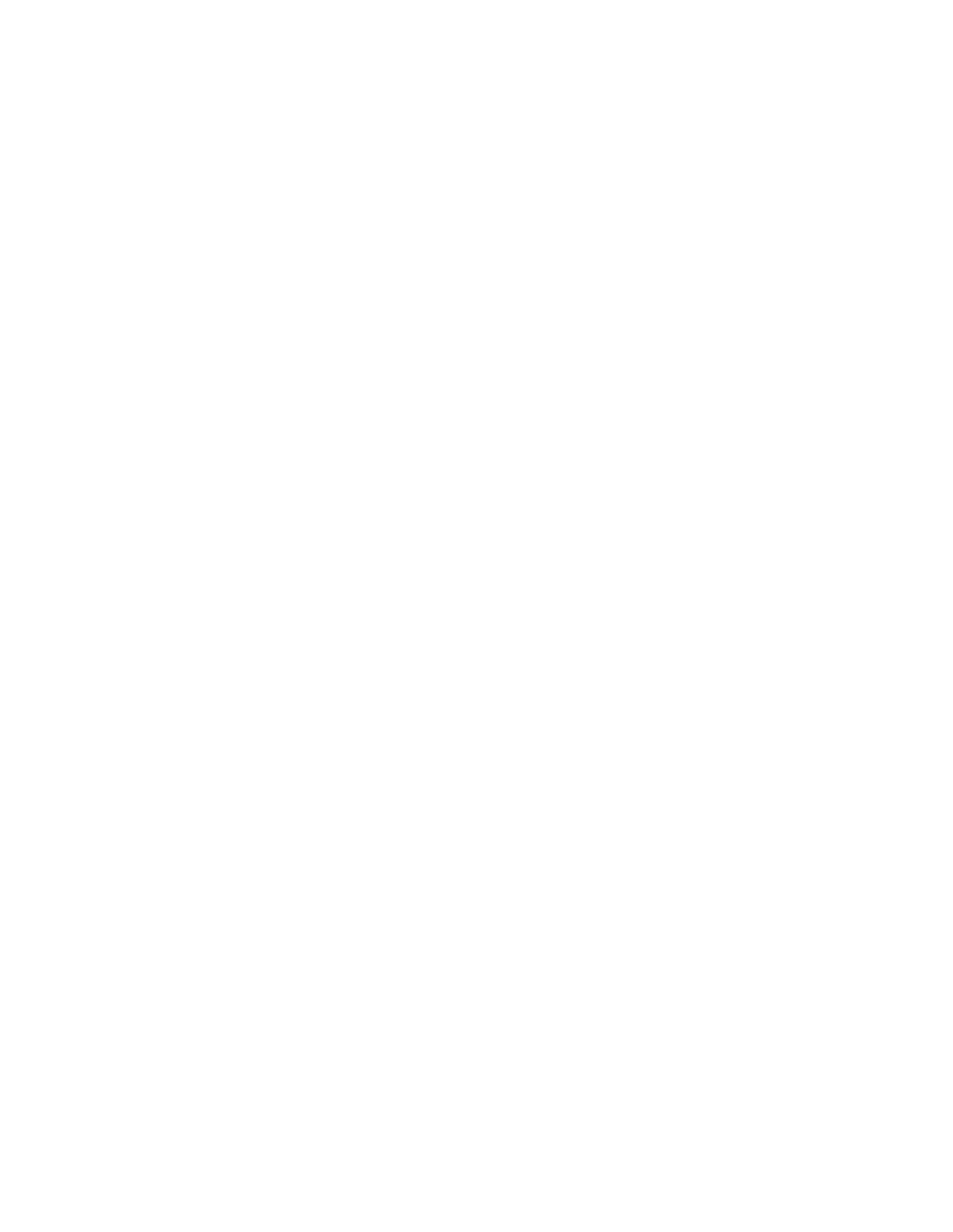### **MINNESOTA STATE BOARD OF INVESTMENT**

December, 2011



**Board Members Governor Mark Dayton** 

**State Auditor Rebecca Otto** 

**Secretary of State Mark Ritchie** 

**Attorney General Lori Swanson** 

#### **Executive Director**

**Howard Bicker**

*60 Empire Drive Suite 355 St. Paul, MN 55103 (651) 296-3328 FAX (651) 296-9572 E-mail: minn.sbi@state.mn.us www.sbi.state.mn.us* 

*An Equal Opportunity Employer*

### **The Minnesota State Board of Investment (SBI) is pleased to present its report for the fiscal year ending June 30, 2011.**

### **Investment Environment**

During FY11, the U.S. equity markets returned 32.4% as measured by the Russell 3000 Index. The market benefitted from eight straight positive months of returns that resulted in all sectors in the Russell 3000 realizing double digit gains this year.

The Morgan Stanley Capital International (MSCI) All Country World Index excluding the United States (ACWI ex U.S.), which represents the developed and emerging international markets outside the U.S., returned 29.7% for the fiscal year. The international markets rallied early, but were also affected by fears of economic slowdown throughout the world.

The U.S. bond market, as measured by the Barclays Capital Aggregate Bond Index, rose 3.9% during the fiscal year. Investor fears of an economic slowdown during the first quarter of the fiscal year contributed to a decline in interest rates and a strong bond market rally. Signs of economic recovery in the U.S. during the second and third quarters contributed to an overall decline in the bond market. The fourth quarter saw a strong rally in the bond market as yields declined amid deteriorating economic conditions in the U.S. and Eurozone.

### **Fiscal Year 2011**

Within this investment environment, the Combined Funds returned 23.3% during fiscal year 2011. Over the latest ten year period, the Funds experienced an annualized return of 5.9%. (See page 8).

### **SBI Results**

**On June 30, 2011, assets under management totaled \$61.6 billion.** This total is the aggregate of numerous pension funds, trust funds and cash accounts, each with different investment objectives. In establishing a comprehensive management program, the Board develops an investment strategy for each fund which reflects its unique requirements. **The primary purpose of this annual report is to communicate the investment goals, policies and performance of each fund managed by the Board.** Through the investment programs presented in this report, the Minnesota State Board of Investment seeks to enhance the management and performance of the assets under its control.

Sincerely,

Howard Bicker

Howard Bicker Executive Director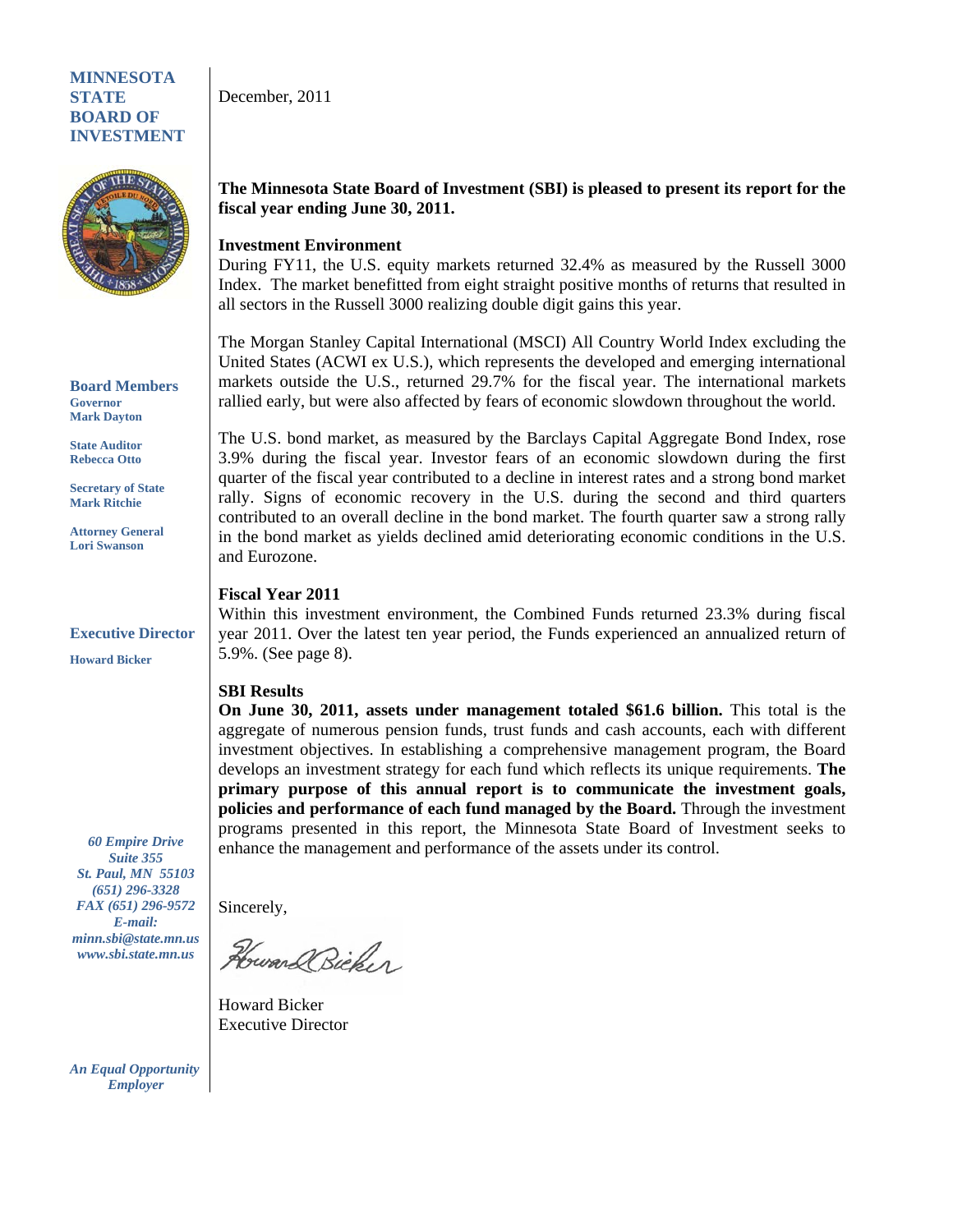# *State Board of Investment*

*Governor Mark Dayton, Chair State Auditor Rebecca Otto Secretary of State Mark Ritchie State Attorney General Lori Swanson* 

### *Investment Advisory Council*

The Legislature has established a seventeen member Investment Advisory Council (IAC) to advise the Board and its staff on investment-related matters.

The IAC fulfills its statutory duty to the SBI by providing advice and independent due diligence review of the investment policy and implementation recommendations that guide the SBI's investment of assets.

The Board appoints ten members experienced in finance and investment. These members traditionally have come from the Minneapolis and St. Paul corporate investment community.

The Commissioner of Minnesota Management & Budget and the Executive Directors of the three statewide retirement systems are permanent members of the Council.

Two active employee representatives and one retiree representative are appointed to the Council by the Governor.

All proposed investment policies are reviewed by the IAC before they are presented to the Board for action.

### *Members of the Council*

*Jeffery Bailey, Chair* Director, Benefits Finance Target Corporation

*Malcolm W. McDonald Vice Chair*  Director & Corporate Secretary (Retired) Space Center, Inc.

*Denise Anderson* Governor's Appointee Active Employee Representative

*David Bergstrom*  Executive Director Mn. State Retirement System

*John E. Bohan* V.P., Pension Investments (Retired) Grand Metropolitan- Pillsbury

*Kerry Brick*  Manager, Pension Investments Cargill, Inc.

*Dennis Duerst*  Director, Benefit Funds Investment 3M Company

*Douglas Gorence*  Chief Investment Officer U of M Foundation Investment Advisors

*Laurie Fiori Hacking*  Executive Director Teachers Retirement Association

*P. Jay Kiedrowski*  Senior Fellow Humphrey Institute University of MN

*Judith W. Mares*  Chief Investment Officer ATK

*Gary Martin*  V.P., Pension Investments SUPERVALU, Inc.

*Gary R. Norstrem*  Treasurer, (Retired) City of St. Paul

*Jim Schowalter*  Commissioner Minnesota Management & Budget

*LeaAnn Stagg*  Governor's Appointee Active Employee Representative

*Mary Vanek*  Executive Director Public Employees Retirement Association

*Elaine Voss*  Governor's Appointee Retiree Representative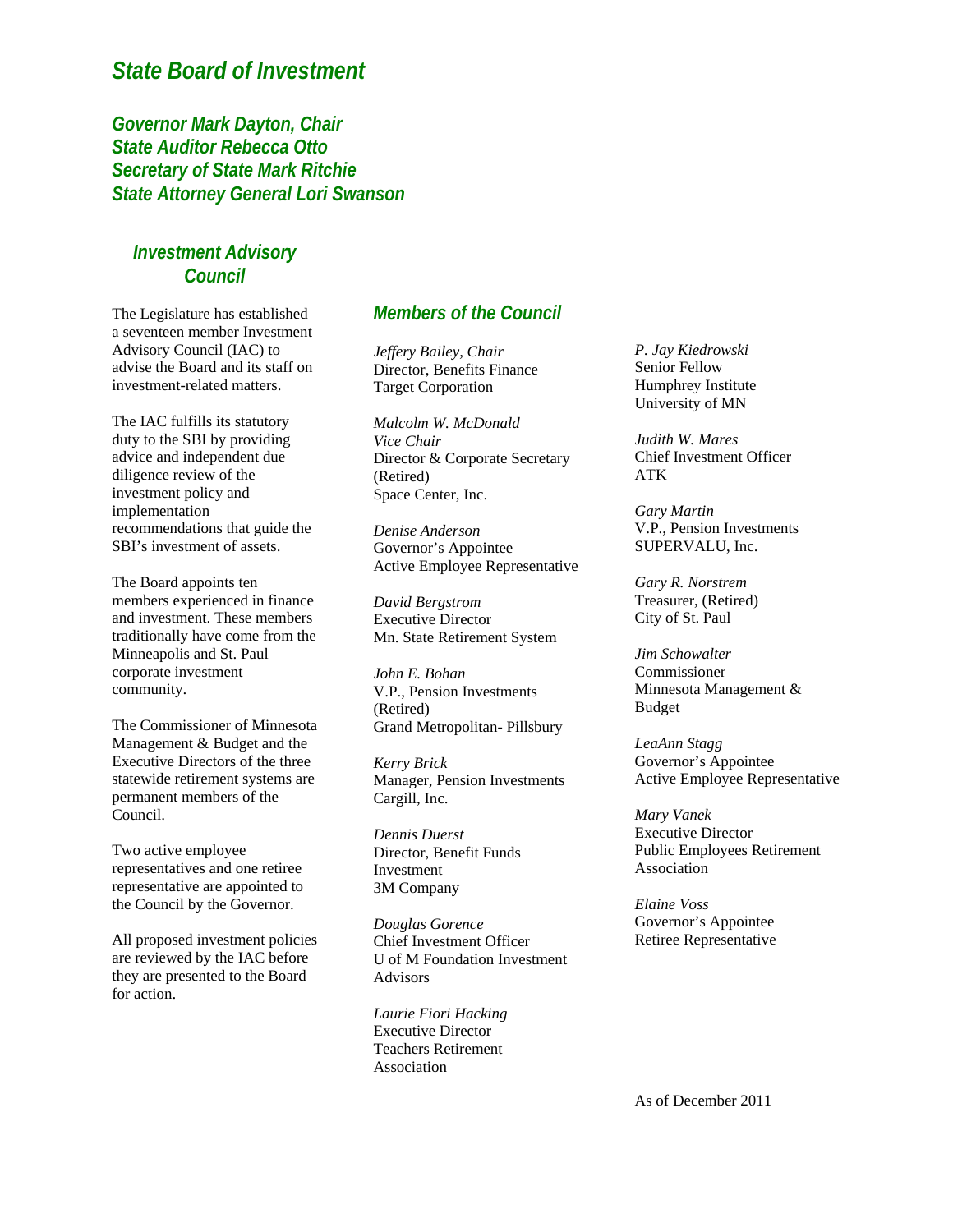# *Staff, Consultants & Custodians*

*Howard Bicker* Executive Director

*Teresa J. Richardson*  Assistant Executive Director

### *Investment Staff*

*Public Equities Tammy Brusehaver*  Mgr., Domestic Equity

*Patricia Ammann* Portfolio Mgr., Domestic Equity

*Stephanie Gleeson*  Mgr., International Equity

*Fixed Income and Internal Investments Michael J. Menssen* Mgr., Long-Term Debt

*Ryan O. Hill* Portfolio Mgr., Long-Term Debt

*Alternative Assets John N. Griebenow* Mgr., Alternative Investments

*John J. Kirby*  Portfolio Mgr., Alternative Investments

*Cash Management Steven Kuettel* Mgr., Short-Term Debt

*Aaron D. Griga* Portfolio Mgr., Short-Term Debt

*Public Programs James E. Heidelberg* Mgr., Public Programs

*Deborah Griebenow* Analyst, Shareholder Services

### *Administrative Staff*

*Finance and Accounting Paul T. Anderson* Administrative Director

*William J. Nicol* Accounting Director

*Kathy Leisz* Information Technology Specialist

*Wendy Murphy* Accounting Officer, Senior

*Shirley Baribeau*  Accounting Officer, Intermediate

*Julie Grill* Accounting Officer, Intermediate

*Support Services Charlene Olson* Administrative Assistant to the Executive Director

*Melissa Mader* Office Administrative Specialist, Intermediate

*Kailee Kemp*  Office Administrative Specialist

### *Consultants*

General Consultant *Callan Associates Inc.*  (formerly Nuveen Investment Solutions Inc.) Chicago, Illinois

Special Projects Consultant *Pension Consulting Alliance*  Studio City, California

### *Custodian Banks*

Retirement and Trust Funds *State Street Bank & Trust Co.*  Boston, Massachusetts

State Cash Accounts *Wells Fargo & Company*  St. Paul, Minnesota

As of December 2011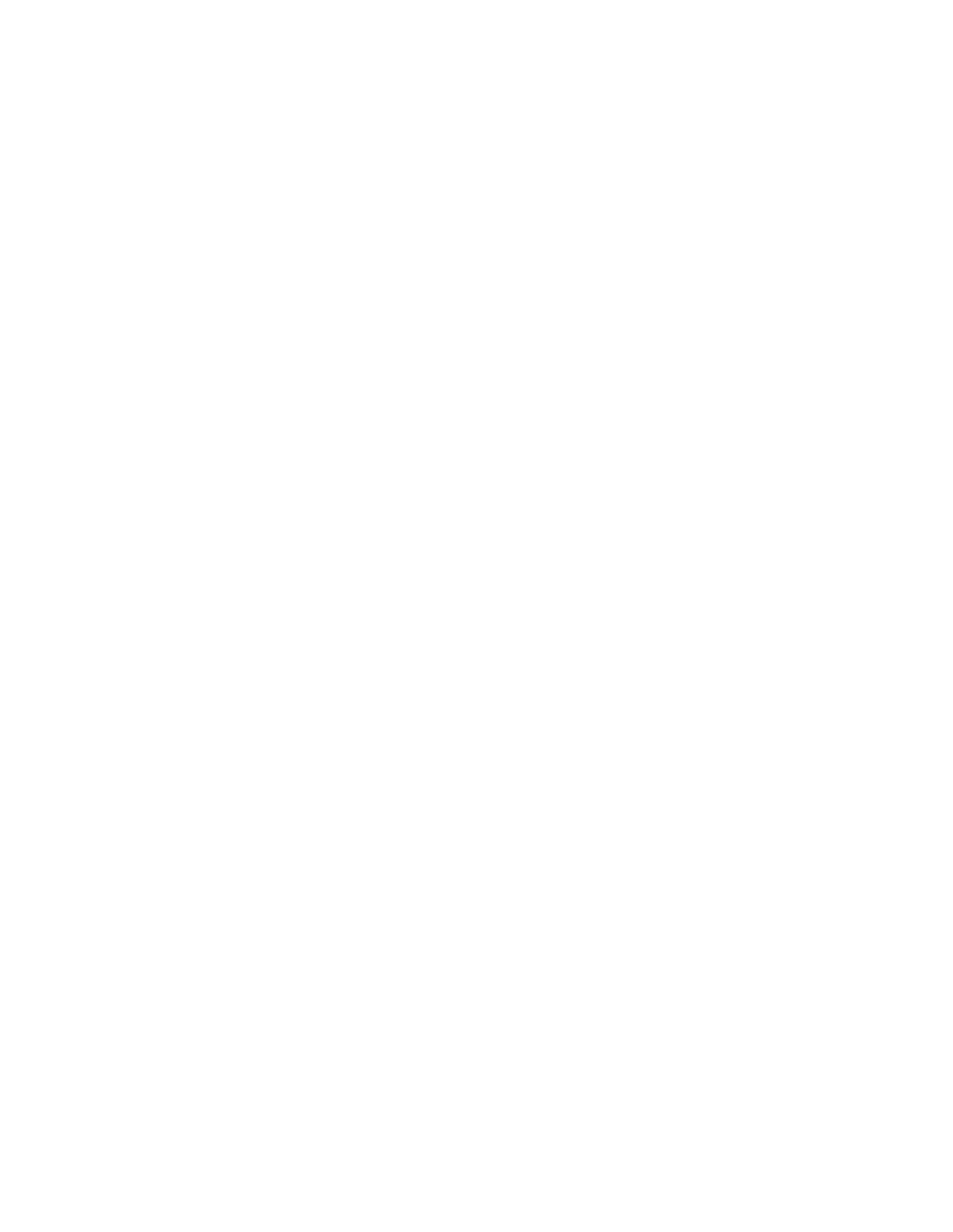# *Introduction*

### *The Minnesota State Board of Investment is responsible for the investment management of various retirement funds, trust funds and cash accounts. On June 30, 2011, the market value of all assets was \$61.6 billion.*

### *Constitutional and Statutory Authority*

The Minnesota State Board of Investment (SBI) is established by Article XI of the Minnesota Constitution to invest all state funds. Its membership as specified in the Constitution is comprised of the Governor (who is designated as chair of the Board), State Auditor, Secretary of State and State Attorney General.

All investments undertaken by the SBI are governed by the prudent person rule and other standards codified in *Minnesota Statutes*, Chapter 11A and Chapter 356A.

#### *Prudent Person Rule*

The prudent person rule, as codified in *Minnesota Statutes* Section 11A.09, requires all members of the Board, Investment Advisory Council, and SBI staff to *"...act in good faith and ...exercise that degree of judgment and care, under circumstances then prevailing, which persons of prudence, discretion and intelligence exercise in the management of their own affairs, not for speculation, but for investment, considering the probable safety of their capital as well as the probable income to be derived therefrom." Minnesota Statutes* Section 356A.04 contains similar codification of the prudent person rule applicable to the investment of pension fund assets.

#### *Authorized Investments*

In addition to the prudent person rule, *Minnesota Statutes* Section 11A.24 contains a specific list of asset classes available for investment including common stocks, bonds, short term securities, real estate, private equity, and resource funds. The section prescribes the maximum percentage of fund assets that may be invested in various asset classes and contains specific restrictions to ensure the quality of the investments.

#### *Investment Policies*

Within the requirements defined by state law, the State Board of Investment, in conjunction with SBI staff and the Investment Advisory Council, establishes investment policies for all funds under its control. These investment policies are tailored to the particular needs of each fund and specify investment objectives, risk tolerance, asset allocation, investment management structure and specific performance standards.

The Board, its staff, and the Investment Advisory Council have conducted detailed analyses that address investment objectives, asset allocation policy and management structure of each of the funds under the SBI's control. The studies guide the on-going management of these funds and are updated periodically.

#### *Important Notes*

Readers should note that the SBI's returns in this report are shown *after* transactions costs and fees are deducted. Performance is computed and reported after all applicable charges to assure that the Board's focus is on true net returns.

Due to the large number of individual securities owned by the funds managed by the SBI, this report does not include asset listings. **A complete list of securities is available upon request from the State Board of Investment.**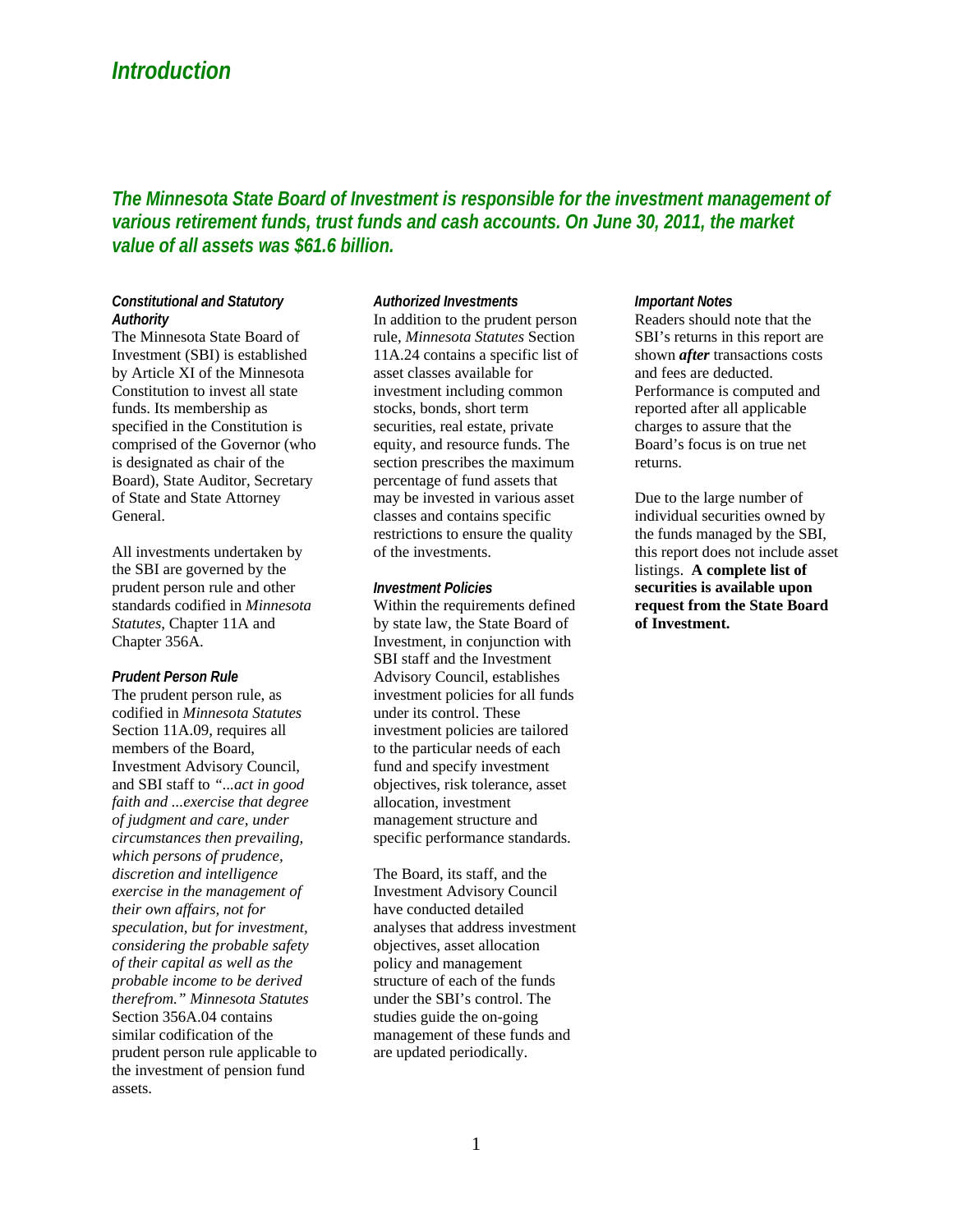# *Funds Under Management*

|                                                                                                                                                                                                                                                                                                                                                                                                                                                                                                                                                                                           |                                                                                                                                                       | Market Value<br>June 30, 2011* |
|-------------------------------------------------------------------------------------------------------------------------------------------------------------------------------------------------------------------------------------------------------------------------------------------------------------------------------------------------------------------------------------------------------------------------------------------------------------------------------------------------------------------------------------------------------------------------------------------|-------------------------------------------------------------------------------------------------------------------------------------------------------|--------------------------------|
|                                                                                                                                                                                                                                                                                                                                                                                                                                                                                                                                                                                           |                                                                                                                                                       | \$53.2 billion                 |
| The Combined Funds represent the assets for both the active and retired<br>public employees in ten statewide retirement plans:                                                                                                                                                                                                                                                                                                                                                                                                                                                            |                                                                                                                                                       | \$47.8 billion                 |
|                                                                                                                                                                                                                                                                                                                                                                                                                                                                                                                                                                                           | \$17.2 billion<br>13.5 billion<br>5.3 billion<br>278 million<br>881 million<br>9.2 billion<br>643 million<br>567 million<br>19 million<br>148 million |                                |
| The Supplemental Investment Fund includes assets of the unclassified<br>state employees retirement plan, other defined contribution retirement<br>plans, a healthcare savings plan, and various retirement programs for<br>local police and firefighters. Participating plans use one or more of the<br>eight accounts which have different investment objectives designed to<br>Note: Numbers below do not include \$1.3 billion of State Deferred<br>Compensation dollars which are invested in the Supplemental<br>Investment Fund but are included in the \$4.1 billion total for the |                                                                                                                                                       | \$1.3 billion                  |
| stocks and bonds<br>passively managed stocks<br>actively managed stocks<br>actively managed bonds<br>non-U.S. stocks<br>stable value investments<br>short-term debt securities<br>stocks and bonds                                                                                                                                                                                                                                                                                                                                                                                        | \$258 million<br>254 million<br>131 million<br>148 million<br>133 million<br>151 million<br>184 million<br>3 million                                  |                                |
|                                                                                                                                                                                                                                                                                                                                                                                                                                                                                                                                                                                           |                                                                                                                                                       |                                |

#### *State Deferred Compensation Plan \$4.1 billion*

The State Deferred Compensation Plan offers eleven mutual funds, a money market fund, and a fixed interest (stable value) fund.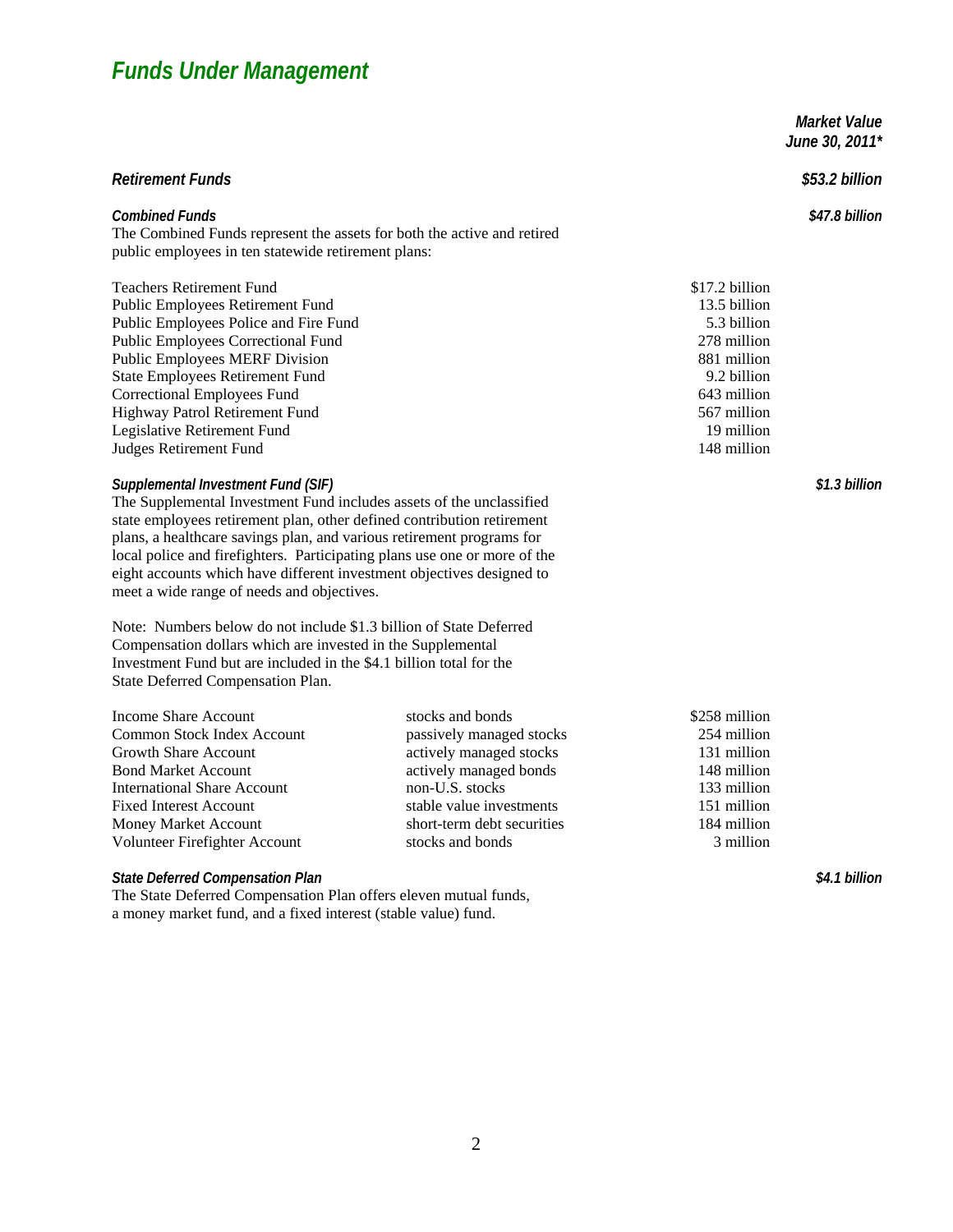# *Funds Under Management*

|                                                                                                                                                                                                                                                                                                  |               | Market Value<br>June 30, 2011* |
|--------------------------------------------------------------------------------------------------------------------------------------------------------------------------------------------------------------------------------------------------------------------------------------------------|---------------|--------------------------------|
| <b>Non-Retirement Funds</b>                                                                                                                                                                                                                                                                      |               | \$2.4 billion                  |
| <b>Assigned Risk Plan</b><br>The Minnesota Workers Compensation Assigned Risk Plan<br>provides worker compensation insurance for companies unable<br>to obtain coverage through private carriers.                                                                                                | \$311 million |                                |
| <b>Permanent School Fund</b><br>The Permanent School Fund is a trust established for the benefit<br>of Minnesota public schools.                                                                                                                                                                 | \$785 million |                                |
| <b>Environmental Trust Fund</b><br>The Environmental Trust Fund is a trust established for the<br>protection and enhancement of Minnesota's environment. It is<br>funded with a portion of the proceeds from the state's lottery.                                                                | \$575 million |                                |
| Other Post Employment Benefits Accounts (OPEB'S)<br>These accounts are the assets set aside by local units of government<br>for the payment of retiree benefits trusteed by the Public Employees<br>Retirement Association.                                                                      | \$281 million |                                |
| <b>Miscellaneous Accounts</b>                                                                                                                                                                                                                                                                    | \$551 million |                                |
| <b>State Cash Accounts</b><br>These accounts are the cash balances of state government funds<br>including the General Fund, transportation funds, and<br>miscellaneous cash accounts. Assets are invested through the<br>Invested Treasurers Cash Pool in high quality, liquid, debt securities. |               | \$6.0 billion                  |
| Total Assets Invested by SBI*                                                                                                                                                                                                                                                                    |               | \$61.6 billion                 |

\* Totals may not add due to rounding.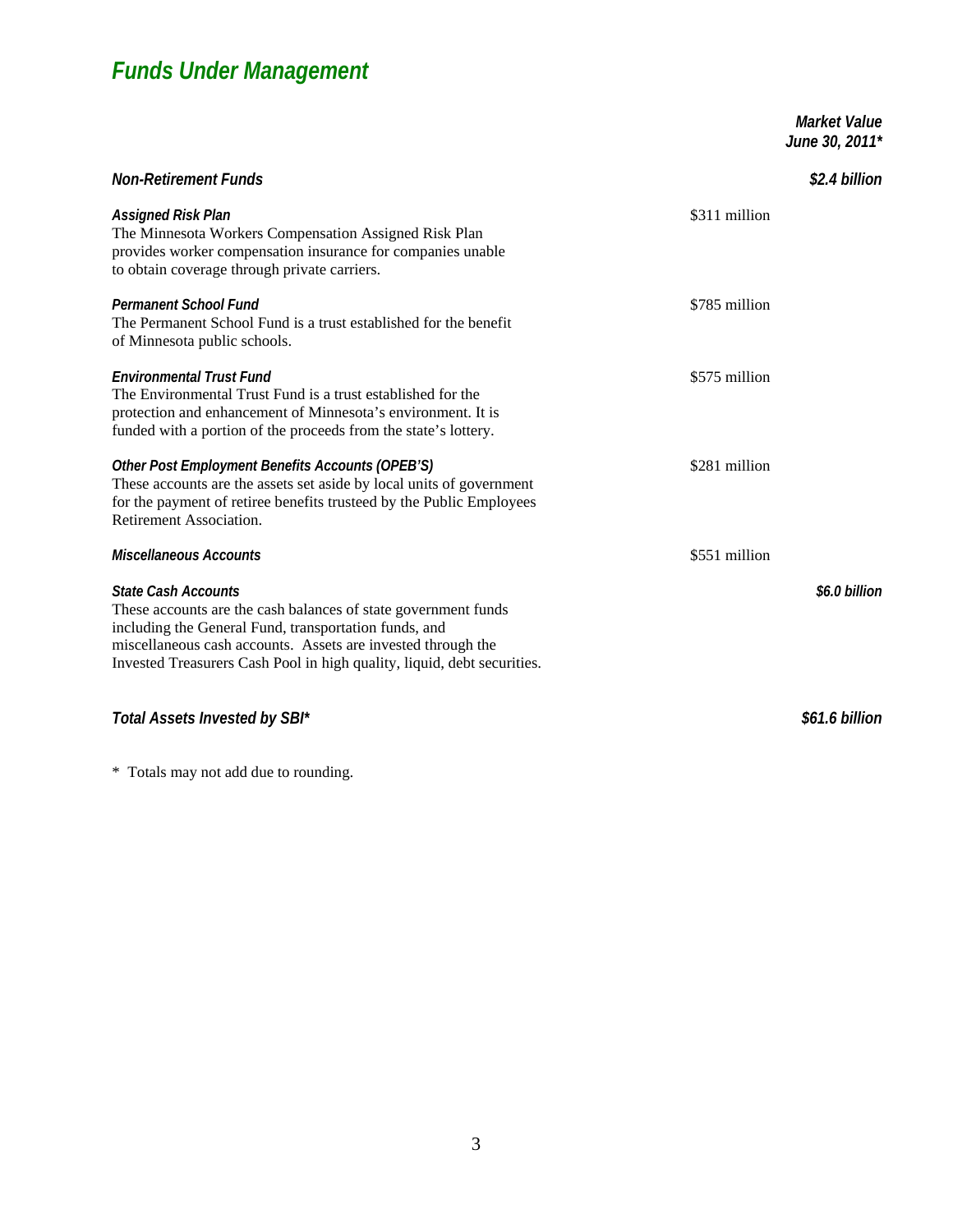

**Figure 1.** 

**Period Ending June 30, 2011** 

|                                | 1 Yr. | 3 Yr.  | 5 Yr. | 10 Yr. |
|--------------------------------|-------|--------|-------|--------|
| <b>Domestic Equity</b>         |       |        |       |        |
| Russell 3000 Index             | 32.4% | 4.0%   | 3.4%  | 3.4%   |
| <b>Domestic Fixed Income</b>   |       |        |       |        |
| Barclays Capital Aggregate (1) | 3.9   | 6.5    | 6.5   | 5.7    |
| 3 month U.S. Treasury Bills    | 0.1   | 0.3    | 1.8   | 2.0    |
| <b>International</b>           |       |        |       |        |
| EAFE $(2)$                     | 30.4  | $-1.8$ | 1.5   | 5.7    |
| <b>Inflation Measure</b>       |       |        |       |        |
| Consumer Price Index CPI-U (3) | 3.6   | 1.0    | 2.2   | 2.3    |

(1) Barclays Capital Aggregate Bond index. Includes governments, corporates and mortgages.

(2) Morgan Stanley Capital International index of Europe, Australasia and the Far East (EAFE). (Net index)

(3) Consumer Price Index (CPI) for all urban consumers, also known as CPI-U.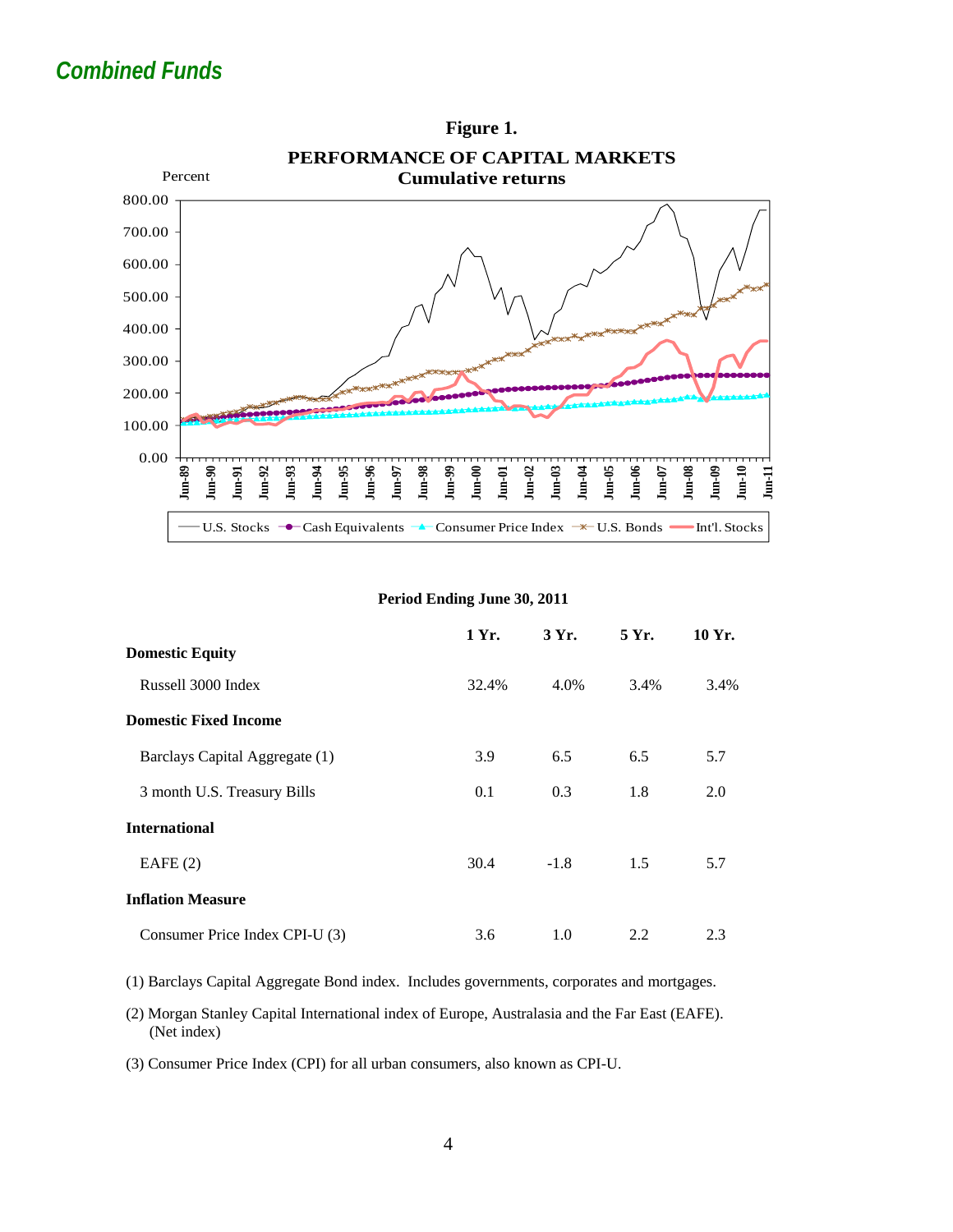*The Combined Funds represent the assets of both active and retired public employees who participate in the defined benefit plans of three state-wide retirement systems: Teachers Retirement Association (TRA), Public Employees Retirement Association (PERA) and the Minnesota State Retirement System (MSRS). On June 30, 2011, the Combined Funds had a market value of \$47.8 billion.* 

### *Background*

Through the end of fiscal year 2009, the retirement assets under the authority of the Minnesota State Board of Investment were managed and accounted for (as specified in statute) as two pools of assets with distinct asset allocation policies. One pool of assets, the Basic Retirement Funds (Basics), consisted of the assets of active employees, and the other pool of assets, the Post Retirement Fund (Post), consisted of assets of retired employees. The funds previously were "combined" for reporting and comparison purposes only.

The 2008 Legislature enacted legislation that established specific minimum funding levels for the Post Retirement Fund. The legislation mandated that if the funding level of the Post fell below 80 percent, the Post and Basic Funds would merge at the end of the following fiscal year. This event was triggered, and the Post was merged with the Basics on June 30, 2009. Beginning July 1, 2009, the assets are managed and reported as one pool referred to as the Combined Funds.

The 2010 Legislature enacted legislation that merged the Minneapolis Employees Retirement Fund (MERF) operations into the Public

Employees Retirement Association (PERA), effective June 30, 2010. Figure 2 identifies the ten different retirement funds which comprise the Combined Funds.

### *Investment Objectives*

One overriding responsibility of the State Board of Investment (SBI), with respect to the management of the Combined Funds, is to ensure that sufficient funds are available to finance promised benefits.

#### *Actuarial Assumed Return*

Employee and employer contribution rates are specified in state law as a percentage of an employee's salary. The rates are set so that contributions plus expected investment earnings will cover the projected cost of promised pension benefits. In order to meet these projected pension costs, the Combined Retirement Funds must generate investment returns of at least 8.5% (the rate set by statute) on an annualized basis, over time.

#### *Time Horizon*

Normally, pension assets will accumulate in the Combined Funds for 30 to 40 years during an employee's years of active service. A typical retiree can be expected to draw benefits for an additional 15 to 20 years. This provides the Combined Funds with a long investment time

| Figure 2. Composition of Combined Funds as of June 30, 2011 |       |          |  |  |  |
|-------------------------------------------------------------|-------|----------|--|--|--|
| Teachers Retirement Fund                                    |       | $36.1\%$ |  |  |  |
| <b>Public Employees Retirement Association</b>              |       |          |  |  |  |
| <b>Public Employees Retirement Fund</b>                     | 28.3% |          |  |  |  |
| Public Employees Police and Fire Fund                       | 11.1  |          |  |  |  |
| <b>Public Employees Correctional Fund</b>                   | 0.6   |          |  |  |  |
| <b>Public Employees MERF Division</b>                       | 1.8   |          |  |  |  |
| <b>Total PERA</b>                                           |       | 41.9     |  |  |  |
| Minnesota State Retirement System                           |       |          |  |  |  |
| <b>State Employees Retirement Fund</b>                      | 19.2  |          |  |  |  |
| Correctional Employees Fund                                 | 1.3   |          |  |  |  |
| Highway Patrol Retirement Fund                              | 1.2   |          |  |  |  |
| Legislative Retirement Fund                                 | 0.0   |          |  |  |  |
| <b>Judges Retirement Fund</b>                               | 0.3   |          |  |  |  |
| <b>Total MSRS</b>                                           |       | 22.1     |  |  |  |
| <b>Funds Total*</b>                                         |       | 100.0%   |  |  |  |
| * Total may not add due to rounding.                        |       |          |  |  |  |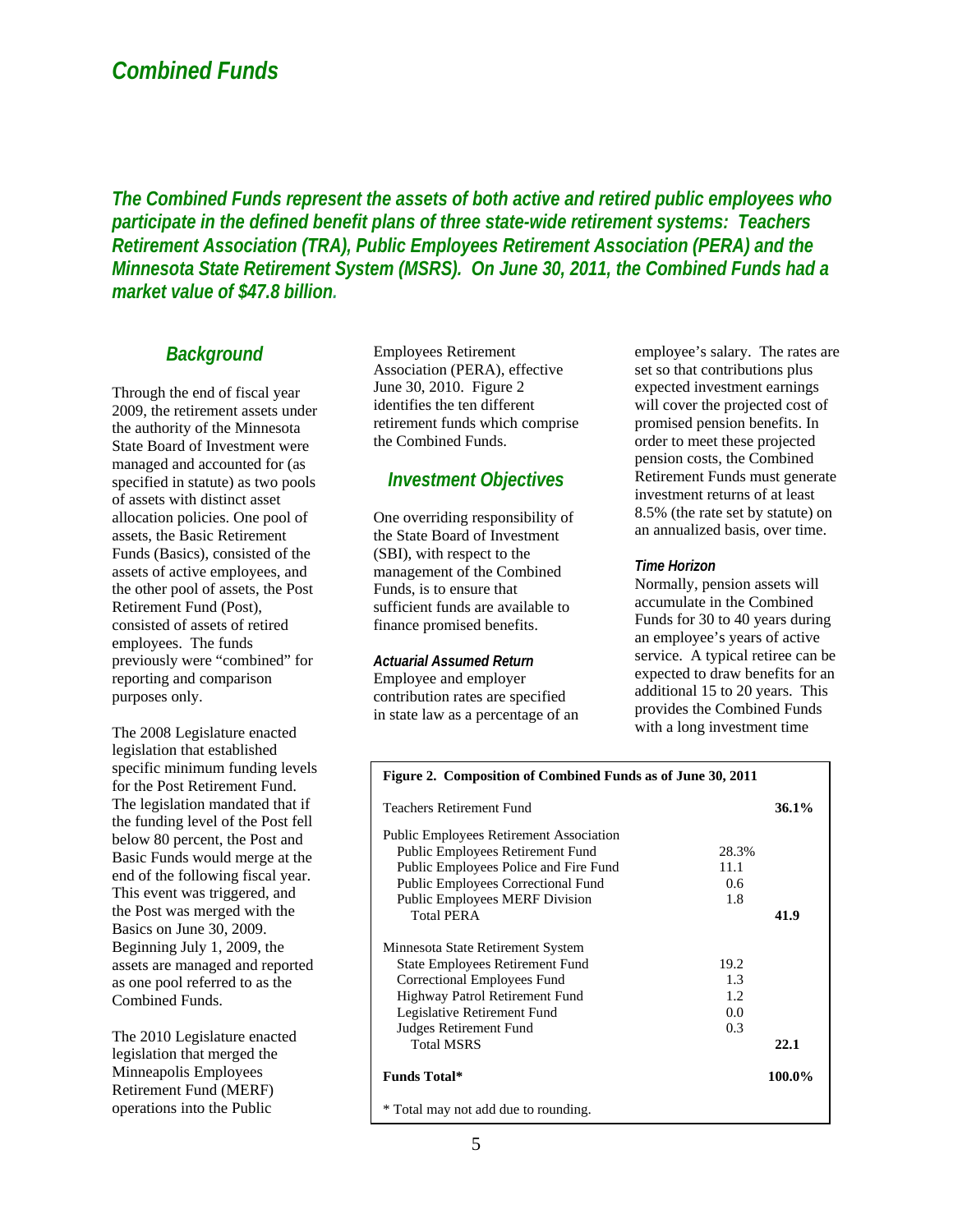horizon and permits the Board to take advantage of the long run return opportunities offered by common stocks and other equity investments in order to meet the actuarial return target.

#### *Benefit Increase*

Prior to the merger of the Basic and Post Funds, a benefit increase was calculated based on an inflation component and an investment return component. (See prior annual reports for a complete description.)

The 2010 Legislature enacted legislation that temporarily reduces cost of living adjustments and increases contribution rates for retirement plans covered under Teachers Retirement Association, Public Employees Retirement Association and the Minnesota State Retirement System. These changes vary by plan and the cost of living adjustments are no longer related to investment performance. More information is available through each retirement organization.

### *Asset Allocation*

The allocation of assets among stocks, bonds, alternative investments (alternative investments include real estate, mezzanine debt, and resource) and cash has a dramatic impact on investment results. In fact, asset allocation decisions overwhelm the impact of individual security selection within a total portfolio. The asset allocation of the Combined Funds is reviewed periodically. Figure 3 presents the actual asset mix of the Combined Funds as of June 30, 2011.

As illustrated in Figure 1, historical evidence indicates that U.S. common stocks will provide the greatest opportunity to maximize investment returns over the long-term. As a result, the Board has chosen to incorporate a large commitment to common stocks in the asset allocation policy for the retirement funds. In order to limit the short run volatility of returns exhibited by common stocks, the Board includes other asset classes such as bonds, real estate, and resource investments in the total portfolio. This diversification is intended to reduce wide fluctuations in investment returns on a year to year basis and should not impair the Funds' ability to meet or exceed the actuarial return target over the long-term.

**Figure 3. Combined Funds Asset Mix Comparison as of June 30, 2011**



\* Represents the median allocation by asset class, and does not add to 100%.

TUCS may include assets other than alternatives.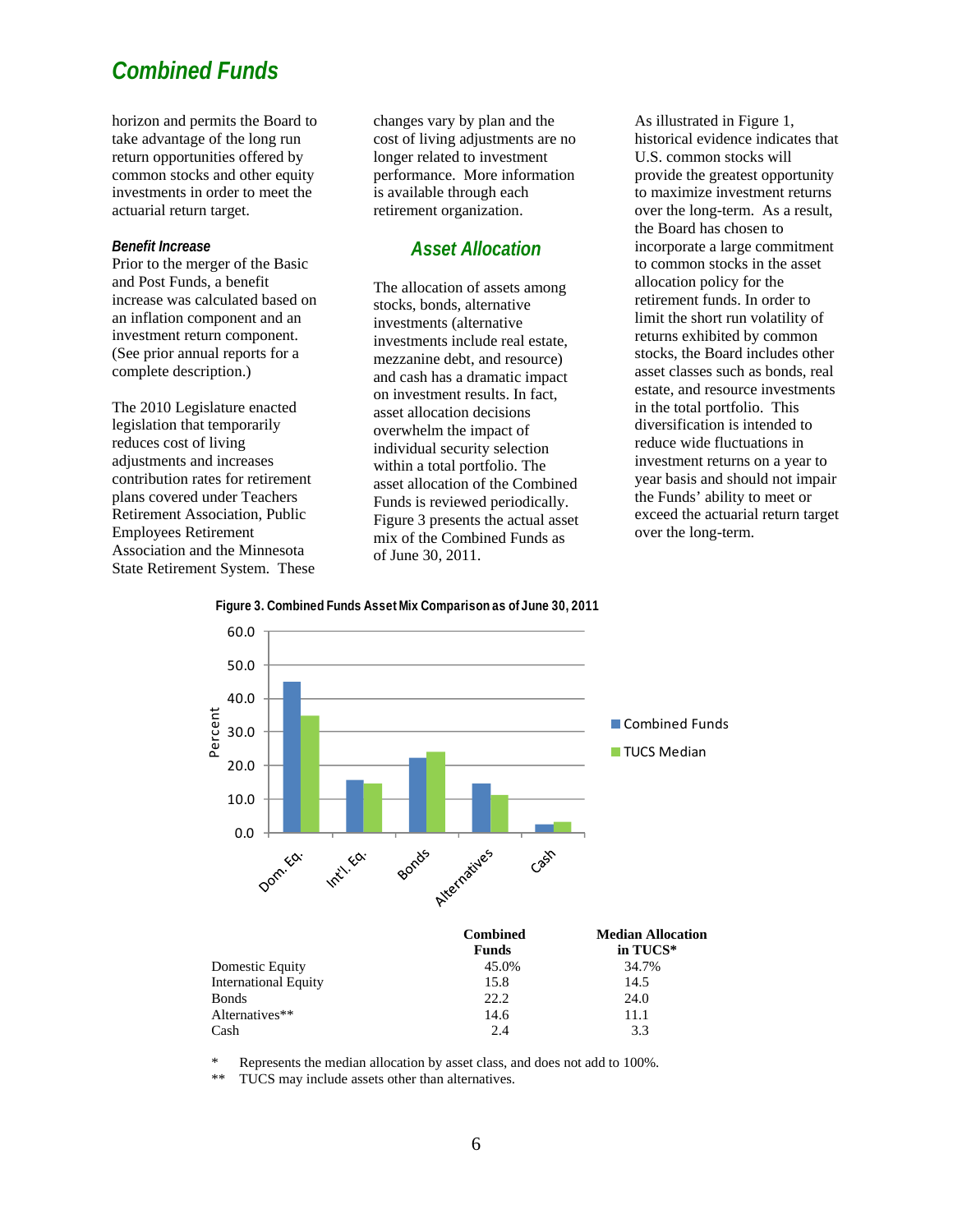



#### *Long-Term Allocation Policy*

The Combined Funds has a policy asset allocation which is based on the investment objectives of the Combined Funds and the expected long run performance of the capital markets. The policy asset allocation of the Combined Funds was approved by the Board in December 2008, and is as follows:

| <b>Domestic Stocks</b>      | 45% |
|-----------------------------|-----|
| <b>International Stocks</b> | 15  |
| <b>Bonds</b>                | 18  |
| <b>Alternative Assets</b>   | 20  |
| <b>Unallocated Cash</b>     |     |

The unfunded allocation to alternative investments is held in bonds until it is needed for investment. As a result, the actual amount invested in bonds at any time can be above the target allocation.

Figure 3 presents the actual asset mix of the Combined Funds at the end of fiscal year 2011.

Historical asset mix data are displayed in Figure 4.

#### *Asset Mix Compared to Other Pension Funds*

The Board finds it instructive to review asset mix and performance of the Combined Funds relative to other pension fund investors. The comparison universe used by the SBI is the Master Trust portion of the Trust Universe Comparison Service (TUCS). This universe contains information on public and corporate pension and trust funds with over \$1 billion with a diversified asset mix.

Comparisons of the Combined Funds' actual asset mix to the median allocation to stocks, bonds and other assets of the funds in TUCS on June 30, 2011 are also displayed in Figure 3. The Combined Funds were overweighted in domestic equities, international equities, and alternative investments relative to the median allocation

in TUCS, and were underweighted in bonds and cash.

#### *Total Return Vehicles*

The SBI invests the majority of the Combined Funds' assets in *common stocks* (both domestic and international.) A large allocation is consistent with the investment time horizon of the Combined Funds and the advantageous long-term riskreturn characteristics of common stocks. Including international stocks in the asset mix allows the SBI to diversify holdings across world markets and offers the opportunity to enhance returns and reduce the volatility of the total portfolio. The rationale underlying the inclusion of *private equity* is similar.

The Board recognizes that this sizable policy allocation to common stock and private equity likely will produce more volatile portfolio returns than a more conservative policy focused on fixed income securities. It is understood that this policy may result in quarters or even years of disappointing results. Nevertheless, the long run return benefits of this policy are expected to compensate for the additional volatility.

#### *Diversification Vehicles*

The Board includes other asset classes in the Combined Funds to provide some insulation against highly inflationary or deflationary environments and to diversify the portfolio sufficiently to avoid excessive return volatility.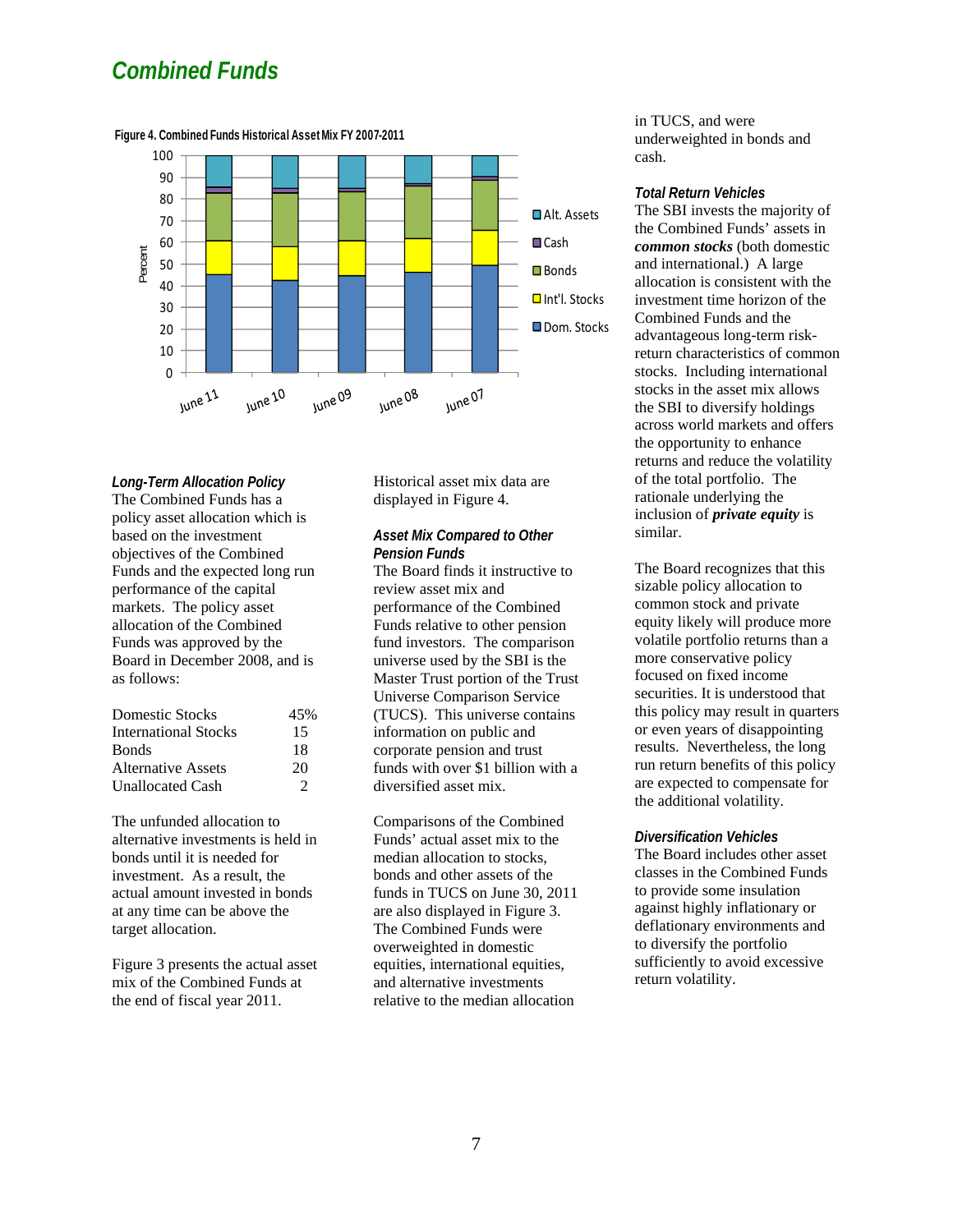*Real Estate* and *resource* (oil and gas) investments provide an inflation hedge that other financial assets cannot offer. Under more normal financial conditions, such as low to moderate inflation, the returns on these assets are not highly correlated with common stocks. As a result, inclusion of these assets in the Combined Funds serves to dampen return volatility.

The allocation to *bonds* acts as a hedge against a deflationary economic environment. In the event of substantial deflation, high quality fixed income assets are expected to protect principal and generate significant capital gains. Bonds, like real estate and resource funds, under normal financial conditions, help to diversify the Combined Funds, thereby controlling return volatility.

*Yield oriented* alternative investments provide the opportunity for higher long term returns than those typically available from bonds yet still generate sufficient current income. Typically, these investments (e.g., subordinated debt, mezzanine debt, or resource income investments such as producing properties) are structured more like fixed income securities with the opportunity to participate in the appreciation of the underlying assets. While these investments may have an equity component, they display a return pattern more like a bond. Therefore, they will help reduce the volatility of the total portfolio, but should also generate higher returns relative to more traditional bond investments.

### *Investment Management*

All assets in the Combined Funds are managed externally by investment management firms retained by contract. More information on the structure, management and performance of the various investment pools is included in the **Investment Pool** section of this report.

## *Return Objectives*

The Board measures the performance of the Combined Funds relative to the following total rate of return objectives:

— *Provide Real Returns.* Over a twenty year period, the Combined Funds are expected to produce returns that exceed inflation by 3-5 percentage points on an annualized basis.

**Figure 5. Combined Funds Performance vs. Inflation For Period Ending June 30, 2011**



\* Includes Basic Funds only through 6/30/93, Basic and Post Funds thereafter.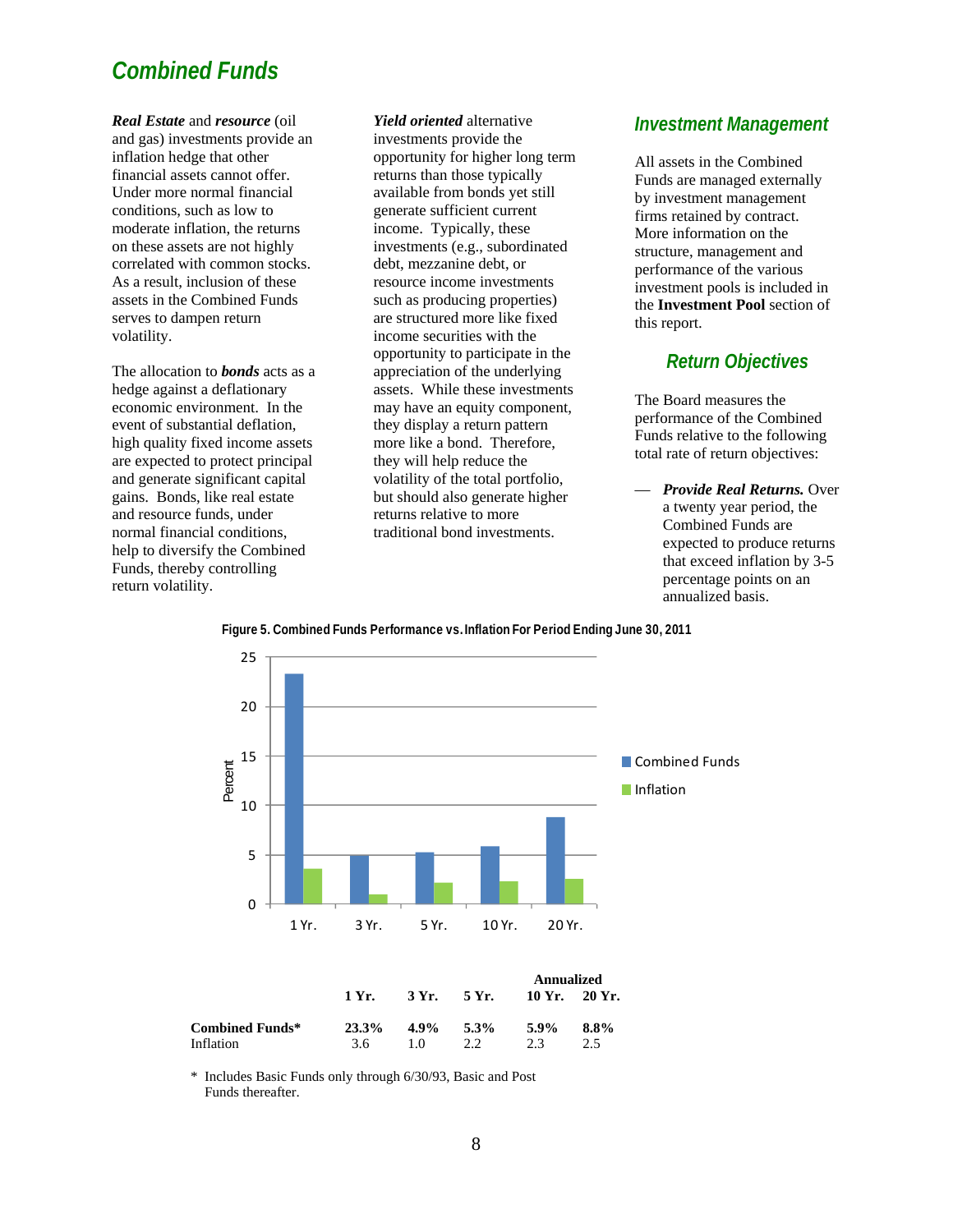— *Match or Exceed Market Returns.* Over a ten year period, the Combined Funds are expected to match or exceed a composite of market indices weighted using the asset mix of the Combined Funds.

*Performance is reported net of all fees and costs* to assure that the Board's focus is on true net return.

### *Investment Results*

#### *Comparison to Inflation*

Over the last twenty years, the Combined Funds exceeded inflation by 6.3 percentage points. Historical results compared to inflation are shown in Figure 5.

#### *Comparison to Market Returns*

The Combined Funds' performance is also evaluated relative to a composite of market indices which is weighted in a

manner that reflects the actual asset allocation of the Combined Funds. Performance relative to this standard will measure two effects:

- The ability of the managers selected by the SBI, in aggregate, to add value to the returns available from the broad capital markets.
- The impact of the SBI's rebalancing activity. The SBI rebalances the total fund when market movements take the stock (domestic and international,) bond, or cash segments above or below long term asset allocation targets. This policy imposes a low risk discipline of "buy low-sell high" among asset classes on a total fund basis.

Performance results and a breakdown of the composite index are shown in Figures 6 and 7. The Combined Funds exceeded the composite index over the last ten years by 0.1% and, therefore, met the stated performance goal. The Funds exceeded the composite index by 0.2 percentage points over the last five years and by 0.9 percentage points over the most recent fiscal year. These results are largely a measure of value added or lost from active management after all fees and expenses have been taken into consideration.

#### *Comparison to Other Funds*

While the SBI is concerned with how its returns compare to other pension investors, universe comparison data should be used with great care. There are two primary reasons why such comparisons will provide an "apples-to-oranges" look at performance:

**Figure 6. Combined Funds Performance For Period Ending June 30, 2011**



|                                                                    |      |       |       |                                     | Annualized |  |    |  |
|--------------------------------------------------------------------|------|-------|-------|-------------------------------------|------------|--|----|--|
|                                                                    | 2011 | -2010 | -2009 | 2008 2007 3 Yr. 5 Yr. 10 Yr. 20 Yr. |            |  |    |  |
| Combined Funds* 23.3% 15.2% -18.8% -5.0% 18.3% 4.9% 5.3% 5.9% 8.8% |      |       |       |                                     |            |  |    |  |
| Composite Index 22.4 13.4 -18.4 -3.9 18.0 4.2 5.1 5.8              |      |       |       |                                     |            |  | 85 |  |

\* Includes Basic Funds only through 6/30/93, Basic and Post Funds thereafter.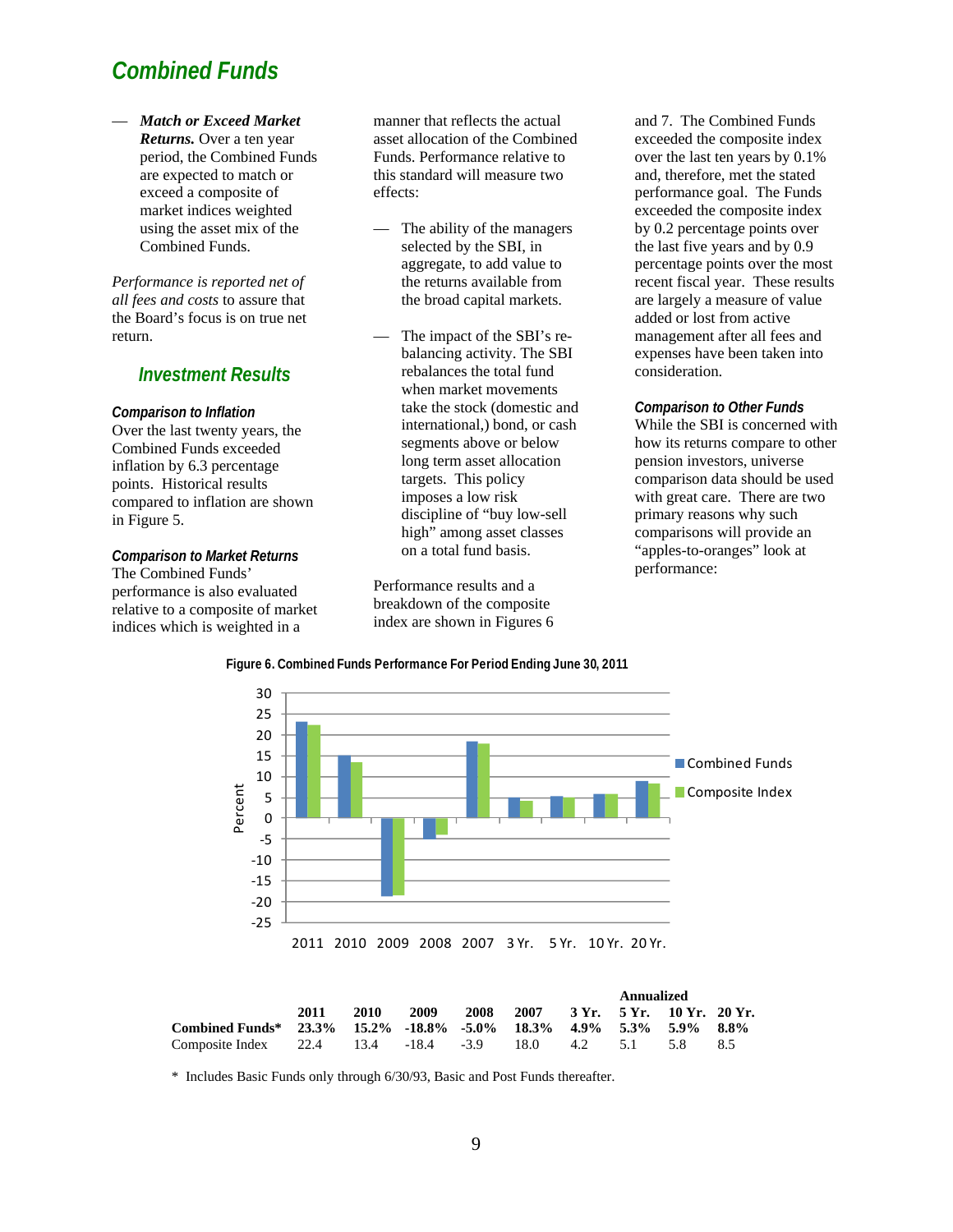- *Differing Allocations.* Asset allocation has a dominant effect on returns. The allocation to stocks among the funds in TUCS typically ranges from 20%- 90%, a wide range for meaningful comparison. In addition, it appears that many funds do not include alternative asset holdings in their reports to TUCS. This further distorts comparisons among funds.
- *Differing Goals/Liabilities.*  Each pension fund structures its portfolio to meet its own liabilities and risk tolerance. This may result in different choices on asset mix. Since asset mix will largely determine investment results, a universe ranking may not be relevant to a discussion of how well a plan sponsor is meeting its long-term liabilities.

With these considerations in mind, the performance of the Combined Funds compared to other public and corporate pension funds with over \$1 billion in assets in the Master Trust portion of TUCS is displayed in Figure 8. It shows that the Combined Funds have ranked above the median over the last one, three, five and ten year periods.

#### **Figure 7. Composite Index for Period Ending on June 30, 2011**

| <b>Asset Class</b>      | Market<br><b>Index</b>                                                         | Composite<br>Index Wts. * |
|-------------------------|--------------------------------------------------------------------------------|---------------------------|
| Domestic Stocks         | Russell 3000                                                                   | 45.0%                     |
| Int'l Stocks            | MSCI ACWI Free ex. U.S.                                                        | 15.0                      |
| Domestic Bonds          | <b>Barclays Capital Aggregate</b>                                              | 23.5                      |
| Alternative Investments | <b>Alternative Investments</b>                                                 | 14.5                      |
| <b>Unallocated Cash</b> | 3 Month T-Bills                                                                | 2.0                       |
| Total                   |                                                                                | 100.0%                    |
|                         | * Weights are reset in the composite at the start of each month to reflect the |                           |

combined allocation policies of the Combined Funds.



**Figure 8. Combined Funds Performance Compared to Other Pension Funds**

\* Compared to public and corporate plans greater than \$1 billion, gross of fees.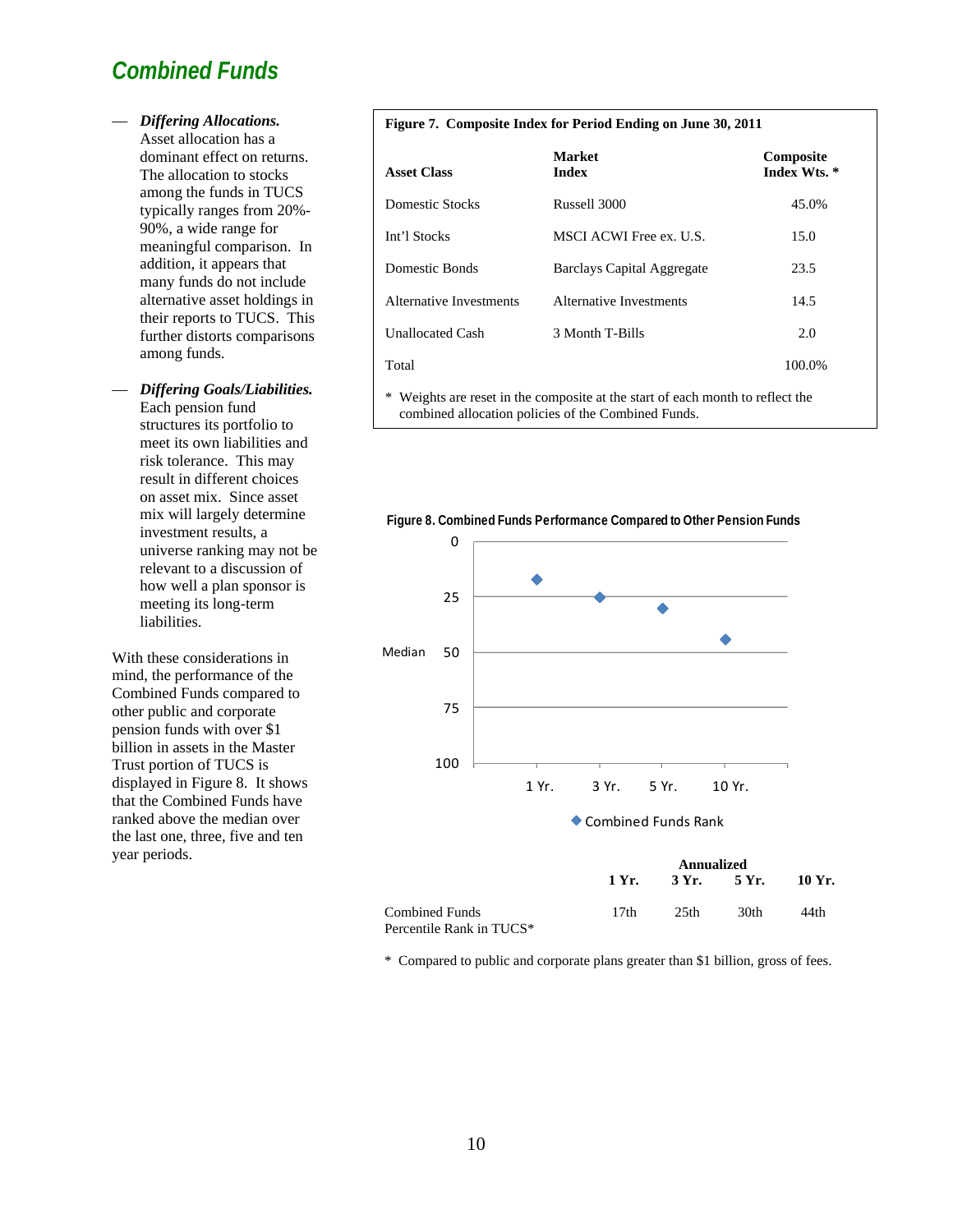*To gain greater operating efficiency, external managers are grouped into several "Investment Pools" which are segregated by asset class. The various retirement funds participate in one or more of the pools corresponding to their individual asset allocation strategies.* 

The Combined Funds and Supplemental Investment Fund share many of the same stock and bond managers. This sharing is accomplished by grouping managers by asset class into several Investment Pools. The individual funds participate in the Investment Pools by purchasing "units" which function much like shares of a mutual fund.

This investment management structure allows the State Board of Investment (SBI) to gain greater operating efficiency within asset classes and to keep management costs as low as possible for all participants.

### *Domestic Stock Pool*

The Domestic Stock Pool was established in January 1984. The funds that participate in the Pool are the Combined Funds and the Supplemental Investment Fund Growth Share Account, Common Stock Index Account, and the stock portion of the Income Share Account.

The following are the dollar values as of June 30, 2011 of each fund's participation in the Pool:

Combined Funds \$21.5 billion (active, passive and semi-passive)

Growth Share Account \$131 million (active and semi-passive)

Common Stock Index Account \$254 million (passive)

Stock portion of the Income Share Account \$154 million (passive)

*Management Structure*  The SBI uses three styles of management to invest the assets of the Domestic Stock Pool:

- *Active Management.* At the end of fiscal year 2011, approximately 24% of the Domestic Stock Pool was actively managed by a group of 19 external investment managers. The assets allocated to each of the managers ranged from \$60 million to \$470 million.
- *Semi-Passive Management.* At the end of fiscal year 2011, approximately 36% of the Domestic Stock Pool was managed by a group of four semi-passive external investment managers with portfolios ranging from \$1.4 billion to \$2.7 billion.
- *Passive Management.* At the end of fiscal year 2011, approximately 40% of the Stock Pool was managed passively by a single

manager with a portfolio of \$8.9 billion.

The goal of the Domestic Stock Pool is to outperform the asset class target, the Russell 3000 Index, over time. The Russell 3000 Index can be segmented into sub-indexes or Russell style indexes.

Assets of the Pool are allocated based on the Russell style indexes in proportion to the style weighting within the Russell 3000. Assets within each style are then allocated to managers within the designated style. This allocation is done to minimize the style bias within the Pool.

Each **active manager** is expected to add value over the long run relative to the Russell style index which reflects its investment approach or style.

The **semi-passive managers** are expected to add incremental value relative to the Russell 1000 Index. However, they employ a strategy that more closely tracks the benchmark than active management and are generally more consistent at generating modest excess returns.

The **passive manager** in the Domestic Stock Pool manages its portfolio to consistently and inexpensively track the Russell 3000 index.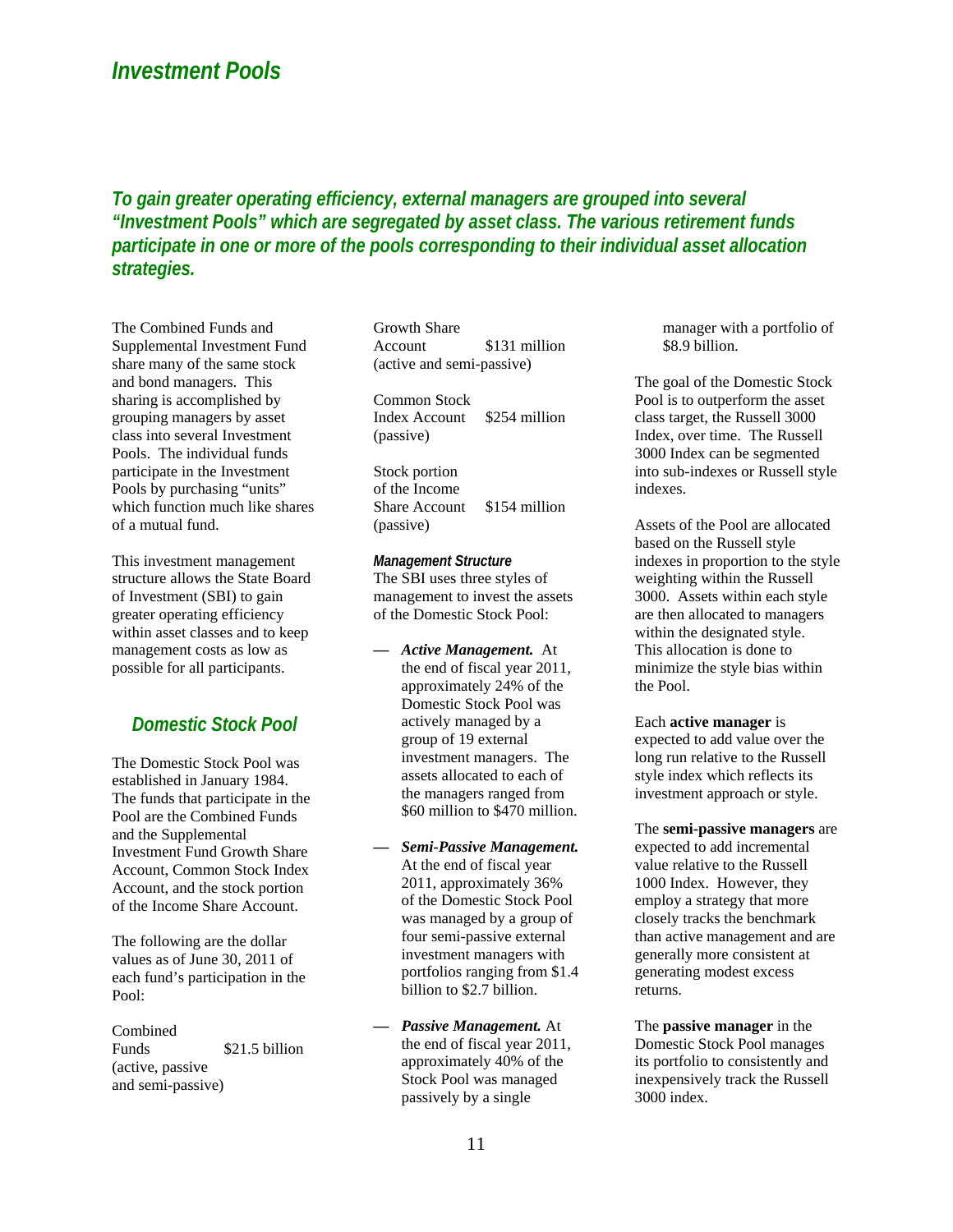A description of each domestic stock manager's investment approach is included in the **Investment Manager Summaries** section.

#### *FY 2011 Changes*

During fiscal year 2011, two changes were made to the manager structure. One actively managed large cap value manager, Lord Abbett, was terminated in December due to the departure of the SBI's portfolio manager, loss of investment professionals and concerns with the potential changes with the new portfolio managers.Additionally, AllianceBernstein was terminated in March from managing an active large cap growth portfolio due to portfolio manager turnover, loss of assets, and underperformance.

#### *Investment Performance*

A comprehensive monitoring system has been established to ensure that the many elements of the Domestic Stock Pool conform to the SBI's investment policies. Published performance benchmarks are used for each domestic stock manager. These benchmarks enable the SBI to evaluate the managers' results, both individually and in aggregate, with respect to risk incurred and returns achieved.

Two primary long-term *risk objectives* have been established for the domestic stock managers:

*— Investment Approach.* Each manager (active, semipassive, or passive) is expected to hold a portfolio that is consistent, in terms of risk characteristics, with the manager's stated investment approach. In the short run, market

fluctuations may result in a departure from the active managers' risk targets as part of their specific investment strategies.

*Diversification*. The passive and semi-passive managers are expected to hold highly diversified portfolios, while each active domestic stock manager may hold a more concentrated portfolio, appropriate for the particular investment strategy and style.

The domestic stock managers successfully fulfilled their longterm risk objectives during fiscal year 2011. In general, the managers constructed portfolios consistent with their stated investment approaches and maintained levels of diversification that were appropriate for their respective active, semi-passive and passive approaches.

**Figure 9. Domestic Stock Pool Performance For Period Ending June 30, 2011**



|                   |      |        |                                                                        |                              | Annualized |  |  |  |
|-------------------|------|--------|------------------------------------------------------------------------|------------------------------|------------|--|--|--|
|                   | 2011 | - 2010 | 2009                                                                   | 2008 2007 3 Yr. 5 Yr. 10 Yr. |            |  |  |  |
| <b>Stock Pool</b> |      |        | $33.1\%$ $15.8\%$ $-26.9\%$ $-13.1\%$ $19.7\%$ $4.0\%$ $3.2\%$ $3.2\%$ |                              |            |  |  |  |
| Asset Class       |      |        | 32.4 15.7 -26.6 -12.7 20.1 4.0 3.4 3.4                                 |                              |            |  |  |  |
| Target*           |      |        |                                                                        |                              |            |  |  |  |

\* Reflects the Russell 3000 since 10/1/2003; the Wilshire 5000 Investable from 7/1/1999 thru 9/30/03.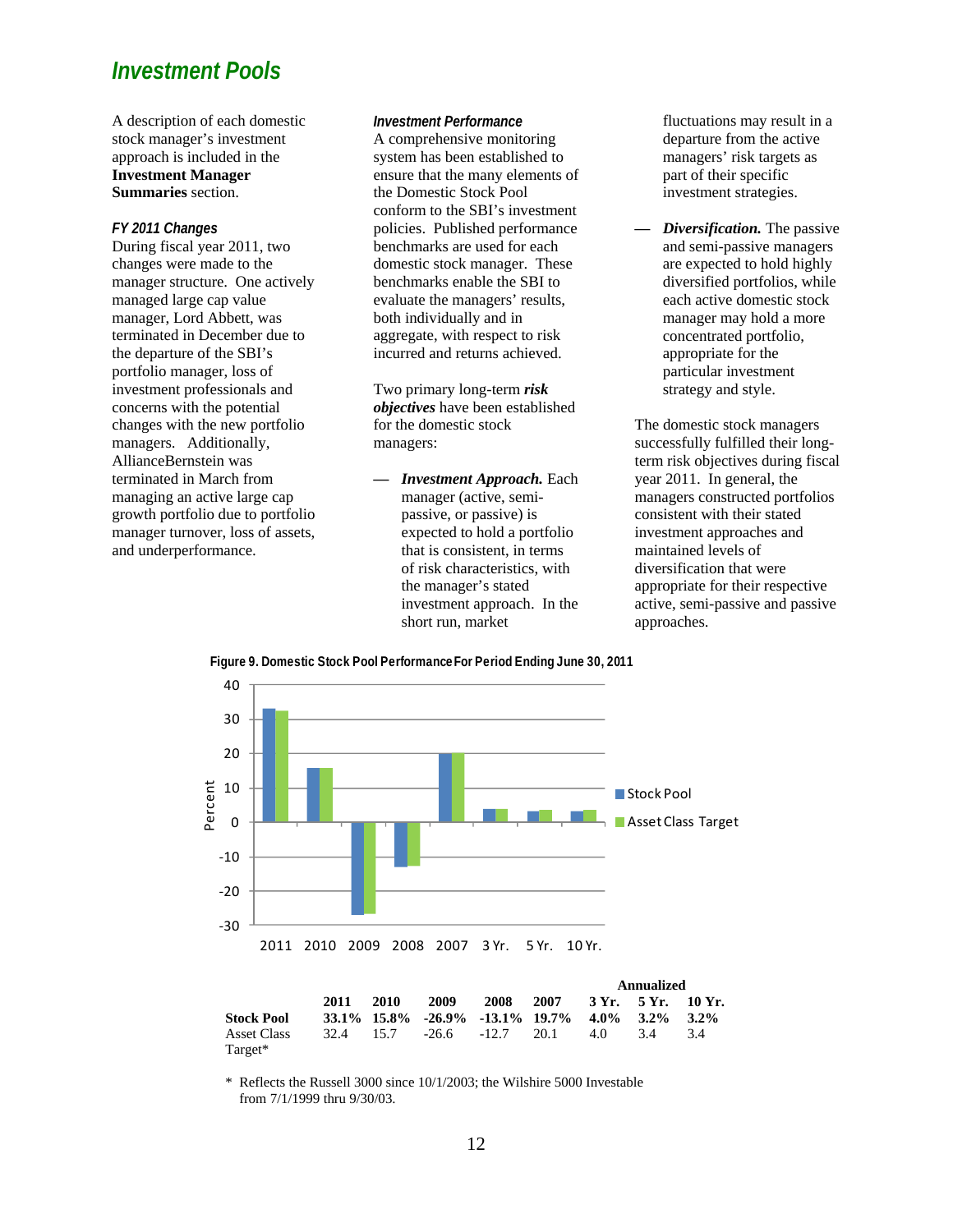The Board's *return objectives* for active and semi-passive stock managers are measured against the published Russell style indices that represent the managers' specific investment approaches. These indices take into account the equity market forces that impact certain investment styles. Thus, a Russell style index or benchmark is a more appropriate return target against which to judge a manager's performance than a broad market index.

Active managers are expected to exceed their benchmark by an amount appropriate for their active risk level. This active risk level varies by manager and is influenced by the manager's stated strategy and style.

In aggregate, the Domestic Stock Pool outperformed the Russell 3000 Index by 0.7 percentage point for the fiscal year. The active and semipassive manager groups outperformed their respective benchmarks.

Relative to the aggregate benchmark, the outperformance of the active manager group was due to strong stock selection, primarily in Health Care and Technology. The semi-passive managers also benefited from stock selection. The passive manager had negative tracking error for the year due to the cash drag from a rebalance during the first quarter.

Figure 9 provides details of the historical performance of the entire pool. Manager performance relative to the respective benchmarks for the fiscal year end was good. Seventeen of 19 active managers outperformed their assigned benchmarks and two managers underperformed. Three semipassive managers outperformed the Russell 1000, while one slightly trailed. Individual manager performance for fiscal year 2011 is shown in Figure 10.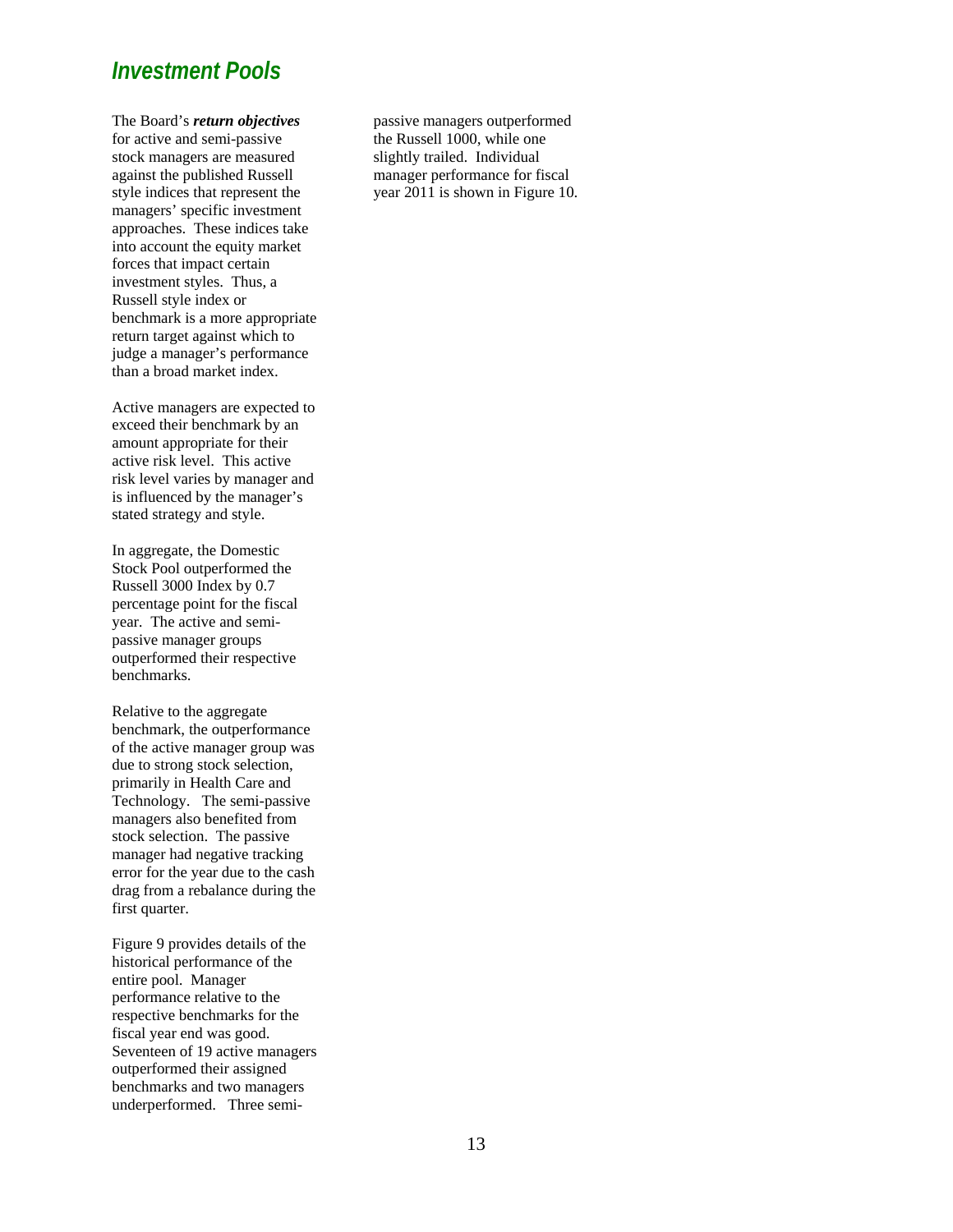| Figure 10. Domestic Stock Manager Performance For Period Ending June 30, 2011 |                         |                                       |                         |                                        |                         |                                        |                                                |
|-------------------------------------------------------------------------------|-------------------------|---------------------------------------|-------------------------|----------------------------------------|-------------------------|----------------------------------------|------------------------------------------------|
|                                                                               | Actual<br>$\frac{0}{0}$ | 1 Year<br><b>Bmk</b><br>$\frac{0}{0}$ | Actual<br>$\frac{0}{0}$ | 3 Years<br><b>Bmk</b><br>$\frac{0}{0}$ | Actual<br>$\frac{6}{6}$ | 5 Years<br><b>Bmk</b><br>$\frac{0}{0}$ | <b>Market</b><br><b>Value</b><br>(in millions) |
| <b>Active Managers</b>                                                        |                         |                                       |                         |                                        |                         |                                        |                                                |
| Large Cap Core (Russell 1000)                                                 |                         |                                       |                         |                                        |                         |                                        |                                                |
| New Amsterdam Partners                                                        | 36.3                    | 31.9                                  | 3.6                     | 3.7                                    | 2.3                     | 3.3                                    | 401.8                                          |
| <b>UBS Global Asset Management</b>                                            | 27.5                    | 31.9                                  | 3.5                     | 3.7                                    | 1.9                     | 3.3                                    | 374.6                                          |
| Large Cap Growth (Russell 1000 Growth)                                        |                         |                                       |                         |                                        |                         |                                        |                                                |
| <b>INTECH</b>                                                                 | 37.2                    | 35.0                                  | 4.1                     | 5.0                                    | 3.8                     | 5.3                                    | 359.1                                          |
| Jacobs Levy Equity Mgmt.                                                      | 40.8                    | 35.0                                  | 4.8                     | 5.0                                    | 3.7                     | 5.3                                    | 325.2                                          |
| Knelman Asset Mgmt.                                                           | 38.1                    | 35.0                                  | 3.4                     | 5.0                                    | 5.0                     | 5.3                                    | 67.2                                           |
| Sands Capital Mgmt.                                                           | 46.2                    | 35.0                                  | 10.8                    | 5.0                                    | 8.5                     | 5.3                                    | 301.4                                          |
| Winslow Capital Mgmt.                                                         | 40.1                    | 35.0                                  | 4.8                     | 5.0                                    | 7.3                     | 5.3                                    | 147.8                                          |
| Zevenbergen Capital                                                           | 41.8                    | 35.0                                  | 10.3                    | 5.0                                    | 9.1                     | 5.3                                    | 354.1                                          |
| Large Cap Value (Russell 1000 Value)                                          |                         |                                       |                         |                                        |                         |                                        |                                                |
| Barrow, Hanley                                                                | 33.6                    | 28.9                                  | 3.9                     | 2.3                                    | 1.9                     | 1.2                                    | 465.5                                          |
| <b>Earnest Partners</b>                                                       | 29.0                    | 28.9                                  | 4.4                     | 2.3                                    | 2.2                     | 1.2                                    | 193.0                                          |
| LSV Asset Mgmt.                                                               | 29.5                    | 28.9                                  | 3.0                     | 2.3                                    | 0.9                     | 1.2                                    | 431.4                                          |
| Systematic Financial Mgmt.                                                    | 34.7                    | 28.9                                  | 2.1                     | 2.3                                    | 2.2                     | 1.2                                    | 325.4                                          |
| Small Cap Growth (Russell 2000 Growth)                                        |                         |                                       |                         |                                        |                         |                                        |                                                |
| McKinley Capital                                                              | 42.4                    | 43.5                                  | 1.7                     | 8.4                                    | 1.0                     | 5.8                                    | 235.2                                          |
| Next Century Growth                                                           | 49.0                    | 43.5                                  | 4.2                     | 8.4                                    | 5.6                     | 5.8                                    | 301.0                                          |
| <b>Turner Investment Partners</b>                                             | 46.6                    | 43.5                                  | 7.5                     | 8.4                                    | 6.6                     | 5.8                                    | 304.5                                          |
| <b>Small Cap Value (Russell 2000 Value)</b>                                   |                         |                                       |                         |                                        |                         |                                        |                                                |
| Goldman Sachs                                                                 | 35.9                    | 31.4                                  | 10.5                    | 7.1                                    | 6.0                     | 2.2                                    | 166.1                                          |
| Hotchkis & Wiley                                                              | 41.3                    | 31.4                                  | 12.8                    | 7.1                                    | 3.0                     | 2.2                                    | 149.7                                          |
| Martingale Asset Mgmt.                                                        | 35.6                    | 31.4                                  | 4.5                     | 7.1                                    | $-1.2$                  | 2.2                                    | 130.5                                          |
| Peregrine Capital Mgmt.                                                       | 35.0                    | 31.4                                  | 11.8                    | 7.1                                    | 2.3                     | 2.2                                    | 231.4                                          |
| <b>Semi-Passive Managers (Russell 1000)</b>                                   |                         |                                       |                         |                                        |                         |                                        |                                                |
| <b>BlackRock Institutional</b>                                                | 31.8                    | 31.9                                  | 2.6                     | 3.7                                    | 2.2                     | 3.3                                    | 2,243.9                                        |
| <b>INTECH</b>                                                                 | 32.3                    | 31.9                                  |                         |                                        |                         |                                        | 1,423.9                                        |
| J.P. Morgan Investment Mgmt.                                                  | 32.2                    | 31.9                                  | 5.2                     | 3.7                                    | 4.3                     | 3.3                                    | 2,699.0                                        |
| Mellon Capital Mgmt.                                                          | 32.2                    | 31.9                                  | 2.8                     | 3.7                                    | 2.2                     | 3.3                                    | 1,455.2                                        |
| <b>Passive Manager (Russell 3000)</b>                                         |                         |                                       |                         |                                        |                         |                                        |                                                |
| <b>BlackRock Institutional</b>                                                | 32.1                    | 32.4                                  | 4.1                     | 4.0                                    | 3.4                     | 3.4                                    | 8,935.4                                        |
| <b>Aggregate Domestic Stock Pool (1)</b>                                      | 33.1                    | 32.4                                  | 4.0                     | 4.0                                    | 3.2                     | 3.4                                    | 22,022.3                                       |
| <b>Asset Class Target</b>                                                     |                         |                                       |                         |                                        |                         |                                        |                                                |
| Russell 3000                                                                  |                         | 32.4                                  |                         | 4.0                                    |                         | 3.4                                    |                                                |

(1) Aggregate represents Combined Funds performance and includes the performance of terminated managers.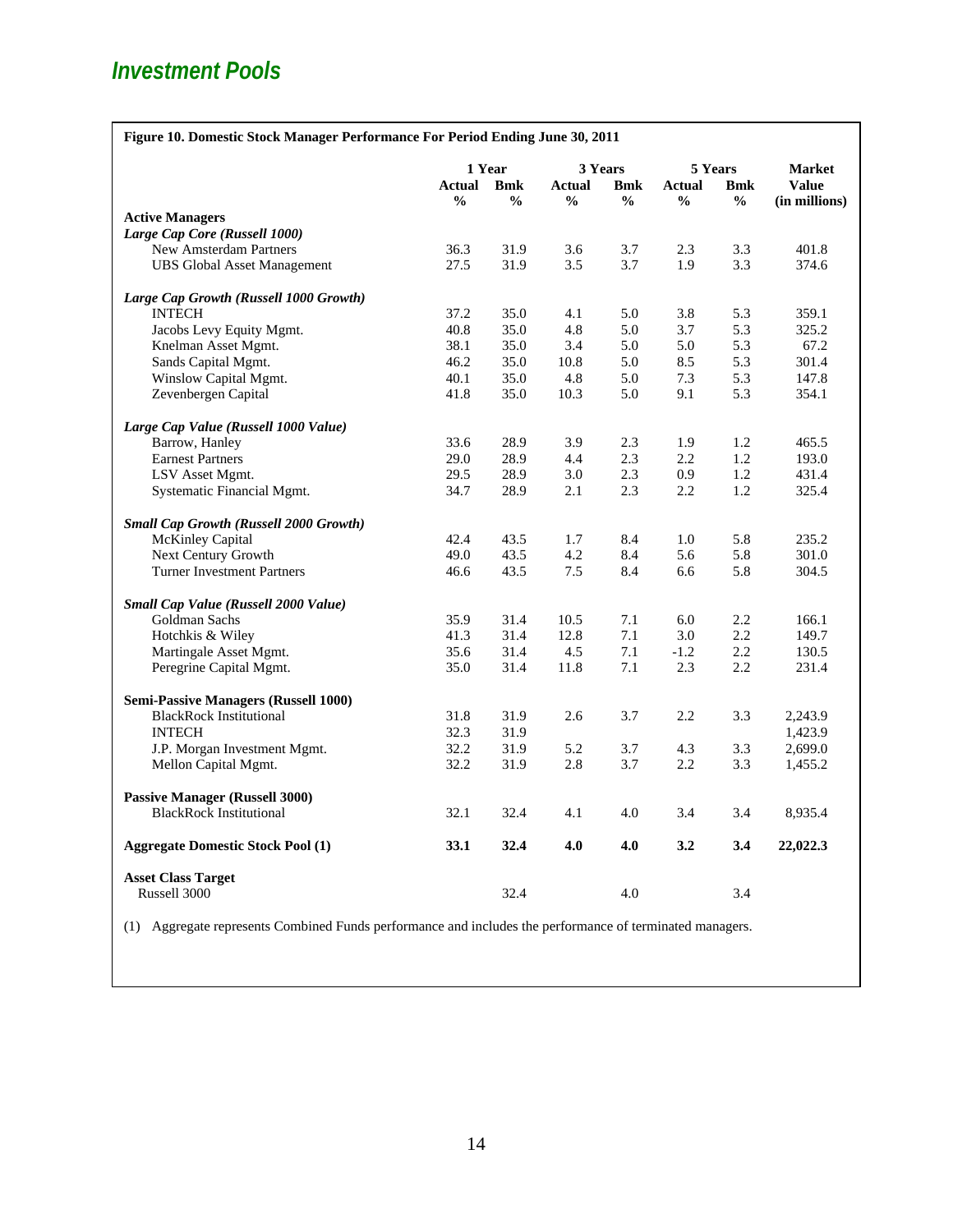**Figure 11.** 

#### **Domestic Stock Pool Allocations Russell Global (US) Sector Weights As of June 30, 2011**

| <b>Russell Sector</b>         | <b>Active</b><br><b>Managers</b><br>$\frac{0}{0}$ | <b>Semi-Passive</b><br><b>Managers</b><br>$\frac{0}{0}$ | <b>Passive</b><br><b>Manager</b><br>$\frac{0}{0}$ | Aggregate<br><b>Domestic</b><br><b>Stock Pool</b><br>$\frac{0}{0}$ | <b>Russell</b><br>3000<br>$\frac{6}{6}$ | <b>Benchmarks</b><br><b>Russell</b><br>1000<br>$\frac{6}{9}$ |
|-------------------------------|---------------------------------------------------|---------------------------------------------------------|---------------------------------------------------|--------------------------------------------------------------------|-----------------------------------------|--------------------------------------------------------------|
| <b>Consumer Discretionary</b> | 15.9                                              | 12.9                                                    | 12.6                                              | 13.5                                                               | 13.0                                    | 12.8                                                         |
| <b>Consumer Staples</b>       | 3.7                                               | 8.3                                                     | 7.9                                               | 7.0                                                                | 8.1                                     | 8.6                                                          |
| Energy                        | 9.5                                               | 11.4                                                    | 10.8                                              | 10.6                                                               | 11.1                                    | 11.6                                                         |
| <b>Financial Services</b>     | 15.5                                              | 16.2                                                    | 16.7                                              | 16.2                                                               | 17.2                                    | 16.9                                                         |
| Health Care                   | 12.3                                              | 11.6                                                    | 11.1                                              | 11.6                                                               | 11.4                                    | 11.3                                                         |
| Materials and Processing      | 4.4                                               | 4.4                                                     | 4.6                                               | 4.5                                                                | 4.7                                     | 4.4                                                          |
| <b>Producer Durables</b>      | 11.8                                              | 10.8                                                    | 11.5                                              | 11.4                                                               | 11.9                                    | 11.7                                                         |
| Technology                    | 19.3                                              | 17.1                                                    | 16.1                                              | 17.2                                                               | 16.6                                    | 16.5                                                         |
| <b>Utilities</b>              | 3.7                                               | 6.6                                                     | 5.9                                               | 5.6                                                                | 6.0                                     | 6.2                                                          |
| Cash                          | 1.6                                               | 0.4                                                     | 1.3                                               | 1.1                                                                | N/A                                     | N/A                                                          |
| Unassigned*                   | 2.3                                               | 0.3                                                     | 1.5                                               | 1.3                                                                | N/A                                     | N/A                                                          |
| Assigned Benchmark:           | Russell 3000                                      | Russell 1000                                            | Russell 3000                                      | Russell 3000                                                       |                                         |                                                              |

\* Holdings not included in benchmark.

Note: Totals may not add due to rounding.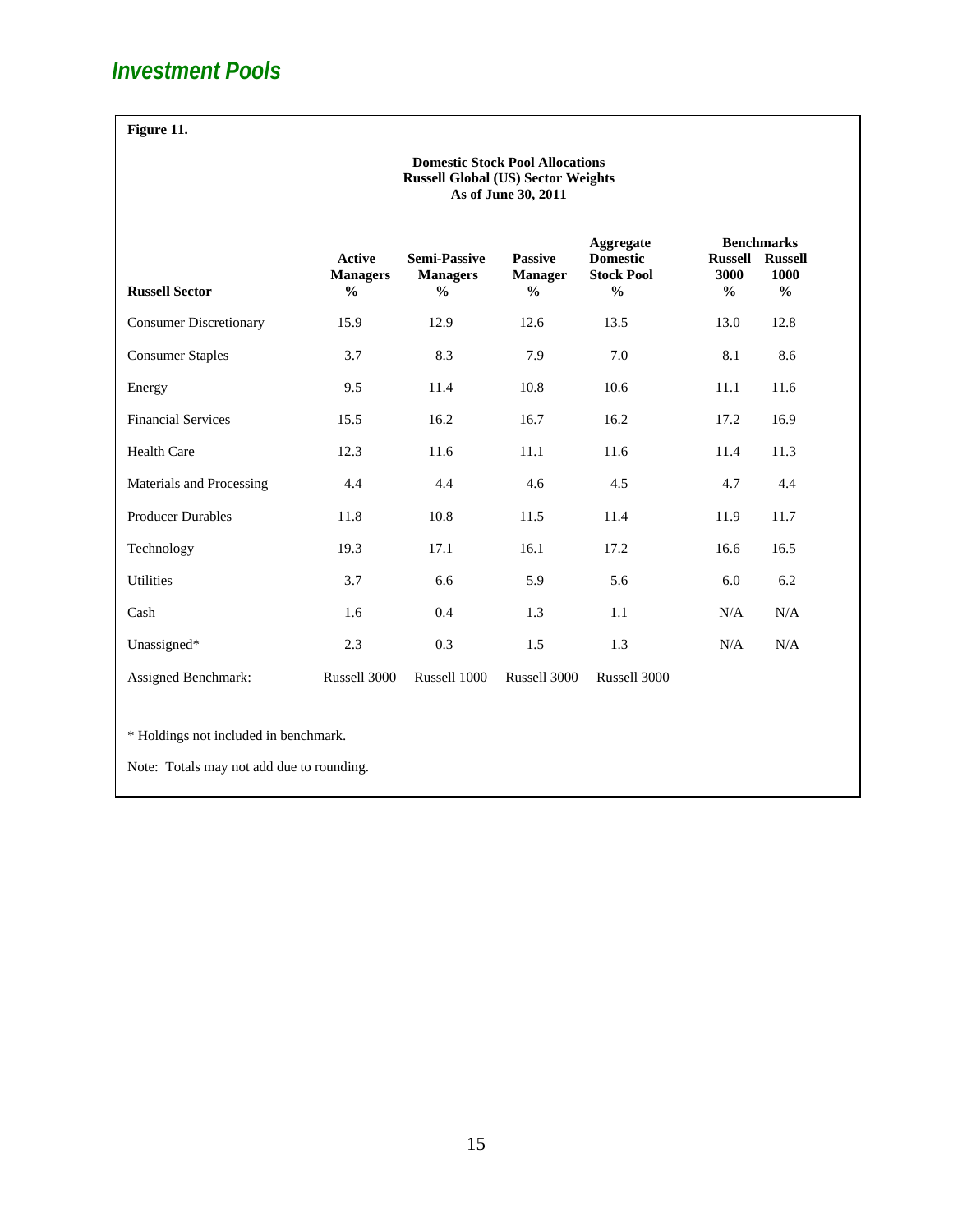### *Bond Pool*

The Bond Pool was established in July 1984. The funds that participate in the Pool are the Combined Funds and the Supplemental Investment Fund Bond Market Account.

The following are the dollar values as of June 30, 2011 of each fund's participation in the Pool:

Combined Funds \$10.6 billion (active and semi-passive)

Bond Market Account \$148 million (active and semi-passive)

#### *Investment Management*

The SBI uses a two part approach for the management of the Bond Pool:

— *Active Management.* The target is to have no more than half of the Bond Pool managed actively. At the

end of fiscal year 2011, approximately 50% of the Bond Pool was actively managed by five external investment managers with portfolios of \$913 million to \$1.2 billion each.

— *Semi-Passive Management.* The target is to have at least half of the assets of the Bond Pool managed semipassively. At the end of fiscal year 2011, approximately 50% of the bond segment was invested by three managers with portfolios of \$1.6 to \$1.9 billion each.

The group of *active* bond managers is retained for its blend of investment styles. Each active manager has the goal of outperforming the Barclays Capital Aggregate Bond Index by focusing on high quality fixed income securities across all sectors of the market. The managers vary, however, in the emphasis they place on

interest rate anticipation (duration) and in the manner in which they approach security selection and sector weighting decisions. In keeping with the objective of utilizing the Bond Pool as a deflation hedge, the active managers are restricted regarding the duration of their portfolios. This requirement is designed to prevent the dilution of the deflation hedge of the total pool due to an excessively short duration position. In addition, the duration restriction helps to avoid extreme variability in total returns relative to the benchmark. The SBI constrains the duration range of the active managers' portfolios to a band of plus or minus two years around the duration of the Barclays Capital Aggregate. The active bond managers focus on high quality (BBB or better) rated bonds. Four managers have been granted authority to invest a limited portion of their portfolios in BB and B rated dollar denominated debt and



\* The Bond Pool asset class target has been the Barclays Capital Aggregate Bond Index since July 1994.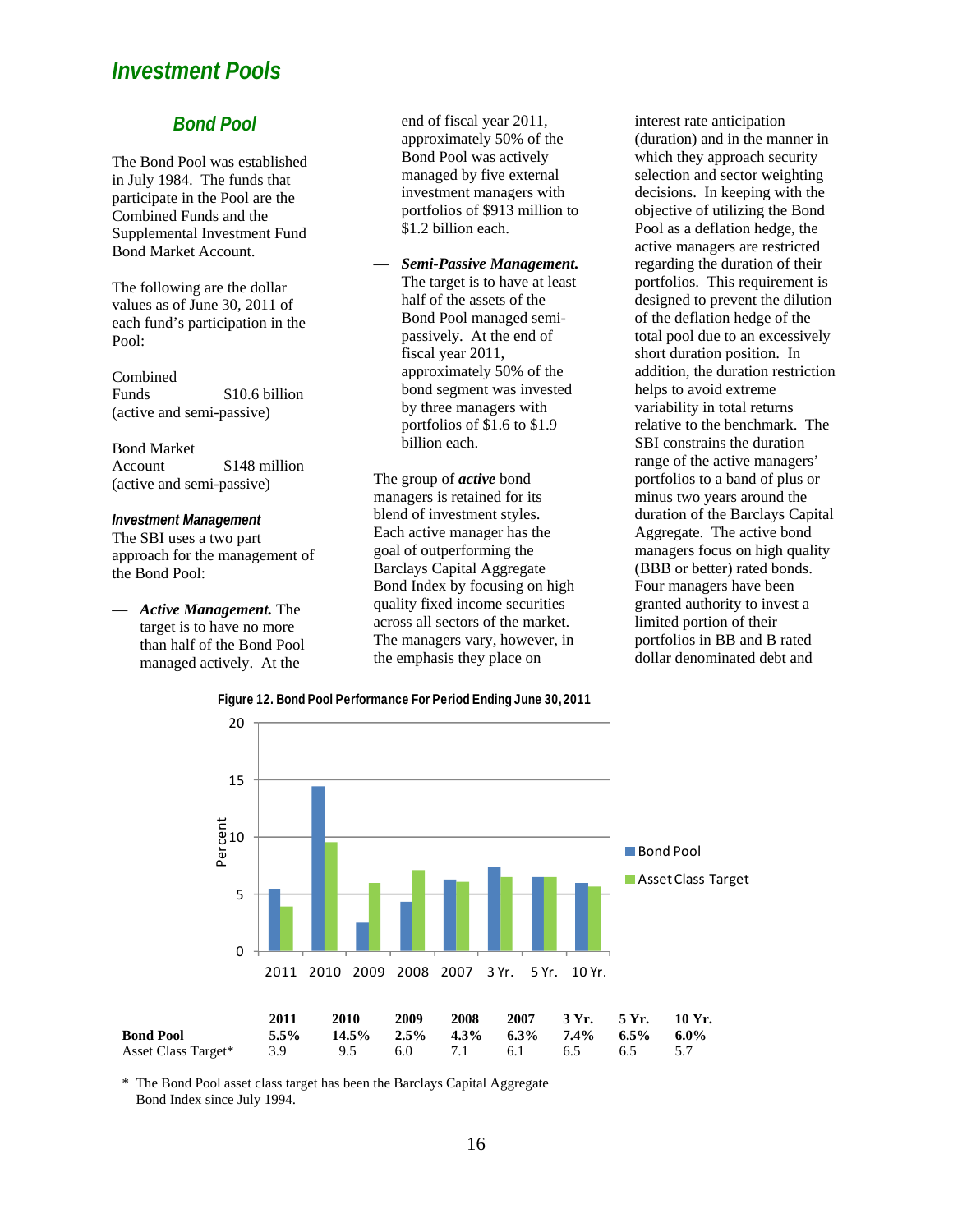three have been given authority to invest in investment grade non-dollar denominated issues. The managers use this additional authority on a tactical basis.

The goal of the *semi-passive* managers is to add incremental value relative to the Barclays Capital Aggregate Bond Index through superior bond selection and sector allocation rather than through interest rate exposure. Semi-passive managers' portfolios are constrained to plus or minus 0.2 years around the duration of the Barclays Capital Aggregate. One manager has been granted authority to invest a limited portion of their portfolio in BB and B rated dollar denominated debt or in investment grade non-dollar denominated issues. The manager uses this additional authority on a tactical basis.

A description of each bond manager's investment approach is included in the **Investment Manager Summaries** section.

#### *FY 2011 Changes*

There were no changes to the bond program in fiscal year 2011.

*Investment Performance*  The SBI constrains the *risk* of the active bond managers' portfolios to ensure that they fulfill their deflation hedge and total fund diversification roles. As noted earlier, the managers are restricted in terms of the duration of their portfolios and the quality of their fixed income investments. The active and semi-passive bond managers successfully fulfilled their longterm risk objectives during fiscal year 2011. The managers constructed portfolios consistent with stated investment approaches and maintained appropriate levels of quality and duration.

The *returns* of each of the bond managers are compared to the Barclays Capital Aggregate. Individual managers are expected to exceed the target, net of fees, on an annualized

basis. In total, the pool outperformed the Barclays Capital Aggregate by 1.6% for the recent fiscal year. Relative to the benchmark, the pool benefited from overweighting mortgage-backed securities and the corporate bond sector, and underweighting Treasuries. Performance over the long-term is satisfactory. The pool outperformed the asset class target by 0.30 percentage point over the ten year period ending June 30, 2011. All active managers outperformed the benchmark for the fiscal year. The three semi-passive managers outperformed as well.

Figure 12 shows historical performance for the entire pool. Individual manager performance is shown in Figure 13. Aggregate portfolio sector and portfolio characteristics are shown in Figure 14.

| Figure 13. Bond Manager Performance For Period Ending June 30, 2011 |                         |                             |                         |                             |                         |                             |                               |
|---------------------------------------------------------------------|-------------------------|-----------------------------|-------------------------|-----------------------------|-------------------------|-----------------------------|-------------------------------|
|                                                                     |                         | 1 Year                      |                         | 3 Years                     |                         | 5 Years                     | <b>Market</b>                 |
|                                                                     | Actual<br>$\frac{0}{0}$ | <b>Bmk</b><br>$\frac{0}{0}$ | Actual<br>$\frac{0}{0}$ | <b>Bmk</b><br>$\frac{0}{0}$ | Actual<br>$\frac{0}{0}$ | <b>Bmk</b><br>$\frac{0}{0}$ | <b>Value</b><br>(in millions) |
| <b>Active Managers</b>                                              |                         |                             |                         |                             |                         |                             |                               |
| Aberdeen Asset Mgmt.                                                | 6.4                     | 3.9                         | 5.4                     | 6.5                         | 5.1                     | 6.5                         | 913.3                         |
| Columbia Mgmt.                                                      | 5.7                     | 3.9                         | 6.6                     | 6.5                         | 6.3                     | 6.5                         | 970.5                         |
| Dodge & Cox Investment Mgmt.                                        | 6.4                     | 3.9                         | 8.9                     | 6.5                         | 7.6                     | 6.5                         | 1,143.6                       |
| <b>PIMCO</b>                                                        | 6.6                     | 3.9                         |                         |                             |                         |                             | 1,141.3                       |
| Western Asset Mgmt.                                                 | 6.6                     | 3.9                         | 8.3                     | 6.5                         | 6.9                     | 6.5                         | 1,167.2                       |
| <b>Semi-Passive Managers</b>                                        |                         |                             |                         |                             |                         |                             |                               |
| <b>BlackRock Financial Mgmt.</b>                                    | 4.0                     | 3.9                         | 5.7                     | 6.5                         | 5.9                     | 6.5                         | 1,581.6                       |
| Goldman Sachs Asset Mgmt.                                           | 4.7                     | 3.9                         | 7.1                     | 6.5                         | 6.7                     | 6.5                         | 1,937.2                       |
| Neuberger Investment Mgmt.                                          | 5.2                     | 3.9                         | 8.1                     | 6.5                         | 7.0                     | 6.5                         | 1,885.1                       |
| <b>Aggregate Bond Pool (1)</b>                                      | 5.5                     | 3.9                         | 7.4                     | 6.5                         | 6.5                     | 6.5                         | 10,739.8                      |
| <b>Asset Class Target</b>                                           |                         |                             |                         |                             |                         |                             |                               |
| <b>Barclays Capital Aggregate</b>                                   |                         | 3.9                         |                         | 6.5                         |                         | 6.5                         |                               |

(1) Aggregate represents Combined Funds performance and includes the performance of terminated managers.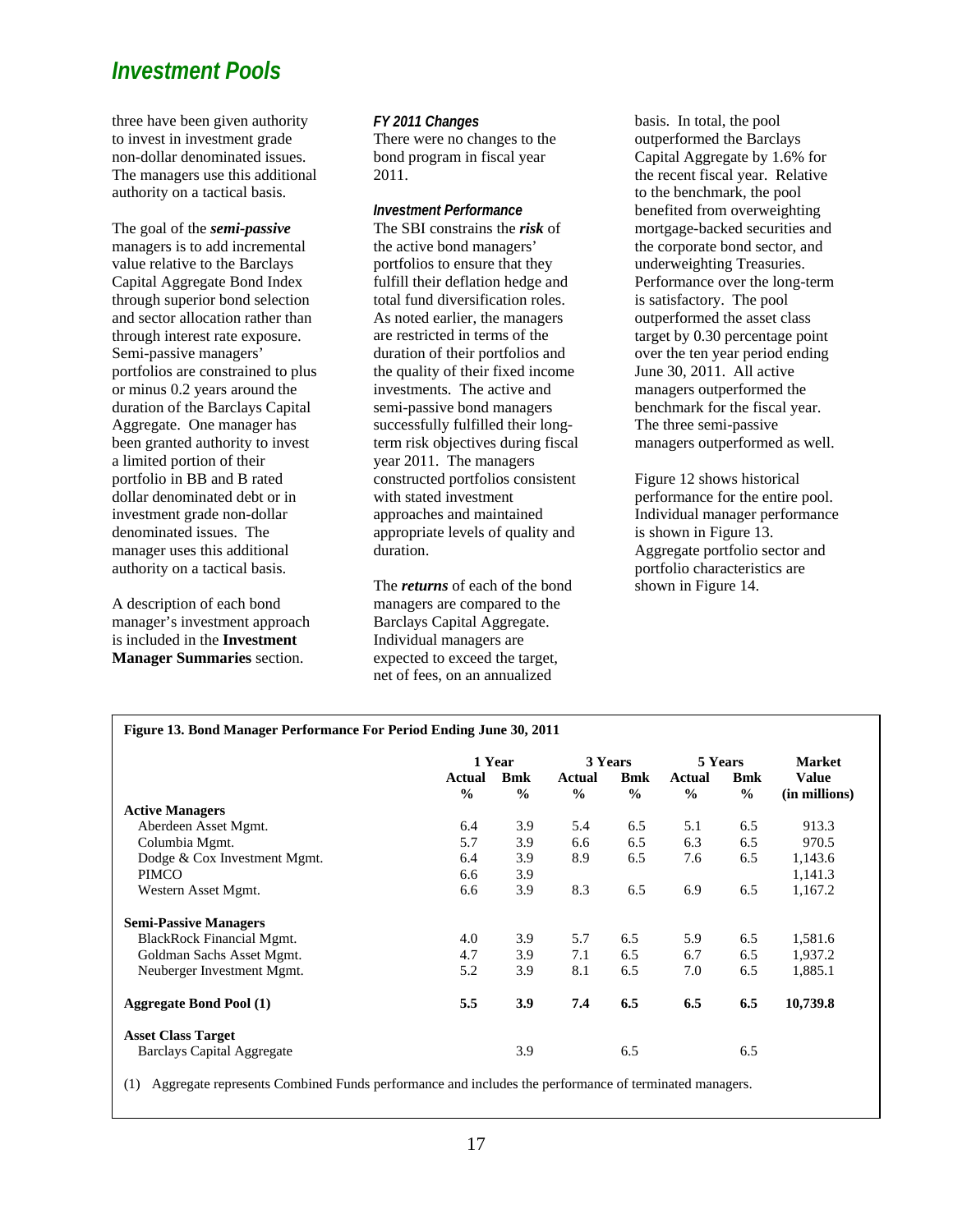| <b>Bond Pool Sector Weights*</b><br>As of June 30, 2011 |                                                   |                                                         |                                                |                                                              |  |  |  |  |
|---------------------------------------------------------|---------------------------------------------------|---------------------------------------------------------|------------------------------------------------|--------------------------------------------------------------|--|--|--|--|
|                                                         | <b>Active</b><br><b>Managers</b><br>$\frac{0}{0}$ | <b>Semi-Passive</b><br><b>Managers</b><br>$\frac{0}{0}$ | Aggregate<br><b>Bond Pool</b><br>$\frac{6}{6}$ | <b>Barclays Capital</b><br><b>Benchmark</b><br>$\frac{0}{0}$ |  |  |  |  |
| Governments                                             | 18.2                                              | 30.3                                                    | 24.3                                           | 39.7                                                         |  |  |  |  |
| Corporates                                              | 34.1                                              | 26.5                                                    | 30.3                                           | 25.4                                                         |  |  |  |  |
| Mortgages                                               | 38.3                                              | 39.1                                                    | 38.7                                           | 34.6                                                         |  |  |  |  |
| <b>Asset Backed</b>                                     | 3.2                                               | 3.2                                                     | 3.2                                            | 0.3                                                          |  |  |  |  |
| Municipal                                               | 2.8                                               | 0.1                                                     | 1.3                                            | 0.0                                                          |  |  |  |  |
| International**                                         | 2.6                                               | 1.2                                                     | 1.9                                            | 0.0                                                          |  |  |  |  |
| High Yield                                              | 10.7                                              | 2.1                                                     | 6.3                                            | 0.0                                                          |  |  |  |  |
| Cash                                                    | 0.6                                               | 0.2                                                     | 0.4                                            | 0.0                                                          |  |  |  |  |

\* May not equal 100% due to rounding and some bonds being included in more than one category.<br>\*\* Includes Non-dollar denominated bonds as well as dollar-denominated Yankee bonds.

Includes Non-dollar denominated bonds as well as dollar-denominated Yankee bonds.

#### **Portfolio Characteristics As of June 30, 2011**

|                               | Active<br><b>Managers</b><br>$\frac{0}{0}$ | <b>Semi-Passive</b><br><b>Managers</b><br>$\frac{0}{0}$ | Aggregate<br><b>Bond Pool</b><br>$\frac{0}{0}$ | <b>Barclays Capital</b><br><b>Benchmark</b><br>$\frac{0}{0}$ |
|-------------------------------|--------------------------------------------|---------------------------------------------------------|------------------------------------------------|--------------------------------------------------------------|
| <b>Average Quality</b>        | $AA-$                                      | $AA+$                                                   | AА                                             | AAA                                                          |
| Average Coupon                | 3.97                                       | 3.26                                                    | 3.62                                           | 4.18                                                         |
| Average Yield to Maturity     | 3.57                                       | 2.74                                                    | 3.14                                           | 2.76                                                         |
| <b>Effective Duration</b> *** | 4.72                                       | 4.99                                                    | 4.86                                           | 5.14                                                         |
| Weighted Average Life****     | $6.9$ Yrs.                                 | 6.3 Yrs.                                                | 6.6 Yrs.                                       | 7.0 Yrs.                                                     |

\*\*\* Measures the interest rate sensitivity of a bond. It is the approximation of the percentage price change of the bond per 100 bp increase or decrease in prevailing market interest rates. Effective duration takes into consideration how the cashflows of the bonds change when interest rates change. This measure is most appropriate for bonds (and portfolios) with optionality, such as callable bonds and mortgage bonds.

\*\*\*\* The weighted average life (WAL) of a bond is the average number of years for which each dollar of unpaid principal of a bond remains outstanding. Once calculated, WAL tells how many years it will take to pay half of the outstanding principal.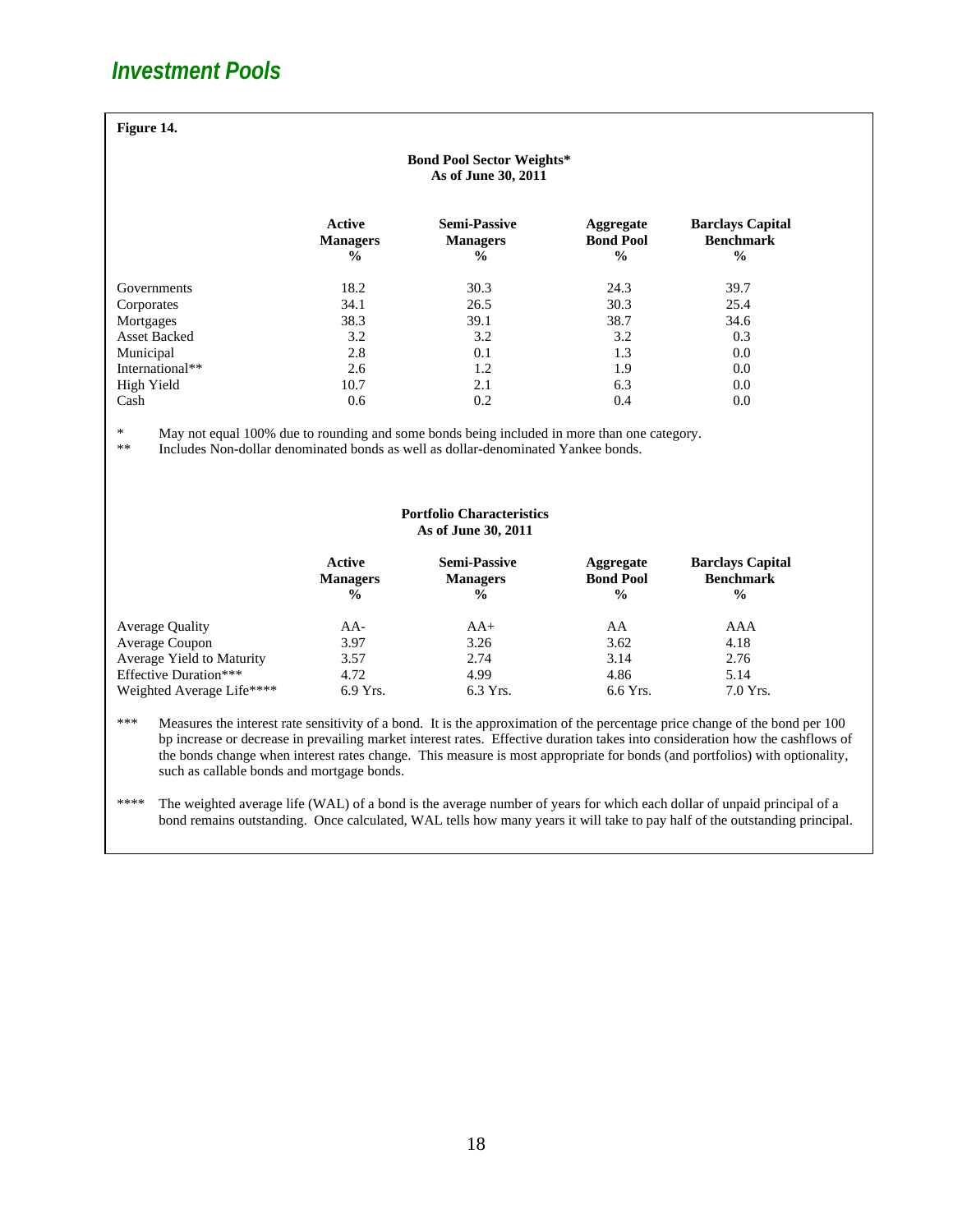### *International Stock Pool*

The SBI established the International Stock Pool in October 1992. The Combined Funds and the International Share Account in the Supplemental Investment Fund participate in the Pool.

The following are the dollar values as of June 30, 2011 of each fund's participation in the International Stock Pool:

Combined Funds \$7.5 billion (active, passive and semipassive)

International Share Account \$133 million (active, passive and semipassive)

#### *Management Structure*

Currently, the SBI uses three styles of management to invest the assets of the International Stock Pool:

— *Active Management.* The target is to have at least one-third of the International Stock Pool managed actively. At the end of fiscal year 2011, approximately 51% of the Pool was actively managed by a group of 10 external managers with portfolios ranging from \$187 million to over \$791 million each. Seven of these managers manage portfolios in the developed markets and three manage portfolios in the emerging markets.

— *Semi-Passive Management.*  The target is to have no more than 33% of the International Stock Pool managed semi-passively. At the end of fiscal year 2011, 13% of the Pool was

semi-passively managed by a group of three external managers with portfolios ranging from \$270 million to \$427 million each.

— *Passive Management.* The target is to have at least 25% of the International Stock Pool managed passively. At the end of fiscal year 2011, approximately 36% of the International Stock Pool was passively managed by a single manager with a portfolio of \$2.8 billion.

The goal of the International Stock Pool is to outperform the asset class target, which is the Morgan Stanley Capital International All Country World ex United States (MSCI ACWI ex US) Standard index net of taxes on dividends. The SBI uses the market capitalization weights of the developed and emerging markets as they are represented in the pool's benchmark index as target weights for the developed and emerging markets within the International Stock Pool. At the end of fiscal year 2011, 77.6% of the International Stock Pool was invested in the developed markets and 22.4% was invested in the emerging markets.

Seven of the ten *active* managers and the three *semi-passive* managers invest entirely in developed markets and use a variety of investment approaches in an effort to maximize value added to the MSCI World ex U.S. Standard index, over time. These managers address currency management as part of their investment process. Their views on currency may be factored into their country and security selection, or they may explicitly hedge currency exposure on an

opportunistic basis, or they may seek to add value by actively managing currency positions. Managers are not required to hedge currency risk.

Three of the ten *active* managers invest entirely in emerging markets. They are expected to add incremental value, over time, relative to the MCSI Emerging Markets Standard index of markets in developing countries throughout the world.

The *passive* manager in the International Stock Pool designs its portfolio to consistently and inexpensively track the developed markets MSCI World ex U.S. Standard index.

A description of each international stock manager's investment approach is included in the **Investment Manager Summaries** section.

#### *FY 2011 Changes*

There were no changes to the international stock program in fiscal year 2011.

*Investment Performance*  Similar to the Domestic Stock Pool, two long-term *risk objectives* have been established for the international equity managers:

- *Investment Approach.* Each manager (active, semipassive or passive) is expected to hold a portfolio that is consistent with the manager's stated investment approach.
- *Diversification.* While the index manager is expected to hold a well diversified portfolio which closely tracks its target index and the semi-passive managers are expected to hold riskadjusted portfolios which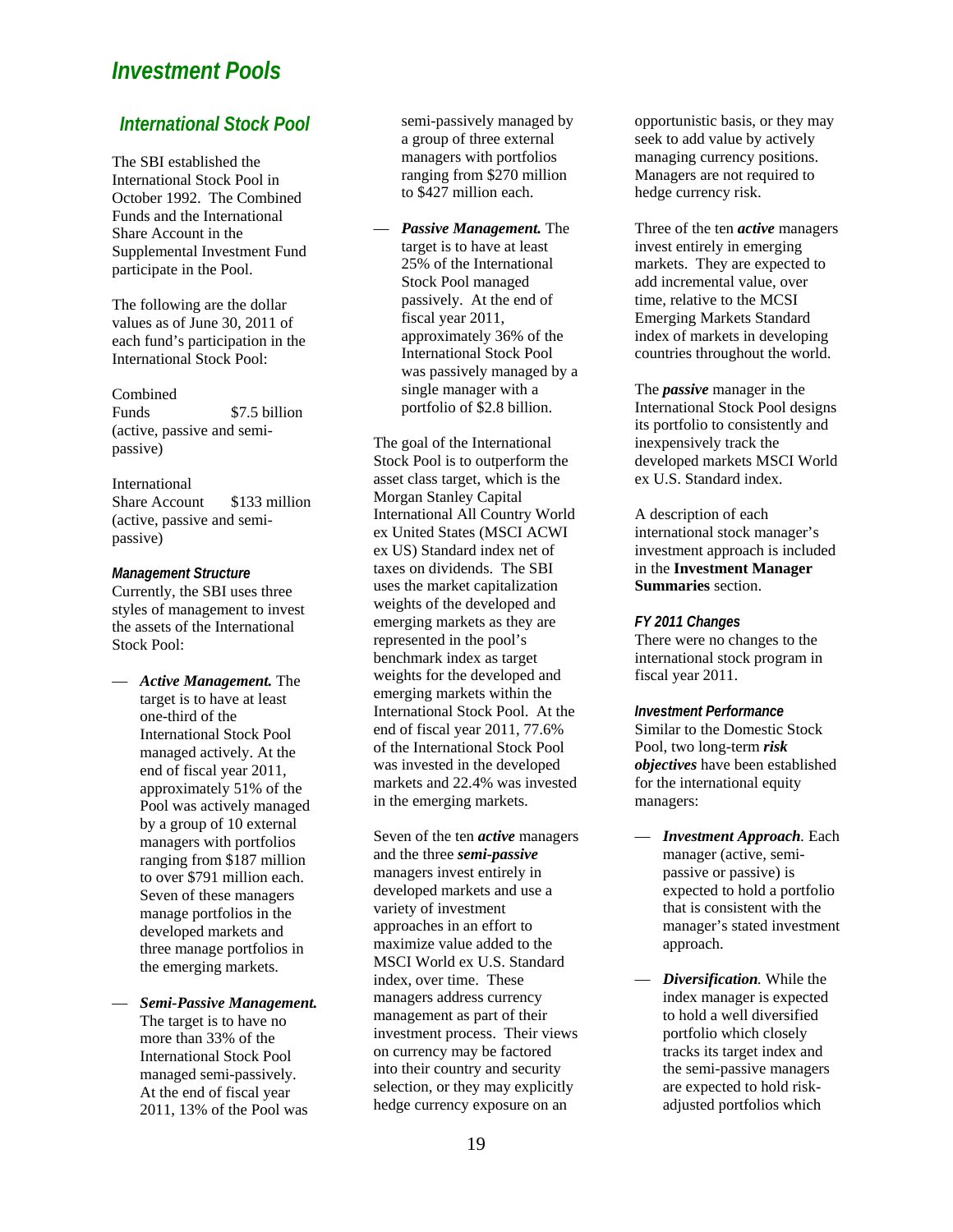modestly outperform the index, each active manager is expected to hold a portfolio which represents their best ideas for outperforming the index.

The international stock managers successfully fulfilled their long-term risk objectives during fiscal year 2011. In general, the managers constructed portfolios consistent with their stated investment approaches and maintained appropriate levels of diversification.

The Board's *return objectives* for the International Stock Program are stated relative to the Morgan Stanley Capital International (MSCI) Standard indices.

The indices are capitalization weighted and measured in U.S. dollar terms, with currencies unhedged. Individual active

managers are expected to exceed their benchmark by an amount appropriate for their level of active risk. The active risk level varies by manager and is influenced by the manager's stated strategy and style.

Performance results for the International Stock Pool are shown in Figure 15. In aggregate, performance over the last ten year period exceeded the benchmark by 0.1 percentage point and performance over the last five year period exceeded the benchmark by 0.3 percentage point. The Pool underperformed the target by 0.1 percent for the fiscal year.

Individual manager performance during fiscal year 2011 is shown in Figure 16. The relative performance of the active managers was mixed. Five of the seven active developed markets managers outperformed their respective benchmarks for

the year. All three active emerging markets managers underperformed the MSCI Emerging Markets Standard index. All three semi-passive developed markets managers outperformed for the year. Finally, the passively managed portion of the program had positive tracking error of 0.8 percentage point for the year relative to the MSCI World ex U.S. Standard index.

The International Stock Pool's country weights are displayed in Figure 17.



\* MSCI All Country World Index (ACWI) ex U.S. since 10/1/03. Composite of EAFE-Free and Emerging Markets Free from 5/1/96 through 9/30/03.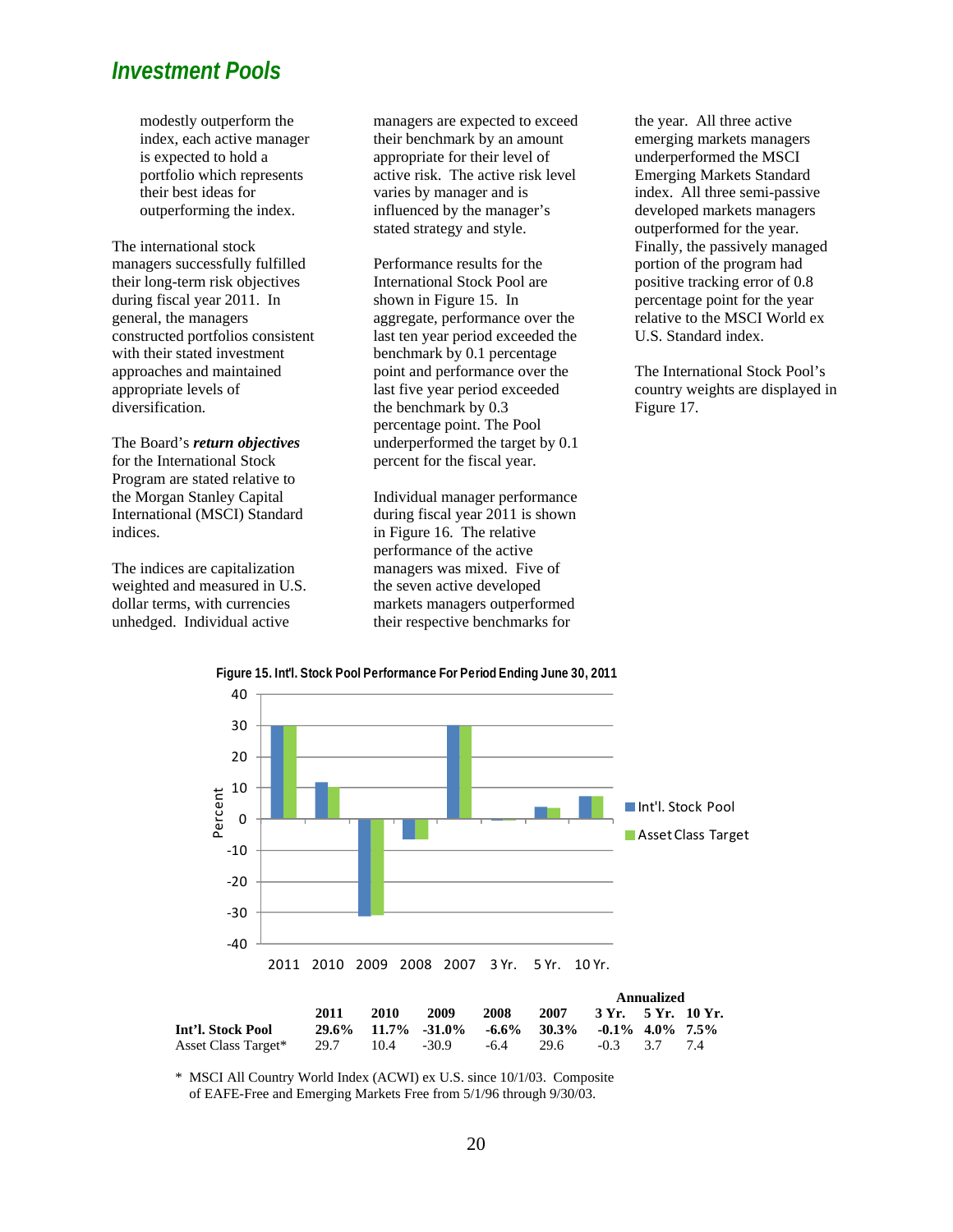|                                                      | <b>Actual</b><br>$\frac{0}{0}$ | 1 Year<br><b>Bmk</b><br>$\frac{0}{0}$ | 3 Years<br><b>Actual</b><br>$\frac{0}{0}$ | <b>Bmk</b><br>$\frac{0}{0}$ | 5 Years<br><b>Actual</b><br>$\frac{0}{0}$ | <b>Bmk</b><br>$\frac{0}{0}$ | <b>Market</b><br><b>Value</b><br>(in millions) |  |
|------------------------------------------------------|--------------------------------|---------------------------------------|-------------------------------------------|-----------------------------|-------------------------------------------|-----------------------------|------------------------------------------------|--|
| <b>Active Managers</b>                               |                                |                                       |                                           |                             |                                           |                             |                                                |  |
| Developed Mkts (MSCI World ex U.S. net) (1)          |                                |                                       |                                           |                             |                                           |                             |                                                |  |
| Acadian Asset Mgmt.                                  | 32.7                           | 30.3                                  | $-5.2$                                    | $-1.6$                      | $-0.3$                                    | 2.1                         | 302.3                                          |  |
| Columbia Mgmt. Investment Advisers, LLC              | 36.1                           | 30.3                                  | 0.6                                       | $-1.6$                      | 3.1                                       | 2.1                         | 290.6                                          |  |
| Invesco Global Asset Mgmt.                           | 26.8                           | 30.3                                  | 0.4                                       | $-1.6$                      | 1.7                                       | 2.1                         | 243.8                                          |  |
| J.P. Morgan Investment Mgmt. Co.                     | 32.2                           | 30.3                                  | 0.8                                       | $-1.6$                      | 2.3                                       | 2.1                         | 256.1                                          |  |
| <b>Marathon Asset Management</b>                     | 29.2                           | 30.3                                  | 1.8                                       | $-1.6$                      | 5.2                                       | 2.1                         | 580.5                                          |  |
| McKinley Capital Management                          | 30.8                           | 30.3                                  | $-6.9$                                    | $-1.6$                      | $-0.1$                                    | 2.1                         | 248.7                                          |  |
| Pyramis Global Advisors Trust Co.                    | 31.8                           | 30.3                                  | $-0.6$                                    | $-1.6$                      | 3.7                                       | 2.1                         | 283.9                                          |  |
| <b>Semi-Passive Managers</b>                         |                                |                                       |                                           |                             |                                           |                             |                                                |  |
| Developed Mkts (MSCI World ex U.S. net) (1)          |                                |                                       |                                           |                             |                                           |                             |                                                |  |
| <b>AOR Capital Management</b>                        | 34.0                           | 30.3                                  | $-0.4$                                    | $-1.6$                      | 2.4                                       | 2.1                         | 286.9                                          |  |
| Pyramis Global Advisors Trust Co.                    | 32.1                           | 30.3                                  | $-2.4$                                    | $-1.6$                      | 3.1                                       | 2.1                         | 427.1                                          |  |
| <b>State Street Global Advisors</b>                  | 30.9                           | 30.3                                  | $-2.4$                                    | $-1.6$                      | 1.1                                       | 2.1                         | 270.4                                          |  |
| <b>Active Managers</b>                               |                                |                                       |                                           |                             |                                           |                             |                                                |  |
| <b>Emerging Mkts (MSCI Emerging Markets Net) (2)</b> |                                |                                       |                                           |                             |                                           |                             |                                                |  |
| AllianceBernstein L.P.                               | 24.9                           | 27.8                                  | 0.5                                       | 4.2                         | 9.1                                       | 11.6                        | 186.9                                          |  |
| Capital International, Inc.                          | 22.5                           | 27.8                                  | 6.4                                       | 4.2                         | 13.6                                      | 11.6                        | 790.8                                          |  |
| Morgan Stanley Investment Mgmt.                      | 25.2                           | 27.8                                  | 2.9                                       | 4.2                         | 10.6                                      | 11.6                        | 741.2                                          |  |
| <b>Passive Manager</b>                               |                                |                                       |                                           |                             |                                           |                             |                                                |  |
| Developed Mkts (MSCI World ex U.S. net) (1)          |                                |                                       |                                           |                             |                                           |                             |                                                |  |
| <b>State Street Global Advisors</b>                  | 31.1                           | 30.3                                  | $-1.1$                                    | $-1.6$                      | 2.5                                       | 2.1                         | 2,770.4                                        |  |
| <b>Aggregate International Stock Pool (3) (4)</b>    | 29.6                           | 29.7                                  | $-0.1$                                    | $-0.3$                      | 4.0                                       | 3.7                         | 7,679.8                                        |  |
| <b>Asset Class Target</b>                            |                                |                                       |                                           |                             |                                           |                             |                                                |  |
| MSCI ACWI ex U.S. (net)                              |                                | 29.7                                  |                                           | $-0.3$                      |                                           | 3.7                         |                                                |  |

(1) Since 6/1/08 the developed markets manager's benchmark is the MSCI World ex U.S. Standard (large + mid) (net) unhedged. From 10/1/07 through 5/31/08 the benchmark was the Provisional MSCI World ex U.S. Standard (net) unhedged. From 10/1/03 to 9/30/07 the benchmark was MSCI World ex U.S. (net). Prior to that date, it was MSCI EAFE Free (net) unhedged.

(2) Since 6/1/08 the emerging markets manager's benchmark is the MSCI Emerging Markets Standard (large + mid) (net) unhedged. From 10/1/07 through 5/31/08 the benchmark was the Provisional MSCI Emerging Markets Free Standard (net) unhedged. From 1/1/01 to 9/30/07 the benchmark was MSCI Emerging Markets Free (net) unhedged. Prior to that date, it was MSCI Emerging Markets Free (gross) unhedged.

(3) Aggregate represents Combined Funds performance and includes the performance of terminated managers.

(4) Since 6/1/08 the International Equity asset class target is the MSCI ACWI ex U.S. Standard (large + mid) (net) unhedged. From 10/1/07 through 5/31/08 the benchmark was the Provisional MSCI ACWI ex U.S. Standard (net) unhedged. From 10/1/03 to 9/30/07 the target was MSCI ACWI ex U.S. (net) unhedged.

21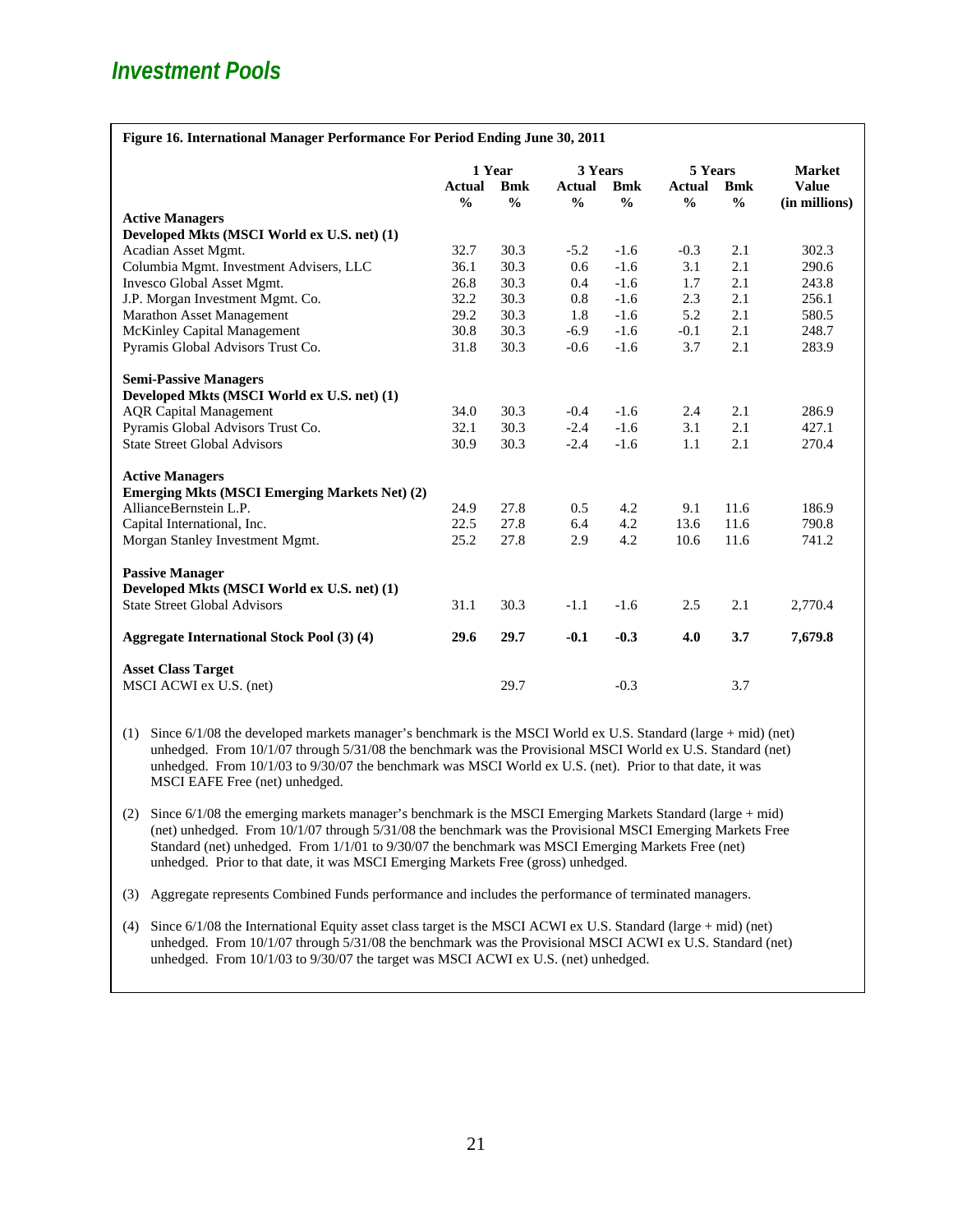**Figure 17.** 

#### **International Stock Pool Aggregate Country Weights As of June 30, 2011**

| Country                          | Pool Weights* | <b>Benchmark Weights**</b> |  |  |
|----------------------------------|---------------|----------------------------|--|--|
|                                  | $\frac{6}{6}$ | $\frac{0}{0}$              |  |  |
|                                  |               |                            |  |  |
| Australia                        | 5.4           | 5.9                        |  |  |
| Austria                          | 0.2           | 0.2                        |  |  |
| Belgium                          | 0.7           | 0.7                        |  |  |
| <b>Brazil</b>                    | 2.4           | 3.7                        |  |  |
| Canada                           | 7.5           | 8.0                        |  |  |
| Chile                            | 0.2           | 0.4                        |  |  |
| China                            | 1.7           | 4.1                        |  |  |
| Colombia                         | 0.0           | 0.2                        |  |  |
| Czech Republic                   | 0.3           | 0.1                        |  |  |
| Denmark                          | 1.1           | 0.7                        |  |  |
| Egypt                            | 0.1           | 0.1                        |  |  |
| Finland                          | 0.8           | 0.7                        |  |  |
| France                           | 6.6           | 7.1                        |  |  |
| Germany                          | 6.3           | 6.2                        |  |  |
| Greece                           | 0.1           | 0.2                        |  |  |
| Hong Kong                        | 1.9           | 1.9                        |  |  |
| Hungary                          | 0.1           | 0.1                        |  |  |
| India                            | 2.1           | 1.7                        |  |  |
| Indonesia                        | 0.9           | 0.6                        |  |  |
| Ireland                          | 0.2           | 0.2                        |  |  |
| Israel                           | 0.3           | 0.5                        |  |  |
| Italy                            | 2.0           | 1.9                        |  |  |
| Japan                            | 14.6          | 13.7                       |  |  |
| Korea                            | 2.9           | 3.5                        |  |  |
| Malaysia                         | 0.7           | 0.7                        |  |  |
| Mexico                           | 1.1           | 1.0                        |  |  |
| Morocco                          | 0.0           | 0.0                        |  |  |
| Netherlands                      | 2.0           | 1.7                        |  |  |
| New Zealand                      | 0.1           | 0.1                        |  |  |
| Norway                           | 0.6           | 0.6                        |  |  |
| Peru                             | 0.1           | 0.1                        |  |  |
| Philippines                      | 0.4           | 0.1                        |  |  |
| Poland                           | 0.3           | 0.4                        |  |  |
|                                  | 0.3           | 0.2                        |  |  |
| Portugal<br>Russia               | 0.9           | 1.6                        |  |  |
|                                  | 1.2           | 1.2                        |  |  |
| Singapore                        | 1.0           | 1.7                        |  |  |
| South Africa                     | 2.2           |                            |  |  |
| Spain<br>Sweden                  | 1.7           | 2.5<br>2.1                 |  |  |
|                                  |               |                            |  |  |
| Switzerland                      | 5.1           | 5.7                        |  |  |
| Taiwan                           | $1.5\,$       | $2.6\,$                    |  |  |
| Thailand                         | 0.5           | 0.4                        |  |  |
| Turkey                           | 0.3           | 0.3                        |  |  |
| United Kingdom                   | 14.8          | 14.5                       |  |  |
| <b>USA</b>                       | 1.9           | $0.0\,$                    |  |  |
| Non-Benchmark Countries          | 4.3           | N.A.                       |  |  |
| Miscellaneous Accounting Entries | 0.6           | N.A.                       |  |  |
| Total***                         | 100.0         | 100.0                      |  |  |

\* Grouped by country of incorporation. Source State Street Bank.<br>\*\* Benchmark is the MSCI ACWI ex U.S. Standard (net) index. So

Benchmark is the MSCI ACWI ex U.S. Standard (net) index. Source Factset.

\*\*\* Totals may not add due to rounding.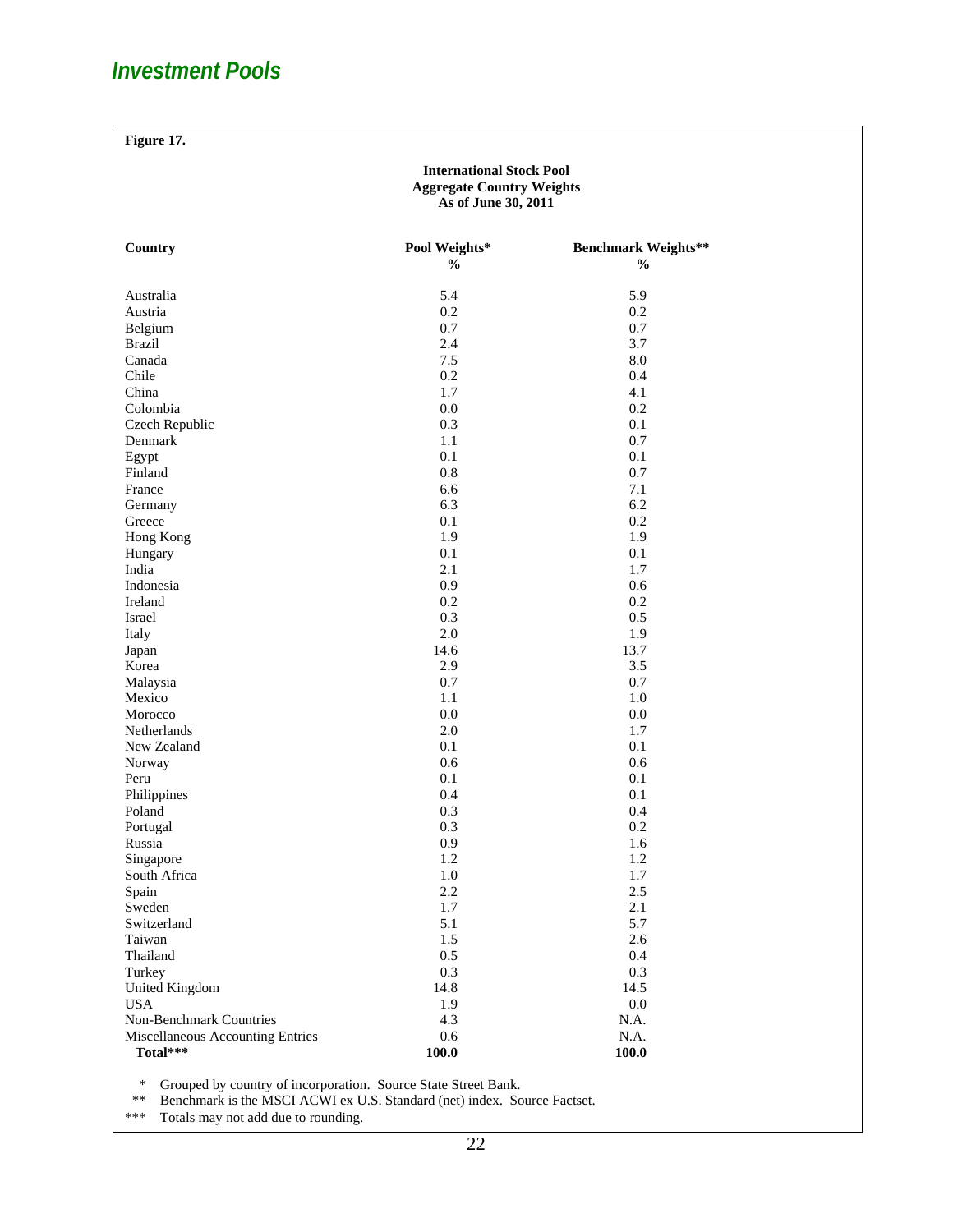### *Alternative Investment Pool*

Like the stock and bond segments, alternative assets (real estate, private equity, resource funds and yield-oriented investments) are managed on a pooled basis.

#### *Statutory Constraints*

The statutory constraints for any investment for the Combined Funds are as follows:

- Each investment must involve at least four other investors.
- SBI's participation in an investment may not exceed 20% of the total investment.

### *Management Structure*

Given their long investment time horizon, the Combined Funds are especially well suited for alternative investments. Up to 20% of the market value of the Combined Funds is targeted for alternative investments. Market value plus unfunded commitments can be 1.5 times the market value allocation. A breakdown of the Combined Funds by segment is shown in Figure 18. As of June 30, 2011, the market value of current alternative investments was \$7.0 billion, or 14.6% of the Combined Funds.

Descriptions of each of the Funds' alternative investments are included in the **Investment Manager Summaries** section.

#### *Real Estate*

The real estate investment strategy calls for the establishment and maintenance of a broadly diversified real estate portfolio comprised of investments that provide overall

diversification by property type and location. The main components of this portfolio consist of investments in openend commingled funds and closed-end commingled funds. The remaining portion of the portfolio may include investments in less diversified, more focused (specialty) commingled funds and REITs.

Prospective real estate managers are reviewed and selected based on the manager's experience, investment strategy and performance history. During fiscal year 2011, the SBI did not make any new real estate commitments. The SBI will continue to review real estate managers for possible inclusion in the pool.

#### *Private Equity*

The private equity investment strategy is to establish and maintain a broadly diversified private equity portfolio comprised of investments that provide diversification by industry type, stage of corporate development and location.

Prospective private equity managers are reviewed and selected based, primarily, on the manager's experience, investment strategy, diversification potential and performance history.

During fiscal year 2011, the SBI approved and closed on commitments with CarVal, GTCR, and Summit Partners. The SBI will continue to review and add new private equity investments as attractive opportunities are identified.

#### *Resource Funds*

The strategy for resource investments is to establish and maintain a portfolio of resource

investment vehicles that provide an inflation hedge and additional diversification. Resource investments will include oil and gas investments and energy service industry investments that are diversified by geographic area as well as by type.

Resource investments are selected based on the manager's experience, investment strategy and performance history. During fiscal year 2011, the SBI approved and closed on commitments with EnCap and Sheridan Production Partners. The SBI will continue to review resource investments for possible inclusion in the pool.

#### *Yield-Oriented*

The strategy for yield-oriented investments will target funds that typically provide a current return and may have an equity component. Structures such as subordinated debt investments and mezzanine investments are typical yield-oriented investments. Managers are selected based on the manager's performance, experience and investment strategy.

A new investment was approved and closed on during fiscal year 2011 with Merit Energy. The SBI will continue to review yield-oriented investment opportunities for inclusion in the pool.

#### *Investment Performance*

The SBI reviews performance of its alternative investments relative to inflation, as measured by changes in the Consumer Price Index (CPI). For the fiscal year ending June 30, 2011, the Alternative Investment Pool provided a positive contribution to overall fund performance for the Combined Funds. The Pool provided a 18.6% return in fiscal year 2011 and has provided a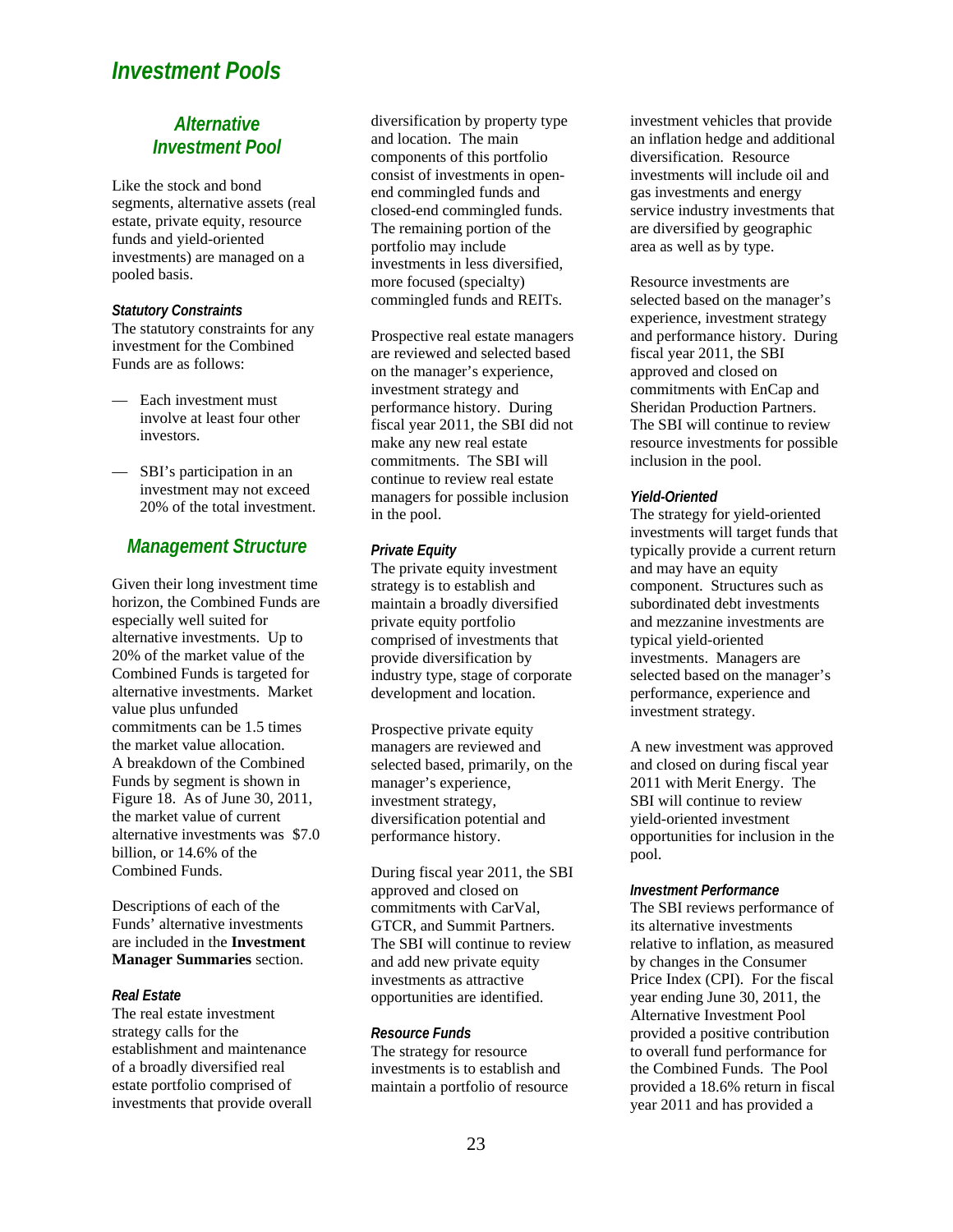13.0% return annualized over the past ten years. Performance of the Alternative Investment Pool is shown in Figure 19 for the period ending June 30, 2011.

At this time, benchmarks have not been established for the alternative investment fund managers. The long-term nature of these investments and the lack of comprehensive data on the returns provided by the alternative investment markets preclude comprehensive performance evaluation. In the future, as markets for these asset classes become more institutionalized, the SBI hopes to integrate appropriate performance standards for these assets into its performance analysis.

A listing of individual investment funds can be found in the **Investment Manager Summaries** Section.

> ‐25 ‐20 ‐15 ‐10 ‐5



0 5 10 15 20 25 30 Percent **Alternatives Inflation** 

2011 2010 2009 2008 2007 3 Yr. 5 Yr. 10 Yr.

#### **Figure 19. Alternative Investment Performance For Period Ending June 30, 2011**

|                  |      |       |                                                                        |      |                         | Annualized |     |
|------------------|------|-------|------------------------------------------------------------------------|------|-------------------------|------------|-----|
|                  | 2011 | -2010 | 2009                                                                   | 2008 | 2007 3 Yr. 5 Yr. 10 Yr. |            |     |
| Alt. Investments |      |       | $18.6\%$ $15.0\%$ $-18.0\%$ $13.4\%$ $25.6\%$ $3.8\%$ $9.8\%$ $13.0\%$ |      |                         |            |     |
| Inflation        |      |       | 3.6 1.1 -1.4 5.0 2.7 1.0 2.2                                           |      |                         |            | 2.3 |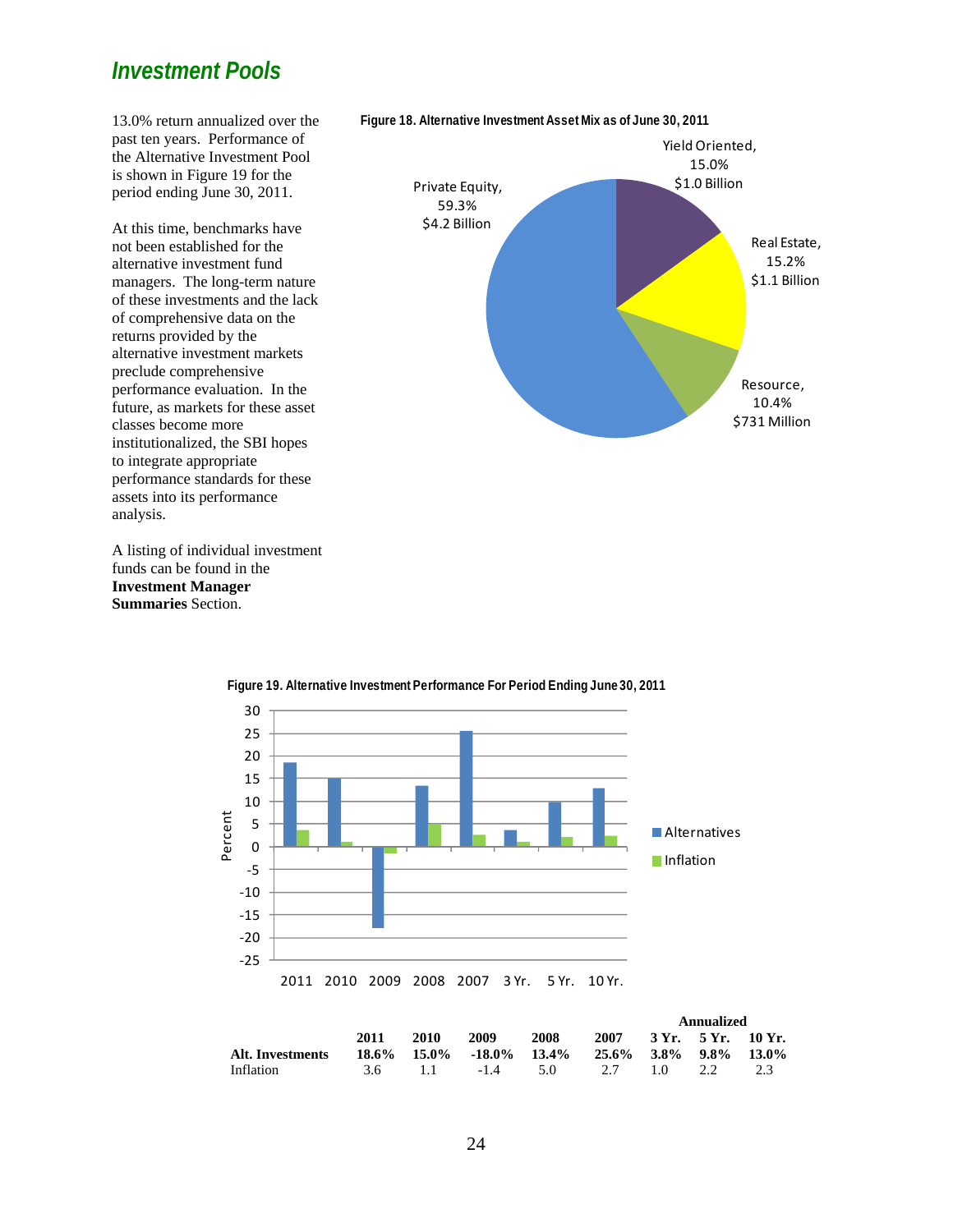*The Supplemental Investment Fund is an investment program that offers a range of investment options to state and local public employees. The Fund serves individuals who participate in defined contribution or supplemental retirement savings plans and many local volunteer fire relief associations. On June 30, 2011, the market value of the entire Fund was \$1.3 billion.* 

The Supplemental Investment Fund (SIF) provides investment vehicles for a variety of retirement plans. It functions as the sole investment manager for all assets of the Unclassified Employees Retirement Plan, Public Employees Defined Contribution Plan, Hennepin County Supplemental Retirement Plan, and the Health Care Savings Plan. The State Deferred Compensation Plan uses the Fixed Interest Account and the Money Market Account as investment options for its participants. (Please note that in this report the value of the State Deferred Compensation Plan's SIF investments are included only in the Deferred Compensation Plan market values.) All accounts in the SIF, except the Fixed Interest Account, are available to local volunteer fire relief associations who invest their assets with the SBI. The Volunteer Firefighter Account is the investment vehicle available only for those local firefighting entities that participate in the Voluntary Statewide Volunteer Firefighter Plan.

### *Fund Structure*

Investment goals among the SIF's many participants are varied. In order to meet the variety of goals, the Supplemental Investment Fund is structured much like a family of mutual funds. Participants may allocate their investments among one or more accounts that are appropriate for their needs within statutory requirements and rules established by the participating organizations. Participation in the SIF is accomplished through the purchase or sale of shares in each Account. (Local entities that participate in the Voluntary Statewide Volunteer Firefighter Plan must have all their assets invested only in the Volunteer Firefighter Account.)

### *Fund Management*

The Supplemental Investment Fund offers eight investment options which are shown in Figure 20. The objectives, asset allocation, management and performance of each account in the Fund are explained in the following sections.

#### *Share Values*

A share value is established daily for each account in the SIF, and participants buy or sell shares, based on the most recent share value.

| Figure 20. Accounts in the Supplemental Investment Fund |                                                                                                                                                           |  |  |  |  |  |  |
|---------------------------------------------------------|-----------------------------------------------------------------------------------------------------------------------------------------------------------|--|--|--|--|--|--|
| <b>Income Share</b>                                     | a balanced portfolio of U.S. common stocks, fixed<br>income and cash.                                                                                     |  |  |  |  |  |  |
| <b>Growth Share</b>                                     | an actively managed portfolio of U.S. common stocks.                                                                                                      |  |  |  |  |  |  |
| <b>Common Stock Index</b>                               | a passively managed portfolio of U.S. common stocks.                                                                                                      |  |  |  |  |  |  |
| <b>International Share</b>                              | a portfolio of actively, semi-passively, and passively<br>managed non-U.S. stocks.                                                                        |  |  |  |  |  |  |
| <b>Bond Market</b>                                      | a portfolio of both actively and semi-passively<br>managed fixed income securities.                                                                       |  |  |  |  |  |  |
| <b>Money Market</b>                                     | a portfolio of short-term, liquid debt securities.                                                                                                        |  |  |  |  |  |  |
| <b>Fixed Interest</b>                                   | a portfolio of stable value instruments, including<br>security backed contracts, insurance company<br>investment contracts and bank investment contracts. |  |  |  |  |  |  |
| Volunteer Firefighter                                   | a balanced portfolio of U.S. and international common<br>stocks, fixed income and cash.                                                                   |  |  |  |  |  |  |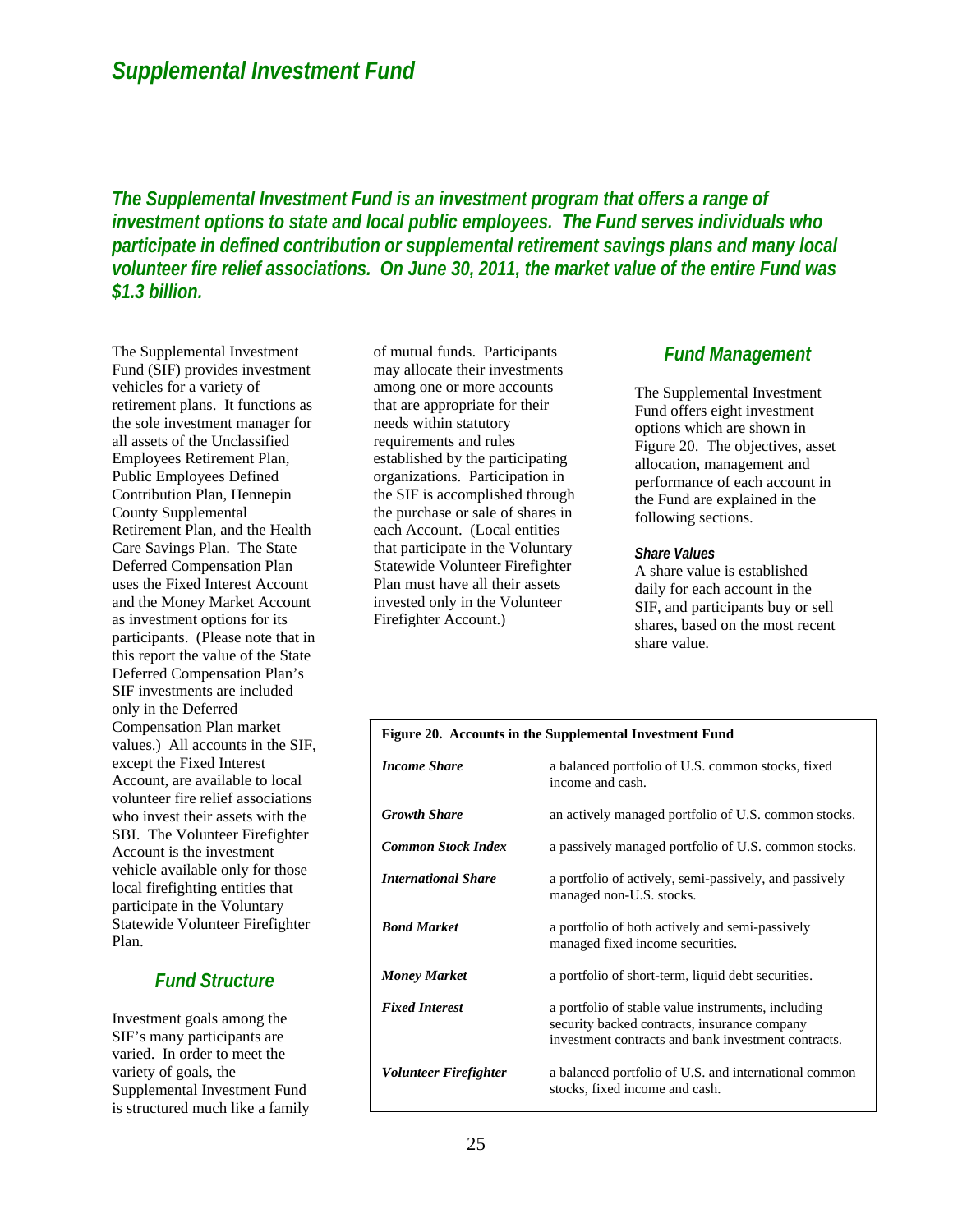In the Income Share Account, the Growth Share Account, the Common Stock Index Account, the International Share Account, the Bond Market Account and Volunteer Firefighter Account, shares are priced based on the market value of each Account. Performance of these accounts are a function of the income and capital appreciation (or depreciation) generated by the securities in the Accounts. In the Money Market Account, share values remain constant and the accrued interest income is credited to the Account through the purchase of additional shares.

In the Fixed Interest Account, shares are priced based on the blended crediting rate of the investments in the Account. Performance is calculated based on changes in these share values.

All shares in the SIF accounts are priced daily.

The investment returns shown in this report are calculated using a time-weighted rate of return formula. *These returns are net of investment management fees and transaction costs. They do not, however, reflect administrative expenses that may be deducted by the retirement systems to defray administrative costs.* 

The distribution of assets in the Supplemental Investment Fund as of June 30, 2011 is shown by Account in Figure 21 and by Plan in Figure 22.





9.94% Note: Does not includeDeferred Compensation Plan assetsinthe SIF Fixed Interest and Money

Henn Co. 22.5%

Market accounts which are reportedelsewhere intheAnnual Report.

#### **Figure 21. Composition by Account as of June 30, 2011**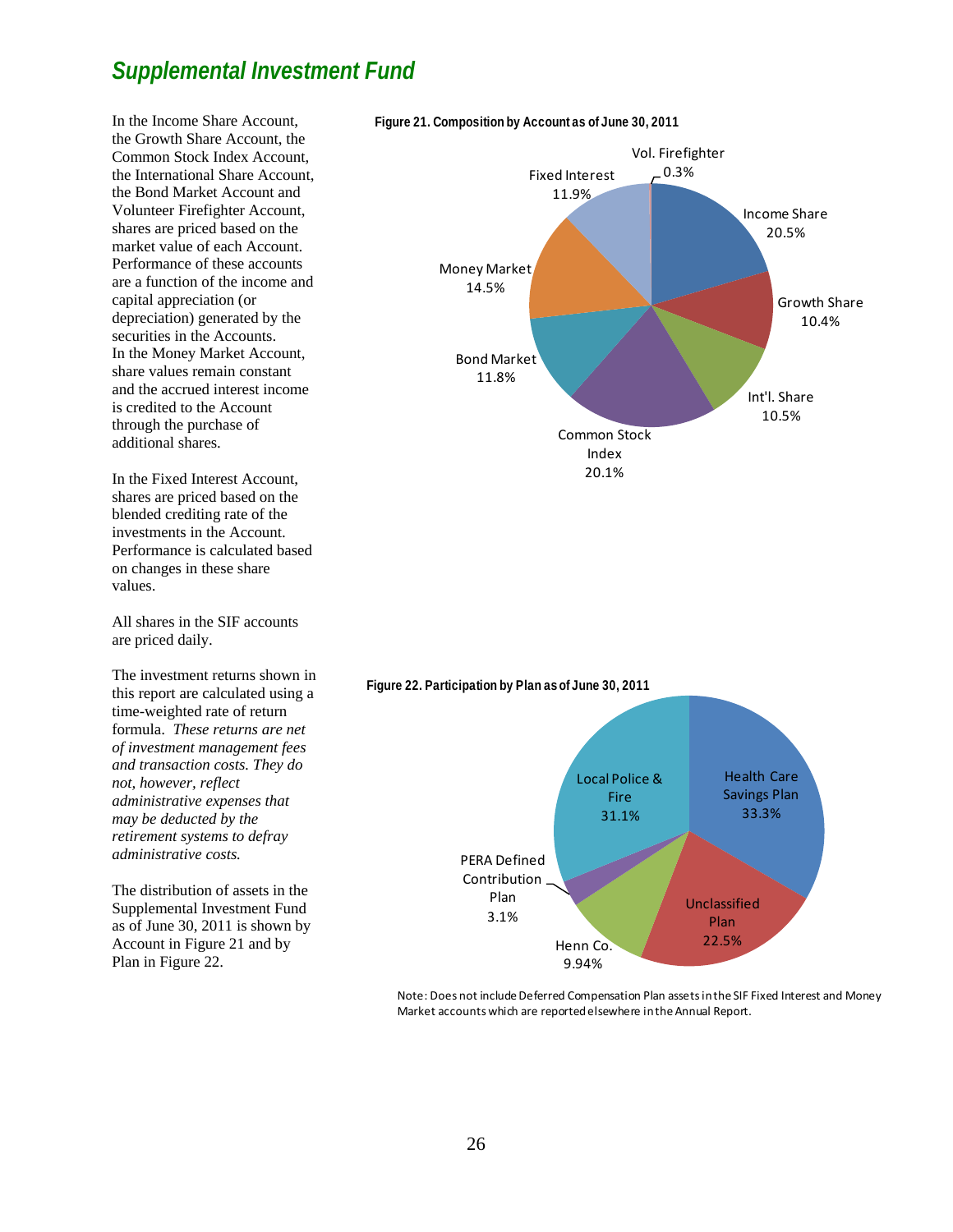### *Income Share Account*

#### *Objective*

The investment objectives of the Income Share Account are to earn a high rate of return both from capital appreciation (increases in market value) and current yield (dividends from stock and interest on bonds). The Income Share Account pursues these objectives within the constraints of protecting against adverse financial environments and limiting shortrun portfolio return volatility.

The SBI invests the Income Share Account in a balanced portfolio of common stocks and fixed income securities with the following long-term asset mix: 60% domestic common stocks, 35% bonds, 5% cash equivalents.

Domestic common stocks provide the potential for significant long-term capital appreciation, while bonds provide both a hedge against deflation and the diversification needed to limit excessive portfolio return volatility.

At the close of fiscal year 2011, the value of the Income Share Account was \$258 million.

#### *Management*

The Income Share Account's investment management structure combines internal and external management. SBI staff manage the fixed income segment. The common stock segment is managed externally as part of a passively managed index fund designed to track the returns of the Russell 3000 Index. The manager for this portion of the Account is BlackRock Institutional Trust Co.

#### *Performance*

As with the other SBI funds which use a multi-manager investment structure, the Board evaluates the performance of the Income Share Account on two levels:

- — *Total Account.* The Income Share Account is expected to exceed the returns of a composite of market indices weighted in the same proportion as its long-term asset allocation.
- — *Individual Manager.* The passive stock manager is expected to closely track the performance of the Russell 3000. The internal bond manager for the Account is expected to exceed the performance of the Barclays Capital Aggregate Bond Index.

The Income Share Account provided a return of 20.6% for fiscal year 2011, exceeding its benchmark by 0.3 percentage point. Over the most recent ten years, the Income Share Account exceeded its benchmark. Figure 23 shows a history of performance results.



#### **Figure 23. Income Share Account Performance For Period Ending June 30, 2011**

|                                                               |           |  |                                   | Annualized |  |
|---------------------------------------------------------------|-----------|--|-----------------------------------|------------|--|
|                                                               | 2011 2010 |  | 2009 2008 2007 3 Yr. 5 Yr. 10 Yr. |            |  |
| Income Share $20.6\%$ 13.8% -13.5% -5.8% 14.9% 5.9% 5.2% 4.7% |           |  |                                   |            |  |
| Benchmark* 20.3 13.1 -15.8 -5.1 14.3 4.6 4.4 4.4              |           |  |                                   |            |  |

\* 60% Russell 3000/35% Barclays Capital Aggregate Bond Index/5% T-Bills Composite since 10/1/03. 60% Wilshire 5000/35% Barclays Capital Aggregate Bond Index/5% T-Bills composite through 9/30/03.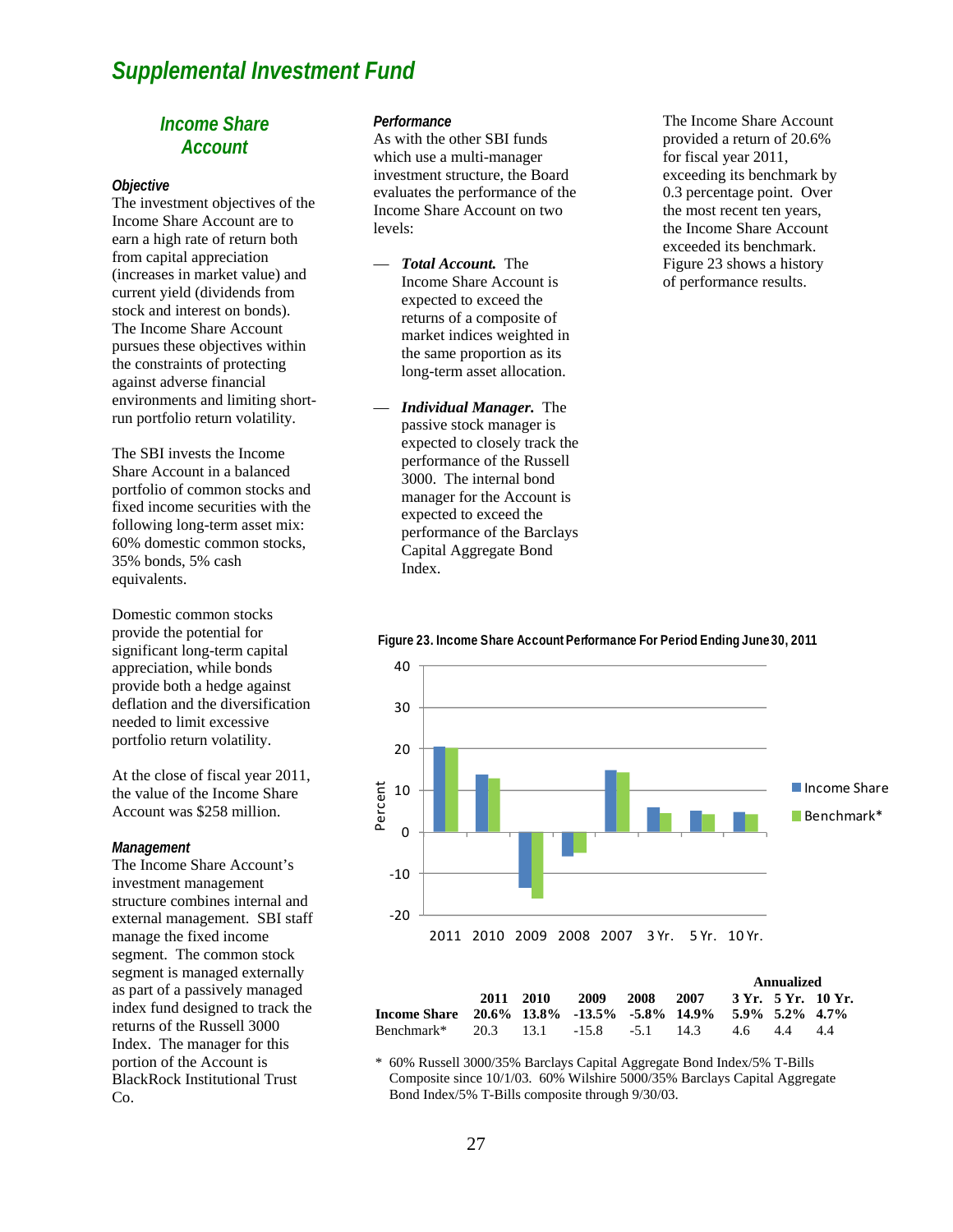## *Growth Share Account*

#### *Objective*

The investment objective of the Growth Share Account is to generate high returns from capital appreciation. To achieve this objective, the Account is invested primarily in U.S common stock.

At the close of fiscal year 2011, the value of the Growth Share Account was \$131 million.

#### *Management*

The assets of the Growth Share Account are invested by the external active and semi-passive domestic equity managers. This allocation reflects a more aggressive investment than is available through passive management. The Account may hold a small amount of cash that represents new contributions received prior to investment in the market and cash that may be held by the individual managers in the Account.

#### *Performance*

As with the Income Share Account, the Board evaluates the performance of the Growth Share Account on two levels:

- *Total Account.* The Growth Share Account is expected to exceed the returns of the Russell 3000 Index.
- *Individual Manager.* Performance objectives for the individual managers are described in the **Investment Pools** section of this report.

The Growth Share Account provided a return of 33.8% for the fiscal year, exceeding its benchmark by 1.4 percentage points. Over the last ten year

period, the Account trailed its benchmark by 0.4 percentage point. See the discussion in the Investment Pools section concerning the Domestic Stock Pool for performance information on the managers used by this Account. A history of performance results is shown in Figure 24.





|              |      |        |                                                                        |           |                         |          | Annualized |  |
|--------------|------|--------|------------------------------------------------------------------------|-----------|-------------------------|----------|------------|--|
|              | 2011 | - 2010 |                                                                        | 2009 2008 | 2007 3 Yr. 5 Yr. 10 Yr. |          |            |  |
| Growth Share |      |        | $33.8\%$ $15.6\%$ $-27.1\%$ $-13.5\%$ $19.5\%$ $4.1\%$ $3.1\%$ $3.0\%$ |           |                         |          |            |  |
| Benchmark*   |      |        | $32.4$ $15.7$ $-26.6$ $-12.7$ $20.1$                                   |           |                         | 40 34 34 |            |  |

\* Russell 3000 since 10/1/03. 100% Wilshire 5000 Investable from July 1999 to September 2003.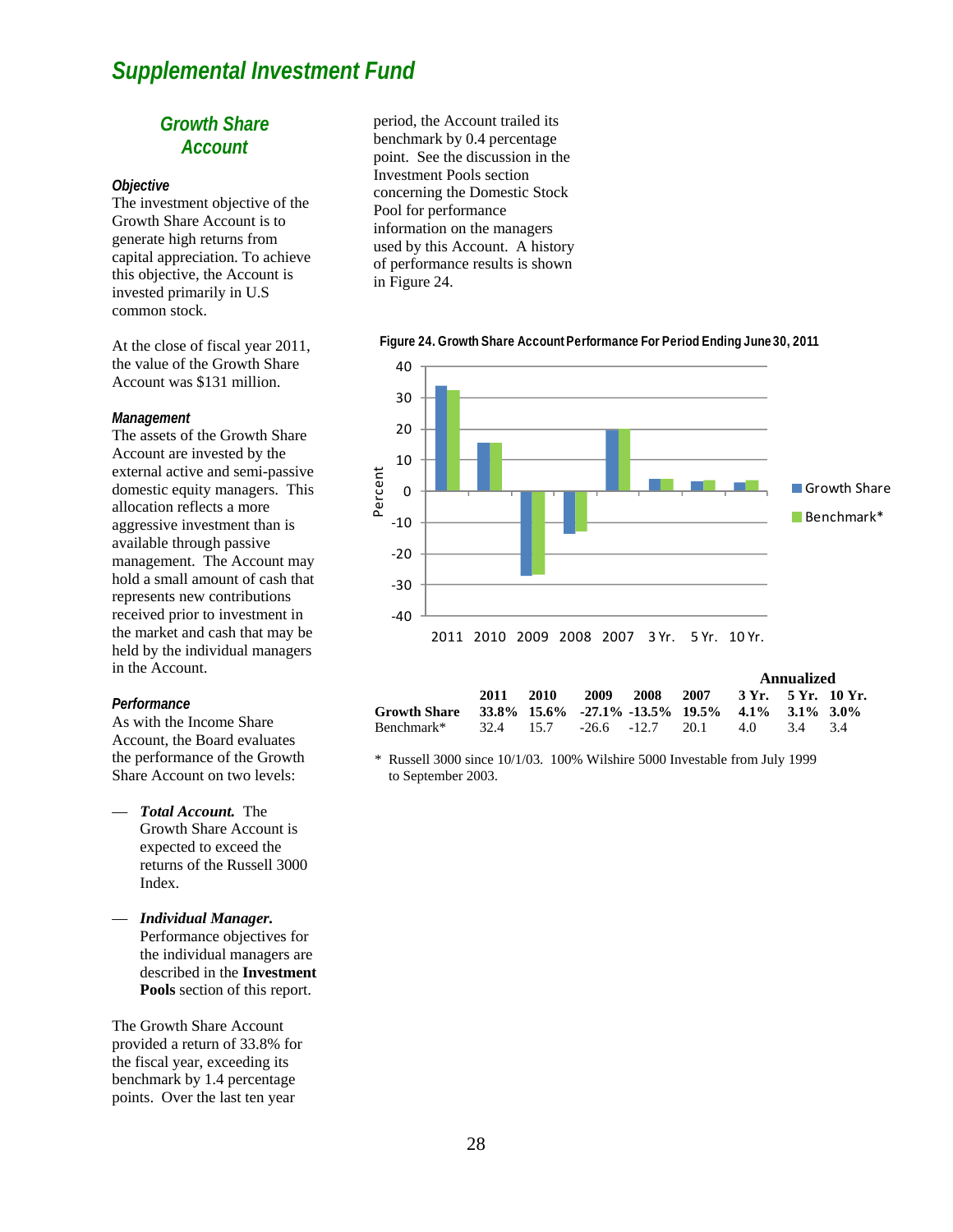## *Common Stock Index Account*

#### *Objective*

The investment objective of the Common Stock Index Account is to generate returns that track the performance of the broad U.S. common stock market as represented by the Russell 3000 Index. To accomplish this objective, the SBI allocates all the assets of the Account to passively managed domestic stocks.

At the end of fiscal year 2011, the Account had a market value of \$254 million.

#### *Management*

The Account participates in the passive portfolio of the Domestic Stock Pool which is managed by BlackRock Institutional Trust Co.

#### *Performance*

The performance objective of the Common Stock Index Account is to track the performance of the Russell 3000. The SBI recognizes that the Account's returns may deviate slightly from those of the Russell 3000 due to the effects of management fees, trading costs and cash flows.

As expected, the Common Stock Index Account closely tracked the Russell 3000 Index for the fiscal year and over longer periods as shown in Figure 25.

**Figure 25. Common Stock Index Account Performance For Period Ending June 30, 2011**



|                                                            |      |       |                                                 |                              | Annualized |  |
|------------------------------------------------------------|------|-------|-------------------------------------------------|------------------------------|------------|--|
|                                                            | 2011 | -2010 | -2009                                           | 2008 2007 3 Yr. 5 Yr. 10 Yr. |            |  |
| Stock Index 32.0% 16.2% -26.4% -12.5% 20.0% 4.1% 3.5% 3.5% |      |       |                                                 |                              |            |  |
| Benchmark* 32.4                                            |      |       | $15.7$ $-26.6$ $-12.7$ $20.1$ $4.0$ $3.4$ $3.4$ |                              |            |  |

\* Russell 3000 since 10/1/03. Wilshire 5000 Investable from 7/1/00 to 9/30/03. Wilshire 5000 through 6/30/00.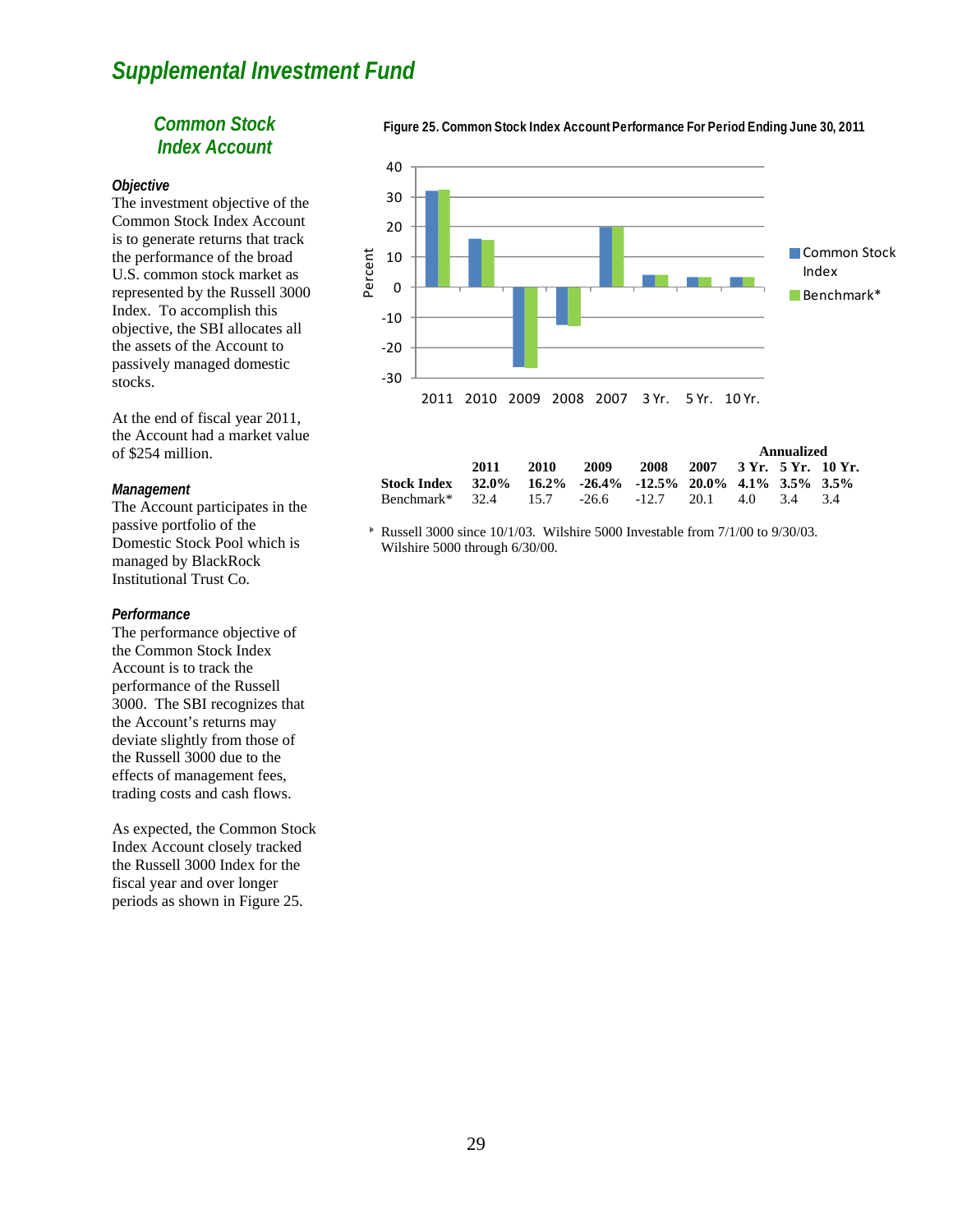## *International Share Account*

#### *Objective*

The investment objective of the International Share Account is to earn a high rate of return by investing in the stock of companies outside the U.S.

Typically, a majority of the Account is invested in the largest international markets (Japan, United Kingdom, Canada, France, Germany, and Australia). Most of the remainder is invested in other well established markets in Europe and the Pacific region. In addition, at the end of fiscal year 2011, approximately twenty-two percent of the Account was invested in developing countries or "emerging markets" around the world, including those in Latin America, Asia, Eastern Europe, the Middle East and Africa.

At the end of fiscal year 2011, the Account had a market value of \$133 million.

#### *Management*

The structure of the International Share Account combines active, semi-passive, and passive management. At least thirty-three percent of the Account is actively managed by several developed and emerging markets stock managers that use a variety of investment styles and approaches. These managers buy and sell stocks in an attempt to maximize market value. At least twenty-five percent of the Account is passively managed and no more than thirty-three percent of the Account is semi-passively managed. Overall, the account is designed to consistently track the return of the Morgan Stanley Capital International All

Country World ex United States (MSCI ACWI ex US) Standard index net of taxes on dividends, a developed and emerging markets index. The Account uses the same managers used by the Combined Funds in the International Stock Pool.

#### *Performance*

The Board evaluates the performance of the International Share Account on two levels:

- *Total Account***.** The International Share Account is expected to exceed the returns of the Morgan Stanley Capital International All Country World Index ex-USA (MSCI ACWI ex-U.S.) Standard index (net.)
	- *Individual Manager.* Performance objectives for the individual managers are described in the **Investment Pools** section of this report.

During fiscal year 2011, the International Share Account produced a return of 29.6%, which was 0.1 percentage point below the MSCI ACWI ex-U.S. Standard index. Over the most recent ten year period, the International Share Account exceeded its benchmark by 0.2 percentage point.

See the discussion on performance of the international managers in the Investment Pools section of this report. Total Account results for the last ten years are shown in Figure 26.

**Figure 26. Int'l. Share Account Performance For Period Ending June 30, 2011** 



\* The International Equity Asset Class Target is Standard MSCI ACWI ex-U.S. (net) since 10/1/03.

Benchmark\* 29.7 10.4 -30.9 -6.4 29.6 -0.3 3.7 7.4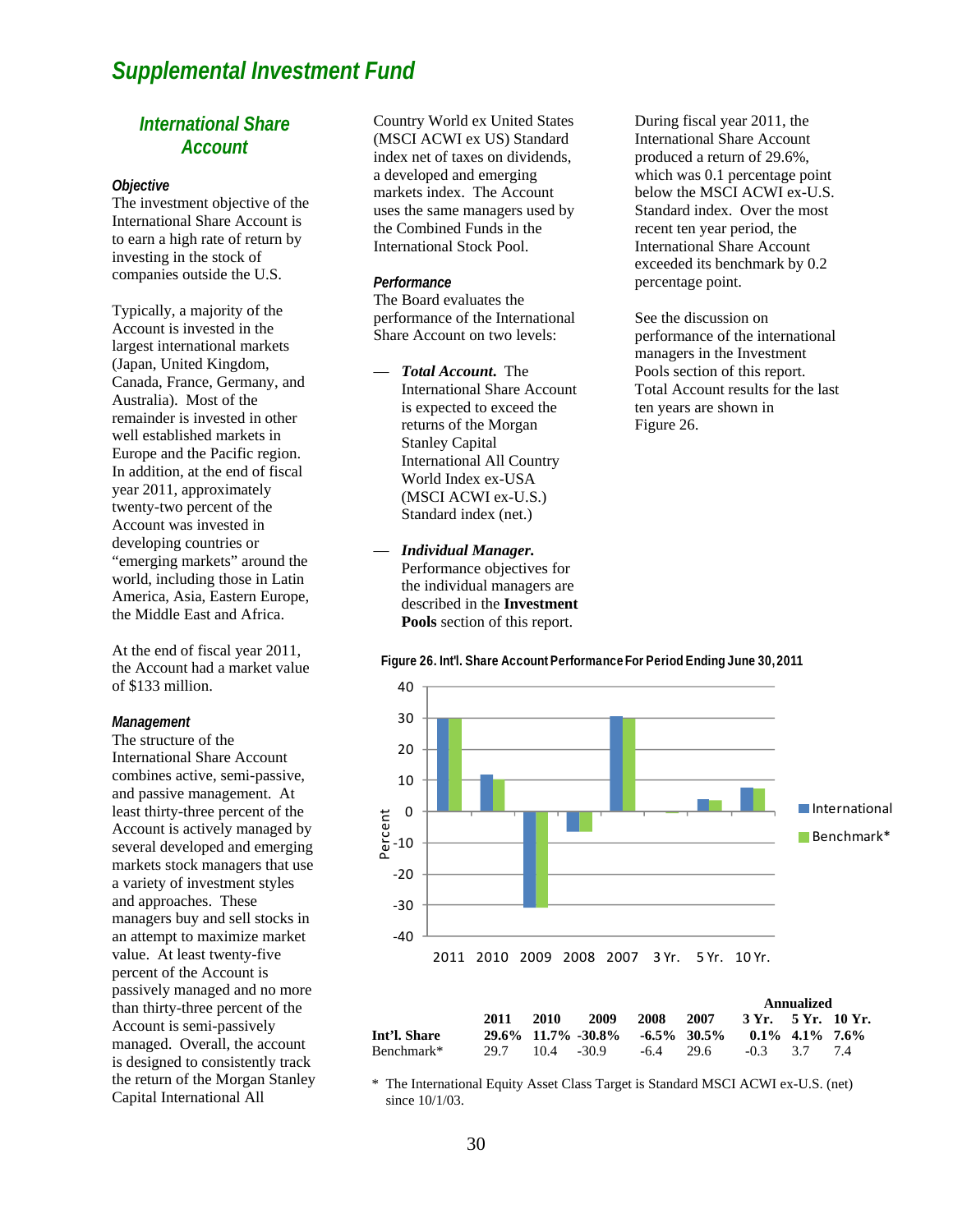## *Bond Market Account*

#### *Objective*

The objective of the Bond Market Account is to earn high rates of return from fixed income securities. The Account is invested primarily in investment-grade government bonds, corporate bonds and mortgage securities with intermediate to long maturities. A small portion of the Account, not to exceed ten percent, is invested in below investment grade and non-U.S. securities.

At the end of fiscal year 2011, the market value of the Account was \$148 million.

The Account earns investment returns through interest income and capital appreciation. Because bond prices move inversely with interest rates, the Account entails some risk for investors. However, historically it represents a lower risk alternative than the investment options that include common stocks.

#### *Management*

The Bond Market Account invests in the Bond Pool used by the Combined Funds. The Bond Pool retains both active and semi-passive managers.

#### *Performance*

The Board evaluates the performance of the Bond Market Account on two levels:

— *Total Account.* The Account is expected to exceed the returns of the Barclays Capital Aggregate Bond Index.

#### — *Individual Manager.* Performance objectives for the individual managers are described in the **Investment Pools** section of this report.

For fiscal year 2011, the Account outperformed by 1.6 percentage points. For the most recent ten year period, the Account exceeded its benchmark by 0.3 percentage point. See the discussion regarding bond manager performance in the Investment Pools section. Total Account results for the last ten years are shown in Figure 27.





|                                                    |  | 2011 2010 2009 2008 2007 3 Yr. 5 Yr. 10 Yr. |  |  |
|----------------------------------------------------|--|---------------------------------------------|--|--|
| <b>Bond Market</b>                                 |  | $5.5\%$ 14.5% 2.4% 4.4% 6.3% 7.4% 6.6% 6.0% |  |  |
| Barclays Cap. Agg. 3.9 9.5 6.0 7.1 6.1 6.5 6.5 5.7 |  |                                             |  |  |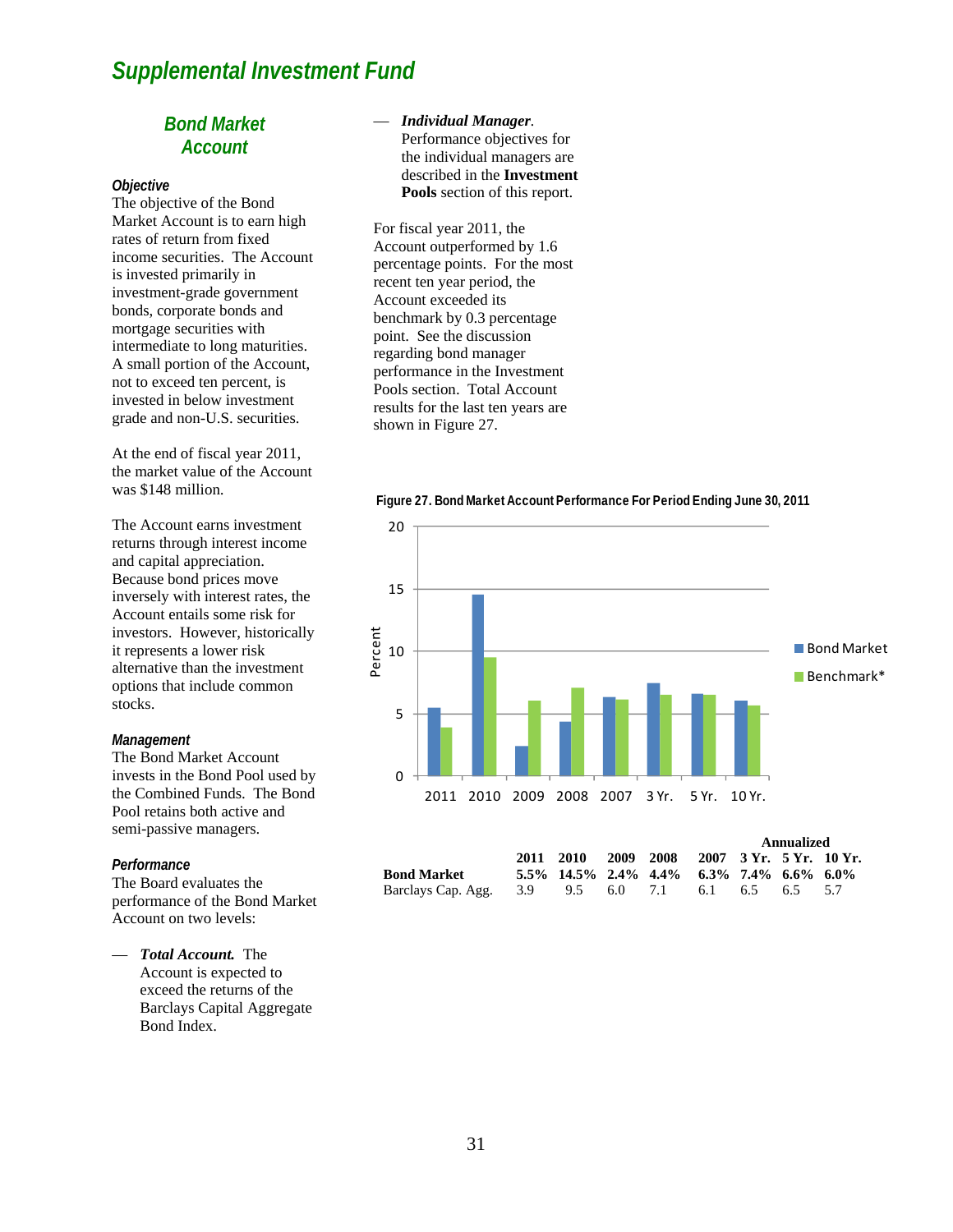## *Money Market Account*

#### *Objective*

The Money Market Account invests in high quality, short term debt instruments. The Account's investment objectives are to preserve capital and offer competitive money market returns.

At the end of fiscal year 2011, the Money Market Account had a market value of \$184 million.

#### *Management*

The Account uses the same cash manager as the Combined Funds, which is State Street Bank & Trust Company.

#### *Performance*

The Account is expected to produce returns competitive with those available from shortterm debt securities. The Money Market Account exceeded that target in fiscal year 2011 by 0.2 percentage point. Over the most recent ten year period, the Account exceeded its target by 0.3 percentage point. Total Account results for the last ten years are shown in Figure 28.



#### **Figure 28. Money Market Account Performance For Period Ending June 30, 2011**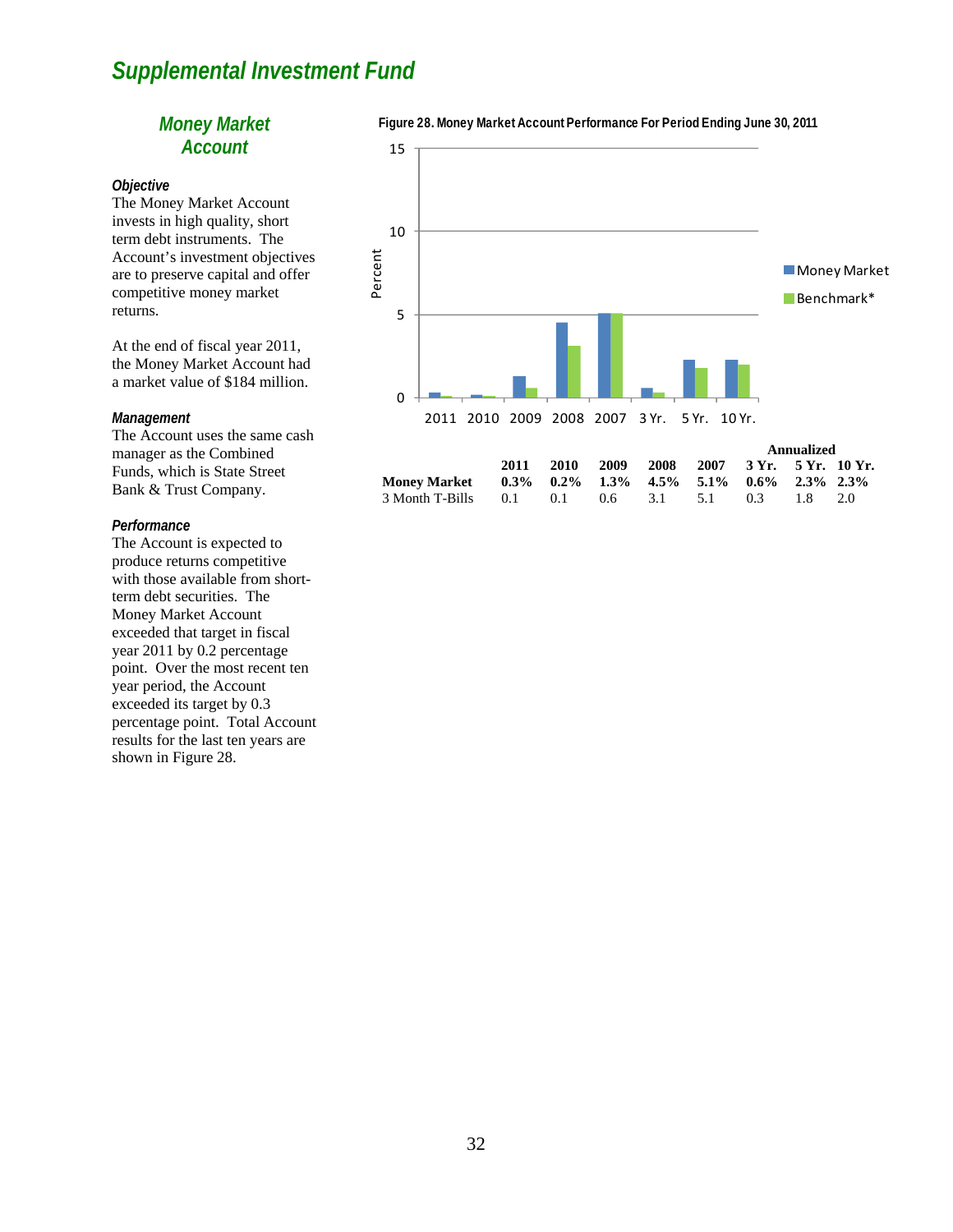## *Fixed Interest Account*

#### *Objective*

The investment objectives of the Fixed Interest Account are to protect investors from loss of their original investment and to provide competitive interest rates using somewhat longerterm investments than typically found in a money market account.

At the end of fiscal year 2011, the Account totaled \$151 million, excluding Deferred Compensation Plan participation.

#### *Management*

The assets in the Account are invested primarily in welldiversified portfolios of highquality investment grade fixed income securities. The Account also invests in investment contracts issued by banks and insurance companies, including non-U.S. financial institutions that provide principal protection for the diversified bond portfolios regardless of daily market changes. Instruments in the Account typically have maturities of two to four years. Performance reflects the blended interest rate available from all investments in the pool along with any cash held for liquidity purposes.

The manager for the Account is Galliard Capital Management, a unit of Wells Fargo Bank.

Figure 29 shows a history of the Account's performance results.

#### *Performance*

The Fixed Interest Account is expected to exceed the returns of its custom benchmark, the 3 year Constant Maturity Treasury plus 45 basis points (0.45%). During fiscal year 2011, the Fixed Interest Account provided a return of 3.8%, which was 2.5 percentage points above its benchmark. Over the most recent ten year period, the Fixed Interest Account exceeded its benchmark by 1.5 percentage point.





\* 3 Year Constant Maturity Treasury plus 45 basis points.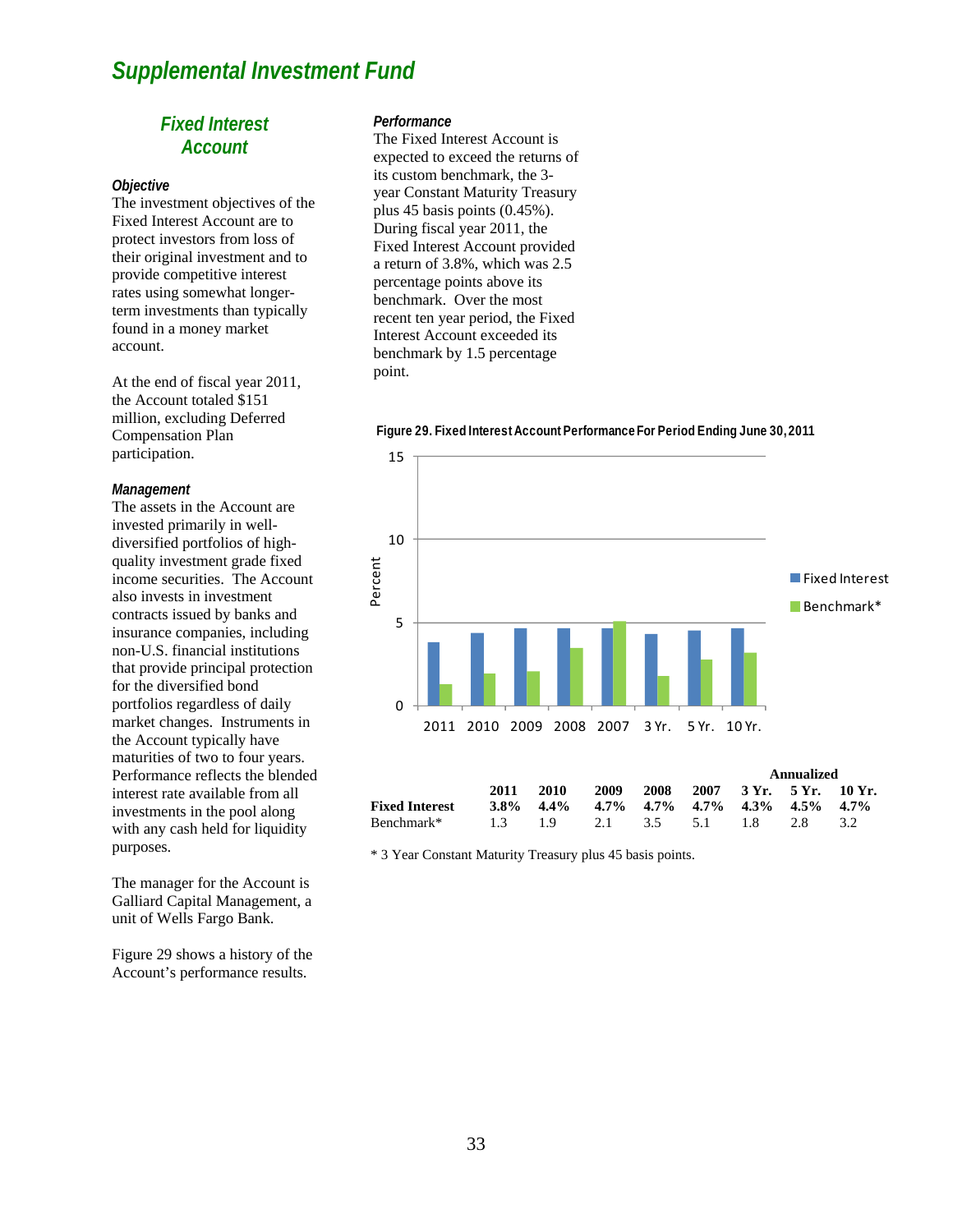### *Volunteer Firefighter Account*

#### *Objective*

The investment objective of the Volunteer Firefighter Account is to earn a high rate of return both from capital appreciation (increases in market value) and current yield (dividends from stock and interest on bonds). The Account pursues this objective within the constraints of protecting against adverse financial environments and limiting short-run portfolio return volatility.

The SBI invests the Account in a balanced portfolio of domestic common stocks, international stocks and fixed income securities with the following long-term asset mix: 35% domestic stocks, 15% international stocks, 45% fixed income, 5% cash equivalents.

Domestic stocks provide the potential for significant longterm capital appreciation, international stocks provide a measure of diversification, and bonds provide both a hedge against deflation and the diversification needed to limit excessive portfolio return volatility.

At the close of fiscal year 2011, the value of the Account was \$3 million.

#### *Management*

The Account's investment management structure combines active and passive management. The domestic stock segment is managed as part of a passively managed index fund designed to track the returns of the Russell 3000 Index. The international stock segment invests in the International Stock Pool which uses a combination of active, semi-passive and passive management to invest across a broad range of developed and emerging markets. The bond segment invests in the Bond Pool used by the Combined Funds. The Bond Pool retains both active and semi-passive managers.

#### *Performance*

As with other SBI funds which utilize a multi-manager investment structure, the Board evaluates the performance of the Volunteer Firefighter Account on two levels:

— *Total Account***.** The Volunteer Firefighter Account is expected to exceed the returns of a composite of market indices weighted in the same proportion as its long-term asset allocation.

— *Individual Manager.* The passive domestic stock and international stock managers are expected to closely track the performance of their respective benchmarks. The performance objectives of individual bond managers in the Bond Pool are described in the **Investment Pools** section of this report.

The Volunteer Firefighter Account was established in January 1, 2010. The Account provided a return of 17.5% for the year ending June 30, 2011 and exceeded its composite benchmark by 0.4 percentage point.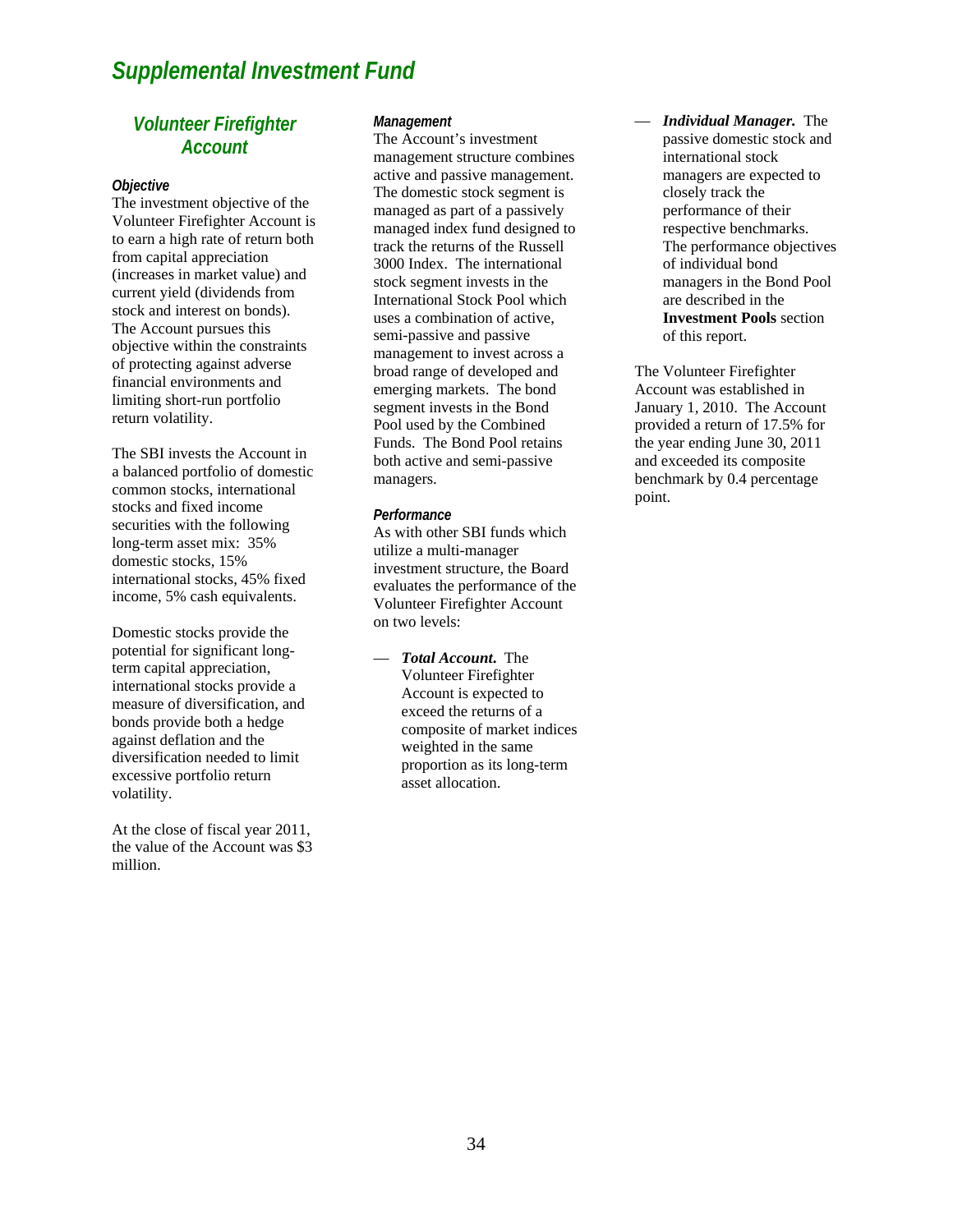*The State Deferred Compensation Plan (Plan) provides public employees with a taxsheltered retirement savings program that is a supplemental plan to their primary retirement*  plan. (In most cases, the primary plan is TRA, PERA, or MSRS.) On June 30, 2011 the *market value of the State Deferred Compensation Plan was \$4.1 billion.* 

### *Program Structure*

The State Deferred Compensation Plan offers plan participants three sets of investment options. The first is a set of actively managed options that includes six mutual funds, a money market account, and a fixed interest account. The second is a set of five passively managed mutual funds. The third is a selfdirected brokerage account window which offers hundreds of mutual funds. The SBI has no direct management responsibilities for funds within the self-directed brokerage account window.

#### *Actively Managed Options*

The Plan offers a range of actively managed options that allows participants the flexibility to create an investment program that satisfies their needs.

#### *Large-Cap Equity*

One option is a concentrated fund of large cap stocks. The fund is expected to outperform the S&P 500 over time. Currently, Janus Twenty is the mutual fund offered.

Another option is a diversified portfolio of large cap stocks that is expected to outperform the S&P 500 over time. Currently, Legg Mason Partners Appreciation I is the mutual fund offered.

### *Small-Cap Equity*

This option invests primarily in companies with small market capitalizations. The fund is expected to outperform the Russell 2000 over time. T. Rowe Price Small-Cap Stock Fund is the fund currently offered.

#### *Balanced Fund*

This option is a mix of stocks and bonds in the same fund. The fund invests in mid to large-cap stocks and in high quality bonds. The fund is expected to outperform a weighted benchmark of 60% S&P 500 and 40% Barclays Capital Aggregate. The fund currently offered is the Dodge & Cox Balanced Fund.

#### *Bond Fund*

This option invests primarily in investment grade securities in the U.S. bond market. The fund is expected to outperform the Barclays Capital Aggregate over time. The fund currently offered is the Dodge & Cox Income Fund.

 *International Equity* This option invests primarily in stocks of companies in developed countries located outside the United States. The fund is expected to outperform the Morgan Stanley Capital International (MSCI) Index of Europe, Australasia and the Far East

(EAFE) over time. The fund currently offered is the Fidelity Diversified International Fund.

#### *Money Market*

This option invests in high quality short term debt instruments and is expected to outperform the return on three month U.S. Treasury bills. This option is the SIF Money Market Account invested by State Street Bank & Trust.

#### *Fixed Interest*

This option is invested in the SIF Fixed Interest Account which is a well-diversified portfolio of high-quality fixed income securities with strong credit ratings. The option also invests in contracts issued by highly rated insurance companies and banks which are structured to provide principal protection for the option's diversified bond portfolios, regardless of daily market changes.

The option is expected to outperform the return of the three year Constant Maturity Treasury plus 45 basis points (0.45%), over time. Currently, Galliard Capital Management, Inc. manages the option.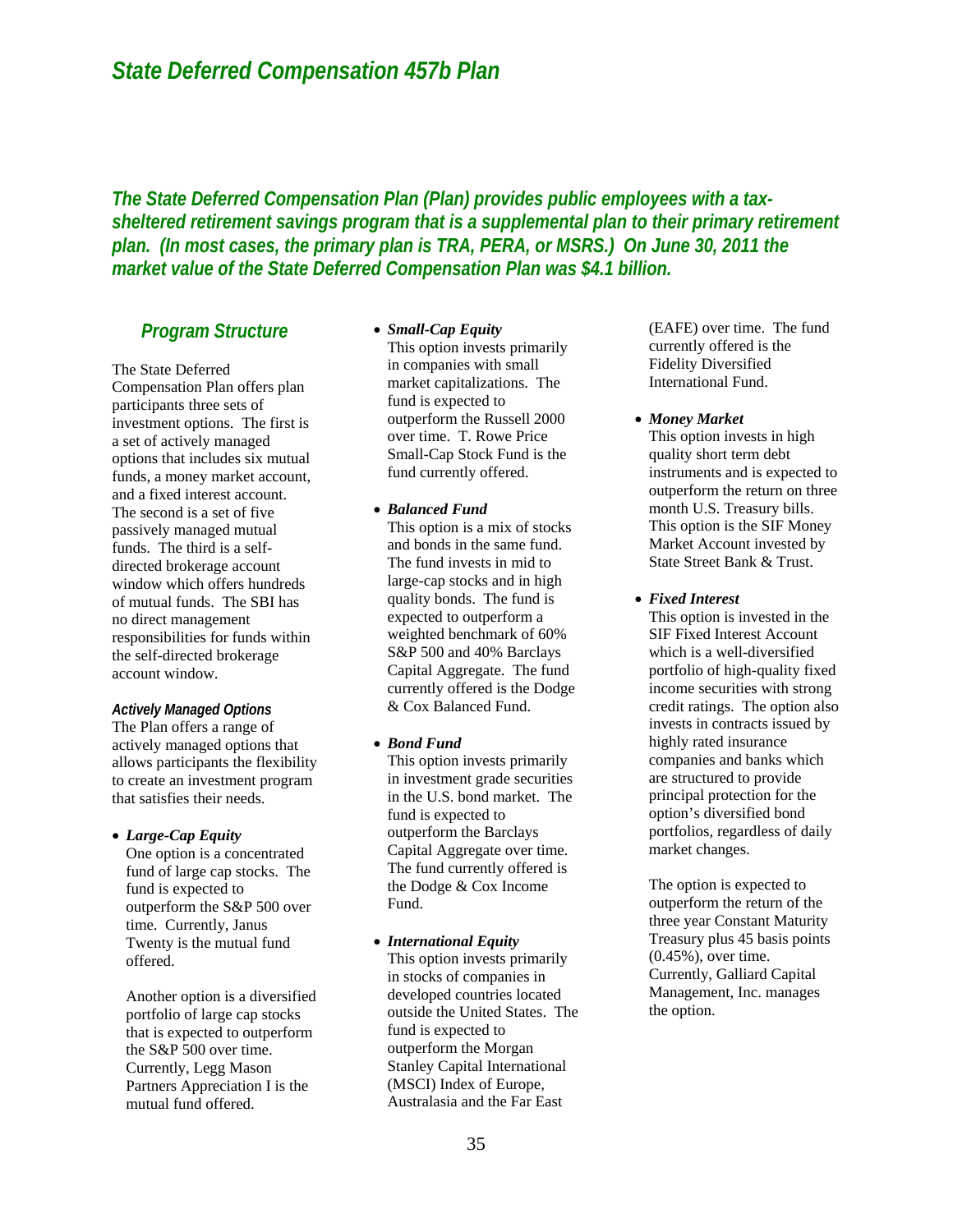# *State Deferred Compensation 457b Plan*

.

#### *Passively Managed Options*

The plan offers a range of passively managed options that allows participants the flexibility to create an investment program that satisfies their needs.

#### *Large-Cap Equity*

This option is a passive domestic stock portfolio that tracks the S&P 500. The fund currently offered is the Vanguard Institutional Index Plus Fund.

#### *Mid-Cap Equity*

This option invests in companies with medium market capitalizations that track the MSCI U.S. Midcap 450 index. The fund currently offered is the Vanguard Mid Capitalization Index Institutional Fund.

#### *Balanced Fund*

This option is a mix of stocks and bonds. The fund is expected to track a weighted benchmark of 60% MSCI U.S. Broad Market Index and 40% Barclays Capital Aggregate Bond Index. The fund currently offered is the Vanguard Balanced Index Fund.

#### *Bond Fund*

This option invests in a broad range of U.S. fixed income securities. The fund is expected to track the performance of the Barclays Capital Aggregate Bond Index. The fund currently offered is the Vanguard Total Bond Market Index Fund.

#### *International Equity*

This option invests in international equities and is expected to track the MSCI index of Europe, Australasia and the Far East (EAFE). The fund currently offered is the

Vanguard Institutional Developed Market Fund.

Performance results for the mutual fund investment options for fiscal year 2011 are shown in Figure 30.

Please note that effective July 1, 2011 the Plan underwent several changes. Target date funds, which are diversified options with allocations that change over time, were added. The actively managed large-cap Legg Mason Partners Appreciation I Fund and the actively managed Dodge & Cox Balanced Fund were eliminated. The passively managed international equity option was changed from Vanguard Institutional Developed Market Fund to the Vanguard Total International Stock Index Fund.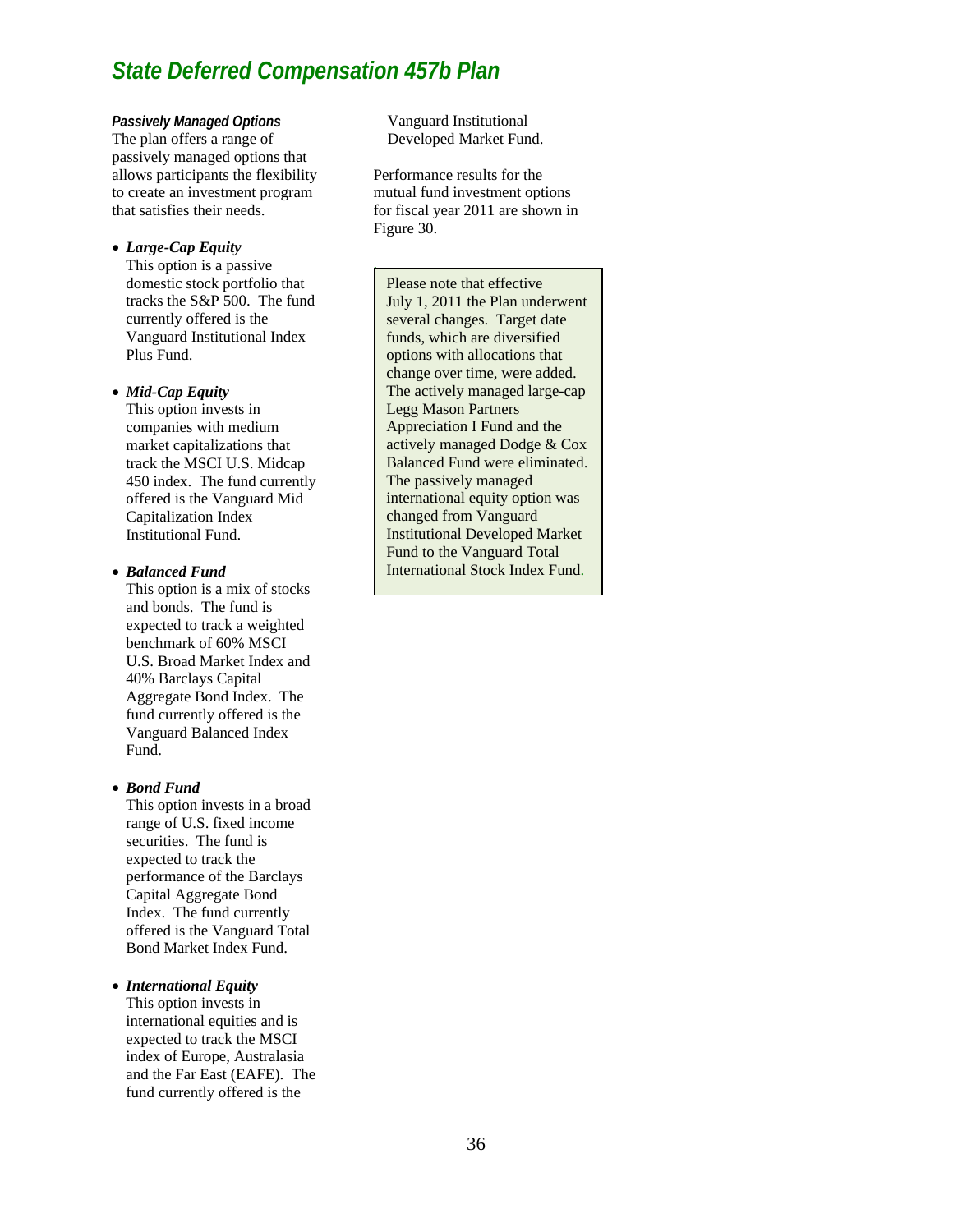|                                                                                            |                                |                                       | 3 Years<br>5 Years             |                             |                                |                             |                                            |                             |                                                |
|--------------------------------------------------------------------------------------------|--------------------------------|---------------------------------------|--------------------------------|-----------------------------|--------------------------------|-----------------------------|--------------------------------------------|-----------------------------|------------------------------------------------|
|                                                                                            | <b>Actual</b><br>$\frac{0}{0}$ | 1 Year<br><b>Bmk</b><br>$\frac{0}{0}$ | <b>Actual</b><br>$\frac{0}{0}$ | <b>Bmk</b><br>$\frac{0}{0}$ | <b>Actual</b><br>$\frac{0}{0}$ | <b>Bmk</b><br>$\frac{0}{0}$ | 10 Years<br><b>Actual</b><br>$\frac{0}{0}$ | <b>Bmk</b><br>$\frac{0}{0}$ | <b>Market</b><br><b>Value</b><br>(in millions) |
| <b>Actively Managed</b><br>Janus Twenty<br>$(S\&P 500)$                                    | 22.5                           | 30.7                                  | $-4.0$                         | 3.3                         | 6.4                            | 2.9                         | 4.5                                        | 2.7                         | 402.9                                          |
| Legg Mason Partners Appreciation I<br>$(S\&P 500)$                                         | 26.2                           | 30.7                                  | 3.0                            | 3.3                         | 4.4                            | 2.9                         | N/A                                        | N/A                         | 129.0                                          |
| T. Rowe Price Small-Cap Stock<br>(Russell 2000)                                            | 43.9                           | 37.4                                  | 13.9                           | 7.8                         | 6.8                            | 4.1                         | 8.2                                        | 6.3                         | 460.1                                          |
| <b>Fidelity Diversified International</b><br>(MSCI EAFE)                                   | 30.5                           | 30.4                                  | $-3.3$                         | $-1.8$                      | 1.4                            | 1.5                         | 7.3                                        | 5.7                         | 249.9                                          |
| Dodge & Cox Balanced Fund<br>(60% S&P 500/40% Barclays Capital<br>Aggregate)               | 24.2                           | 19.6                                  | 4.5                            | 5.0                         | 2.4                            | 4.7                         | N/A                                        | N/A                         | 282.6                                          |
| Dodge & Cox Income Fund<br>(Barclays Capital Aggregate)                                    | 6.0                            | 3.9                                   | 8.5                            | 6.5                         | 7.1                            | 6.5                         | 6.3                                        | 5.7                         | 159.7                                          |
| SIF Money Market (3)<br>(3 Month T-Bills)                                                  | 0.3                            | 0.1                                   | 0.6                            | 0.3                         | 2.3                            | 1.8                         | 2.3                                        | $2.0\,$                     | 72.3                                           |
| SIF Fixed Interest Account (4)<br>(3 year Constant Maturity Treasury)<br>+45 basis points) | 3.8                            | 1.3                                   | 4.3                            | 1.8                         | 4.5                            | 2.8                         | 4.7                                        | 3.2                         | 1,221.8                                        |
| <b>Passively Managed</b><br>Vanguard Institutional Index<br>(S&P 500)                      | 30.7                           | 30.7                                  | 3.4                            | 3.3                         | 3.0                            | 2.9                         | 2.8                                        | 2.7                         | 457.1                                          |
| Vanguard Mid Cap Index<br>(MSCI US Midcap 450)                                             | 38.7                           | 38.7                                  | 6.4                            | 6.4                         | 5.1                            |                             | $5.1$ N/A                                  | N/A                         | 234.8                                          |
| Vanguard Institutional Dev. Mkts.<br>(MSCI EAFE)                                           | 32.3                           | 30.4                                  | $-1.4$                         | $-1.8$                      | 1.8                            | 1.5                         | N/A                                        | N/A                         | 106.8                                          |
| Vanguard Balanced Fund                                                                     | 20.5                           | 20.6                                  | 5.8                            | 5.6                         | 5.3                            |                             | $5.1$ N/A                                  | N/A                         | 202.3                                          |
| (60% MSCI U.S. Broad Market/<br>40% Barclays Capital Aggregate)                            |                                |                                       |                                |                             |                                |                             |                                            |                             |                                                |
| Vanguard Total Bond Market Fund<br>(Barclays Capital Aggregate)                            | 3.7                            | 3.9                                   | 6.4                            | 6.5                         | 6.6                            |                             | $6.5$ N/A                                  | N/A                         | 139.1                                          |

(1) Benchmarks for the Funds are noted in parentheses below the Fund names. The dates the Funds were retained by the SBI differ.

(2) Returns do not include the MSRS administrative fee.

(3) The SIF Money Market account for the State Deferred Compensation Plan (457 Plan) was daily valued beginning July 1999. The SIF Money Market account for other plans was daily valued beginning July 2009. Prior to those dates, the accounts were monthly valued.

(4) The SIF Fixed Interest account for the State Deferred Compensation Plan (457 Plan) was daily valued beginning March 2004. The SIF Fixed Interest account for other plans was daily valued beginning July 2009. Prior to those dates, the accounts were monthly valued.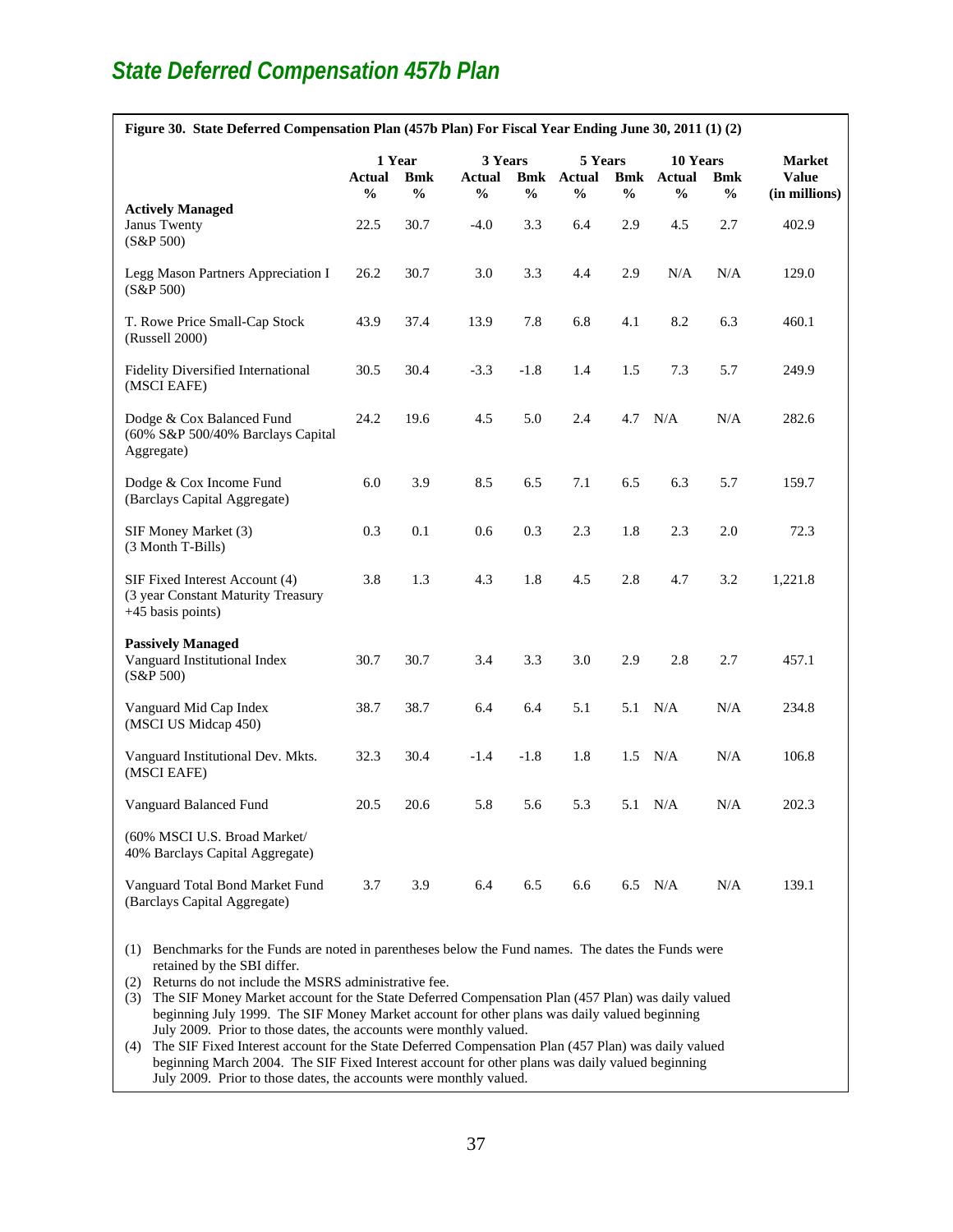## *Assigned Risk Plan*

## *The Minnesota Workers Compensation Assigned Risk Plan was established in 1983 to provide workers' compensation coverage to Minnesota employers rejected by a private insurance carrier. On June 30, 2011, the market value of the Plan's portfolio was \$311 million.*

The Assigned Risk Plan operates as a non-profit, taxexempt entity and is administered by the Department of Commerce. The Plan provides disability income, medical expenses, retraining expenses and death benefits, with payments being made either periodically or in lump sum.

### *Investment Objectives*

The SBI recognizes that the Assigned Risk Plan has limited tolerance for risk due to erratic cash flows, no allowance for surplus, and generally short duration liabilities.

Therefore, the SBI has established two investment objectives for the Plan:

- to minimize mismatch between assets and liabilities
- to provide sufficient liquidity (cash) for payment of on-going claims and operating expenses

Performance relative to these objectives is measured against a composite index that reflects the asset allocation of the portfolio.

## *Asset Allocation*

The SBI believes that due to the uncertainty of premium and liability cash flows, the Plan should be invested very conservatively.

The *bond* segment is invested to fund the shorter-term liabilities (less than 10 years) and the common stock segment is invested to fund the longer-term liabilities. The result is a high fixed income allocation which minimizes the possibility of a future fund deficit. The smaller *stock* exposure provides higher expected returns and hedges some of the inflation risk associated with the liability stream.

The asset allocation may fluctuate in response to changes in the liability stream projected by the Plan's actuary and further analysis by the SBI staff. Figure 31 presents the actual asset mix of the Assigned Risk Plan at the end of fiscal year 2011. The current long term asset allocation targets for the Plan are as follows:

Domestic Stocks 20% Domestic Bonds 80

### *Investment Management*

RBC Global Asset Management (U.S.) manages the bond segment of the Assigned Risk Plan, and GE Asset Management manages the equity segment of the Plan.

**Figure 31. Assigned Risk Plan Asset Mix as of June 30, 2011**

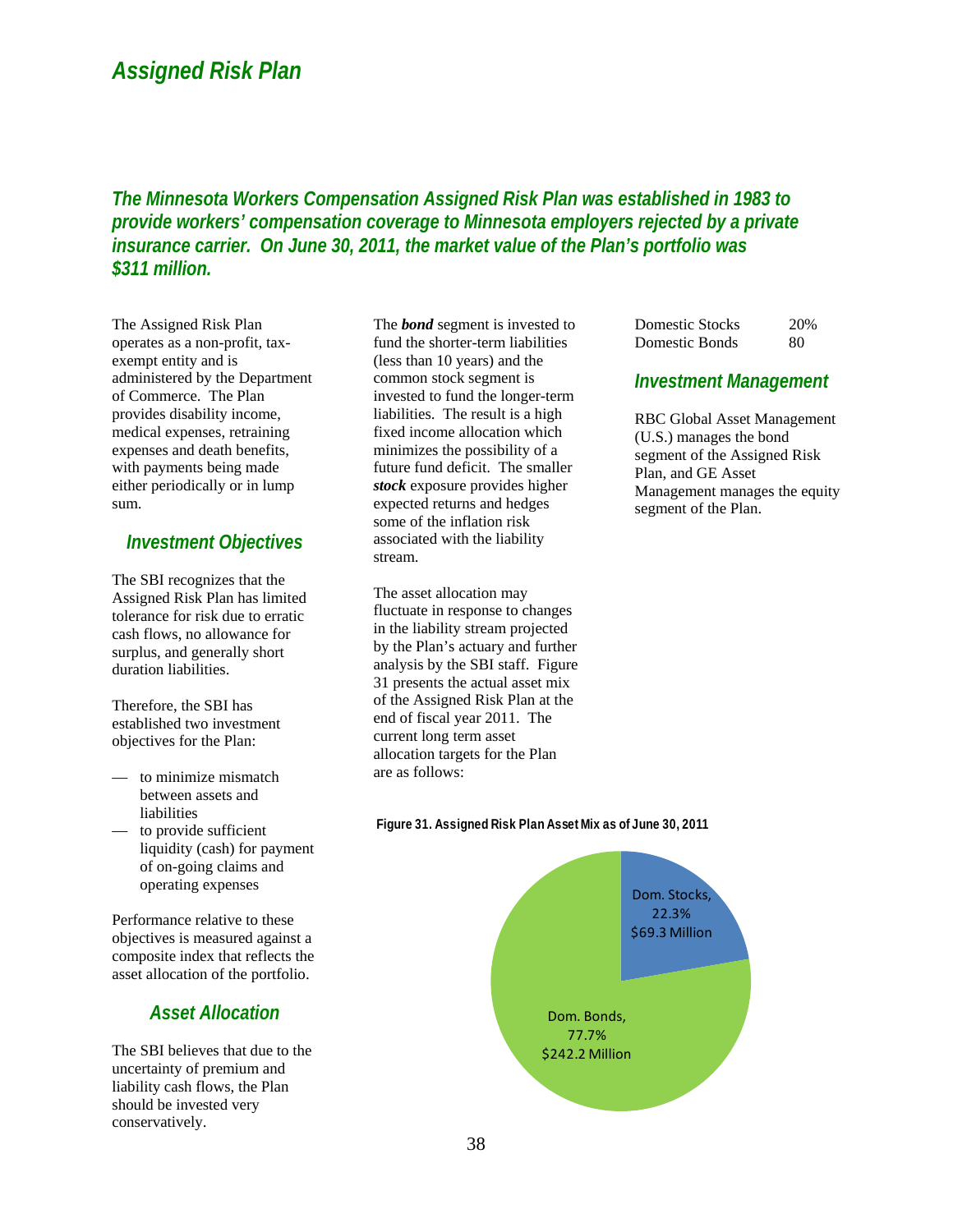## *Assigned Risk Plan*

#### *Bond Segment*

The bond segment is designed to fund the shorter-term liabilities of the Plan with a target duration of about three years. The segment is actively managed to add incremental value through sector, security, and yield curve decisions.

#### *Stock Segment*

The stock segment is structured to fund the longer-term liabilities of the Plan. Currently, the equity segment is managed with a broadly diversified portfolio of high quality, large capitalization companies.

## *Investment Performance*

Due to the focus on liability matching, the Assigned Risk Plan's investment portfolio is conservatively structured. While active management is utilized, return enhancement plays a secondary role.

The Assigned Risk Plan is measured against a composite index which is weighted to reflect the asset allocation of the Plan:

- The target for the fixed income component is a custom benchmark which reflects the duration target established for the bond segment (approximately three years).
- The target for the equity component is the S&P 500.

During fiscal year 2011, the *bond* segment outperformed its benchmark by 2.4 percentage points. Overweight positions in the mortgage-backed securities sector and taxable municipal bond sector were the primary contributors to the fiscal year outperformance. The *stock* segment underperformed its

benchmark by 3.1 percentage points. Stock selection in several sectors was the primary contributor to the fiscal year underperformance.

*Overall,* the Assigned Risk Plan provided a return of 9.4% for fiscal year 2011, exceeding its composite index by 1.3 percentage points. For the most recent ten year period, the Plan underperformed its composite index by 0.2 percentage point.

Historical performance results are presented in Figure 32.





|                      |      |               | 2009<br>2008<br>2010<br>2007 |          | Annualized |     |                        |                    |
|----------------------|------|---------------|------------------------------|----------|------------|-----|------------------------|--------------------|
|                      | 2011 |               |                              |          |            |     |                        | 3 Yr. 5 Yr. 10 Yr. |
| <b>Total Fund</b>    |      | $9.4\%$ 12.4% | $-3.4\%$                     | $-0.3\%$ |            |     | $9.3\%$ 5.9% 5.3% 4.6% |                    |
| Composite Index*     | 8.1  | 7.8           | $-0.5$                       | 4.1      | 8.6        | 5.1 | 5.6                    | 4.8                |
| <b>Stock Segment</b> | 27.6 | 8.5           | $-21.5$                      | $-8.2$   | 20.9       | 2.8 | 3.8                    | 2.8                |
| S&P 500              | 30.7 | 14.4          | $-26.2$                      | $-13.1$  | 20.6       | 3.3 | 2.9                    | 2.7                |
| <b>Bond Segment</b>  | 5.3  | 13.4          | 1.1                          | 2.3      | 5.9        | 6.5 | 5.5                    | 4.8                |
| Benchmark            | 2.9  | 5.9           | 6.7                          | 8.6      | 5.7        | 5.1 | 5.9                    | 5.1                |

\* Weighted 20% stocks, 80% bonds.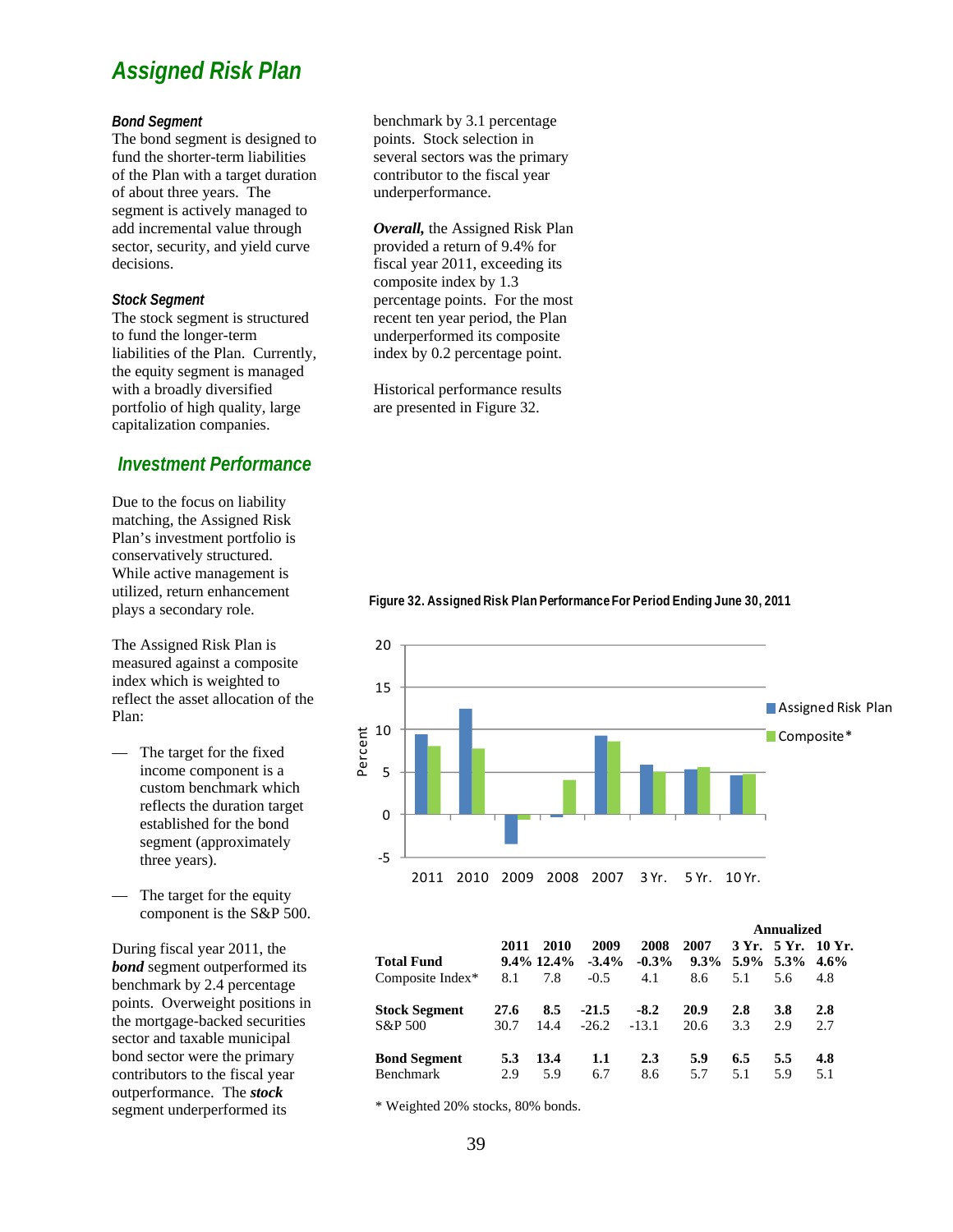*The Permanent School Fund is a trust fund created by the Minnesota State Constitution and designated as a long-term source of revenue for public schools. Proceeds from land sales, mining royalties, timber sales, lake shore and other leases are invested in the Fund. Income generated by the Fund's assets is appropriated directly to school districts. On June 30, 2011, the market value of the Fund was \$785 million.* 

### *Investment Objective*

The State Board of Investment invests the Permanent School Fund to produce a growing level of spendable income, within the constraints of maintaining adequate portfolio quality and liquidity, that will assist school districts.

#### *Investment Constraints*

The Fund's investment objectives are influenced by the legal provisions under which its investments must be managed. These provisions require that the Fund's principal remain inviolate. Any net realized capital gains from stock or bond investments must be added to the principal. Moreover, if the Fund realizes net capital losses, these losses must be offset against interest and dividend income before such income can be distributed. Finally, all interest and dividend income must be distributed in the year in which it is earned.

### *Asset Allocation*

In order to produce a growing level of spendable income, the Fund is invested to grow over time, and, therefore, has exposure to equities. The current asset allocation is 50% stock/48% fixed income/2% cash.

Prior to FY 1998, the Permanent School Fund had been invested entirely in fixed income securities for more than a decade. While this asset allocation maximized current income, it limited the long term growth of the Fund and caused the income stream to lose value in inflation adjusted terms, over time.

To solve both issues, a proposal to introduce equities to the Fund's asset mix was presented during fiscal year 1997. Since this modification would reduce short term income and have budgetary implications for the state, the consent of the executive and legislative branches was necessary.

It was favorably received by the Legislature and incorporated into the K-12 education finance bill. As a result, the Fund allocation was shifted to a 50% stock/48% fixed income/2% cash allocation during July 1997.

Figure 33 presents the actual asset mix of the Permanent School Fund at the end of fiscal year 2011.

#### **Figure 33. Permanent School Fund Asset Mix as of June 30, 2011**

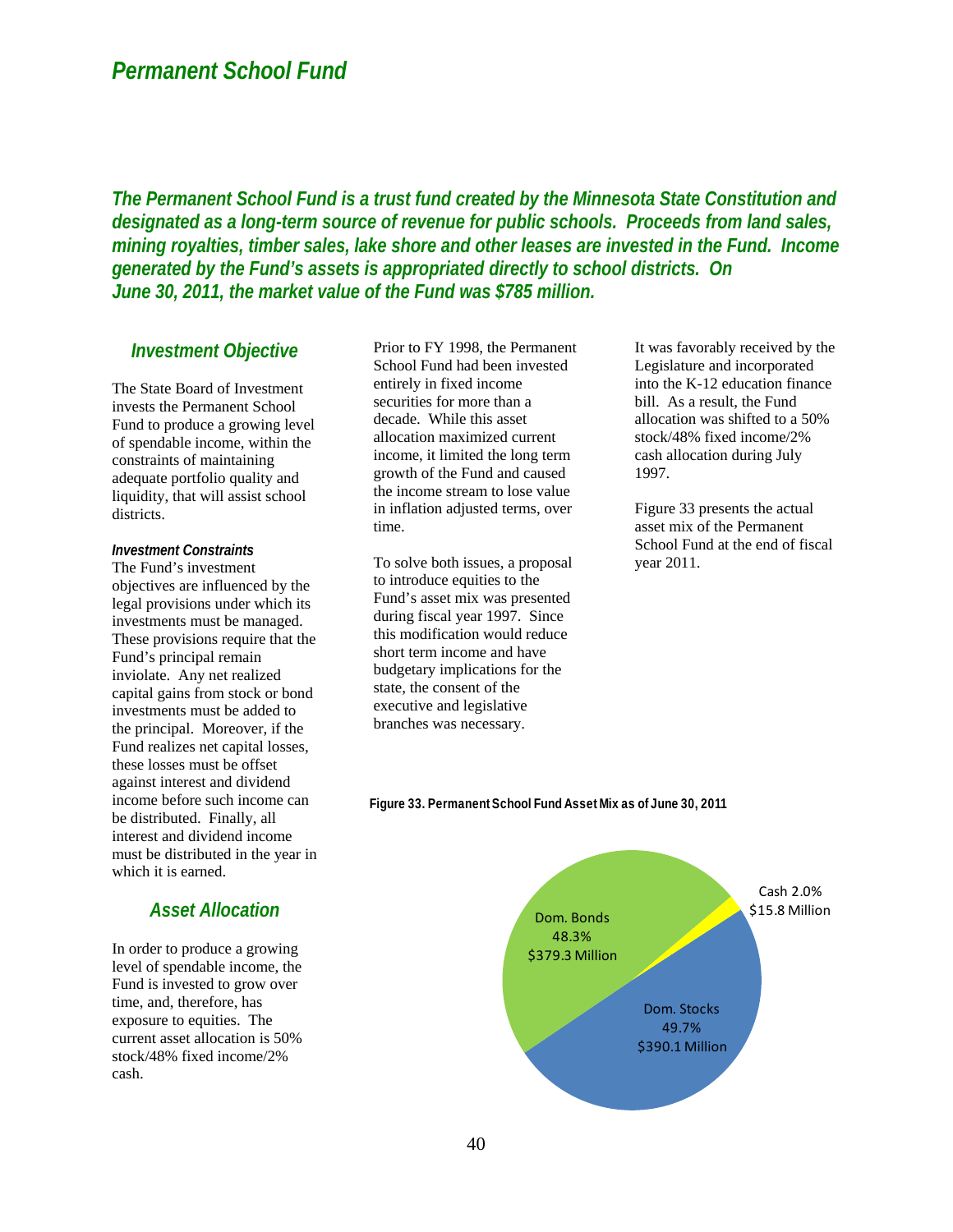## *Permanent School Fund*

### *Investment Management*

SBI staff internally manages all assets of the Permanent School Fund. Given the unique constraints of the Fund, management by SBI staff is considered to be the most cost effective at this time.

#### *Stock Segment*

The stock segment of the Fund is passively managed to track the performance of the S&P 500.

#### *Bond Segment*

The bond segment is actively managed to add incremental value through sector, security and yield curve decisions and its performance is measured against the Barclays Capital Aggregate Bond Index.

### *Investment Performance*

The *stock* segment of the Permanent School Fund had a positive tracking error of 0.1 percentage point for the year when compared to its benchmark of the S&P 500.

The *bond* segment outperformed its benchmark by 0.4 percentage point during the current fiscal year, primarily due to overweights to mortgage backed securities and corporate securities.

*Overall***,** the Permanent School Fund provided a return of 17.0% for fiscal year 2011, outperforming its composite index by 0.2 percentage point. The Fund outperformed its composite index over the last three, five and ten year periods due to the incremental value added by both the stock and bond segments.

Total account results for the last three, five and ten years are shown in Figure 34.

Spendable income generated by the portfolio over the last five fiscal years is shown below:

| <b>Fiscal Year</b> | <b>Millions</b> |
|--------------------|-----------------|
| 2007               | \$25            |
| 2008               | \$28            |
| 2009               | \$27            |
| 2010               | \$23            |
| 2011               | \$23            |

**Figure 34. Permanent School Fund Performance for Period Ending June 30, 2011**



|                      |      |      |                            |         | <b>Annualized</b>             |     |     |                    |
|----------------------|------|------|----------------------------|---------|-------------------------------|-----|-----|--------------------|
|                      | 2011 | 2010 | 2009                       | 2008    | 2007                          |     |     | 3 Yr. 5 Yr. 10 Yr. |
| <b>Total Fund</b>    |      |      | $17.0\%$ $12.3\%$ $-9.3\%$ |         | $-3.6\%$ 13.4% 6.0% 5.4% 4.8% |     |     |                    |
| Composite*           | 16.8 | 12.1 | $-11.2$                    | $-3.3$  | 13.2                          | 5.2 | 4.9 | 4.5                |
| <b>Stock Segment</b> | 30.8 | 14.2 | $-25.9$                    | $-13.1$ | 20.6                          | 3.4 | 3.0 | 2.8                |
| S&P 500              | 30.7 | 14.4 | $-26.2$                    | $-13.1$ | 20.6                          | 3.3 | 2.9 | 2.7                |
| <b>Bond Segment</b>  | 4.3  | 9.7  | 8.5                        | 7.0     | 6.2                           | 7.4 | 7.1 | 6.3                |
| Barclays Agg.        | 3.9  | 9.5  | 6.0                        | 7.1     | 6.1                           | 6.5 | 6.5 | 5.7                |

\* 50% S&P 500/ 48% Barclays Capital Aggregate/ 2% 3 Month T-Bills.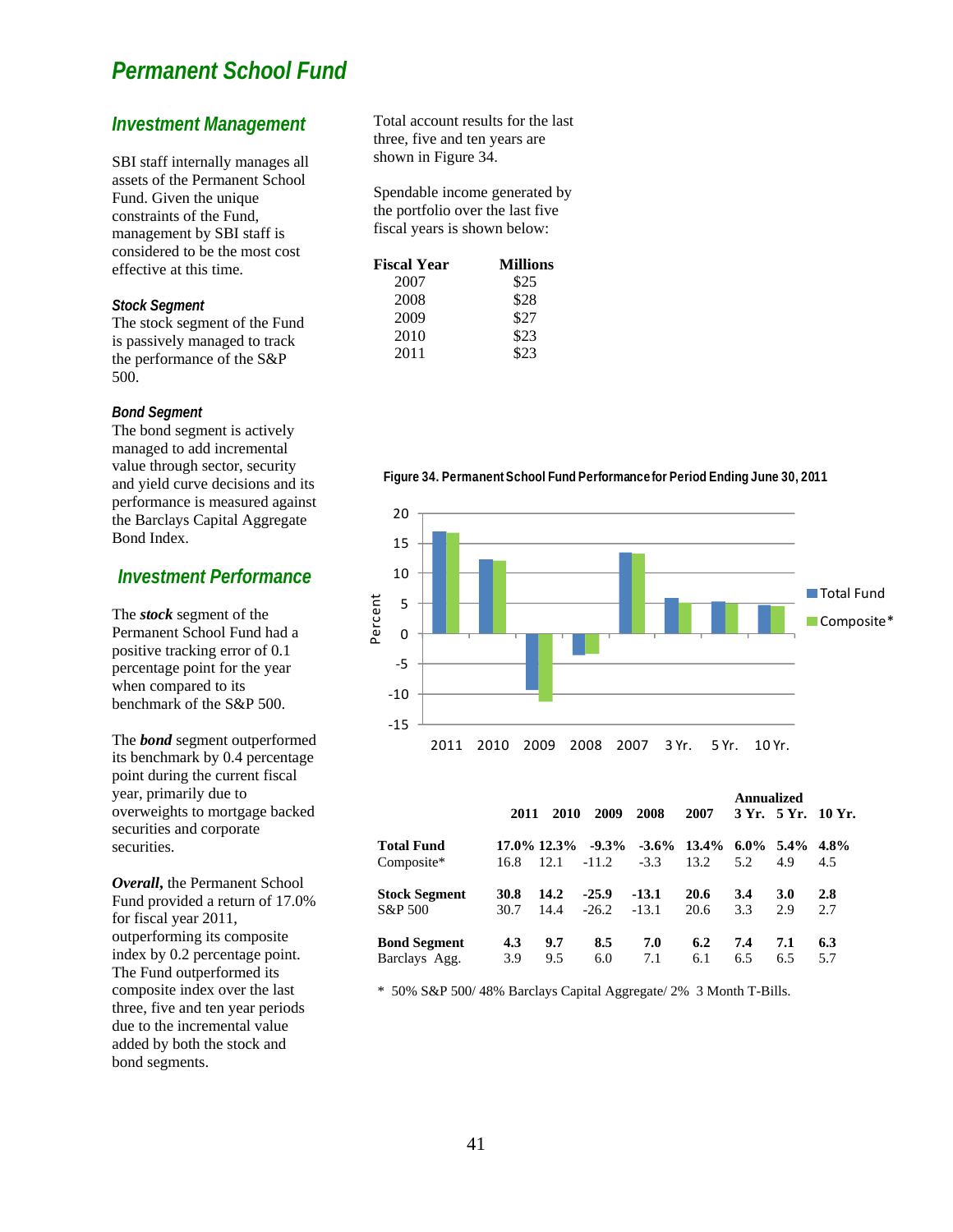## *Environmental Trust Fund*

## *The Environmental Trust Fund was established in 1988 by the Minnesota Legislature to provide a long-term, consistent and stable source of funding for activities that protect and enhance the environment. On June 30, 2011, the market value of the Fund was \$575 million.*

By statute, the State Board of Investment invests the assets of the Environmental Trust Fund. The Legislature funds environmental projects from a portion of the market value of the Fund.

### *Investment Objective*

The Environmental Trust Fund's investment objective is longterm growth in order to produce a growing level of spending within the constraints of maintaining adequate portfolio quality and liquidity.

A constitutional amendment passed in November 1998 continues the mandate that 40 percent of the net proceeds from the state lottery be credited to the Fund through 2025.

The amendment provides for spending 5.5 percent of the Fund's market value annually. The amendment eliminated accounting restrictions on capital gains and losses and the provision that the principal must remain inviolate.

### *Asset Allocation*

After the constitutional amendment was adopted in November 1998, SBI staff worked with the Legislative Citizen Commission on Minnesota Resources to establish an asset allocation policy that is consistent with the Commission's goals for spending and growth of the

Fund. The allocation positions the Fund for the best long-term growth potential while meeting the objective of the Fund to produce a growing level of spending.

The current long term asset allocation targets for the Fund are:

| <b>Domestic Stocks</b> | 70% |
|------------------------|-----|
| Domestic Bonds         | 28  |
| Cash                   |     |

Figure 35 presents the actual asset mix of the Fund at the end of fiscal year 2011.

### *Investment Management*

SBI staff internally manages all assets of the Environmental Trust Fund. The SBI staff is considered to be the most cost effective at this time.

#### *Stock Segment*

The stock segment of the Fund is passively managed to track the performance of the S&P 500.

#### *Bond Segment*

The bond segment is actively managed to add incremental value through sector, security and yield curve decisions, and its performance is measured against the Barclays Capital Aggregate Bond Index.

### *Investment Performance*

During the fiscal year, the *stock* segment had a positive tracking error of 0.1 percentage point when compared to the benchmark, the S&P 500.

The *bond* segment outperformed its benchmark by 0.4 percentage points during the fiscal year;

**Figure 35. Environmental Trust Fund Asset Mix as of June 30, 2011**

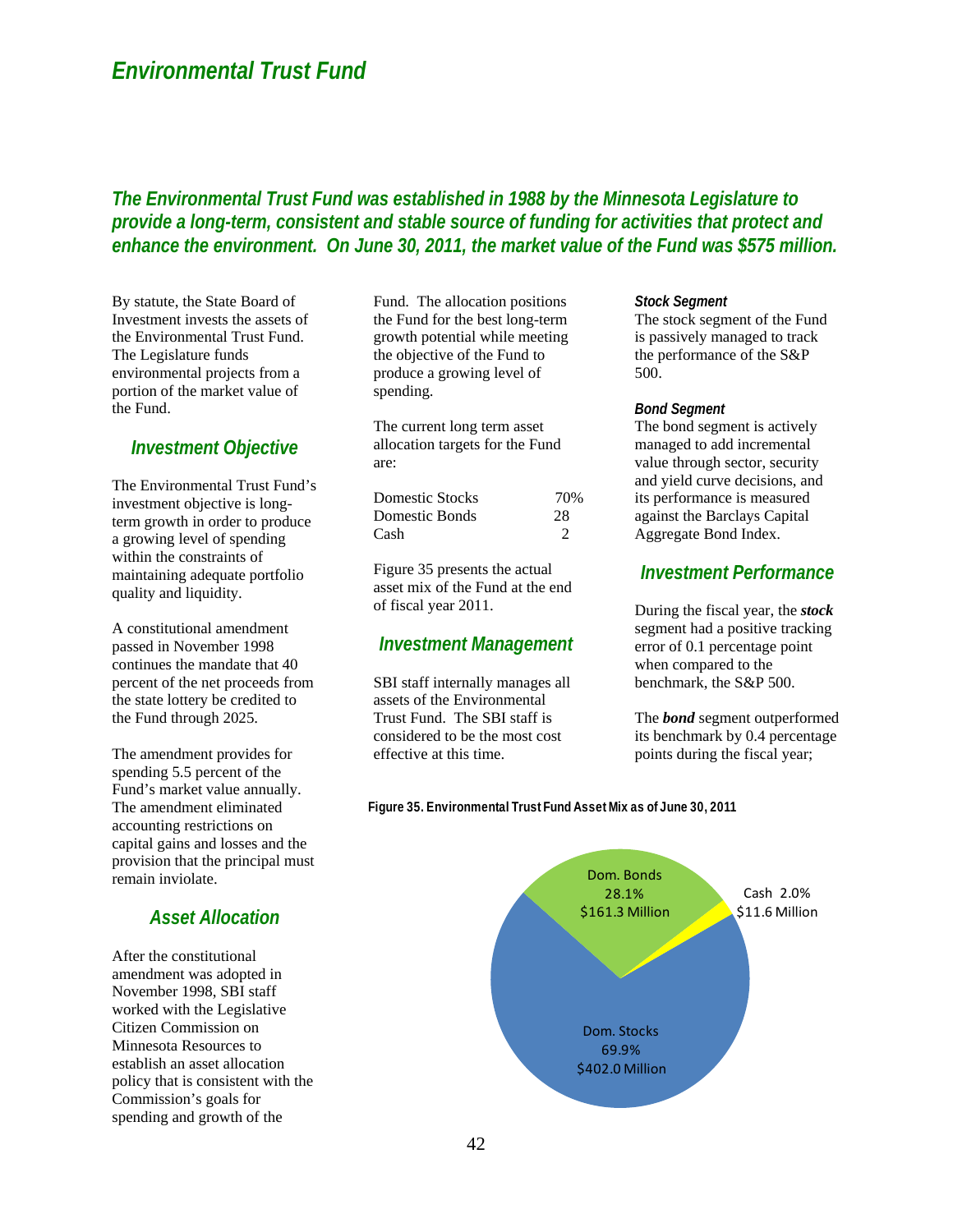# *Environmental Trust Fund*

primarily due to an overweight to mortgage backed securities and corporate securities.

*Overall,* the Environmental Trust Fund provided a return of 22.1% for fiscal year 2011, but underperformed its composite index by 0.1 percentage point. The Fund outperformed its composite index over the last three, five and ten years due to the incremental value added by both the stock and bond segments.

Performance results are presented in Figure 36.

Spendable income generated by the Fund over the last five fiscal years is shown below:

| <b>Fiscal Year</b> | <b>Millions</b> |
|--------------------|-----------------|
| 2007               | \$19            |
| 2008               | \$23            |
| 2009               | \$23            |
| 2010               | \$26            |
| 2011               | \$26            |





\* Weighted 70% S&P 500/ 28% Barclays Capital Aggregate/ and 2% 3 month T-Bill.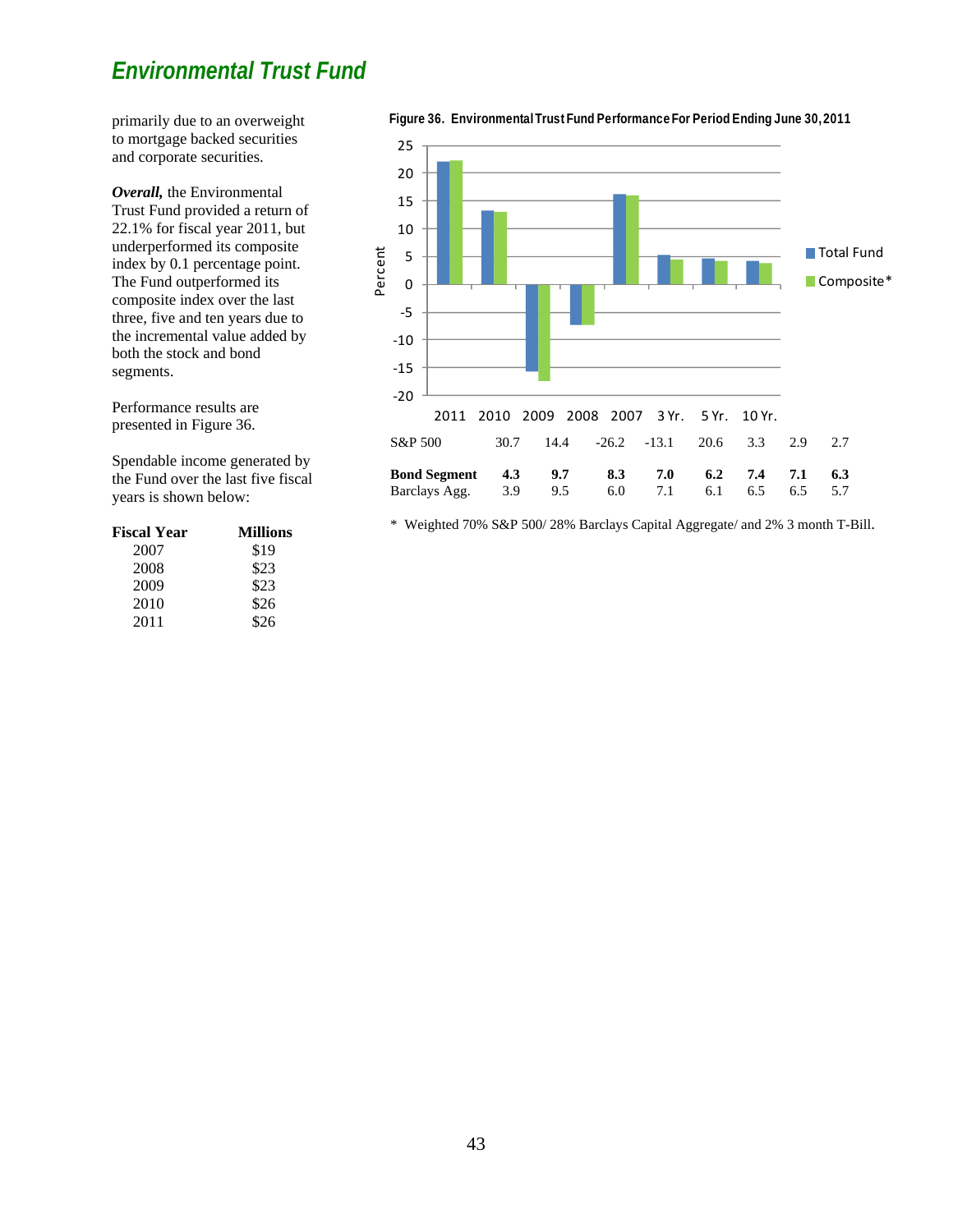## *Cash Management and Related Programs*

*The State Board of Investment manages the cash balances in state agency accounts with the objectives of preserving capital and providing competitive money market returns. On June 30, 2011, the total value of these accounts was \$6.0 billion.* 

### *Internal Cash Pools*

The SBI invests these cash accounts in short-term, liquid, high quality debt securities on a non-leveraged basis. These investments may include U.S. Treasury and Agency issues, repurchase agreements, bankers acceptances, high grade corporates, and commercial paper. On June 30, 2011, the combined value of all agency cash balances was \$6.0 billion.

#### *Pool Structure*

Most of the cash accounts are managed by SBI staff through two pooled investment vehicles, which operate much like money market mutual funds:

- *Treasurer's Cash Pool.* This pool contains cash balances from the State's General Fund and other accounts necessary for the operation of state agencies. The Treasurer's Cash Pool had an average daily balance of \$4.96 billion during the year.
- *Trust Fund Pool.* This pool contains cash balances of trust fund and retirementrelated accounts that are managed internally. The Trust Fund Pool had an average daily balance of \$78.3 million during the year.

Staff also manages approximately \$300 million of assets in separately managed

dedicated accounts because of special legal restrictions. The vast majority of these assets are related to state or state agency debt issuance including debt service reserves and proceeds.

#### *Investment Performance*

The SBI measures the performance of both pools against benchmarks which reflect the maturity structure of each pool.

For fiscal year 2011, the Trust Fund Pool exceeded the benchmark and the Treasurer's Cash Pool outperformed the benchmark which is the iMoneyNet's All Taxable Money Fund Index for both pools. Both pools outperformed the total return on 3 Month Treasury Bills.

| Treasurer's Cash Pool  | $0.6\%$ |
|------------------------|---------|
| Benchmark              | $0.0*$  |
| <b>Trust Fund Pool</b> | 0.3     |
| Benchmark              | $0.0*$  |
| 3 Month Treasury Bills | 0.1     |

\* Actual Benchmark return was 0.03%

#### *Treasurer's Cash Pool*

On June 30, 2011 almost half of the Treasurer's Cash Pool holdings were high quality corporate commercial paper. The composition of the pool is shown in Figure 37. At the end of the fiscal year, the pool had a current yield of 0.47% and an average maturity of 195 days.



#### **Figure 37. Invested Treasurer's Cash Fund Distribution as of June 30, 2011**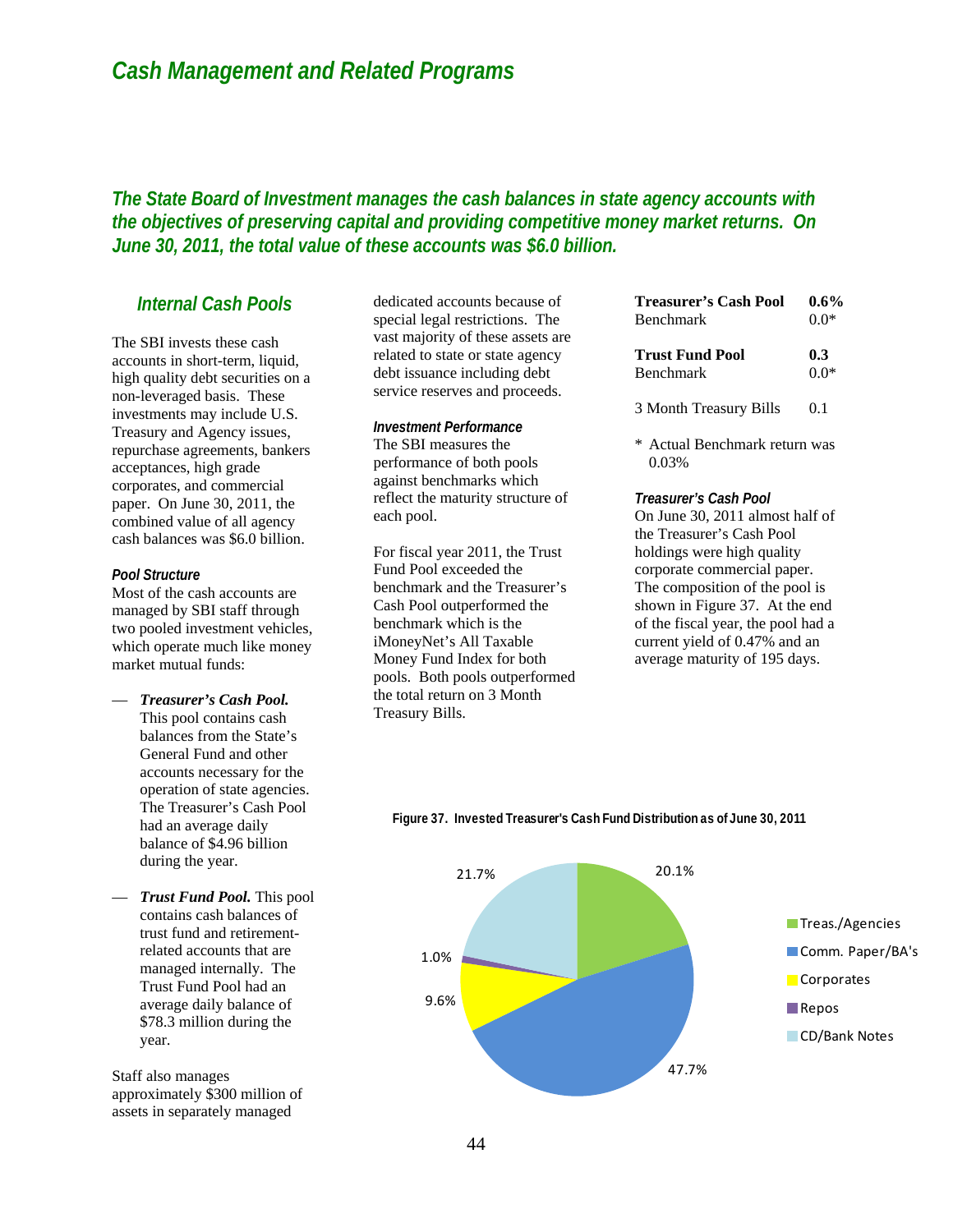## *Cash Management and Related Programs*

## *Securities Lending Program*

The SBI participates in securities lending programs in which securities held by the SBI are loaned to banks and security dealers for a daily fee. These loans are fully collateralized. Currently, the SBI's securities lending activity is undertaken by the SBI's master custodian bank, State Street Bank and Trust. State Street Bank generated additional income of approximately \$15.0 million during fiscal year 2011.

## *Certificate of Deposit Program*

The SBI manages a certificate of deposit (CD) program in which it purchases CD's from Minnesota financial institutions. The SBI receives a market rate of return on these investments, using the average secondary CD market rate quoted by the New York Federal Reserve Bank.

The SBI's Certificate of Deposit program provides a reliable source of capital to Minnesota financial institutions, regardless of size, many of which do not have access to the national CD market. The Board designed the program so that no single institution is favored in the allocation of assets. Only the cash reserves of the retirement funds are used in the program.

During fiscal year 2011, the SBI purchased over \$168.8 million of CD's from Minnesota financial institutions. Since it began the program in 1980, the SBI has purchased over \$5 billion of CD's from approximately 500 financial institutions throughout the state.

## *Securities Repurchase Program*

In recent years, community banks throughout Minnesota have experienced an increased need for funds due to a reduction in local deposits and a reduced ability to sell investments held in bank portfolios due to changes in federal accounting requirements. The SBI created the Securities Repurchase Program to help meet the increased needs of banks throughout the state.

Under the program, the SBI temporarily buys securities such as Treasuries and Governments from banks under a repurchase agreement (repo). At the end of the agreement period, the securities are returned to the selling banks (i.e. "repurchased") and the bank pays the SBI principal and interest.

The transactions are fully collateralized and range in size from \$100,000 to \$2 million per institution. For ease of administration, the program uses the same rates, offering dates and maturity dates as the SBI's CD program.

During fiscal year 2011, the SBI purchased \$15.9 million in repos from Minnesota financial institutions.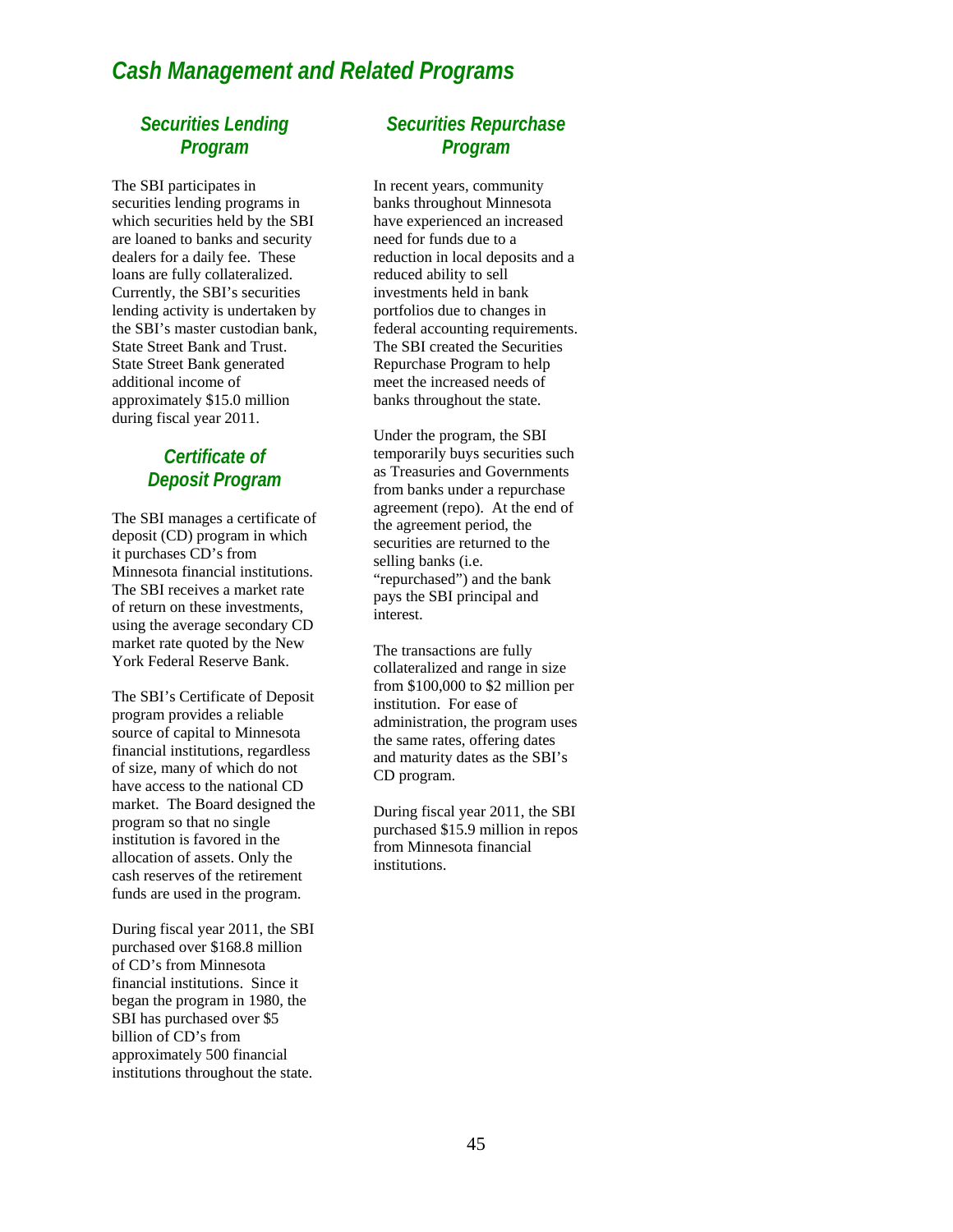## *Legislative Update*

Laws of Minnesota 2011, First Special Session, Articles 6 and 7 provides for the consolidation of the Minneapolis Police Relief Association and the Minneapolis Fire Relief Association into the Public Employees Retirement Association. With affirmative votes by the relief associations, the city of Minneapolis and the PERA Board, the consolidation will take place December 30, 2011. The SBI is required to review the assets of the relief associations to insure they are acceptable for inclusion in the Combined Funds.

## *Police and Fire Fund Activity*

#### *Mergers with PERA*

Under state law, local police and salaried firefighter plans may consolidate with the Public Employees Retirement Association (PERA). When a merger is approved, assets are transferred from the local plan to the State Board of Investment (SBI).

By statute, the Executive Director of the SBI has authority to accept assets in-kind or to require that individual holdings be converted to cash prior to the transfer. Since the investments made by local plans are similar to those made by the SBI, most assets can be transferred at their stated market value.

Since 1987, 44 plans with total assets of \$603 million have merged with PERA. After consolidation, these assets are managed as part of the Combined Funds. (Please note that there remain several local police salaried firefighter plans that have not merged with PERA. These plans also have

the statutory authority to invest in the Supplemental Investment Fund.)

*Volunteer Fire Plans Investment*  Volunteer firefighter retirement plans are not eligible to be consolidated with PERA. They may invest their assets with the SBI through the Supplemental Investment Fund. There are more than 700 local volunteer firefighter plans with investment authority. As of the end of fiscal year 2011, there were 214 plans participating in the SIF.

#### *Local Plan Performance Reports*

The SBI provides the local plans that participate in the SIF reports displaying their annual returns and market values from the SIF in compliance with *Minnesota Statutes*, Chapter 356. The local plans are responsible for providing their specific data to the Office of the State Auditor.

*Voluntary Statewide Volunteer Firefighter Retirement Plan Minnesota Statutes*, Chapter 353G creates a statewide voluntary plan for local relief associations. Local entities may choose to join the statewide plan which is trusteed by PERA. Investments of the plan are invested in the Supplemental Investment Fund Volunteer Firefighter Account. Participation in the plan is effective on December 31 of a given year. The SBI must evaluate the assets of each local entity that seeks to join the plan. On December 31, 2010 twelve local entities joined the plan, transferring \$2.4 million to the SBI for investment.

## *Other Post Employment Health Benefits*

Under the provisions of *Minnesota Statutes*, Section 471.6175, local units of government including school districts may choose PERA as trustee to administer post employment health benefits. Assets of these accounts are invested by the SBI in the same internally managed investment pools in which the Permanent School Fund and Environmental Trust Fund are invested.

As of June 30, 2011, there were 23 entities that have these investment accounts with the SBI. In total, these accounts invest \$280 million. Staff anticipates that the number of these accounts will increase in the future. See the financial statements in Section II of this report for a list of entities and their respective investment balances.

The SBI is required to report annually the returns provided on assets invested by the City of Duluth for this purpose. Duluth made its first investment with the SBI July 2007. As of June 30, 2011, returns for Duluth were as follows:

# **1 Yr.**  $3 Yr$ .<br> **20.904 2.504**

| Equities     | 30.8% | 3.5% |
|--------------|-------|------|
| Fixed Income | 4.3   | 7.4  |
| Total        | 17.8  | 6.7  |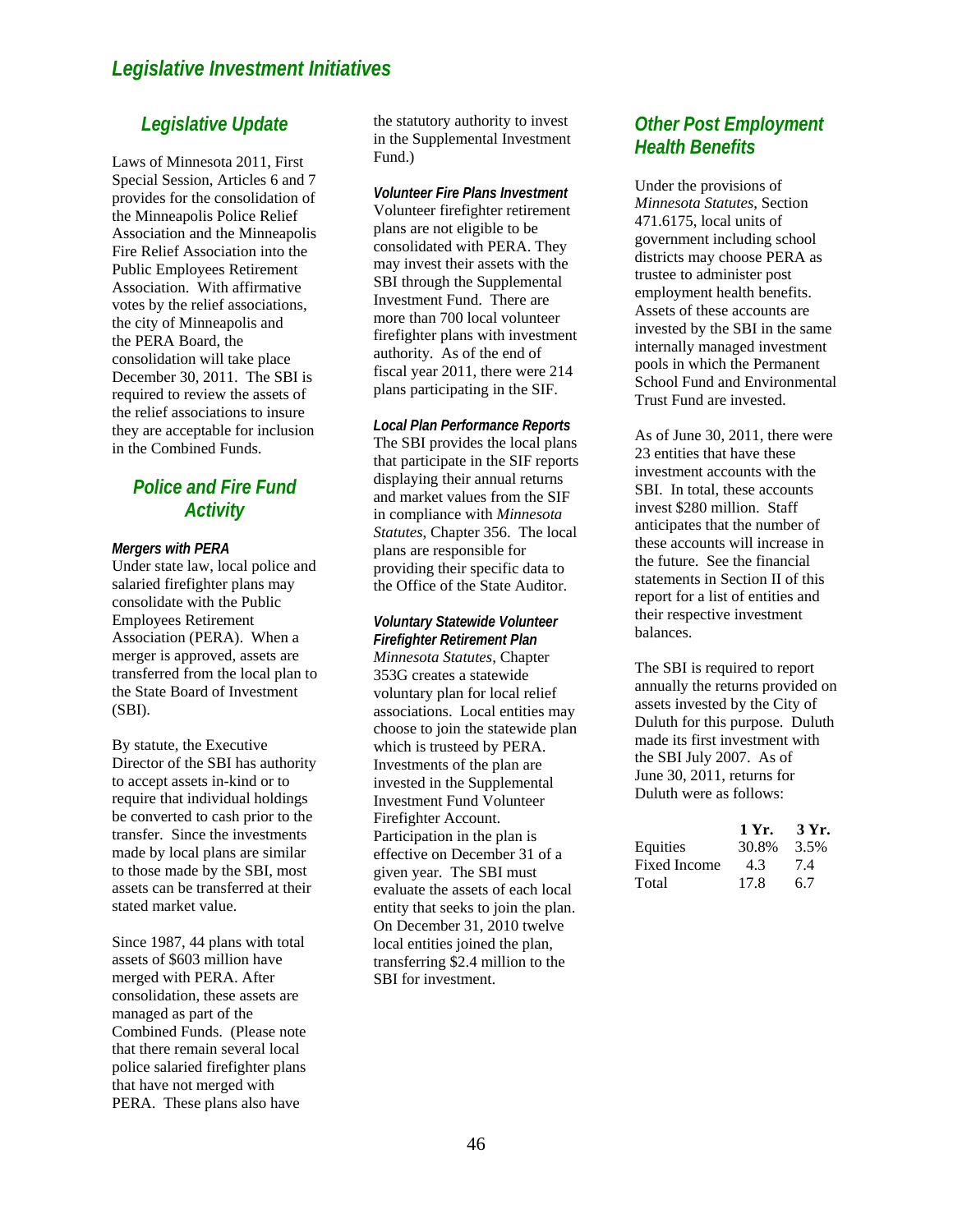## *Legislative Investment Initiatives*

## *Minnesota College Savings Plan (529 Plan)*

The SBI is responsible for selecting the investment provider for the Minnesota College Savings Plan. The Minnesota Office of Higher Education (MOHE) is responsible for the overall administration of the 529 Plan.

The SBI and MOHE jointly contract with one firm to provide administrative services, which includes recordkeeping; marketing, communication and education efforts; and investment management services. The investment product provider currently used by the 529 Plan is Teachers Insurance & Annuity Association-College Retirement Equities Fund (TIAA-CREF).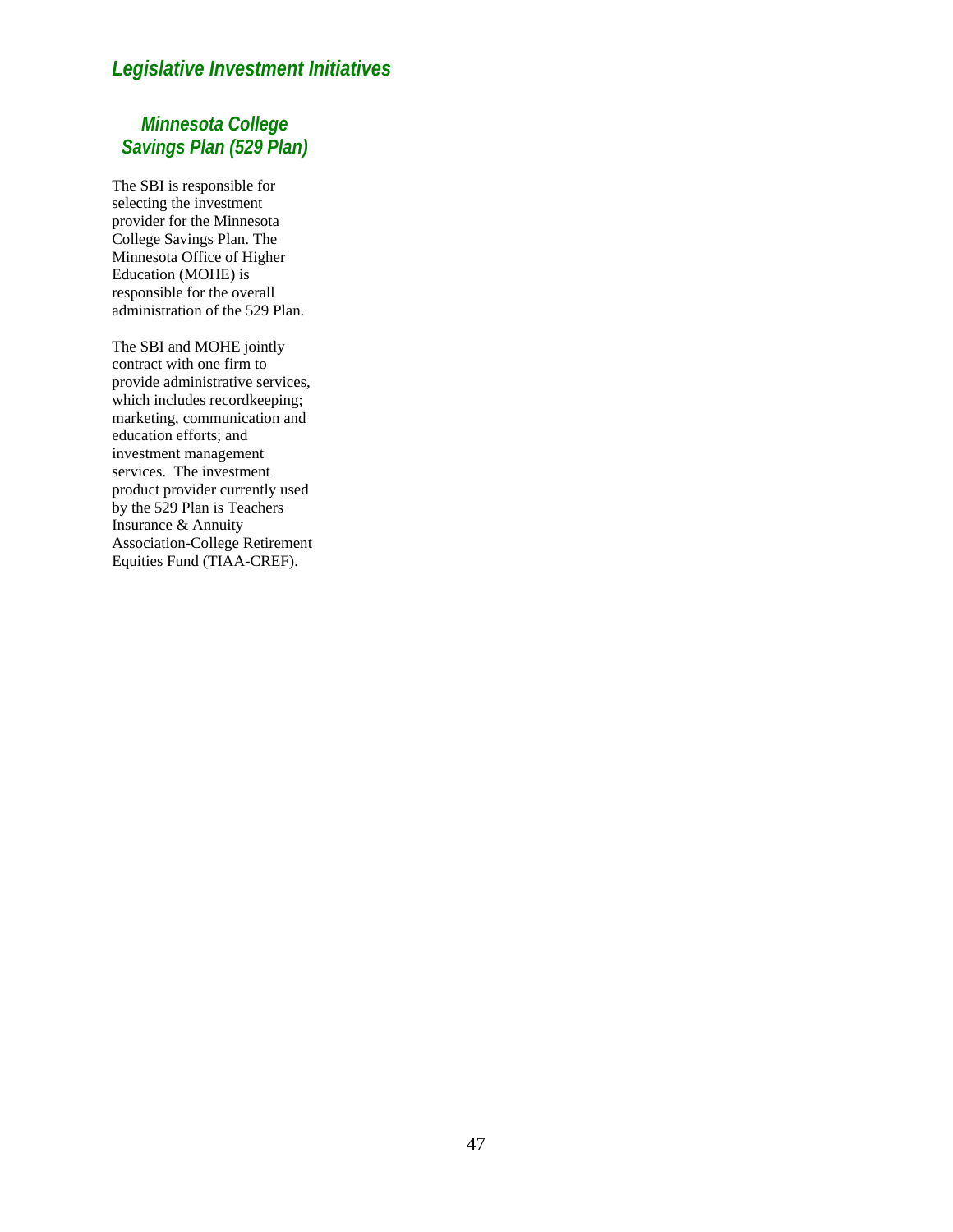## *Investment Restrictions*

### *Tobacco Issues*

At its September 1998 meeting, the Board adopted a resolution that required each active and semi-passive equity manager to divest by September 2001 shares of any company which obtained more than 15 percent of its revenues from the manufacture of consumer tobacco products. Staff notified each active and semi-passive equity manager of the policy.

At the close of fiscal year 2001, the SBI had divested from its active portfolios all shares of companies covered by its divestment resolution.

#### *Shareholder Resolutions*

In previous years, the SBI cosponsored a number of tobacco related shareholder resolutions. The SBI cosponsored one tobacco related resolution for the 2011 proxy season. The proposal, with Altria Group, received 2.5% support.

### *Sudan Issues*

*Minnesota Statutes*, section 11A.243 concerns the SBI's investment in companies with operations in Sudan. The law requires the SBI to make its best efforts to identify all "scrutinized companies" in which the SBI has direct or indirect holdings or could possibly have holdings in the future.

The SBI receives a list of companies from the Conflict Risk Network. Staff periodically sends a list of restricted Sudan companies to managers and has required divestment of holdings in compliance with the law. Staff reports to the Board each quarter on its actions to implement the law.

#### *Iran Issues*

*Minnesota Statutes*, section 11A.244, requires the SBI to take a series of steps to identify companies that do business in Iran, communicate with those companies, and divest stock and bonds over a specified period of time if the companies continue their business activities in Iran.

The SBI retains the firm ISS to provide a list of companies to implement the law. Staff periodically sends a list of restricted Iran companies to managers and has required divestment of holdings in compliance with the law. Staff reports to the Board each quarter on its actions to implement the law.

### *Guidelines on International Investing*

As noted in prior sections of this report, the State Board of Investment (SBI) made its first international stock investments in 1992. The benefits of international investing include increased investment opportunity, greater diversification and potential for higher return. Over one-half of the world's markets, by market capitalization, lie outside the U.S.

The United Kingdom, Japan, Canada and France comprise over 45% of the value of the international markets. Together with other countries in Europe and the Pacific Basin, these countries comprise the developed international stock markets. Many of the emerging markets in Latin America, Eastern Europe, the Middle

East, Africa and Asia may require special investment considerations and/or limitations on investment based upon worker and human rights.

Based on information compiled from U.S. State Department reports related to worker and human rights, countries are grouped into three broad categories as indicated below by groups I, II and III. *It is important to note that the guidelines listed below do not prohibit an active stock manager from purchasing the stock of any country*. Rather, they require additional notification by the manager regarding the firm's investment strategy for investments to countries in Groups II and III.

**Group I.** These countries have legal structures that generally respect the rights of workers and human rights. Because these countries have strong protections for workers and human rights, there is little concern that economic and social disruptions may occur which would have an adverse effect on financial markets. As a result, active stock managers are authorized to invest in companies domiciled in these countries without additional notification to the SBI.

**Group II.** These countries have legal protections for workers and human rights, but violations have been cited in the State Department reports. It is thought that violations of this type may lead to economic and social disruption in these countries, which may have an adverse effect on their financial markets. An active stock manager may, however, invest in companies domiciled in the countries shown under "Group II" if the manager believes that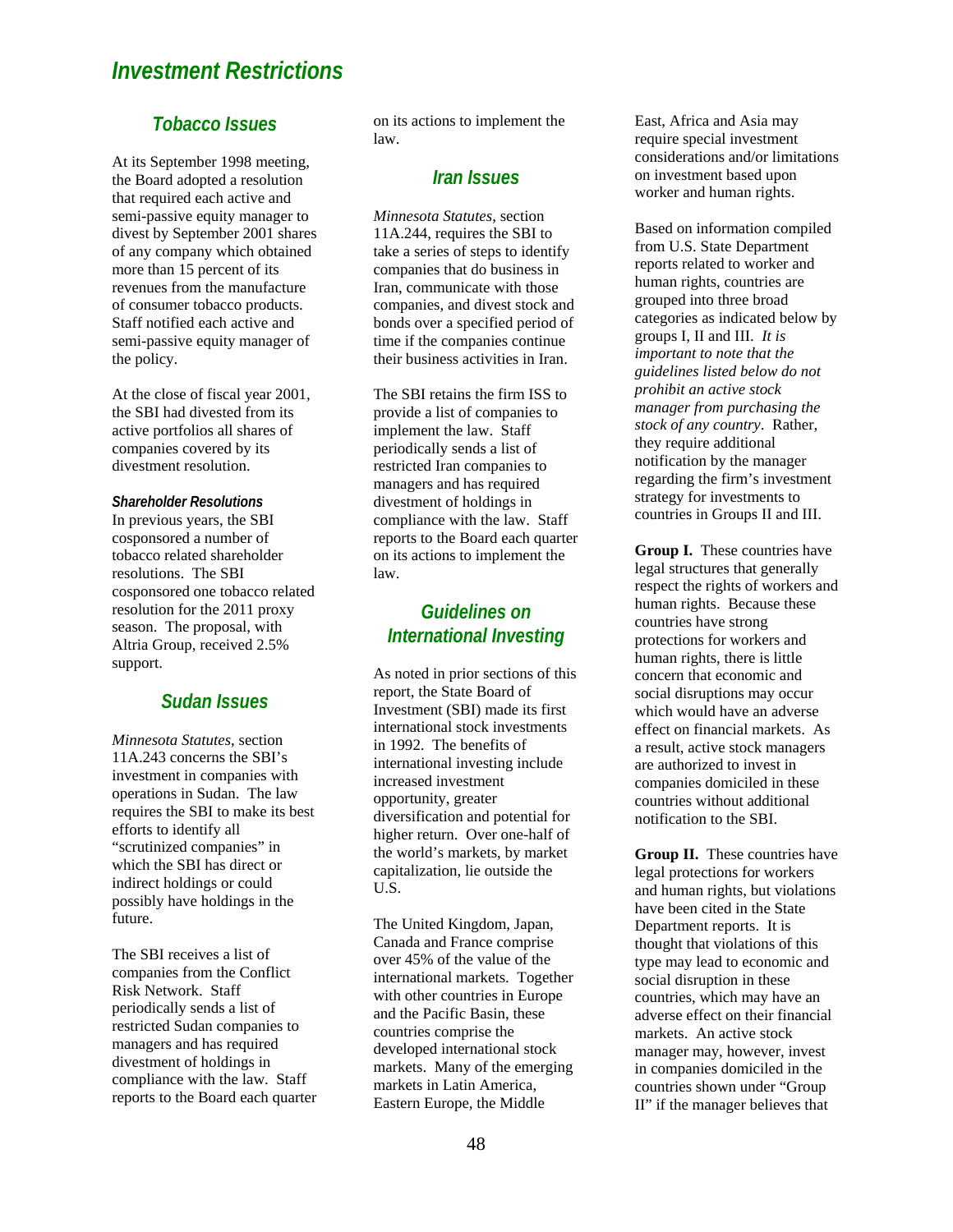## *Investment Restrictions*

it would be a breach of fiduciary responsibility not to do so. If a manager chooses to invest in one or more of these markets, the manager must notify the SBI in writing.

**Group III.** These countries lack basic protections for workers and human rights and do not appear to be making progress in establishing an appropriate legal structure to address these issues. The potential for economic, political and social unrest is seen to be greater in these countries, which may adversely affect the stability of these financial markets. An active stock manager may, however, invest in companies domiciled in countries shown under "Group III" if the manager believes that it would be a breach of fiduciary responsibility not to do so. If a manager chooses to invest in one or more of these markets, the manager must notify the SBI in writing of its reasons for the decision to do so.

#### *Review Process*

The Board established an International Investing Guidelines Task Force to recommend guidelines that address these limitations as well as other concerns related to international investing.

When the Task Force made its final report to the Board in December 1992, they expected that the country groupings would be updated periodically to reflect changes in the world markets. The Board has adopted the following review process regarding the country guidelines:

— Staff will review reports from the US State Department regarding worker and human rights issues and designate countries "Group I, II or III" using the existing policy guidelines adopted by the Board.

Staff will report on the countries included in the International Program asset class target which will be reviewed by the SBI Administrative Committee. Figure 38 displays the country groupings. There were no changes to the SBI's country groupings in fiscal year 2011.

| <b>Group I</b><br><b>MSCI</b><br>World ex U.S.<br>Countries*                                                                                                                                                                                                         | <b>Group I</b><br>MSCI<br><b>EM Countries**</b>                     | <b>Group II</b><br>MSCI<br><b>EM Countries**</b>                                                                                                                                                  | <b>Group III</b><br><b>MSCI</b><br><b>EM Countries**</b> |  |  |  |
|----------------------------------------------------------------------------------------------------------------------------------------------------------------------------------------------------------------------------------------------------------------------|---------------------------------------------------------------------|---------------------------------------------------------------------------------------------------------------------------------------------------------------------------------------------------|----------------------------------------------------------|--|--|--|
| Australia<br>Austria<br>Belgium<br>Canada<br>Denmark<br>Finland<br>France<br>Germany<br>Greece<br>Hong Kong<br>Ireland<br>Italy<br>Japan<br><b>Netherlands</b><br>New Zealand<br>Norway<br>Portugal<br>Singapore<br>Spain<br>Sweden<br>Switzerland<br>United Kingdom | Argentina<br>Chile<br>Czech Republic<br>Hungary<br>Poland<br>Taiwan | <b>Brazil</b><br>Colombia<br>India<br>Indonesia<br><b>Israel</b><br>Korea, Republic of<br>Malaysia<br>Mexico<br>Morocco<br>Peru<br>Philippines<br>South Africa<br>Thailand<br>Turkey<br>Venezuela | China<br>Egypt<br>Jordan<br>Pakistan<br>Russia           |  |  |  |
| * Developed Markets index<br>** MSCI Emerging Markets index (MSCI EM).                                                                                                                                                                                               |                                                                     |                                                                                                                                                                                                   |                                                          |  |  |  |

#### **Figure 38. Current International Investing Guidelines Country Groupings**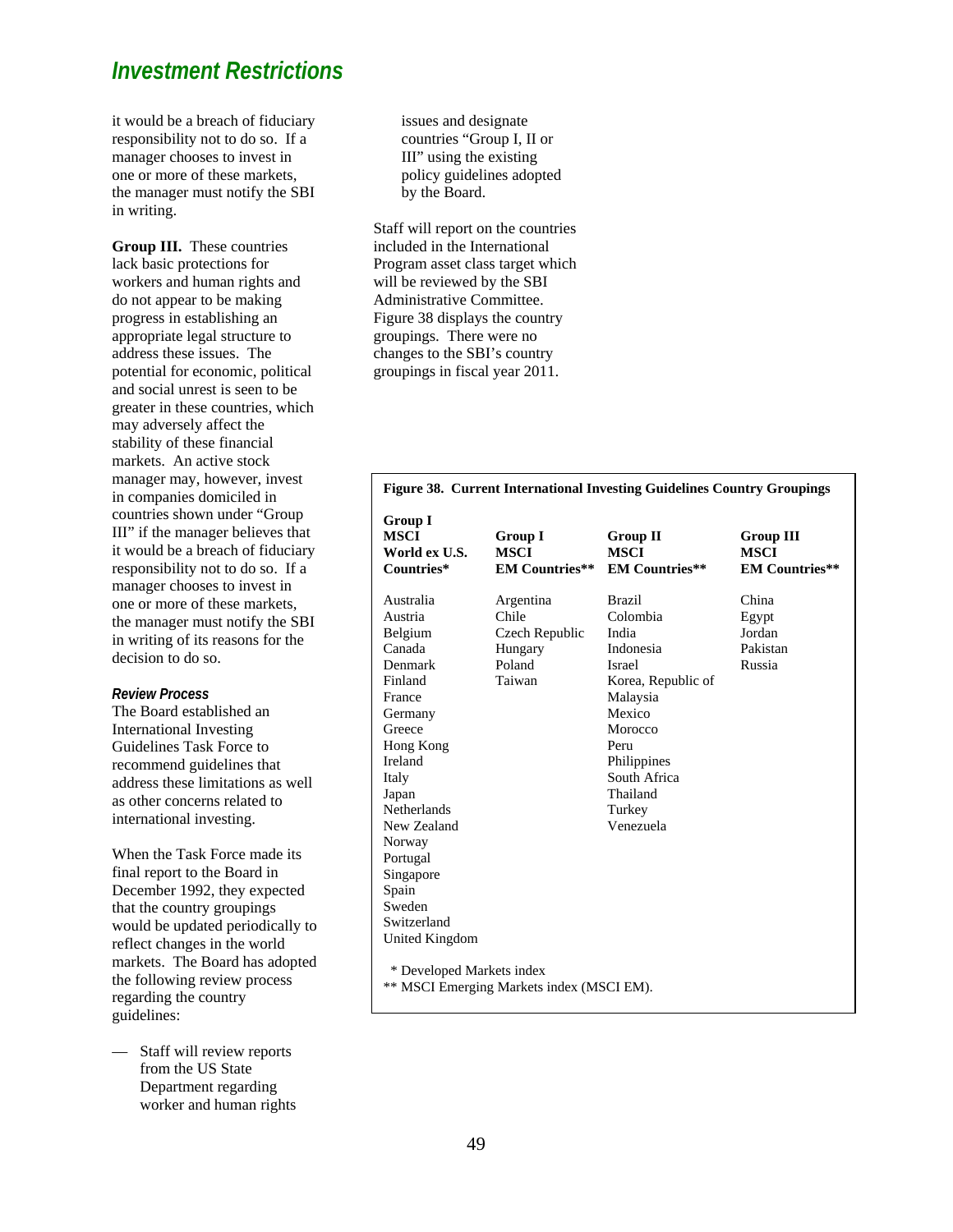# *Proxy Voting*

As a stockholder, the State Board of Investment (SBI) is entitled to participate in corporate annual meetings through direct attendance or casting its votes by proxy. Through proxy voting, the Board directs company representatives to vote its shares in a particular way on resolutions under consideration at annual meetings. These resolutions range from issues, such as those involving the election of corporate directors and ratification of auditors, to matters such as merger proposals and corporate social responsibility issues. In effect, as a shareholder the SBI can participate in shaping corporate policies and practices.

## *Voting Process*

The Board recognizes its fiduciary responsibility to cast votes on proxy issues. Except for the shares held by the international managers, the SBI does not delegate the duty to its external investment managers. Rather, the SBI actively votes all shares according to guidelines established by its Proxy Committee.

The Board delegates proxy voting responsibilities to its Proxy Committee which is comprised of a designee of each Board member. The four member Committee meets only if it has a quorum and casts votes on proxy issues based on a majority vote of those present. In the event that it reaches a tie vote or a quorum is not present, the Committee will cast a vote to abstain.

## *Voting Guidelines*

The Committee has formulated guidelines by which it votes on a

wide range of corporate governance and social responsibility issues. Each year the Proxy Committee reviews existing guidelines and determines which issues it will review on a case-by-case basis.

#### *Corporate Governance Issues*

The voting guidelines for major corporate governance issues are summarized below:

#### *Routine Matters*

In general, the SBI supports management on routine matters such as uncontested election of directors, selection of auditors, and limits on director and officer liability or increases in director and officer indemnification permitted under the laws of the state of incorporation.

#### *Shareholder Rights Issues*

In general, the SBI opposes proposals that would restrict shareholder ability to effect change. Such proposals include instituting super-majority requirements to ratify certain actions or events, creating classified boards, barring shareholders from participating in the determination of the rules governing the board's actions (e.g. quorum requirements and the duties of directors), prohibiting or limiting shareholder action by written consent, and granting certain stockholders superior voting rights over other stockholders.

In general, the SBI supports proposals that preserve or enhance shareholder rights to effect change. Such proposals include requiring shareholder approval of poison pill plans, repealing classified boards, adopting secret ballot of proxy votes, reinstating cumulative voting, and adopting antigreenmail provisions.

#### *Executive Compensation*

In general, the SBI supports efforts to have boards of directors comprised of a majority of independent directors, to have compensation committees made up entirely of independent directors, and to have executive compensation linked to a company's long-term performance.

#### *Buyout Proposals*

In general, the SBI supports friendly takeovers and management buyouts.

#### *Special Cases*

The Proxy Committee evaluates hostile takeovers, contested election of directors, and re-capitalization plans on a caseby-case basis.

#### *Social Responsibility Issues*

The voting guidelines for major social responsibility issues are shown below:

#### *Northern Ireland*

The SBI supports resolutions that call for the adoption of the MacBride Principles as a means to encourage equal employment opportunities in Northern Ireland.

#### *Tobacco and Liquor*

In general, the SBI supports a variety of tobacco and liquor related resolutions including those that call for corporations to limit their promotion of tobacco and liquor products and to report on their involvement in tobacco issues.

#### *Environmental Protection*

In general, the SBI supports resolutions that require a corporation to report or disclose to shareholders company efforts in the environmental arena. In addition, the SBI supports resolutions that request a corporation to report on progress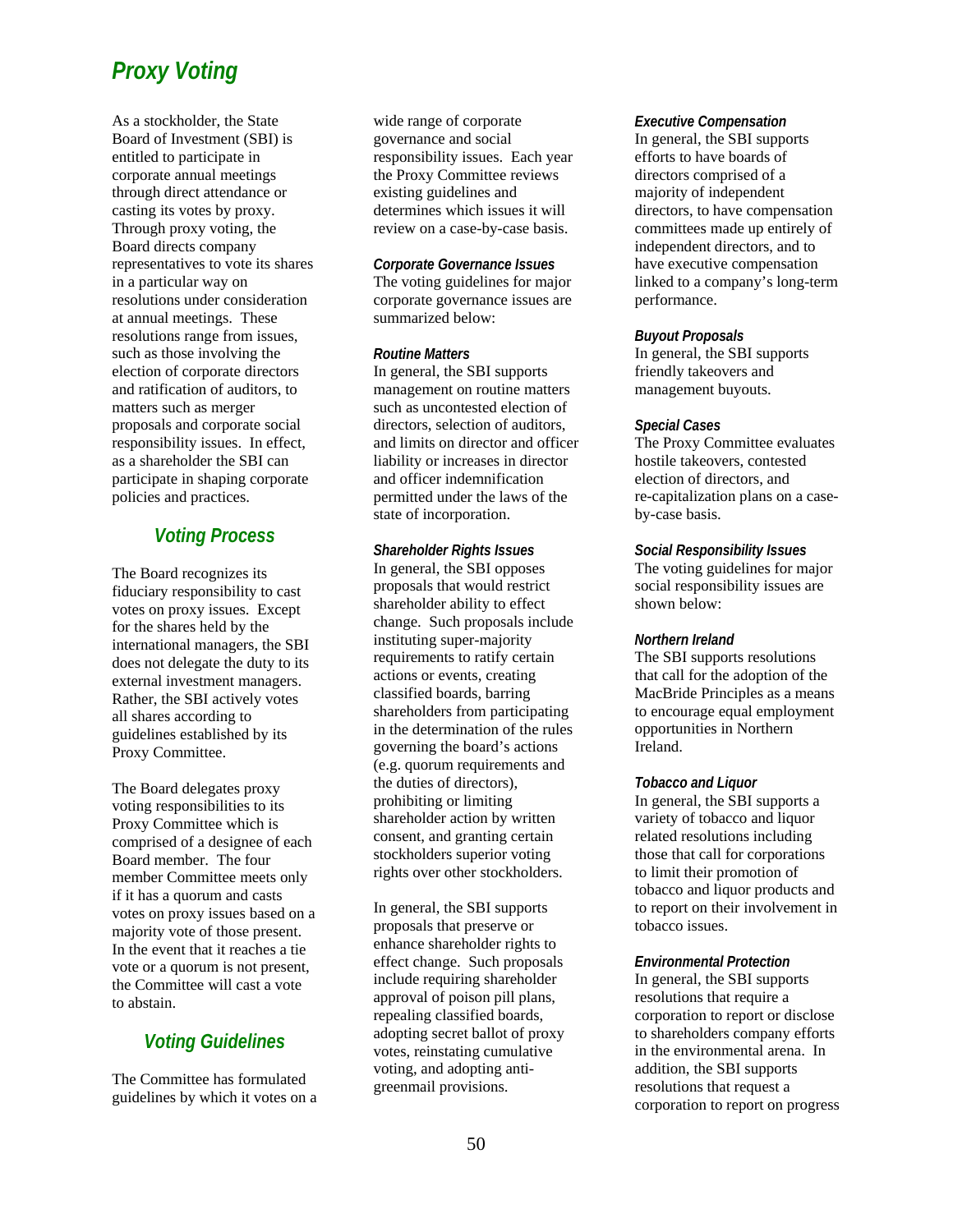# *Proxy Voting*

toward achieving the objectives of the Ceres Principles (formerly known as the Valdez Principles,) an environmental code of conduct for corporations.

#### *Other Social Responsibility Issues*

In general, the SBI supports proposals that require a company to report or disclose to shareholders company efforts concerning a variety of social responsibility issues. In the past, these reporting resolutions have included issues such as affirmative action programs, animal testing procedures and nuclear plant safety procedures.

## *Summary of FY 2011 Proposals*

During fiscal year 2011 the SBI voted proxies for approximately 1,900 U.S. corporations.

As in past years, the issues on corporate ballots included a broad range of proposals in the *corporate governance* area, as reflected in information provided by Institutional Shareholder Services, Inc. (ISS):

- During the first year of advisory votes on executive compensation under the Dodd-Frank Act, investors endorsed companies' pay programs, providing 91.2% support on average. Investors also overwhelmingly supported having such votes take place on an annual basis in the future.
- Shareholders submitted 36 proposals requesting majority vote to elect directors. This proposal received an average support of 59.7%.
- Shareholders submitted 23 proposals requesting that companies have an independent board chairman. The proposal received average support of 34.7%.
- Other proposals submitted by shareholders included the repeal of classified boards which were supported by an average of 73.5% of shares voted, the right to call special meetings which received support from an average of 40.8% of shares voted and proposals to rescind supermajority approval requirements which received average support of 59.3% of shares voted.

In the *social responsibility* area, environmental, political contributions, sustainability reporting, and fair employment were the major issues, as reflected in information provided by ISS:

- Shareholders submitted 30 resolutions on a variety of environmental issues and those proposals received average support of 21.9%.
- Shareholders submitted 50 proposals regarding reporting on political contributions. Those proposals had an average support level of 28.3%.
- Shareholders submitted 12 resolutions on human rights issues and those received average support of 15.9%.
- Shareholders submitted 9 proposals regarding sustainability issues. The proposals received average support of 30.7%.

## *Mandate on Northern Ireland*

#### *Requirements*

The SBI is responsible for implementing certain statutory provisions concerning its investments in U.S. companies with operations in Northern Ireland. The statute requires the State Board of Investment (SBI) to:

- Annually compile a list of U.S. corporations with operations in Northern Ireland in which the SBI invests.
- Annually determine whether those corporations have taken affirmative action to eliminate religious or ethnic discrimination. The statute lists nine goals modeled after the MacBride Principles.
- Sponsor, co-sponsor and support resolutions that encourage U.S. companies to pursue affirmative action in Northern Ireland, where feasible.

The statute does not require the SBI to divest existing holdings in any companies and does not restrict future investments by the SBI.

#### *Implementation*

The SBI uses the services of ISS to monitor corporate activity in Northern Ireland. In January 2011, the SBI held stocks or bonds in 76 of 83 corporations identified by ISS as having operations in Northern Ireland.

#### *Shareholder Resolutions*

The SBI did not file any shareholder resolutions for the 2011 proxy season regarding the MacBride Principles.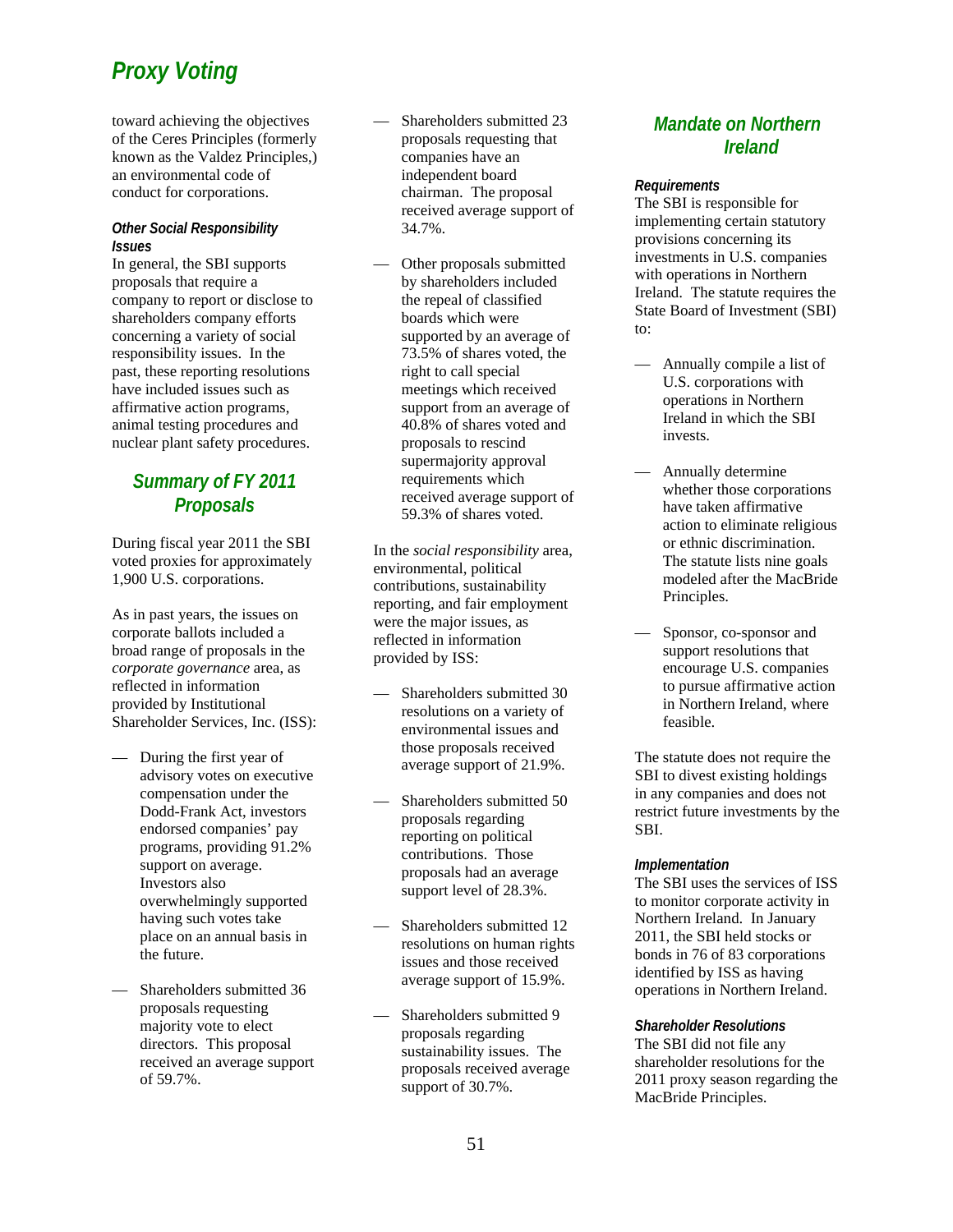## *Domestic Equity Program Managers*

#### *Active Managers*

### *Large Cap Core (Russell 1000)*

*New Amsterdam Partners*  New Amsterdam Partners believes that investment results are evaluated by actual return, and therefore, investment opportunities should be evaluated by expected return. The investment process combines quantitative analysis with a fundamental overlay. The firm describes its style as growth at a reasonable price (GARP). The strategy seeks to identify and capitalize on mispriced securities. A proprietary quantitative model generates expected returns for stocks. The 100 stocks with the highest expected returns are subjected to further examination and fundamental analysis. New Amsterdam was retained by the SBI in April 1994.

#### *UBS Global Asset Management (formerly Brinson Partners)*

UBS focuses on price to value as the cornerstone of their investment process. They discount all future cash flows of a company to calculate the intrinsic value from an owner's perspective, and then compare that value estimate to the current stock price. The resulting price to value differences, applied over a broad range of companies, become the building blocks of the security selection process. Portfolio construction focuses on individual stock selection, industry weightings, market sensitivity and common

factor exposures. UBS was retained by the SBI in July 1993. \_\_\_\_\_\_\_\_\_\_\_\_\_\_\_\_\_\_\_\_\_\_\_\_\_

### *Large Cap Growth (Russell 1000 Growth)*

#### *INTECH Investment Management LLC (INTECH)*

Using a proprietary mathematical process, the investment strategy is designed to determine more efficient weightings of the securities within the Russell 1000 Growth Index, while reducing the risk of significant relative underperformance. INTECH does not forecast individual stock alphas, but uses natural relative stock price volatility and correlation characteristics to build a portfolio. Essentially, the firm adjusts the capitalization weights of the Russell 1000 Growth Index to potentially more efficient combinations. The investment process only uses securities in the Russell 1000 Growth Index and utilizes embedded risk controls aimed at mitigating portfolio risk, which include active-weight range limits around the benchmark holdings, a constraint on beta, and maximizing the information ratio. Once the target weights are determined, the portfolio is then rebalanced to those target proportions and re-optimized on a regular basis. The portfolio is continually evaluated to ensure that diversification and return characteristics are consistent with the investment objectives and underlying mathematical theorem. INTECH was retained by SBI as an active manager in January 2005.

#### *Jacobs Levy Equity Management*

Jacobs Levy believes that the market is a complex system and that intensive quantitative modeling can identify market

inefficiencies that offer opportunities for profitable active investment. Recognizing that good judgment is critical, the firm has developed a multidimensional investment approach that combines human insight and intuition, finance and behavioral theory, and sophisticated statistical methods. The Jacobs Levy investment system is designed to be dynamic and forward-looking, continually adjusting to the market's changing environments and opportunities, and it relies on proprietary research for "disentangling" the market's complexity. The firm's proprietary systems have been engineered to be integrated across all investment functions from security selection through portfolio construction, trading, performance attribution, and guideline compliance. Expected returns for each security in the investment universe are generated from numerous models and become the inputs for the proprietary portfolio optimizer. The optimizer is run daily with the objective of constructing portfolios that can provide consistent outperformance relative to the underlying benchmark, with strict control of known portfolio risks. Extensive automated data scrubbing and human fact checking are conducted daily. Liquidity, trading costs, and investor guidelines are incorporated into the optimization process. Jacobs Levy was retained by the SBI as an active manager in January 2005.

#### *Knelman Asset Management, LLC*

Knelman's approach emphasizes earnings growth as the fundamental driver of stock prices over time. Knelman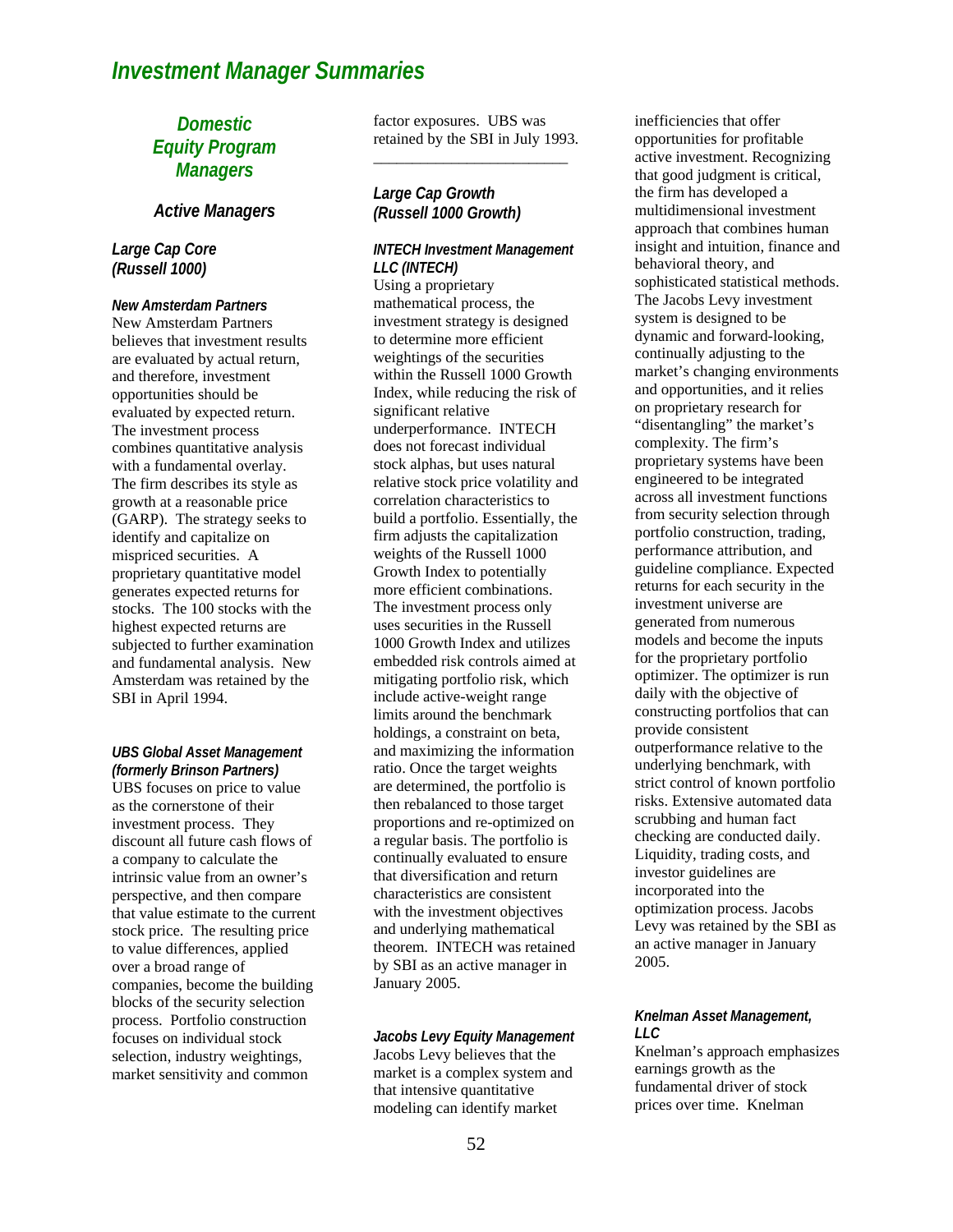invests in companies exhibiting substantial growth opportunities, strong business models, solid management teams, and the probability for positive earnings surprises. The investment process combines quantitative, qualitative and valuation criteria. The quantitative component addresses fundamentals and is focused on operating trends. Qualitative analysis involves confirmation of company fundamentals through discussions with company contacts and related parties. Valuation models focus on relative rankings of the fundamentals within the industry, the market overall and the company itself. Knelman was retained by the SBI as an active manager in January 2005.

#### *Sands Capital Management, LLC*

Sands invests in concentrated portfolios of high-quality, seasoned, growing businesses. Bottom-up, company-focused and long-term oriented research is the cornerstone of the investment process. To be considered as a potential holding, companies must demonstrate superior historical and projected sales and earnings growth; have the potential for wealth creation; and reside in growing sectors. The team then narrows the opportunity set by identifying potential leaders in attractive business spaces. The strategy focuses on six key investment criteria: 1) sustainable above average earnings growth; 2) leadership position in a promising business space; 3) significant competitive advantages or unique business franchise; 4) management with a clear mission and value added focus; 5) financial strength; and 6) rational valuation relative to the overall market and the company's business prospects.

Sands was retained by the SBI as an active manager in January 2005.

#### *Winslow Capital Management, Inc.*

Winslow believes that investing in companies with aboveaverage earnings growth (in a normal economy; cash flow growth in recession) provides the best opportunity for achieving superior portfolio returns over the long term. The investment philosophy is founded on bottom up, fundamental research. The strategy identifies companies that can grow earnings above consensus expectations to build portfolios with forward weighted earnings growth in the range of 15-20% annually. A quantitative screen is employed for factors such as revenue and earnings growth, return on invested capital, earnings consistency, earnings revisions, low financial leverage and high free cash flow rates relative to net income. Resulting companies are subjected to a qualitative assessment within the context of industry sectors. Detailed examination of income statements, cash flow and balance sheet projections is conducted, along with a judgment on the quality of management. Attractively valued stocks are chosen based on P/E relative to the benchmark, sector peers, the company's sustainable future growth rate and return on invested capital. Final portfolio construction includes diversification by economic sectors, earnings growth rates, price/earnings ratios and market capitalizations. Winslow was retained by the SBI as an active manager in January 2005.

#### *Zevenbergen Capital Inc.*

Zevenbergen's investment philosophy is founded on the principles that superior fundamentals drive stock price appreciation and exceptional management combined with balance sheet strength provides capital protection. The firm employs a forward looking, bottom-up investment process designed for long-term results. Portfolios are constructed with companies presenting established and prospective revenue, cash flow and earnings growth, while diversification and risk control are accomplished through a blend of company size, expected growth rates, and appropriate portfolio weightings. The firm remains fully invested to ensure market participation. Zevenbergen was retained by the SBI in April 1994.

#### *Large Cap Value (Russell 1000 Value)*

#### *Barrow, Hanley, Mewhinney & Strauss, Inc. (BHMS)*

\_\_\_\_\_\_\_\_\_\_\_\_\_\_\_\_\_\_\_\_\_\_\_\_\_

BHMS believes that markets are inefficient, and can best be exploited through adherence to a value-oriented investment process dedicated to the selection of securities on a bottom-up basis. The overall portfolio will always reflect all three value characteristics: price/earnings and price/book ratios below the market and dividend yields above the market. The stocks must also be attractive according to the firm's dividend discount and relative return models. Analysts provide fundamental analysis in the final step of their investment process. BHMS was retained by the SBI in April 2004.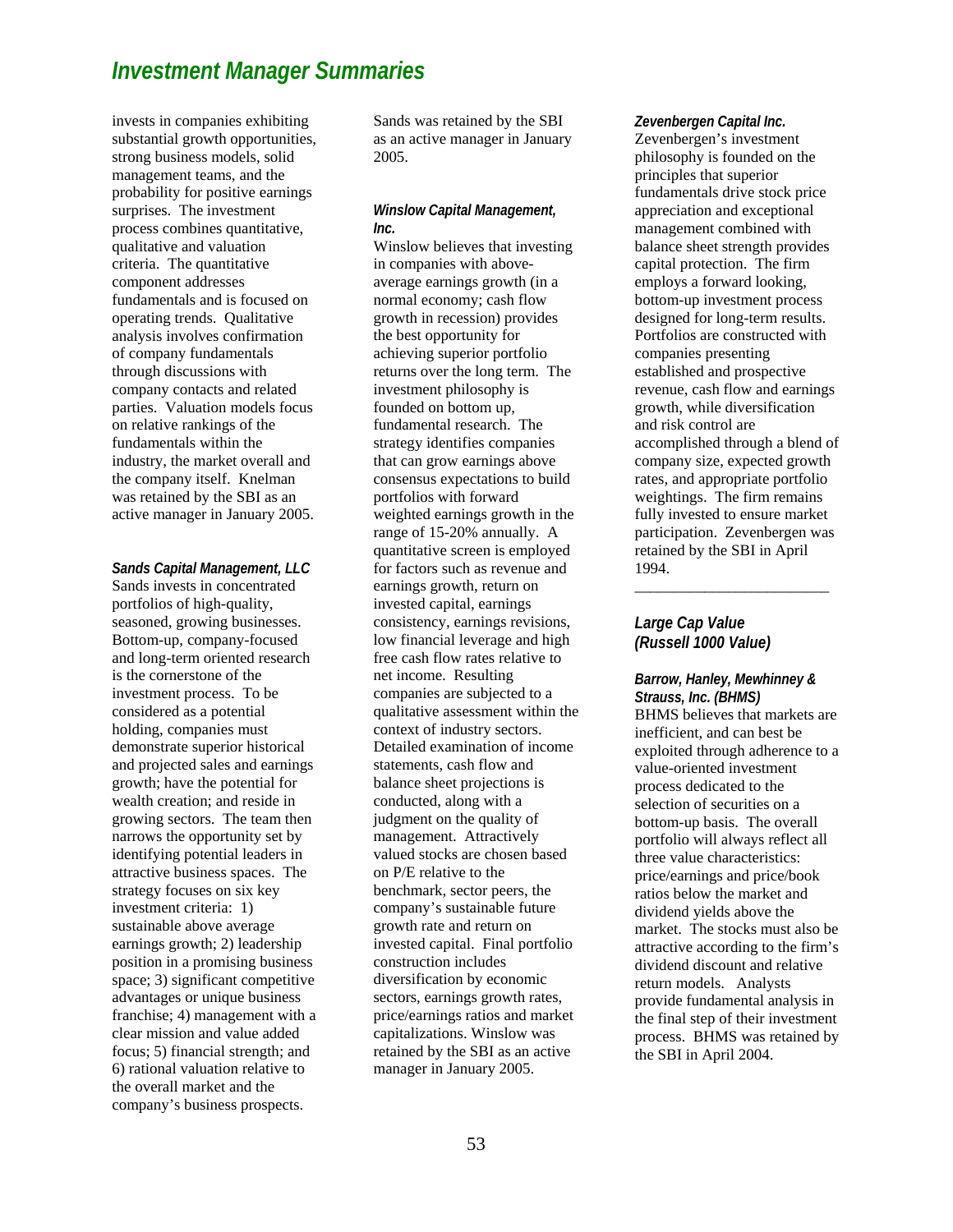#### *Earnest Partners, LLC*

Earnest Partners utilizes a proprietary valuation and performance model, and rigorous fundamental review to identify stocks with the most attractive relative returns. They have identified six performance drivers – valuation measures, operating trends, market trends, growth measures, profitability measures and macroeconomic measures – and have done extensive research to determine which combination of performance drivers, or return patterns, precede outperformance for stocks in each sector. The firm's fundamental review generally includes conversations with the company's management team and industry specialists, a review of the company's financial reports, analysis of industry and company-specific studies, as well as independent field research. They control risk using a statistical approach designed to measure and control the prospects of substantially underperforming the benchmark. The portfolio is diversified across industry groups. Earnest Partners was retained by the SBI in July 2000.

#### *LSV Asset Management*

LSV's philosophy is that superior long-term results can be achieved by systematically exploiting the judgmental biases and behavioral weaknesses that influence the decisions of many investors. They use quantitative techniques to rank securities based on fundamental measures of value, past performance, and indicators of near-term appreciation potential. Their risk control discipline limits the portfolio's industry and sector concentrations. LSV was retained by the SBI in April 2004.

#### *Systematic Financial Management, L.P.*

Systematic believes that stock prices follow earnings cycles and that superior portfolio returns are achievable by purchasing attractively valued stocks exhibiting positive earnings catalysts which are reflective of improving fundamentals. Systematic seeks to invest in companies trading at compelling valuations that are exceeding investor expectations, have increasing sales and improving margins, and are generating strong levels of freecash flow. Their investment process involves a strong blend of quantitative screening and fundamental security analysis coupled with a rigorous monitoring of all holdings. Systematic was retained by the SBI in April 2004.

### *Small Cap Growth (Russell 2000 Growth)*

#### *McKinley Capital Management, LLC*

\_\_\_\_\_\_\_\_\_\_\_\_\_\_\_\_\_\_\_\_\_\_\_\_\_

McKinley uses a quantitatively driven investment process to systematically search for and identify signs of accelerating growth. The primary model includes linear regression to identify common stocks that are inefficiently priced relative to the market while adjusting each security for standard deviation. The candidates are then filtered and scrutinized for liquidity factors and earnings acceleration. The earnings model identifies securities with strong earnings acceleration. The qualitative review begins after the quantitative process has identified candidates for possible inclusion in the portfolio. The purpose of the qualitative analysis is to confirm that the earnings picture revealed through the quantitative analysis is both reasonable and sustainable. New ideas are taken from the quantitative screening process and confirmed through the qualitative review. McKinley was retained by the SBI in January 2004.

#### *Next Century Growth Investors, LLC*

Next Century Growth's (NCG) goal is to invest in the highest quality and fastest growing companies in America. They believe that growth opportunities exist regardless of the economic cycle. NCG uses fundamental analysis to identify companies that will surpass consensus earnings estimates. Their investment process focuses on growth companies that have superior top line revenue growth (15% or greater), an expanding market opportunity, strong management, and are well poised to outperform the market. NCG believes in industry diversification; sector exposures are limited to twice the benchmark weighting and individual positions to five percent. NCG was retained by the SBI in July 2000.

*Turner Investment Partners, Inc.* Turner manages a small cap growth portfolio with the philosophy that earnings drive stock prices. They seek to buy companies with strong earnings prospects. As such, the portfolio is designed to add value strictly through superior stock selection based on the output of extensive, industry-focused fundamental research which is undertaken by their industry experts to identify and quantify the critical factors driving growth. The goal of their investment process is to identify candidates for investment that are growth companies with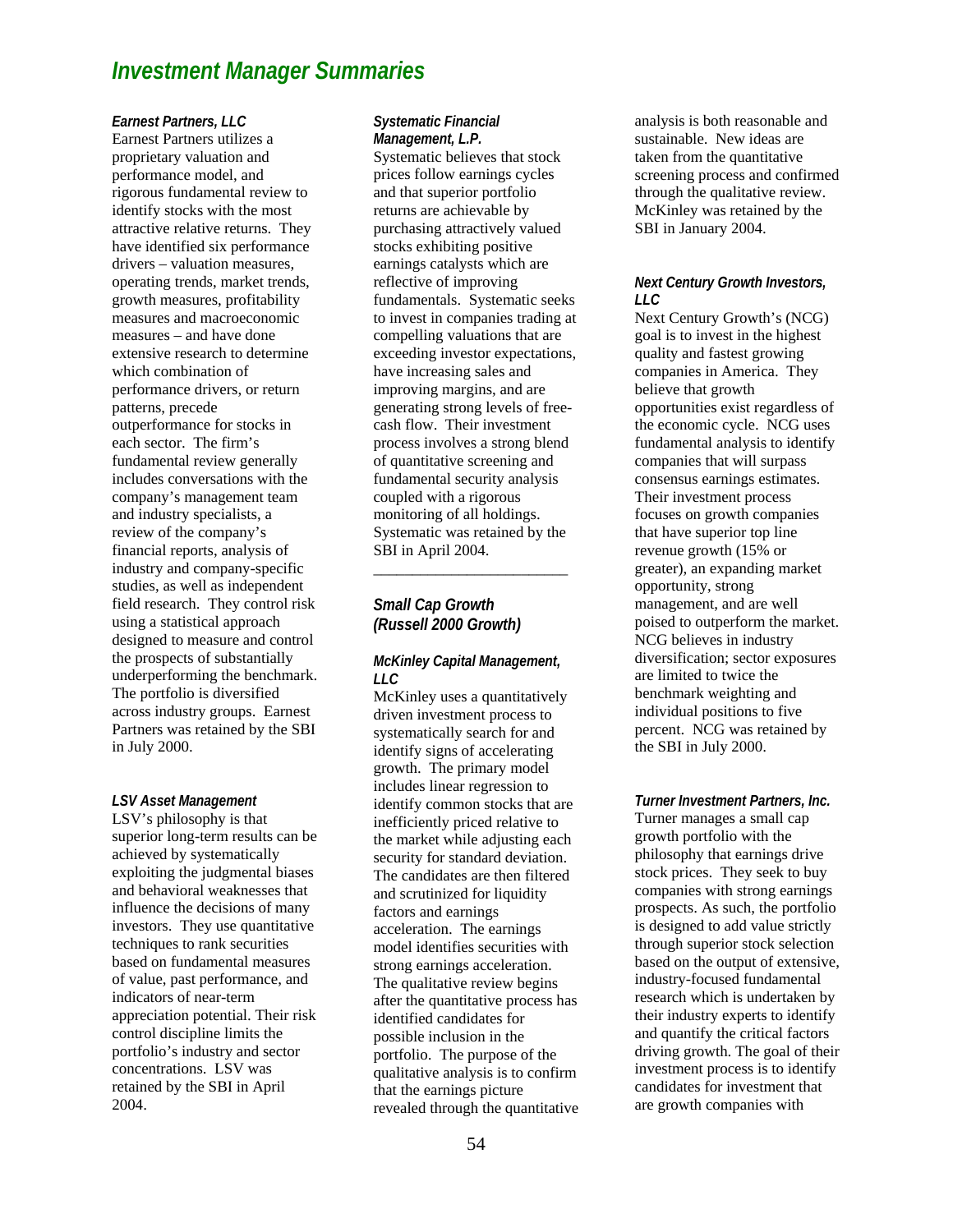above-average earnings prospects. The Fund is fully invested and maintains sector weightings that resemble the Russell 2000 Growth Index. The SBI retained Turner in January 2004.

\_\_\_\_\_\_\_\_\_\_\_\_\_\_\_\_\_\_\_\_\_\_\_\_\_

*Small Cap Value (Russell 2000 Value)* 

*Goldman Sachs Asset Management, L.P.* Goldman Sachs manages a small cap value portfolio using a strong valuation discipline to purchase well-positioned, cash generating businesses run by shareholder-oriented management teams. Portfolio managers are organized by industry, and use industryspecific valuation measures to evaluate companies within their area. They decompose the historical financial reports, meet with management to evaluate their competitive position within the industry, and evaluate each company's valuation attractiveness relative to other comparable companies within the sector. Goldman Sachs was retained by the SBI in January 2004.

#### *Hotchkis and Wiley Capital Management*

Hotchkis and Wiley manages a small cap value portfolio, in which they seek to exploit mispriced securities in the small cap market by investing in "undiscovered" and "out of favor" companies. They invest in stocks of which the present value of the company's future cash flows exceeds the current market price. Industry analysts determine a company's normal earnings power, or sustainable earnings level under equilibrium economic and competitive

market conditions, which becomes the basis for security valuation. Hotchkis and Wiley was retained by the SBI in January 2004.

#### *Martingale Asset Management, L.P.*

Martingale manages a small cap value portfolio with the philosophy that they can exploit the long-term link between undervalued company fundamentals and current market prices to achieve superior investment returns. They use a quantitative process to identify stocks with low price/earnings ratios and high cash flow to price versus peers. The process examines multiple characteristics of quality, value and momentum. Value traps are avoided by favoring stocks with positive relative strength and earnings estimate revisions versus peers. Each stock is given a score or ranking. Martingale builds a portfolio of the highest ranked stocks while controlling industry and sector weights, and ensuring the average company size resembles the benchmark. Martingale was retained by the SBI in January 2004.

#### *Peregrine Capital Management*

Peregrine's small cap value investment process begins with their proprietary valuation analysis, which is designed to identify the small cap value stocks most likely to outperform. The valuation analysis identifies the most underpriced securities on a sector-by-sector basis. The firm analyzes over sixty fundamental factors to identify the most relevant factors in each sector. The focus of the team's fundamental research is to determine if one or more of the

style's "Value Buy Criteria" are present – these include resolvable short-term problems, unrecognized assets, take-over potential, fundamental undervaluation and catalysts for change. The portfolio is diversified and sector weights are aligned closely to the benchmark. This allows stock selection to drive performance. Peregrine was retained by the SBI in July 2000.

#### *Semi-Passive Managers*

\_\_\_\_\_\_\_\_\_\_\_\_\_\_\_\_\_\_\_\_\_\_\_\_\_

### *Semi-Passive Managers (Russell 1000)*

#### *BlackRock Institutional Trust Co. (formerly Barclays Global Investors)*

BlackRock uses a Core Alpha Model which disaggregates individual equity returns for each of the stocks in their universe into four inputs: relative value, earnings quality, sentiment and the influences from thematic drivers. The relative value criteria assesses intrinsic value relative to market price. Earnings quality criteria help identify companies likely to sustain earnings growth and avoid negative surprises. Sentiment criteria help identify market participants' beliefs regarding valuation and the Thematic criteria seeks to exploit opportunities from a collection of stocks that move together because they share a common exposure which is currently less obvious to the market. The strategy seeks to minimize investment and operational risks not associated with adding value. Implementation costs are also considered when balancing return potential with risk profile of trades. The firm was retained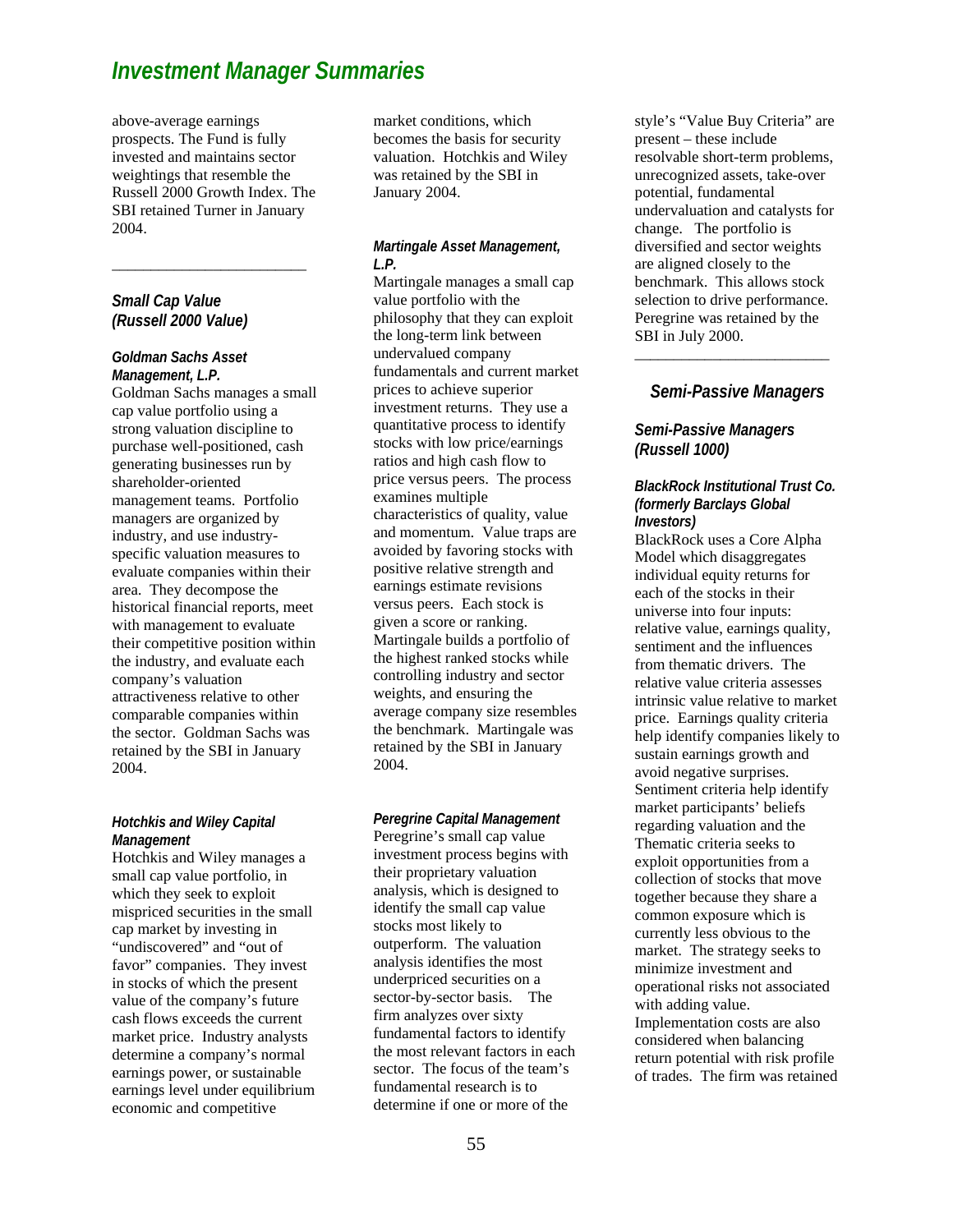by the SBI for semi-passive management in January 1995.

#### *INTECH Investment Management LLC (INTECH)*

Using a proprietary mathematical process, the investment strategy is designed to determine more efficient weightings of the securities within the Russell 1000 benchmark. No specific sector or security selection decisions based on fundamentals are utilized. Risk parameters include: 1) maximize information ratio, 2) security positions limited to lesser of 1.0% or 8 times maximum index security weight, and 3) beta equal to or less than benchmark beta, and 4) constraining the weighted average capital distribution to be roughly equal to the capital distribution of the benchmark. Target security positions are established using a weekly optimization routine designed to build a portfolio that will outperform a passive benchmark over the long term. Rebalancing to target proportions occurs every six (6) business days. INTECH was retained by SBI as a semipassive manager in April 2010.

#### *J.P. Morgan Investment Management, Inc.*

J.P. Morgan believes that superior stock selection is necessary to achieve excellent investment results. To accomplish this objective, they use fundamental research and a systematic valuation model. Analysts forecast earnings and dividends for the stock universe and enter these into a stock valuation model that calculates a dividend discount rate for each security. The stocks are ranked according to this valuation measure within their economic

sectors. Stocks most undervalued are placed in the first quintile. The portfolio takes overweight positions in stocks in the first and second quintiles, while underweighting stocks in the fourth and fifth quintiles. In addition, the portfolio will closely approximate the sectors and style of the benchmark. The portfolio remains fully invested at all times. The firm was retained by the SBI in January 1995.

#### *Mellon Capital Management (formerly Franklin Portfolio)*

Mellon Capital adds incremental value to a benchmark by buying stocks quantitatively ranked the highest and selling stocks ranked the lowest, while maintaining the portfolio's systematic risk and industry weightings at levels similar to the benchmark. Mellon Capital attempts to allocate most of the total risk level set by the client specifically to stock selection. The firm always remains fully invested. The SBI retained the firm as a semi-passive manager in January 1995. \_\_\_\_\_\_\_\_\_\_\_\_\_\_\_\_\_\_\_\_\_\_\_\_\_

#### *Passive Manager*

#### *Passive Manager (R3000)*

#### *BlackRock Institutional Trust Co. (formerly Barclays Global Investors)*

For the passive account, BlackRock seeks to minimize tracking error, transaction costs and investment and operational risks. The portfolio is managed against the asset class target (Russell 3000 index) using a proprietary optimization process that integrates a transaction cost model. The resulting portfolio closely matches the characteristics of the benchmark

with less exposure to illiquid stocks. The firm was retained by the SBI for passive management in July 1995.

**Portfolio statistics for each of the domestic equity managers can be found in the Statistical Data section of this report.** 

\_\_\_\_\_\_\_\_\_\_\_\_\_\_\_\_\_\_\_\_\_\_\_\_\_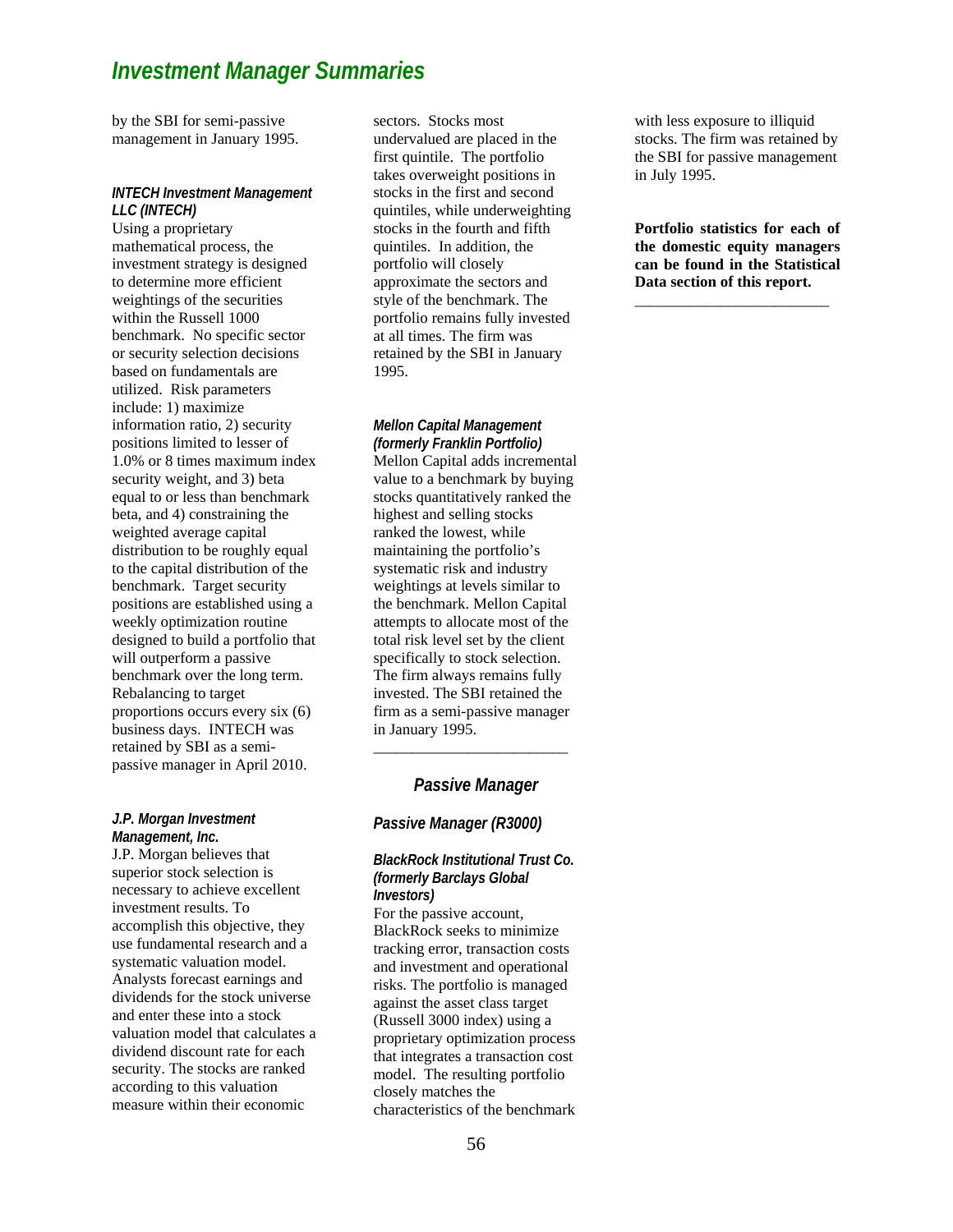## *International Program Managers*

### *Active Developed Markets Managers*

## *Acadian Asset Management*

Acadian employs structured stock and region/industry valuation models that are customized to each region. These models are designed to capture a broad range of characteristics associated with outperforming stocks. Acadian uses stock factors to predict how well each stock in the 25,000 stock universe will perform relative to its region/industry zone. These factors are based on valuation, earnings, quality and price data. Acadian also applies separate models to forecast region/industry level returns, in order to predict how well each stock's region/industry zone will perform relative to others, and then add that forecast to each stock's forecast. The investment process combines and weights the values of all the factors, utilizing a proprietary method to determine a return forecast for each stock. The end result is a ranking of the entire 25,000 stock universe from most to least attractive.

Acadian then uses a sophisticated portfolio optimization system to trade off the expected return of the stocks with such considerations as the client's benchmark index, desired level of risk, transaction cost estimates and other requirements. Portfolios are normally fully invested, with a minimal amount of cash. Country and sector weights fall out of the bottom-up stock selection process, with overall portfolio risk control ensuring the desired level of

diversification. The last step of the process is a careful review of optimized portfolios by the investment team before trading, to ensure the portfolio meets the client's investment goals. Acadian was retained by the SBI in July 2005.

### *Columbia Management Investment Advisers, LLC (formerly RiverSource Investments, LLC)*

Columbia's objective is to focus on key forces of change in the markets and the companies that will benefit. They believe that a good understanding of the likely impact of these changes at a company level, complemented with an appreciation of the ability of management to exploit these changes, creates significant opportunities to pick winners and avoid losers. Companies are analyzed within a macroeconomic and global sector/thematic framework. "Top down" views on macroeconomics and trends in global sectors combine with "bottom-up" company analysis along regional and global sector lines. Analysts propose a rating of A through to E for approximately 150-200 stocks in each region reflecting the expected performance on a 12 month view. Columbia was retained by the SBI in February 2000. In December 2003, the Threadneedle team replaced the original investment team.

#### *INVESCO Global Asset Management*

INVESCO employs a systematic process that identifies undervalued- companies, combined with a consistently applied portfolio design process to control the predictability and consistency of returns. INVESCO managers believe

they can add value by identifying and investing in stocks which are attractively priced relative to the sustainable growth potential of the company. This is the first of four cornerstones of their investment approach. Portfolios are constructed on a bottom-up basis. They select individual companies rather than countries, themes, or industry groups. Secondly, they conduct financial analysis on a broad universe of non-U.S. companies, with key financial data adjusted to be comparable across countries and currencies. Third, INVESCO believes that using the firm's own local investment professionals enhances fundamental company research. Finally, they manage risk and ensure broad diversification relative to the clients' benchmark utilizing a statisticsbased portfolio construction approach instead of utilizing country or industry constraints. INVESCO was retained by the SBI in February 2000.

#### *J.P. Morgan Investment Management Company*

J.P. Morgan's international equity process focuses on stock selection as the primary source of added value, seeking to build a portfolio diversified by both sector and region. Approximately 150 investors are based locally in regional markets, providing insights on 1300 companies. Each regional team ranks companies within local markets, 1(best) to 5(worst). Local teams both undertake research and manage local portfolios. The most attractive names on a regional basis, primarily those ranked 1 and 2, are then further analyzed by a team of London-based Global Sector Specialists. They seek to provide global industry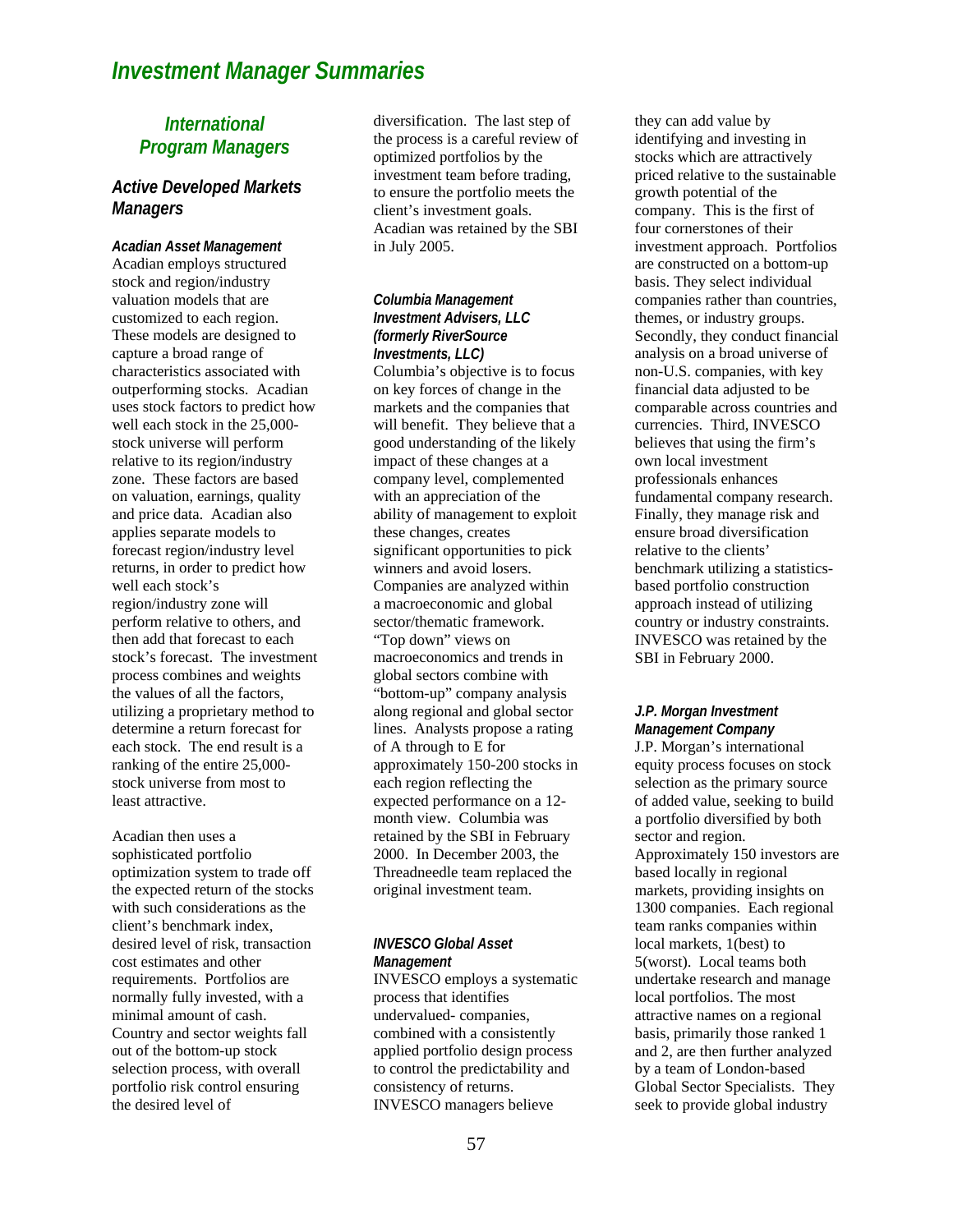insights and build on the local market analysis already undertaken. The team seeks to identify the most attractive names within each sector, ranking companies A (best) to D (worst). The final stage of the investment process rests with a team of senior portfolio managers, who are responsible for constructing risk controlled portfolios, capturing the best thinking of both the local and global teams. The emphasis is on delivering alpha through bottom-up stock picking. J.P. Morgan was retained by the SBI in July 2005.

#### *Marathon Asset Management*

Marathon uses a blend of qualitative disciplines to construct portfolios. The resulting style and emphasis of the portfolio may vary over time and by market, depending on Marathon's perception of what represents the best value opportunity. Since the firm believes that profitability is inversely proportional to competition, Marathon is attracted to industries where the level of competition is declining. They will hold a sector position as long as the level of competition does not increase. At the stock level, Marathon tracks a company's competitive position relative to the attractiveness of their products or services and determines whether the company is following an appropriate capital reinvestment strategy for their current competitive position. Marathon was retained by the SBI in November 1993.

#### *McKinley Capital Management*

Using proprietary quantitative models, McKinley's investment process searches for and identifies signs of accelerating

growth. The initial universe consists of 30,000 publicly traded non-U.S. stocks, from all capitalization categories in more than 60 countries. The primary model includes a linear regression model to identify stocks that are inefficiently priced in US dollars relative to the market while adjusting each security for standard deviation. The ratio of alpha to standard deviation (risk adjusted relative return) is the primary screening value. The remaining candidates then pass through liquidity and strength of earnings tests. The earnings tests identify securities with strong earnings acceleration.

In the final portfolio construction process, McKinley examines a variety of qualitative factors which could ultimately impact earnings. These include a qualitative data check and street research analysis of economic factors, specific industry themes and company fundamentals. The final portfolio will hold between 35- 50 stocks, providing diversification and risk control by issue, industry, sector and country. McKinley was retained by the SBI in July 2005.

#### *Pyramis Global Advisors Trust Company (formerly Fidelity Mgmt. Trust Co.)*

Pyramis' International Growth strategy is a core, growthoriented strategy that provides diversified exposure to the developed international markets benchmark. The investment process combines active stock selection and regional asset allocation. Four portfolio managers in London, Hong Kong, and Boston construct regional sub-portfolios, selecting stocks based on Pyramis analysts' bottom-up research

and their own judgment and expertise. The four regional portfolios are combined according to the policy determined by Pyramis' Asset Allocation Group (AAG). The AAG, is comprised of senior investment professionals who base their decision from microeconomic data derived from portfolio manager inputs, analysts' field research, and proprietary data on liquidity, market activity, and fund flows. Portfolio guidelines seek to ensure risk is commensurate with the performance target and to focus active risk on stock selection. Resulting portfolios typically contain between 200- 250 holdings. Pyramis was retained by the SBI in July 2005.

### *Semi-Passive Developed Markets Managers*

\_\_\_\_\_\_\_\_\_\_\_\_\_\_\_\_\_\_\_\_\_\_\_\_\_

#### *AQR Capital Management*

AQR employs a disciplined quantitative approach emphasizing both top-down country/currency allocation and bottom-up security selection decisions to generate excess returns. AQR's investment philosophy is based on the fundamental concepts of value and momentum. AQR's international equity product incorporates stock selection, country selection, and currency selection models as the primary alpha sources. Dynamic strategy allocation (between the three primary alpha sources) and style weighting are employed as secondary alpha sources. AQR was retained by the SBI in July 2005.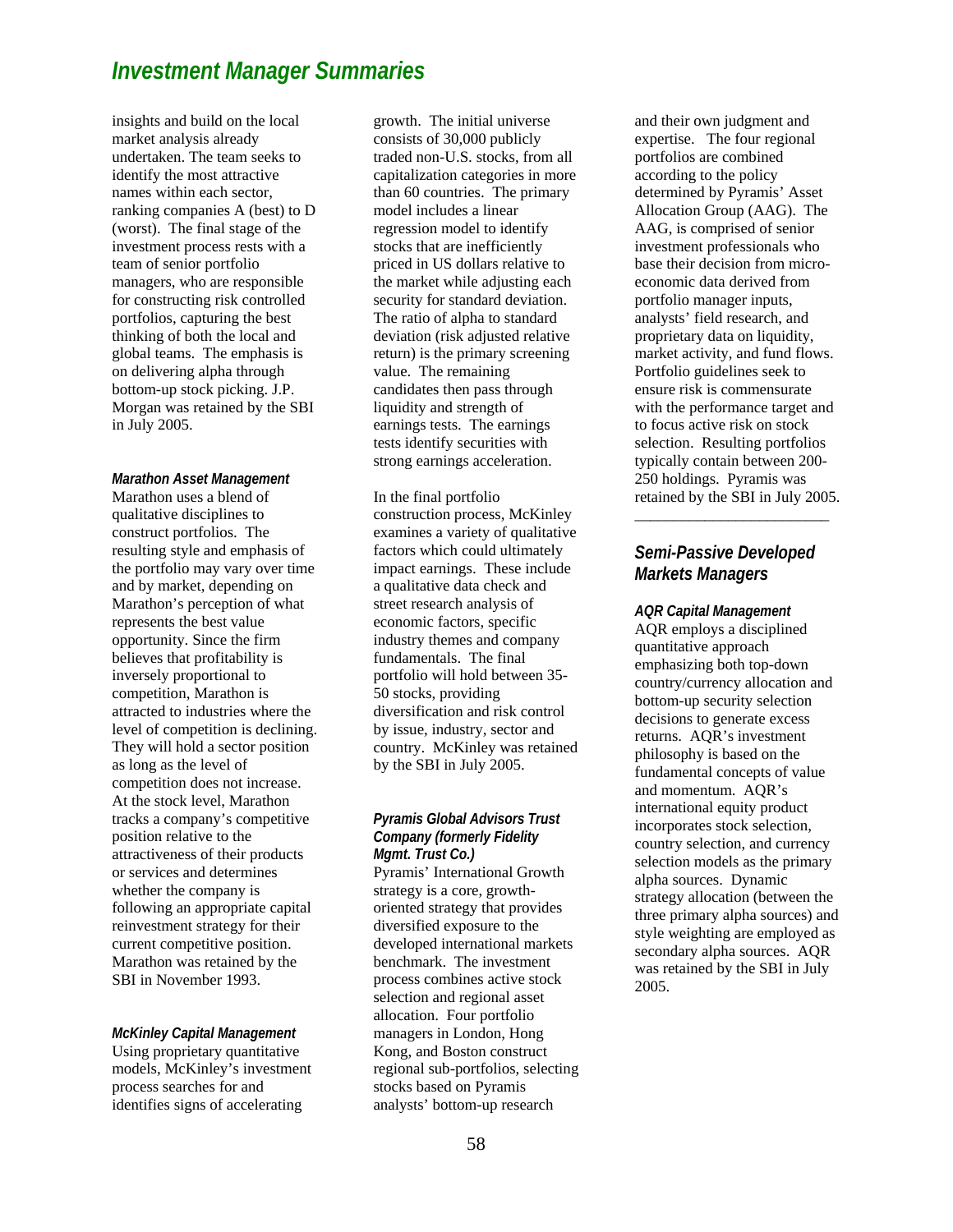#### *Pyramis Global Advisors Trust Company (formerly Fidelity Mgmt. Trust Co.)*

Pyramis' Select International strategy combines active stock selection with quantitative risk control to provide consistent excess returns above the benchmark index while minimizing relative volatility and risk. Pyramis' investment philosophy is based on the premise that international markets are semi-efficient and pricing anomalies exist. Research conducted by the firm's international equity analysts and portfolio managers provides the basis for stock selection and portfolio construction.

By combining five regional subportfolios in the U.K., Canada, Continental Europe, Japan, and the Pacific Basin ex Japan, the portfolio manager produces a portfolio made up of the best ideas of the firm's research analysts located throughout the world. Each regional portfolio is created so that stock selection is the largest contributor to active return while systematic, sector, and factor risks are minimized. The portfolio manager uses a combination of proprietary and third-party optimization models to monitor and control risk within each regional module. Resulting portfolios typically contain between 275-325 holdings. Pyramis was retained by the SBI in July 2005.

#### *State Street Global Advisors*

The International Alpha Strategy seeks to create value through superior security selection. Stocks are quantitatively ranked by region according to those factors which have been shown to identify mispricing: value, sentiment and earnings growth.

The stock scores derived in this fashion are translated into forecasts of stock outperformance. The regional portfolio managers review all suggestions in terms of selections and weightings. A separate process projects transaction costs for each stock. Proprietary portfolio construction software is then used to generate a recommended buy/sell list based on the trade off between expected outperformance and the trading costs.

State Street Global Advisor's risk management process permits multiple and simultaneous risk penalties and implies that, as industry, country and capitalization deviations become greater and greater, the incremental expected return from a stock must increase in order to compensate for the greater benchmark relative risk. They also impose country, sector, industry, and security specific bands relative to the benchmark as an additional risk management tool and manage other exposures such as capitalization, beta and yield to be similar to that of the underlying benchmark. The investment process creates core portfolios that provide clients with stringent risk control, the return of the asset class, and the benefit of active management. SSgA was retained by the SBI in July 2005. \_\_\_\_\_\_\_\_\_\_\_\_\_\_\_\_\_\_\_\_\_\_\_\_\_

## *Passive Developed Markets Managers*

*State Street Global Advisors* State Street manages an international index portfolio designed to track the Morgan Stanley Capital International Standard Index of the World ex. United States. State Street uses a full replication strategy to construct the index by country. Stock index and country futures, approved by the Commodity Futures Trading Commission, are also used to minimize tracking error and allow for cash in flow and out flow. State Street was retained by the SBI in October 1992.

### *Active Emerging Markets Managers*

\_\_\_\_\_\_\_\_\_\_\_\_\_\_\_\_\_\_\_\_\_\_\_\_\_

#### *AllianceBernstein L.P.*

AllianceBernstein's emerging markets equity process focuses on fundamental research-driven stock selection, which is structured by industry within the emerging markets regions. AllianceBernstein's three regional portfolio management and research teams focus on Asia, Eastern Europe/Middle East/Africa and Latin America. The regional portfolios are aggregated to establish AllianceBernstein's total emerging markets exposure in the portfolio. AllianceBernstein believes that investment success in the emerging markets stems from investing in those companies in each region with quality managements in growth businesses with superior fundamentals and improving corporate governance. AllianceBernstein further believes that these companies can best be identified through rigorous fundamental research, conducted by internal, on-theground analysts. Although the investment philosophy emphasizes bottom-up stock selection, parameters are established at the portfolio level to manage risk. Maximum position constraints are imposed at the stock and country level, and industry exposures are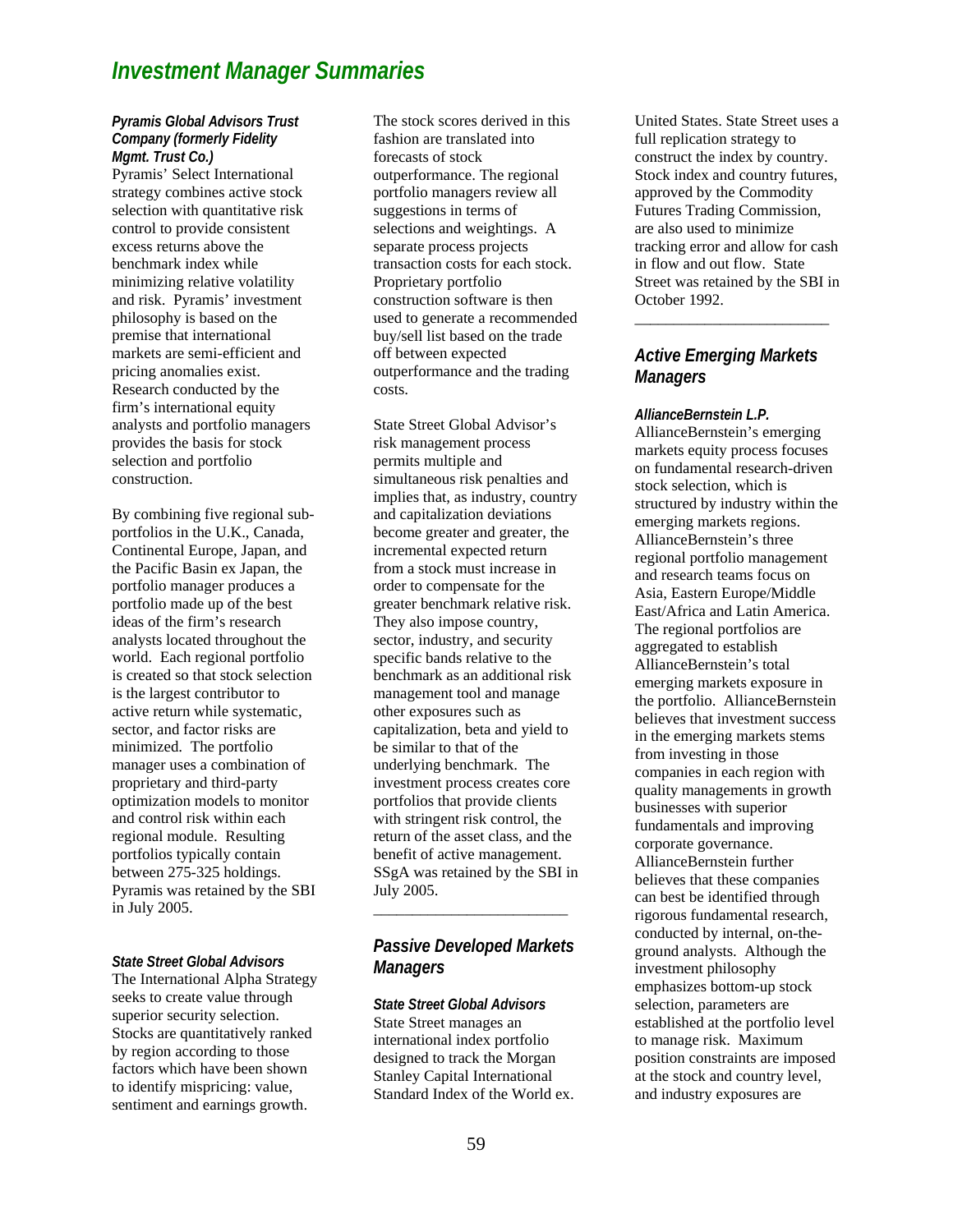generally a by-product of stock selection. The SBI retained AllianceBernstein in January 2001.

#### *Capital International, Inc.*

Capital International, Inc. has a long history of investing in emerging markets for its affiliate, Capital Guardian Trust Company, one of the Capital Group Companies. Capital is distinguished by its extensive commitment to fundamental research, with a large team of experienced analysts focused on gathering in-depth information first-hand on companies throughout the world. Their philosophy can best be described as value-oriented with research efforts focused on trying to identify the difference between the underlying value of a company and the price of its securities in its home market. This basic, fundamental approach is blended with macroeconomic and political judgments on the outlook for economies, industries, currencies and markets. A critical ingredient in this blending process is the recognition that the relative importance of each factor will vary from time to time, and none can be treated as being of paramount importance at all times. The account is divided among six portfolio managers and a research portfolio. The research portfolio is managed by a team of research analysts who select stocks within the sectors they cover. All portfolio managers are free to make their own decisions (within risk control limits) as to sector, quality emphasis, cash reserves, and issue selection. The SBI retained Capital International, Inc. in January 2001.

#### *Morgan Stanley Investment Management*

Morgan Stanley Investment Management is an emerging markets specialist. Their belief is that the emerging markets are a distinct asset class offering a diverse set of investment opportunities. As both macroeconomic and stockspecific factors drive the emerging markets, Morgan Stanley integrates both topdown country allocation and bottom-up stock selection in order to produce superior performance over the medium to long term. Effective investment management requires a dedicated manager who utilizes a set of investment tools tailored to the return and risk potential of this asset class. Morgan Stanley's core investment style combines growth and value as both are potential drivers of performance in emerging markets investing. They believe that growth-oriented companies trading at attractive valuations offer the best return prospects in the emerging markets. Morgan Stanley Investment Management was retained by the SBI for emerging market management in January 2001.

**Portfolio statistics for each of the international managers can be found in the Statistical Data section of this report.** 

\_\_\_\_\_\_\_\_\_\_\_\_\_\_\_\_\_\_\_\_\_\_\_\_\_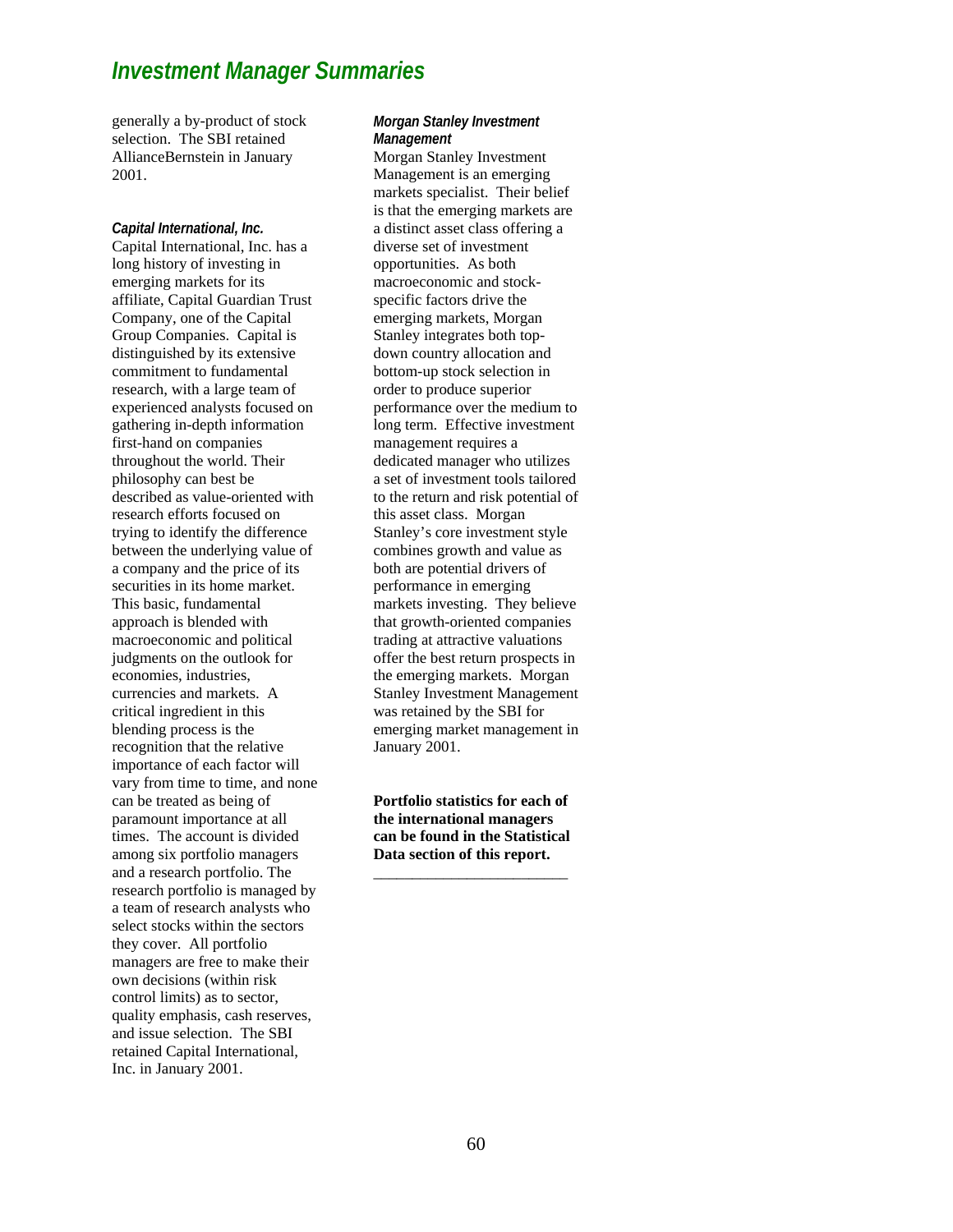## *Fixed Income Program Managers*

#### *Active Managers*

#### *Aberdeen Asset Management, Inc. (formerly Deutsche Asset Management)*

Aberdeen believes there are pricing inefficiencies inherent in bond markets and that diligent credit analysis, security structure evaluation, and relative value assessment can be used to exploit these inefficiencies. The firm generally avoids interest rate forecasting and sector rotation because they believe these strategies will not deliver consistent out performance versus the benchmark over time. The firm's value added is derived primarily from individual security selection. Portfolio managers and analysts research bonds within their sector of expertise to determine the intrinsic value of each bond. The result is a portfolio that is constructed bond by bond. Sector weightings are a byproduct of the bottom-up security selection. Aberdeen was retained by the SBI in February 2000.

#### *Columbia Management Investment Advisers, LLC (formerly RiverSource Investments, LLC)*

Columbia manages portfolios using a bottom-up, relative value approach in combination with a top-down, macro outlook that guides the firm's relative value decisions. The firm employs indepth fundamental research and credit analysis combined with proprietary valuation disciplines to identify individual relative value opportunities across market sectors. The duration and maturity structure of the portfolio are managed using a

rigorous quantitative approach centered on the firm's proprietary interest rate forecasting models. Columbia is committed to diversification of sources of active risk in the portfolios it manages, and believes that proper diversification combined with consistent evaluation of riskreward trade-offs leads to competitive risk-adjusted performance. Columbia was retained by the SBI in July 1993.

#### *Dodge & Cox Investment Management*

Dodge & Cox manages a high quality (typically AA or better weighted average quality) diversified portfolio of securities that are selected through fundamental analysis. The firm believes that by combining fundamental research with a long-term investment horizon it is possible to uncover and act upon inefficiencies in the valuation of market sectors and individual securities. When this fundamental research effort is combined with a disciplined program of risk analysis, attractive returns are possible over the long-term. In seeking above average returns, Dodge & Cox emphasizes individual security selection, strives to build portfolios that have a higher yield than the broad bond market, and analyzes portfolio and individual security risk. Dodge & Cox was retained by the SBI in February 2000.

#### *Pacific Investment Management Co. LLC (PIMCO)*

PIMCO's investment approach seeks to provide consistent excess returns with similar or lower risk relative to the benchmark, over a business cycle. PIMCO's approach to investing has three key

principles: the utilization of multiple strategies, a long-term orientation and bond selection from a broad universe. PIMCO's investment process starts with an annual Secular Forum. The goal of this Forum is to look beyond the current business cycle and determine how secular forces will play out over the next 3 to 5 years. Quarterly, PIMCO holds Economic Forums to evaluate growth and inflation over the next 9 to 12 months. Following PIMCO's Secular and Economic Forums, the PIMCO Investment Committee (IC) develops key portfolio strategies. They consider both the "top-down" conclusions emanating from PIMCO's Forum, as well as the "bottom-up" market intelligence provided by PIMCO's teams of sector specialist portfolio managers. Through an interactive series of meetings, the IC defines a set of consistent strategies that are then implemented by sector specialists who perform in-depth research and recommend individual securities to the portfolio manager to be included in the portfolio. PIMCO was retained by the SBI in September 2008.

#### *Western Asset Management*

Western emphasizes the use of multiple strategies and active sector and issue selection, while constraining overall interest rate risk relative to the benchmark. Multiple strategies are proportioned so that results do not depend on one or two opportunities, and no single adverse market event would have an overwhelming effect. This approach adds consistent value over time and can reduce volatility. Long term value investing is Western Asset's fundamental approach. In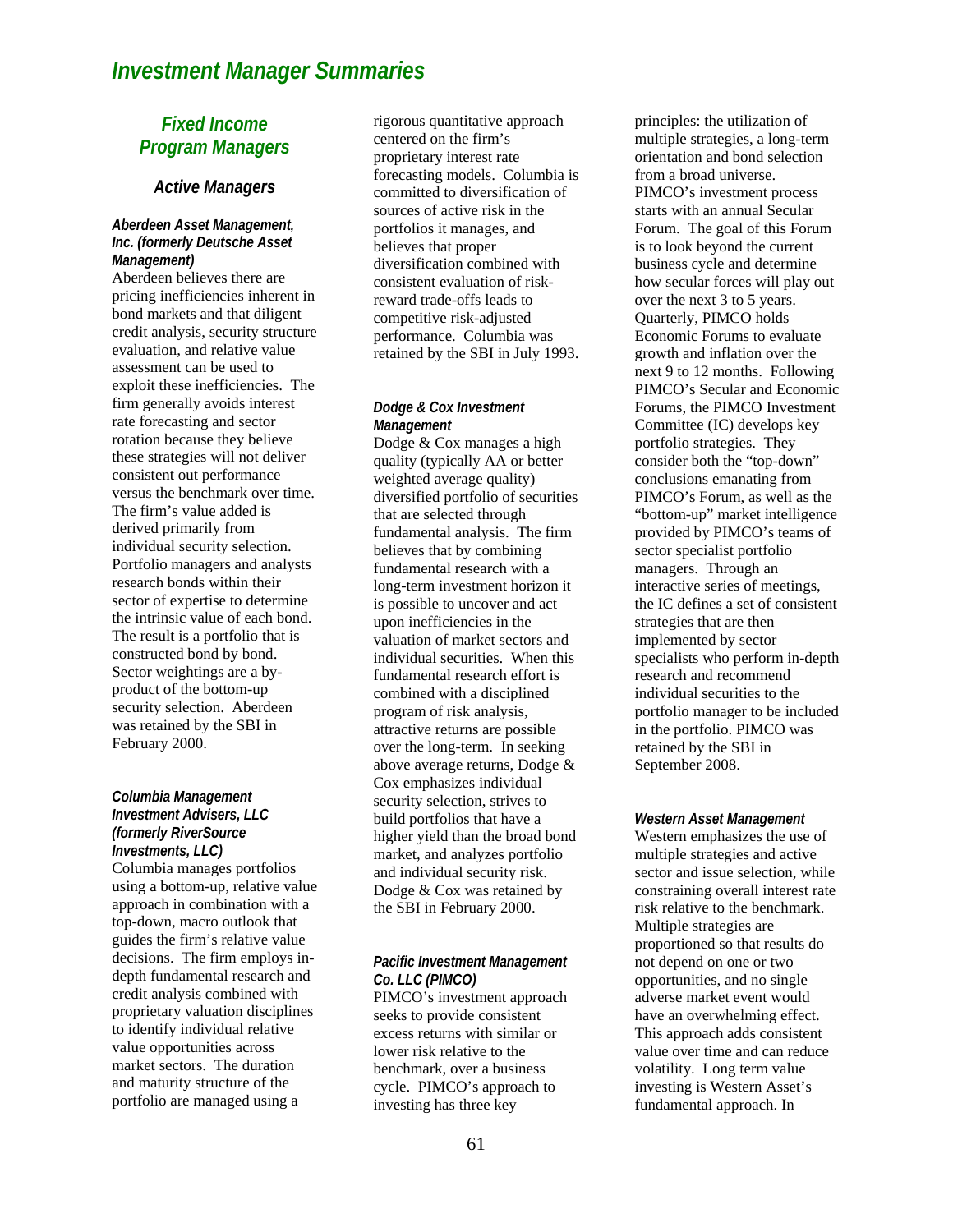making their sector decision, the firm seeks out the greatest longterm value by analyzing all fixed income market sectors and their economic expectations. Individual issues are identified based on relative credit strength, liquidity, issue structure, event risk, covenant protection, and market valuation. Western believes that successful interest rate forecasting is extremely difficult to accomplish consistently and consequently keeps portfolio duration within a narrow band around the benchmark. Western was retained by the SBI in July 1984. \_\_\_\_\_\_\_\_\_\_\_\_\_\_\_\_\_\_\_\_\_\_\_\_\_\_

### *Semi-Passive Managers*

#### *BlackRock Financial Management*

BlackRock manages a semipassive index portfolio that closely tracks the Barclays Capital Aggregate. BlackRock's strategy is a controlled-duration, sector rotation style, which can be described as active management with tighter duration, sector, and quality constraints. BlackRock seeks to add value through: 1) controlling portfolio duration within a narrow band relative to the benchmark, 2) relative value sector/sub-sector rotation and security selection, 3) rigorous quantitative analysis of the valuation of each security and of the portfolio as a whole, 4) intense credit analysis and review, and 5) the judgment of experienced portfolio managers. Advanced risk analytics measure the potential impact of various sector and security strategies to ensure consistent value added and controlled volatility. BlackRock was retained by the SBI in April 1996.

#### *Goldman Sachs Asset Management*

Goldman manages a semipassive portfolio that closely tracks the Barclays Capital Aggregate. Goldman manages the portfolio within a riskcontrolled framework. The firm relies primarily on sector allocation and security selection strategies to generate incremental return relative to the benchmark. To a lesser degree, term structure and highly controlled interest rate anticipation strategies are also implemented. Portfolios are diversified among various sectors and individual securities. Goldman combines long-term strategic investments with shortterm tactical trading opportunities. Strategic investments are based on fundamental and quantitative sector research and seek to optimize the long-term risk/return profile of portfolios. Tactical trades between sectors and securities within sectors are implemented to take advantage of short-term market anomalies. Goldman was retained by the SBI in July 1993.

*Neuberger Berman Fixed Income LLC (formerly Lincoln Capital and Lehman Brothers Asset Management, LLC)* Neuberger manages a semipassive portfolio that closely tracks the Barclays Capital Aggregate. Neuberger's process relies on a combination of quantitative tools and active management judgment. Explicit quantification and management of risks are at the heart of their investment process. Neuberger's proprietary risk exposure analysis includes all relevant systemic factors, interest rate and spread-related, that determine a bond's expected return with respect to

changes in interest rates and spreads. Neuberger analyzes every bond in the index for all relevant factors, and capitalization weights the results to calculate index level risk exposures. For each interest rate factor, the portfolio is very closely matched to the index such that the expected return for the portfolio matches that of the index for any change in interest rates. For each spread factor, the portfolio can deviate slightly from the index as a means of seeking value-added. To manage credit risk, corporate holdings are diversified across a large number of issues. Neuberger was retained by the SBI in July 1988.

**Portfolio statistics for each of the bond managers can be found in the Statistical Data section of this report.** 

\_\_\_\_\_\_\_\_\_\_\_\_\_\_\_\_\_\_\_\_\_\_\_\_\_\_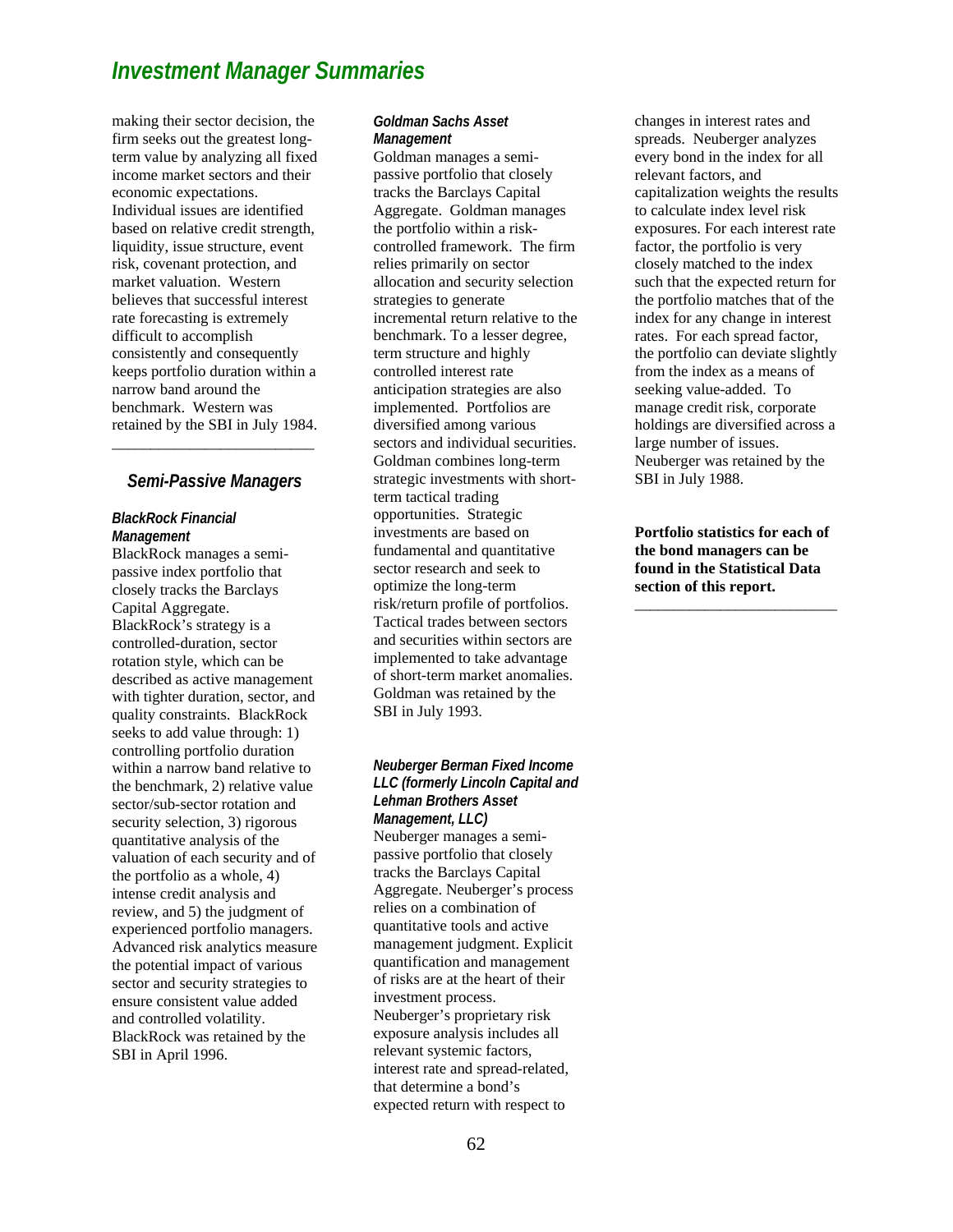## *Assigned Risk Plan Managers*

#### *GE Asset Management*

GE Asset Management manages the stock portfolio for the Assigned Risk Plan. Their strategy is to maintain a styleneutral position between value and growth stocks and focus on fundamental, bottom-up stock selection to add value. This strategy is accomplished by combining the expertise of three portfolio managers, each with different styles ranging from value to growth, supported by a staff of industry analysts. Each analyst is responsible for one or more industries and together provide analytical coverage across the full spectrum of industries. The three portfolios are combined to create a welldiversified portfolio while neutralizing the style bet. GE Asset Management was retained by the SBI in January 1995.

#### *RBC Global Asset Management*

RBC manages the fixed income portfolio for the Assigned Risk Plan. The main objective for the portfolio is to provide cash for the payment of workers compensation claims on the required dates. Because of the uncertainty of premium and liability cash flows, the fund is invested conservatively. RBC uses a top-down approach to bond selection. They focus on sector analysis and security selection and position the portfolio to provide a yield greater than that of the benchmark. Yield curve and duration analysis are secondary considerations. RBC has managed the bond portfolio since July 1991.

\_\_\_\_\_\_\_\_\_\_\_\_\_\_\_\_\_\_\_\_\_\_\_\_\_\_

### *Stable Value Manager*

#### *Galliard Capital Management, Inc.*

Galliard Capital Management manages the Fixed Interest Account in the Supplemental Investment Fund. The stable value fund is managed to protect principal and provide competitive interest rates using instruments somewhat longer than typically found in money market-type accounts. The manager invests the Account in well diversified portfolios of high quality investment grade fixed income securities. The manager invests cash flows to optimize yields. The manager also invests in investment contracts with U.S. and non-U.S. financial institutions that provide principal protection for the diversified bond portfolios regardless of daily market changes. To maintain necessary liquidity, the manager invests a portion of the portfolio in its Stable Return Fund and in cash equivalents. The Stable Return Fund is a large, daily priced fund consisting of a wide range of stable value instruments that is available to retirement plans of all sizes. The firm was retained by the SBI in November 1994. \_\_\_\_\_\_\_\_\_\_\_\_\_\_\_\_\_\_\_\_\_\_

## *State Deferred Compensation Plan Non-SIF Mutual Fund Managers*

#### *Janus Twenty Fund*

The fund is an actively managed large cap equity option. The investment objective of this fund is long-term growth of capital from increases in the market value of the stocks it owns. The fund will concentrate its investments in holdings of about thirty common stocks. This

non-diversified fund seeks to invest in companies that the portfolio manager believes have strong current financial positions and offer growth potential. The fund was retained by the SBI in July 1999.

#### *Legg Mason Partners Appreciation I Fund*

The fund is an actively managed large cap equity option. The manager seeks to build a portfolio providing low volatility and consistent returns by investing in a blend of value and growth stocks. The manager selects dividend-paying blue chip stocks at reasonable valuations and growth stocks that have been discounted by the market. The manager will hold significant cash positions if the market is judged to be too pricey. The fund was retained by the SBI in December 2003.

Please note that the fund was dropped from the Plan effective July 1, 2011.

#### *T. Rowe Price Small Cap Stock Fund*

The strategy of this fund is to invest primarily in stocks of small to medium-sized companies that are believed to offer either superior earnings growth or appear undervalued. The fund normally invests at least 80% of assets in equities traded in the U.S. over-thecounter market. The manager does not favor making big bets on any particular sector or any particular stock. The fund's combination of growth and value stocks offers investors relatively more stable performance compared to other small cap stock funds. The fund was retained by the SBI in July 1999.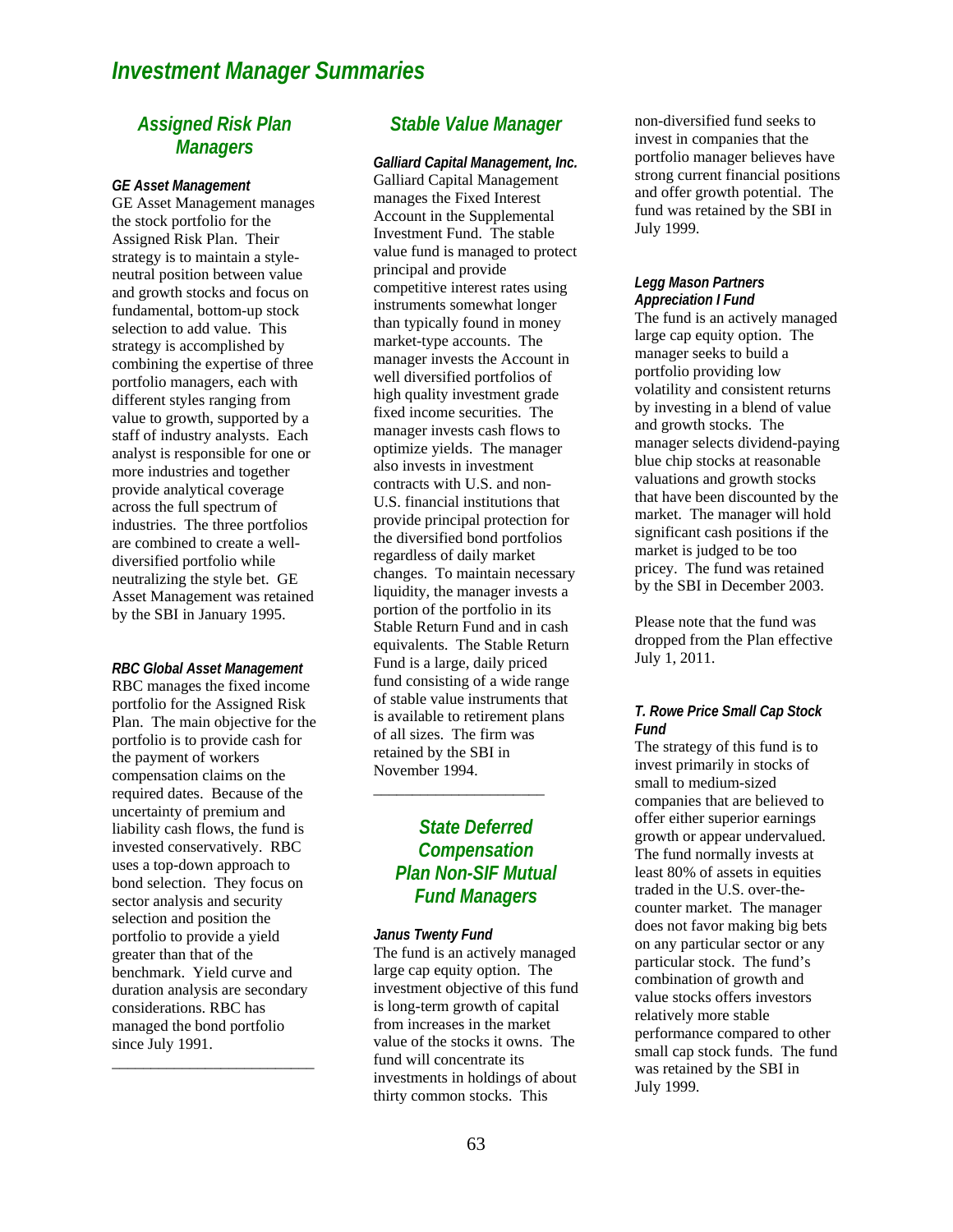#### *Dodge & Cox Balanced Fund*

The fund offers a mix of stocks and bonds to investors seeking diversification in one investment option. The manager typically has a mix of 60 percent to 65 percent stocks and 30 percent to 35 percent bonds, and changes the mix between stocks and bonds slowly. The manager follows a disciplined value approach for the equity portfolio and has a larger exposure to mid-cap stocks than other balanced mutual funds. The manager emphasizes midquality corporate bonds and attractively priced mortgagebacked securities in the bond portfolio. The duration of the bond portfolio is kept close to that of the overall bond market. The fund was retained by the SBI in October 2003.

Please note that the fund was dropped from the Plan effective July 1, 2011.

#### *Dodge & Cox Income Fund*

The objective of this fund is a high and stable rate of current income with capital appreciation being a secondary consideration. This portfolio invests primarily in intermediate term, investment-grade quality corporate and mortgage bonds and, to a lesser extent, government issues. While it invests primarily in the U. S. bond market, the fund may invest a small portion of assets in dollar-denominated foreign securities. The duration of the portfolio is kept near that of the bond market as a whole. The fund was retained by the SBI in July 1999.

#### *Fidelity Diversified International Fund*

The goal of this fund is capital appreciation by investing in securities of companies located outside the United States. While the fund invests primarily in stocks, investments are made in larger companies located in developed countries. The manager uses a bottom-up stock selection process based on the extensive fundamental research available from the company's many security analysts. Sector and country weightings are reviewed for risk control. The manager also uses a rigorous computer-aided quantitative analysis supplemented by relevant economic and regulatory factors. The manager rarely invests in currency to protect the account from exchange fluctuations. The fund was retained by the SBI in July 1999.

#### *Vanguard Institutional Index Plus Fund*

The passively managed fund tracks the S&P 500 index. This fund attempts to provide investment results, before fund expenses, that parallel the performance of the Standard & Poor's 500 index. The fund invests in all 500 stocks in the S&P 500 index in approximately the same proportions as they are represented in the index. The fund may use futures and options for temporary purposes, but generally remains fully invested in common stocks. The fund was retained by the SBI in July 1999.

### *Vanguard Mid Capitalization Index Institutional Fund*

The fund is passively managed to track the performance of the MSCI US Mid Cap 450 index, an index of stocks of mediumsize U.S. companies. The manager holds positions in all companies in the index and uses futures and options for handling cash needs. The fund was retained by the SBI in January 2004.

#### *Vanguard Balanced Index Fund Institutional*

The fund portfolio provides a diversified portfolio of stocks and bonds by investing in a mix of 60 percent stocks and 40 percent bonds. The manager does not change the asset mix. The fund is passively managed with the equity portfolio invested to track the returns of the MSCI US Broad Market index, which encompasses stocks of companies of all sizes and the bond portfolio invested to track the returns of the Barclays Capital Aggregate Bond index. The fund was retained by the SBI in December 2003.

#### *Vanguard Total Bond Market Index Fund Institutional*

The fund is passively managed to track the performance of the Barclays Capital Aggregate Bond index. The manager uses an index sampling technique to invest in investment-grade corporate, U.S. Treasury, mortgage-backed and assetbacked securities of varying maturities in order to create a portfolio of intermediate duration like the Barclays Capital Aggregate. The fund was retained by the SBI in December 2003.

#### *Vanguard Institutional Developed Markets Index Fund*

The fund is passively managed to track the returns of the MSCI EAFE index. The fund is invested in the Vanguard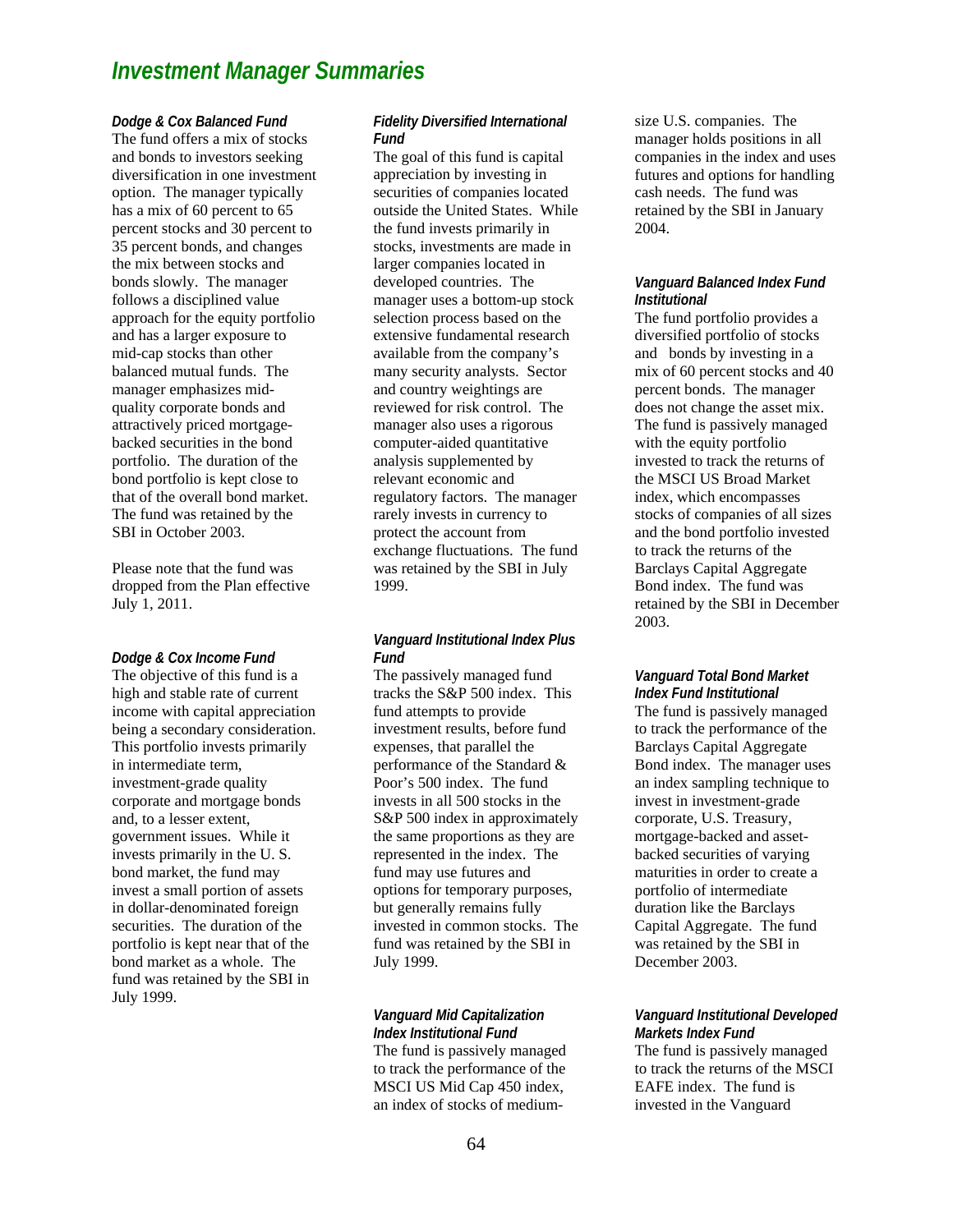European Stock Index Fund and the Vanguard Pacific Stock Index Fund. The fund has minimal exposure to emerging markets. The European Stock Index Fund tracks the MSCI Europe index, a capitalization weighted benchmark of the region's largest stocks and markets. The Pacific Stock Index Fund tracks the MSCI Pacific index, which includes mostly large companies from Japan, Australia, Hong Kong, Singapore and New Zealand. The fund was retained by the SBI in December 2003.

Please note that the fund was dropped from the Plan effective July 1, 2011 and replaced by Vanguard Total International Stock Index Fund.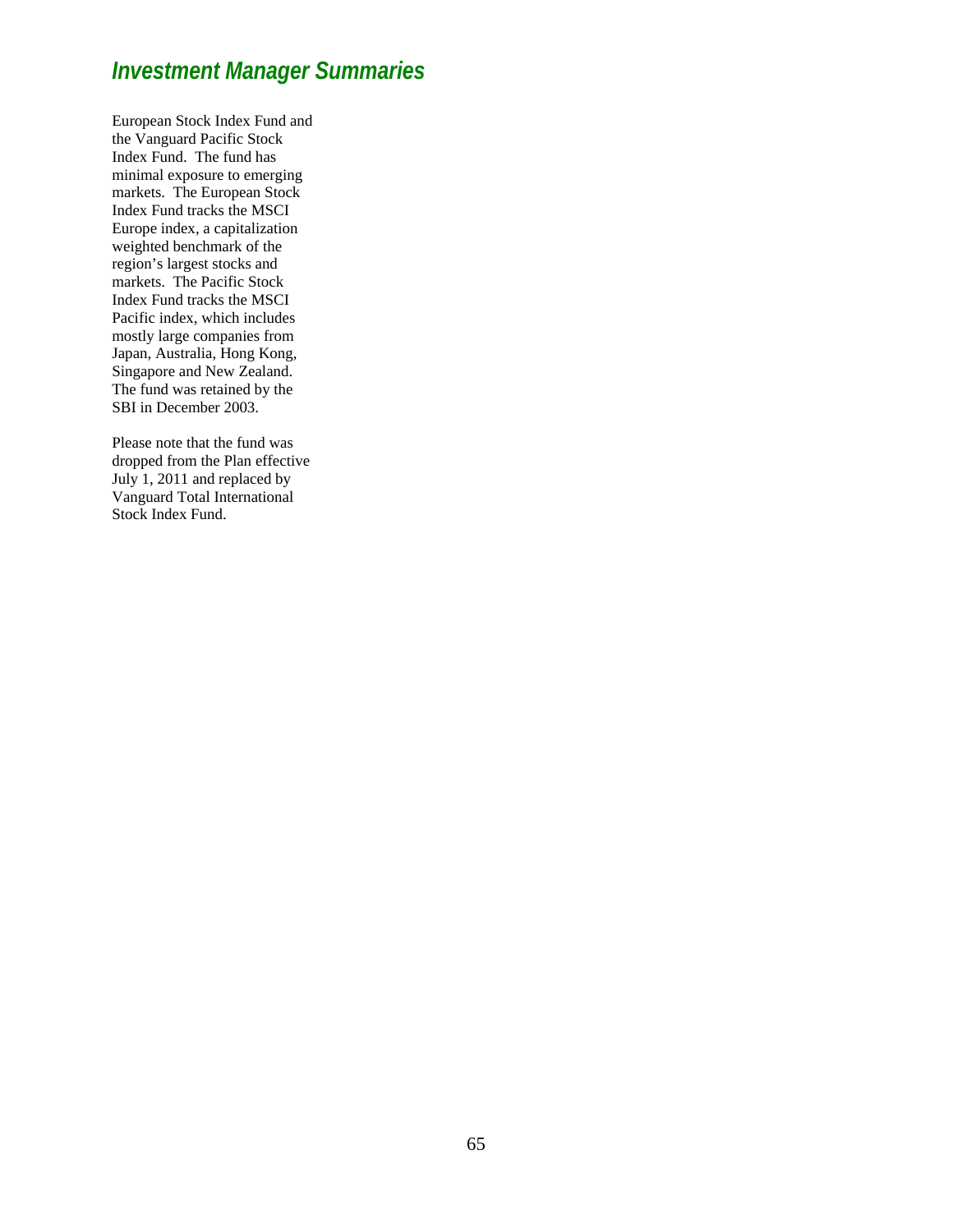### *Alternative Investment Managers*

#### *Private Equity Managers*

#### *Adams Street Partners*

Adams Street (formerly Brinson Partners) Venture Partnership Acquisition Funds I and II were formed in 1988 and 1990, respectively. Fund I and II invest exclusively in secondary venture capital limited partnership interests which are sold by investors who, for a variety of reasons, have decided to sell some or all of their venture capital holdings. Adams Street Partners is based in Chicago, Illinois.

|                                         | <b>Market</b>     | <b>Unfunded</b> | Period  |
|-----------------------------------------|-------------------|-----------------|---------|
| Fund                                    | <b>Value</b> (\$) | Commitment (\$) | (Years) |
| Venture Partnership Acquisition Fund I  | 42,305            |                 | 23.14   |
| Venture Partnership Acquisition Fund II | 49.455            |                 | 20.59   |

#### *Advent International*

Advent International GPE VI was formed for the purpose of investing primarily in buyout and recapitalization opportunities in upper middle-market companies in Europe and North America. Advent has regional headquarters in Boston and London.

|                             | <b>Market</b>     | <b>Unfunded</b> | <b>Period</b> |
|-----------------------------|-------------------|-----------------|---------------|
| Fund                        | <b>Value</b> (\$) | Commitment (\$) | (Years)       |
| Advent International GPE VI | 28.373.488        | 22,500,000      | 3.25          |

#### *Affinity Capital*

Affinity Ventures Funds IV and V were formed to make venture capital investments exclusively in the health care industry, with a focus on companies in the medical device, health care service, health care information technology, and biotechnology sectors. Affinity Capital is based in Minneapolis, MN.

| Fund                       | <b>Market</b><br><b>Value</b> (\$) | <b>Unfunded</b><br>Commitment (\$) | Period<br>(Years) |
|----------------------------|------------------------------------|------------------------------------|-------------------|
|                            |                                    |                                    |                   |
| <b>Affinity Ventures V</b> | 3.097.960                          | 1.700.000                          | 2.99              |

#### *Banc Funds Co., L.L.C.*

Based in Chicago, Illinois, Banc Fund VII and Banc Fund VIII will invest primarily in sub-regional banks, located primarily in the Midwest, which have demonstrated above average growth and are likely acquisition targets.

|                | <b>Market</b> | Unfunded        | Period  |
|----------------|---------------|-----------------|---------|
| Fund           | Value (\$)    | Commitment (\$) | (Years) |
| Banc Fund VII  | 25.961.265    |                 | 6.25    |
| Banc Fund VIII | 34.362.306    | 65.827.500      | 3.18    |

#### *Blackstone Group*

Blackstone Capital Partners Funds II, IV, V and VI are limited partnerships which were formed in 1993, 2002, 2006, and 2008, respectively, and have ten year terms. Based in New York, the funds will invest in a variety of private equity transactions.

|                                            | <b>Market</b> | <b>Unfunded</b> | Period  |
|--------------------------------------------|---------------|-----------------|---------|
| Fund                                       | Value (\$)    | Commitment (\$) | (Years) |
| <b>Blackstone Capital Partners Fund II</b> | 63.458        |                 | 17.60   |
| <b>Blackstone Capital Partners Fund IV</b> | 52.849.188    | 4.407.812       | 8.97    |
| <b>Blackstone Capital Partners Fund V</b>  | 118.151.328   | 17.172.130      | 5.41    |
| <b>Blackstone Capital Partners Fund VI</b> |               | 100,000,000     | 2.93    |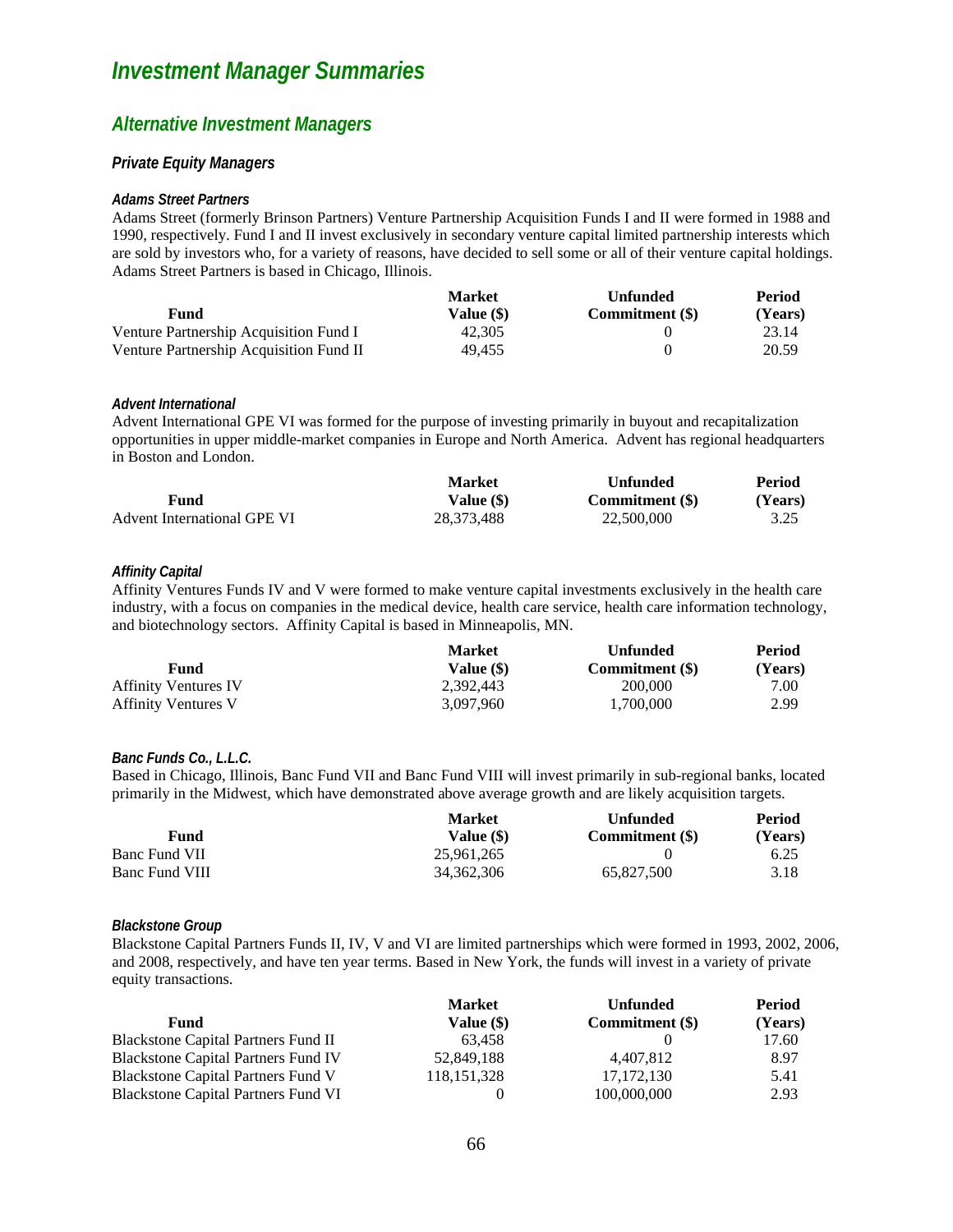#### *Blum Capital*

Blum Strategic Partners, L.P., Blum Strategic Partners II, Blum Strategic Partners III, and Blum Strategic Partners IV were organized in 1998, 2001, 2005 and 2007, respectively, and have ten year terms. Based in San Francisco, the funds will focus on value-oriented private and public equity investments located primarily in the U.S.

|                                   | <b>Market</b> | <b>Unfunded</b> | Period  |
|-----------------------------------|---------------|-----------------|---------|
| Fund                              | Value $(\$)$  | Commitment (\$) | (Years) |
| <b>Blum Strategic Partners</b>    | 419.162       | 2,009,928       | 12.52   |
| <b>Blum Strategic Partners II</b> | 12.313.447    | 2,127,584       | 9.95    |
| Blum Strategic Partners III       | 37, 138, 734  | 193.515         | 6.08    |
| <b>Blum Strategic Partners IV</b> | 127,299,658   | 13,930,449      | 3.61    |

#### *CarVal Investors*

CVI Global Value Fund and Credit Value Fund were formed in 2007 and 2010, respectively. The funds are based in Minneapolis with offices in Beijing, Buenos Aires, Cobham, Copenhagen, Delhi, Luxembourg, Paris, Singapore, Shanghai and Tokyo. The Funds will make investments in loan portfolios, corporate securities, international real estate and real estate loans and special opportunities.

| Fund                       | <b>Market</b><br>Value (\$) | <b>Unfunded</b><br>Commitment (\$) | Period<br>(Years) |
|----------------------------|-----------------------------|------------------------------------|-------------------|
|                            |                             |                                    |                   |
| CarVal Credit Value Fund I | 45,000,000                  | 55,000,000                         | 0.75              |

#### *Chicago Growth Partners (formerly William Blair)*

Formed in 2001, 2005 and 2008 with ten-year terms, the funds are based in Chicago and seek investments in a broad spectrum of private companies at various stages of development.

|                                    | <b>Market</b> | <b>Unfunded</b> | <b>Period</b> |
|------------------------------------|---------------|-----------------|---------------|
| Fund                               | Value (\$)    | Commitment (\$) | (Years)       |
| William Blair Capital Partners VII | 8.468.957     | 1.650.000       | 10.31         |
| Chicago Growth Partners I          | 40.710.303    | 3.450,000       | 5.93          |
| Chicago Growth Partners II         | 31.649.792    | 29.469.413      | 3.30          |

#### *Coral Group Inc.*

Coral Partners IV and V are Minnesota-based venture capital limited partnerships managed by the Coral Group. These funds make technology and healthcare venture capital investments. They were formed in 1994 and 1998, respectively.

|                          | <b>Market</b> | <b>Unfunded</b> | Period  |
|--------------------------|---------------|-----------------|---------|
| Fund                     | Value (\$)    | Commitment (\$) | (Years) |
| <b>Coral Partners IV</b> | 1.734.032     |                 | 16.94   |
| Coral Partners V         | 1.579.043     |                 | 13.04   |

#### *Court Square Capital*

Court Square Capital Partners I and Court Square Capital Partners II were formed in 2001 and 2006, respectively, to make private equity investments in a diversified, global portfolio of companies. Court Square Capital is based in New York.

|                                  | <b>Market</b> | <b>Unfunded</b> | <b>Period</b> |
|----------------------------------|---------------|-----------------|---------------|
| Fund                             | Value (\$)    | Commitment (\$) | (Years)       |
| Court Square Capital Partners I  | 24.704.881    | 10.576.235      | 9.55          |
| Court Square Capital Partners II | 139.381.880   | 61,763,745      | 4.82          |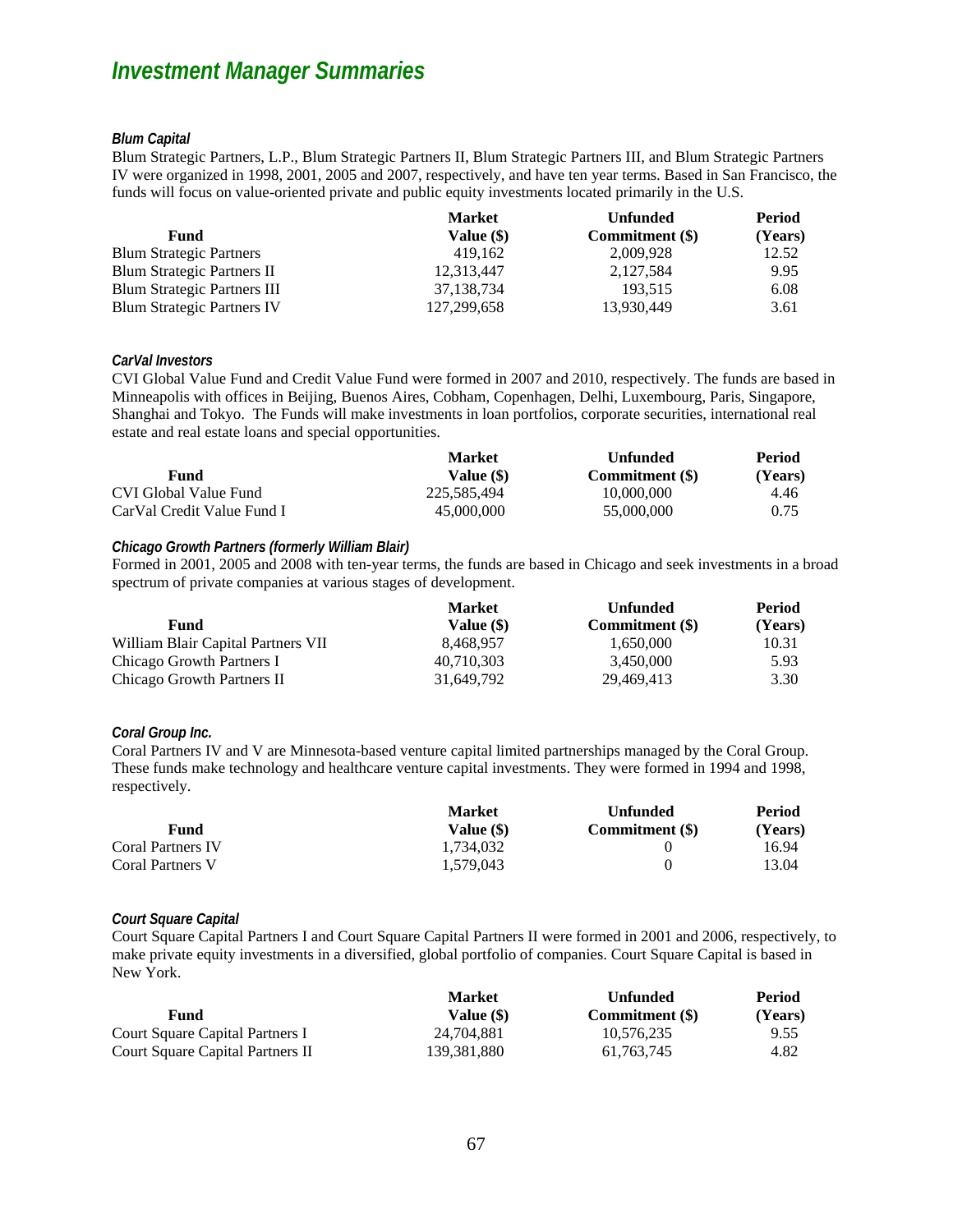#### *Credit Suisse*

DLJ Merchant Banking Partners III was formed in 2000. Based in New York with offices worldwide, the Fund's investments will involve a variety of transactions, including leveraged and unleveraged acquisitions, recapitalizations, restructurings, workouts, expansion financings and other, similar situations.

|                                          | <b>Market</b> | <b>Unfunded</b> | Period  |
|------------------------------------------|---------------|-----------------|---------|
| Fund                                     | Value (\$)    | Commitment (\$) | (Years) |
| <b>DLJ Merchant Banking Partners III</b> | 53.887.481    | 3.664.334       | 10.75   |

#### *Credit Suisse*

Strategic Partners I, II B, III B, III VC, IV B, and IV VC were formed to invest in secondary leveraged buyout, venture capital, and mezzanine debt limited partnership interests which are sold by investors who, for a variety of reasons have decided to liquidate all or a portion of their private equity holdings. All of the funds are based in New York.

|                                           | <b>Market</b> | <b>Unfunded</b> | Period  |
|-------------------------------------------|---------------|-----------------|---------|
| <b>Fund</b>                               | Value $(\$)$  | Commitment (\$) | (Years) |
| DLJ Strategic Partners Fund I             | 12,842,830    | 4,956,681       | 10.44   |
| CSFB Strategic Partners Fund II B         | 14,233,119    | 10,965,057      | 7.95    |
| <b>CSFB Strategic Partners Fund III B</b> | 85, 191, 984  | 16,933,846      | 6.08    |
| CSFB Strategic Partners Fund III VC       | 15,910,945    | 2,246,633       | 6.08    |
| CS Strategic Partners Fund IV B           | 84,303,076    | 29,445,739      | 3.26    |
| CS Strategic Partners Fund IV VC          | 35,766,567    | 8,995,125       | 3.03    |

#### *Crescendo Ventures*

Crescendo Venture Funds III and IV were organized in 1999 and 2000, respectively. They have offices in Minneapolis, Minnesota, and Palo Alto, California. The funds will pursue opportunistic venture capital investments throughout the U.S.

|                            | <b>Market</b> | <b>Unfunded</b> | Period  |
|----------------------------|---------------|-----------------|---------|
| Fund                       | Value (\$)    | Commitment (\$) | (Years) |
| Crescendo Venture Fund III | 1.374.976     |                 | 12.65   |
| Crescendo Venture Fund IV  | 24.724.917    |                 | 11.31   |

#### *CVC Capital Partners*

CVC European Equity Partners V was formed for the purpose of investing primarily in the European mid and large buyout markets, with investment opportunities available from a broad range of sectors and geographies.

|                                       | <b>Market</b> | <b>Unfunded</b> | Period  |
|---------------------------------------|---------------|-----------------|---------|
| Fund                                  | Value (\$)    | Commitment (\$) | (Years) |
| <b>CVC European Equity Partners V</b> | 74.978.777    | 55.329.715      | 3.26    |

#### *Diamond Castle Partners*

Diamond Castle Partners IV, based in New York, was established in 2006 to make private equity investments primarily in the following sectors: energy and power, healthcare, media and telecom, and financial services.

|                            | <b>Market</b>     | <b>Unfunded</b> | <b>Period</b> |
|----------------------------|-------------------|-----------------|---------------|
| Fund                       | <b>Value</b> (\$) | Commitment (\$) | (Years)       |
| Diamond Castle Partners IV | 84,090,505        | 12,350,719      | 4.81          |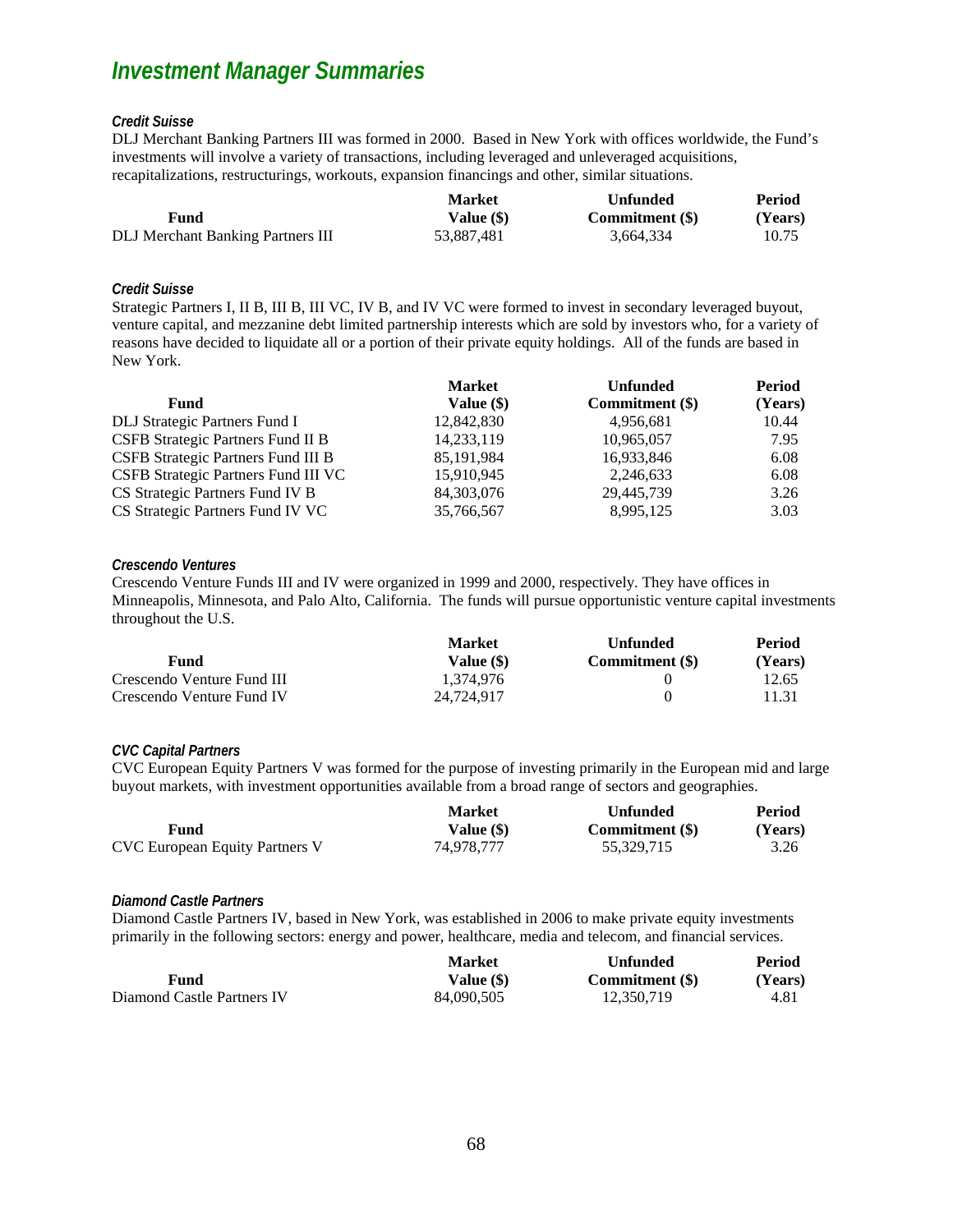#### *DSV Management Ltd.*

DSV Partners IV limited partnership was formed in 1985. The firm has offices in Princeton, New Jersey and California. DSV focuses on start-up and early stage investments.

|                        | <b>Market</b> | <b>Unfunded</b> | Period  |
|------------------------|---------------|-----------------|---------|
| Fund                   | Value (\$)    | Commitment (\$) | (Years) |
| <b>DSV</b> Partners IV | 32,305        |                 | 26.22   |

#### *EBF & Associates*

Based in Minneapolis, Merced Partners II and Merced Partners III expect to invest in securities with strong downside protection from identifiable asset value and compelling return potential from some combination of current income, asset value appreciation, secondary market instrument appreciation, and enterprise value creation or appreciation. Merced Partners II was formed in 2006 and Merced Partners III was formed in 2010.

|                     | <b>Market</b> | <b>Unfunded</b> | Period  |
|---------------------|---------------|-----------------|---------|
| Fund                | Value (\$)    | Commitment (\$) | (Years) |
| Merced Partners II  | 46.859.070    |                 | 4.25    |
| Merced Partners III | 54.881.475    | 45,000,000      | 1.15    |

#### *Elevation Partners*

Elevation Partners was formed in 2005 for the purpose of making private equity investments targeting the media and entertainment sectors, with a focus on content and intellectual property. Elevation has offices in Menlo Park and New York.

|                           | <b>Market</b> | <b>Unfunded</b> | Period  |
|---------------------------|---------------|-----------------|---------|
| Fund                      | Value (\$)    | Commitment (\$) | (Years) |
| <b>Elevation Partners</b> | 48.168.728    | 13.431.814      | 6.12    |

#### *Fox Paine and Company*

Fox Paine Capital Fund II was formed in 2000. Based in Foster City, CA, the fund focuses on private equity investments in middle market operating businesses in a wide variety of industries.

|                           | Market     | <b>Unfunded</b> | Period  |
|---------------------------|------------|-----------------|---------|
| Fund                      | Value (\$) | Commitment (\$) | (Years) |
| Fox Paine Capital Fund II | 35.923.946 | 12.717.982      | 11.00   |

#### *Golder, Thoma, Cressey and Rauner*

Based in Chicago, Golder, Thoma and Cressey Funds IV and V are venture capital limited partnerships and were formed in 1993 and 1996, respectively. The funds invest in growing private businesses, find and build companies in fragmented industries and invest in small leveraged buyouts. In addition, each fund is diversified geographically and by industry.

|                                   | <b>Market</b> | <b>Unfunded</b> | Period  |
|-----------------------------------|---------------|-----------------|---------|
| Fund                              | Value (\$)    | Commitment (\$) | (Years) |
| Golder, Thoma and Cressey Fund IV | 56.701        |                 | 17.41   |
| Golder, Thoma and Cressey Fund V  | 720.541       |                 | 15.00   |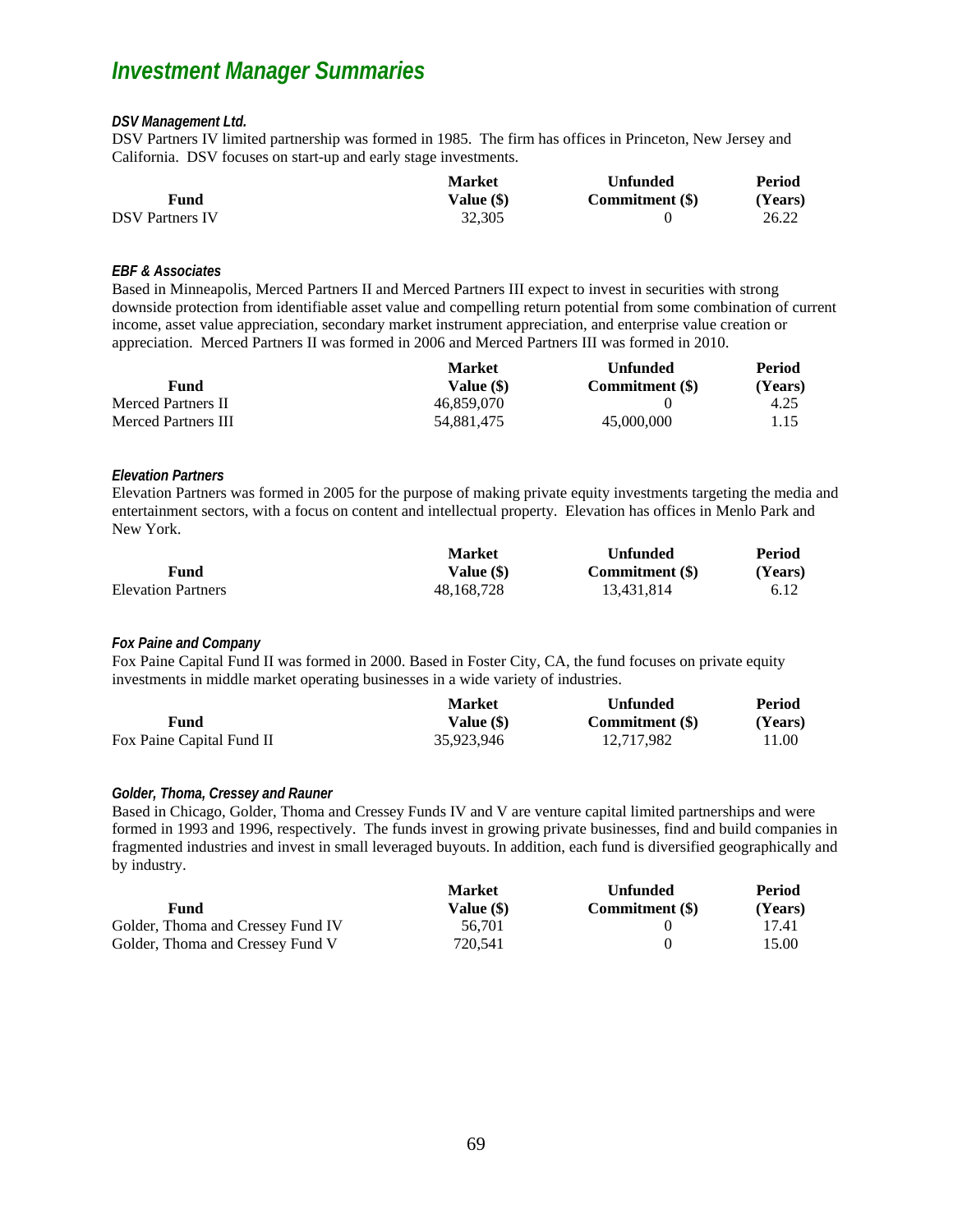#### *GTCR Golder Rauner*

GTCR Golder Rauner Funds VI, VII, IX and X were formed in 1998, 2000, 2006, and 2010 are funds of a successor firm to the private equity firm of Golder, Thoma, Cressey and Rauner. The SBI has several investments with Golder, Thoma, Cressey and Rauner. Based in Chicago, the funds focus primarily on a wide variety of private equity investments in consolidating and fragmented industries.

|                                    | <b>Market</b> | <b>Unfunded</b> | Period  |
|------------------------------------|---------------|-----------------|---------|
| <b>Fund</b>                        | Value $(\$)$  | Commitment (\$) | (Years) |
| <b>GTCR Golder Rauner Fund VI</b>  | 999.730       |                 | 13.00   |
| <b>GTCR Golder Rauner Fund VII</b> | 826,099       | 15.750.001      | 11.39   |
| <b>GTCR Golder Rauner Fund IX</b>  | 63.882.854    | 6.997.841       | 5.00    |
| GTCR Golder Rauner Fund X          |               | 100,000,000     | 0.55    |

#### *Goldman Sachs Capital Partners*

GS Capital Partners 2000, GS Capital Partners V, and GS Capital Partners VI were formed in 2000, 2005 and 2007, respectively, by Goldman Sachs. Based in New York, the funds will focus on domestic and international investments in four areas: merchant banking, telecommunications, broadband, and technology.

|                               | <b>Market</b> | <b>Unfunded</b> | Period  |
|-------------------------------|---------------|-----------------|---------|
| Fund                          | Value (\$)    | Commitment (\$) | (Years) |
| GS Capital Partners 2000      | 13.530.456    |                 | 10.83   |
| <b>GS Capital Partners V</b>  | 77.108.861    | 26,041,099      | 6.25    |
| <b>GS Capital Partners VI</b> | 43.770.127    | 38,592,677      | 4.41    |

#### *Goldner Hawn Johnson and Morrison*

GHJM Marathon Fund IV and GHJM Marathon Fund V were organized in 1998 and 2004, respectively. Based in Minneapolis, the funds will pursue primarily middle market private equity investments located in the Midwest and other parts of the U.S.

|                              | <b>Market</b> | <b>Unfunded</b> | <b>Period</b> |
|------------------------------|---------------|-----------------|---------------|
| Fund                         | Value (\$)    | Commitment (\$) | (Years)       |
| <b>GHJM Marathon Fund IV</b> | 2.670.515     | 949,000         | 12.21         |
| <b>GHJM Marathon Fund V</b>  | 59.628.056    | 1.407.808       | 6.74          |

#### *Hellman and Friedman*

Hellman and Friedman IV, V, VI and VII were organized in 2000, 2004, 2007 and 2009. Based in San Francisco, the funds will pursue opportunistic private equity investments located in the U.S. and internationally.

| <b>Fund</b>              | <b>Market</b><br>Value (\$) | <b>Unfunded</b><br>Commitment (\$) | Period<br>(Years) |
|--------------------------|-----------------------------|------------------------------------|-------------------|
|                          |                             |                                    |                   |
| Hellman and Friedman V   | 127.364.218                 | 17.303.704                         | 6.58              |
| Hellman and Friedman VI  | 159.051.298                 | 21.816.914                         | 4.25              |
| Hellman and Friedman VII |                             | 50,000,000                         | 2.19              |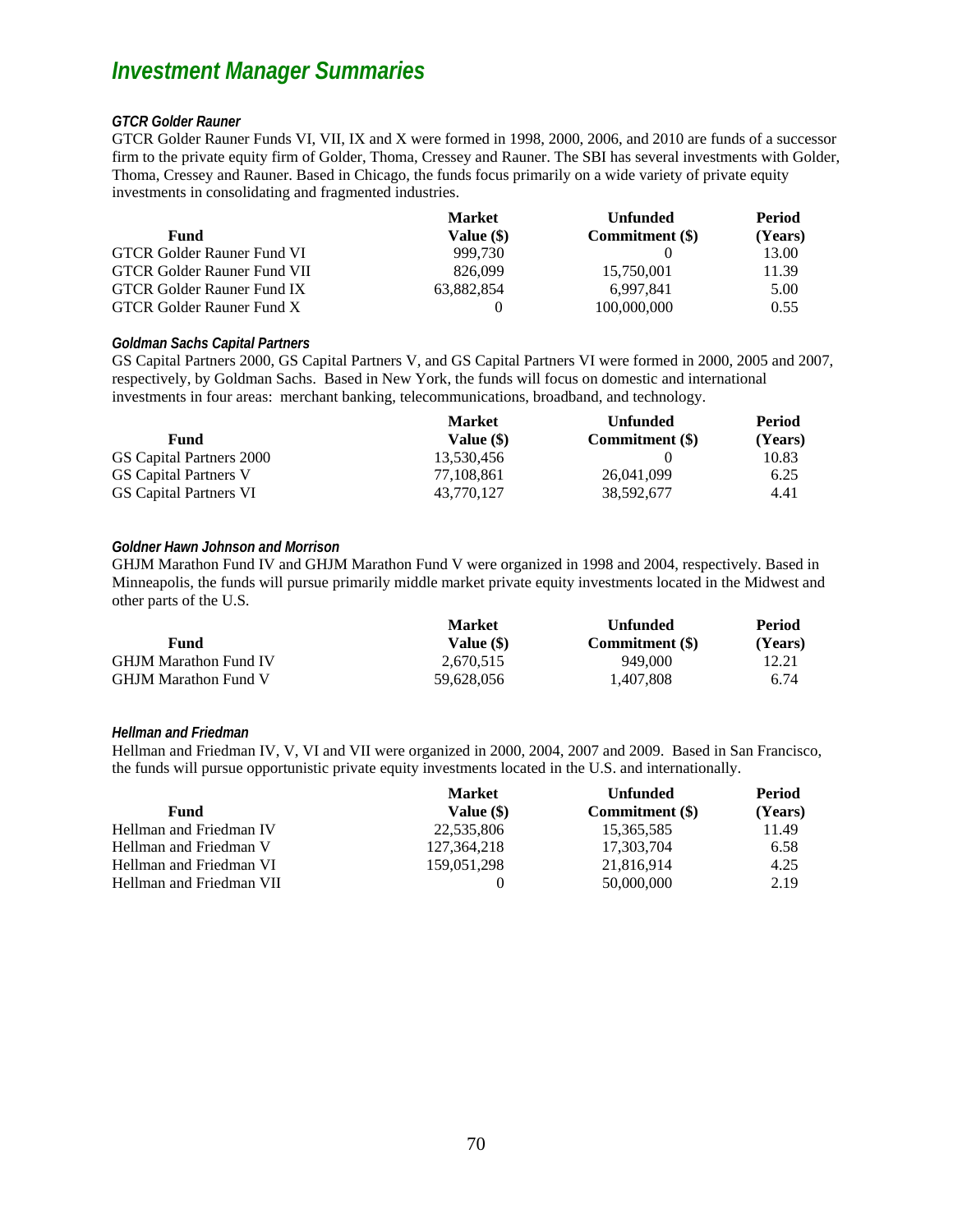#### *Kohlberg, Kravis, Roberts & Co. (KKR)*

KKR's Funds are structured as limited partnerships. The funds invest in large leveraged buyouts but may include other types of investments as well. The partnerships' portfolio companies are often mature, low technology companies with diversified operations. Kohlberg, Kravis, Roberts and Co. is based in New York.

|                            | <b>Market</b> | <b>Unfunded</b> | Period  |
|----------------------------|---------------|-----------------|---------|
| <b>Fund</b>                | Value $(\$)$  | Commitment (\$) | (Years) |
| <b>KKR 1987 Fund</b>       | 1,923,060     |                 | 23.60   |
| <b>KKR 1993 Fund</b>       | 793.676       |                 | 17.53   |
| <b>KKR 1996 Fund</b>       | 8,381,691     | $\theta$        | 14.83   |
| KKR Millennium Fund (2001) | 172, 205, 915 |                 | 8.56    |
| <b>KKR 2006 Fund</b>       | 161,970,780   | 41,198,000      | 4.76    |

#### *Lexington Capital Partners*

Lexington Capital Partners VI and Lexington Capital Partners VII were formed in 2006 and 2009, respectively, for the purpose of making investments in established buyout, mezzanine and venture capital funds, primarily through secondary transactions. The funds are based in New York.

|                                | <b>Market</b> | <b>Unfunded</b> | Period  |
|--------------------------------|---------------|-----------------|---------|
| Fund                           | Value (\$)    | Commitment (\$) | (Years) |
| Lexington Capital Partners VI  | 71.994.944    | 4.029.919       | 5.51    |
| Lexington Capital Partners VII | 42.830.808    | 162,938,580     | 2.05    |

#### *RWI Ventures*

RWI Group III and RWI Ventures I were formed in 1998 and 2000, respectively, to make venture capital investments. The Funds are based in California and have expected terms of ten years. The RWI Funds were transferred to the SBI from the Minneapolis Teachers Retirement Fund Association (MTRFA) on June 30, 2006 pursuant to the merger of MTRFA into TRA.

|                       | <b>Market</b> | <b>Unfunded</b> | Period  |
|-----------------------|---------------|-----------------|---------|
| Fund                  | Value (\$)    | Commitment (\$) | (Years) |
| <b>RWI</b> Ventures I | 1.133.888     |                 | 5.00    |
| RWI Group III         | 120.278       |                 | 5.00    |

#### *Sightline Healthcare (Piper Jaffray)*

Sightline Healthcare Funds II, III, and IV were organized in 1997, 1999 and 2003, respectively. Based in Minneapolis, Minnesota, the funds will focus on a geographically diverse portfolio of healthcare venture capital investments.

|                               | <b>Market</b> | <b>Unfunded</b> | <b>Period</b> |
|-------------------------------|---------------|-----------------|---------------|
| Fund                          | Value (\$)    | Commitment (\$) | (Years)       |
| Sightline Healthcare Fund II  | 289.188       |                 | 14.33         |
| Sightline Healthcare Fund III | 3.101.246     |                 | 12.44         |
| Sightline Healthcare Fund IV  | 1.894.632     | 155,075         | 7.76          |

#### *Silver Lake Partners*

Silver Lake Partners II and III were formed in 2003, and 2007. With offices in New York and Menlo Park, the funds will focus primarily on large-scale private equity investing in technology companies.

|                          | <b>Market</b> | Unfunded        | <b>Period</b> |
|--------------------------|---------------|-----------------|---------------|
| Fund                     | Value (\$)    | Commitment (\$) | (Years)       |
| Silver Lake Partners II  | 68.166.359    | 12.255.111      | 7.00          |
| Silver Lake Partners III | 56,108,098    | 44,800,792      | 4.25          |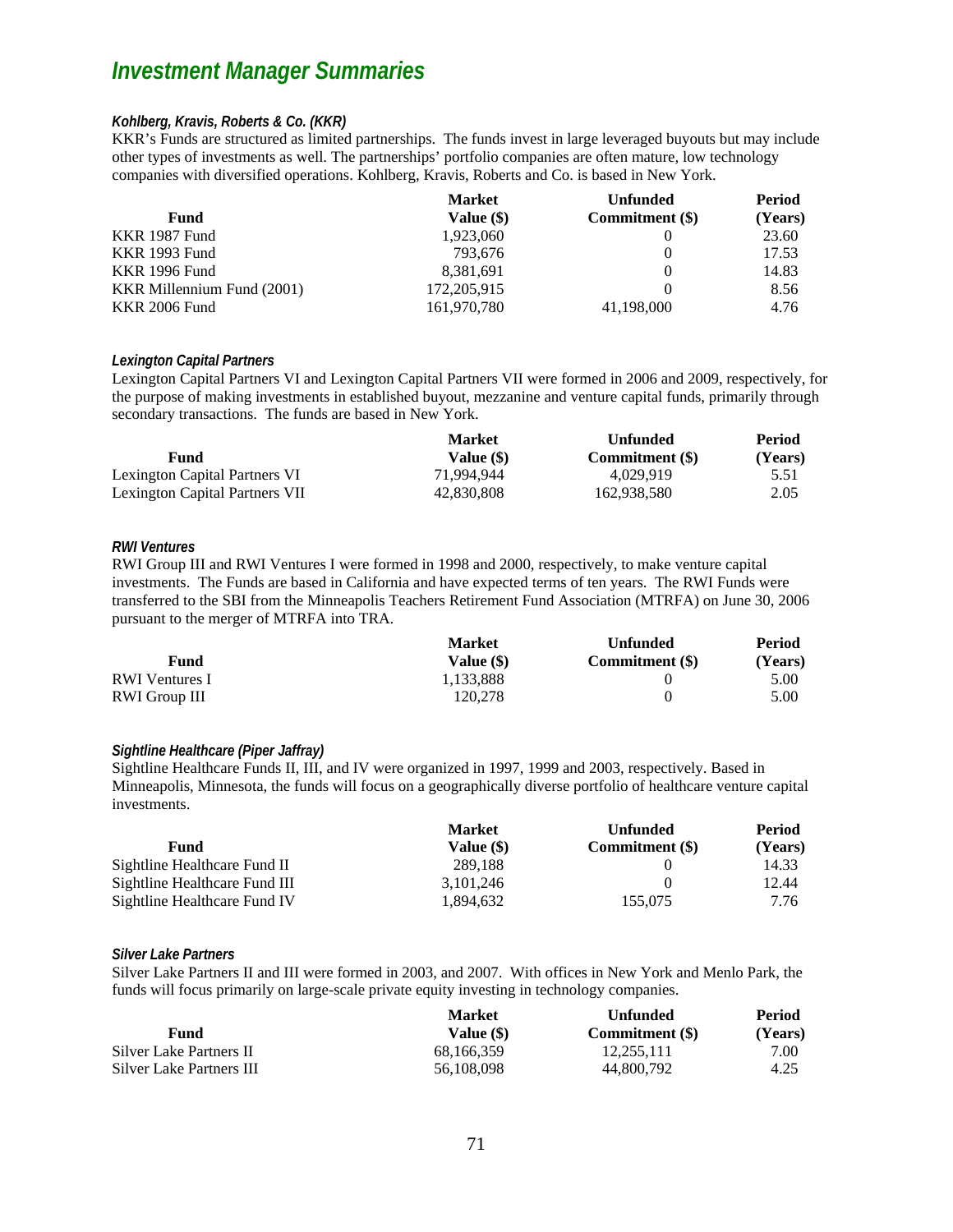#### *Split Rock Partners*

Split Rock Partners and Split Rock Partners II were formed in 2005 and 2008, respectively, by Split Rock Partners Management (formerly part of St. Paul Venture Capital). With offices in Minneapolis and Menlo Park, the funds will focus on private equity investments in seed and early-stage healthcare and software companies.

|                               | <b>Market</b> | <b>Unfunded</b> | Period  |
|-------------------------------|---------------|-----------------|---------|
| Fund                          | Value (\$)    | Commitment (\$) | (Years) |
| <b>Split Rock Partners</b>    | 27.135.554    | 11,000,000      | 6.16    |
| <b>Split Rock Partners II</b> | 12.344.646    | 44.960.000      | 3.17    |

#### *Summit Partners*

Summit Ventures V and VIII are limited partnerships formed in 1998 and 2011. Summit Partners focuses on profitable, expansion stage firms that have not yet received any venture backing. The majority of the partnership investments are in high tech firms. Investments are diversified by location and industry type.

|                      | Market     | Unfunded        | Period  |
|----------------------|------------|-----------------|---------|
| Fund                 | Value (\$) | Commitment (\$) | (Years) |
| Summit Ventures V    | 394,440    | 875,000         | 13.25   |
| Summit Ventures VIII |            | 100,000,000     | 0.20    |

#### *Thoma Cressey Bravo Equity Partners*

Thoma Cressey Bravo is one of two successor firms to the private equity firm of Golder, Thoma, Cressey and Rauner. The SBI has several investments with Golder, Thoma, Cressey and Rauner. Thoma Cressey VI, VII and VIII were formed in 1998, 2000, and 2006. Based in Chicago, the funds focus primarily on a wide variety of private equity investments in consolidating and fragmented industries.

|                         | <b>Market</b> | <b>Unfunded</b> | Period  |
|-------------------------|---------------|-----------------|---------|
| Fund                    | Value (\$)    | Commitment (\$) | (Years) |
| Thoma Cressey Fund VI   | 4.103.760     | 1.085.000       | 12.86   |
| Thoma Cressey Fund VII  | 20,346,588    |                 | 10.85   |
| Thoma Cressey Fund VIII | 79,150,073    | 770,000         | 5.16    |

#### *Thomas, McNerney & Partners*

Thomas, McNerney & Partners is based in Minneapolis, with additional offices in New York and San Francisco. The Thomas, McNerney & Partners Fund I and Fund II were formed in 2005 and 2006 to make venture capital investments in all stages of development and across all sectors of the health care industry.

|                                     | <b>Market</b> | <b>Unfunded</b> | <b>Period</b> |
|-------------------------------------|---------------|-----------------|---------------|
| Fund                                | Value (\$)    | Commitment (\$) | (Years)       |
| Thomas, McNerney & Partners Fund I  | 16.584.193    | 1.950.000       | 8.65          |
| Thomas, McNerney & Partners Fund II | 25, 268, 780  | 17.750,000      | 5.00          |

#### *T. Rowe Price*

T. Rowe Price, a Baltimore-based money management firm, was selected to manage stock distributions from the SBI's alternative investment limited partnerships. T. Rowe Price has extensive research capabilities in the small capitalization company area. In addition, the firm has a large trading staff with particular expertise in the trading of small capitalization and illiquid stocks.

|               | <b>Market</b>     | <b>Unfunded</b> | Period  |
|---------------|-------------------|-----------------|---------|
| Fund          | <b>Value</b> (\$) | Commitment (\$) | (Years) |
| T. Rowe Price | 35,482,780        |                 | N/A     |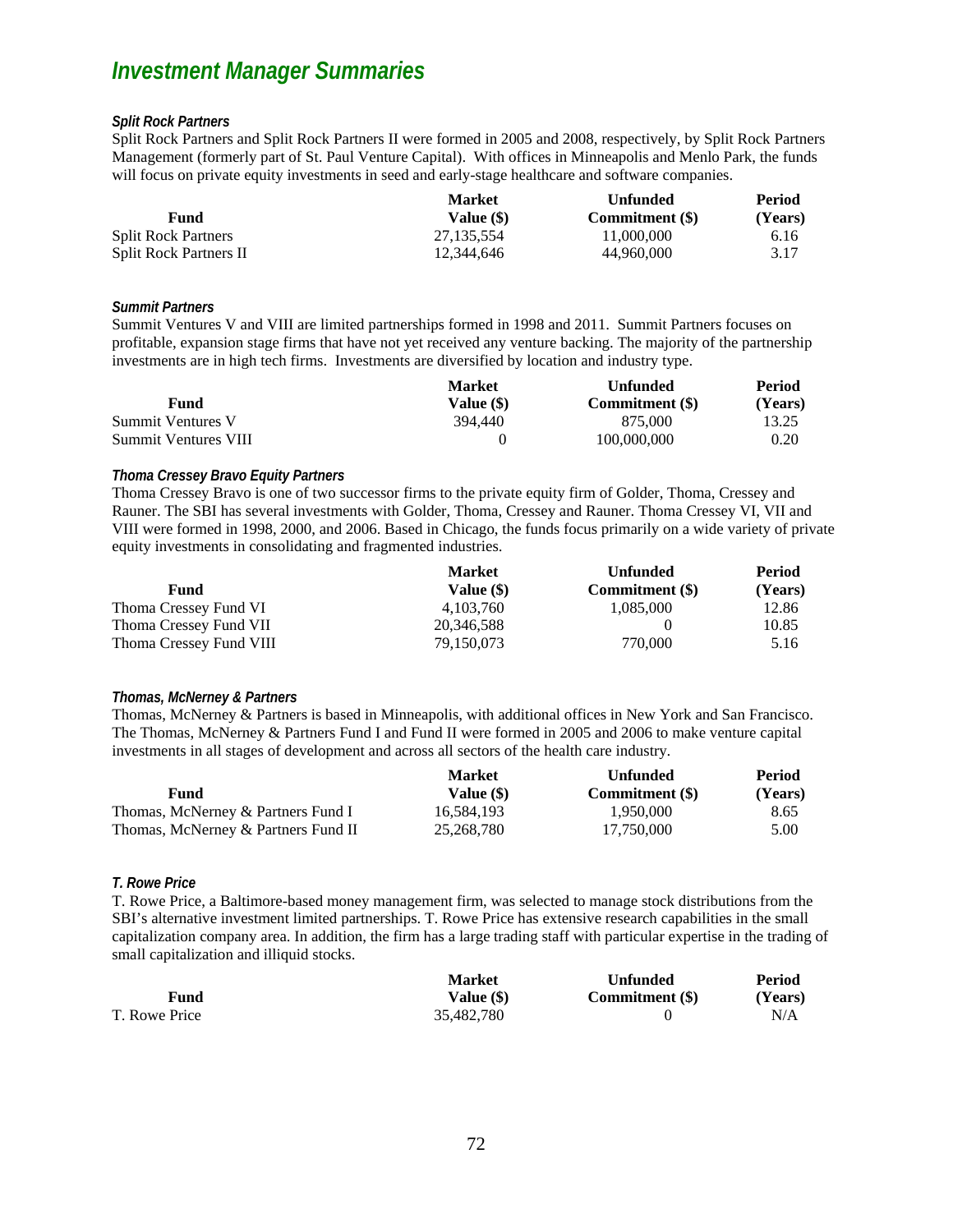#### *Varde Partners*

Varde Fund IX and Varde Fund X are limited partnership formed in 2008 and 2010 respectively. Based in Minneapolis, the funds will invest in distressed and/or mispriced private and public investments.

|               | Market            | Unfunded        | Period  |
|---------------|-------------------|-----------------|---------|
| Fund          | <b>Value (\$)</b> | Commitment (\$) | (Years) |
| Varde Fund IX | 151,683,100       |                 | 3.02    |
| Varde Fund X  | 80,799,450        | 75,000,000      | 1.19    |

#### *Vestar Capital Partners*

Vestar Capital Partners IV and V are limited partnerships that were formed in 1999 and 2006. Based in New York, the funds invest primarily in a number of private middle market companies.

|                                   | <b>Market</b> | <b>Unfunded</b> | Period  |
|-----------------------------------|---------------|-----------------|---------|
| Fund                              | Value (\$)    | Commitment (\$) | (Years) |
| <b>Vestar Capital Partners IV</b> | 28.295.228    | 921.531         | 11.54   |
| <b>Vestar Capital Partners V</b>  | 65.139.306    | 2,134,646       | 5.53    |

#### *Warburg Pincus & Co., Inc.*

Warburg Pincus is based in New York, New York. These funds will invest private equity in a wide variety of businesses located domestically and abroad. The SBI committed to the first fund in 1994, the second fund in 1998, the third fund in 2002, the fourth fund in 2005, and the fifth fund in 2007.

|                                             | <b>Market</b> | <b>Unfunded</b> | <b>Period</b> |
|---------------------------------------------|---------------|-----------------|---------------|
| Fund                                        | Value $(\$)$  | Commitment (\$) | (Years)       |
| <b>Warburg Pincus Ventures</b>              | 227,303       |                 | 16.50         |
| <b>Warburg Pincus Equity Partners</b>       | 6,536,146     |                 | 13.01         |
| Warburg Pincus Private Equity Partners VIII | 97.435.402    |                 | 9.21          |
| Warburg Pincus Private Equity Partners IX   | 95.849.924    |                 | 5.93          |
| Warburg Pincus Private Equity Partners X    | 116,976,935   | 31,950,000      | 3.68          |

#### *Wayzata Investment Partners*

Wayzata Opportunities Fund I and Wayzata Opportunities Fund II were formed in 2006 and 2007, respectively, for the purpose of making investments in distressed securities where it can expect to exert significant influence on the restructuring process and potentially control the reorganized company. The Funds are based in Wayzata, Minnesota.

|                               | <b>Market</b> | Unfunded        | Period  |
|-------------------------------|---------------|-----------------|---------|
| Fund                          | Value (\$)    | Commitment (\$) | (Years) |
| Wayzata Opportunities Fund I  | 138,389,994   | 7.700.000       | 5.53    |
| Wayzata Opportunities Fund II | 153,227,384   | 58.650,000      | 3.69    |

#### *Welsh, Carson, Anderson and Stowe*

\_\_\_\_\_\_\_\_\_\_\_\_\_\_\_\_\_\_\_\_\_\_\_\_\_\_\_\_

Welsh, Carson, Anderson and Stowe Funds VIII, IX, X and XI were formed in 1998, 2000, 2005, and 2008. Based in New York, N.Y., the funds focus on private equity investments in the healthcare and information services industries.

|                                             | <b>Market</b> | <b>Unfunded</b> | Period  |
|---------------------------------------------|---------------|-----------------|---------|
| <b>Fund</b>                                 | Value $(\$)$  | Commitment (\$) | (Years) |
| Welsh, Carson, Anderson and Stowe Fund VIII | 14,089,194    |                 | 12.93   |
| Welsh, Carson, Anderson and Stowe Fund IX   | 32.663.164    | 5,000,000       | 11.01   |
| Welsh, Carson, Anderson and Stowe Fund X    | 87.317.259    | 4.000.000       | 5.54    |
| Welsh, Carson, Anderson and Stowe Fund XI   | 34, 321, 268  | 62,484,760      | 2.94    |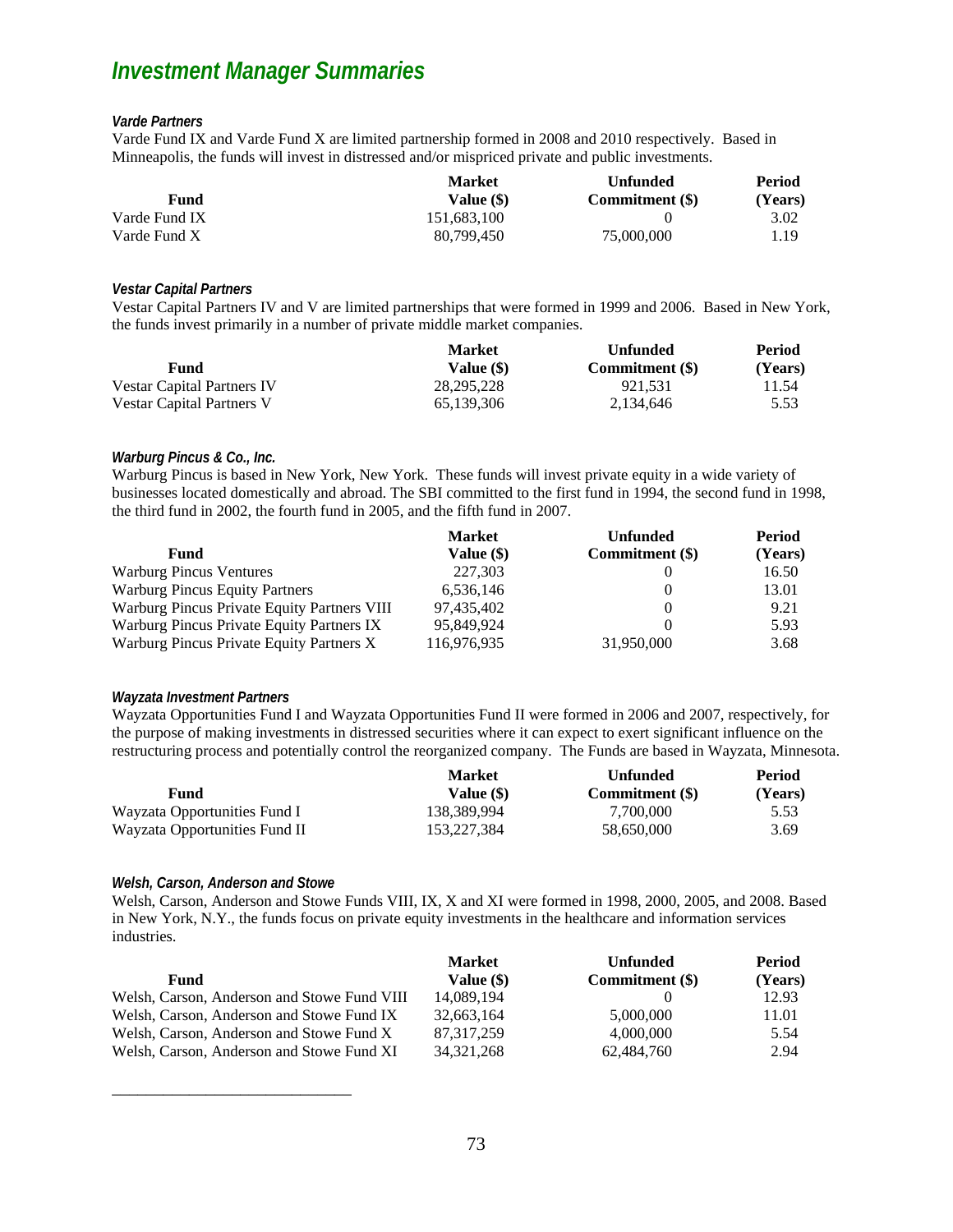### *Real Estate Managers*

#### *Blackstone Real Estate Associates*

Based in New York, Blackstone Real Estate Partners V and VI formed in 2006 and 2007 to make real estate investments in a variety of sectors, geographic locations and business climates. Blackstone will consider investments in major urban office buildings, the lodging sector, distribution and warehousing centers, retail, and a variety of real estate operating companies.

|                                           | <b>Market</b> | <b>Unfunded</b> | Period  |
|-------------------------------------------|---------------|-----------------|---------|
| Fund                                      | Value (\$)    | Commitment (\$) | (Years) |
| <b>Blackstone Real Estate Partners V</b>  | 98.270.130    | 8.697.233       | 5.17    |
| <b>Blackstone Real Estate Partners VI</b> | 103.131.789   | 15.877.174      | 4.25    |

#### *Colony Advisors*

Colony Investors III is a closed-end commingled real estate fund managed by Colony Capital Inc. of Los Angeles, CA. The funds' strategy is to invest in undervalued equity and debt real estate-related assets. The SBI committed to Fund III in 1998.

|                      | <b>Market</b>     | <b>Unfunded</b> | Period  |
|----------------------|-------------------|-----------------|---------|
| Fund                 | <b>Value</b> (\$) | Commitment (\$) | (Years) |
| Colony Investors III | 4.199.200         |                 | 13.50   |

#### *Credit Suisse*

CSFB Strategic Partners III RE and CS Strategic Partners IV RE were formed in 2005 and 2008, respectively, for the purpose of purchasing secondary interests of real estate funds. The funds will follow a strategy similar to that of the CSFB Strategic Partners private equity funds, in which the SBI is also an investor. Credit Suisse is based in New York.

|                                       | <b>Market</b> | <b>Unfunded</b>        | Period  |
|---------------------------------------|---------------|------------------------|---------|
| Fund                                  | Value (\$)    | <b>Commitment</b> (\$) | (Years) |
| <b>CSFB</b> Strategic Partners III RE | 11.829.471    | 398,070                | 6.00    |
| CS Strategic Partners IV RE           | 27.944.179    | 4.742.577              | 3.03    |

#### *Lehman Brothers*

Lehman Brothers Real Estate Partners II and Lehman Brothers Real Estate Partners III were formed in 2005 and 2007, respectively, and expect to invest in properties, real estate companies and service businesses ancillary to the real estate industry on a global basis. The funds' worldwide headquarters are in New York, with regional headquarters in London and Tokyo. In 2010, the funds were renamed Silverpeak Legacy Pension Partners II and III to reflect the General Partner ownership change after the Lehman Brothers bankruptcy in 2008.

|                                        | <b>Market</b> | <b>Unfunded</b> | Period  |
|----------------------------------------|---------------|-----------------|---------|
| Fund                                   | Value (\$)    | Commitment (\$) | (Years) |
| Silverpeak Legacy Pension Partners II  | 45.793.756    | 10.355.294      | 6.00    |
| Silverpeak Legacy Pension Partners III | 32.126.582    | 83.274.488      | 3.11    |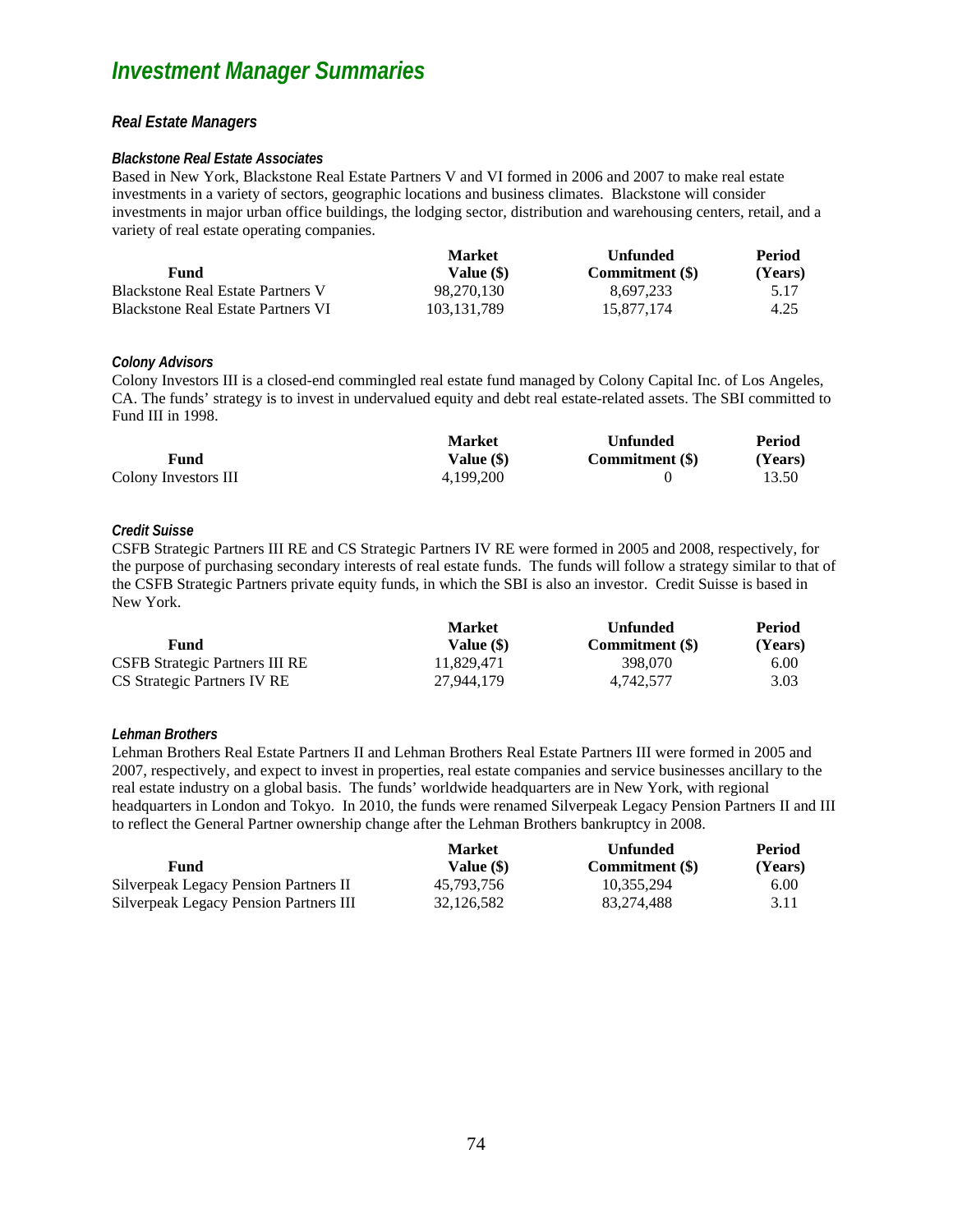#### *Morgan Stanley (Lend Lease)*

Prime Property Fund was formed in 1973 by the New York-based Lend Lease Real Estate Group, Inc. Morgan Stanley acquired the management rights in 2003. The account is an open-end commingled real estate fund and the SBI's commitment was made in 1981. The fund has no termination date and investors retain the option to withdraw all or a portion of their investment. The fund makes equity investments in existing real estate and is diversified by location and property type.

|                     | Market            | <b>Unfunded</b> | Period  |
|---------------------|-------------------|-----------------|---------|
| Fund                | <b>Value (\$)</b> | Commitment (\$) | (Years) |
| Prime Property Fund | 225,007,114       |                 | 29.72   |

#### *TA Associates Realty*

TA Realty Associates Funds V, VI, VII, VIII, and IX are closed-end, commingled real estate funds managed by TA Associates Realty of Boston, MA. The funds invest in small to medium sized properties generally diversified by location and type. On-site management of properties is contracted to outside firms. The SBI committed to the funds in 1999, 2002, 2004, 2006, and 2008, respectively.

|                                | <b>Market</b> | <b>Unfunded</b> | Period  |
|--------------------------------|---------------|-----------------|---------|
| <b>Fund</b>                    | Value $(\$)$  | Commitment (\$) | (Years) |
| TA Realty Associates Fund V    | 12,623,438    |                 | 12.10   |
| TA Realty Associates Fund VI   | 34, 111, 231  |                 | 9.01    |
| TA Realty Associates Fund VII  | 52,007,921    |                 | 6.62    |
| TA Realty Associates Fund VIII | 66.354,600    |                 | 5.00    |
| TA Realty Associates Fund IX   | 87,838,150    | 15,000,000      | 2.85    |

#### *UBS Realty Investors*

UBS Trumbull Property Fund is an open-end commingled real estate fund managed by UBS Realty, acquired from Aetna Life Insurance Company. The fund was formed in 1978 and the SBI's commitment was made in 1982. The fund has no termination date; investors have the option to withdraw all or a portion of their investments. UBS Trumbull Property Fund invests primarily in existing equity real estate. Investments are diversified by location and type of property.

|                            | <b>Market</b>     | <b>Unfunded</b> | Period  |
|----------------------------|-------------------|-----------------|---------|
| Fund                       | <b>Value</b> (\$) | Commitment (\$) | (Years) |
| UBS Trumbull Property Fund | 266.194.842       |                 | 29.17   |

#### *Resource Funds Managers*

\_\_\_\_\_\_\_\_\_\_\_\_\_\_\_\_\_\_\_\_\_\_\_\_\_\_\_\_

#### *Apache Corporation*

Apache Corporation is a Houston based oil and gas company. Apache Acquisition Net Profits Interest is a private placement that was formed in 1986 to acquire a non-operating interest in the net profit generated by oil and gas properties acquired in 1986 from Occidental Petroleum Company. The fund will remain in effect throughout the producing life of the properties.

|                                         | <b>Market</b> | <b>Unfunded</b> | Period  |
|-----------------------------------------|---------------|-----------------|---------|
| Fund                                    | Value (\$)    | Commitment (\$) | (Years) |
| Apache Acquisition Net Profits Interest | 4.791.210     |                 | 24.50   |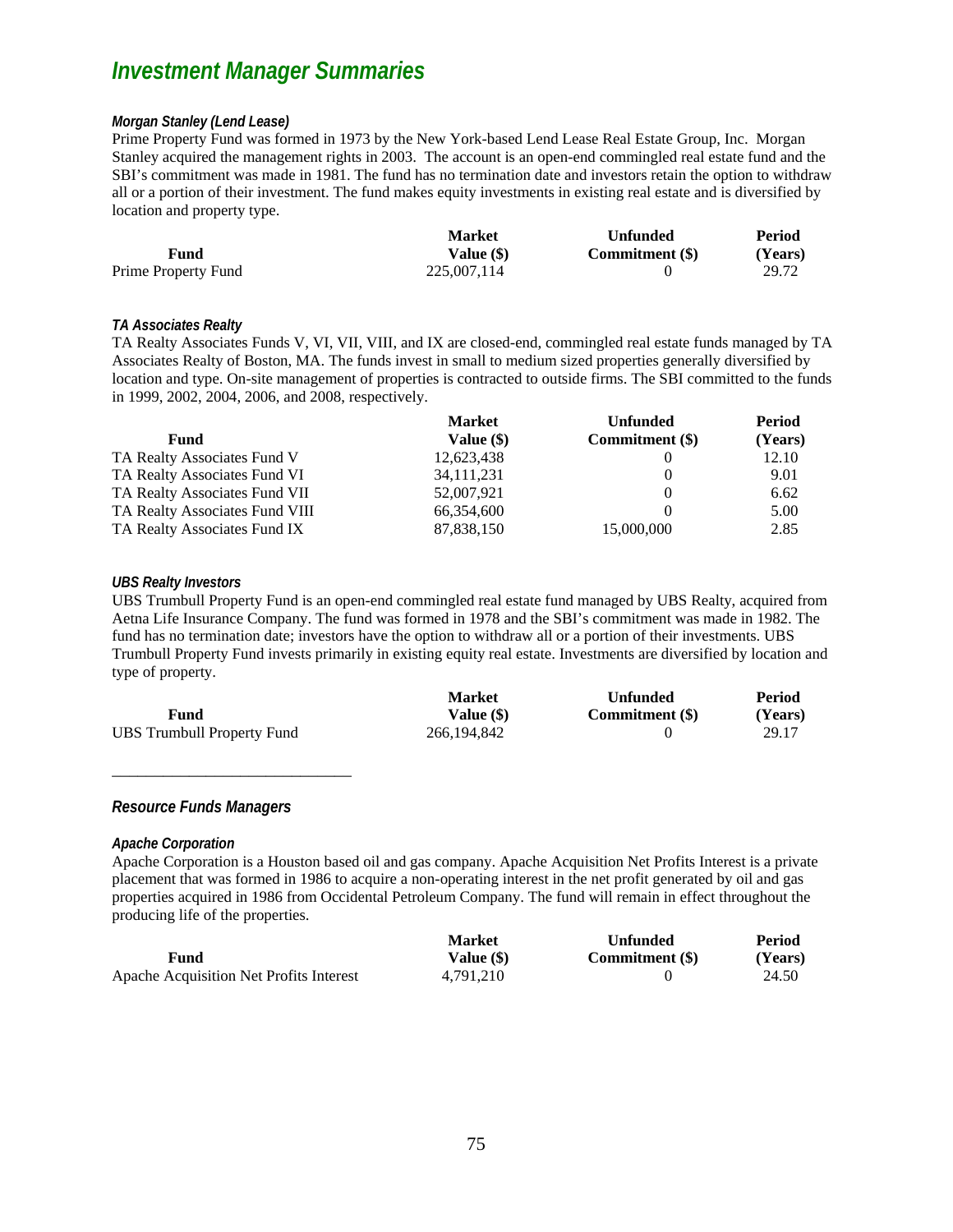#### *EnCap Investments*

EnCap Energy Capital Funds VII and VIII were formed in 2007 and 2010 for the purpose of making privately negotiated equity and equity-linked investments in the independent sector of the oil and gas industry. EnCap Investments is based in Houston, Texas.

|                                | <b>Market</b> | Unfunded        | Period  |
|--------------------------------|---------------|-----------------|---------|
| Fund                           | Value (\$)    | Commitment (\$) | (Years) |
| EnCap Energy Capital Fund VII  | 64.545.728    | 31,895,561      | 4.00    |
| EnCap Energy Capital Fund VIII | 5,368,907     | 94.771.428      | 0.75    |

#### *Energy & Minerals Group*

Based in Houston, Texas, Energy & Minerals Group (formerly known as NGP Midstream & Resources) will make direct investments in selected areas of the energy infrastructure and natural resources sectors, primarily targeting the midstream energy sector and all facets of the mining, minerals and related power sectors.

|                           | <b>Market</b> | <b>Unfunded</b> | Period  |
|---------------------------|---------------|-----------------|---------|
| Fund                      | Value (\$)    | Commitment (\$) | (Years) |
| Energy & Minerals Group I | 82,979,582    | 32.957.928      | 4.25    |

#### *First Reserve Corp.*

First Reserve funds were formed in 2003, 2006, and 2008, respectively, and are structured as limited partnerships. The general partner's long-term investment strategy is to create diversified portfolios of oil and gas investments.

|                          | <b>Market</b> | <b>Unfunded</b> | <b>Period</b> |
|--------------------------|---------------|-----------------|---------------|
| Fund                     | Value (\$)    | Commitment (\$) | (Years)       |
| <b>First Reserve X</b>   | 69.898.989    |                 | 6.66          |
| <b>First Reserve XI</b>  | 97.468.420    | 31,123,718      | 4.52          |
| <b>First Reserve XII</b> | 69.310.065    | 62.644.298      | 2.66          |

#### *Natural Gas Partners*

Natural Gas Partners IX is based in Irving Texas, and will focus primarily on the sectors of the energy industry that are related to the production and development of crude oil and natural gas in North America.

|                         | Market            | <b>Unfunded</b> | Period  |
|-------------------------|-------------------|-----------------|---------|
| Fund                    | <b>Value (\$)</b> | Commitment (\$) | (Years) |
| Natural Gas Partners IX | 109.500.411       | 60.476.956      | 3.69    |

#### *Sheridan Production Partners*

Sheridan Production Partners I and II were formed in 2007 and 2010 respectively to pursue a strategy of acquiring a portfolio of currently producing oil and gas properties and optimizing the operations of those properties through production acceleration and recovery enhancement, appropriate use of capital reinvestment and aggressive cost control. The Funds are headquartered in Houston, Texas.

|                                        | <b>Market</b> | <b>Unfunded</b> | <b>Period</b> |
|----------------------------------------|---------------|-----------------|---------------|
| Fund                                   | Value (\$)    | Commitment (\$) | (Years)       |
| <b>Sheridan Production Partners I</b>  | 115.455.007   | 10.500,000      | 4.25          |
| <b>Sheridan Production Partners II</b> | 8.500,000     | 91,500,000      | 0.75          |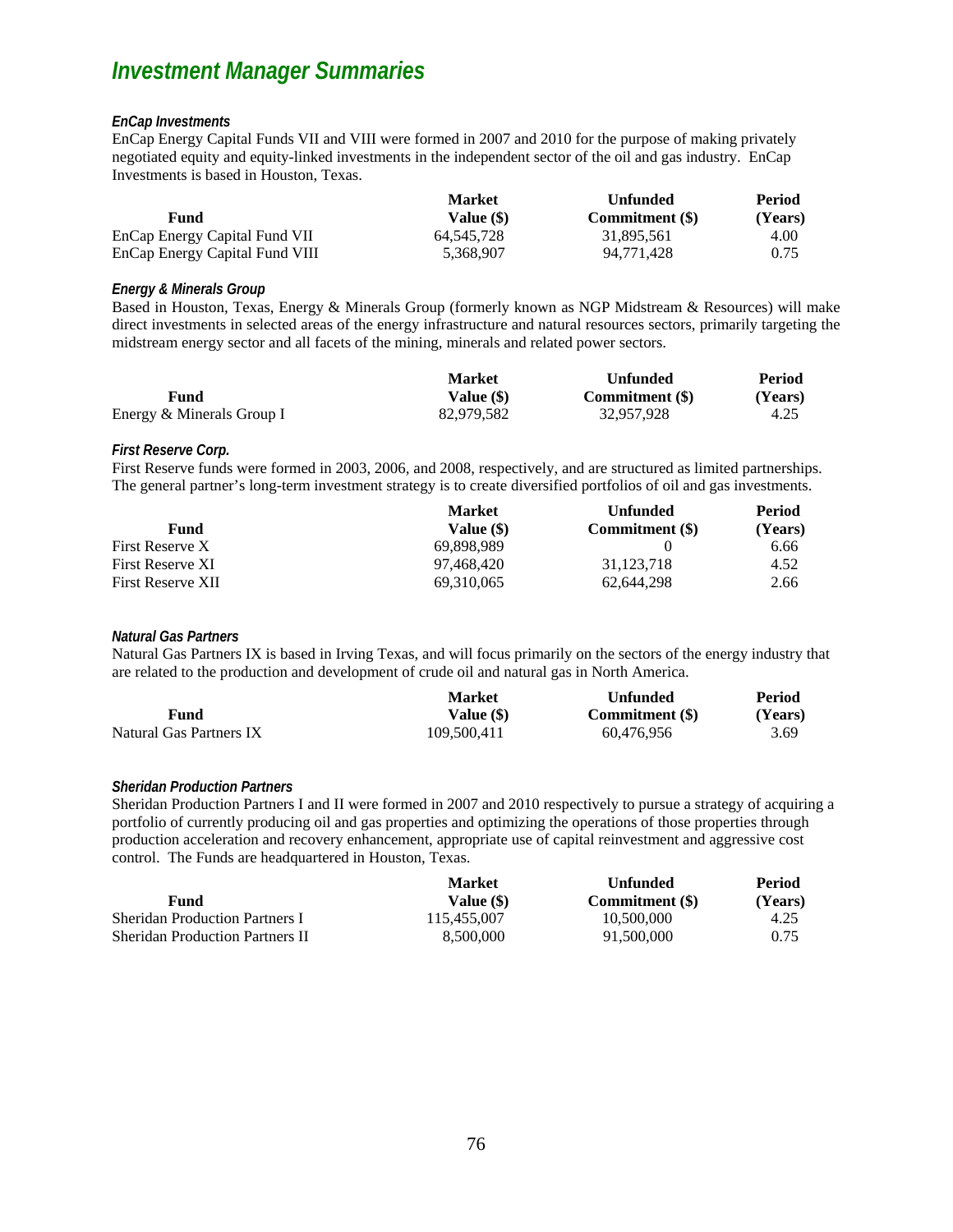#### *T. Rowe Price*

T. Rowe Price, a Baltimore-based money management firm, was selected to manage stock distributions from the SBI's alternative investment limited partnerships. T. Rowe Price has extensive research capabilities in the small capitalization company area. In addition, the firm has a large trading staff with particular expertise in the trading of small capitalization and illiquid stocks.

|               | <b>Market</b>     | Unfunded        | Period  |
|---------------|-------------------|-----------------|---------|
| Fund          | <b>Value (\$)</b> | Commitment (\$) | (Years) |
| T. Rowe Price | 645,600           |                 | N/A     |

#### *TCW Asset Management Company*

TCW Energy XIV and TCW Energy XV were formed in 2007 and 2010, respectively, for the purpose of making mezzanine and equity investments in energy and energy-related infrastructure projects and companies on a global basis. The funds operate from offices in Washington D.C., Los Angeles, Houston, New York and London.

|                       | <b>Market</b> | <b>Unfunded</b> | Period  |
|-----------------------|---------------|-----------------|---------|
| Fund                  | Value (\$)    | Commitment (\$) | (Years) |
| <b>TCW Energy XIV</b> | 68.589.185    | 27.055.829      | 4.20    |
| <b>TCW Energy XV</b>  | 8.209.588     | 140,250,000     | 1.06    |

#### *Yield-Oriented Managers*

\_\_\_\_\_\_\_\_\_\_\_\_\_\_\_\_\_\_\_\_\_\_\_\_\_\_\_\_

#### *Audax*

Audax Mezzanine Fund III was formed in 2010 and has a ten year term. Based in New York, the fund expects to invest in a diversified portfolio of mezzanine securities, with a specific focus on the middle market.

|                     | Market     | <b>Unfunded</b> | Period  |
|---------------------|------------|-----------------|---------|
| Fund                | Value (\$) | Commitment (\$) | (Years) |
| Audax Mezzanine III | 5.288.967  | 94.347.468      | 1.24    |

#### *Citicorp Capital Investors, Ltd.*

Citicorp Mezzanine Partners III is a limited partnership formed in 1999 by Citicorp Capital Investors Ltd. of New York, New York. The Fund will invest in a broad range of transactions utilizing subordinated debt and equity securities.

|                                 | Market     | Unfunded        | Period  |
|---------------------------------|------------|-----------------|---------|
| Fund                            | Value (\$) | Commitment (\$) | (Years) |
| Citicorp Mezzanine Partners III | 622.113    |                 | 11.66   |

#### *Credit Suisse*

DLJ Investment Partners II and III are limited partnerships formed in 1999 and 2006. Based in New York, the Funds will invest in a variety of securities, including subordinated debt with warrants, preferred stock with warrants, common stock or other securities, including interests in joint ventures.

|                                    | <b>Market</b> | <b>Unfunded</b> | Period  |
|------------------------------------|---------------|-----------------|---------|
| Fund                               | Value (\$)    | Commitment (\$) | (Years) |
| DLJ Investment Partners II         | 1.394.097     | 4.955.172       | 11.49   |
| <b>DLJ</b> Investment Partners III | 20.491.745    | 57.456.267      | 5.02    |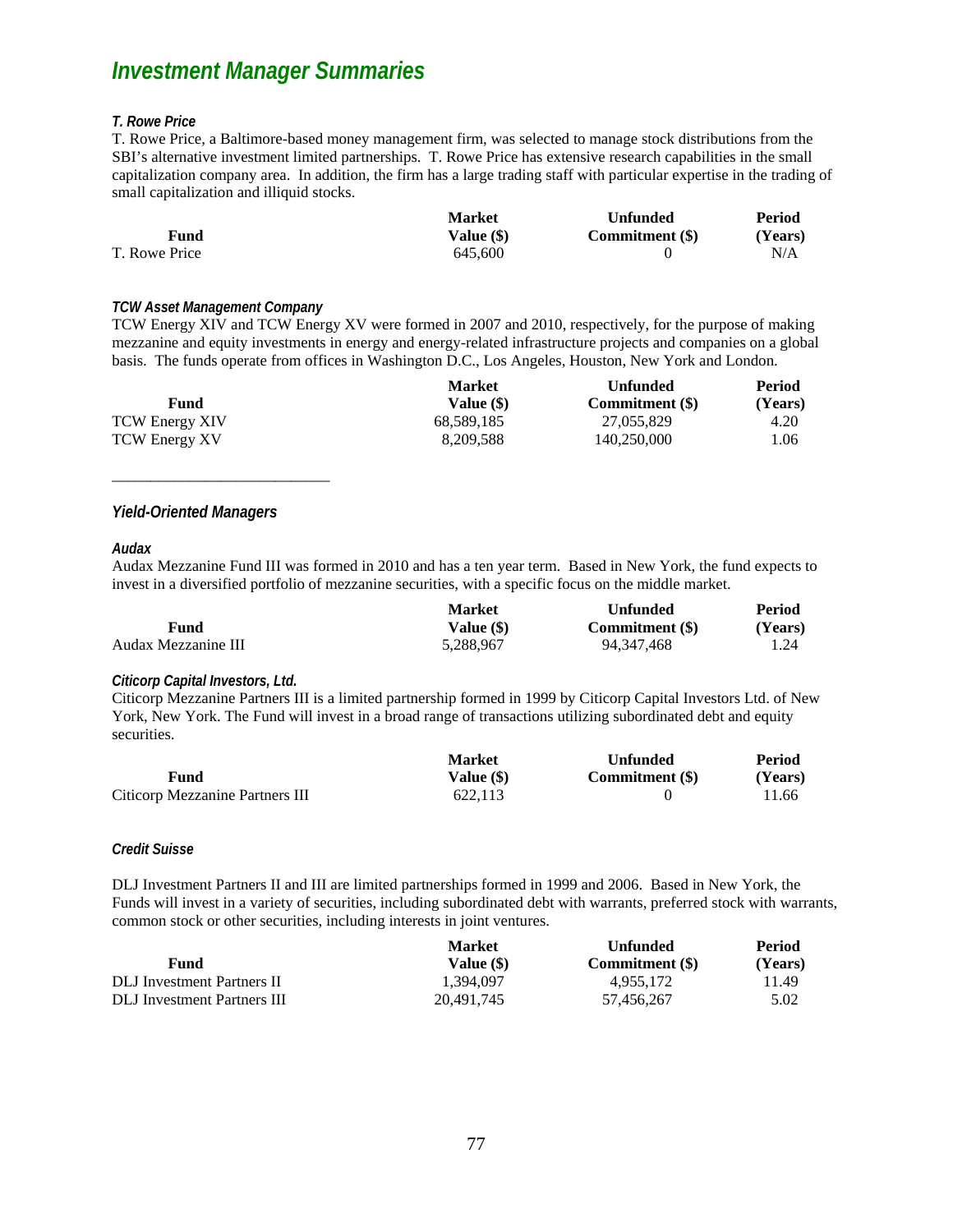#### *Gold Hill Venture Lending Partners*

Gold Hill Venture Lending and Gold Hill 2008 were formed in 2004 and 2008, respectively. The funds are expected to generate returns through secured loans, gains on the sales of securities acquired upon the exercise of warrants, and through the disposition of direct equity investments. Prior to forming Gold Hill, the partners executed a similar mandate for Silicon Valley Bank, and they expect to continue a close relationship for purposes of deal-sourcing. Gold Hill has offices in Santa Clara and Boston.

|                           | <b>Market</b> | <b>Unfunded</b> | Period  |
|---------------------------|---------------|-----------------|---------|
| Fund                      | Value (\$)    | Commitment (\$) | (Years) |
| Gold Hill Venture Lending | 16.509.841    |                 | 6.75    |
| Gold Hill 2008            | 23,801,763    | 6.721.672       | 3.00    |

#### *Goldman Sachs Mezzanine Partners*

GS Mezzanine Partners II, III, 2006 and V are limited partnerships formed in 2000, 2003, 2006 and 2007 respectively. Based in New York, the Funds' investment objectives are to achieve long-term capital appreciation and current returns through investments in mezzanine securities. These securities will principally include fixed income securities such as debt and preferred stock, often with an equity component, such as warrants, options, a convertible feature, or common stock associated with the debt or preferred stock purchase.

| Fund                             | <b>Market</b><br>Value $(\$)$ | <b>Unfunded</b><br>Commitment (\$) | Period<br>(Years) |
|----------------------------------|-------------------------------|------------------------------------|-------------------|
|                                  |                               |                                    |                   |
| <b>GS Mezzanine Partners III</b> | 16.875.254                    |                                    | 7.97              |
| GS Mezzanine Partners 2006       | 60,183,347                    | 25,000,112                         | 5.23              |
| <b>GS Mezzanine Partners V</b>   | 51,403,652                    | 86,441,264                         | 3.69              |

#### *Merit Capital Partners (formerly William Blair Mezzanine Partners)*

William Blair Mezzanine Capital Partners III, Merit Capital Partners IV, and Merit Capital Partners V are limited partnerships formed in 1999, 2004, and 2009. Based in Chicago, the Funds will invest primarily in fixed rate subordinated debt securities. These securities generally will be purchased with a significant equity component in the form of warrants, common stock or contingent interest.

|                                              | <b>Market</b> | <b>Unfunded</b> | Period  |
|----------------------------------------------|---------------|-----------------|---------|
| Fund                                         | Value (\$)    | Commitment (\$) | (Years) |
| William Blair Mezzanine Capital Partners III | 6.309.674     | 3.042.000       | 11.49   |
| Merit Capital Partners IV                    | 55.639.467    | 5.769.231       | 6.54    |
| Merit Capital Partners V                     | 10.267.175    | 64,346,939      | 1.53    |

#### *Merit Energy Company*

Merit Energy Partners B, C, D, E, F and H were formed in 1996, 1998, 2000, 2003, 2005, and 2011, respectively. Based in Dallas, TX, the funds will focus on resource investments in producing oil and gas properties.

|                         | <b>Market</b> | <b>Unfunded</b> | Period  |
|-------------------------|---------------|-----------------|---------|
| Fund                    | Value $(\$)$  | Commitment (\$) | (Years) |
| Merit Energy Partners B | 59,657,058    | $\theta$        | 15.00   |
| Merit Energy Partners C | 156,526,544   | $\theta$        | 12.67   |
| Merit Energy Partners D | 117,368,796   | $\Omega$        | 10.10   |
| Merit Energy Partners E | 61,672,008    | $\Omega$        | 6.71    |
| Merit Energy Partners F | 63,225,405    | 42,158,394      | 5.27    |
| Merit Energy Partners H | 2,630,664     | 97,369,936      | 0.41    |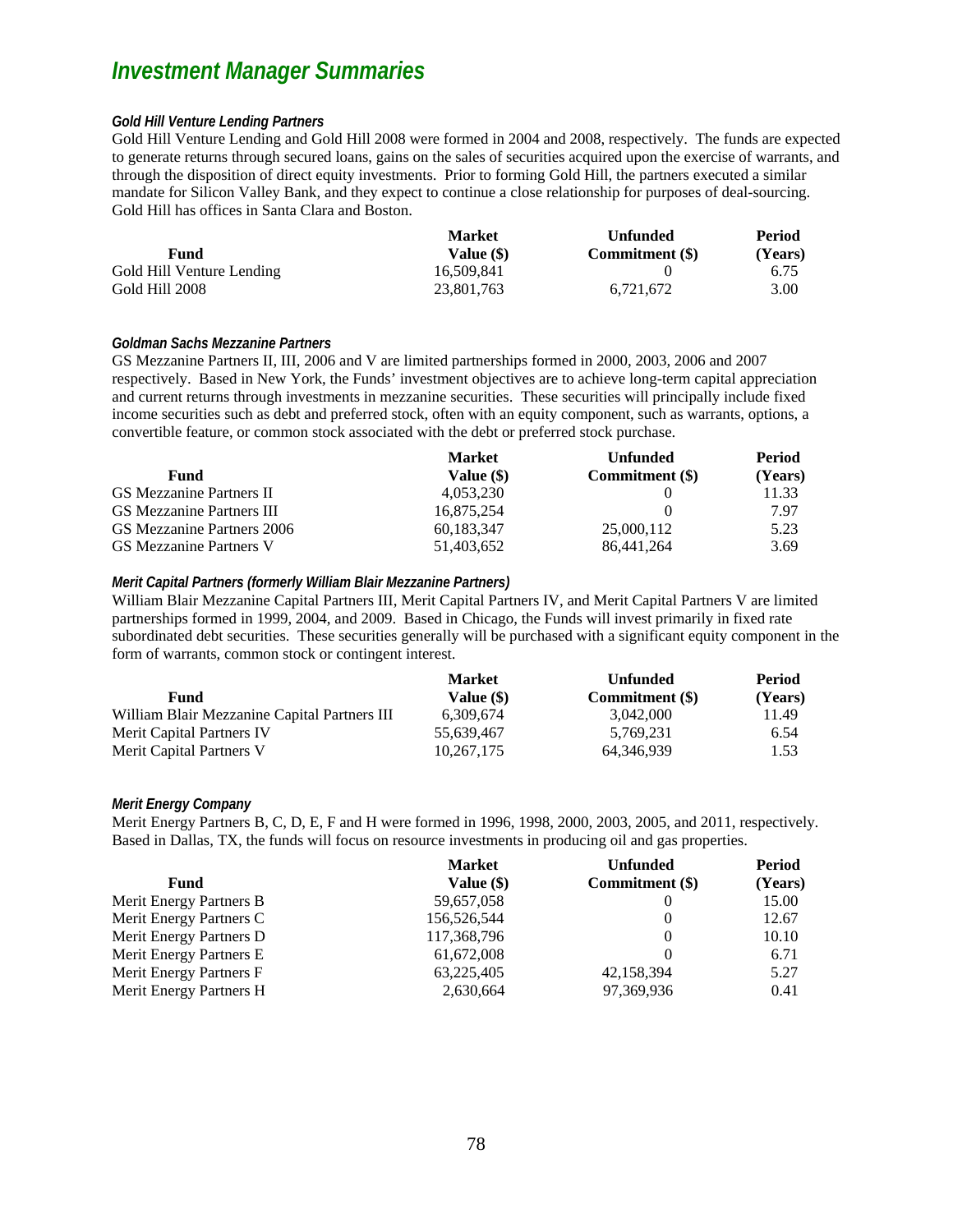#### *Prudential Capital Group*

Prudential Capital Partners I, II, and III were formed in 2001, 2005, and 2009, respectively. Based in Chicago, the Funds will make mezzanine investments, typically including convertible debt, preferred stock and warrants, with a specific focus on middle market companies.

|                                 | <b>Market</b> | <b>Unfunded</b> | <b>Period</b> |
|---------------------------------|---------------|-----------------|---------------|
| Fund                            | Value (\$)    | Commitment (\$) | (Years)       |
| Prudential Capital Partners I   | 31.446.192    | 7.642.577       | 10.20         |
| Prudential Capital Partners II  | 64.104.364    | 7.094.842       | 6.00          |
| Prudential Capital Partners III | 68.545.475    | 33.277.893      | 2.20          |

#### *Quadrant*

Institutional Commercial Mortgage Fund V was formed in 1997. Based in Atlanta, GA, the fund focus on mortgage investment in real estate located throughout the U.S.

|                                                 | <b>Market</b> | <b>Unfunded</b> | Period  |
|-------------------------------------------------|---------------|-----------------|---------|
| Fund                                            | Value (\$)    | Commitment (\$) | (Years) |
| <b>Institutional Commercial Mortgage Fund V</b> | 4.647.492     |                 | 11.91   |

#### *Summit Partners*

Summit Subordinated Debt Funds I, II, III and IV are limited partnerships formed in 1994, 1996, 2004 and 2007, respectively. The funds will invest in many of the same companies as the Summit Venture funds. Investments by those partnerships will principally take the form of subordinated debt with equity features. These yield-oriented investments will provide current income over the life of the investment with the potential for additional returns.

|                                         | <b>Market</b> | <b>Unfunded</b> | Period  |
|-----------------------------------------|---------------|-----------------|---------|
| Fund                                    | Value $(\$)$  | Commitment (\$) | (Years) |
| Summit Subordinated Debt Fund I         | 80.518        | 2,000,000       | 17.25   |
| Summit Subordinated Debt Fund II        | 2.218.963     | 4.500,000       | 13.91   |
| Summit Subordinated Debt Fund III       | 23.320.881    | 2.850,000       | 7.37    |
| <b>Summit Subordinated Debt Fund IV</b> | 22,141,904    | 28,500,000      | 3.26    |

#### *T. Rowe Price*

T. Rowe Price, a Baltimore-based money management firm, was selected to manage stock distributions from the Board's alternative investment limited partnerships. T. Rowe Price has extensive research capabilities in the small capitalization company area. In addition, the firm has a large trading staff with particular expertise in the trading of small capitalization and illiquid stocks.

|               | <b>Market</b> | <b>Unfunded</b> | Period  |  |
|---------------|---------------|-----------------|---------|--|
| Fund          | Value (\$)    | Commitment (\$) | (Years) |  |
| T. Rowe Price |               |                 | N/A     |  |

#### *TCW/Crescent Mezzanine*

TCW/Crescent Mezzanine Partners III is a Los Angeles based limited partnership formed in 2001. The Fund will make mezzanine investments including subordinated debt with equity participations primarily in profitable, middle market companies.

|                                            | Market     | <b>Unfunded</b> | Period  |
|--------------------------------------------|------------|-----------------|---------|
| Fund                                       | Value (\$) | Commitment (\$) | (Years) |
| <b>TCW/Crescent Mezzanine Partners III</b> | 9.465.295  | 29.733.857      | 10.25   |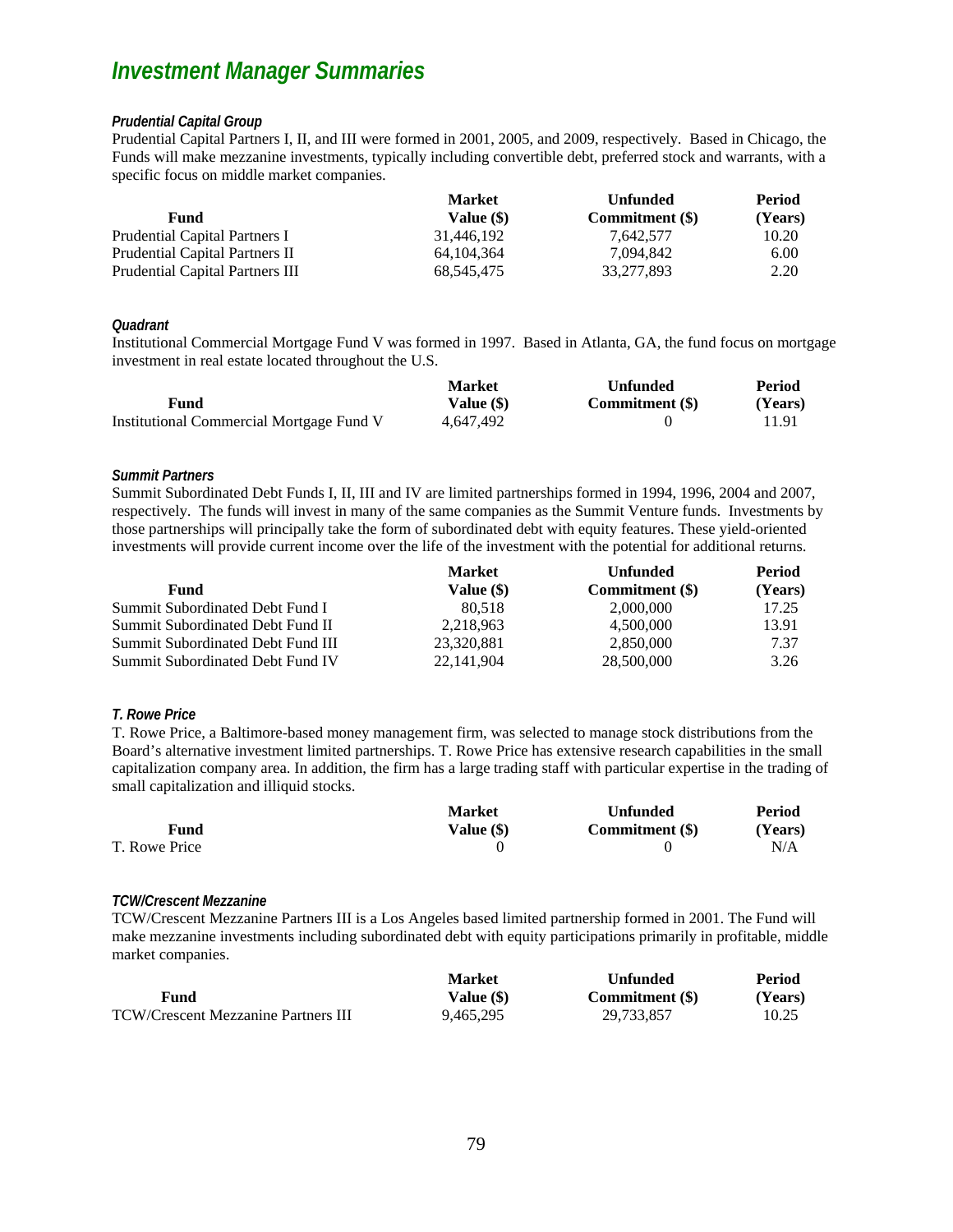#### *Windjammer Capital Investors*

Windjammer Funds II and III are limited partnerships formed in 2000 and 2005. The Funds will provide subordinated debt and/or preferred stock accompanied by warrants or other forms of equity participation and, in certain instances, common stock to middle market companies. The Funds will seek to generate both current income and substantial capital gains while limiting risk.

|                                       | <b>Market</b> | <b>Unfunded</b> | <b>Period</b> |
|---------------------------------------|---------------|-----------------|---------------|
| Fund                                  | Value (\$)    | Commitment (\$) | (Years)       |
| Windjammer Mezzanine & Equity Fund II | 11,066,639    | 14.378.980      | 11.25         |
| Windiammer Senior Equity Fund III     | 55,081,611    | 25,025,145      | 5.50          |
|                                       |               |                 |               |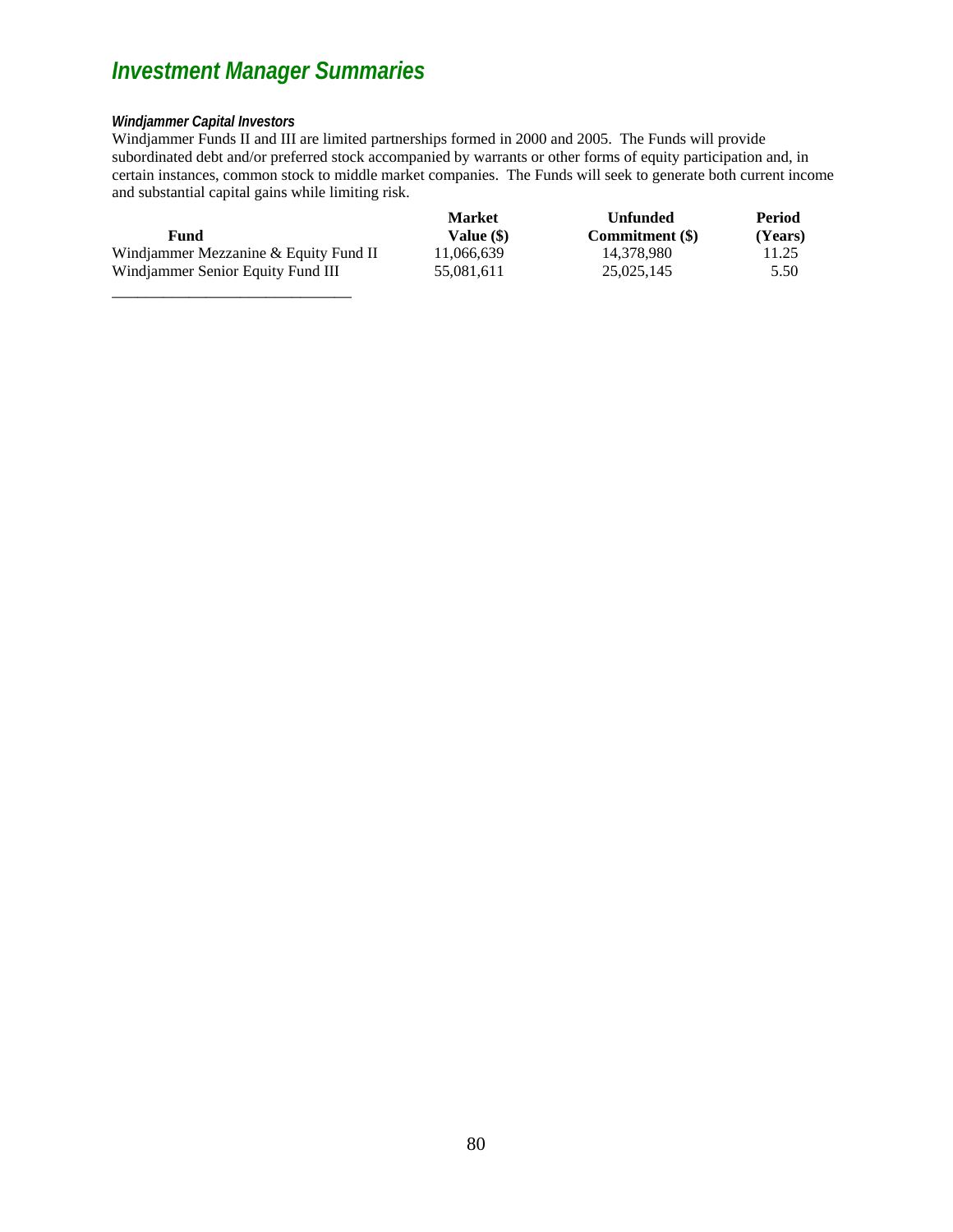# *Trading Data*

| <b>Broker</b>                                                     | <b>Stock</b><br>\$ Volume | <b>Stock</b><br>Commission | <b>Bond</b><br>\$ Volume        | <b>Bond</b><br>\$ Commission | <b>Short Term</b><br>\$ Volume |
|-------------------------------------------------------------------|---------------------------|----------------------------|---------------------------------|------------------------------|--------------------------------|
| A & C BROKERAGE                                                   | $\mathbf{0}$              | $\boldsymbol{0}$           | 51,330,052                      | $\boldsymbol{0}$             |                                |
| <b>ABG SECURITIES</b>                                             | 10,585,182                | 15,153                     | $\mathbf 0$                     | $\mathbf{0}$                 |                                |
| ABN AMRO EQUITIES AUSTRALIA LT                                    | 2,834,347                 | 5,220                      | $\overline{0}$                  | $\Omega$                     |                                |
| ABN AMRO SECURITIES                                               | 73,060,408                | 55,520                     | $\Omega$                        | $\Omega$                     |                                |
| ABN AMRO, HOARE, GOVETTE                                          | 3,252,384                 | 6,739                      | $\Omega$                        |                              |                                |
| <b>ABN-AMRO BANK</b>                                              | 9,583,614                 | 19,049                     | $\Omega$                        |                              |                                |
| <b>AMADON CORPORATION</b>                                         | 4,300,921                 | 4,343                      | $\Omega$                        |                              |                                |
| AMBIT CAPITAL PRIVATE LIM                                         | 1,226,461                 | 3,048                      | $\Omega$                        |                              |                                |
| AMERICAN TECHNOLOGY RES. INC.                                     | 5,307,539                 | 6,993                      | $\Omega$                        |                              |                                |
| AMHERST SECURITIES GROUP INC.                                     | $\mathbf{0}$              | $\mathbf{0}$               | 4,007,458                       | $\Omega$                     |                                |
| ANDERSON & STRUDWICK, IND.                                        | $\theta$                  | $\theta$                   | 636,540                         | $\Omega$                     |                                |
| APAX PARTNERS & CO LONDON                                         | 845,599                   | 841<br>20                  | $\boldsymbol{0}$<br>$\mathbf 0$ | $\Omega$<br>$\Omega$         |                                |
| <b>AQUA SECURITIES</b><br><b>ARBUTHNOT</b>                        | 37,160<br>55,426          | 67                         | 0                               | $\Omega$                     |                                |
| ARDEN PARTNERS LTD                                                | 2,000,311                 | 1,988                      | $\overline{0}$                  | $\Omega$                     |                                |
| <b>ASIAN MARKETS</b>                                              | 310,304                   | 774                        | $\Omega$                        | $\Omega$                     |                                |
| ASSENT LLC                                                        | 2,623,880                 | 489                        | $\Omega$                        | $\Omega$                     |                                |
| <b>AUERBACH GRAYSON</b>                                           | 2,787,618                 | 1,715                      | $\Omega$                        | $\Omega$                     |                                |
| <b>AUTRANET</b>                                                   | 5,617,591                 | 5,857                      | $\Omega$                        | $\Omega$                     |                                |
| <b>AVONDALE PARTNERS LLC</b>                                      | 2,936,832                 | 7,629                      | $\Omega$                        | $\Omega$                     |                                |
| <b>B RILEY AND CO. INC.</b>                                       | 4,152,723                 | 15,870                     | $\Omega$                        | $\Omega$                     |                                |
| <b>BA SECURITIES INC</b>                                          | $\mathbf{0}$              | $\theta$                   | 2,151,094,924                   | $\Omega$                     | 3,181,371,383                  |
| BA SECURITIES, INC.                                               | $\mathbf{0}$              | $\mathbf{0}$               | 704,067,898                     | $\mathbf{0}$                 |                                |
| <b>BACNO ITAU SA</b>                                              | 128,461                   | 165                        | $\mathbf{0}$                    | $\Omega$                     |                                |
| BAIRD, ROBERT W & CO.                                             | $\mathbf{0}$              | $\theta$                   | 287,346                         | $\Omega$                     |                                |
| <b>BANC OF AMSTERDAM</b>                                          | $\mathbf{0}$              | $\theta$                   | 7,300,000                       | $\Omega$                     |                                |
| <b>BANCHILE</b>                                                   | 14,962                    | 53                         | $\mathbf{0}$                    | $\Omega$                     |                                |
| <b>BANCO BILBAO VISCAYA</b>                                       | $\mathbf{0}$              | $\mathbf{0}$               | 250,994                         |                              |                                |
| <b>BANCO EXTERIOR DE ESPANA</b>                                   | 979,995                   | 980                        | 0                               |                              |                                |
| <b>BANCO INBURSA</b>                                              | 28,581                    | 57                         | $\Omega$                        |                              |                                |
| <b>BANCO PACTUAL S.A.</b>                                         | 10,701,283                | 7,073                      | $\Omega$                        |                              |                                |
| <b>BANCO SANT</b>                                                 | 13,396,036                | 36,231                     | $\Omega$                        |                              |                                |
| BANCO SANTANDER CENTRAL HISPANA                                   | $\mathbf{0}$              | $\mathbf{0}$               | 251,134                         |                              |                                |
| <b>BANCO SANTANDER DE NEGOCIOS</b>                                | 3,664,825                 | 4,050                      | $\overline{0}$                  | $\Omega$                     |                                |
| <b>BANK J. VONTOBEL, ZURICH</b>                                   | 2,500,637                 | 3,756                      | $\overline{0}$                  | 0                            |                                |
| <b>BANK OF AMERICA</b>                                            | $\mathbf{0}$              | $\mathbf{0}$               | 0                               | $\Omega$                     | 25,717,998                     |
| <b>BANK OF NE</b>                                                 | 422,040                   | 842                        | 0                               | $\Omega$                     | 0                              |
| BANK OF NOVA SCOTIA NEW YORK                                      | $\boldsymbol{0}$          | 0                          | 8,041,447                       | $\Omega$                     |                                |
| <b>BANK OF NY SECURITIES INC</b>                                  | $\mathbf{0}$              | $\mathbf{0}$               | 97,957,304                      | $\Omega$                     |                                |
| BANK OF NY/BARCLAY LONDON                                         | $\mathbf{0}$              | $\theta$                   | 5,353,691                       | $\Omega$                     |                                |
| <b>BANK ONE KENTUCKY N.A.</b>                                     | $\Omega$                  | $\mathbf{0}$               | 2,175,167                       | $\Omega$                     |                                |
| <b>BANQUE NATIONALE DE PARIS</b><br><b>BARCLAY FINANCIAL CORP</b> | $\Omega$                  | $\theta$                   | 6,900,902<br>$\overline{0}$     | $\Omega$<br>$\Omega$         |                                |
| <b>BARCLAYS AMERICAN CORP</b>                                     | 443,667<br>446,418        | 593<br>271                 | 39,256,479                      | $\Omega$                     |                                |
| <b>BARCLAYS CAPITAL INC</b>                                       | 451,017,965               | 384,221                    | 1,983,514,635                   | $\Omega$                     | 2,375,055,403                  |
| <b>BARCLAYS GLOBAL INVESTORS</b>                                  | 11,639,907                | 392                        | $\mathbf{0}$                    | $\mathbf{0}$                 |                                |
| <b>BARING SECURITIES</b>                                          | 149,836,884               | 165,078                    | $\Omega$                        | $\Omega$                     |                                |
| BARNARD JACOBS AND CO (PTY) LTD                                   | 2,028,407                 | 2,268                      | 0                               | $\boldsymbol{0}$             |                                |
| BATLIVALA+KARANI SECS INDIA PV                                    | 2,125,766                 | 5,326                      | $\Omega$                        | $\mathbf{0}$                 |                                |
| <b>BATUCHA SECURITIES + INVESTMENT</b>                            | 2,503,565                 | 1,503                      | 0                               | $\Omega$                     |                                |
| BAYERISCHE HYPO- UND VEREINSBA                                    | 23,806,503                | 37,026                     | 0                               | 0                            |                                |
| BAYPOINT TRADING LLC                                              | 4,845,603                 | 2,854                      | 0                               | $\Omega$                     |                                |
| <b>BEAR STEARNS SECS</b>                                          | 753,352,947               | 386,115                    | 4,406,833                       | $\Omega$                     |                                |
| <b>BEAR STEARNS SECURITIES</b>                                    | 1,895,508,526             | 604,229                    | $\mathbf{0}$                    |                              |                                |
| BEAR, STEARNS & CO.                                               | 117,426,605               | 116,550                    | 188,446,005                     |                              |                                |
| <b>BELSON SECURITIES</b>                                          | $\mathbf 0$               | $\boldsymbol{0}$           | 325,598                         |                              |                                |
| BELTONE SECURITIES BROKERAGE                                      | 640,905                   | 1,926                      | $\mathbf{0}$                    |                              |                                |
| <b>BERNSTEIN SANFORD</b>                                          | 494,927,956               | 254,900                    | $\overline{0}$                  |                              |                                |
| <b>BGC FINANCIAL</b>                                              | 390,702                   | 588                        | 0                               |                              |                                |
| <b>BHF BK FRANKFURT</b>                                           | 22,891                    | 28                         | $\overline{0}$                  | $\Omega$                     |                                |
| <b>BLAIR &amp; COMPANY</b>                                        | 49,635,450                | 59,674                     | 779,483                         |                              |                                |
| <b>BLAYLOCK &amp; PARTNERS</b>                                    | 6,115,534                 | 6,065                      | 0                               |                              |                                |
| <b>BLOOMBERG</b>                                                  | 31,253,451                | 31,472                     | 0                               | $\Omega$                     |                                |
| <b>BLUEFIN RESEARCH</b>                                           | 122,211                   | 114                        | 0                               | $\Omega$                     |                                |
| <b>BMO CAPITAL MARKETS</b>                                        | 97,237                    | 36                         | 0                               | $\Omega$                     |                                |
| BNP FINANCE, PARIS FRANCE                                         | 15,277,364                | 8,963                      | $\overline{0}$                  | 0                            |                                |
| <b>BNP PARIBAS</b>                                                | 2,105,288                 | $\boldsymbol{0}$           | 126, 185, 687                   | $\boldsymbol{0}$             |                                |
| BNP PARIBAS PEREGRINE SEC., ASIA                                  | 28, 307, 268              | 52,001                     | $\theta$                        | $\boldsymbol{0}$             |                                |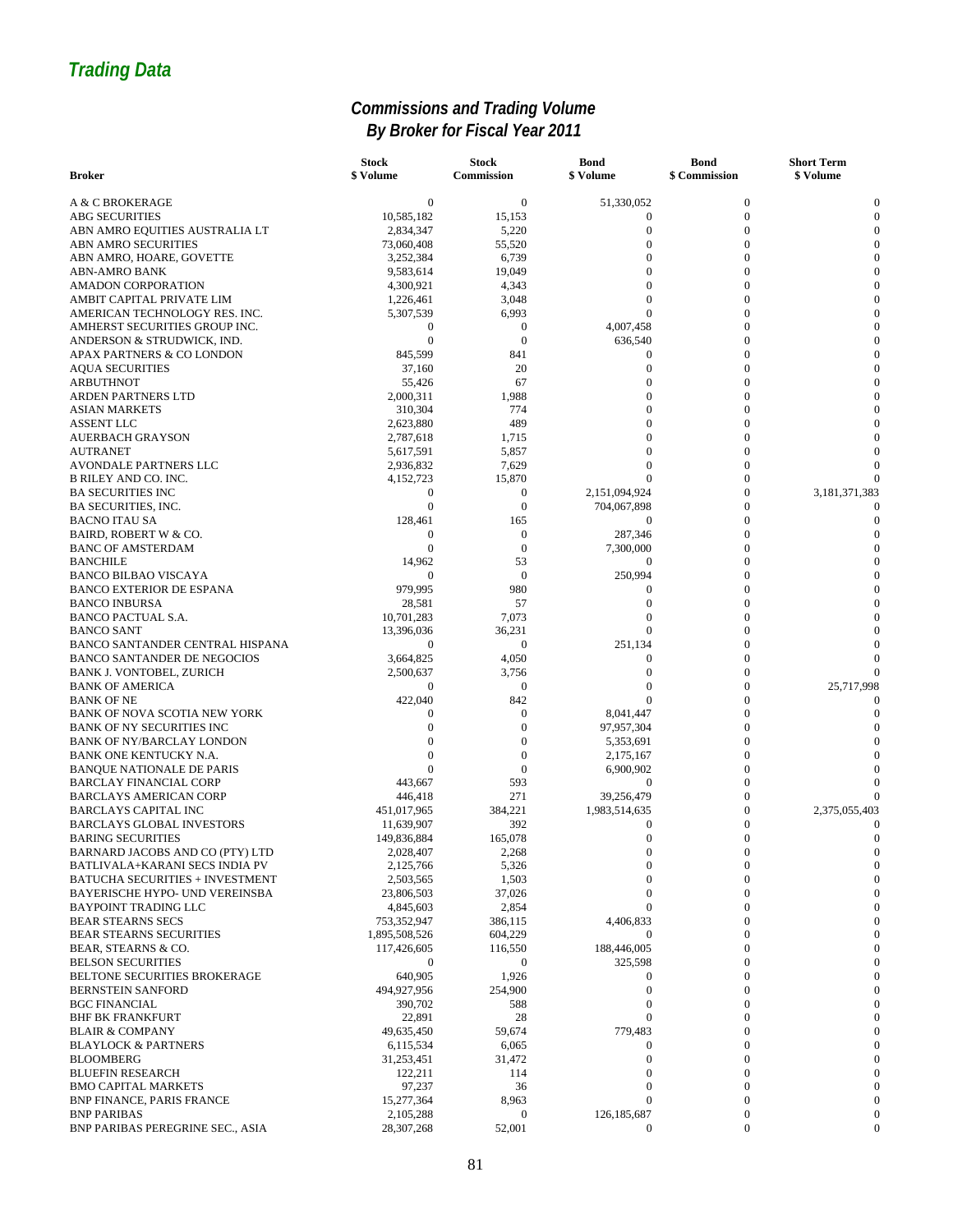# *Trading Data*

| <b>Broker</b>                                                     | <b>Stock</b><br>\$ Volume   | <b>Stock</b><br>Commission | Bond<br>\$ Volume              | <b>Bond</b><br>\$ Commission         | <b>Short Term</b><br>\$ Volume |
|-------------------------------------------------------------------|-----------------------------|----------------------------|--------------------------------|--------------------------------------|--------------------------------|
| <b>BNP SECURITIES</b>                                             | 332,520                     | 264                        | $\mathbf{0}$                   | $\boldsymbol{0}$                     |                                |
| BNY/SUNTRUST CAPITAL MARKETS                                      | 0                           | $\mathbf{0}$               | 38,436,999                     | $\boldsymbol{0}$                     | $\theta$                       |
| <b>BOE SECURITIES LTD</b>                                         | 951,165                     | 372                        | $\mathbf{0}$                   | $\mathbf{0}$                         |                                |
| <b>BONY MELLON</b>                                                | $\mathbf{0}$<br>133,590,893 | $\theta$<br>188,523        | 1,131,774                      | $\mathbf{0}$<br>$\mathbf{0}$         |                                |
| <b>BROADCORT CAPITAL</b><br><b>BROADPOINT CAPITAL</b>             | 1,619,372                   | 518                        | 877,139<br>13,862,101          | $\mathbf{0}$                         |                                |
| <b>BROCKHOUSE &amp; COOPER</b>                                    | 13,644,531                  | 7,919                      | $\theta$                       | $\mathbf{0}$                         |                                |
| BROWN (ALEX) & SONS INC.                                          | 1,409,731,902               | 545,315                    | 15,388,843,750                 | $\theta$                             | 204, 264, 632                  |
| <b>BUCKINGHAM RESEARCH GRP</b>                                    | 6,319,118                   | 4,515                      | $\mathbf{0}$                   | $\mathbf{0}$                         | $\Omega$                       |
| <b>BUNTING WARBURGER SEC</b><br><b>BURKE &amp; QUICK PARTNERS</b> | 27,392,970<br>1,400,260     | 26.274<br>1,375            | $\mathbf{0}$<br>$\mathbf{0}$   | $\mathbf{0}$<br>$\mathbf{0}$         | $\theta$                       |
| <b>BURNS FRY &amp; TIMMINS</b>                                    | 8,068,782                   | 17,379                     | $\mathbf{0}$                   | $\theta$                             |                                |
| BURTON J VINCENT CHESLEY & CO.                                    | $\mathbf{0}$                | $\mathbf 0$                | 7,399,148                      | $\theta$                             |                                |
| C.L. KING & ASSOC.                                                | 6,187,505                   | 5,135                      | 269,505                        | $\theta$                             |                                |
| CA IB INVESTMENT                                                  | 431,471                     | 999                        | $\mathbf{0}$                   | $\mathbf{0}$                         |                                |
| CABRERA CA                                                        | 167,091,774                 | 88,938                     | $\mathbf{0}$<br>$\overline{0}$ | $\theta$<br>$\theta$                 |                                |
| CACEIS BANK DEUTSCHLAND<br><b>CALYON JAPAN</b>                    | 307,603<br>465,542          | 461<br>533                 | $\theta$                       | $\theta$                             |                                |
| CANACCORD CAPITAL CORP                                            | 4,711,245                   | 9,243                      | $\overline{0}$                 | $\mathbf{0}$                         |                                |
| CANACCORO                                                         | 7,027,324                   | 12,624                     | $\overline{0}$                 | $\theta$                             |                                |
| CANADIAN IMPERIAL BANK OF COMM                                    | 235,209                     | 29                         | $\overline{0}$                 | $\theta$                             |                                |
| <b>CANNON BRIDGE</b>                                              | 1,403,455                   | 1,602                      | $\overline{0}$                 | $\theta$                             |                                |
| <b>CANTOR FITZGERALD</b>                                          | 62,934,774                  | 61,527                     | 507,799,615                    | $\mathbf{0}$                         |                                |
| CAPEL, JAMES<br>CAPITAL INST. SERVICES                            | 51,720<br>285,139,925       | 172<br>295,900             | $\mathbf{0}$<br>$\overline{0}$ | $\mathbf{0}$<br>$\mathbf{0}$         |                                |
| <b>CARIS &amp; CO</b>                                             | 3,269,435                   | 3,236                      | $\mathbf{0}$                   | $\mathbf{0}$                         |                                |
| <b>CARLIN EQUITIES</b>                                            | 7,441,194                   | 14,154                     | $\overline{0}$                 | $\mathbf{0}$                         |                                |
| CARNEGIE                                                          | 5,161,844                   | 7,260                      | $\overline{0}$                 | $\mathbf{0}$                         |                                |
| CASTLE OAK                                                        | 124,829                     | 128                        | $\Omega$                       | $\mathbf{0}$                         |                                |
| CASTOCK CORPORATION                                               | $\mathbf{0}$                | $\theta$                   | 12,641,910                     | $\mathbf{0}$                         |                                |
| CDS RBC DO<br><b>CEDEL BANK</b>                                   | $\mathbf{0}$<br>590,624     | $\theta$<br>943            | 55,850,170<br>$\mathbf{0}$     | $\overline{0}$<br>$\mathbf{0}$       | 98,395,134<br>0                |
| CELFIN CAPITAL SA CORREDORES                                      | 117,694                     | 413                        | $\theta$                       | $\mathbf{0}$                         | $\Omega$                       |
| <b>CENTURY SECS</b>                                               | $\mathbf{0}$                | $\mathbf{0}$               | 88,217,702                     | $\mathbf{0}$                         | 54,657,776                     |
| <b>CHARLES RIVER BROKERAGE</b>                                    | 20,905                      | 5                          | $\mathbf{0}$                   | $\mathbf{0}$                         | $\mathbf{0}$                   |
| <b>CHASE MANHATTAN BANK</b>                                       | $\mathbf{0}$                | $\theta$                   | 5,924,566                      | $\mathbf{0}$                         |                                |
| <b>CHASE SECURITIES INC</b><br><b>CHEMICAL BANK</b>               | 2,044,286<br>$\mathbf{0}$   | 3,276<br>$\mathbf{0}$      | 3,829,644,883<br>1,459,409,716 | $\mathbf{0}$<br>$\mathbf{0}$         | 157,381,325<br>0               |
| <b>CHEUOR CRE</b>                                                 | 20,388                      | 51                         | $\mathbf{0}$                   | $\theta$                             |                                |
| <b>CHEUVREUX</b>                                                  | 85,885,042                  | 59,859                     | 0                              | $\theta$                             |                                |
| CHINA INTERNATIONAL CAP CORP                                      | 11,044,661                  | 25,043                     | $\Omega$                       | $\theta$                             |                                |
| CHRISTOPHER (B.C.) & CO.                                          | $\mathbf{0}$                | $\mathbf{0}$               | 236,340                        | $\theta$                             |                                |
| <b>CI NORDIC</b>                                                  | 16,084,444                  | 9,961                      | 0                              | $\Omega$                             |                                |
| <b>CIBC WORLD</b><br><b>CIBC WORLD MARKETS</b>                    | 42,098,907<br>6,249,858     | 25,142<br>4,895            | 2,137,843<br>0                 | $\theta$<br>$\theta$                 |                                |
| <b>CITADEL SECURITIES LLC</b>                                     | $\mathbf{0}$                | $\theta$                   | 103,242,599                    | $\mathbf{0}$                         |                                |
| <b>CITATION GROUP</b>                                             | 431,203,723                 | 266,113                    | $\theta$                       | $\theta$                             | $\theta$                       |
| CITI LAVA ALGO                                                    | 1,848                       | $\mathbf{1}$               | $\boldsymbol{0}$               | $\mathbf{0}$                         | $\theta$                       |
| <b>CITIBANK</b>                                                   | $\mathbf{0}$                | $\boldsymbol{0}$           | 342,782,215                    | $\boldsymbol{0}$                     |                                |
| <b>CITIBANK CANADA</b>                                            | 825,184                     | 1,698                      | $\bf{0}$                       | $\mathbf{0}$                         |                                |
| CITIBANK MEXICO<br>CITIBANK NA TOKYO                              | 421,732<br>3,760,479        | 1,052<br>6,007             | $\mathbf{0}$<br>$\mathbf{0}$   | $\boldsymbol{0}$<br>$\boldsymbol{0}$ | 0                              |
| <b>CITIGROUP ALGORITHMIC</b>                                      | 156,943                     | 113                        | $\Omega$                       | $\mathbf{0}$                         |                                |
| CITIGROUP GLOBAL MARKETS INC                                      | 138,969,975                 | 190,089                    | 190,195,648                    | $\mathbf{0}$                         | 2,552,235,660                  |
| <b>CITIGROUP INC</b>                                              | 12,706                      | 6                          | $\mathbf{0}$                   | $\boldsymbol{0}$                     |                                |
| CL GLAZER INC.                                                    | 44,110,004                  | 98,487                     | $\mathbf{0}$                   | $\mathbf{0}$                         | $\theta$                       |
| CLAPAL CREDIT AG SEC ASIA                                         | 680                         | $\mathbf 0$                | $\mathbf{0}$<br>$\mathbf{0}$   | $\mathbf{0}$<br>$\overline{0}$       | $\Omega$<br>$\theta$           |
| <b>CLSA LTD TRUST</b><br>COHEN & CO.                              | 1,261,544<br>$\mathbf{0}$   | 2,518<br>$\mathbf{0}$      | 2,181,250                      | $\mathbf{0}$                         |                                |
| <b>COLLINS STEWART</b>                                            | 15,700,307                  | 24,082                     | $\mathbf{0}$                   | $\overline{0}$                       |                                |
| COMMERCE INTL MERCHANT BANKERS                                    | 922,953                     | 2,309                      | $\mathbf{0}$                   | $\mathbf{0}$                         |                                |
| <b>COMMERZBANK AG</b>                                             | 208,538                     | 251                        | $\mathbf{0}$                   | $\overline{0}$                       | 0                              |
| CORE PACIFIC SECURITIES INTL                                      | 694,387                     | 694                        | $\Omega$                       | $\overline{0}$                       |                                |
| COWEN&CO<br><b>CRAIG-HALLUM INC</b>                               | 109,530,421<br>9,820,171    | 69,413<br>48,269           | 26,326,924<br>$\bf{0}$         | $\theta$<br>$\mathbf{0}$             | 22,000<br>$\Omega$             |
| <b>CREDIT AGR</b>                                                 | 8,246,750                   | 4,036                      | $\mathbf{0}$                   | $\overline{0}$                       | 0                              |
| CREDIT AGRICOLE INDOSUEZ                                          | 1,016,100                   | 1,270                      | $\mathbf{0}$                   | $\boldsymbol{0}$                     |                                |
| <b>CREDIT LYONNAIS</b>                                            | 65,875,470                  | 128,758                    | $\mathbf{0}$                   | $\mathbf{0}$                         | $\theta$                       |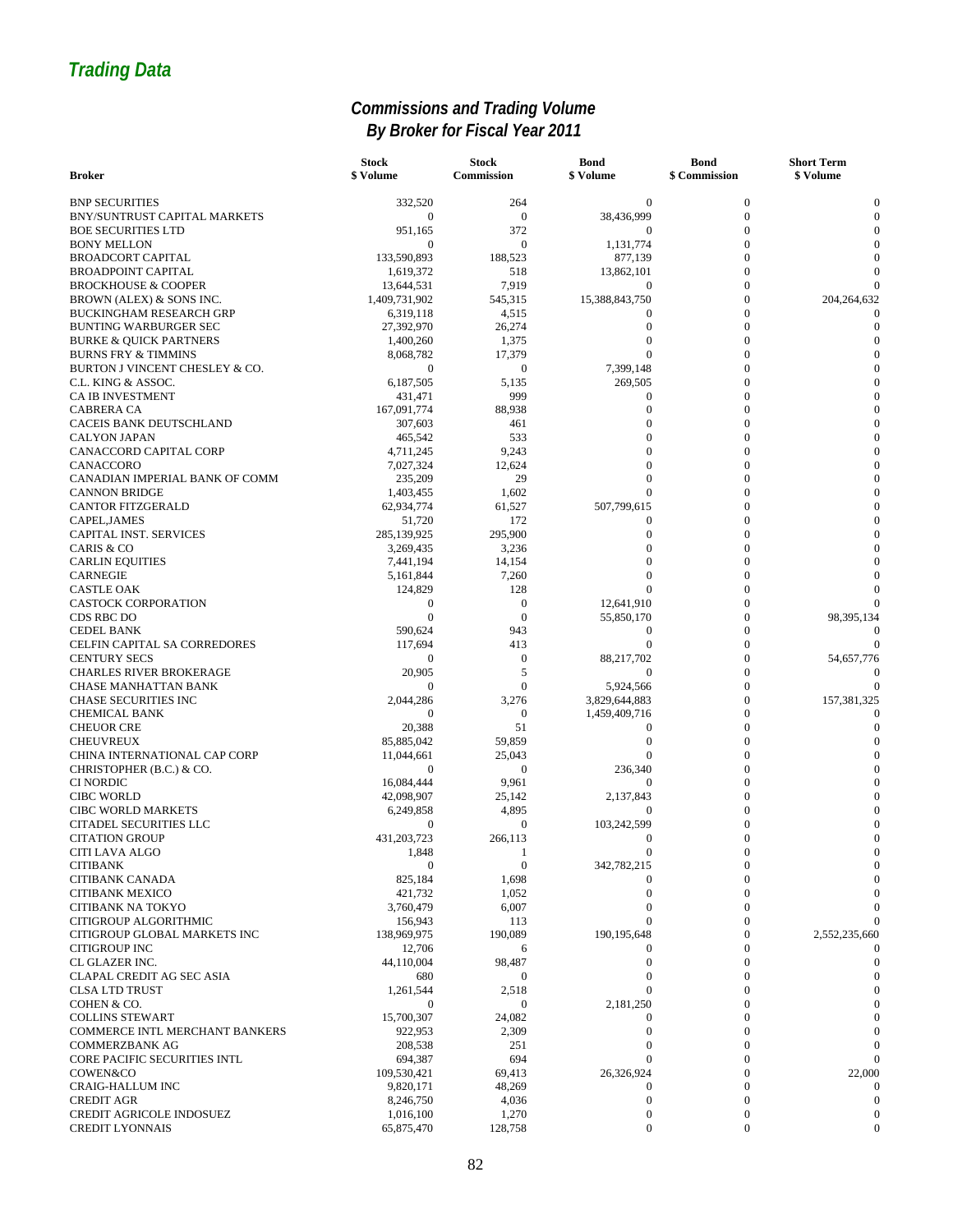| <b>Broker</b>                                                             | <b>Stock</b><br>\$ Volume     | <b>Stock</b><br>Commission   | Bond<br>\$ Volume            | <b>Bond</b><br>\$ Commission     | <b>Short Term</b><br>\$ Volume |
|---------------------------------------------------------------------------|-------------------------------|------------------------------|------------------------------|----------------------------------|--------------------------------|
|                                                                           |                               |                              |                              |                                  |                                |
| <b>CREDIT LYONNAIS SECURITIES</b><br><b>CREDIT RESEARCH &amp; TRADING</b> | 17,651,041<br>2,225,641       | 42,187<br>761                | $\mathbf{0}$<br>107,017,580  | $\mathbf{0}$<br>$\mathbf{0}$     |                                |
| <b>CREDIT SUISSE</b>                                                      | 28,607,416                    | 49,628                       | 1,144,000                    | $\mathbf{0}$                     |                                |
| CREDIT SUISSE FIRST BOSTON LTD                                            | 202,520,219                   | 252,104                      | 7,778,834                    | $\overline{0}$                   |                                |
| <b>CREWS &amp; ASSOCIATES</b>                                             | $\mathbf{0}$                  | 0                            | 3,451,998                    | $\mathbf{0}$                     |                                |
| <b>CRONIN &amp; CO INC</b>                                                | $\mathbf{0}$                  | $\boldsymbol{0}$             | 93,964,819                   | $\mathbf{0}$                     |                                |
| <b>CRT CAPITAL GROUP</b>                                                  | 141,120                       | 5                            | 58,075,888                   | $\mathbf{0}$                     |                                |
| <b>CRUTTEDEN GUST &amp; MERH</b>                                          | 3.235.348                     | 6,947                        | $\bf{0}$                     | $\mathbf{0}$                     |                                |
| <b>CS FIRST BOSTON</b><br>CS SEC USA                                      | 96,877,626<br>20,578          | 172,426<br>8                 | 138,050,955<br>$\mathbf{0}$  | $\boldsymbol{0}$<br>$\mathbf{0}$ | 23,598,096,426                 |
| <b>CS SECURITIES EUROPE LTD</b>                                           | 2,157,441                     | 3,209                        | $\mathbf{0}$                 | $\mathbf{0}$                     |                                |
| <b>CSFB</b>                                                               | 3,781,144                     | 4,808                        | $\mathbf{0}$                 | $\Omega$                         |                                |
| <b>CSI US INTERNATIONL</b>                                                | 17,321,071                    | 17,196                       | $\theta$                     | $\Omega$                         |                                |
| <b>CUTTONE &amp; CO</b>                                                   | 363,461                       | 645                          | $\theta$                     | $\theta$                         |                                |
| D CARNEGIE AG STOCKHOLM, SWEDEN                                           | 3,464,590                     | 4,403                        | $\mathbf{0}$                 | $\Omega$                         |                                |
| D.A. DAVIDSON                                                             | 19,117,987                    | 33,332                       | $\theta$                     | $\Omega$                         |                                |
| DAEWOOD SECURITIES CO., LTD<br>DAIN RAUSCHER INC                          | 2,286,789<br>61,883,425       | 3,440<br>67,011              | $\Omega$<br>831,135,082      | 0<br>0                           |                                |
| <b>DAIWA SBCM</b>                                                         | 9.395.999                     | 8,796                        | 0                            | $\theta$                         |                                |
| DAIWA SEC. AMERICA                                                        | 39,782,886                    | 43,375                       | $\mathbf{0}$                 | $\theta$                         |                                |
| DANIEL STEWART & CO                                                       | 21,152                        | 25                           | $\theta$                     | 0                                |                                |
| $DAVY(J+E)$                                                               | 5,649,501                     | 4,794                        | $\mathbf{0}$                 | $\theta$                         |                                |
| <b>DAVY STOCKBROKERS</b>                                                  | 971,773                       | 729                          | $\mathbf{0}$                 | $\mathbf{0}$                     |                                |
| DEAN WITTER REYNOLDS                                                      | $\mathbf{0}$                  | $\mathbf{0}$                 | 1,340,366                    | $\theta$                         |                                |
| <b>DEN DANSKE BANK</b>                                                    | 386,643                       | 464                          | $\mathbf{0}$                 | $\Omega$                         |                                |
| <b>DENNIS HT</b><br>DEPFA FIRST ALBANY SECURITIES                         | $\mathbf{0}$<br>$\mathbf{0}$  | $\mathbf{0}$<br>$\mathbf{0}$ | 1,181,600<br>5,256,920       | 0<br>$\overline{0}$              |                                |
| <b>DEUTSCHE BANK</b>                                                      | 259,636,754                   | 211,144                      | 102,573,964                  | $\mathbf{0}$                     |                                |
| <b>DEUTSCHE BANK SECS</b>                                                 | $\Omega$                      | $\mathbf{0}$                 | 71,810,509                   | $\mathbf{0}$                     | 14,550,218,357                 |
| DEUTSCHE EQ. PVT., LTD.                                                   | 11,168,629                    | 22,933                       | $\bf{0}$                     | $\mathbf{0}$                     |                                |
| <b>DEUTSCHE M</b>                                                         | 4,812,270                     | 8,322                        | $\mathbf{0}$                 | $\mathbf{0}$                     |                                |
| <b>DEUTSCHES</b>                                                          | 6,872,710                     | 14,974                       | $\mathbf{0}$                 | $\mathbf{0}$                     |                                |
| <b>DEUTSCHE SECURITIES</b>                                                | 7,473,140                     | 21,111                       | $\mathbf{0}$                 | $\Omega$                         |                                |
| DEUTSCHE SECURITIES ASIA                                                  | 45,814,791                    | 151,559                      | $\mathbf{0}$                 | $\mathbf{0}$                     |                                |
| DHANKI SECURITIES PVT LTD.<br>DOLAT CAPITAL MARKETS                       | 1,096,772<br>1,492,452        | 2,432<br>3,720               | $\theta$<br>$\overline{0}$   | $\Omega$<br>$\mathbf{0}$         |                                |
| <b>DONGWON SECURITY</b>                                                   | 7,116,363                     | 15,709                       | $\theta$                     | $\Omega$                         |                                |
| <b>DOUGHERTY CO</b>                                                       | 7,107,068                     | 10,039                       | $\mathbf{0}$                 | $\Omega$                         |                                |
| DOWLING & PARTNERS SEC LLC                                                | 6,809,693                     | 8,080                        | $\theta$                     | $\theta$                         |                                |
| <b>DSP MERRILL LYNCH</b>                                                  | 2,363,512                     | 7,098                        | $\mathbf{0}$                 | $\Omega$                         |                                |
| DSP MERRILL LYNCH BOMBAY INDIA                                            | 15, 137, 381                  | 28,144                       | $\Omega$                     | O                                |                                |
| DUNCAN WILLIAMS GOVT SEC                                                  | $\mathbf{0}$                  | $\mathbf{0}$                 | 2,144,650                    | 0                                |                                |
| <b>DUNDEE SECURITIES</b><br>E D & F MAN INTERNATIONAL SEC                 | 240,460<br>$\mathbf{0}$       | 852<br>$\mathbf{0}$          | $\mathbf{0}$                 | 0                                |                                |
| <b>ECZACIBASI MENKUL DEGERLER</b>                                         | 363,782                       | 726                          | 4,663,688<br>$\mathbf{0}$    | 0                                |                                |
| <b>EDELWEISS SECURITIES</b>                                               | 4,807,790                     | 11,972                       | $\boldsymbol{0}$             | 0                                |                                |
| ENAM SECURITIES PVT LTD                                                   | 3,328,362                     | 8,381                        | $\Omega$                     | $\Omega$                         | $\Omega$                       |
| EQUITY-ONE CORPORATION                                                    | $\boldsymbol{0}$              | $\boldsymbol{0}$             | 533,320                      | $\mathbf{0}$                     | $\Omega$                       |
| EUROCLEAR BANK S.A. N.V.                                                  | 36,800                        | 44                           | $\mathbf{0}$                 | $\boldsymbol{0}$                 |                                |
| <b>EUROMOBILIARE</b>                                                      | 634,041                       | 950                          | $\boldsymbol{0}$             | $\boldsymbol{0}$                 |                                |
| <b>EUROZ SECURITIES LIMITED</b>                                           | 60,153                        | 90                           | $\boldsymbol{0}$             | $\mathbf{0}$                     |                                |
| <b>EVOLUTION BEESON GREGORY</b><br><b>EVOLUTION SECURITIES LTD</b>        | 4,469,833<br>1,462,033        | 5,241<br>2,324               | $\mathbf{0}$<br>$\mathbf{0}$ | $\boldsymbol{0}$<br>$\mathbf{0}$ |                                |
| <b>EXANE, PARIS</b>                                                       | 41,966,511                    | 55,423                       | $\Omega$                     | $\mathbf{0}$                     |                                |
| <b>EXECUTION LTD</b>                                                      | 322,305                       | 322                          | $\Omega$                     | $\mathbf{0}$                     |                                |
| <b>EXECUTION SERVICES INC</b>                                             | 131,609,908                   | 168,529                      | $\Omega$                     | $\mathbf{0}$                     |                                |
| <b>FARMERS &amp; MERCHANTS BANK</b>                                       | $\mathbf{0}$                  | $\boldsymbol{0}$             | 1,254,000                    | $\mathbf{0}$                     |                                |
| FEDERAL RESERVE BANK OF BOSTON                                            | $\mathbf{0}$                  | $\boldsymbol{0}$             | 26,797,191                   | $\mathbf{0}$                     |                                |
| <b>FIDELITY C</b>                                                         | 55,259,069                    | 21,702                       | $\mathbf{0}$                 | $\mathbf{0}$                     |                                |
| <b>FIDENTIIS</b>                                                          | 532,659                       | 799                          | $\mathbf{0}$                 | $\mathbf{0}$                     |                                |
| FIFTH THIRD SECURITIES INC<br>FIG PARTNERS LLC                            | $\boldsymbol{0}$<br>2,521,622 | $\boldsymbol{0}$<br>4,507    | 24,910,156<br>$\mathbf{0}$   | $\mathbf{0}$<br>$\mathbf{0}$     |                                |
| FINANCIAL BROKERAGE                                                       | 5,471,090                     | 15,877                       | $\mathbf{0}$                 | $\mathbf{0}$                     |                                |
| FIRST BOSTON CORPORATION                                                  | 2,187,620,126                 | 1,169,571                    | 12,692,115,723               | $\mathbf{0}$                     | 13,726,618                     |
| FIRST ENERGY CAPITAL                                                      | 27,794                        | 0                            | $\mathbf{0}$                 | $\boldsymbol{0}$                 |                                |
| <b>FIRST PACIFIC</b>                                                      | 8,922,390                     | 9,456                        | $\mathbf{0}$                 | $\mathbf{0}$                     | $\Omega$                       |
| FIRST TENN BANK, NA                                                       | $\mathbf{0}$                  | $\mathbf{0}$                 | 16,219,783                   | $\boldsymbol{0}$                 | $\Omega$                       |
| FIRST UNION CAP MKTS                                                      | 48,065,880                    | 56,023                       | 1,819,467,553                | $\mathbf{0}$                     | $\theta$                       |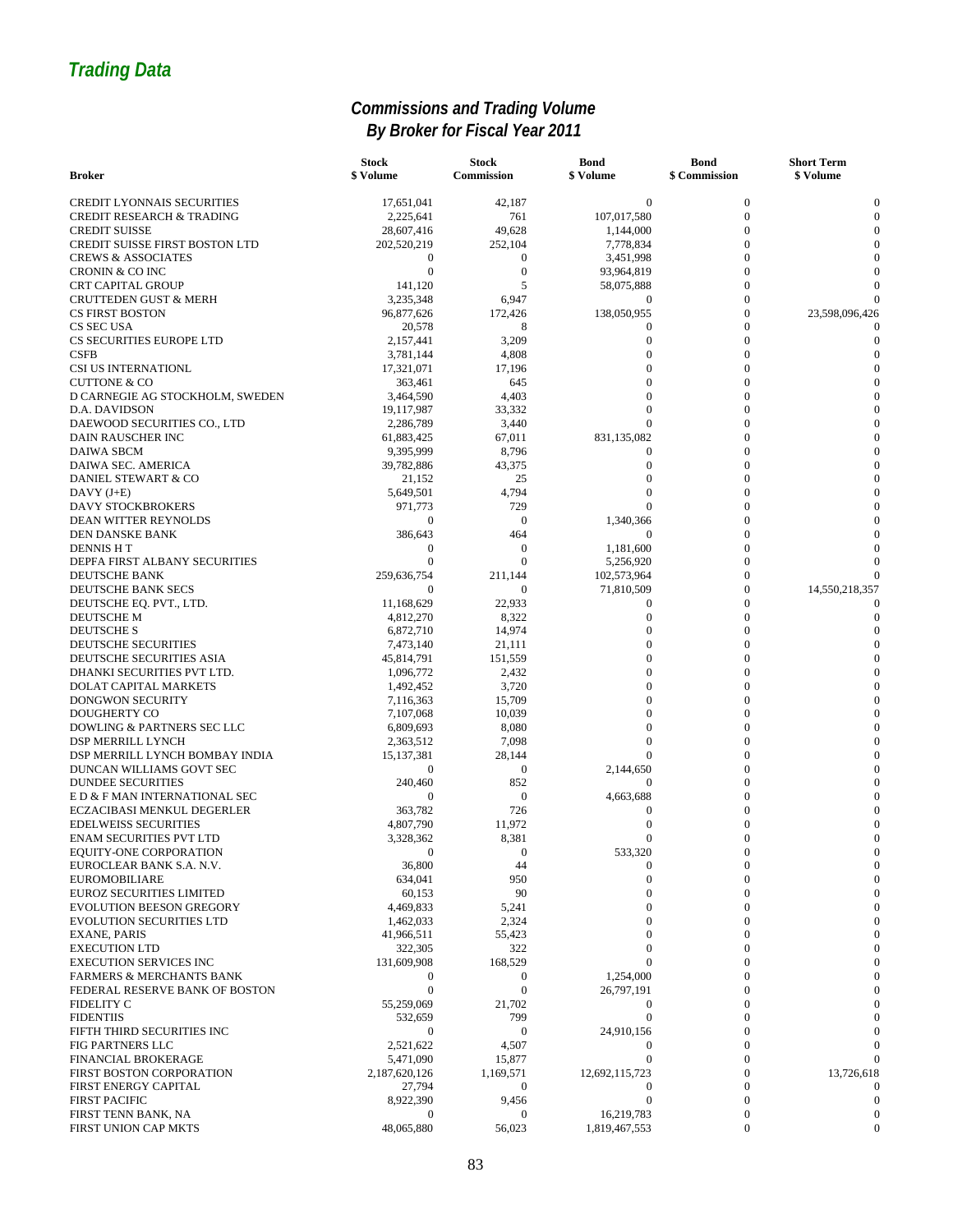| <b>Broker</b>                                                           | <b>Stock</b><br>\$ Volume | <b>Stock</b><br>Commission | Bond<br>\$ Volume                | <b>Bond</b><br>\$ Commission | <b>Short Term</b><br>\$ Volume |
|-------------------------------------------------------------------------|---------------------------|----------------------------|----------------------------------|------------------------------|--------------------------------|
| FLEMING (ROBERT) INC                                                    | 11,895,728                | 13,808                     | $\mathbf{0}$                     | $\boldsymbol{0}$             |                                |
| FORD FINANCIAL SERVICES                                                 | $\mathbf{0}$              | 0                          | $\mathbf{0}$                     | $\overline{0}$               | 129,971,886                    |
| <b>FORTIS BANK</b>                                                      | $\theta$                  | $\mathbf{0}$               | 17,440,921                       | $\theta$                     |                                |
| FOX RIVER EXECUTION TECHNOLOGY                                          | 36,847,760                | 8,264                      | $\theta$                         | $\theta$                     |                                |
| FRIEDMAN, BILLINGS & RAMSEY                                             | 20,284,086                | 18,057                     | 14,981                           | $\Omega$                     |                                |
| <b>FUJI SECURITIES</b>                                                  | 9,701,483                 | 10,166                     | $\mathbf{0}$                     | $\Omega$<br>$\Omega$         |                                |
| <b>G-TRADE SEC</b><br>G.K. GOH                                          | 12,973,450<br>1,847,661   | 6,754<br>4,285             | $\overline{0}$<br>$\Omega$       | $\Omega$                     |                                |
| <b>GARDNER RICH &amp; COLE</b>                                          | 3,923,089                 | 5,508                      | $\Omega$                         | $\Omega$                     |                                |
| <b>GENERAL ELEC CAPITAL CORP</b>                                        | $\mathbf{0}$              | $\mathbf{0}$               | $\Omega$                         | $\theta$                     | 798,957,795                    |
| <b>GEOJIT BNP PARIBAS FINANCIAL</b>                                     | 788,855                   | 1,972                      | $\Omega$                         | $\theta$                     |                                |
| <b>GLEACHER NATWEST, INC.</b>                                           | $\mathbf{0}$              | $\mathbf{0}$               | 5,737,489                        | $\Omega$                     |                                |
| <b>GLOBAL HUNTER SECURITIES LLC</b>                                     | 285,466                   | 1,600                      | $\boldsymbol{0}$                 | $\Omega$                     |                                |
| <b>GLOBAL SECURITIES</b>                                                | 1,467,531                 | 734                        | $\overline{0}$                   | $\Omega$                     |                                |
| <b>GMP SECURITIES LTD.</b>                                              | 4,436,329                 | 4,923                      | 0                                | $\Omega$                     |                                |
| <b>GOLDMAN SACHS &amp; COMPANY</b>                                      | 696,017,493               | 778,679                    | 9,522,157,307                    | 140,149                      | 1,085,447,922                  |
| <b>GOLDMAN SACHS INTL.</b>                                              | 73,331                    | 44                         | 0<br>$\overline{0}$              | $\theta$<br>$\theta$         |                                |
| <b>GOODBODY STOCKBROKERS</b><br><b>GREEN STREET</b>                     | 267,200<br>161,889        | 366<br>513                 | $\Omega$                         | $\Omega$                     |                                |
| <b>GREENFIELD ARBITRAGE PARTNERS</b>                                    | 601,525                   | 18,427                     | 8,214,161,658                    | $\Omega$                     | 24.322.504                     |
| <b>GREENWICH CAPITAL MARKETS INC</b>                                    | $\mathbf{0}$              | $\theta$                   | 597,071,392                      | 12,282                       | 23,011,600,000                 |
| <b>GRIFFIN KUBIK STEPHENS &amp; THOMPSON</b>                            | $\mathbf{0}$              | $\mathbf{0}$               | 22,651,173                       | $\Omega$                     |                                |
| GROSS & CO. INC.                                                        | $\mathbf{0}$              | $\mathbf{0}$               | 11,084,609                       | $\mathbf{0}$                 |                                |
| <b>GUZMAN &amp; CO.</b>                                                 | 226,552,544               | 118,146                    | $\theta$                         | $\mathbf{0}$                 |                                |
| <b>HBSC SECURITIES</b>                                                  | $\mathbf{0}$              | $\mathbf{0}$               | 190,717,091                      | $\Omega$                     |                                |
| <b>HC ISTANBU</b>                                                       | 2,397,436                 | 4,804                      | $\mathbf{0}$                     | $\Omega$                     |                                |
| HEEERS & CO INC.                                                        | 26,723,812                | 19,372                     | $\overline{0}$                   | $\Omega$                     |                                |
| HIBERNIA SOUTH COAST CAP INC                                            | 2,222,567                 | 3,776                      | $\Omega$                         | $\mathbf{0}$                 |                                |
| <b>HOARE GOVETT</b>                                                     | 6,785,647                 | 17,703<br>25,235           | 86,465<br>$\theta$               | 25<br>$\overline{0}$         |                                |
| HONG KONG & SHANG HIGH BANKING COR<br>HOWARD WEIL LABOUISSE FRIEDRIC    | 15,090,363<br>465,527     | 372                        | $\overline{0}$                   | $\Omega$                     |                                |
| HSBC ASSET MANAGEMENT                                                   | 7,820,821                 | 9,613                      | 3,707,079                        | $\Omega$                     |                                |
| <b>HSBC BANK</b>                                                        | 43,448,666                | 69,275                     | 1,577,973                        | $\Omega$                     |                                |
| HSBC INVESTMENT BANK                                                    | 472,687                   | 877                        | 6,812,708                        | $\Omega$                     |                                |
| <b>HSBC JAMES CAPEL</b>                                                 | 388,679                   | 781                        | $\mathbf{0}$                     | $\theta$                     |                                |
| <b>HSBC SECURITIES INC</b>                                              | 3,020,919                 | 3,513                      | 213,913,538                      | $\mathbf{0}$                 | 29,617,758,099                 |
| HVB CAPITAL MARKETS, INC.                                               | 1,742,112                 | 5,233                      | 0                                | $\theta$                     |                                |
| <b>IBJ INTL LTD</b>                                                     | 3,427,062                 | 3,016                      | $\overline{0}$                   | $\Omega$                     |                                |
| <b>ICAP SECURITIES</b>                                                  | 85,025                    | 51                         | $\Omega$                         | $\Omega$                     |                                |
| <b>ICHIYOSHI SECURITIES</b><br><b>ICICI BROKERAGE SERVICES LTD</b>      | 464,279<br>328,826        | 465<br>824                 | 0<br>$\Omega$                    |                              |                                |
| IMPERIAL CAPITAL LLC                                                    | 802,197                   | 2,360                      | $\Omega$                         |                              |                                |
| <b>INDIA INFOLINE LTD</b>                                               | 25,119,722                | 71,786                     | $\Omega$                         |                              |                                |
| INFINITY.COM FINANCIAL SEC.                                             | 793,258                   | 1,719                      | $\Omega$                         |                              |                                |
| <b>ING BANK</b>                                                         | 9,427,962                 | 24,031                     | $\Omega$                         |                              |                                |
| <b>ING BARING</b>                                                       | 17,530,615                | 23,388                     | $\Omega$                         |                              |                                |
| <b>INSTINET</b>                                                         | 718,075,127               | 333,963                    | $\Omega$                         | $\Omega$                     |                                |
| <b>INTERMONTE</b>                                                       | 2,660,202                 | 3,988                      | $\mathbf{0}$                     | $\boldsymbol{0}$             |                                |
| <b>INVESTEC SECURITIES</b>                                              | 4,635,836                 | 6,070                      | $\overline{0}$                   | $\mathbf{0}$                 |                                |
| <b>INVESTMENT TECHNOLOGY CORP</b><br>INVESTMENT TECHNOLOGY GRP INC      | 978,295,673<br>396,160    | 230,383<br>123             | $\overline{0}$<br>$\overline{0}$ | $\mathbf{0}$<br>$\mathbf{0}$ |                                |
| <b>ISI GROUP</b>                                                        | 31,491,601                | 31,151                     | $\overline{0}$                   | $\mathbf{0}$                 |                                |
| ISLAND TRADER SECURITIES INC.                                           | 7,500,150                 | 7,129                      | $\overline{0}$                   | $\mathbf{0}$                 |                                |
| <b>ITG AUSTRALIA LTD</b>                                                | 1,631,289                 | 816                        | $\Omega$                         | $\mathbf{0}$                 |                                |
| <b>ITG CANADA</b>                                                       | 24,586,317                | 13,918                     | $\Omega$                         | $\mathbf{0}$                 |                                |
| ITG SECURITIES (HK) LTD                                                 | 13,186,435                | 7,490                      | $\theta$                         | $\mathbf{0}$                 |                                |
| ITGL                                                                    | 347,204,501               | 131,678                    | $\Omega$                         | $\mathbf{0}$                 |                                |
| <b>IVY SECURITIES INC.</b>                                              | 1,880,357                 | 860                        | $\Omega$                         | $\mathbf{0}$                 |                                |
| <b>JPMORGAN &amp; CO</b>                                                | 172,812,509               | 190,813                    | 18,757,139                       | $\mathbf{0}$                 |                                |
| <b>JP MORGAN SECURITIES INC</b>                                         | 170,138,032               | 373,859                    | 1,227,037,091                    | 6,565                        | 4,011,189,278                  |
| <b>JACKSON PARTNERS &amp; ASSOCIATES INC</b><br>JANNEY MONTGOMERY SCOTT | 1,216,670<br>4,289,214    | 675<br>12,876              | $\mathbf{0}$<br>326,339          | $\mathbf{0}$<br>$\mathbf{0}$ |                                |
| <b>JEFFERIES &amp; CO</b>                                               | 1,141,632,133             | 584,340                    | 348,057,319                      | $\mathbf{0}$                 | 38,369,909                     |
| <b>JEFFRIES PROGRAM</b>                                                 | 25,804                    | 23                         | $\bf{0}$                         | $\theta$                     |                                |
| JENNINGS CAPITAL INC                                                    | 278,142                   | 269                        | 0                                | $\mathbf{0}$                 |                                |
| <b>JM FINANCIAL</b>                                                     | 4,223,556                 | 8,120                      | $\overline{0}$                   | $\Omega$                     |                                |
| <b>JNK SECURITIES INC</b>                                               | 13,618,319                | 20,928                     | $\boldsymbol{0}$                 | $\boldsymbol{0}$             |                                |
| JOH BERENBERG GOSSLER AND CO                                            | 2,823,117                 | 4,236                      | $\overline{0}$                   | $\mathbf{0}$                 |                                |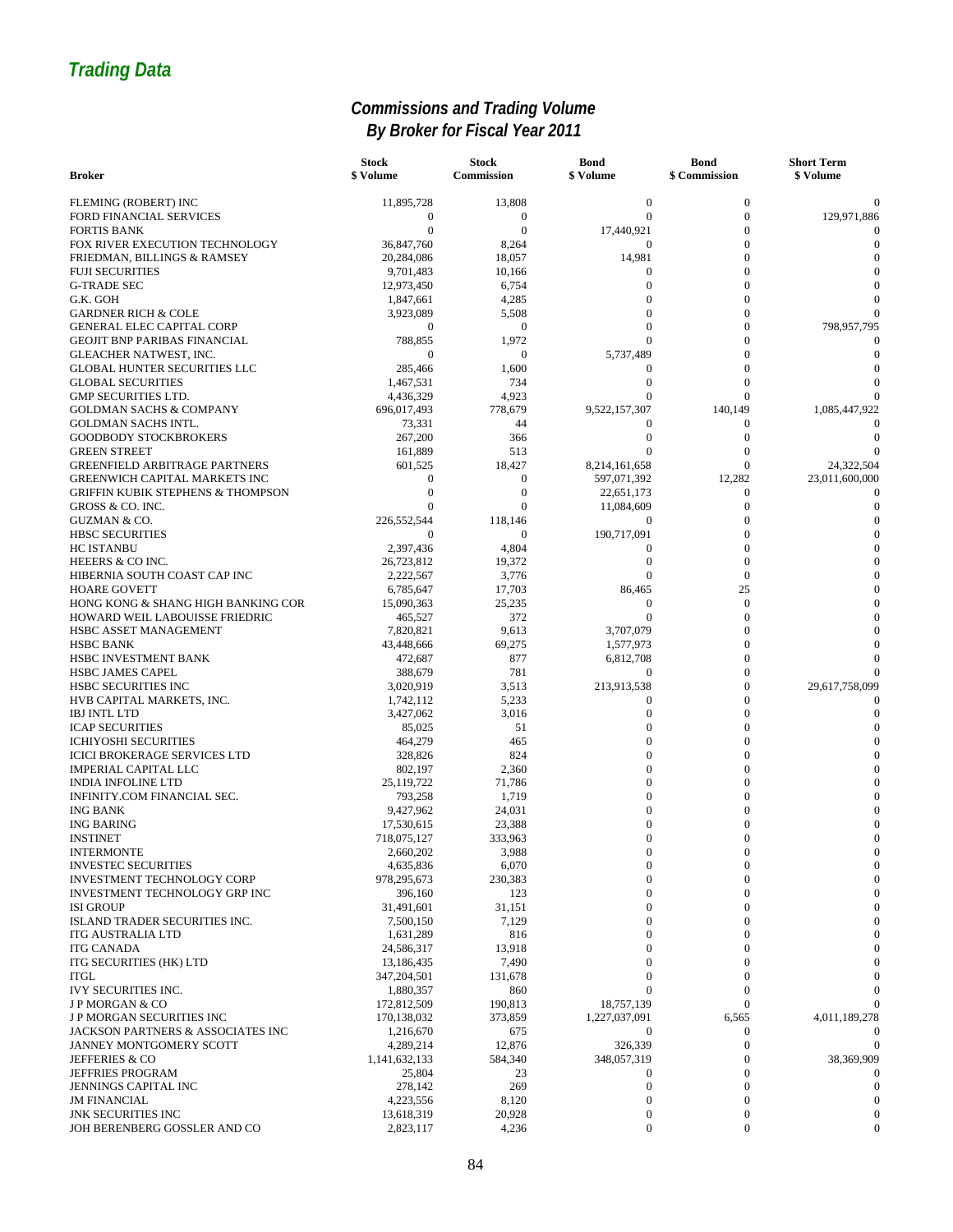# *Trading Data*

|                                                              | <b>Stock</b>                | <b>Stock</b>            | Bond                          | <b>Bond</b>                      | <b>Short Term</b>    |
|--------------------------------------------------------------|-----------------------------|-------------------------|-------------------------------|----------------------------------|----------------------|
| <b>Broker</b>                                                | \$ Volume                   | Commission              | \$ Volume                     | \$ Commission                    | \$ Volume            |
| JOHNSON RICE & CO                                            | 1,037,322                   | 1,676                   | $\mathbf{0}$                  | $\boldsymbol{0}$                 |                      |
| <b>JONES &amp; ASSOCIATES</b>                                | 4,008,853                   | 6,106                   | $\mathbf{0}$                  | $\boldsymbol{0}$                 | $\theta$             |
| JONESTRADING INSTITUTIONAL                                   | 31,157,834                  | 39,505                  | $\Omega$                      | $\mathbf{0}$                     | $\Omega$             |
| <b>JP MORGAN</b>                                             | 8,334,153                   | 12,324                  | 29,410,461                    | $\mathbf{0}$                     | 9,678,597            |
| JPAE<br><b>JPMCB/HSBC</b>                                    | 65,151<br>$\mathbf 0$       | 85<br>$\theta$          | $\mathbf{0}$<br>6,043,800     | $\mathbf{0}$<br>$\mathbf{0}$     | $\Omega$<br>$\Omega$ |
| <b>JULIUS BAER</b>                                           | 6,811,713                   | 8,980                   | $\theta$                      | $\mathbf{0}$                     |                      |
| KALB VOORHIS & CO                                            | $\boldsymbol{0}$            | $\theta$                | 18,306                        | $\theta$                         |                      |
| <b>KAUFMAN BROTHERS</b>                                      | 546,752                     | 209                     | $\boldsymbol{0}$              | $\mathbf{0}$                     |                      |
| <b>KBC PEEL</b>                                              | 671,412                     | 667                     | $\mathbf{0}$                  | $\theta$                         |                      |
| KEB SMITH BARNEY SECS                                        | 14,893,353                  | 27,052                  | $\mathbf{0}$                  | $\mathbf{0}$                     |                      |
| <b>KEEFE BRUYETTE &amp; WOOD</b>                             | 35,298,794                  | 65,645                  | $\mathbf{0}$                  | $\theta$                         |                      |
| KELLY & CHRISTENSEN INC.<br><b>KEMPEN &amp; CO</b>           | 2,067,325<br>1,486,065      | 2,022<br>1,531          | $\mathbf{0}$<br>$\Omega$      | $\Omega$<br>0                    |                      |
| <b>KEMPER CAP</b>                                            | $\mathbf{0}$                | $\mathbf{0}$            | 333,800                       | 0                                |                      |
| KEPLER EQUITIES FRAKFURT BRAN                                | 76,928                      | 116                     | $\mathbf{0}$                  | $\theta$                         |                      |
| <b>KEPLER EQUITIES ZURICH</b>                                | 179,622                     | 270                     | $\mathbf{0}$                  | $\theta$                         |                      |
| KINNARD (JOHN G.) & CO                                       | 10,837,078                  | 14,339                  | $\Omega$                      | $\theta$                         |                      |
| KNIGHT DIRECT                                                | 24,559,391                  | 15,741                  | $\mathbf{0}$                  | $\mathbf{0}$                     |                      |
| <b>KNIGHT SECURITIES</b>                                     | 221, 271, 075               | 400,800                 | $\theta$                      | $\theta$                         |                      |
| KOTAK SECURITIES                                             | 6,078,591                   | 14,512                  | $\theta$                      | $\theta$                         |                      |
| LADENBURG THALMAN & CO.<br><b>LARRAIN VIAL</b>               | 308,883<br>466,561          | 327<br>995              | $\mathbf{0}$<br>$\mathbf{0}$  | $\theta$<br>$\mathbf{0}$         |                      |
| <b>LASKER STONE AND STERN</b>                                | 13,487,031                  | 7,903                   | $\mathbf{0}$                  | $\mathbf{0}$                     |                      |
| <b>LAZARD ASSET MANAGEMENT</b>                               | 32,887                      | 41                      | $\mathbf{0}$                  | $\mathbf{0}$                     |                      |
| <b>LAZARD FRERES &amp; CO</b>                                | 25,780,507                  | 20,709                  | 322,925                       | $\mathbf{0}$                     |                      |
| <b>LEERINK SW</b>                                            | 14,396,735                  | 16,513                  | $\mathbf{0}$                  | $\mathbf{0}$                     |                      |
| <b>LEHMAN BROS INC</b>                                       | 935,790,853                 | 559,147                 | 31,321,520                    | $\mathbf{0}$                     |                      |
| <b>LIBERTAS</b>                                              | $\mathbf{0}$                | $\mathbf{0}$            | 3,261,640                     | $\mathbf{0}$                     |                      |
| LIBERUM CAPITAL LIMITED                                      | 1,864,851                   | 2,339                   | $\mathbf 0$                   | $\mathbf{0}$                     |                      |
| LIQUIDNETI<br>LITWIN SECURITIES INC.                         | 799,110,681<br>$\mathbf{0}$ | 609,165<br>$\mathbf{0}$ | $\theta$<br>22,736            | $\mathbf{0}$<br>$\mathbf{0}$     |                      |
| LLOYDS BK INTNL LTD GILTS                                    | $\overline{0}$              | $\mathbf{0}$            | 3,648,280                     | $\theta$                         |                      |
| <b>LOCATION C</b>                                            | 1,861,256                   | $\mathbf{0}$            | $\boldsymbol{0}$              | $\mathbf{0}$                     |                      |
| <b>LONGBOW SECURITIES LLC</b>                                | 6,229,107                   | 11,592                  | $\mathbf{0}$                  | $\theta$                         |                      |
| <b>LOOP CAPITAL</b>                                          | 87,366,537                  | 54,425                  | $\mathbf{0}$                  | $\mathbf{0}$                     |                      |
| LYNCH, JONES & RYAN                                          | 720,571,071                 | 466,260                 | $\mathbf{0}$                  | $\theta$                         |                      |
| <b>MACQUARIE CAP MKTS</b>                                    | 7,336,322                   | 10,505                  | $\mathbf{0}$                  | 0                                |                      |
| <b>MACQUARIE EQUITIES</b>                                    | 32,878,483                  | 54,529                  | $\theta$                      | $\Omega$                         |                      |
| <b>MACQUARIE SECURITIES</b><br><b>MAINFIRST</b>              | 14,430,306<br>947,527       | 17,242<br>1,350         | $\mathbf{0}$<br>$\theta$      | $\Omega$<br>$\theta$             |                      |
| <b>MALONEY &amp; CO</b>                                      | 11,277,458                  | 15,422                  | $\mathbf{0}$                  | $\theta$                         |                      |
| <b>MAN FINANCIAL SIFY SECURITIES</b>                         | 373,491                     | 931                     | $\Omega$                      | 0                                |                      |
| MAN SECURITIES INC                                           | $\boldsymbol{0}$            | $\mathbf{0}$            | 2,374,284                     | 0                                |                      |
| <b>MARTIN LYN</b>                                            | $\Omega$                    | $\mathbf{0}$            | 522,569,503                   | $\theta$                         |                      |
| MCDONALD & COMPANY                                           | 25,979,059                  | 33,898                  | 30,247,384                    | $\mathbf{0}$                     |                      |
| <b>MELLON BANK</b>                                           | 740,872                     | 468                     | $\mathbf{0}$                  | $\Omega$                         | $\theta$             |
| MELVIN SECURITIES (CLARK & CO)<br>MERRIL-PERFORMANCE MEASURE | 8,689,083<br>1,043,134,560  | 8,272<br>478,257        | $\mathbf{0}$<br>35,580,386    | $\mathbf{0}$<br>10,074           | $\theta$             |
| <b>MERRILL LYNCH</b>                                         | 473,621,462                 | 543,476                 | 8,057,756                     | 3,540                            |                      |
| MERRILL LYNCH INTERNATIONAL                                  | 8,109,321                   | 13,823                  | $\mathbf 0$                   | $\boldsymbol{0}$                 |                      |
| MERRILL LYNCH P F & S                                        | $\bf{0}$                    | $\boldsymbol{0}$        | 2,578,381                     | 43,195                           |                      |
| <b>MERRIMAN</b>                                              | 1,610,997                   | 4,912                   | $\mathbf{0}$                  | $\boldsymbol{0}$                 |                      |
| MESIROW AND COMPANY                                          | $\mathbf{0}$                | $\mathbf{0}$            | 38,673,451                    | $\mathbf{0}$                     |                      |
| MESIROW FINANCIAL INC                                        | $\boldsymbol{0}$            | $\boldsymbol{0}$        | 30,231,750                    | $\boldsymbol{0}$                 |                      |
| MF GLOBAL FXA SECURITIES LTD<br>MIAE MERRILL LYNCH ALGOR     | 3,475,648                   | 3,904                   | 693,519<br>$\mathbf{0}$       | $\boldsymbol{0}$<br>$\mathbf{0}$ |                      |
| MIDLAND MANAGEMENT CORP                                      | 2,085,199<br>3,572,726      | 1,061<br>5,351          | $\boldsymbol{0}$              | $\overline{0}$                   |                      |
| MILLER TABAK HIRCH                                           | 1,513,712                   | 513                     | 309,375                       | $\mathbf{0}$                     |                      |
| <b>MITSUBISHI</b>                                            | $\boldsymbol{0}$            | $\boldsymbol{0}$        | 14,729,803                    | $\mathbf{0}$                     |                      |
| MITSUBISHI FINL. LONDON                                      | $\mathbf{0}$                | $\boldsymbol{0}$        | 10,973,823                    | $\mathbf{0}$                     |                      |
| MITSUBISHI UFJ SECURITIES                                    | 3,658,494                   | 3,823                   | $\mathbf{0}$                  | $\mathbf{0}$                     | 0                    |
| <b>MIZUHO SECURITIES</b>                                     | 52,898                      | 91                      | 29,937,250                    | $\mathbf{0}$                     | 31,244,199           |
| <b>MKM PARTNER</b>                                           | 6,293,147                   | 11,197                  | $\mathbf{0}$                  | $\theta$                         |                      |
| <b>MND PARTNERS</b>                                          | 193,534                     | 123                     | $\boldsymbol{0}$              | $\mathbf{0}$<br>$\mathbf{0}$     |                      |
| MONNESS CRESPI HARDT<br>MONTGOMERY SECURITIES                | 86,632<br>1,208,494         | 130<br>$\boldsymbol{0}$ | $\mathbf{0}$<br>7,284,766,773 | $\boldsymbol{0}$                 | 489,921,306          |
| MONTROSE SECURITIES EQUITY                                   | 4,062,559                   | 3,541                   | $\boldsymbol{0}$              | $\boldsymbol{0}$                 | $\theta$             |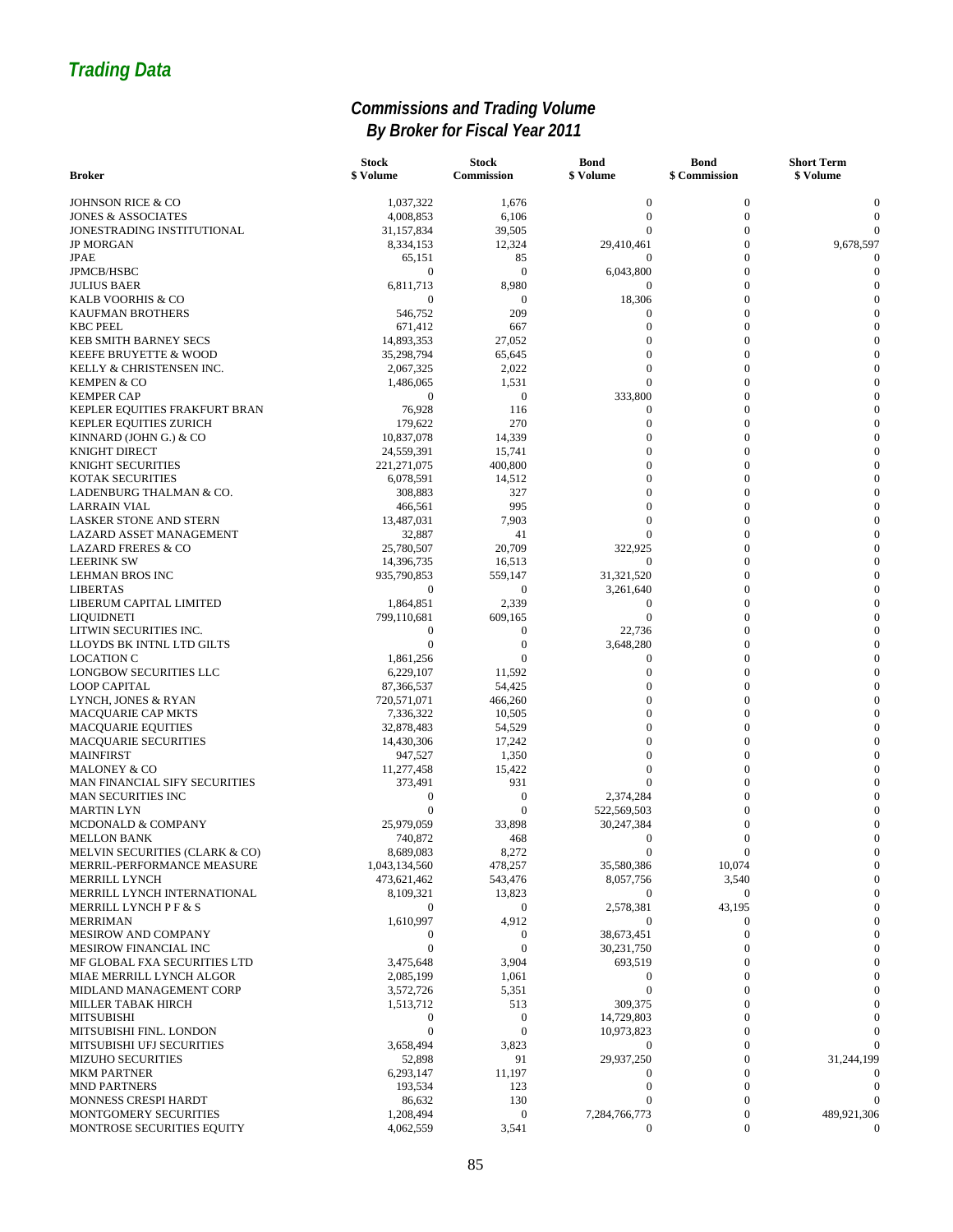# *Trading Data*

| <b>Broker</b>                                             | <b>Stock</b><br>Stock<br>\$ Volume<br>Commission |                           | Bond<br>\$ Volume                | <b>Short Term</b><br><b>Bond</b><br>\$ Commission |                |
|-----------------------------------------------------------|--------------------------------------------------|---------------------------|----------------------------------|---------------------------------------------------|----------------|
| MONUMENT SECURITIES LIMITED                               | 3,047,790                                        | 3,377                     | $\mathbf 0$                      | $\boldsymbol{0}$                                  |                |
| MOORE MODERN PLANNING CO                                  | 0                                                | $\boldsymbol{0}$          | 3,485,756                        | $\mathbf{0}$                                      |                |
| <b>MORGAN GRENFELL</b>                                    | 3,057,424                                        | 7,191                     | $\theta$                         | $\mathbf{0}$                                      |                |
| MORGAN KEEGAN INC.                                        | 27,479,688                                       | 44,147                    | 108,693,613                      | $\theta$<br>$\Omega$                              |                |
| <b>MORGAN STANLEY</b><br><b>MORGAN STANLEY &amp; CO</b>   | 97, 305, 504<br>2,433,979,493                    | 123,237<br>1,172,980      | 12,209,151<br>9,318,209,866      | $\theta$                                          | 1,715,519,458  |
| MORGAN STANLEY INDIA SEC PRVT                             | 4,823,382                                        | 4,156                     | $\mathbf{0}$                     | $\mathbf{0}$                                      |                |
| MOTILAL OSWAL SEC. LTD. BOMBAY                            | 6,866,927                                        | 17,199                    | $\overline{0}$                   | $\theta$                                          |                |
| MURPHY, MARSEILLES, SMITH & NA                            | $\mathbf{0}$                                     | $\theta$                  | 48,732,814                       | $\theta$                                          |                |
| NATIONAL BANK OF CANADA                                   | 70,733                                           | 164                       | $\theta$                         | $\theta$                                          |                |
| NATIONAL FINANCIAL<br>NATIONAL SECURITIES CORP            | 10,124,758<br>284,753                            | 6,240<br>$\boldsymbol{0}$ | 9,944,014<br>$\theta$            | $\theta$<br>$\theta$                              |                |
| NATIONAL STOCK EXCHANGE                                   | 110,235                                          | 274                       | $\theta$                         | $\Omega$                                          |                |
| <b>NATIXIS SECURITIES</b>                                 | 781,938                                          | 1,157                     | 0                                | $\Omega$                                          |                |
| <b>NBC LEVESQUE</b>                                       | 8,532,308                                        | 15,315                    | $\overline{0}$                   | $\Omega$                                          |                |
| NCB STOCKBROKERS                                          | 619,070                                          | 829                       | $\Omega$                         |                                                   |                |
| <b>NESBITT BURNS</b>                                      | 14,563,755                                       | 17,912                    | 2,313,880                        |                                                   |                |
| <b>NEWBRIDGE SECURITIES</b><br><b>NOBLE INTERNATIONAL</b> | 1,434,725<br>1,991,483                           | 969<br>5,628              | $\overline{0}$<br>$\overline{0}$ | $\Omega$                                          |                |
| NOMURA CAPITAL SERVICES                                   | 2,029,034                                        | 3,595                     | $\Omega$                         | $\Omega$                                          |                |
| <b>NOMURA SEC</b>                                         | 1,288,361                                        | 2,153                     | $\theta$                         | $\Omega$                                          |                |
| NOMURA SECURITIES INTL                                    | 199,095,033                                      | 183,272                   | 3,976,517,484                    | $\theta$                                          | 133,457,333    |
| NORDEA BANK FINLAND                                       | 23,174                                           | 35                        | $\theta$                         | $\mathbf{0}$                                      |                |
| NORMAN HUDSON & CO.                                       | 198,490,513<br>8.676.062                         | 150,736                   | 15,651,845                       | $\theta$<br>$\mathbf{0}$                          |                |
| <b>NORTHLAND</b><br>NUMIS SECURITIES LTD                  | 2,092,015                                        | 37,633<br>3,127           | 295,830<br>0                     | $\theta$                                          |                |
| O'NEIL (WM COMPNY INC                                     | 244,044                                          | 860                       | $\mathbf{0}$                     | $\theta$                                          |                |
| <b>ODDO FINANCE</b>                                       | 5,789,974                                        | 8,695                     | $\theta$                         | $\Omega$                                          |                |
| <b>OPPENHEIMER &amp; CO</b>                               | 1,137,864                                        | 1,050                     | 19,073,832                       | $\Omega$                                          |                |
| ORIEL SECURITIES LTD                                      | 48,811                                           | $\mathbf{0}$              | $\boldsymbol{0}$                 | $\Omega$                                          |                |
| PACIFIC CR<br>PAINE WEBBER INC                            | 38,234,470<br>$\mathbf{0}$                       | 31,577<br>$\theta$        | $\overline{0}$<br>170, 155, 797  | $\Omega$<br>$\theta$                              |                |
| PAINE WEBBER J & C                                        | 15,796,297                                       | 22,252                    | 47,908,268                       | $\theta$                                          |                |
| <b>PANMURE GORDON</b>                                     | 157,181                                          | 157                       | $\theta$                         | $\theta$                                          |                |
| <b>PAREL</b>                                              | 1,122,996                                        | 1,682                     | $\overline{0}$                   | $\theta$                                          |                |
| <b>PARIBAS</b>                                            | 5,885,316                                        | 4,398                     | 0                                | $\theta$                                          |                |
| PARIBAS CO                                                | $\mathbf{0}$                                     | $\theta$                  | 282,227                          | $\theta$                                          |                |
| PENSION FINANCIAL SERVICES INC.<br>PENSON FINANCIAL       | 1,376,858<br>13,809,620                          | 1,527<br>27,292           | 0<br>$\overline{0}$              | $\Omega$<br>$\Omega$                              |                |
| PEREIRE TOD LIMITED                                       | 1,906,687                                        | 1,583                     | 0                                | $\Omega$                                          |                |
| PERSH PERSHING DIV OF DLJ                                 | 146,976,684                                      | 202,625                   | 101,371                          |                                                   |                |
| PERSHING SECURITIES LTD                                   | 134,983,415                                      | 179,329                   | 185,220,240                      |                                                   |                |
| PETERS & CO.                                              | 3,449,149                                        | 4,922                     | $\overline{0}$                   |                                                   |                |
| PFORZHEIMER CARL H.<br><b>PICKERING</b>                   | $\mathbf{0}$<br>2,768,852                        | $\theta$<br>1,269         | 211,278,235<br>$\Omega$          | $\Omega$<br>$\Omega$                              | 10,337,321     |
| PIERPOINT SECURITIES                                      | $\boldsymbol{0}$                                 | $\overline{0}$            | 29.495.945                       | $\Omega$                                          | $\overline{0}$ |
| PIONEER SECURITIES INC.                                   | 958,782                                          | $\theta$                  | 8,973,158,011                    | $\Omega$                                          | 393,981,942    |
| PIPELINE TRADING SYSTEMS LLC                              | 623,584,756                                      | 378,830                   | $\mathbf{0}$                     | $\boldsymbol{0}$                                  |                |
| PIPER JAFFRAY INC                                         | $\mathbf{0}$                                     | $\mathbf{0}$              | 248,032,375                      | $\mathbf{0}$                                      |                |
| PIPER, JAFFRAY & HOP S<br>PNC BANK N.A./IPA               | 75,912,066<br>0                                  | 77,614<br>0               | 11,926,837<br>4,019,050          | 0<br>$\mathbf{0}$                                 |                |
| PREBON YAMANE (USA) INC                                   | $\boldsymbol{0}$                                 | $\boldsymbol{0}$          | 979,678,143                      | $\overline{0}$                                    | 2,205,000,000  |
| PREVISION INVESTMENT CO                                   | $\boldsymbol{0}$                                 | $\boldsymbol{0}$          | 38,995,175                       | $\overline{0}$                                    |                |
| PRINCIPAL                                                 | $\Omega$                                         | $\boldsymbol{0}$          | 56,344                           | $\overline{0}$                                    |                |
| <b>PULSE TRADE</b>                                        | 9,784,956                                        | 5,835                     | $\mathbf{0}$                     | $\overline{0}$                                    |                |
| Q&R CLEARING CORP<br>RAYMOND JAMES & ASSOCIATES           | 217,090                                          | 310<br>56,529             | $\mathbf{0}$<br>22,669,648       | $\Omega$<br>$\overline{0}$                        |                |
| RBC CAPITAL MARKETS                                       | 45,240,094<br>112,199                            | 272                       | 79,901,187                       | $\overline{0}$                                    |                |
| <b>RBC DOMINION SECURITIES</b>                            | 33,392,530                                       | 37,121                    | 2,585,775                        | $\overline{0}$                                    |                |
| <b>RBS SECURITIES</b>                                     | 6,768,396                                        | 9,565                     | $\mathbf 0$                      | $\mathbf{0}$                                      |                |
| REDBURN PARTNERS LLP                                      | 18,861,334                                       | 20,950                    | $\mathbf{0}$                     | $\mathbf{0}$                                      |                |
| RENAISSANCE CAPITAL                                       | 2,183,740                                        | 3,176                     | $\Omega$                         | $\Omega$                                          |                |
| RESIDENTIAL FUNDING CORP<br>REUBEN ALSTEAD & CO INC.      | 0<br>$\boldsymbol{0}$                            | 0<br>$\boldsymbol{0}$     | 644,606<br>518,015,323           | $\mathbf{0}$<br>$\theta$                          | 26,016,921     |
| ROBERT M NEWMAN JR & CO                                   | $\mathbf{0}$                                     | $\mathbf{0}$              | 2,692,342                        | $\mathbf{0}$                                      |                |
| ROBERT W. BAIRD & CO                                      | 92,078,793                                       | 115,128                   | 47,171,563                       | $\theta$                                          |                |
| ROCHDALE SECURITIES CORP                                  | 15,233,989                                       | 14,678                    | $\mathbf 0$                      | $\boldsymbol{0}$                                  |                |
| ROSENBLATT SECURITIES INC                                 | 262,736,273                                      | 131,370                   | $\mathbf{0}$                     | $\overline{0}$                                    | $\overline{0}$ |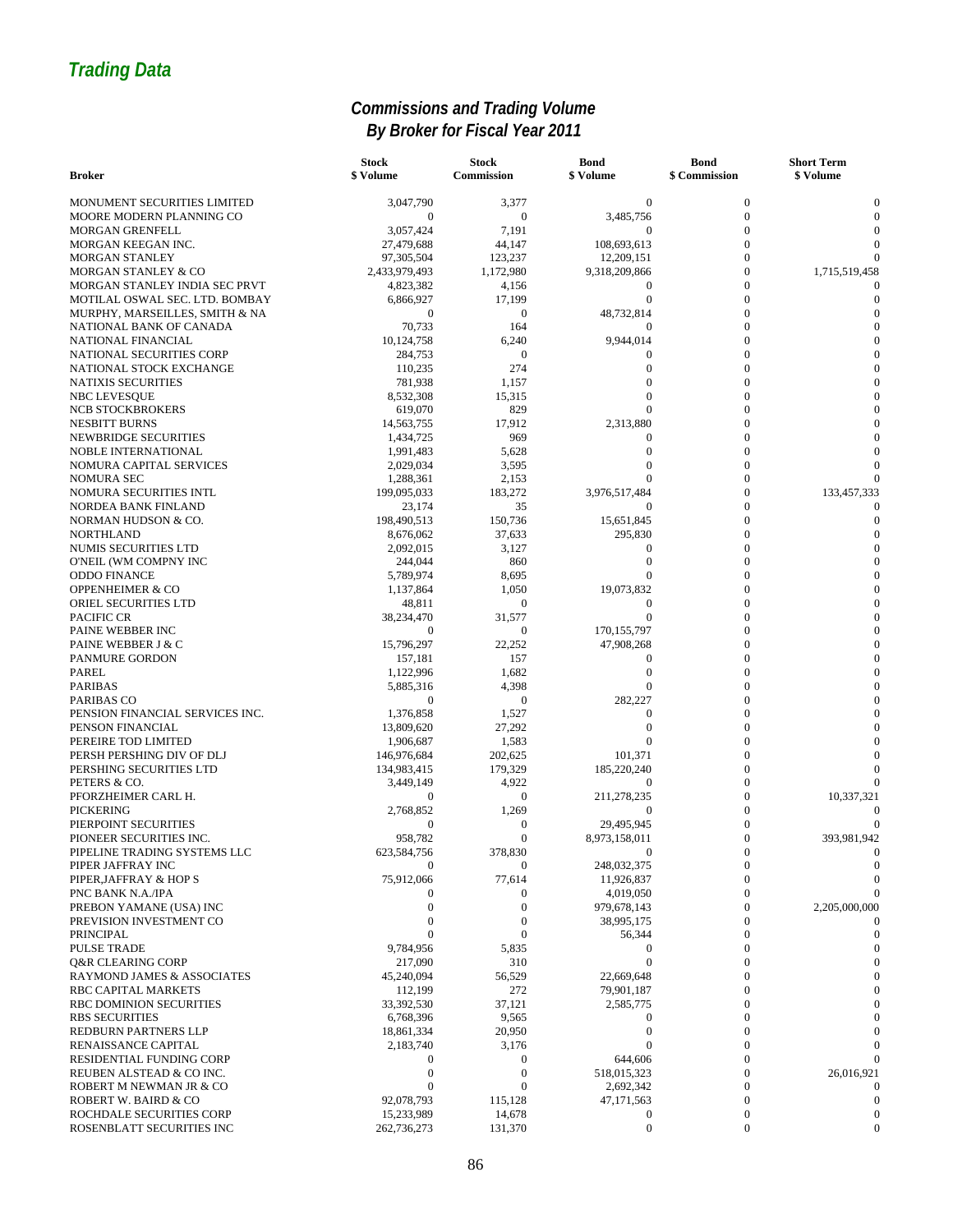| <b>Broker</b>                                              | <b>Stock</b><br><b>Stock</b><br>\$ Volume<br>Commission |                           | <b>Bond</b><br>\$ Volume  | <b>Bond</b><br>\$ Commission | <b>Short Term</b><br>\$ Volume |
|------------------------------------------------------------|---------------------------------------------------------|---------------------------|---------------------------|------------------------------|--------------------------------|
| ROYAL BANK OF CANADA                                       | 1,245,113                                               | 748                       | 2,317,112                 | $\mathbf{0}$                 |                                |
| ROYAL BANK OF SCOTLAND PLC                                 | 12,546,485                                              | 11,570                    | 2,625,657                 | $\mathbf{0}$                 | 2,994,183                      |
| <b>SALOMON BROTHERS</b>                                    | 136,439,424                                             | 162,465                   | 10,349,704,503            | 14,473                       | 245,179,800                    |
| SALOMON BROTHERS INC NY                                    | 51,391                                                  | 270                       | 0                         | 0                            |                                |
| <b>SALOMON SM</b>                                          | 14,366,725                                              | 9,892                     | $\mathbf{0}$              | $\mathbf{0}$                 |                                |
| SALOMON SMITH BARNEY HOLDINGS                              | 12,984,876                                              | 24,792                    | $\mathbf{0}$              | $\overline{0}$               |                                |
| <b>SALOMON</b>                                             | 879,520                                                 | 1,010                     | $\theta$                  | $\overline{0}$               |                                |
| <b>SAMSUNG SECURITIES</b>                                  | 4,526,759                                               | 9,625                     | $\theta$                  | $\overline{0}$               |                                |
| <b>SAMUEL A R</b>                                          | 8,835,503                                               | 2,936                     | $\theta$                  | $\theta$                     |                                |
| <b>SANDERS MORRIS HARRIS</b>                               | 300,917                                                 | 790                       | $\theta$                  | $\Omega$                     |                                |
| SANDERS, MORRIS & MUNDY INC.                               | 21,555                                                  | 38                        | $\theta$                  | $\theta$                     |                                |
| <b>SANDLER O NEIL</b>                                      | 7,688,424                                               | 16,736                    | $\theta$                  | $\Omega$                     |                                |
| SANFORD C.                                                 | 18,674,194                                              | 24,352                    | $\theta$                  | $\theta$                     |                                |
| SANTANDER CENTRAL HISPANO BOLS                             | 1,373,417                                               | 1,662                     | $\theta$                  | $\Omega$                     |                                |
| SANTANDER MERCHANT S.A.                                    | 196,511                                                 | 588                       | $\theta$<br>$\theta$      | $\theta$<br>$\Omega$         |                                |
| <b>SCOTIA CAPITAL MARKET</b><br><b>SCOTIA MCLEOD</b>       | 6,453,253<br>1,090,084                                  | 5,925<br>594              | $\Omega$                  | $\Omega$                     |                                |
| <b>SCOTT &amp; STRINGFELLOW</b>                            | 19,377,464                                              | 24,713                    | 18, 164, 250              | $\Omega$                     |                                |
| <b>SEAPORT SECURITIES</b>                                  | $\boldsymbol{0}$                                        | $\boldsymbol{0}$          | 667,572                   | 0                            |                                |
| <b>SEATTLE NORTHWEST SECURITIES CORP</b>                   | $\mathbf{0}$                                            | $\theta$                  | 2,595,653                 | O                            |                                |
| SERVICE ASSET MANAGEMENT COMPA                             | 1,237,402                                               | 1,363                     | 0                         | 0                            |                                |
| <b>SG COWEN SECURITIES CORP</b>                            | 113,460                                                 | 465                       | $\mathbf{0}$              | O                            |                                |
| <b>SG SECURITIES</b>                                       | 4,925,686                                               | 2,462                     | $\mathbf{0}$              | 0                            |                                |
| <b>SIDOTI</b>                                              | 27,258,207                                              | 44,848                    | $\theta$                  |                              |                                |
| SIGNAL HILL CAPITAL GROUP LLC                              | 5,374,847                                               | 12,894                    | $\theta$                  | 0                            |                                |
| SJ LEVINSON & SONS LLC                                     | 534,379,251                                             | 380,028                   | $\theta$                  | $\Omega$                     |                                |
| SK INTERNATIONAL SECURITIES                                | 7,146,651                                               | 5,612                     | $\theta$                  | $\Omega$                     |                                |
| SKANDINAVISKA ENSKILDA                                     | 1,171,468                                               | 1,757                     | $\theta$                  | $\Omega$                     |                                |
| <b>SMITH BARNEY &amp; COMPANY</b>                          | $\boldsymbol{0}$                                        | $\mathbf{0}$              | $\mathbf{0}$              | $\overline{0}$               | 149,979                        |
| <b>SOCIETE GE</b>                                          | 44, 171, 714                                            | 47,394                    | $\theta$                  | $\overline{0}$               |                                |
| <b>SOCIETE GENERAL</b>                                     | 5,034,084                                               | 7,556                     | 4,042,487                 | $\overline{0}$               | 1,399,944                      |
| SOCIETE GENERALE NA                                        | $\boldsymbol{0}$                                        | $\mathbf 0$               | 14,699,466                | $\mathbf{0}$                 | 59,927,958                     |
| <b>SOLEIL SEC.</b>                                         | 3,540,434                                               | 2,328                     | $\mathbf 0$               | $\overline{0}$               | 0                              |
| SOUND SECURITIES LLC                                       | 143,622                                                 | 117                       | $\mathbf{0}$              | $\overline{0}$               |                                |
| <b>SOUTHWEST SECURITIES</b>                                | $\mathbf{0}$                                            | $\theta$                  | 2,027,383                 | $\Omega$                     |                                |
| SPEAR, LEEDS & KELLOGG                                     | 1,885,995,066                                           | 1,109,611                 | 19,725,164                | $\Omega$                     |                                |
| <b>SPROTT SECURITIES</b>                                   | 1,628,802                                               | 3,283                     | $\mathbf 0$               | $\Omega$                     |                                |
| SS KANTILAL ISHWARLAL                                      | 2,724,087                                               | 6,810                     | $\mathbf{0}$              | $\theta$                     |                                |
| STANDARD CHARTERED BANK                                    | 593,149                                                 | 1,101                     | 1,536,108                 | $\Omega$                     |                                |
| STANDARD CHARTERED BK                                      | 43,790                                                  | 66                        | $\theta$                  | $\mathbf{0}$                 |                                |
| <b>STATE ST BK &amp; TRUST</b>                             | 3,024,009                                               | 2,514                     | 32,607,352                | $\mathbf{0}$                 | 24,938,989,257                 |
| STATE STREET SECURITIES                                    | 1,571,961,174                                           | 1,103,869                 | $\overline{0}$            | $\overline{0}$               |                                |
| STEPHENS, INC.                                             | 23,254,776                                              | 36.977                    | 8,849,312                 | $\mathbf{0}$                 |                                |
| STERNE, AGEE & LEACH                                       | 30,706,203<br>106,770,125                               | 28,726<br>153.518         | 56,346,598                | 26,833                       |                                |
| STIFEL NICOLAUS & COMPANY<br><b>STONE &amp; YOUNGBLOOD</b> |                                                         |                           | 298,489,407               | $\theta$<br>$\boldsymbol{0}$ |                                |
| <b>STUART FRANKLE</b>                                      | 0<br>4,703,079                                          | $\boldsymbol{0}$<br>2,774 | 7,389,185<br>$\mathbf{0}$ | $\Omega$                     |                                |
| SUNTRUST CAPITAL MARKETS INC                               | 20,840,784                                              | 30,424                    | $\boldsymbol{0}$          | $\boldsymbol{0}$             |                                |
| SUSQUEHANNA FINANCIAL GROUP                                | 218,259                                                 | 170                       | $\theta$                  | $\overline{0}$               |                                |
| SUVALOR BOGOTA, COLUMBIA                                   | 797,270                                                 | 1,845                     | $\mathbf{0}$              | $\mathbf{0}$                 |                                |
| SVENSKA HANDELSBANKEN                                      | 15, 165, 171                                            | 21,568                    | $\theta$                  | $\overline{0}$               |                                |
| SWEDBANK STOCKHOLM                                         | 230,838                                                 | 277                       | $\theta$                  | $\overline{0}$               |                                |
| <b>SWISS BANK</b>                                          | 1,730,468,767                                           | 973,383                   | 2,845,249,666             | $\overline{0}$               | 302,294,778                    |
| T. HOARE & CO., LTD.                                       | 16,802                                                  | 12                        | $\mathbf{0}$              | $\mathbf{0}$                 |                                |
| <b>TACHIBANA SECURITIES</b>                                | 95,452                                                  | 96                        | $\mathbf{0}$              | $\mathbf{0}$                 | $\boldsymbol{0}$               |
| TD WATERHOUSE CDA                                          | 21,681,411                                              | 15,850                    | $\mathbf{0}$              | $\overline{0}$               |                                |
| THE BANK OF NEW YORK/MIZUHO                                | 0                                                       | $\boldsymbol{0}$          | 75,206,389                | $\mathbf{0}$                 |                                |
| THE BENCHMARK COMPANY, LLC                                 | 2,750,969                                               | 4,648                     | $\mathbf{0}$              | $\overline{0}$               |                                |
| THE PRINCERIDGE GROUP                                      | 0                                                       | $\boldsymbol{0}$          | 36,138                    | $\overline{0}$               |                                |
| THOMAS C BOWLES & CO.                                      | 816,409                                                 | 202                       | 3,497,807                 | $\overline{0}$               |                                |
| THOMAS WEISEL PARTNERS                                     | 237,660                                                 | 221                       | $\mathbf{0}$              | $\overline{0}$               |                                |
| TOKYO MITSUBISHI                                           | 4,686,294                                               | 4,042                     | $\mathbf{0}$              | $\mathbf{0}$                 | 0                              |
| TOKYO MITSUBISHI                                           | 727,645                                                 | 874                       | $\mathbf{0}$              | $\mathbf{0}$                 | $\Omega$                       |
| TORONTO DOMINION SEC INC                                   | 2,764,534                                               | 4,342                     | 161,119,748               | $\mathbf{0}$                 | 27,950,128                     |
| <b>TOYOTA MOTOR CREDIT CORP</b>                            | $\boldsymbol{0}$                                        | $\mathbf{0}$              | $\theta$                  | $\mathbf{0}$                 | 590,191,535                    |
| <b>TRADITION</b>                                           | $\boldsymbol{0}$                                        | $\boldsymbol{0}$          | 200,004,825               | $\mathbf{0}$                 | $\theta$                       |
| TROIKA - NEW YORK                                          | 1,695,976                                               | 1,357                     | $\mathbf{0}$              | $\boldsymbol{0}$             | $\boldsymbol{0}$               |
| TROIKA DIALOG UK LIMITED                                   | 627,085                                                 | 257                       | $\mathbf{0}$              | $\mathbf{0}$                 | $\overline{0}$                 |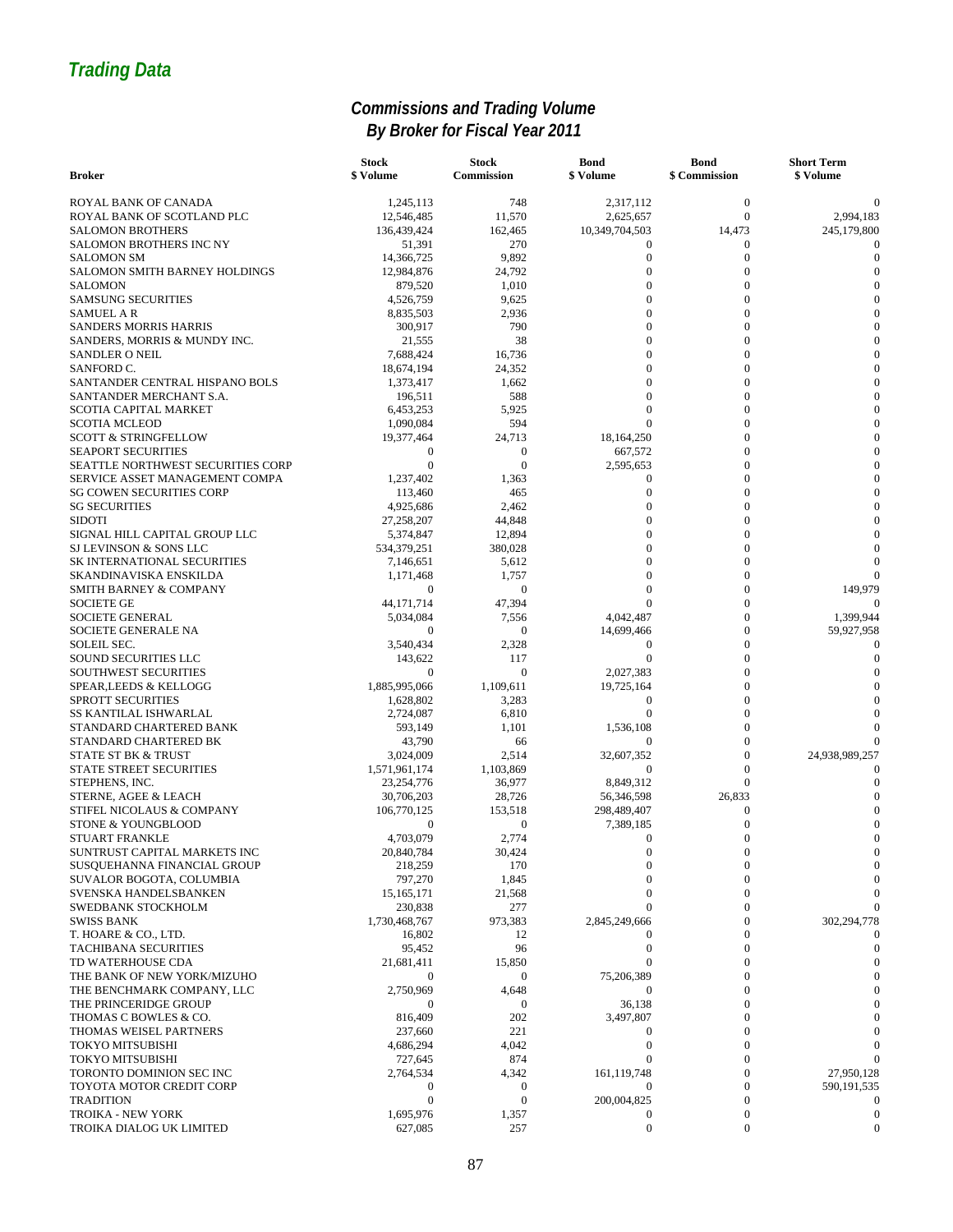## *By Broker for Fiscal Year 2011 Commissions and Trading Volume*

|                                     | <b>Stock</b>   | <b>Stock</b> | <b>Bond</b>     | <b>Bond</b>   | <b>Short Term</b> |
|-------------------------------------|----------------|--------------|-----------------|---------------|-------------------|
| <b>Broker</b>                       | \$ Volume      | Commission   | \$ Volume       | \$ Commission | \$ Volume         |
| <b>U.S. BANCORP INVESTMENT</b>      | $\Omega$       | $\Omega$     | 31,585,356      | 0             |                   |
| <b>U.S. CLEARING</b>                | 7,048,428      | 10,476       | 31,122,451      |               |                   |
| <b>UBS AG</b>                       | 18,307,354     | 43,808       | 57,419,414      |               |                   |
| <b>UBS LIMITED</b>                  | 138,154        | 83           | 0               |               |                   |
| <b>UBS SECURITIES</b>               | 207,734,029    | 236,454      | 554,563,981     |               | 243,225,550       |
| <b>UBS WARBUR</b>                   | 90,801         | 195          | 1,913,033       |               |                   |
| <b>UBS WARBURG</b>                  | 3,487,318      | 2,979        | 0               |               |                   |
| UNITED SERVICES PLANNING ASSOC      | 967,299        | $\Omega$     | 1,386,979,229   |               | 71,086,972        |
| UOB KAY HIAM PVT LTD, SINGAPORE     | 5,636,006      | 11,278       | $\Omega$        |               |                   |
| <b>US BANCORP</b>                   | 0              | $\Omega$     | 31,056,432      |               |                   |
| <b>US TREASURY DIRECT</b>           |                |              | 537,000         |               |                   |
| VTB BANK EUROPE PLC                 | 6,129,125      | 7,587        | 0               |               |                   |
| W.J. BONFANTI INC                   | 1,703,157      | 627          |                 |               |                   |
| <b>WACHOVIA</b>                     | 216,929        | 319          |                 |               |                   |
| <b>WAGNER STOTT &amp; CO.</b>       | 29,625,746     | 28,220       | 4,760,012       |               |                   |
| WALL STREET CLEARING                | O              | $\Omega$     | 1,754,022       |               |                   |
| WALL STREET PLANNING INC.           |                |              | 1,648,962       |               |                   |
| <b>WARBURG DI</b>                   | 11,036,782     | 23,572       | $\Omega$        |               |                   |
| WARBURG S.G.                        | 5,260,484      | 2,700        |                 |               |                   |
| <b>WARBURG SECURITIES</b>           | 777,028        | 487          |                 |               |                   |
| WARBURG, DILLON READ                | 84,984,662     | 143,275      |                 |               |                   |
| WDAE WEEDEN ALGORITHMIC             | 1,263,705      | 692          |                 |               |                   |
| <b>WEDBUSH SECURITIES</b>           | 15,185,655     | 19,655       |                 |               |                   |
| <b>WEEDEN &amp; COMPANY</b>         | 1,050,127,674  | 519,899      |                 |               |                   |
| WELLINGTON WEST CAPITAL MARKET      | 83,974         | $\Omega$     |                 |               |                   |
| <b>WELLS FARGO SECURITIES LLC</b>   | 0              |              |                 |               | 21,496,506        |
| <b>WHEATON FIRST SECURITIES INC</b> | 29,838,636     | 39,932       |                 |               |                   |
| WILLIAMS CAP GRP LP                 | $\Omega$       | $\Omega$     |                 |               | 83,992,960        |
| WILLIAMS CAPITAL GROUP LP NY        | 16,737,172     | 13,134       |                 |               |                   |
| WOOD & CO.                          | 1,159,667      | 3,475        |                 |               |                   |
| WOORI INVESTMENT SEC                | 3,325,019      | 5,627        |                 |               |                   |
| YOUNG SMITH & PEACOCK               | $\mathbf{0}$   | $\mathbf{0}$ | 9,891,682       |               |                   |
| YUANTA SECURITIES CO LTD            | 10,892,852     | 22,705       | $\Omega$        |               |                   |
| <b>BROKER NOT AVAILABLE*</b>        | 10,156,631,554 | 151,538      | 3,498,698,202   |               | 35,205,949,932    |
| <b>Grand Total</b>                  | 42,795,603,923 | 22,913,160   | 116,766,237,230 | 257,136       | 172,338,746,666   |

\* Includes transactions where broker data was incomplete, income reinvestment transactions, and transfers and adjustments between funds.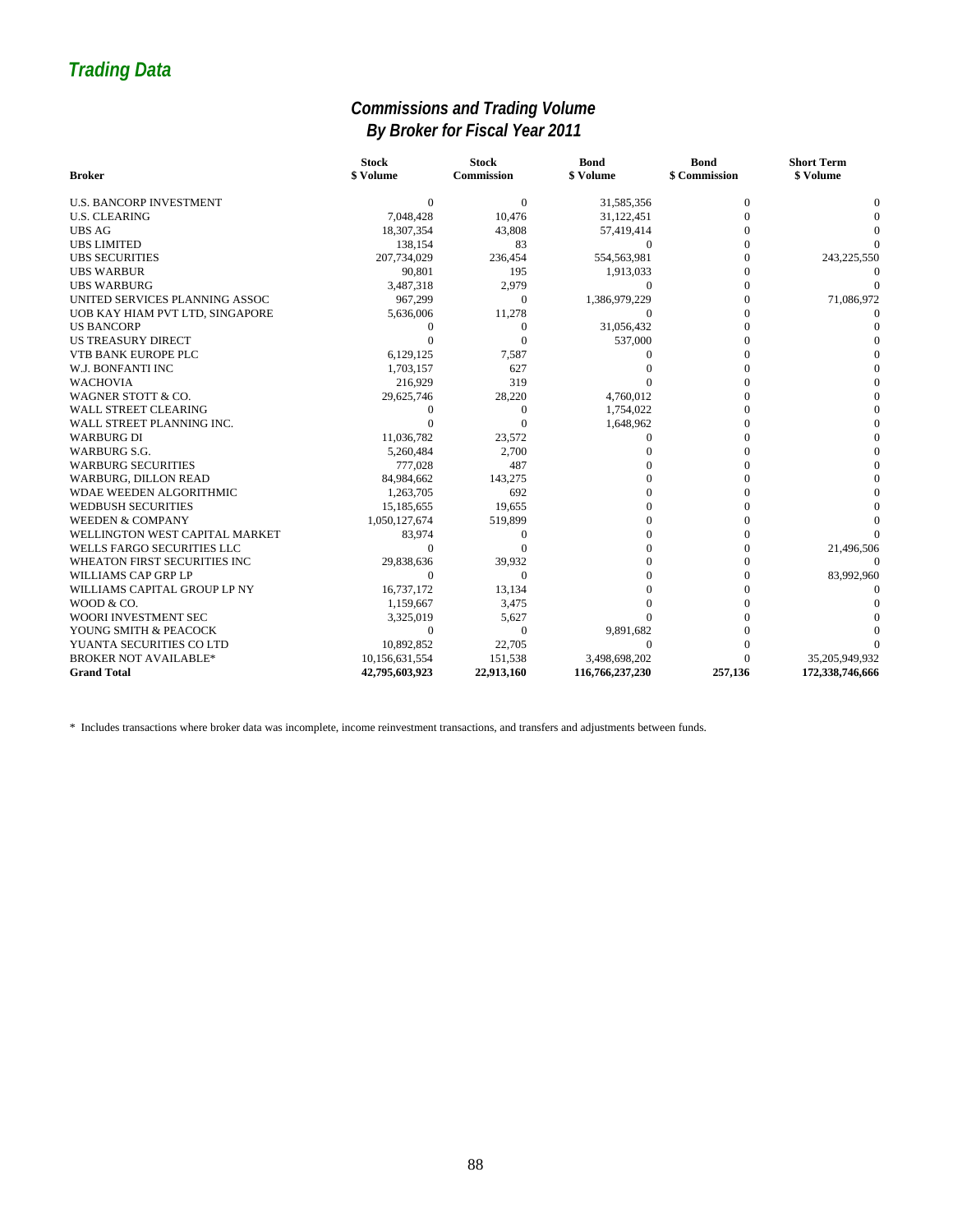# *2011 Annual Report – Section II*

# *Table of Contents*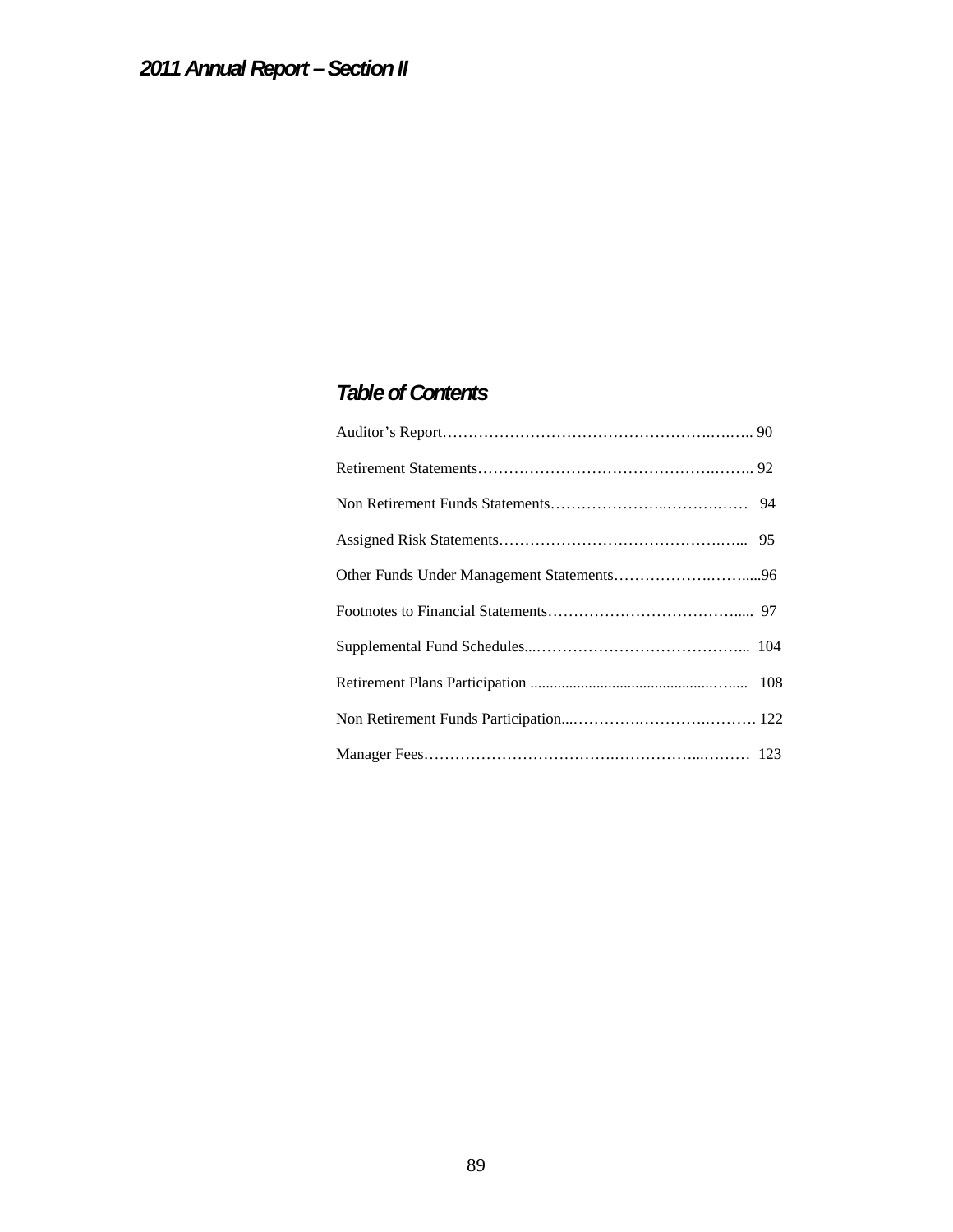

### **Independent Auditor's Report**

Members of the Minnesota State Board of Investment and Howard J. Bicker, Executive Director Minnesota State Board of Investment

We have audited the accompanying basic financial statements of the Minnesota State Board of Investment (SBI) as of and for the year ended June 30, 2011, as shown on pages 92 through 103. These financial statements are the responsibility of the Minnesota State Board of Investment's management. Our responsibility is to express an opinion on these financial statements based on our audit.

We conducted our audit in accordance with auditing standards generally accepted in the United States of America and the standards applicable to financial audits contained in *Government Auditing Standards*, issued by the Comptroller General of the United States. Those standards require that we plan and perform the audit to obtain reasonable assurance about whether the financial statements are free of material misstatement. An audit includes examining, on a test basis, evidence supporting the amounts and disclosures in the financial statements. An audit also includes assessing the accounting principles used and significant estimates made by management, as well as evaluating the overall financial statement presentation. We believe that our audit provides a reasonable basis for our opinion.

In our opinion, the financial statements referred to above, present fairly, in all material respects, the net assets as of June 30, 2011, and the changes in net assets for the year then ended, in conformity with accounting principles generally accepted in the United States of America.

In accordance with *Government Auditing Standards*, we will also issue a report on our consideration of SBI's internal control over financial reporting, on our tests of its compliance with certain provisions of laws, regulations, contracts, and on other matters. The purpose of that report is to describe the scope of our testing of internal control over financial reporting and compliance and the results of that testing and not to provide an opinion on the internal control over financial reporting or on compliance. That report is an integral part of an audit performed in accordance with *Government Auditing Standards* and should be considered in assessing the results of our audit.

Our audit was conducted for the purpose of forming an opinion on the financial statements that collectively comprise SBI's financial statements. The supporting schedules on pages 104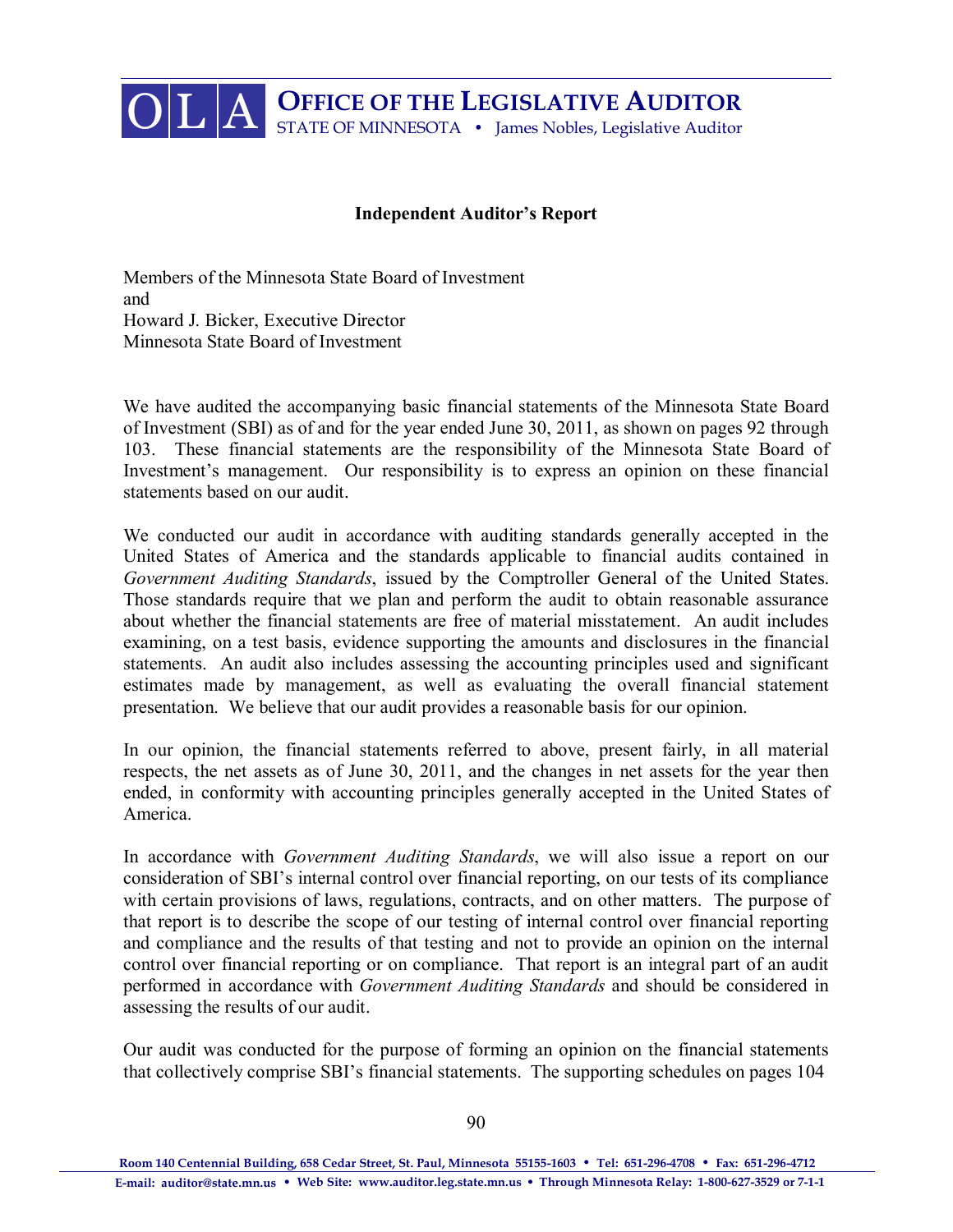Members of the Minnesota State Board of Investment Howard J. Bicker, Executive Director Page 2

through 124 are presented for the purpose of additional analysis and are not a required part of the financial statements. These supporting schedules and the financial information on pages 1 through 91 have not been subjected to the auditing procedures applied in the audit of the financial statements and, accordingly, we express no opinion on them.

Jann R. Nolder

February 1, 2012

Cecile M. Surkel

James R. Nobles Cecile M. Ferkul, CPA, CISA Legislative Auditor Deputy Legislative Auditor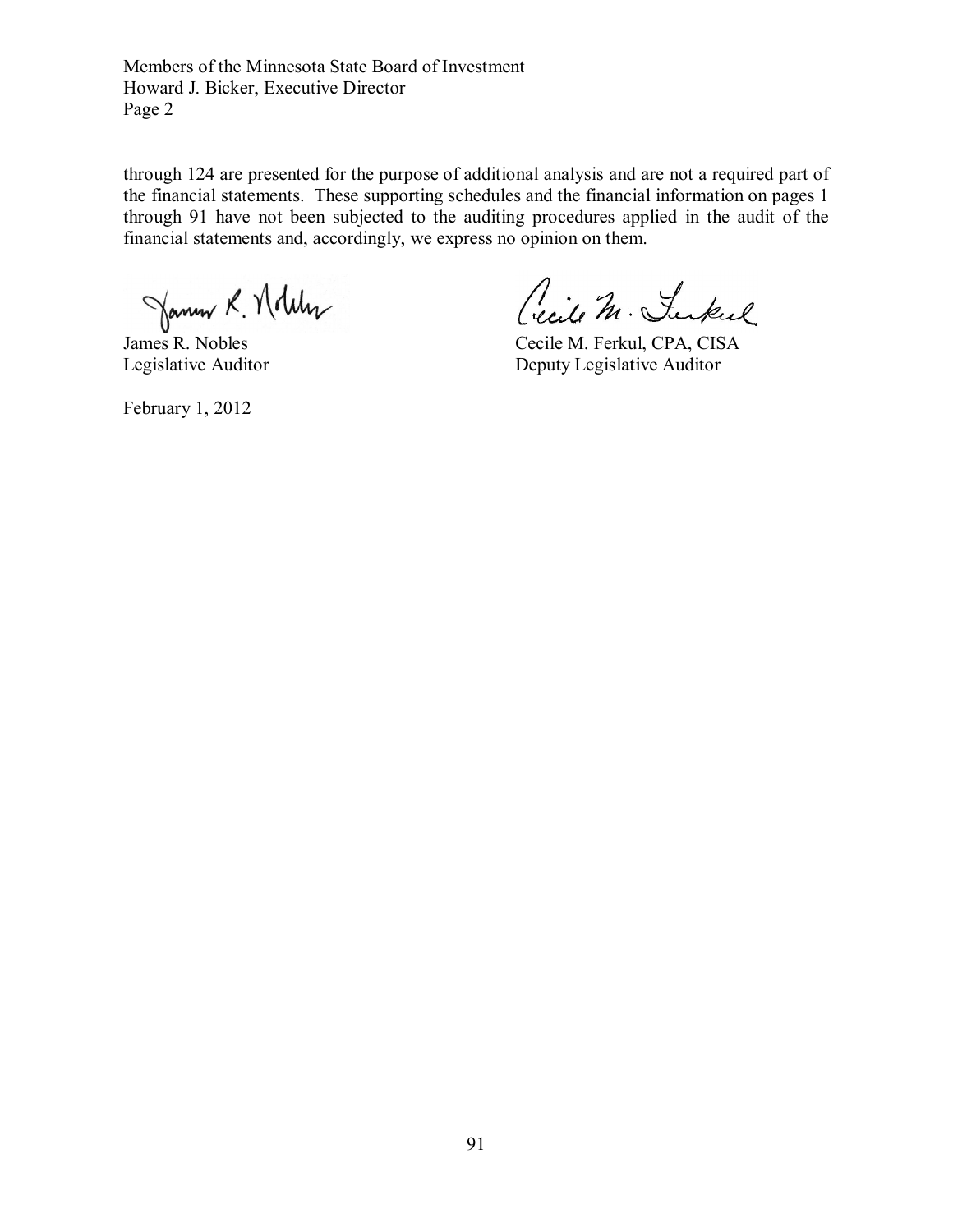# **State Board of Investment Retirement Fund Statements Statement of Net Assets As of June 30, 2011 Amounts in (000)'s**

| Assets                                     |                  |
|--------------------------------------------|------------------|
| <b>Accrued Earnings</b>                    | \$<br>99         |
| <b>Security Lending Collateral</b>         | 3,353,823        |
|                                            |                  |
| <b>Short Term Investments</b>              |                  |
| <b>Internal Cash Trust Pool</b>            | 136,481          |
| <b>Stable Value Fixed Interest</b>         | 1,372,619        |
| Money Fund                                 | 1,423,996        |
| <b>Fixed Income Investments</b>            |                  |
| <b>Bond Pool</b>                           | 10,739,891       |
| Income Share Fixed Pool                    | 91,000           |
| <b>Equity Investments</b>                  |                  |
| Alternative Investment Pool                | 7,012,281        |
| <b>Domestic Stock Pool</b>                 | 22,022,264       |
| <b>International Stock Pool</b>            | 7,679,778        |
| <b>Total Investments</b>                   | \$<br>50,478,310 |
|                                            |                  |
| <b>Total Assets</b>                        | \$<br>53,832,232 |
| Liabilities                                |                  |
| Accrued Investment Expense                 | \$<br>16,298     |
| <b>Security Lending Collateral</b>         | 3,353,823        |
| <b>Total Liabilities</b>                   | \$<br>3,370,121  |
|                                            |                  |
| <b>Net Investment Assets Held in Trust</b> | \$<br>50,462,111 |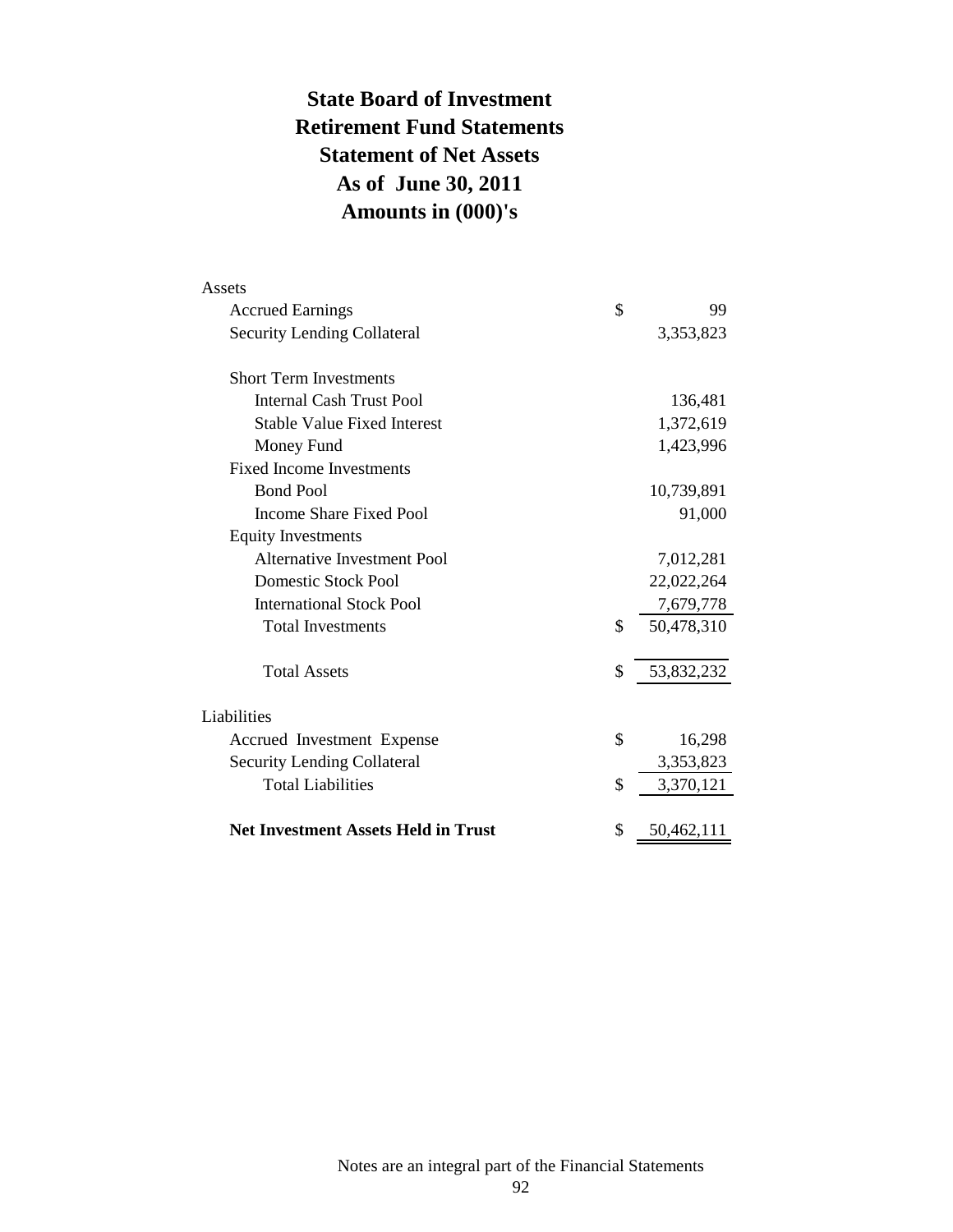# **State Board of Investment Retirement Fund Statements Statement of Changes in Net Assets For the Fiscal Year Ended June 30, 2011 Amounts in (000)'s**

| <b>Investment Income</b>                  |                   |
|-------------------------------------------|-------------------|
| Interest, Dividends and Other             | \$<br>3,682,536   |
| <b>Security Lending Gross Earnings</b>    | 27,796            |
| <b>Less Borrower Rebates</b>              | (3,122)           |
| Less Fees Paid to Agents                  | (9, 911)          |
| <b>Security Lending Net Earnings</b>      | 14,763            |
| Net Increase in Fair Value of Investments | 5,885,254         |
| <b>Total Investment Income</b>            | \$<br>9,582,553   |
| <b>Expenses</b>                           |                   |
| Administrative Expenses                   | \$<br>(3,782)     |
| <b>Investment Expenses</b>                | (66, 029)         |
| <b>Total Expenses</b>                     | \$<br>(69, 811)   |
| Net Income                                | \$<br>9,512,742   |
| <b>Participant Transactions</b>           |                   |
| Additions                                 | \$<br>1,754,737   |
| Withdrawals                               | (3,632,281)       |
| <b>Net Participant Transactions</b>       | \$<br>(1,877,544) |
| <b>Total Change in Assets</b>             | \$<br>7,635,198   |
| Net Investment Assets Held in Trust:      |                   |
| Beginning of Year                         | 42,826,913        |
| <b>End of Year</b>                        | \$<br>50,462,111  |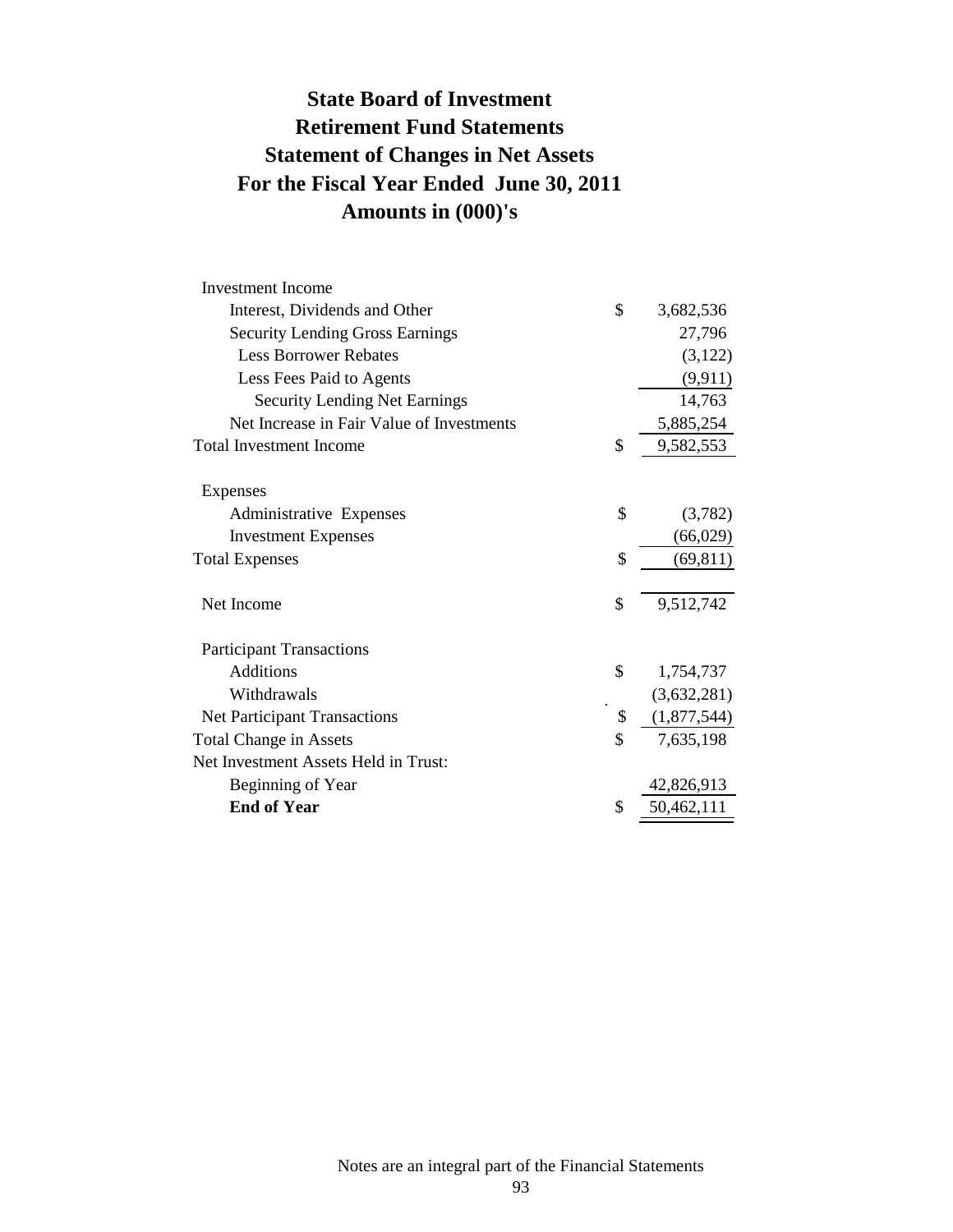# **State Board of Investment Non Retirement Fund Statements Amounts In (000)'s**

| <b>Statement of Net Assets</b>                                                      |                  |
|-------------------------------------------------------------------------------------|------------------|
| As of June 30, 2011                                                                 |                  |
| Assets                                                                              |                  |
| Non Retirement Money Fund                                                           | \$<br>58,086     |
| <b>Internal Bond Pool</b>                                                           | 657,055          |
| <b>Internal Equity Pool</b>                                                         | 1,029,678        |
| <b>Total Investments</b>                                                            | \$<br>1,744,819  |
| <b>Total Assets</b>                                                                 | \$<br>1,744,819  |
| Liabilities                                                                         |                  |
| Accrued Administrative Expense                                                      | \$               |
| <b>Total Liabilities</b>                                                            | \$<br>1          |
| <b>Net Investment Assets Held in Trust</b>                                          | \$<br>1,744,818  |
| <b>Statement of Changes in Net Assets</b><br>For the Fiscal Year Ended June 30,2011 |                  |
| <b>Investment Income</b>                                                            |                  |
| Interest, Dividends and Other                                                       | \$<br>47,462     |
| Net Increase in Fair Value of Investments                                           | 226,390          |
| Expenses                                                                            |                  |
| <b>Administrative Expenses</b>                                                      | (116)            |
| Net Income                                                                          | \$<br>273,736    |
| <b>Participant Transactions</b>                                                     |                  |
| <b>Additions</b>                                                                    | \$<br>115,257    |
| Withdrawals                                                                         | (75, 940)        |
| <b>Income Distributions</b>                                                         | (23, 453)        |
| Net Participant Transactions                                                        | \$<br>15,864     |
| <b>Total Change in Assets</b>                                                       | \$<br>289,600    |
| Net Investment Assets Held in Trust                                                 |                  |
| Beginning of Year                                                                   | <u>1,455,218</u> |
| <b>End of Year</b>                                                                  | \$<br>1,744,818  |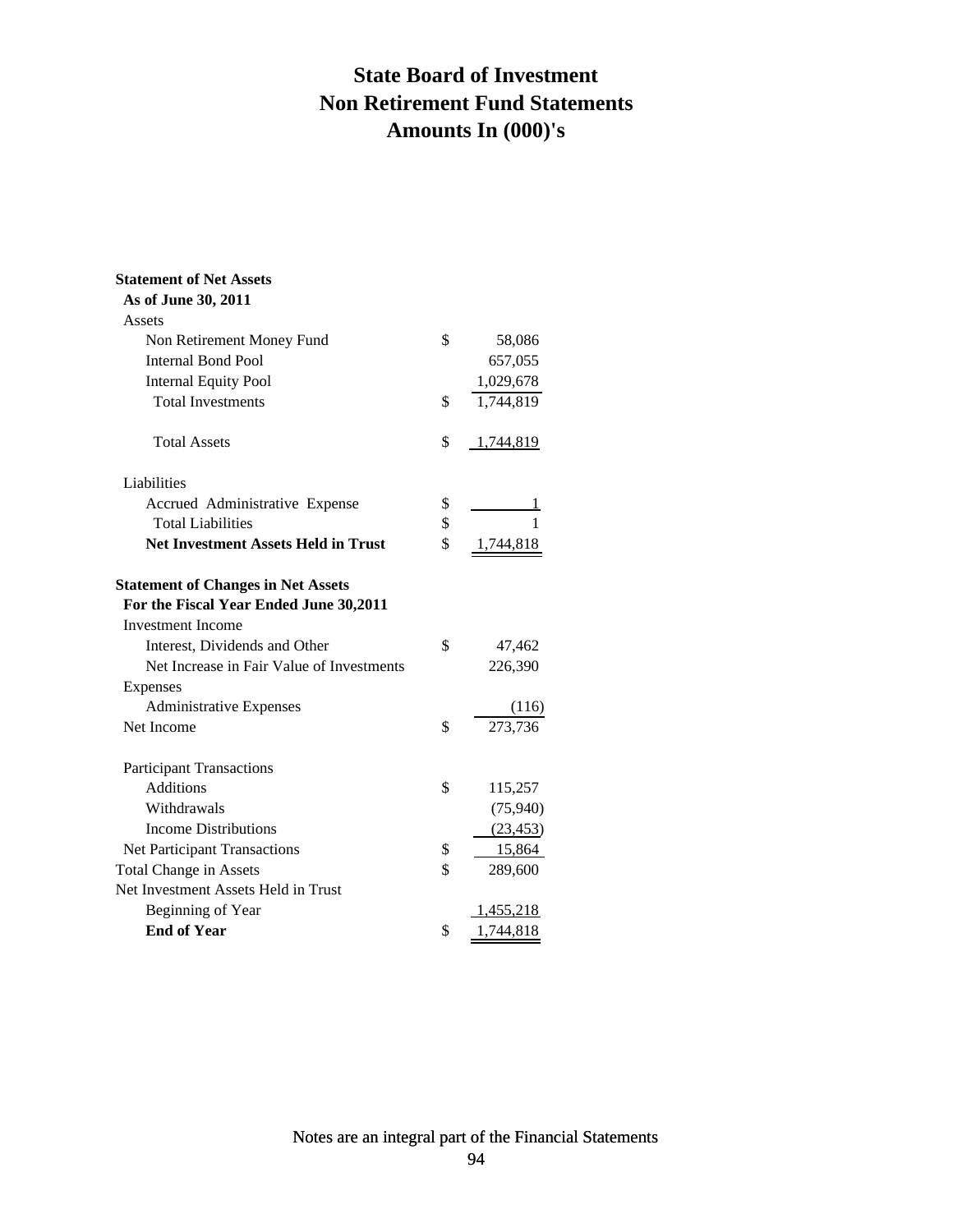## **State Board of Investment Assigned Risk Statements Amounts In (000)'s**

### **Statement of Net Assets**

 **As of June 30, 2011**

| Assets                        |                                            |                 |
|-------------------------------|--------------------------------------------|-----------------|
|                               | <b>Security Lending Collateral</b>         | \$<br>56,178    |
|                               | Non Retirement Money Fund                  | 5,943           |
|                               | <b>Fixed Income</b>                        | 236,243         |
|                               | Equity                                     | 69,338          |
|                               | <b>Total Investments</b>                   | \$<br>311,524   |
|                               | <b>Total Assets</b>                        | \$<br>367,702   |
| Liabilities                   |                                            |                 |
|                               | Accrued Administrative Expense             | \$<br>5         |
|                               | <b>Accrued Investment Expense</b>          | 62              |
|                               | <b>Security Lending Collateral</b>         | 56,178          |
|                               | <b>Total Liabilities</b>                   | \$<br>56,245    |
|                               | <b>Net Investment Assets Held In Trust</b> | \$<br>311,457   |
|                               | <b>Statement of Change in Net Assets</b>   |                 |
|                               | For the Fiscal Year Ended June 30, 2011    |                 |
| <b>Investment Income</b>      |                                            |                 |
|                               | Interest, Dividends and Other              | \$<br>9,729     |
|                               | <b>Security Lending Gross Earnings</b>     | 207             |
|                               | <b>Less Borrower Rebates</b>               | (46)            |
|                               | Less Fees Paid to Agents                   | (55)            |
|                               | <b>Security Lending Net Earnings</b>       | 106             |
|                               | Net Increase in Fair Value of Investments  | 18,370          |
|                               | <b>Total Investment Income</b>             | \$<br>28,205    |
| Expenses                      |                                            |                 |
|                               | <b>Administrative Expenses</b>             | \$<br>(20)      |
|                               | <b>Investment Expenses</b>                 | (431)           |
| <b>Total Expenses</b>         |                                            | \$<br>(451)     |
| Net Income                    |                                            | \$<br>27,754    |
|                               | <b>Participant Transactions</b>            |                 |
|                               | <b>Additions</b>                           | \$<br>10,665    |
|                               | Withdrawals                                | \$<br>(33, 331) |
|                               | <b>Net Participant Transactions</b>        | \$<br>(22, 666) |
| <b>Total Change in Assets</b> |                                            | \$<br>5,088     |
|                               | Net Investment Assets Held in Trust:       |                 |
|                               | Beginning of Year                          | 306,369         |
|                               | <b>End of Year</b>                         | \$<br>311,457   |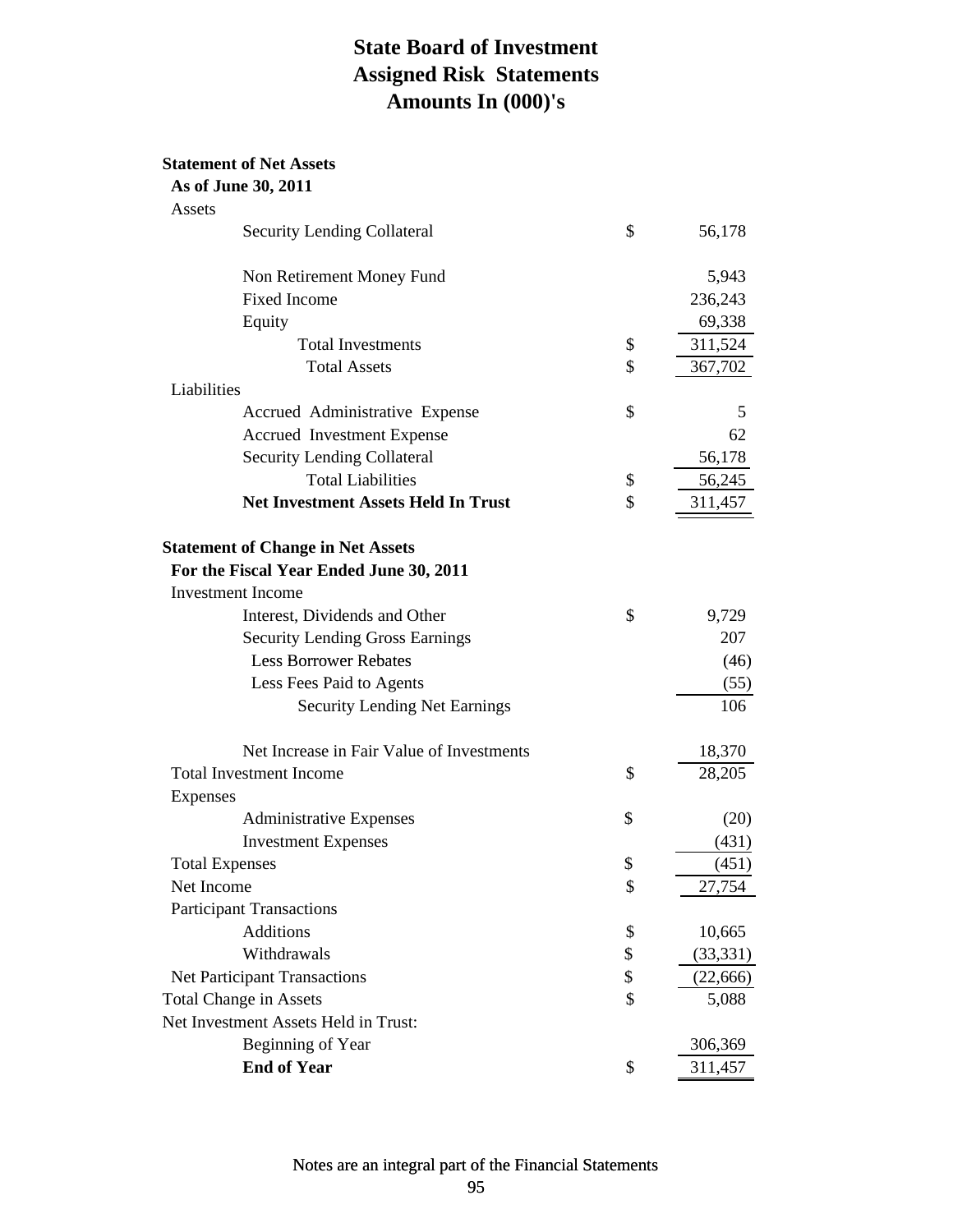# **State Board of Investment Other Funds Under Management Amounts In (000)'s**

|                                                                                                                  |                    |                |               | <b>State</b>         |    |                |     |                   |
|------------------------------------------------------------------------------------------------------------------|--------------------|----------------|---------------|----------------------|----|----------------|-----|-------------------|
|                                                                                                                  |                    |                |               | <b>Employee</b>      |    |                |     |                   |
|                                                                                                                  | <b>Invested</b>    |                |               | Group                |    |                |     | <b>Public</b>     |
|                                                                                                                  | <b>Treasurer's</b> | Debt           |               | <b>Insurance</b>     |    | <b>Housing</b> |     | <b>Facilities</b> |
|                                                                                                                  | $\cosh$            | <b>Service</b> |               | <b>Program</b>       |    | <b>Finance</b> |     | <b>Authority</b>  |
| <b>Statement of Net Assets</b>                                                                                   |                    |                |               |                      |    |                |     |                   |
| as of June 30, 2011                                                                                              |                    |                |               |                      |    |                |     |                   |
| Assets                                                                                                           |                    |                |               |                      |    |                |     |                   |
| <b>Accrued Earnings</b>                                                                                          | \$<br>8,764        | \$<br>1,327    | \$            | 220                  | \$ | 411            | \$. | 1,492             |
|                                                                                                                  |                    |                |               |                      |    |                |     |                   |
| <b>Short Term Investments</b>                                                                                    | \$3,478,004        |                |               |                      |    |                |     |                   |
| <b>Fixed Income Investments</b>                                                                                  | 2,421,484          | \$110,311      | \$            | 20,266               | \$ | 78,286         |     | \$98,350          |
| <b>Total Investments</b>                                                                                         | \$5,899,488        | \$110,311      | \$            | 20,266               | \$ | 78,286         |     | \$98,350          |
|                                                                                                                  |                    |                |               |                      |    |                |     |                   |
| <b>Total Assets</b>                                                                                              | \$5,908,252        | \$111,638      | $\mathcal{S}$ | 20,486               | \$ | 78,697         |     | \$99,842          |
|                                                                                                                  |                    |                |               |                      |    |                |     |                   |
| <b>Net Investment Assets Held in Trust</b>                                                                       | \$<br>5,908,252    | \$111,638      | \$            | 20,486               | S  | 78,697         |     | \$99,842          |
| <b>Statement of Changes in Net Assets</b><br>for the Fiscal Year Ended June 30, 2011<br><b>Investment Income</b> |                    |                |               |                      |    |                |     |                   |
| Interest, Dividends and Other                                                                                    | \$<br>24,919       | \$<br>3,229    | $\mathcal{S}$ | 521                  | \$ | 1,695          | \$  | 5,080             |
| Net Increase in Fair Value of Investment                                                                         | 5,390              | 819            |               | 93                   |    | (592)          |     | (2,127)           |
|                                                                                                                  | \$<br>30,309       | \$<br>4,048    | \$            | $\overline{614}$     | \$ | 1,103          | \$  | 2,953             |
| <b>Expenses</b>                                                                                                  |                    |                |               |                      |    |                |     |                   |
| <b>Administrative Expenses</b>                                                                                   | \$<br>(73)         | \$<br>(3)      | \$            | (1)                  | \$ | (3)            | \$  | (3)               |
| <b>Investment Expenses</b>                                                                                       | (73)               | (3)            |               | (1)                  |    | (3)            |     | (4)               |
| Net Income                                                                                                       | \$<br>(146)        | \$<br>4,042    | \$            | 612                  | \$ | 1,097          | \$  | 2,946             |
| <b>Participant Transactions</b>                                                                                  |                    |                |               |                      |    |                |     |                   |
| <b>Additions</b>                                                                                                 | \$12,405,298       | \$80,098       | \$            | 25,137               | \$ | 45,619         | \$  | 7,187             |
| Withdrawals                                                                                                      | (11, 885, 399)     | (32,596)       |               | (26, 838)            |    | (85,085)       |     | (21,911)          |
| <b>Net Participant Transactions</b>                                                                              | \$<br>519,899      | \$<br>47,502   | \$            | (1,701)              | \$ | (39, 466)      |     | \$(14,724)        |
| <b>Total Change in Assets</b>                                                                                    | \$<br>550,062      | \$<br>51,544   | \$            | $(1,\overline{089)}$ | \$ | (38, 369)      |     | $\sqrt{11,778}$   |
| Net Investment Assets Held in Trust:                                                                             |                    |                |               |                      |    |                |     |                   |
| Beginning of Year                                                                                                | 5,358,190          | 60,094         |               | 21,575               |    | 117,066        |     | 111,620           |
| <b>End of Year</b>                                                                                               | \$5,908,252        | \$111,638      | S             | 20,486               | \$ | 78,697         |     | \$99,842          |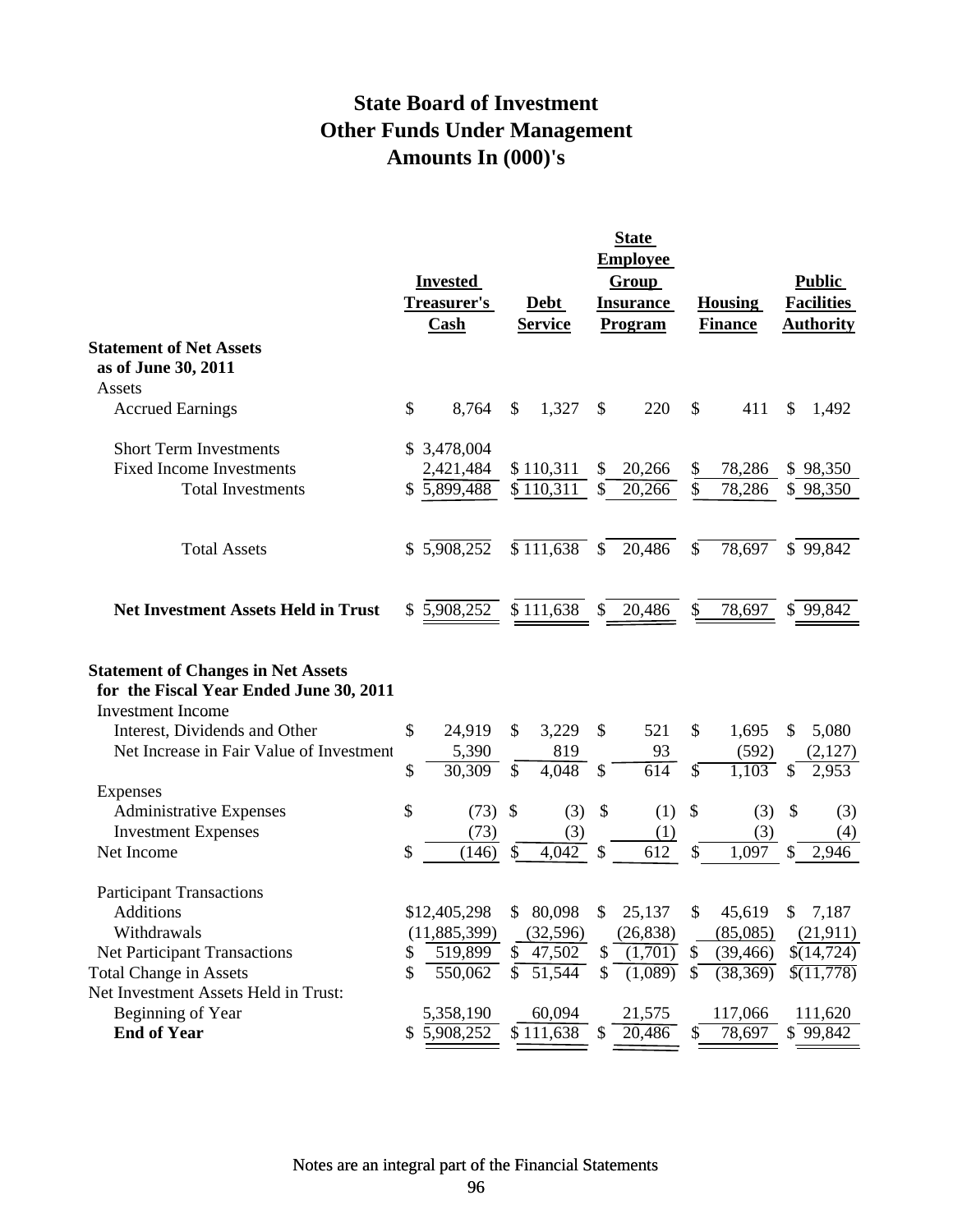#### **Financial Report Background:**

The State Board of Investment (SBI) is the investment management vehicle for numerous funds. Funds are separated by legal requirements and grouped into investment types for the investment activity. The investment activity is reported to each party responsible for the financial accounting and presentation of the fund. The SBI has four investment types that are operated for investment activity to maximize returns. The four types consist of Retirement, Non Retirement, Assigned Risk, and Other Funds Under Management.

**Retirement Fund:** The Retirement Fund consists of funds administered by the Teachers Retirement Association (TRA), Public Employees Retirement Association (PERA), Minnesota State Retirement System (MSRS), and Local Volunteer Fire Reliefs. A list of plan participants is provided in a schedule beginning on page 108. Comprehensive Financial Reports are prepared by the respective agencies. These reports can be obtained by contacting TRA at (800) 657-3669, PERA at (800) 652- 9026, or MSRS at (800) 657-5757.

The Supplemental Investment Fund (SIF) is an investment option within the retirement fund that is available to a group of participants per statute. SBI provides a financial schedule on the SIF as required by State statute.

**Non Retirement Fund:** The Non Retirement Fund is an investment vehicle for Trusts and OPEBs. A listing of the Trusts and OPEBs is provided in the participation schedule on page 122. The Comprehensive Financial Report for the OPEBs are prepared by PERA and are available by calling (800) 652-9026. The Comprehensive Financial Reports for the Trusts are prepared by Minnesota Management and Budget and are available by calling (800) 627-3529.

**Assigned Risk:** The Assigned Risk is a dedicated governmental fund for which the SBI is the investment vehicle for the dollars made available for investment. The Comprehensive Financial Reports can be obtained from Minnesota Management and Budget by calling (800) 627- 3529.

**Other Funds Under Management:** The Other Funds Under Management are the dollars the State has made available for investment with SBI. The financial statement presented for the Other Funds represent the investment information at the State Board of Investment. The SBI grouped the financial information for the Other Funds into five major categories; Invested Treasurer's Cash, Debt Service, State Employee Group Insurance, Housing Finance, and Public Facilities. The detailed financial statement, supporting schedules, and further breakdown of Debt Service, State Employee Group Insurance, Housing Finance and Public Facilities can be found in the State's

Comprehensive Annual Financial Report available from Minnesota Management and Budget at (800) 627-3529.

#### **1. SUMMARY OF SIGNIFICANT ACCOUNTING POLICIES**

Financial Reporting Entity and Basis of Presentation: This report includes financial statements for the funds administered by the State Board of Investment under authority of *Minnesota Statutes* **Chapter 11A.14.**

Statements are prepared according to generally accepted accounting principles according to financial reporting standards of the Governmental Accounting Standards Board (GASB). The funds' financial statements are reported using the economic resources measurement focus and the accrual basis of accounting. Pooled holdings are accounted for as external investment pools.

Authorized Investments: *Minnesota Statutes***, Section 11A.24** broadly restricts investments to obligations and stocks of the U.S. and Canadian governments, their agencies and their registered corporations; short term obligations of specified high quality; international securities; restricted participation as a limited partner in venture capital, real estate or resource equity investments; and restricted participation in registered mutual funds.

GASB 40: **Deposit and Investment Risk Disclosures**  establishes requirements for deposit and investment risks including credit risk, interest rate risk, and foreign currency risk.

GASB 53: **Accounting and Financial Reporting for Derivative Instruments was** issued in April 2009. This standard applies to the accounting and financial reporting of derivative instruments. SBI implemented this statement during the fiscal year ended June 30, 2010.

Security Valuation: All securities are valued at fair value except for U.S. Government short-term securities and commercial paper, which are valued at fair value less accrued interest. Accrued short-term interest is recognized as income as part of "Short-Term Gain". For long-term fixed income securities, SBI uses the Financial Times Interactive Data Services valuation system. This service provides prices for both actively traded and privately placed bonds. For equity securities, SBI uses a valuation service provided by Reuters. The basis for determining the fair value of investments that are not based on market quotations may include audited financial statements, analysis of future cash flows, and independent appraisals.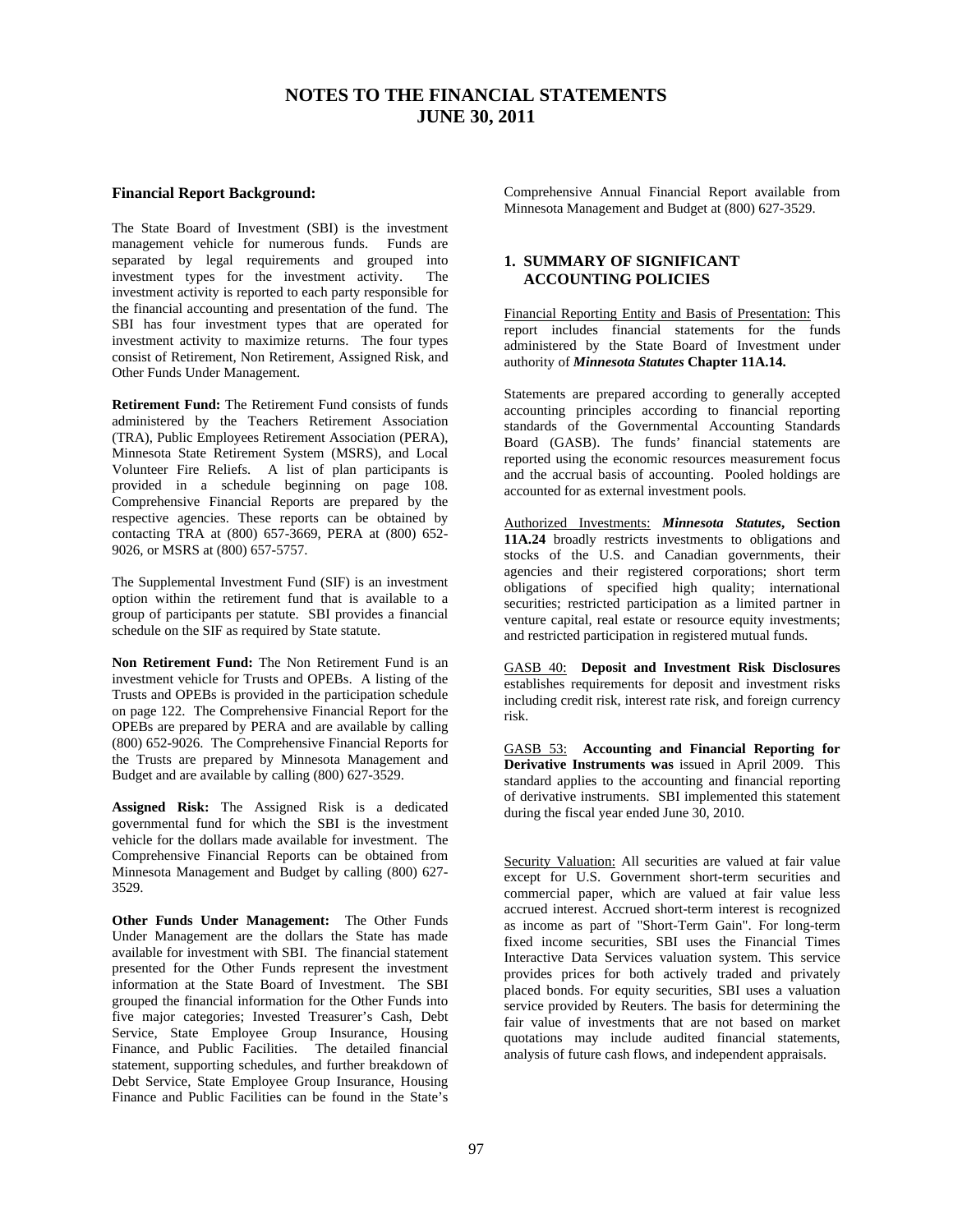Recognition of Security Transactions: Security transactions are accounted for as of the date the securities are purchased or sold.

Income Recognition: Pool dividend income is recorded on the ex-dividend date. Pool interest and dividend income are accrued monthly. Short-term interest is accrued monthly and is presented as "Accrued Short-Term Gain."

Amortization of Fixed Income Securities: Premiums and discounts on fixed income purchases are amortized over the remaining life of the security using the "Effective Interest Method."

#### **2. PORTFOLIO LISTING**

A complete listing of the securities held by the funds included in the financial statements is available by contacting the State Board's office. Fixed income and equity securities are presented at fair value.

#### **3. COST OF INVESTMENTS**

At June 30, 2011, the cost of investments for the following funds, excluding security lending collateral, was:

| <b>Retirement Funds</b> |    | \$41,670,007,671 |
|-------------------------|----|------------------|
| Non Retirement Funds    |    | 1,491,668,651    |
| Assigned Risk           | S. | 302,521,910      |
| Other Funds             |    | 6,208,320,604    |

#### **4. LOANED SECURITIES**

 Loaning Securities: State Statutes do not prohibit the SBI from participating in security lending. As such, domestic and international corporate securities as well as certain US Government and Government Agency securities are loaned by the State Board to banks and brokers for additional income. Collateral in the amount of at least 100% of the fair value of the security loaned is required.

The SBI utilizes State Street Bank (SSB) to manage its Securities Lending program. SSB provides the SBI indemnification in the event a borrower defaults by failing to return a loaned security.

During the fiscal year, SBI and the borrowers maintained the right to terminate all securities lending transactions on demand. The cash collateral received on each loan was invested in a separate investment pool. As of June 30, 2011, the investments of cash collateral had an average duration of 3.16 days and a weighted average maturity of 49.02 days. Since the loans are terminable at will, the duration of the loans is not matched to the duration of investments made with cash collateral. On June 30, 2011 Minnesota had no credit risk exposure to borrowers.

 4(a) The retirement plans held \$7,007,359,679 in collateral covering loaned securities with a fair value of \$6,782,119,984. The Assigned Risk plan held \$117,607,449 in collateral covering loaned securities with a fair value of \$114,677,064. The Non Retirement Funds suspended participation in security lending prior to year end.

4(b) In accordance with GASB 28, Accounting and Financial Reporting for Security Lending Transactions, the amount of cash collateral is concurrently an asset and a liability at the balance sheet date.

Non-cash collateral is considered an asset and a liability only if the lender has the right to sell collateral absent of borrower default. SBI has no such right.

4(c) In accordance with GASB 28, Accounting and Financial Reporting for Security Lending Transactions, gross lending income, borrower rebate and agent fees must be reported on the face of the Statement of Operations.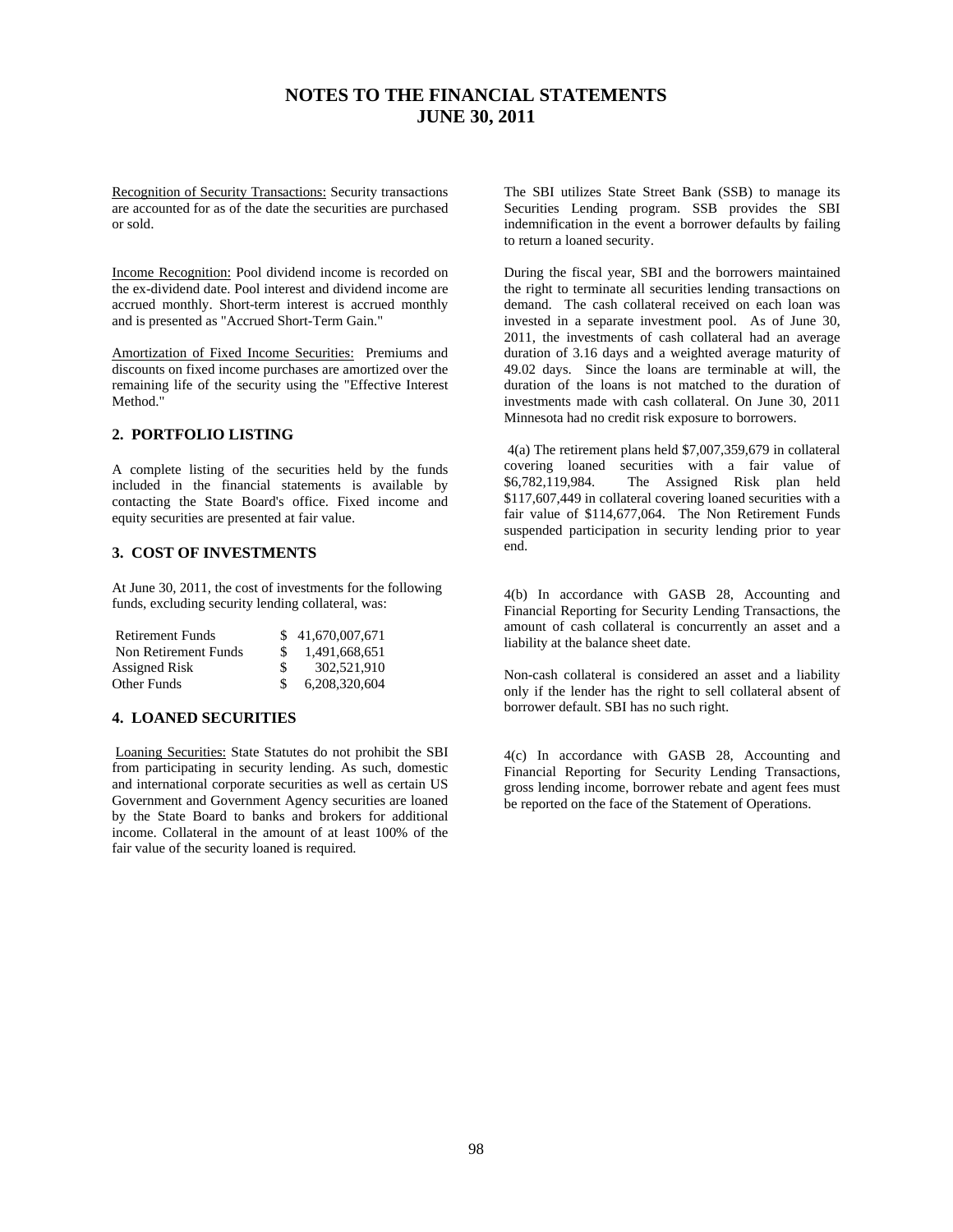#### **5. DERIVATIVE INSTRUMENTS**

The following table shows the changes in the fair value of derivative instruments for the year as well as the June 30, 2011 fair value and notional positions of derivatives classified by type.

#### **Table 1**

#### **Derivative Instruments Disclosure For Fiscal Year End June 30, 2011 Amounts in (000)'s**

| лшоишь ш (vvv) э<br><b>Investment Derivatives</b>                  | <b>Change in Fair Value</b><br><b>Classification</b> | Change in<br><b>Fair Value</b> | <b>Fair Value</b><br><b>Classification</b> | <b>Year End</b><br><b>Value</b> | <b>Year End</b><br><b>Notional</b> |
|--------------------------------------------------------------------|------------------------------------------------------|--------------------------------|--------------------------------------------|---------------------------------|------------------------------------|
| <b>Retirement</b>                                                  |                                                      |                                |                                            |                                 |                                    |
| <b>Fixed Income Futures</b><br>Long<br><b>Fixed Income Futures</b> | <b>Investment Revenue</b>                            | \$1,359                        | <b>Futures</b>                             | \$0                             | \$450,600                          |
| Short                                                              | <b>Investment Revenue</b>                            | (9,733)                        | <b>Futures</b>                             | $\Omega$                        | (249,000)                          |
| <b>Futures Options Bought</b>                                      | <b>Investment Revenue</b>                            | (1,371)                        | Options                                    | 456                             | 4,772                              |
| <b>Futures Options Written</b>                                     | <b>Investment Revenue</b>                            | 3,692                          | Options                                    | (38)                            | (3,845)                            |
| <b>FX</b> Forwards                                                 | <b>Investment Revenue</b>                            | (4,327)                        | Long Term Instruments                      | (473)                           | 350,043                            |
| <b>Index Futures Long</b>                                          | <b>Investment Revenue</b>                            | 42,836                         | Futures                                    | $\Omega$                        | 582                                |
| <b>Index Futures Short</b>                                         | <b>Investment Revenue</b>                            | (3,682)                        | <b>Futures</b>                             | $\Omega$                        | (493)                              |
| Rights                                                             | <b>Investment Revenue</b>                            | 2,563                          | Common Stock                               | 528                             | 1,126                              |
| Warrants<br><b>Non Retirement</b>                                  | <b>Investment Revenue</b>                            | 672                            | Common Stock                               | 2,964                           | 1,083                              |
| <b>Index Futures Long</b>                                          | <b>Investment Revenue</b>                            | \$29,873                       | <b>Futures</b>                             | \$0                             | \$83                               |
| Warrants<br><b>Fixed Income Futures</b>                            | <b>Investment Revenue</b>                            | (11)                           | Common Stock                               | $\Omega$                        | $\theta$                           |
| Long                                                               | <b>Investment Revenue</b>                            | 1,550                          | <b>Futures</b>                             | $\theta$                        | 40,000                             |

Minnesota Statutes Section 11A.24 provides that any agreement for put and call options and futures contracts may only be entered into with a fully offsetting amount of cash or securities. This provision applies to foreign currency forward contracts used to offset the currency risk of a security. All other deriviatives are exchange traded. The purpose of SBI's derivative activity is to equitize cash in the portfolio, to adjust the duration of the portfolio, to offset currency risk, or to offset current futures positions.

SBI maintains a fully benefit-responsive synthetic guaranteed investment contract for the Supplemental Investment Fund Fixed Interest Account. The investment objective of the Fixed Interest Account is to protect investors from loss of principal and to provide a competitive interest rate. On June 30, 2011, the Fixed Interest Account portfolio of well diversified high quality investment grade fixed income securities had a fair value of \$945,956,585 that is \$38,399,184 in excess of the value protected by the wrap contract. The Fixed Income Account also includes a liquid investment pool and a guaranteed investment contract with fair values of \$275,638,265 and \$189,422,834 respectively.

#### **Foreign Exchange Forward Contracts (FX)**

Foreign currency forward contracts are used to manage portfolio foreign currency risk. The provisions of the contract vary based on what is negotiated between the two parties to the contract.

#### **Warrants**

A warrant is an option issued by a company that gives the holder the right to buy stock from the company at a specified price within a certain designated time period. Generally speaking, warrants are issued by the company whose stock underlies the warrant and the warrant itself derives its value from the underlying stock. In some cases the warrants remain embedded in the equity. In other cases, the warrants will trade in the public market.

#### **Rights**

Similar to Warrants, a Right is a security giving stockholders entitlement to purchase new shares issued by the corporation at a predetermined price in proportion to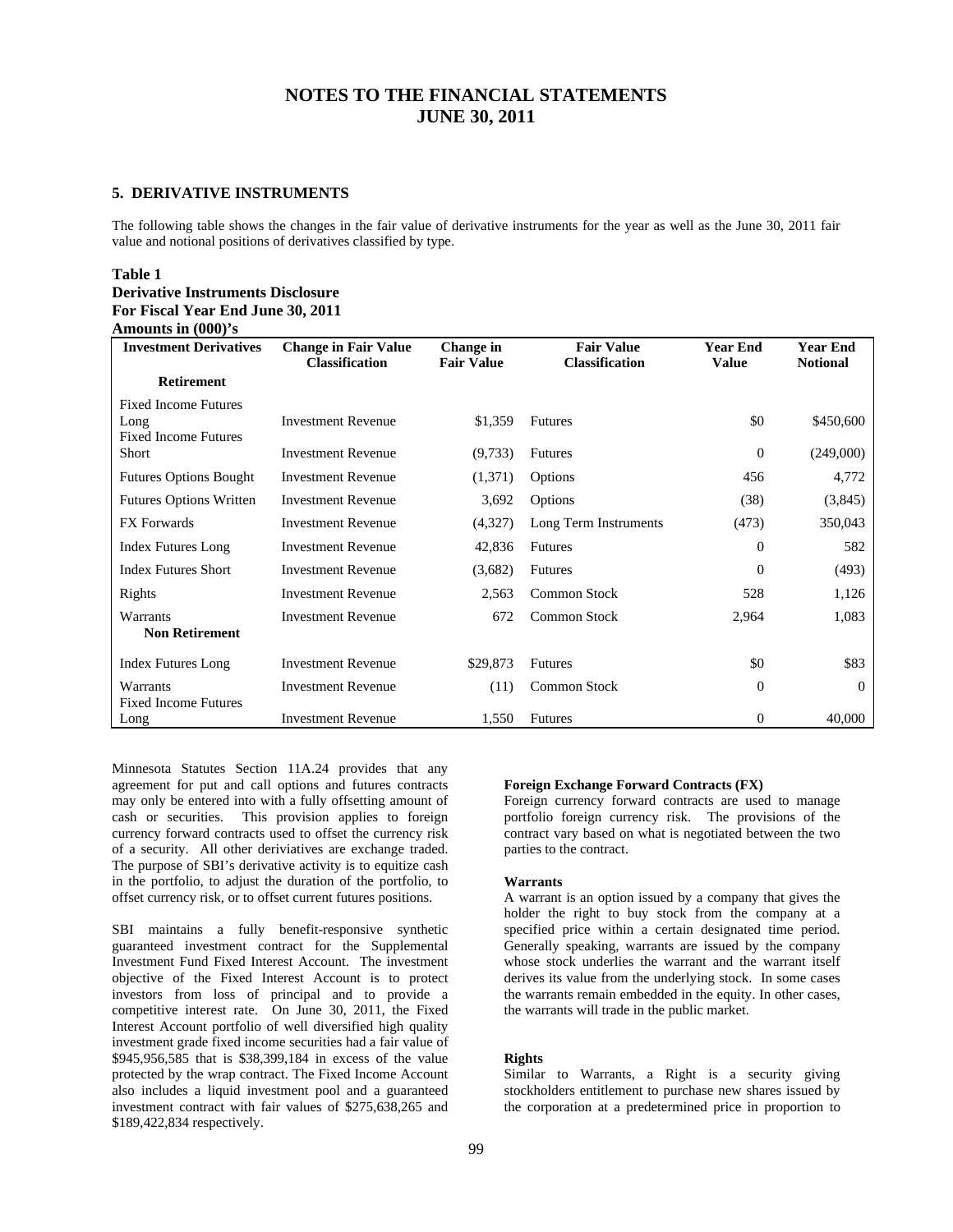the number of shares already owned. Rights are issued only for a short period of time, after which they expire.

#### **Futures and Options Contracts**

A future contract is a financial contract obligating the buyer to purchase an asset (or the seller to sell an asset) such as a physical commodity or a financial instrument, at a predetermined future date and price. Futures contracts detail the quality and quantity of the underlying asset; they are standardized to facilitate trading on a futures exchange.

An option represents the right to buy or sell an asset—not an obligation as with futures contracts—at a specified price and date in time.

Futures and options can offer potentially lower-cost and more efficient alternatives to buying the underlying

#### **Table 2 Counterparty Risk Disclosure For Fiscal Year End June 30 2011 Amounts in (000)'s**

securities or currency. Futures and options can also serve to minimize certain unwanted risks within the portfolio. The market exposure, currency, and credit risk of the future are the same as if the investor had owned the underlying security or currency.

#### **Risks Associated With Derivatives**

#### **Counterparty Risk**

SBI is exposed to the credit risk of the counterparties in foreign currency forward contracts. See Table 2.

The table below shows the Retirement Funds' credit rating and the maximum exposure should the counterparty fail to perform. The Non Retirement Funds had no counterparty exposure.

| Ашчинь ш (vvv) э                                   |                                                      |                               |                  |                 |                   |
|----------------------------------------------------|------------------------------------------------------|-------------------------------|------------------|-----------------|-------------------|
| <b>Counterparty Name</b>                           | Non Exchange Traded<br><b>Investment Derivatives</b> | Max Loss<br>before<br>Netting | $S\&P$<br>Rating | Fitch<br>Rating | Moody's<br>Rating |
| <b>Retirement</b>                                  |                                                      |                               |                  |                 |                   |
| BANK OF AMERICA N.A.                               | Foreign Exchange Forwards                            | \$154                         | $A+$             | $A+$            | Aa3               |
| <b>BARCLAYS BANK PLC</b><br><b>WHOLESALE</b>       | Foreign Exchange Forwards                            | 677                           | $AA-$            | $AA-$           | Aa3               |
| CITIBANK N.A.                                      | Foreign Exchange Forwards                            | 325                           | $A+$             | $A+$            | A <sub>1</sub>    |
| <b>CREDIT SUISSE LONDON</b><br><b>BRANCH</b> (GFX) | Foreign Exchange Forwards                            | 83                            | $A+$             | $AA-$           | Aal               |
| <b>HSBC BANKUSA</b><br><b>ROYAL BANK OF</b>        | Foreign Exchange Forwards                            | 146                           | AA               | AA              | Aa3               |
| <b>CANADA</b>                                      | Foreign Exchange Forwards                            | 93                            | $AA-$            | AA              | Aa1               |
| ROYAL BANK OF<br><b>SCOTLAND PLC</b>               | Foreign Exchange Forwards                            | 482                           | $A+$             | $AA-$           | Aa3               |
| UBS AG                                             | Foreign Exchange Forwards                            | 34                            | $A+$             | $A+$            | Aa3               |
|                                                    |                                                      |                               |                  |                 |                   |
|                                                    |                                                      |                               |                  |                 |                   |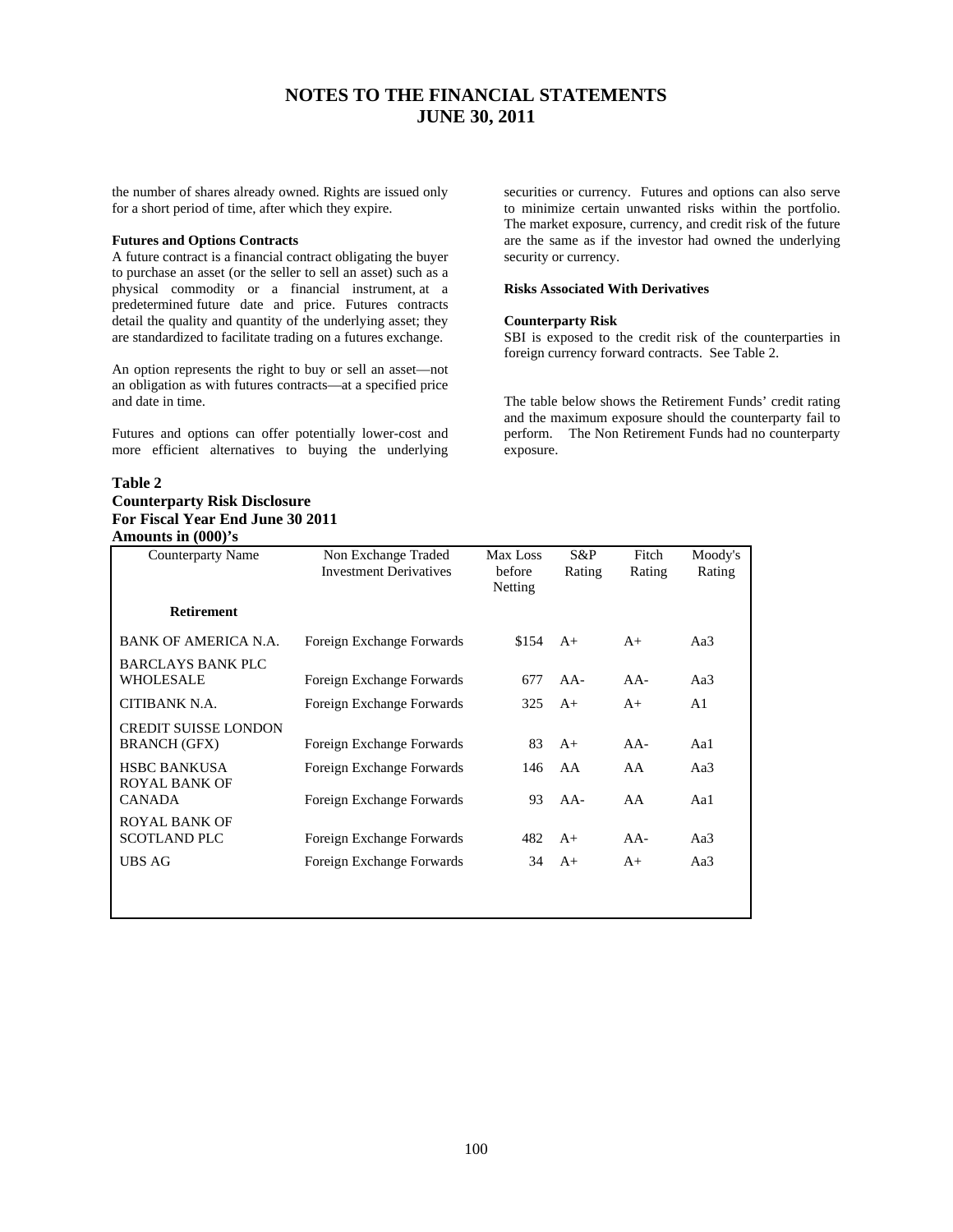### **NOTES TO THE FINANCIAL STATEMENTS JUNE 30, 2011**

#### **6. POOLED INVESTMENT ACCOUNTS**

The State Board of Investment manages eleven pooled investment accounts for the Investment Trust Funds, the Supplemental Investment Funds and the Defined Benefit Pension Funds, and the Non Retirement Funds of the State of Minnesota. SBI's master custodian, State Street Bank and Trust holds the assets of the pooled accounts.

SBI considers the pools to be the owners of the investments and that the participants, such as the Supplemental fund, own a proportionate share of the pool. Policies relating to the management of the investments apply to the pools with the participants invested based on objectives of the pools.

Deposit and investment risk disclosures are abbreviated in this note. For expanded discussion of the Statutory, Board, and contractual guidelines followed to limit investment risk by external and internal managers of the pooled investments see the Introduction and Investment Pools sections of this 2011 Annual Report.

#### Interest Rate Risk – Investments

Interest rate risk is the risk that changes in interest rates of debt instruments could adversely affect the fair value of an investment. Per its constitutional authority and governance by elected State officials that comprise the Board, the Board issues investment guidelines and limitations regarding interest rate risk that are incorporated into the contracts between investment managers and SBI. Debt securities are constrained around the quality rating, sector mix and duration of the Barclays Capital US Aggregate Bond Index. Interest rate risk information is presented using the weighted average maturity method, which expresses investment time horizons, the period when investments become due and payable, in years or months, weighted to reflect the dollar size of individual investments within investment types.

### **7. Retirement Plans**

The combined retirement fund along with the eight supplemental retirement funds serve as investment vehicles for the various state and locally administered retirement plans in accordance with their investment objectives. Participation in the retirement funds is determined in accordance with statutory authority.

\_ . . \_\_ . . \_\_ . . \_\_ . . \_\_ . . \_\_ . . \_\_ . . \_\_ . . \_\_ . . \_

The SBI invests the assets of the combined retirement fund and supplemental investment funds as discussed in the Combined Funds and Supplemental Funds sections of this report. Plan participant contributions and withdrawals are

#### Credit Risk of Debt Security Investments

Credit risk is the risk that an issuer or counterparty to an investment will be unable to fulfill its obligations. Minnesota Statutes limit investment in debt securities to the top four quality ratings categories by a nationally recognized rating agency. The SBI credit policy is not more stringent than the statutory requirements. Within the contracts between SBI and investment managers are guidelines and limitations regarding credit risk. Such limitations include minimum credit quality as measured by ratings from nationally recognized rating agencies. The quality ratings in Table 3, 5 and Table 6 follow the GASB 40 convention of choosing the lowest investment rating reported by S&P.

#### Concentration Risk – Investments

Concentration risk is the risk of loss attributed to the magnitude of investment in a single issuer. The investment guidelines issued to investment managers by the State Board require investment across all sectors of the market. Unrated or below investment grade corporate obligations are limited to less than five percent of the value of the acquiring fund, 50% of an issue and 25% of the issuer's obligations. Investments in corporate stock may not exceed five percent of the total outstanding of any one corporation. None of the issuers produced exposure greater than five percent of the funds' values.

#### Foreign Currency Risk – Investments

Foreign currency risk is the risk that changes in exchange rates between the U.S. dollar and foreign currencies could adversely affect the fair value of an investment. Investment managers with authority to invest in foreign securities are given authority to hedge foreign currency exposure through forward contracts in order to avoid currency losses.

The Retirement Plans' exposure to foreign currency risk is presented in Table 4 on page 102.

\_ , , \_\_ , , \_ , , \_ , , \_ , , \_ , , \_ , , \_ , \_ , \_ , \_ , \_ , \_ , \_ , \_ , \_ , \_ ,

reported as net to SBI and invested as net for the day by SBI. Therefore, Plan and SBI investment addition and withdrawal activity will differ in gross but will agree in net when compared to values reported by the individual plans.

The investment allocation is a factor of the investment decisions of the participants and the investment objectives of the funds they select. Debt securities comprise 24% of this allocation. Assets of the Retirement Plans are comprised of shares of the investment pools managed by SBI. The tables on the following page represent the Retirement Plans' participation in the pooled investment accounts.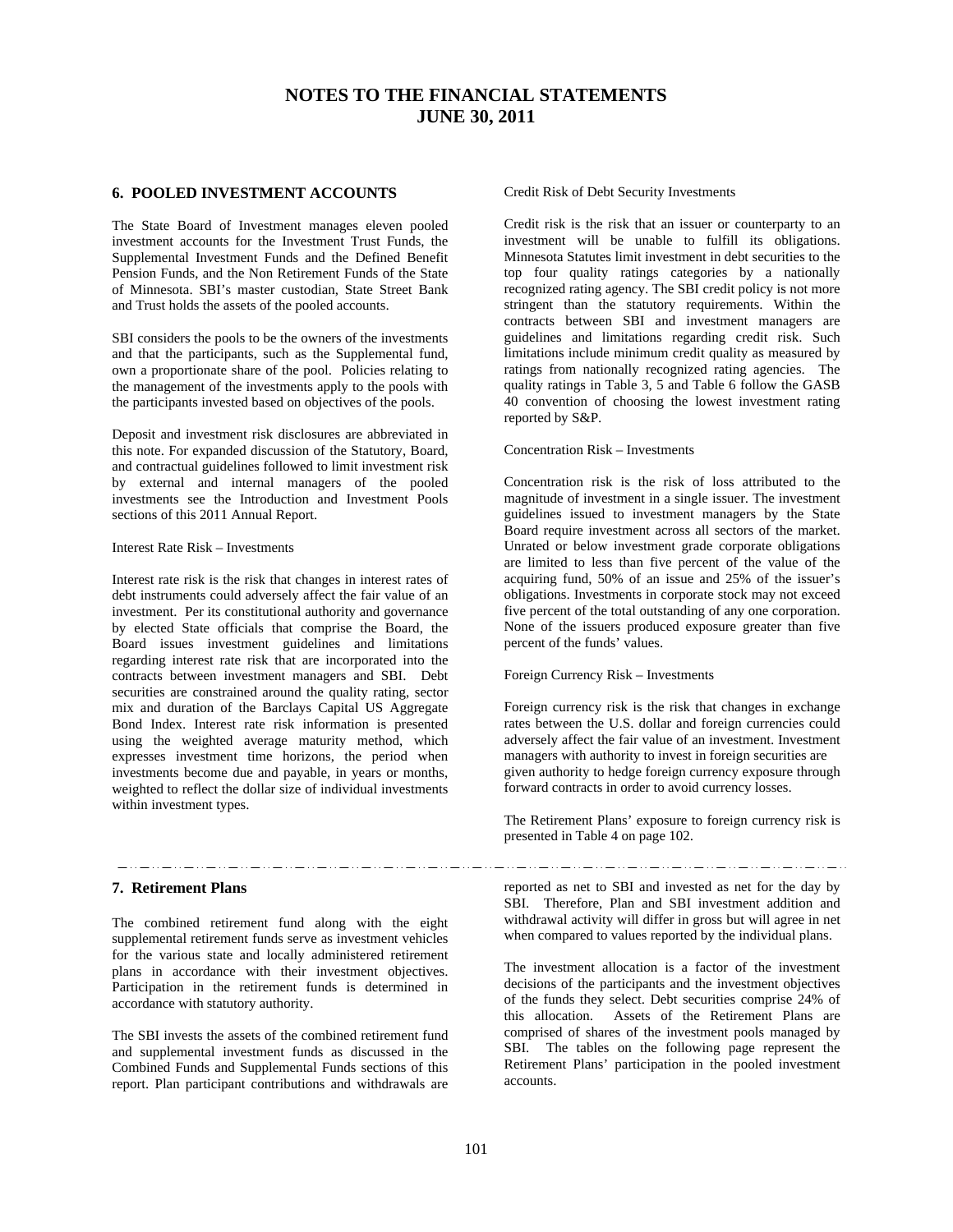### **NOTES TO THE FINANCIAL STATEMENTS JUNE 30, 2011**

#### **Table 3 Debt Securities Credit Quality and Exposure Retirement Plans as of June 30, 2011 Amounts in (000)'s**

| Type                                    | Fair Value   | Years    | AA or Better | BBB to A | BB or    | Unrated  |
|-----------------------------------------|--------------|----------|--------------|----------|----------|----------|
|                                         |              | Average  |              |          | Lower    |          |
|                                         |              | Maturity |              |          |          |          |
| <b>Asset Backed</b>                     | \$439,704    | 4.60     | 49.01%       | 6.28%    | 6.73%    | 37.98%   |
| <b>Short Term Investment Pools</b>      | 1,178,423    | N/A      | 0.00%        | 0.00%    | $0.00\%$ | 100.00%  |
| Corporate Bonds                         | 2,855,322    | 8.12     | 8.34%        | 76.92%   | 10.56%   | 4.18%    |
| Corporate Stock                         | 7,046        | 9.20     | $0.00\%$     | $0.00\%$ | 103.53%  | $-3.53%$ |
| Foreign Country Bonds                   | 414,746      | 6.09     | 55.32%       | 15.36%   | 0.07%    | 29.25%   |
| <b>Futures Options</b>                  | 422          | N/A      | $0.00\%$     | $0.00\%$ | $0.00\%$ | 100.00%  |
| Mortgage Backed Securities              | 3,159,870    | 4.35     | 82.63%       | 7.76%    | 4.91%    | 4.71%    |
| <b>State and Local Government Bonds</b> | 150,309      | 21.91    | 12.49%       | 60.60%   | $0.00\%$ | 26.91%   |
| <b>Stock Rights/Warrants</b>            | 121          | N/A      | $0.00\%$     | $0.00\%$ | $0.00\%$ | 100.00%  |
| TBA Mortgage Back Securities            | 1,077,792    | 5.81     | 100.00%      | 0.00%    | 0.00%    | 0.00%    |
| US Agency                               | 431,434      | 5.84     | 98.67%       | 0.15%    | 0.00%    | 1.18%    |
| <b>US</b> Treasury                      | 2,135,508    | 8.15     | 100.00%      | 0.00%    | 0.00%    | 0.00%    |
|                                         | \$11,850,697 |          |              |          |          |          |
|                                         |              |          |              |          |          |          |

### **Table 4**

#### **Foreign Currency Exposure of the Retirement Plans as of June 30, 2011 Amounts in (000)'s**

| Ашоннь III (vvv) э         |          |           |             |             |
|----------------------------|----------|-----------|-------------|-------------|
| <b>Trade Currency Name</b> | Cash     | Fixed     | Equity      | Total       |
| Australian Dollar          | \$2,022  |           | \$427,695   | \$429,717   |
| Canadian Dollar            | 1,482    | \$22,217  | 569,595     | 593,294     |
| Euro Currency              | 7.441    | 62,665    | 1,757,263   | 1,827,369   |
| Hong Kong Dollar           | 2,067    |           | 415,794     | 417,861     |
| Japanese Yen               | 15,125   |           | 1,106,199   | 1,121,324   |
| Pound Sterling             | 5,703    | 34,069    | 1,141,207   | 1,180,979   |
| Swiss Franc                | 1,033    |           | 395,558     | 396,591     |
| Other less than 1% Foreign | 7,296    |           | 1,369,539   | 1,376,835   |
| Total                      | \$42,169 | \$118,951 | \$7,182,850 | \$7,343,970 |
|                            |          |           |             |             |

### **8. Non Retirement Funds**

The Non Retirement Funds invest in the cash management, fixed income, and equity accounts internally managed by SBI. By statute, the assets of these funds may not be comingled with the assets of the retirement plans. Participation in the Non Retirement Funds is determined in accordance with statutory requirements. The SBI invests the assets of the cash management, fixed income, and equity accounts as discussed in the Permanent School, Environmental Trust, Closed Landfill, and

Legislative Investment Initiatives sections of this report. The investment allocation is a factor of statutory requirements or the investment decisions of the participants. Debt securities comprise 30% of this allocation. Assets of the Non Retirement Funds are comprised of shares of the investment pools managed by SBI. The data in Table 5 on page 103 represents the Non Retirement Funds' participation in the cash management, fixed income, and equity accounts internally managed by SBI. The Non Retirement Funds have no foreign currency securities.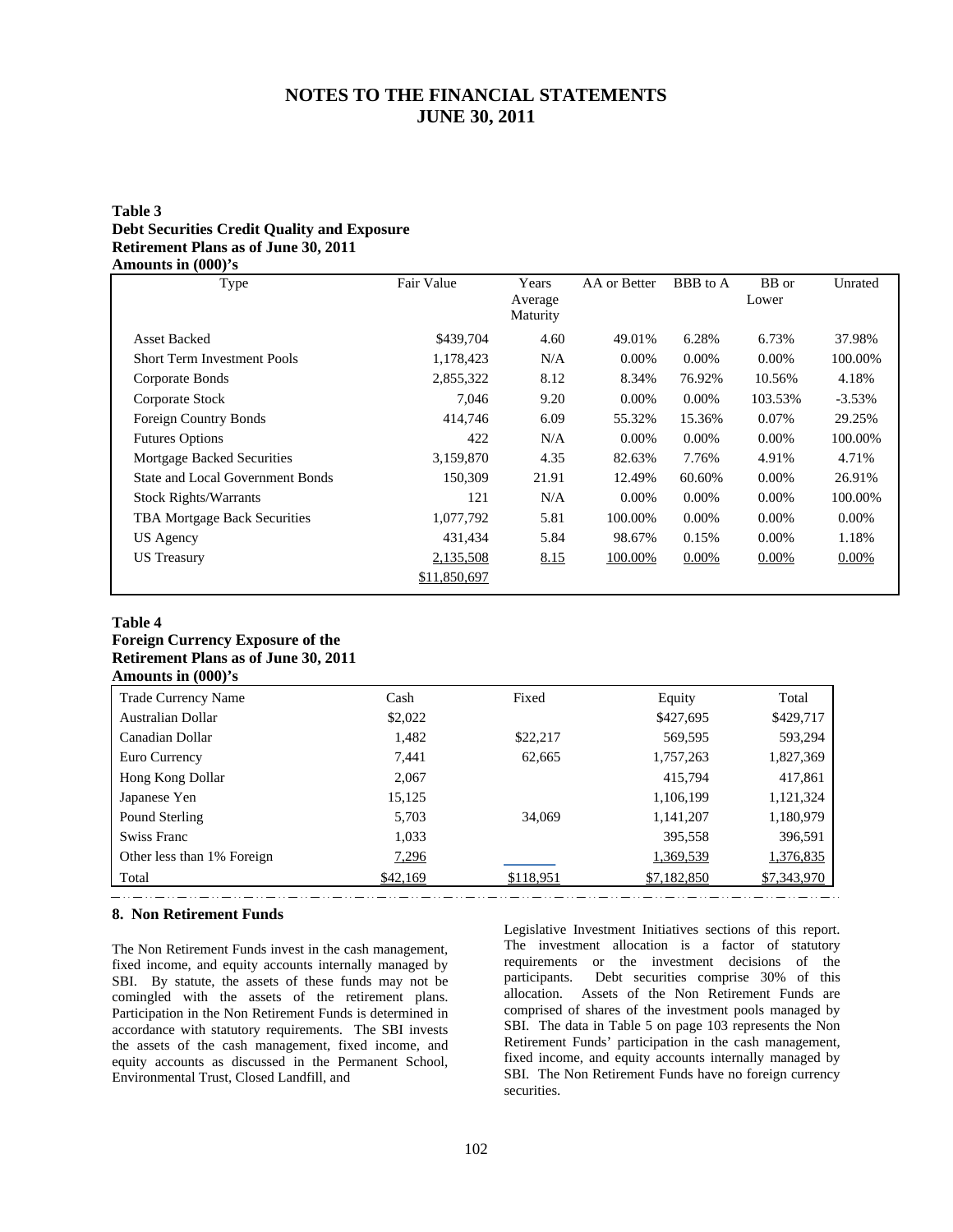### **NOTES TO THE FINANCIAL STATEMENTS JUNE 30, 2011**

### **Table 5 Debt Securities Credit Quality and Exposure Non Retirement Funds as of June 30, 2011 Amounts in (000)'s**

| Type                          | Fair Value | Years Average<br>Maturity | AA or Better | <b>BBB</b> to A | BB or<br>Lower | Unrated  |
|-------------------------------|------------|---------------------------|--------------|-----------------|----------------|----------|
| <b>Asset Backed</b>           | \$2,446    | 1.16                      | 6.87%        | 93.13%          | $0.00\%$       | $0.00\%$ |
| Corporate Bonds               | 191,312    | 6.80                      | 6.12%        | 76.70%          | 12.77%         | 4.41%    |
| Mortgage Backed<br>Securities | 337,385    | 4.62                      | 82.61%       | 7.86%           | 0.82%          | 8.71%    |
|                               | \$531,143  |                           |              |                 |                |          |

#### **9. Assigned Risk Plan**

The Assigned Risk Plan participates in the cash management account internally managed by SBI. RBC Global Asset Management manages the bond segment and GE Investment Management manages the equity segment of the Plan. The debt securities in the table below comprise

#### **Table 6 Debt Securities Credit Quality and Exposure Assigned Risk Plan as of June 30, 2011**

**Amounts in (000)'s**

76% of the assets of the plan. The plan had no derivative or foreign currency activity.

| Type                       | Fair Value | Years    | AA or Better | <b>BBB</b> to A | BB or    | Unrated  |
|----------------------------|------------|----------|--------------|-----------------|----------|----------|
|                            |            | Average  |              |                 | Lower    |          |
|                            |            | Maturity |              |                 |          |          |
| <b>Asset Backed</b>        | \$9,559    | 6.27     | 49.97%       | $0.00\%$        | 30.96%   | 19.06%   |
| Mortgage Backed Securities | 20,536     | 7.53     | 67.99%       | 11.11%          | 5.93%    | 14.97%   |
| Municipal/Provincial Bonds | 13,377     | 4.71     | 18.29%       | $0.00\%$        | $0.00\%$ | 81.71%   |
| U.S. Agencies              | 39,832     | 2.22     | 99.09%       | $0.00\%$        | $0.00\%$ | 0.91%    |
| U.S. Treasuries            | 152,666    | 4.53     | 100.00%      | $0.00\%$        | $0.00\%$ | $0.00\%$ |
|                            | \$235,970  |          |              |                 |          |          |
|                            |            |          |              |                 |          |          |

#### **10. Other Funds Under Management**

The SBI maintains numerous accounts tracking the fixed and short term investment activity of the entities whose investments are not pooled. These statements present the investment balances and activity for fiscal year 2011. Additional information in audited statements and

descriptions of the funds including GASB 40 credit quality are available in the State's Comprehensive Annual Financial report and in separately issued financial statements of Housing Finance and the Public Facilities Authority.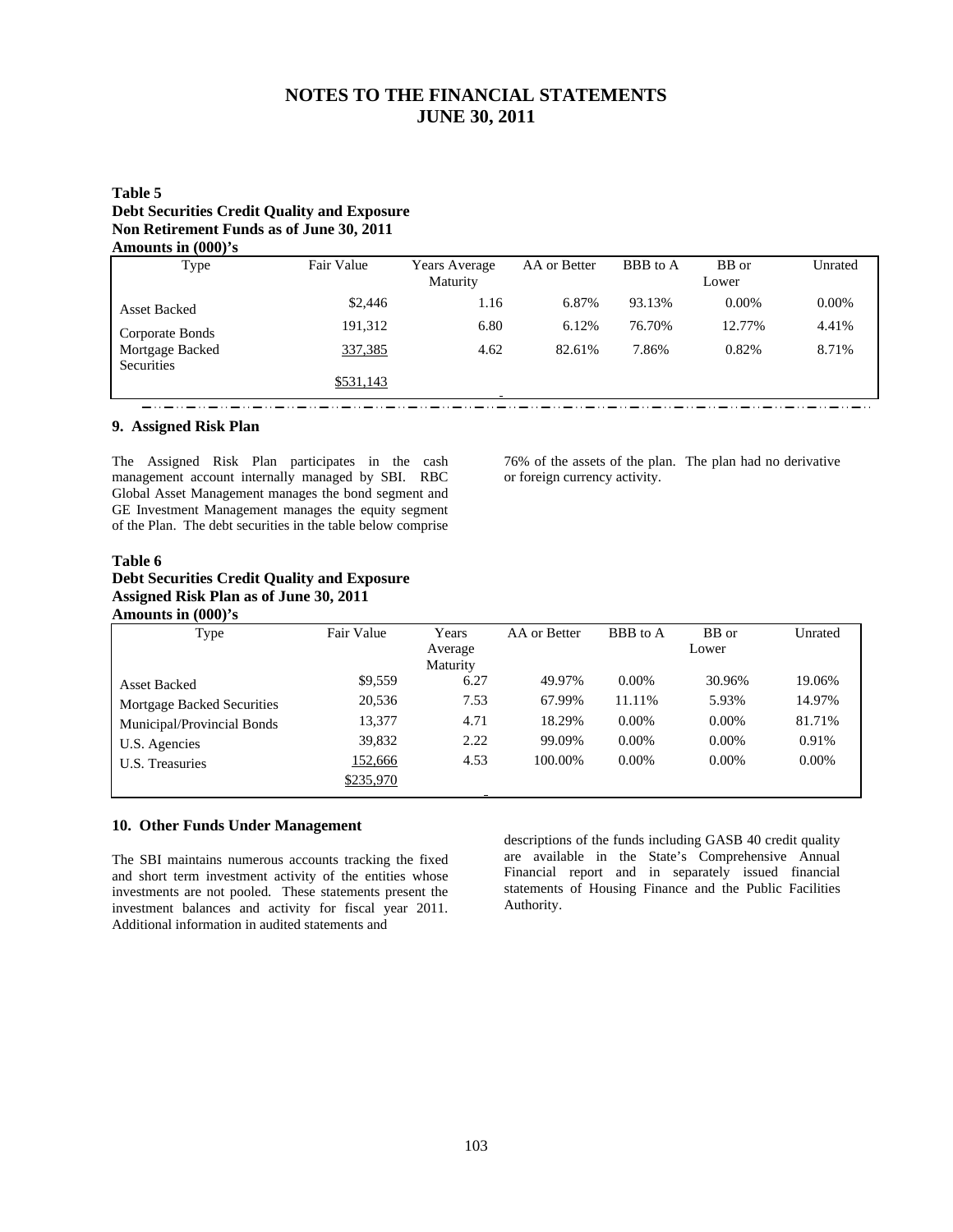# **State Board of Investment Retirement Fund - Supplemental Investment Accounts Schedule of Net Assets As of June 30, 2011 Amounts in (000)'s**

|                                            | <b>Fixed Interest</b> |                | <b>Money Market</b> | <b>Bond Market</b> |                |  |
|--------------------------------------------|-----------------------|----------------|---------------------|--------------------|----------------|--|
|                                            |                       | <b>Account</b> | <b>Account</b>      |                    | <u>Account</u> |  |
| Assets                                     |                       |                |                     |                    |                |  |
| <b>Security Lending Collateral</b>         |                       |                |                     | \$                 | 11,500         |  |
| <b>Short Term Investments</b>              |                       |                |                     |                    |                |  |
| <b>Stable Value Fixed Interest</b>         | \$                    | 1,372,619      |                     |                    |                |  |
| Money Fund                                 |                       |                | \$<br>255,938       |                    |                |  |
| Fixed Income Investments                   |                       |                |                     |                    |                |  |
| <b>Bond Pool</b>                           |                       |                |                     |                    | 148,466        |  |
| Income Share Fixed Pool                    |                       |                |                     |                    |                |  |
| <b>Equity Investments</b>                  |                       |                |                     |                    |                |  |
| <b>Domestic Stock Pool</b>                 |                       |                |                     |                    |                |  |
| <b>International Stock Pool</b>            |                       |                |                     |                    |                |  |
| <b>Total Investments</b>                   | \$                    | 1,372,619      | \$<br>255,938       | $\mathcal{S}$      | 148,466        |  |
| <b>Total Assets</b>                        | \$                    | 1,372,619      | \$<br>255,938       | \$                 | 159,966        |  |
|                                            |                       |                |                     |                    |                |  |
| Liabilities                                |                       |                |                     |                    |                |  |
| Accrued Investment Expense                 | \$                    | 566            |                     | \$                 | 36             |  |
| <b>Security Lending Collateral</b>         |                       |                |                     |                    | 11,500         |  |
| <b>Total Liabilities</b>                   | \$                    | 566            |                     | \$                 | 11,536         |  |
| <b>Net Investment Assets Held in Trust</b> | \$                    | 1,372,053      | \$<br>255,938       | S                  | 148,430        |  |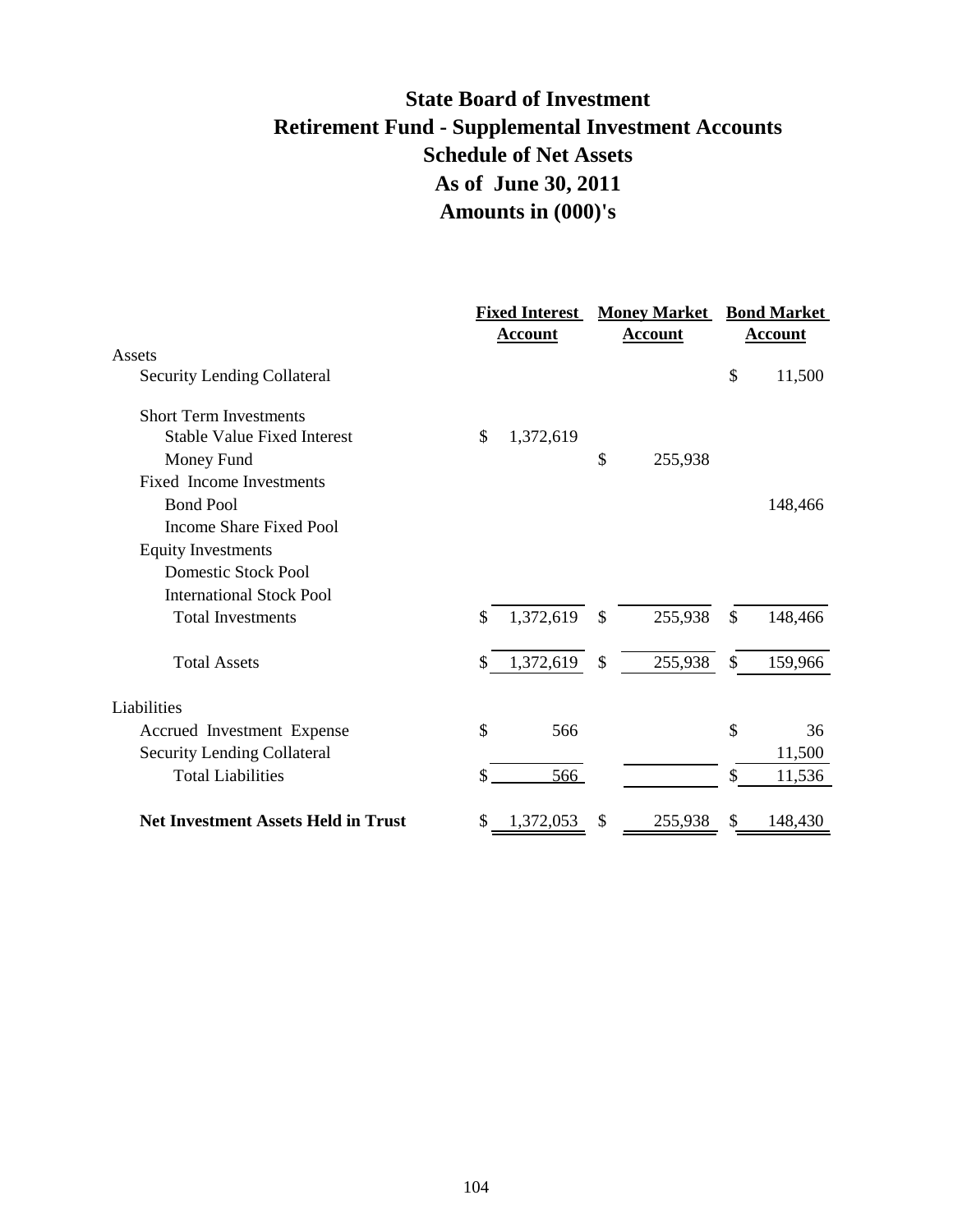|              | <b>Income Share</b><br><b>Account</b> |               | <b>Common</b><br><b>Stock Index</b><br><b>Account</b> |               | <b>Growth Share</b><br><b>Account</b> |               | <b>International</b><br><b>Share Account</b> |                           | <b>Volunteer</b><br><b>Fire Fighter</b><br><b>Account</b> |               | <b>Total</b><br><b>Supplemental</b><br><b>Investment</b><br><b>Fund</b> |
|--------------|---------------------------------------|---------------|-------------------------------------------------------|---------------|---------------------------------------|---------------|----------------------------------------------|---------------------------|-----------------------------------------------------------|---------------|-------------------------------------------------------------------------|
| \$           | 15,120                                | $\mathcal{S}$ | 21,887                                                | $\mathcal{S}$ | 11,763                                | \$            | 9,686                                        | \$                        | 240                                                       |               | 70,196                                                                  |
|              |                                       |               |                                                       |               |                                       |               |                                              |                           |                                                           |               |                                                                         |
|              |                                       |               |                                                       |               |                                       |               |                                              |                           |                                                           |               | 1,372,619                                                               |
|              | 13,314                                |               |                                                       |               |                                       |               |                                              |                           | 191                                                       |               | 269,443                                                                 |
|              |                                       |               |                                                       |               |                                       |               |                                              |                           | 1,493                                                     |               | 149,959                                                                 |
|              | 90,999                                |               |                                                       |               |                                       |               |                                              |                           |                                                           |               | 90,999                                                                  |
|              | 154,003                               |               | 254,099                                               |               | 131,447                               |               |                                              |                           | 1,220                                                     |               | 540,769                                                                 |
|              |                                       |               |                                                       |               |                                       |               | 132,728                                      |                           | 509                                                       |               | 133,237                                                                 |
| \$           | 258,316                               | $\mathcal{S}$ | 254,099                                               | $\mathcal{S}$ | 131,447                               | $\mathcal{S}$ | 132,728                                      | $\mathcal{S}$             | 3,413                                                     | $\mathcal{S}$ | 2,557,026                                                               |
| \$           | 273,436                               | $\mathbb{S}$  | 275,986                                               | \$            | 143,210                               | $\mathbb{S}$  | 142,414                                      | $\mathcal{S}$             | 3,653                                                     | \$            | 2,627,222                                                               |
|              |                                       |               |                                                       |               |                                       |               |                                              |                           |                                                           |               |                                                                         |
| $\mathbb{S}$ | $\overline{4}$                        | $\mathcal{S}$ | 6                                                     | $\mathcal{S}$ | 64                                    | $\mathcal{S}$ | 113                                          | $\mathcal{S}$             | $\mathbf{1}$                                              | $\mathcal{S}$ | 790                                                                     |
|              | 15,120                                |               | 21,887                                                |               | 11,763                                |               | 9,686                                        |                           | 240                                                       |               | 70,196                                                                  |
| \$           | 15,124                                | \$            | 21,893                                                | \$            | 11,827                                | \$            | 9,799                                        | $\boldsymbol{\mathsf{S}}$ | 241                                                       | \$            | 70,986                                                                  |
| S            | 258,312                               | \$            | 254,093                                               | \$            | 131,383                               | \$            | 132,615                                      | \$                        | 3,412                                                     | \$            | 2,556,236                                                               |
|              |                                       |               |                                                       |               |                                       |               |                                              |                           |                                                           |               |                                                                         |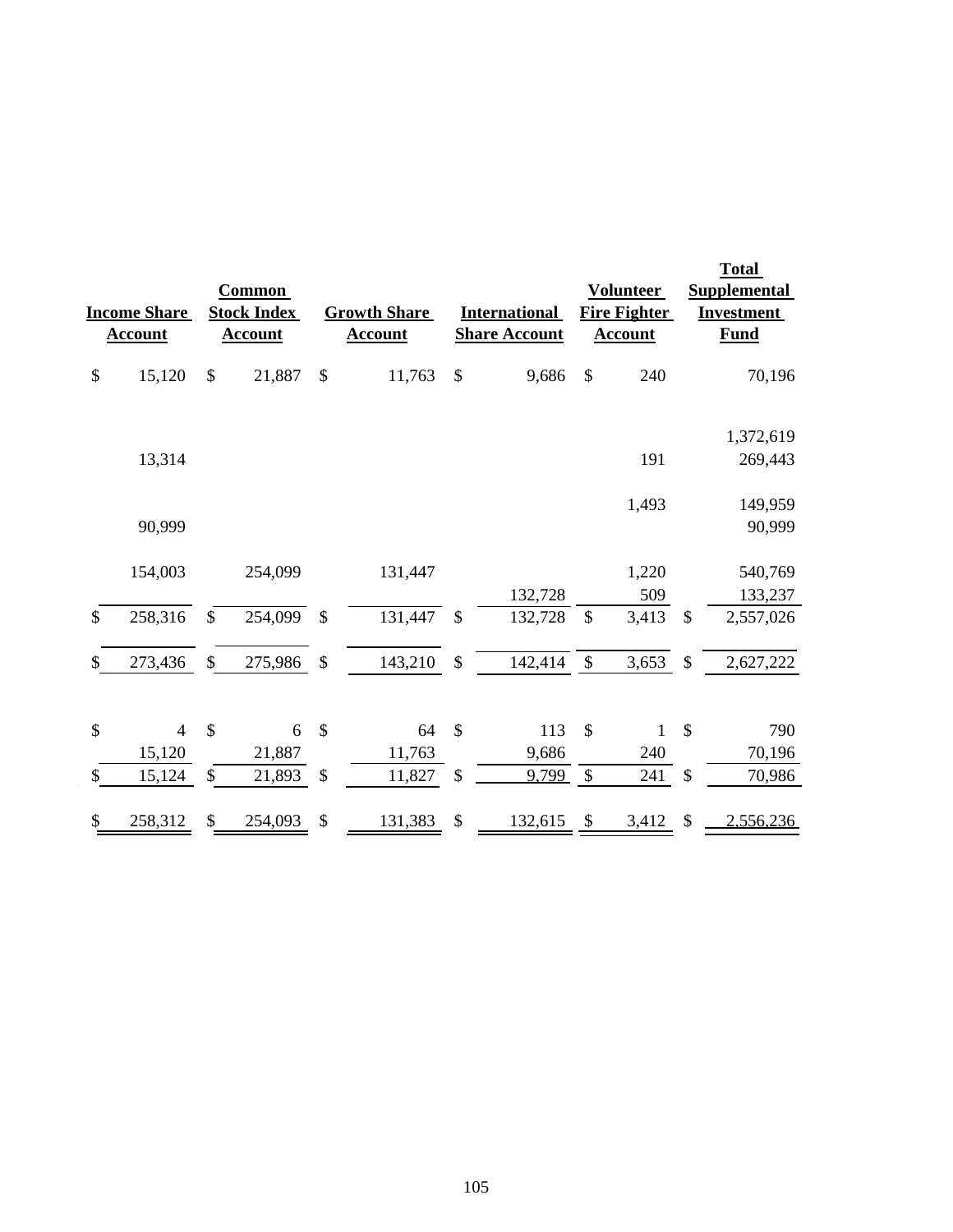# **State Board of Investment Retirement Fund - Supplemental Investment Accounts Schedule of Changes in Net Assets For the Fiscal Year Ended June 30, 2011 Amounts in (000)'s**

|                                           | <b>Fixed Interest</b> |                |               | <b>Money Market</b> | <b>Bond Market</b> |                |
|-------------------------------------------|-----------------------|----------------|---------------|---------------------|--------------------|----------------|
|                                           |                       | <b>Account</b> |               | <b>Account</b>      |                    | <b>Account</b> |
| <b>Investment Income</b>                  |                       |                |               |                     |                    |                |
| Interest, Dividends and Other             |                       |                | \$            | 692                 | $\mathcal{S}$      | 7,403          |
| <b>Security Lending Gross Earnings</b>    |                       |                |               |                     |                    | 102            |
| <b>Less Borrower Rebates</b>              |                       |                |               |                     |                    | (13)           |
| Less Fees Paid to Agents                  |                       |                |               |                     |                    | (34)           |
| <b>Security Lending Net Earnings</b>      |                       |                |               |                     |                    | 55             |
| Net Increase in Fair Value of Investments |                       | 49,860         |               | 16                  |                    | 58             |
| <b>Total Investment Income</b>            | \$.                   | 49,860         | \$            | 708                 | $\mathsf{\$}$      | 7,516          |
| Expenses                                  |                       |                |               |                     |                    |                |
| Administrative Expenses                   |                       |                | \$            | $(12)$ \$           |                    | (9)            |
| <b>Investment Expenses</b>                | \$                    | (1, 942)       |               |                     |                    | (138)          |
| <b>Total Expenses</b>                     | \$                    | (1, 942)       | \$            | $(12)$ \$           |                    | (147)          |
| Net Income                                | \$                    | 47,918         | $\mathsf{\$}$ | 696                 | $\mathcal{S}$      | 7,369          |
| <b>Participant Transactions</b>           |                       |                |               |                     |                    |                |
| <b>Additions</b>                          | $\mathcal{S}$         | 110,458        | \$            | 60,614              | $\mathcal{S}$      | 21,237         |
| Withdrawals                               |                       | (38,019)       |               | (51, 474)           |                    | (7,955)        |
| Net Participant Transactions              | S                     | 72,439         | \$            | 9,140               | \$                 | 13,282         |
| <b>Total Change in Assets</b>             | \$                    | 120,357        | \$            | 9,836               | \$                 | 20,651         |
| Net Investment Assets Held in Trust:      |                       |                |               |                     |                    |                |
| Beginning of Year                         |                       | 1,251,696      |               | 246,102             |                    | 127,779        |
| <b>End of Year</b>                        | S                     | 1,372,053      | \$            | 255,938             | \$                 | 148,430        |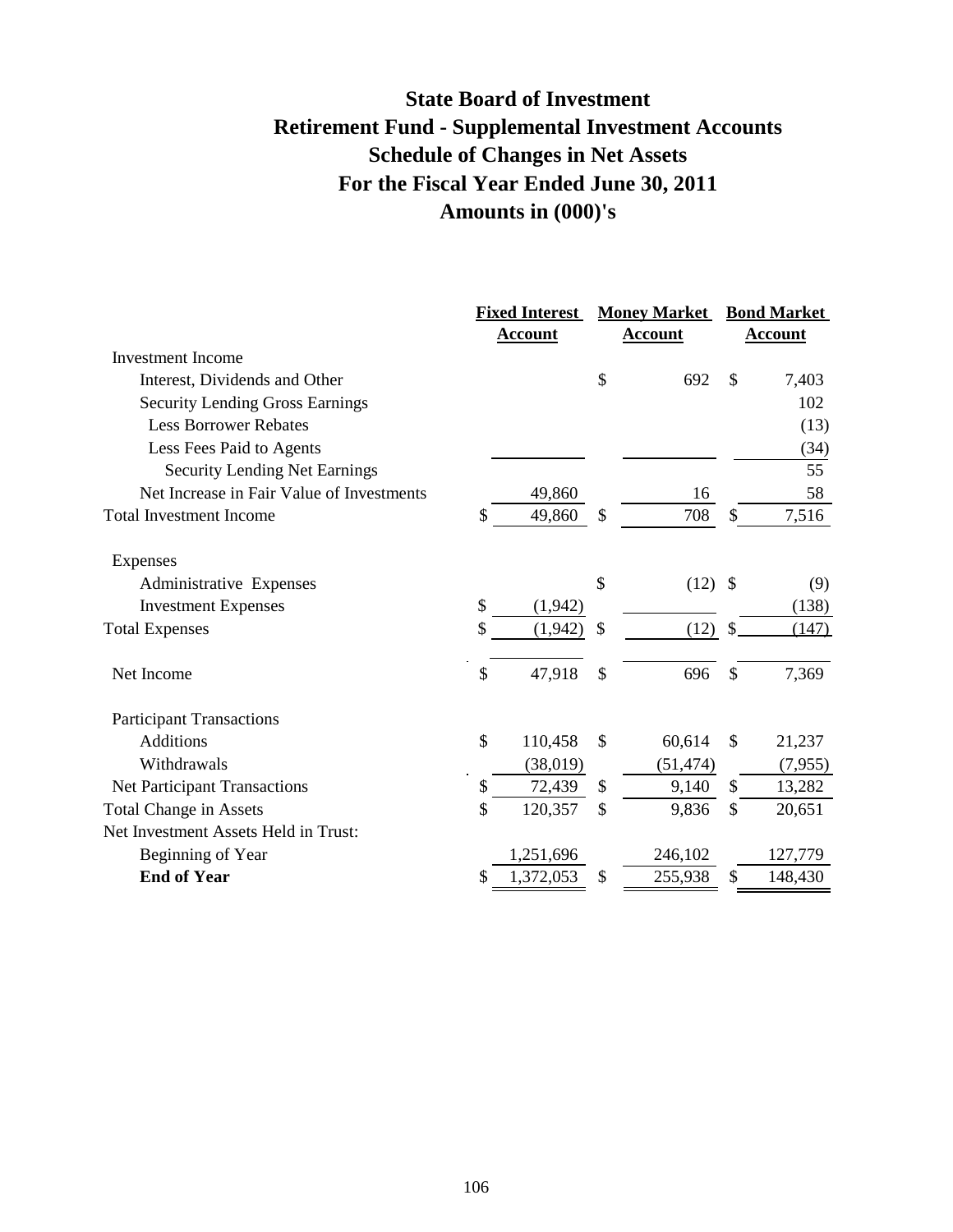|                | <b>Income Share</b><br><b>Account</b> |                           | <b>Common</b><br><b>Stock Index</b><br><b>Account</b> |                           | <b>Growth Share</b><br><b>Account</b> |                           | <b>International</b><br><b>Share Account</b> |                                     | <b>Volunteer</b><br><b>Fire Fighter</b><br><b>Account</b> |                                                  | <b>Total</b><br><b>Supplemental</b><br><b>Investment</b><br><b>Fund</b> |
|----------------|---------------------------------------|---------------------------|-------------------------------------------------------|---------------------------|---------------------------------------|---------------------------|----------------------------------------------|-------------------------------------|-----------------------------------------------------------|--------------------------------------------------|-------------------------------------------------------------------------|
| $\mathcal{S}$  | 9,626                                 | $\mathcal{S}$             | 15,340                                                | $\mathcal{S}$             | 13,815                                | \$                        | 9,439                                        | $\mathcal{S}$                       | 130                                                       | $\mathcal{S}$                                    | 56,445                                                                  |
|                | 102                                   |                           | 148                                                   |                           | 73                                    |                           | 133                                          |                                     | $\overline{2}$                                            |                                                  | 560                                                                     |
|                | (20)                                  |                           | (24)                                                  |                           | (11)                                  |                           | (4)                                          |                                     |                                                           |                                                  | (72)                                                                    |
|                | (27)                                  |                           | (42)                                                  |                           | (22)                                  |                           | (64)                                         |                                     | (1)                                                       |                                                  | (190)                                                                   |
|                | 55                                    |                           | 82                                                    |                           | 40                                    |                           | 65                                           |                                     |                                                           |                                                  | 298                                                                     |
|                | 34,433                                |                           | 47,934                                                |                           | 19,669                                |                           | 21,410                                       |                                     | 106                                                       |                                                  | 173,486                                                                 |
| \$             | 44,114                                | \$                        | 63,356                                                | \$                        | 33,524                                | \$                        | $30.914$ \$                                  |                                     | 237                                                       | $\mathcal{S}$                                    | 230,229                                                                 |
| \$<br>\$<br>\$ | (15)<br>(16)<br>(31)<br>44,083        | $\mathcal{S}$<br>\$<br>\$ | (15)<br>(25)<br>(40)<br>63,316                        | \$<br>\$<br>$\mathcal{S}$ | (8)<br>(279)<br>(287)<br>33,237       | $\mathcal{S}$<br>\$<br>\$ | $(8)$ \$<br>(440)<br>(448)<br>30,466         | $\mathbf{\hat{s}}$<br>$\mathcal{S}$ | (4)<br>(3)<br>(7)<br>230                                  | $\mathcal{S}$<br>$\boldsymbol{\mathsf{S}}$<br>\$ | (71)<br>(2, 843)<br>(2,914)<br>227,315                                  |
| \$<br>\$       | 14,518<br>(16, 307)<br>(1,789)        | $\mathcal{S}$<br>\$       | 16,245<br>(20.930)<br>(4,685)                         | $\mathcal{S}$<br>\$       | 9,123<br>(9,678)<br>(555)             | \$<br>\$                  | 8,381<br>(10, 339)<br>(1,958)                | $\mathcal{S}$<br>\$                 | 2,577<br>(153)<br>2,424                                   | $\mathcal{S}$<br>\$                              | 243,153<br>(154, 855)<br>88,298                                         |
| \$             | 42,294                                | \$                        | 58,631                                                | $\mathcal{S}$             | 32,682                                | \$                        | 28,508                                       | $\mathcal{S}$                       | 2,654                                                     | $\mathcal{S}$                                    | 315,613                                                                 |
| \$             | 216,018<br>258,312                    | \$                        | 195,462<br>254,093                                    | \$                        | 98,701<br>131,383                     | \$                        | 104,107<br>132,615                           | \$                                  | 758<br>3,412                                              | \$                                               | 2,240,623<br>2,556,236                                                  |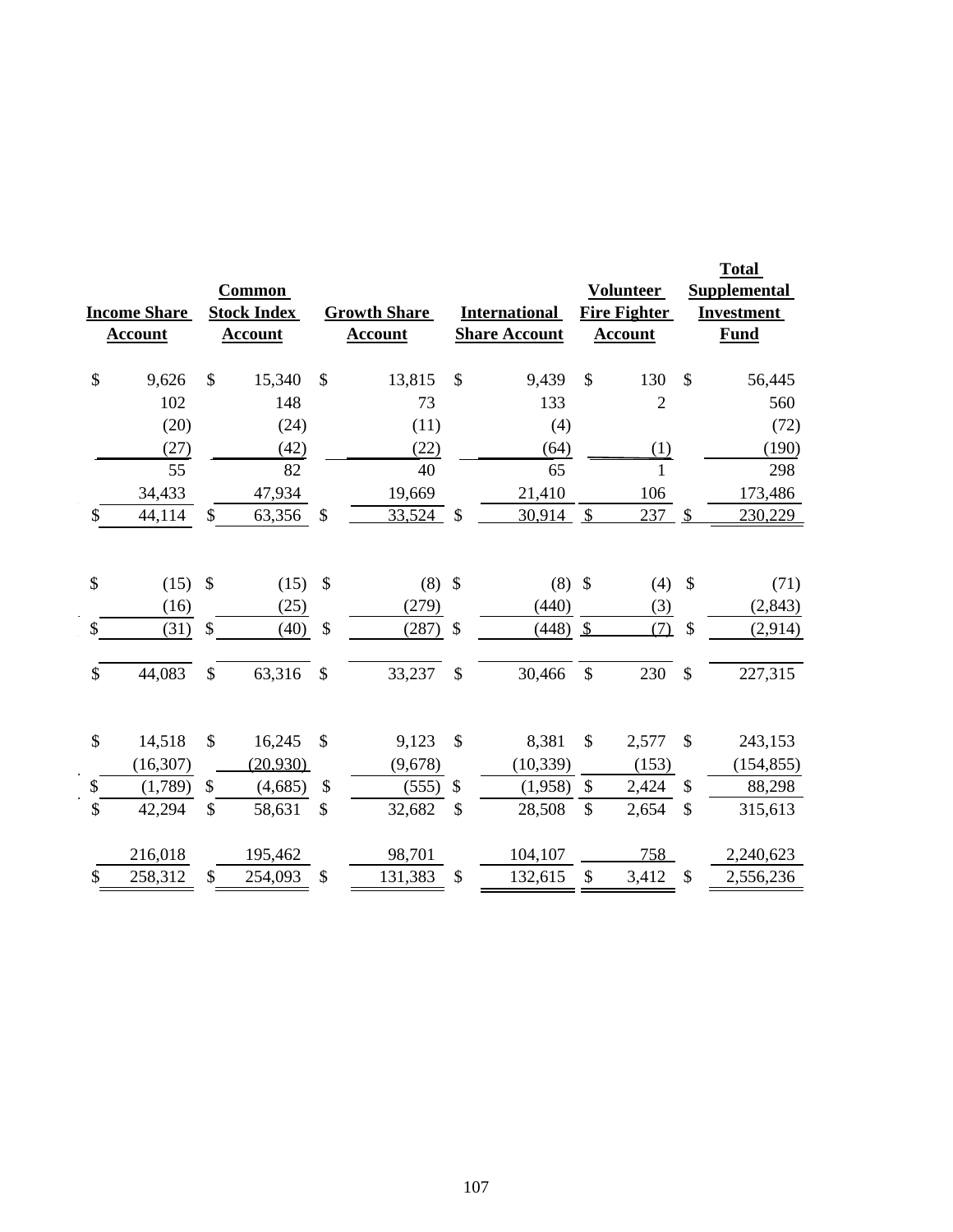|                                        | <b>Internal Cash</b>   | <b>Stable Value</b>   |                   |
|----------------------------------------|------------------------|-----------------------|-------------------|
|                                        | <b>Trust Fund Pool</b> | <b>Fixed Interest</b> | <b>Money Fund</b> |
| <b>Combined Retirement Funds</b>       |                        |                       |                   |
| Correctional Employees Retire. Fund    | \$<br>20,454           |                       | \$16,839,378      |
| Highway Patrolment's Retire. Fund      | 26,771                 |                       | 14,140,941        |
| <b>Judges Retirement Fund</b>          | 28,800                 |                       | 3,966,344         |
| Legislative Retirement Fund            |                        |                       | 449,160           |
| PERA Minneapolis Employee Retire.      | 237,167                |                       | 21,037,192        |
| <b>Public Employee Corrections</b>     | 2,387,801              |                       | 6,630,630         |
| Public Employee Police & Fire Fund     | 17,679,167             |                       | 126,554,722       |
| Public Employees Retirement Fund       | 61,084,304             |                       | 323,195,167       |
| <b>State Employees Retirement Fund</b> | 2,322,990              |                       | 230,067,100       |
| <b>Teachers Retirement Fund</b>        | 52,693,390             |                       | 411,672,651       |
|                                        | \$136,480,844          |                       | \$1,154,553,284   |
| <b>Fire Relief Funds</b>               |                        |                       |                   |
| Alaska                                 |                        |                       | \$761             |
| Albertville                            |                        |                       |                   |
| Almelund                               |                        |                       | 134,278           |
| Amboy                                  |                        |                       |                   |
| Argyle                                 |                        |                       | 1,649             |
| Arrowhead                              |                        |                       | 919               |
| Audubon                                |                        |                       | 10,240            |
| <b>Austin Part-Time</b>                |                        |                       | 13,359            |
| Avon                                   |                        |                       |                   |
| <b>Babbitt</b>                         |                        |                       | 26,122            |
| <b>Backus</b>                          |                        |                       |                   |
| <b>Bagley</b>                          |                        |                       | 5,580             |
| <b>Balsam</b>                          |                        |                       | 6,434             |
| <b>Barnum</b>                          |                        |                       | 1,160             |
| Beardsly                               |                        |                       | 130               |
| <b>Beaver Creek</b>                    |                        |                       |                   |
| Benson                                 |                        |                       | 1,923             |
| Bertha                                 |                        |                       | 2,358             |
| <b>Bigfork</b>                         |                        |                       | 738               |
| <b>Bird Island</b>                     |                        |                       | 2,799             |
| <b>Blackduck</b>                       |                        |                       |                   |
| Blooming                               |                        |                       | 1,533             |
| Bloomington                            |                        |                       |                   |
| Boyd                                   |                        |                       | 759               |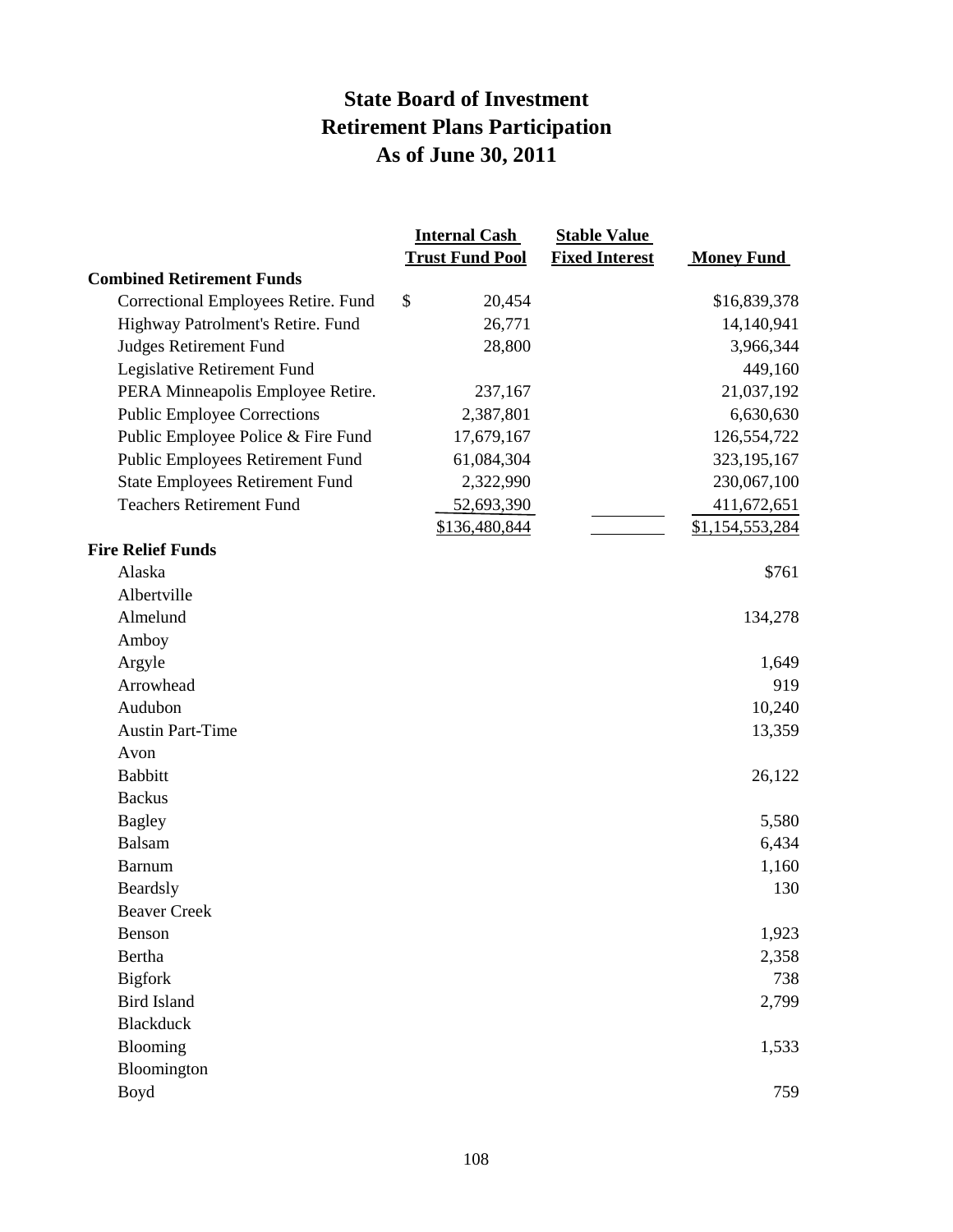|                         | <b>Income</b>      |                        |                       |                      |                  |
|-------------------------|--------------------|------------------------|-----------------------|----------------------|------------------|
|                         | <b>Share Fixed</b> | <b>Alternative</b>     | <b>Domestic Stock</b> | <b>International</b> |                  |
| <b>Bond Pool</b>        | <b>Pool</b>        | <b>Investment Pool</b> | <b>Pool</b>           | <b>Stock Pool</b>    | <b>Total</b>     |
| \$142,226,650           |                    | \$94,177,437           | \$288,504,256         | \$101,352,790        | \$643,120,965    |
| 125,526,213             |                    | 83,119,059             | 254,627,735           | 89,451,810           | 566,892,529      |
| 32,656,553              |                    | 21,624,024             | 66,243,248            | 23,271,536           | 147,790,504      |
| 4,171,540               |                    | 2,762,255              | 8,461,898             | 2,972,699            | 18,817,552       |
| 195,363,887             |                    | 129,364,372            | 396,295,639           | 139,220,315          | 881,518,571      |
| 61,581,030              |                    | 40,776,736             | 124,916,021           | 43,883,544           | 280,175,762      |
| 1,175,361,443           |                    | 778,282,914            | 2,384,200,110         | 837,579,720          | 5,319,658,075    |
| 3,001,634,883           |                    | 1,987,576,597          | 6,088,763,732         | 2,139,008,846        | 13,601,263,529   |
| 2,029,887,638           |                    | 1,344,120,106          | 4,117,591,566         | 1,446,527,556        | 9,170,516,956    |
| 3,821,521,932           |                    | 2,530,477,794          | 7,751,890,603         | 2,723,272,261        | 17,291,528,631   |
| <u>\$10,589,931,768</u> |                    | \$7,012,281,293        | \$21,481,494,808      | \$7,546,541,077      | \$47,921,283,075 |
|                         |                    |                        |                       |                      |                  |
|                         | \$5,201            |                        | \$34,807              | \$6,145              | \$46,914         |
| \$36,957                |                    |                        | 24,193                | 23,694               | 84,844           |
|                         | 47,779             |                        | 143,322               |                      | 325,379          |
| 27,044                  |                    |                        | 66,558                |                      | 93,602           |
|                         | 11,269             |                        | 29,331                |                      | 42,249           |
| 16,033                  | 6,279              |                        | 45,653                |                      | 68,883           |
| 87,227                  | 69,991             |                        | 118,450               |                      | 285,908          |
|                         | 91,305             |                        | 347,720               |                      | 452,384          |
|                         |                    |                        | 40,562                |                      | 40,562           |
|                         | 36,077             |                        | 165,030               | 100,628              | 327,857          |
|                         |                    |                        | 70,479                |                      | 70,479           |
| 27,559                  | 36,738             |                        | 81,573                |                      | 151,451          |
|                         | 43,120             |                        | 125,412               |                      | 174,967          |
| 8,721                   | 7,932              |                        | 97,150                |                      | 114,963          |
| 44,998                  | 886                |                        | 77,649                | 35,258               | 158,920          |
| 17,925                  |                    |                        | 18,854                |                      | 36,779           |
| 28,904                  | 13,146             |                        | 81,928                |                      | 125,901          |
|                         | 16,113             |                        | 56,763                |                      | 75,233           |
|                         | 5,045              |                        | 136,499               | 17,523               | 159,805          |
|                         | 19,130             |                        | 76,967                |                      | 98,896           |
|                         |                    |                        | 7,728                 | 26,910               | 34,639           |
| 24,147                  | 10,479             |                        | 50,130                |                      | 86,289           |
| 34,336,946              |                    |                        | 52,913,730            | 14,274,132           | 101,524,807      |
|                         | 5,187              |                        | 20,166                |                      | 26,112           |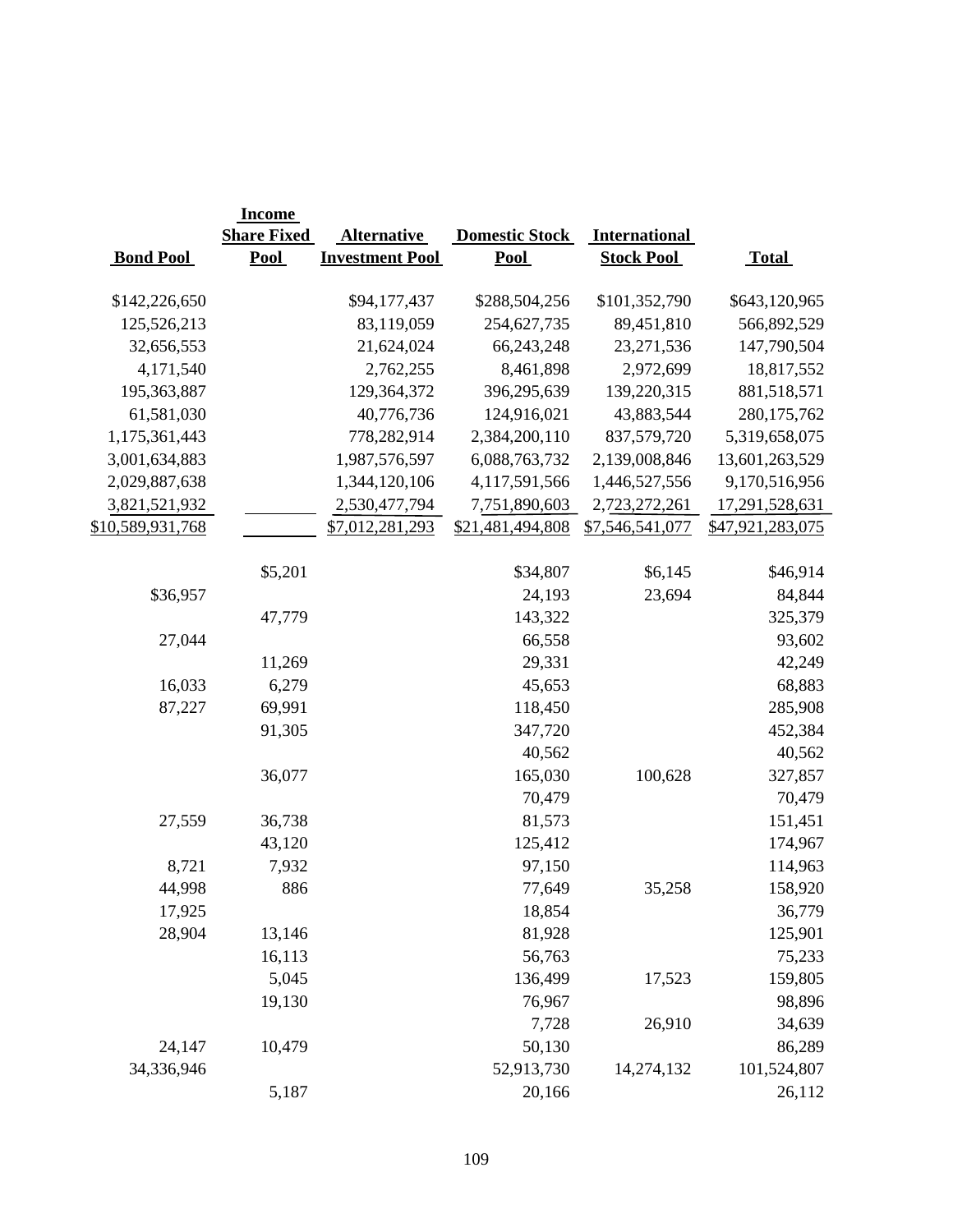|                         | <b>Internal Cash</b>   | <b>Stable Value</b>   |                   |
|-------------------------|------------------------|-----------------------|-------------------|
|                         | <b>Trust Fund Pool</b> | <b>Fixed Interest</b> | <b>Money Fund</b> |
| <b>Bricelyn</b>         |                        |                       | \$12,475          |
| <b>Brimson</b>          |                        |                       | 3,947             |
| <b>Brooklyn Park</b>    |                        |                       | 158,755           |
| <b>Brooten</b>          |                        |                       |                   |
| Brownsville             |                        |                       | 3,048             |
| <b>Buffalo</b> Lake     |                        |                       | 5,895             |
| Caledonia               |                        |                       | 6,455             |
| Canby                   |                        |                       | 9,514             |
| Carlton                 |                        |                       | 1,298             |
| Center City             |                        |                       | 5,625             |
| Ceylon                  |                        |                       | 3,020             |
| Chatfield               |                        |                       | 4,732             |
| Cherry                  |                        |                       | 2,650             |
| Chisago City Fire       |                        |                       | 18,860            |
| Chokio                  |                        |                       | 6,743             |
| Clarissa                |                        |                       |                   |
| Clarkfield              |                        |                       | 8,390             |
| <b>Clear Lake</b>       |                        |                       | 10,055            |
| Cohasset                |                        |                       | 851               |
| Columbia Heights        |                        |                       |                   |
| Colvill Area            |                        |                       | 4,067             |
| Coon Rapids             |                        |                       | 49,946            |
| Cyrus                   |                        |                       |                   |
| Dakota                  |                        |                       | 1,830             |
| Dawson                  |                        |                       | 8,885             |
| Dayton Fire             |                        |                       | 109,975           |
| Deer Creek              |                        |                       | 2,931             |
| Delano                  |                        |                       | 49,004            |
| Dover                   |                        |                       | 21,905            |
| <b>East Grand Forks</b> |                        |                       | 38,533            |
| Edgerton                |                        |                       | 9,082             |
| Edina                   |                        |                       | 1,246,362         |
| <b>Elbow Lake</b>       |                        |                       | 5,937             |
| Ellsburg                |                        |                       |                   |
| Elmore                  |                        |                       |                   |
| Excelsior               |                        |                       | 66,756            |
| Eyota                   |                        |                       | 85,948            |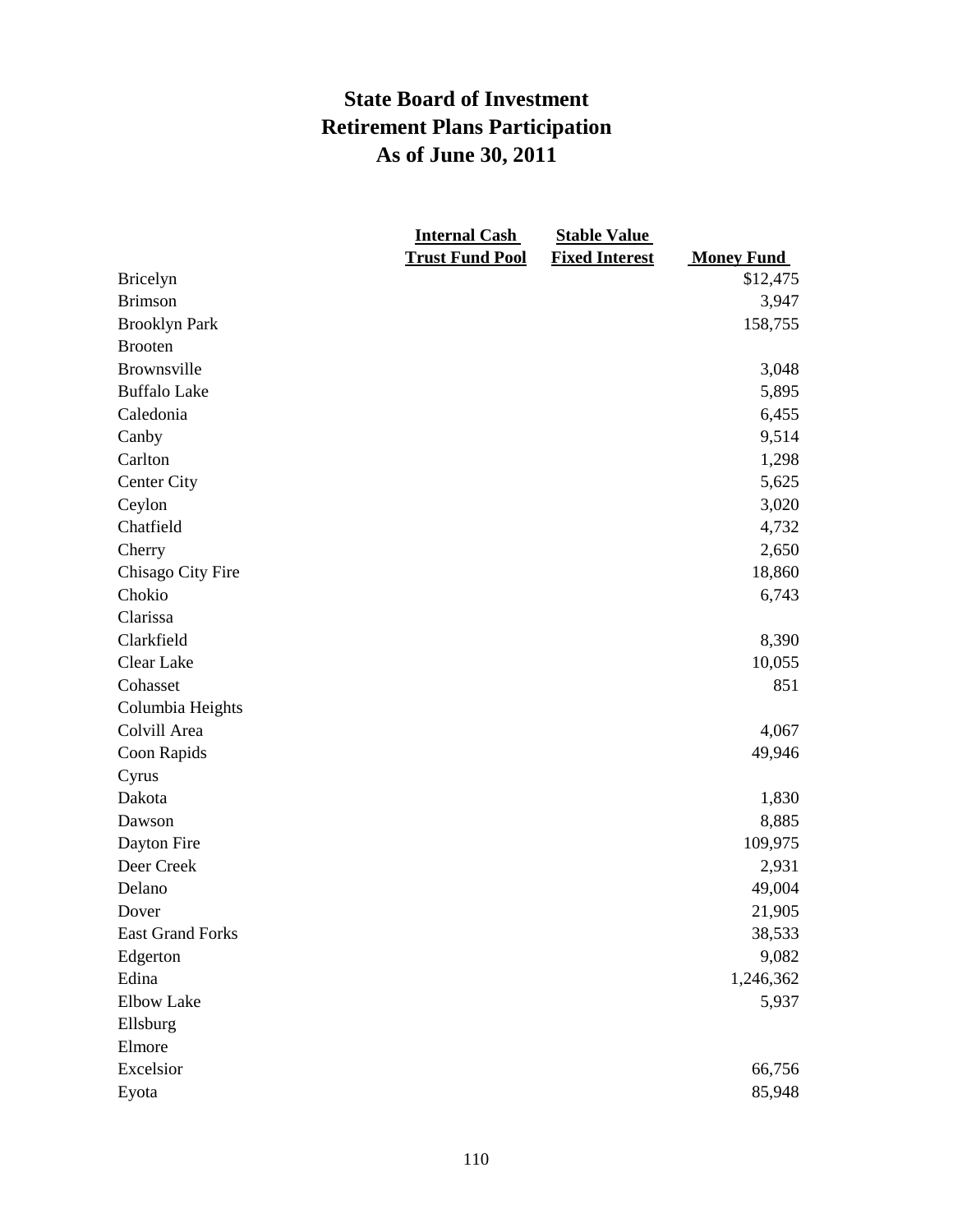|                  | <b>Income</b>      |                        |                       |                      |              |
|------------------|--------------------|------------------------|-----------------------|----------------------|--------------|
|                  | <b>Share Fixed</b> | <b>Alternative</b>     | <b>Domestic Stock</b> | <b>International</b> |              |
| <b>Bond Pool</b> | Pool               | <b>Investment Pool</b> | Pool                  | <b>Stock Pool</b>    | <b>Total</b> |
|                  | \$85,267           |                        | \$144,303             |                      | \$242,046    |
| \$8,536          | 20,297             |                        | 34,350                | \$9,901              | 77,031       |
|                  | 1,085,054          |                        | 5,262,881             | 265,904              | 6,772,593    |
|                  |                    |                        | 157,442               |                      | 157,442      |
| 18,066           | 3,281              |                        | 52,665                | 10,277               | 87,337       |
|                  | 40,293             |                        | 207,466               |                      | 253,653      |
|                  | 44,117             |                        | 132,050               | 54,279               | 236,902      |
|                  | 47,550             |                        | 260,743               | 42,221               | 360,028      |
| 32,171           | 8,868              |                        | 88,561                | 20,421               | 151,319      |
| 13,269           | 38,446             |                        | 125,395               | 15,641               | 198,376      |
|                  | 20,644             |                        | 134,800               |                      | 158,465      |
|                  | 32,341             |                        | 172,228               | 54,572               | 263,873      |
|                  | 18,112             |                        | 98,180                |                      | 118,941      |
| 102,311          | 128,905            |                        | 326,529               | 103,239              | 679,844      |
|                  | 46,084             |                        | 77,991                |                      | 130,818      |
| 31,572           |                    |                        | 34,193                |                      | 65,765       |
| 43,742           | 57,346             |                        | 117,738               |                      | 227,216      |
| 38,236           | 68,727             |                        | 372,843               |                      | 489,861      |
|                  | 5,813              |                        | 46,336                |                      | 53,000       |
| 355,054          |                    |                        | 979,171               |                      | 1,334,225    |
|                  | 17,112             |                        | 28,960                | 8,837                | 58,976       |
| 1,059,039        | 341,368            |                        | 577,719               |                      | 2,028,072    |
| 25,443           |                    |                        | 32,536                | 12,086               | 70,065       |
| 36,494           | 12,510             |                        | 45,670                |                      | 96,504       |
|                  | 60,725             |                        | 131,674               |                      | 201,283      |
|                  | 50,097             |                        | 193,063               |                      | 353,135      |
|                  | 20,036             |                        | 128,429               |                      | 151,396      |
| 49,777           |                    |                        | $\boldsymbol{0}$      |                      | 98,782       |
| 40,317           | 16,194             |                        | 105,585               | 32,850               | 216,850      |
|                  | 263,362            |                        | 445,704               |                      | 747,598      |
|                  | 62,074             |                        | 199,228               |                      | 270,384      |
| 676,356          |                    |                        | 3,802,422             | 1,048,727            | 6,773,867    |
|                  | 40,581             |                        | 133,205               |                      | 179,723      |
|                  |                    |                        | 86,175                |                      | 86,175       |
|                  |                    |                        | 52,052                |                      | 52,052       |
| 343,371          | 456,261            |                        | 1,666,471             | 914,416              | 3,447,274    |
| 80,620           | 32,376             |                        | 102,597               |                      | 301,542      |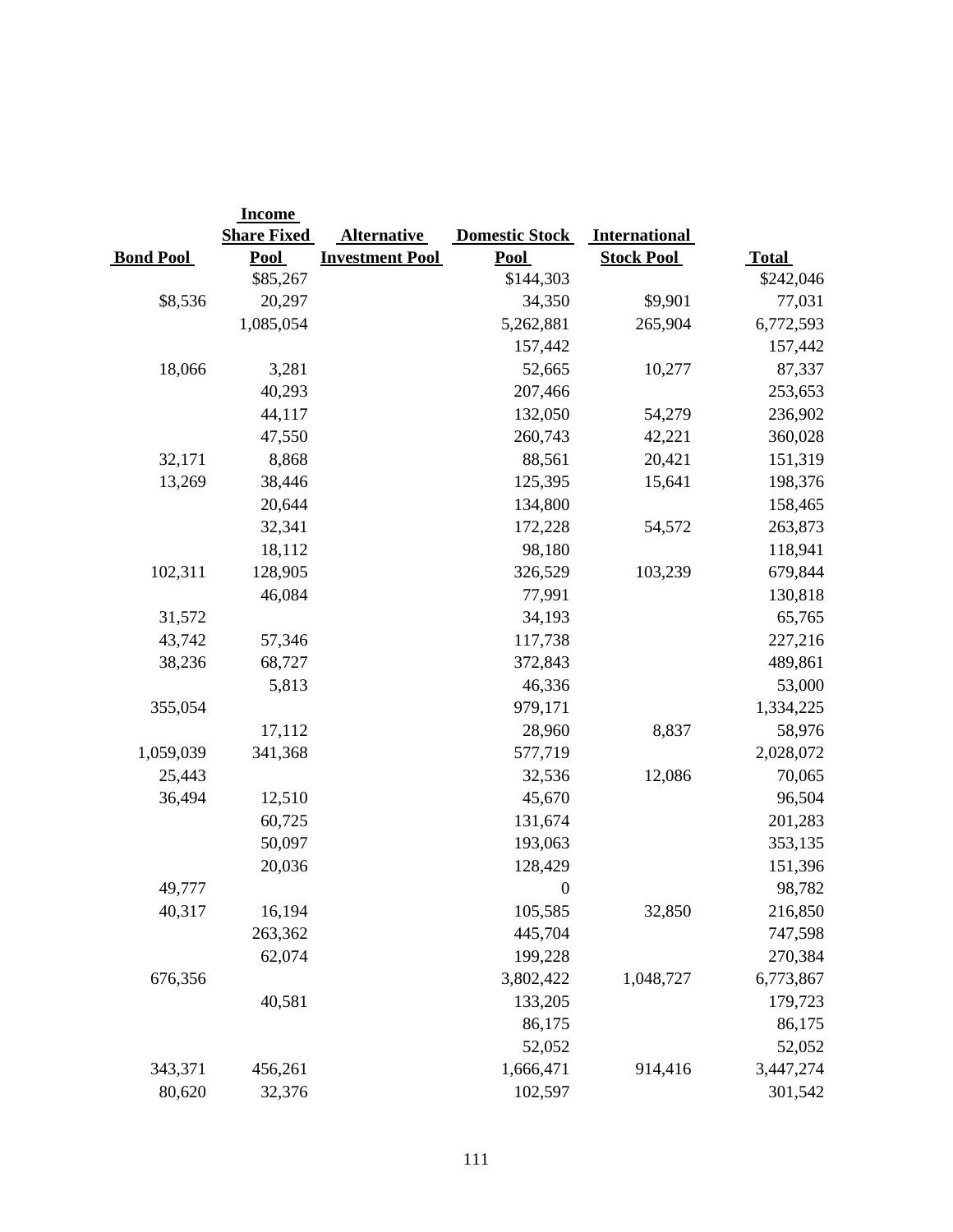|                         | <b>Internal Cash</b>   | <b>Stable Value</b>   |                   |
|-------------------------|------------------------|-----------------------|-------------------|
|                         | <b>Trust Fund Pool</b> | <b>Fixed Interest</b> | <b>Money Fund</b> |
| <b>Fairmount Police</b> |                        |                       | \$131,000         |
| <b>Fergus Falls</b>     |                        |                       | 73,413            |
| <b>Forest Lake</b>      |                        |                       | 11,812            |
| Franklin                |                        |                       |                   |
| Fredenberg              |                        |                       | 3,223             |
| Frost                   |                        |                       | 1,053             |
| Ghent                   |                        |                       |                   |
| Glencoe                 |                        |                       |                   |
| Glenville               |                        |                       | 10,533            |
| Glenwood                |                        |                       | 4,521             |
| Golden Valley           |                        |                       | 89,555            |
| Gonvick                 |                        |                       | 2,209             |
| Good Thunder            |                        |                       | 5,244             |
| <b>Grand Meadow</b>     |                        |                       | 3,019             |
| Greenwood               |                        |                       | 5,372             |
| Grey Eagle              |                        |                       | 6,949             |
| Hackensack              |                        |                       | 3,926             |
| Hanska                  |                        |                       |                   |
| Hardwick                |                        |                       | 345               |
| Harmony                 |                        |                       |                   |
| Hawley                  |                        |                       | 185               |
| Hayward                 |                        |                       |                   |
| Hector                  |                        |                       | 24,633            |
| Henning                 |                        |                       | 3,590             |
| Herman                  |                        |                       |                   |
| Hewitt                  |                        |                       |                   |
| Hills                   |                        |                       | 229               |
| Holdingford             |                        |                       | 576               |
| Holland                 |                        |                       | 2,542             |
| Houston                 |                        |                       | 635               |
| Hovland                 |                        |                       | 958               |
| Industrial              |                        |                       | 2,963             |
| Isanti                  |                        |                       |                   |
| Jacobson                |                        |                       | 8,384             |
| Kabetogama              |                        |                       |                   |
| Kandiyohi               |                        |                       | 2,889             |
| Kelsey                  |                        |                       |                   |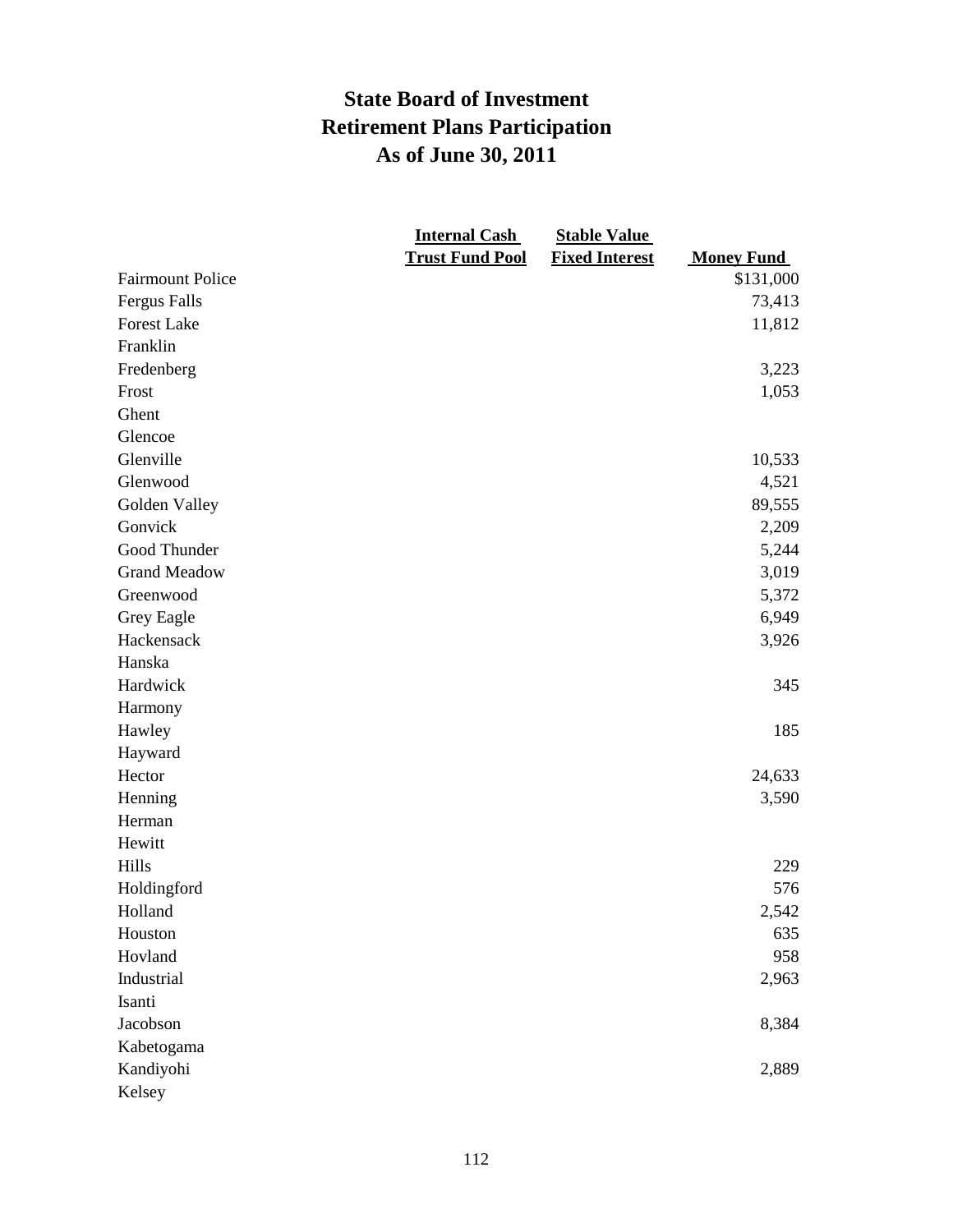| <b>Bond Pool</b><br>Pool<br><b>Investment Pool</b><br><b>Stock Pool</b><br><b>Total</b><br>Pool<br>\$5,178,861<br>\$895,357<br>\$7,294,283<br>\$1,089,065<br>737,199<br>\$102,007<br>139,110<br>1,011,248<br>2,062,978<br>80,732<br>190,517<br>283,061<br>124,105<br>124,105<br>115,179<br>196,850<br>22,115<br>22,029<br>34,304<br>7,197<br>48,800<br>57,050<br>5,279<br>6,538<br>17,578<br>144,302<br>144,302<br>73,640<br>30,710<br>11,187<br>30,234<br>73,634<br>30,899<br>164,232<br>657,239<br>612,090<br>2,366,363<br>631,899<br>15,096<br>63,203<br>35,844<br>145,479<br>20,635<br>141,748<br>36,717<br>210,127<br>53,395 | <b>Income</b>      |             |                       |                      |           |
|-----------------------------------------------------------------------------------------------------------------------------------------------------------------------------------------------------------------------------------------------------------------------------------------------------------------------------------------------------------------------------------------------------------------------------------------------------------------------------------------------------------------------------------------------------------------------------------------------------------------------------------|--------------------|-------------|-----------------------|----------------------|-----------|
|                                                                                                                                                                                                                                                                                                                                                                                                                                                                                                                                                                                                                                   | <b>Share Fixed</b> | Alternative | <b>Domestic Stock</b> | <b>International</b> |           |
|                                                                                                                                                                                                                                                                                                                                                                                                                                                                                                                                                                                                                                   |                    |             |                       |                      |           |
|                                                                                                                                                                                                                                                                                                                                                                                                                                                                                                                                                                                                                                   |                    |             |                       |                      |           |
|                                                                                                                                                                                                                                                                                                                                                                                                                                                                                                                                                                                                                                   |                    |             |                       |                      |           |
|                                                                                                                                                                                                                                                                                                                                                                                                                                                                                                                                                                                                                                   |                    |             |                       |                      |           |
|                                                                                                                                                                                                                                                                                                                                                                                                                                                                                                                                                                                                                                   |                    |             |                       |                      |           |
|                                                                                                                                                                                                                                                                                                                                                                                                                                                                                                                                                                                                                                   |                    |             |                       |                      |           |
|                                                                                                                                                                                                                                                                                                                                                                                                                                                                                                                                                                                                                                   |                    |             |                       |                      |           |
|                                                                                                                                                                                                                                                                                                                                                                                                                                                                                                                                                                                                                                   |                    |             |                       |                      | 29,395    |
|                                                                                                                                                                                                                                                                                                                                                                                                                                                                                                                                                                                                                                   |                    |             |                       |                      |           |
|                                                                                                                                                                                                                                                                                                                                                                                                                                                                                                                                                                                                                                   |                    |             |                       |                      | 156,304   |
|                                                                                                                                                                                                                                                                                                                                                                                                                                                                                                                                                                                                                                   |                    |             |                       |                      | 273,285   |
|                                                                                                                                                                                                                                                                                                                                                                                                                                                                                                                                                                                                                                   |                    |             |                       |                      | 4,357,147 |
|                                                                                                                                                                                                                                                                                                                                                                                                                                                                                                                                                                                                                                   |                    |             |                       |                      | 80,508    |
|                                                                                                                                                                                                                                                                                                                                                                                                                                                                                                                                                                                                                                   |                    |             |                       |                      | 186,568   |
|                                                                                                                                                                                                                                                                                                                                                                                                                                                                                                                                                                                                                                   |                    |             |                       |                      | 165,403   |
|                                                                                                                                                                                                                                                                                                                                                                                                                                                                                                                                                                                                                                   |                    |             |                       |                      | 305,611   |
| 80,380<br>33,313<br>47,495                                                                                                                                                                                                                                                                                                                                                                                                                                                                                                                                                                                                        |                    |             |                       |                      | 168,137   |
| 26,836<br>50,260<br>45,416                                                                                                                                                                                                                                                                                                                                                                                                                                                                                                                                                                                                        |                    |             |                       |                      | 126,438   |
| 13,353<br>9,756                                                                                                                                                                                                                                                                                                                                                                                                                                                                                                                                                                                                                   |                    |             |                       |                      | 23,109    |
| 2,358<br>8,549<br>1,595<br>1,268                                                                                                                                                                                                                                                                                                                                                                                                                                                                                                                                                                                                  |                    |             |                       |                      | 14,115    |
| 32,597<br>33,260                                                                                                                                                                                                                                                                                                                                                                                                                                                                                                                                                                                                                  |                    |             |                       |                      | 65,857    |
| 63,066                                                                                                                                                                                                                                                                                                                                                                                                                                                                                                                                                                                                                            |                    |             |                       |                      | 63,251    |
| 291,645                                                                                                                                                                                                                                                                                                                                                                                                                                                                                                                                                                                                                           |                    |             |                       |                      | 291,645   |
| 168,362<br>284,931                                                                                                                                                                                                                                                                                                                                                                                                                                                                                                                                                                                                                |                    |             |                       |                      | 477,926   |
| 100,292<br>29,258<br>36,383<br>17,679                                                                                                                                                                                                                                                                                                                                                                                                                                                                                                                                                                                             |                    |             |                       |                      | 187,202   |
| 55,511<br>28,778<br>20,620                                                                                                                                                                                                                                                                                                                                                                                                                                                                                                                                                                                                        |                    |             |                       |                      | 104,909   |
| 20,573                                                                                                                                                                                                                                                                                                                                                                                                                                                                                                                                                                                                                            |                    |             |                       |                      | 20,573    |
| 1,562<br>10,614<br>3,569                                                                                                                                                                                                                                                                                                                                                                                                                                                                                                                                                                                                          |                    |             |                       |                      | 15,974    |
| 26,193<br>3,939                                                                                                                                                                                                                                                                                                                                                                                                                                                                                                                                                                                                                   |                    |             |                       |                      | 30,709    |
| 42,849<br>8,952<br>56,628<br>70,024                                                                                                                                                                                                                                                                                                                                                                                                                                                                                                                                                                                               |                    |             |                       |                      | 180,995   |
| 4,337<br>27,128<br>14,297                                                                                                                                                                                                                                                                                                                                                                                                                                                                                                                                                                                                         |                    |             |                       |                      | 46,396    |
| 6,547<br>95,610<br>14,056                                                                                                                                                                                                                                                                                                                                                                                                                                                                                                                                                                                                         |                    |             |                       |                      | 117,170   |
| 20,254<br>86,786                                                                                                                                                                                                                                                                                                                                                                                                                                                                                                                                                                                                                  |                    |             |                       |                      | 110,003   |
| 723,182<br>407,849                                                                                                                                                                                                                                                                                                                                                                                                                                                                                                                                                                                                                |                    |             |                       |                      | 1,131,031 |
| 11,042<br>53,328<br>29,968                                                                                                                                                                                                                                                                                                                                                                                                                                                                                                                                                                                                        |                    |             |                       |                      | 102,722   |
| 152,254                                                                                                                                                                                                                                                                                                                                                                                                                                                                                                                                                                                                                           |                    |             |                       |                      | 152,254   |
| 123,911<br>49,358<br>19,746                                                                                                                                                                                                                                                                                                                                                                                                                                                                                                                                                                                                       |                    |             |                       |                      | 195,904   |
| 10,546<br>10,237<br>10,888                                                                                                                                                                                                                                                                                                                                                                                                                                                                                                                                                                                                        |                    |             |                       |                      | 31,672    |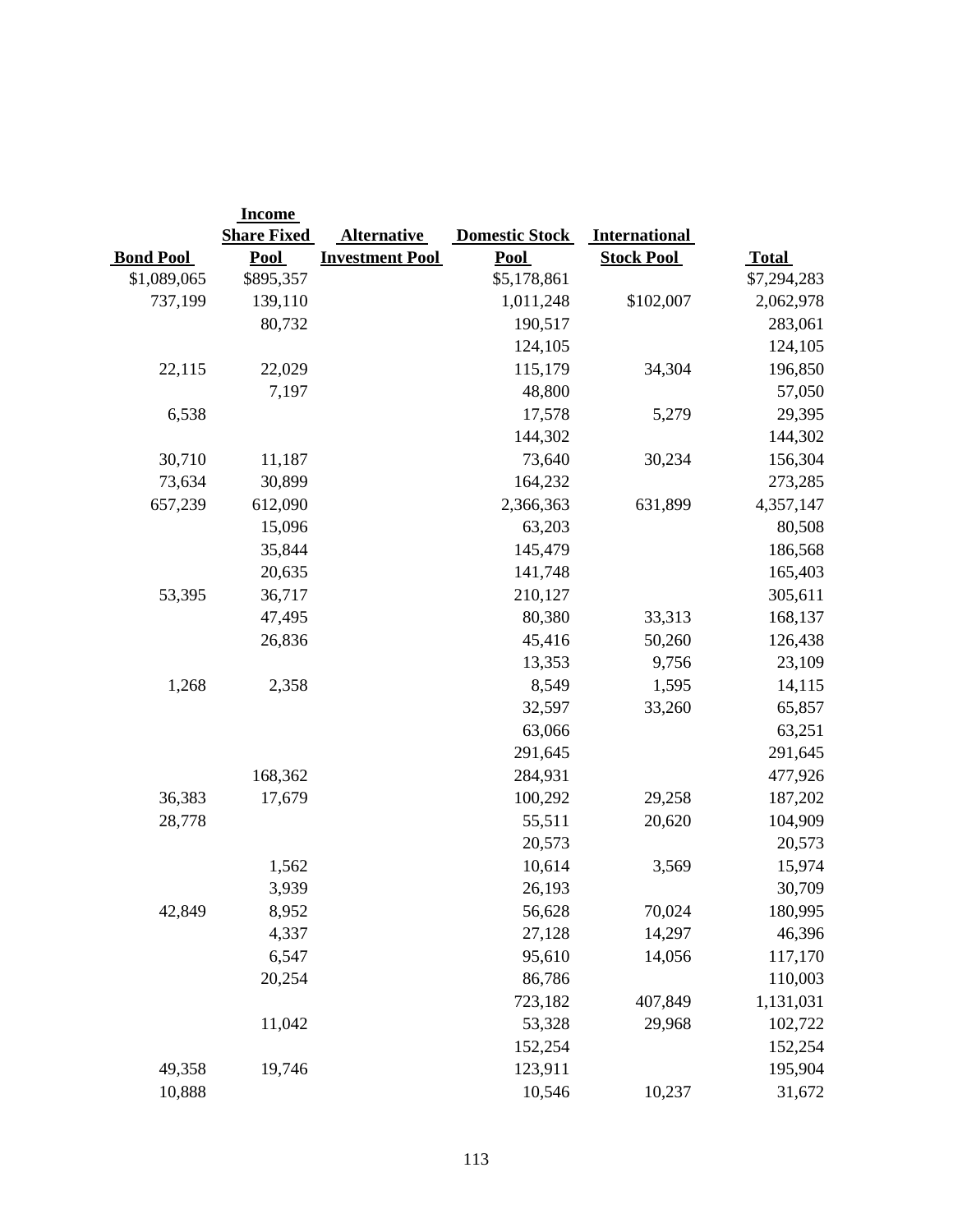|                     | <b>Internal Cash</b>   | <b>Stable Value</b>   |                   |
|---------------------|------------------------|-----------------------|-------------------|
|                     | <b>Trust Fund Pool</b> | <b>Fixed Interest</b> | <b>Money Fund</b> |
| Kerkhoven           |                        |                       | \$2,182           |
| Kettle River        |                        |                       | 2,063             |
| Kiester             |                        |                       |                   |
| Kilkenny            |                        |                       | 4,102             |
| Kimball             |                        |                       | 3,567             |
| La Crescent         |                        |                       | 4,460             |
| La Salle            |                        |                       | 225               |
| Lafayette           |                        |                       | 7,385             |
| Lake City           |                        |                       | 31,480            |
| Leroy               |                        |                       | 3,312             |
| Lewiston            |                        |                       | 4,659             |
| Linwood             |                        |                       | 20,819            |
| Littlefork          |                        |                       | 5,963             |
| Lowry               |                        |                       |                   |
| Lyle                |                        |                       | 2,520             |
| Madison             |                        |                       | 3,420             |
| <b>Madison Lake</b> |                        |                       | 1,021             |
| Mahtomedi           |                        |                       | 51,467            |
| Maple Hill          |                        |                       | 6,773             |
| Mapleton            |                        |                       | 1,614             |
| Mapleview           |                        |                       | 1,848             |
| Maplewood           |                        |                       |                   |
| Marietta            |                        |                       | 1,836             |
| Marine St. Croix    |                        |                       | 42,567            |
| Mayer               |                        |                       | 7,794             |
| Maynard             |                        |                       | 4,173             |
| McDavitt            |                        |                       | 2,607             |
| McGrath             |                        |                       | 729               |
| McIntosh            |                        |                       | 1,301             |
| MedFord             |                        |                       | 1,247             |
| Medicine Lake       |                        |                       |                   |
| Menahga             |                        |                       | 4,625             |
| Mendota Heights     |                        |                       |                   |
| Milan               |                        |                       | 2,284             |
| Minneapolis         |                        |                       |                   |
| Minneapolis Police  |                        |                       |                   |
| Minneapolis(Health) |                        |                       | 122,016           |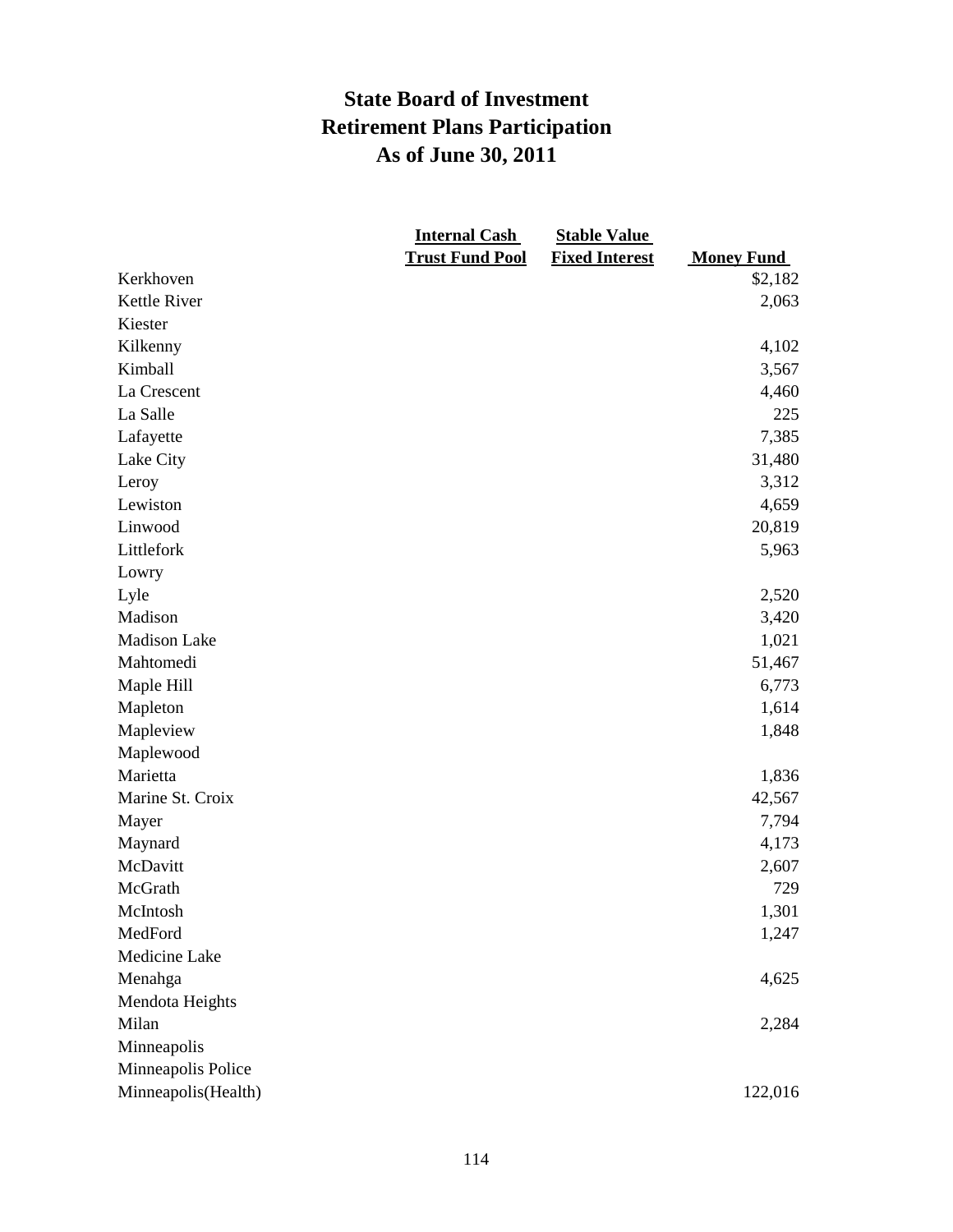|                  | <b>Income</b>      |                        |                       |                      |              |
|------------------|--------------------|------------------------|-----------------------|----------------------|--------------|
|                  | <b>Share Fixed</b> | <b>Alternative</b>     | <b>Domestic Stock</b> | <b>International</b> |              |
| <b>Bond Pool</b> | <b>Pool</b>        | <b>Investment Pool</b> | Pool                  | <b>Stock Pool</b>    | <b>Total</b> |
| \$46,368         | \$14,910           |                        | \$98,064              |                      | \$161,524    |
|                  | 14,098             |                        | 68,338                |                      | 84,498       |
|                  |                    |                        | 30,704                | \$20,386             | 51,090       |
|                  | 28,037             |                        | 202,988               | 8,430                | 243,558      |
|                  | 24,378             |                        | 134,559               |                      | 162,504      |
| 49,408           | 30,481             |                        | 243,249               |                      | 327,598      |
|                  | 1,541              |                        | 10,888                |                      | 12,654       |
| 65,672           | 50,474             |                        | 157,939               | 17,991               | 299,460      |
| 10,006           | 215,160            |                        | 375,648               |                      | 632,294      |
| 18,577           | 22,637             |                        | 38,310                |                      | 82,836       |
|                  | 31,841             |                        | 136,012               |                      | 172,511      |
|                  | 142,296            |                        | 240,817               |                      | 403,932      |
|                  | 40,756             |                        | 206,562               |                      | 253,281      |
|                  |                    |                        | 59,185                |                      | 59,185       |
|                  | 17,227             |                        | 75,960                | 9,116                | 104,823      |
|                  | 16,531             |                        | 93,724                |                      | 113,675      |
|                  | 6,980              |                        | 26,806                | 15,814               | 50,621       |
|                  | 283,147            |                        | 479,188               |                      | 813,803      |
| 31,126           | 46,295             |                        | 78,348                |                      | 162,542      |
|                  | 11,031             |                        | 51,744                |                      | 64,389       |
| 44,617           | 12,632             |                        | 75,370                | 13,839               | 148,306      |
| 883,799          |                    |                        | 2,772,176             | 394,281              | 4,050,256    |
|                  | 12,550             |                        | 59,994                |                      | 74,380       |
| 29,539           | 20,228             |                        | 198,998               | 87,592               | 378,924      |
| 64,047           | 53,272             |                        | 295,662               |                      | 420,775      |
|                  | 28,523             |                        | 48,271                |                      | 80,966       |
| 7,646            | 17,816             |                        | 57,924                | 12,057               | 98,049       |
| 9,688            | 4,982              |                        | 15,475                |                      | 30,875       |
|                  | 8,895              |                        | 84,126                |                      | 94,323       |
|                  | 8,523              |                        | 161,972               | 67,388               | 239,129      |
| 201,194          |                    |                        | 314,122               | 177,322              | 692,638      |
| 94,834           | 31,612             |                        | 53,498                |                      | 184,569      |
| 512,254          |                    |                        | 515,498               | 175,954              | 1,203,707    |
|                  | 15,613             |                        | 106,052               |                      | 123,949      |
| 8,951,160        |                    |                        | 11,129,272            |                      | 20,080,432   |
| 32,012,567       |                    |                        | 79,033,098            | 45,491,453           | 156,537,118  |
|                  | 833,955            |                        | 1,411,356             |                      | 2,367,328    |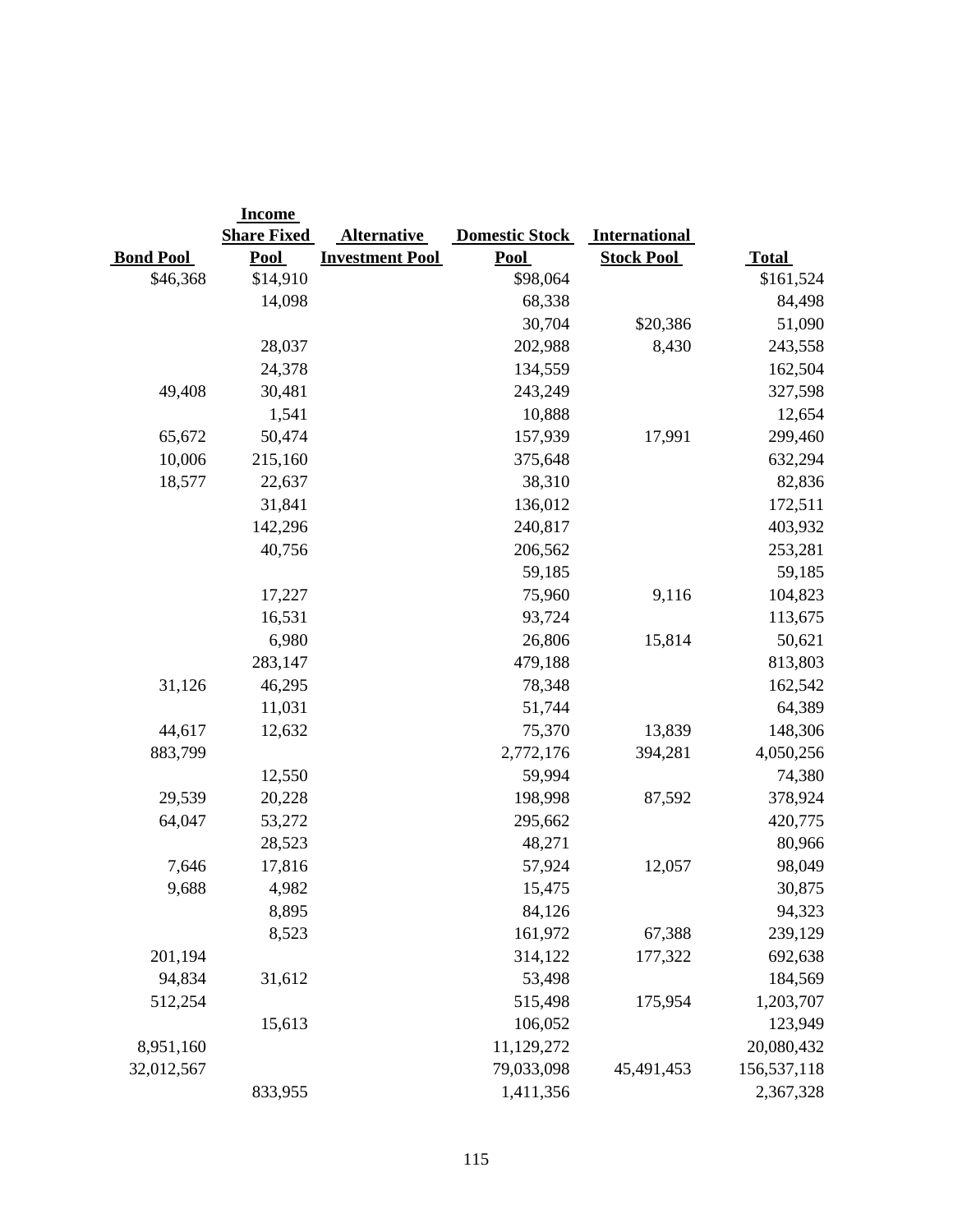|                       | <b>Internal Cash</b>   | <b>Stable Value</b>   |                   |
|-----------------------|------------------------|-----------------------|-------------------|
|                       | <b>Trust Fund Pool</b> | <b>Fixed Interest</b> | <b>Money Fund</b> |
| Minneota              |                        |                       | \$1,903           |
| Minnetonka            |                        |                       | 309,072           |
| Montrose              |                        |                       | 421               |
| Morris                |                        |                       | 2,706             |
| Morristown            |                        |                       | 11,147            |
| Morse-Fall Lake       |                        |                       | 1,355             |
| <b>MSRS ING</b>       |                        | \$1,369,487,187       | 259,861,127       |
| Murdock               |                        |                       | 1,725             |
| Myrtle                |                        |                       | 52,928            |
| Nassau                |                        |                       | 761               |
| New Brighton          |                        |                       |                   |
| New Germany           |                        |                       | 4,335             |
| New Ulm               |                        |                       |                   |
| New York Mills        |                        |                       | 5,925             |
| Nicollet              |                        |                       | 6,221             |
| Nodine                |                        |                       | 15,651            |
| North Branch          |                        |                       | 1,794             |
| Northfield            |                        |                       | 65,756            |
| Northrop              |                        |                       | 2,613             |
| Norwood Young America |                        |                       | 65,943            |
| Osakis                |                        |                       | 195               |
| Owatonna              |                        |                       | 109,390           |
| Pennock               |                        |                       | 17,992            |
| Pequaywan Lake        |                        |                       |                   |
| <b>Pequot Lakes</b>   |                        |                       | 12,229            |
| PeraDCP               |                        | 3,131,313             | 2,242,064         |
| Perch Lake            |                        |                       | 416               |
| Pine Island           |                        |                       | 8,970             |
| Pipestone             |                        |                       | 7,718             |
| Porter                |                        |                       | 17,412            |
| Prior Lake            |                        |                       |                   |
| Randolph              |                        |                       | 10,537            |
| <b>Red Lake</b>       |                        |                       | 3,895             |
| Redwood               |                        |                       |                   |
| Renville              |                        |                       | 3,153             |
| Robbinsdale           |                        |                       | 100,400           |
| <b>Rose Creek</b>     |                        |                       | 48,955            |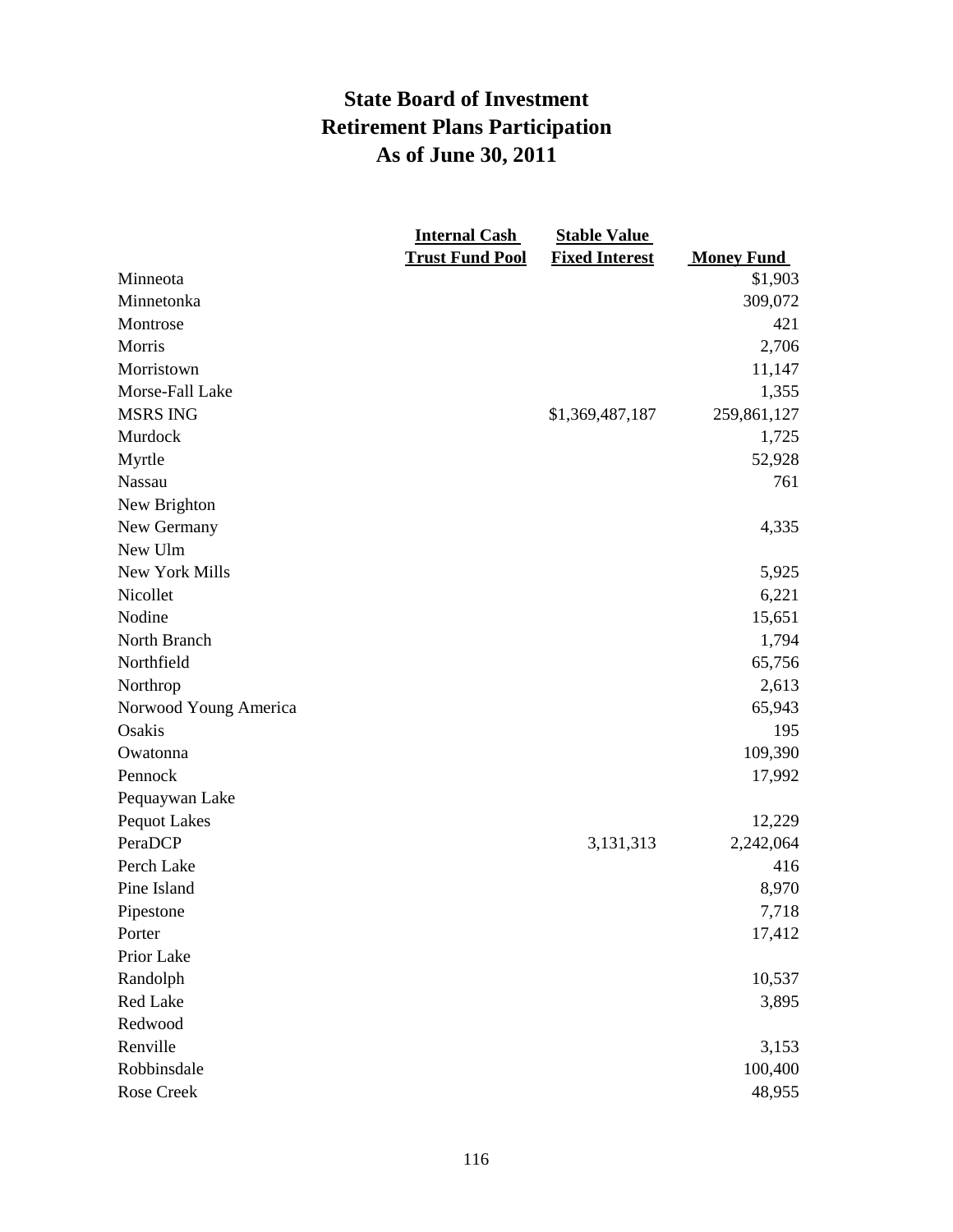|                  | <b>Income</b>      |                        |                       |                      |               |
|------------------|--------------------|------------------------|-----------------------|----------------------|---------------|
|                  | <b>Share Fixed</b> | <b>Alternative</b>     | <b>Domestic Stock</b> | <b>International</b> |               |
| <b>Bond Pool</b> | Pool               | <b>Investment Pool</b> | <b>Pool</b>           | <b>Stock Pool</b>    | <b>Total</b>  |
| \$22,087         | \$13,007           |                        | \$51,276              | \$11,214             | \$99,487      |
|                  | 2,112,441          |                        | 3,575,020             |                      | 5,996,533     |
|                  | 2,879              |                        | 27,894                |                      | 31,193        |
|                  | 18,480             |                        | 62,038                | 23,664               | 106,887       |
|                  | 76,187             |                        | 384,291               | 17,240               | 488,864       |
|                  | 9,261              |                        | 15,672                |                      | 26,288        |
| 57,192,833       | 71,314,359         |                        | 304,868,405           | 62,065,992           | 2,124,789,904 |
|                  | 11,789             |                        | 77,548                | 23,773               | 114,835       |
|                  | 22,613             |                        | 38,269                |                      | 113,811       |
| 15,273           | 5,199              |                        | 93,441                | 26,013               | 140,686       |
| 1,022,144        |                    |                        | 1,796,296             |                      | 2,818,440     |
|                  | 29,632             |                        | 50,148                |                      | 84,115        |
|                  |                    |                        | 225,042               |                      | 225,042       |
|                  | 40,498             |                        | 68,537                |                      | 114,960       |
|                  | 42,376             |                        | 192,642               | 61,530               | 302,769       |
|                  | 21,319             |                        | 108,300               | 33,273               | 178,544       |
|                  | 12,260             |                        | 88,993                | 22,847               | 125,893       |
| 31,813           | 449,431            |                        | 2,703,620             |                      | 3,250,620     |
|                  | 17,857             |                        | 83,334                |                      | 103,804       |
| 153,854          | 37,016             |                        | 171,391               |                      | 428,203       |
| 47,774           | 1,333              |                        | 310,016               | 47,481               | 406,799       |
|                  | 206,965            |                        | 1,434,612             | 131,729              | 1,882,696     |
|                  | 60,322             |                        | 115,685               |                      | 193,998       |
|                  |                    |                        | 37,503                |                      | 37,503        |
|                  | 83,585             |                        | 256,996               |                      | 352,811       |
| 2,629,077        | 6,172,506          |                        | 22,333,462            | 2,492,238            | 39,000,660    |
| 7,425            | 2,846              |                        | 19,299                |                      | 29,986        |
|                  | 61,310             |                        | 199,575               |                      | 269,855       |
|                  | 52,748             |                        | 230,510               |                      | 290,975       |
| 36,872           | 7,944              |                        | 236,800               |                      | 299,028       |
|                  |                    |                        | 104,390               | 46,764               | 151,154       |
|                  | 72,021             |                        | 316,819               | 44,727               | 444,104       |
|                  | 26,622             |                        | 45,054                |                      | 75,572        |
| 42,845           |                    |                        |                       |                      | 42,845        |
| 55,910           | 21,551             |                        | 114,406               |                      | 195,020       |
|                  | 228,405            |                        | 916,328               | 147,001              | 1,392,134     |
|                  |                    |                        |                       |                      | 48,955        |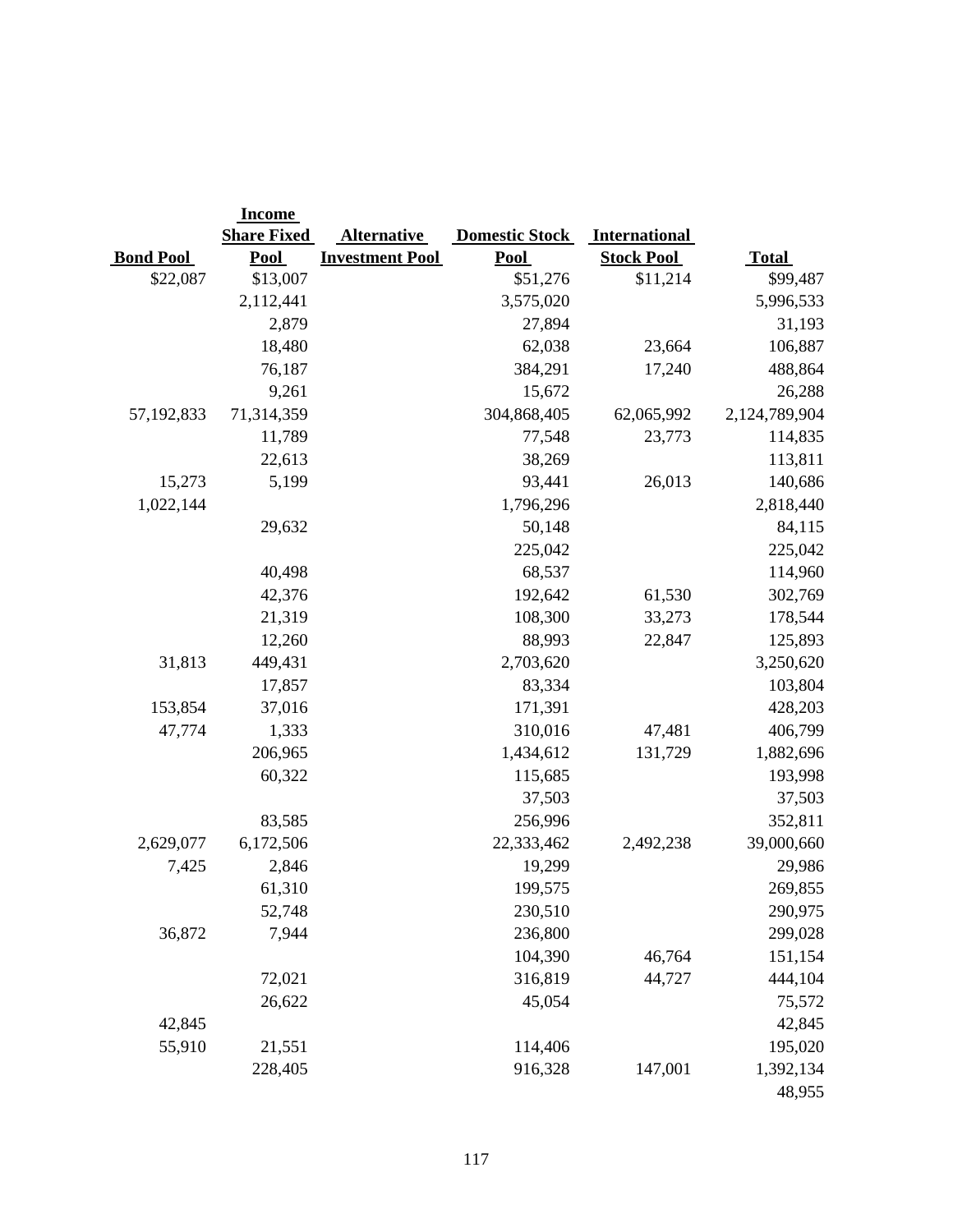|                          | <b>Internal Cash</b>   | <b>Stable Value</b>   |                   |
|--------------------------|------------------------|-----------------------|-------------------|
| Roseau                   | <b>Trust Fund Pool</b> | <b>Fixed Interest</b> | <b>Money Fund</b> |
| Rosemount                |                        |                       | \$1,097,736       |
| Roseville                |                        |                       |                   |
| Ruthton                  |                        |                       | 23,486            |
| <b>Sacred Heart</b>      |                        |                       |                   |
| Saint Clair              |                        |                       | 7,792             |
| Saint Peter              |                        |                       | 1,427             |
| Sandstone                |                        |                       | 356               |
|                          |                        |                       | 64,666            |
| Savage<br>Scandia Valley |                        |                       | 10,692            |
| Schroeder                |                        |                       |                   |
| Shakopee                 |                        |                       |                   |
| Sherburn                 |                        |                       | 14,920            |
| Shevlin                  |                        |                       |                   |
|                          |                        |                       | 2,050             |
| Silver Bay               |                        |                       | 9,495<br>300      |
| Solway (* Main)          |                        |                       |                   |
| Solway(Cloquet)          |                        |                       | 3,937             |
| <b>Spring Grove</b>      |                        |                       | 2,605             |
| Spring Lake Park         |                        |                       | 48,941            |
| Starbuck                 |                        |                       | 1,600             |
| Stephen                  |                        |                       | 1,586             |
| Stewart                  |                        |                       | 4,217             |
| Stillwater               |                        |                       | 395,090           |
| Sturgeon Lake            |                        |                       |                   |
| Tofte                    |                        |                       | 2,766             |
| Truman                   |                        |                       | 3,032             |
| Two Harbors              |                        |                       | 7,015             |
| Tyler                    |                        |                       | 7,349             |
| Underwood                |                        |                       |                   |
| Vadnais Heights          |                        |                       | 4,216             |
| Vermilion Lake           |                        |                       | 9,746             |
| Verndale                 |                        |                       |                   |
| Waconia                  |                        |                       | 10,373            |
| Warroad Area             |                        |                       | 11,449            |
| Williams                 |                        |                       | 5,641             |
| <b>Willow River</b>      |                        |                       |                   |
| Winnebago                |                        |                       | 898               |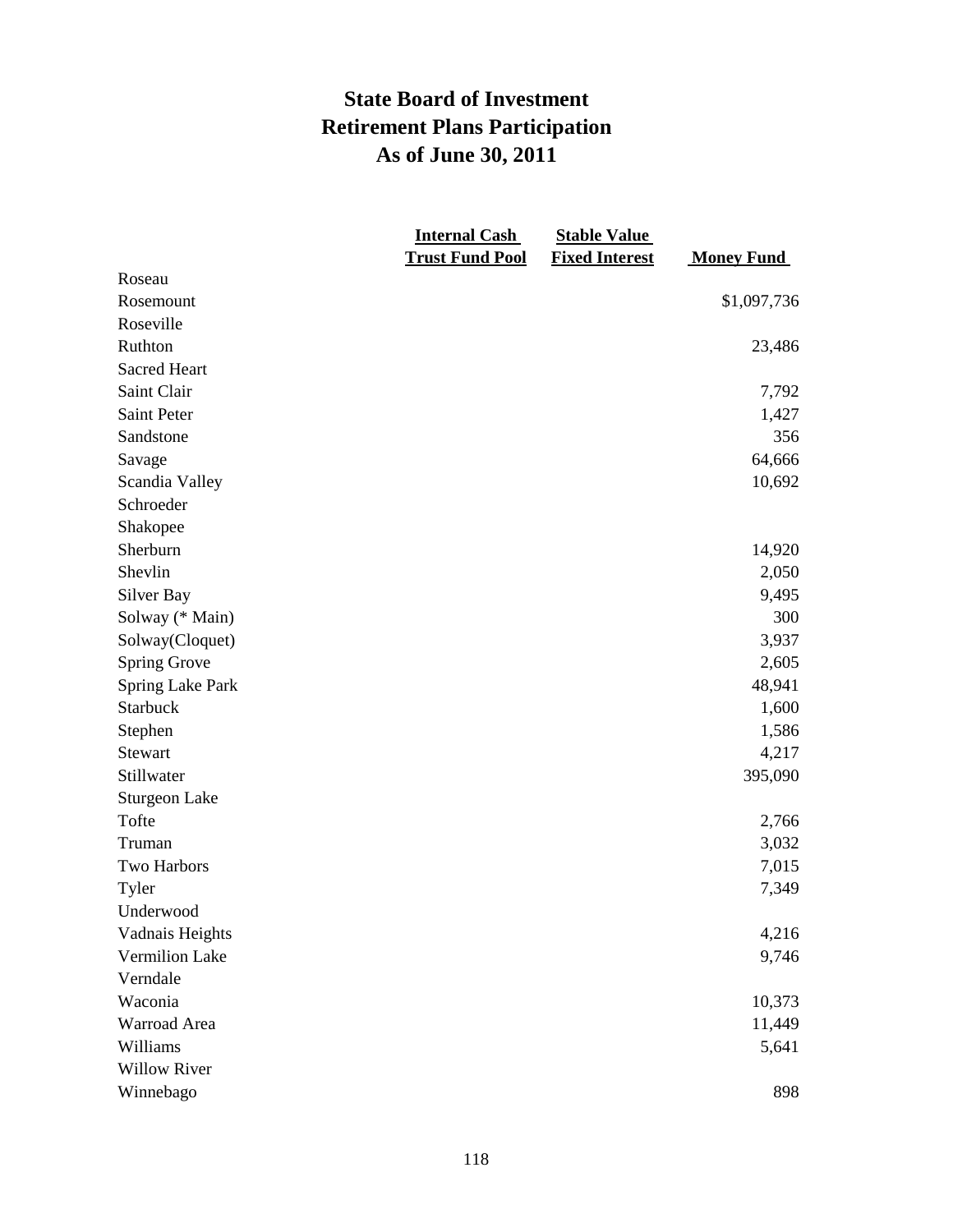|                  | <b>Income</b>      |                        |                       |                      |              |
|------------------|--------------------|------------------------|-----------------------|----------------------|--------------|
|                  | <b>Share Fixed</b> | <b>Alternative</b>     | <b>Domestic Stock</b> | <b>International</b> |              |
| <b>Bond Pool</b> | <b>Pool</b>        | <b>Investment Pool</b> | Pool                  | <b>Stock Pool</b>    | <b>Total</b> |
|                  |                    |                        | \$1,094               |                      | \$1,094      |
|                  | \$153,331          |                        | 767,228               |                      | 2,018,295    |
| \$2,609,660      |                    |                        | 4,371,712             | \$788,727            | 7,770,099    |
|                  | 8,412              |                        | 57,043                |                      | 88,941       |
|                  |                    |                        | 40,684                |                      | 40,684       |
| 21,629           | 44,669             |                        | 331,453               |                      | 405,544      |
| 690              | 9,756              |                        | 214,973               | 96,795               | 323,642      |
|                  | 2,431              |                        | 4,113                 |                      | 6,900        |
|                  | 441,977            |                        | 747,985               |                      | 1,254,628    |
|                  | 73,079             |                        | 123,676               |                      | 207,447      |
|                  |                    |                        | 110,652               |                      | 110,652      |
|                  |                    |                        | 1,685,194             | 209,750              | 1,894,944    |
|                  | 101,974            |                        | 172,578               |                      | 289,472      |
| 16,574           | 14,014             |                        | 23,717                |                      | 56,355       |
|                  | 64,899             |                        | 293,229               | 73,759               | 441,381      |
|                  | 2,047              |                        | 13,683                |                      | 16,029       |
| 111,245          | 26,909             |                        | 45,540                |                      | 187,632      |
|                  | 3,258              |                        | 22,153                | 6,258                | 34,275       |
|                  | 334,502            |                        | 566,099               |                      | 949,542      |
|                  | 10,939             |                        | 67,013                | 8,192                | 87,745       |
|                  | 10,837             |                        | 90,526                |                      | 102,948      |
|                  | 28,821             |                        | 86,831                |                      | 119,868      |
| 191,659          |                    |                        |                       |                      | 586,750      |
| 7,289            |                    |                        | 34,346                |                      | 41,634       |
|                  | 18,905             |                        | 86,120                |                      | 107,791      |
| 33,760           | 20,722             |                        | 139,871               |                      | 197,386      |
| 151,800          | 47,946             |                        | 205,354               | 122,336              | 534,451      |
|                  | 50,232             |                        | 85,011                |                      | 142,593      |
|                  |                    |                        | 11,935                | 4,447                | 16,382       |
|                  | 28,817             |                        | 48,769                |                      | 81,802       |
|                  | 66,612             |                        | 112,731               |                      | 189,089      |
|                  |                    |                        | 19,131                |                      | 19,131       |
|                  | 70,898             |                        | 632,087               | 128,856              | 842,213      |
|                  | 78,254             |                        | 132,434               |                      | 222,137      |
|                  | 38,555             |                        | 121,145               |                      | 165,341      |
| 6,650            |                    |                        | 62,120                |                      | 68,770       |
|                  | 6,139              |                        | 10,389                |                      | 17,426       |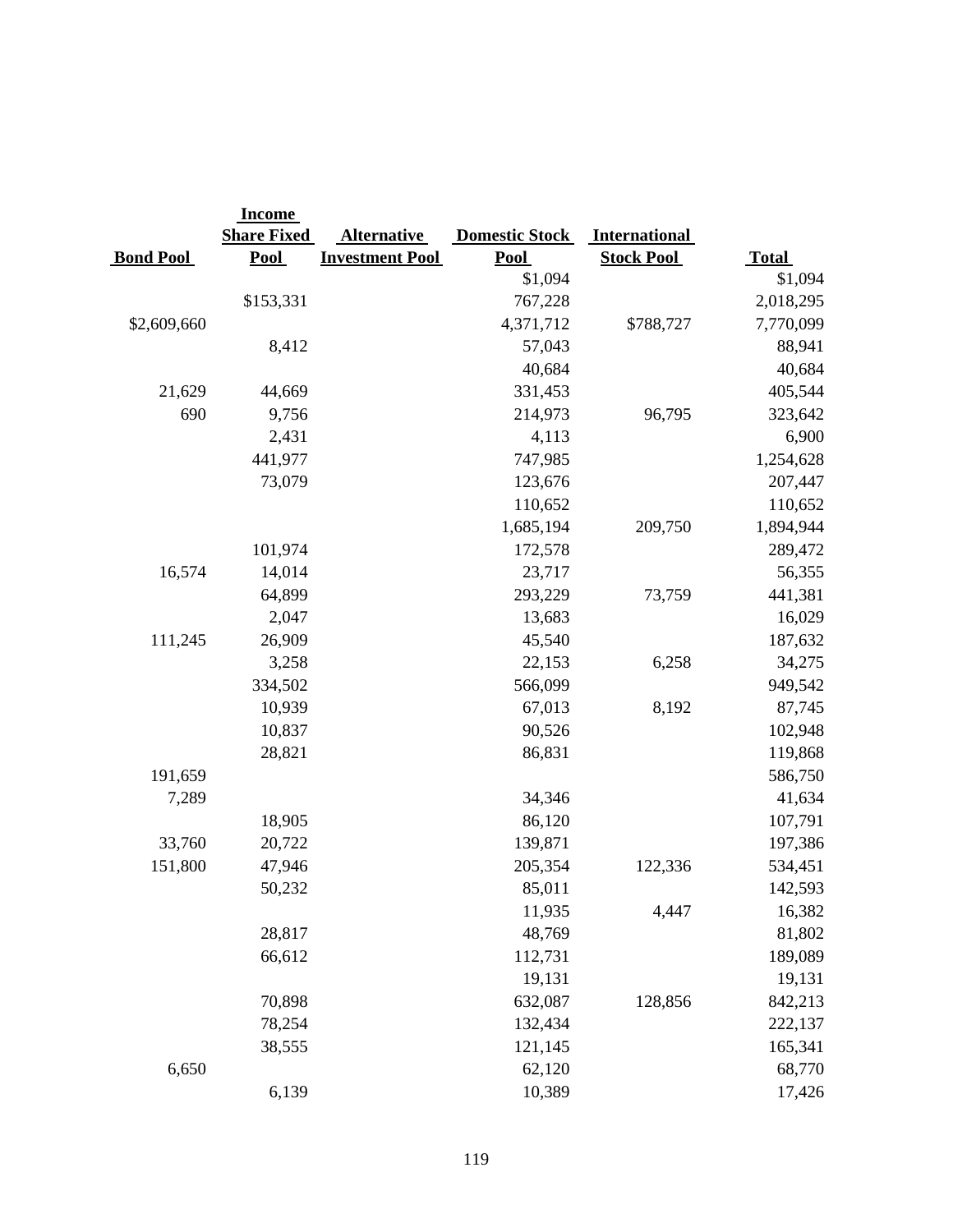|                                 | <b>Internal Cash</b>   | <b>Stable Value</b>   |                   |
|---------------------------------|------------------------|-----------------------|-------------------|
|                                 | <b>Trust Fund Pool</b> | <b>Fixed Interest</b> | <b>Money Fund</b> |
| Woodbury                        |                        |                       | \$1,556,237       |
| Woodstock                       |                        |                       | 1,732             |
| Wrenshall                       |                        |                       |                   |
| Wright                          |                        |                       | 4,604             |
| Wykoff                          |                        |                       | 3,604             |
| Wyoming                         |                        |                       | 6,999             |
| <b>Zumbro Falls</b>             |                        |                       | 6,988             |
|                                 |                        | \$1,372,618,500       | \$269,252,293     |
| <b>PERA Voluntary Share</b>     |                        |                       |                   |
| <b>Alborn Fire</b>              |                        |                       | \$6,748           |
| Alden City of                   |                        |                       | 6,406             |
| <b>Biwabik Township</b>         |                        |                       | 12,204            |
| <b>Buyck VFD</b>                |                        |                       | 2,136             |
| Crane Lake VFD                  |                        |                       | 3,517             |
| De Graff                        |                        |                       | 3                 |
| <b>Elbow Tulaby Lakes</b>       |                        |                       | 3,124             |
| Emmons City of                  |                        |                       | 12,995            |
| Grand Marais City of            |                        |                       | 18,913            |
| <b>Lakeland VFD</b>             |                        |                       | 10,744            |
| Lexington City of               |                        |                       | 20,153            |
| Lutsen Township                 |                        |                       | 9,200             |
| Manchester                      |                        |                       | 4,833             |
| North Star Fire                 |                        |                       | 2,238             |
| <b>Ottertail Fire</b>           |                        |                       | 22,535            |
| Scandia City of                 |                        |                       | 33,833            |
| <b>Twin Valley</b>              |                        |                       | 13,272            |
| Warba - Feeley - Sago           |                        |                       | 7,927             |
|                                 |                        |                       | \$190,780         |
| <b>Total Pool Participation</b> | \$136,480,844          | \$1,372,618,500       | \$1,423,996,358   |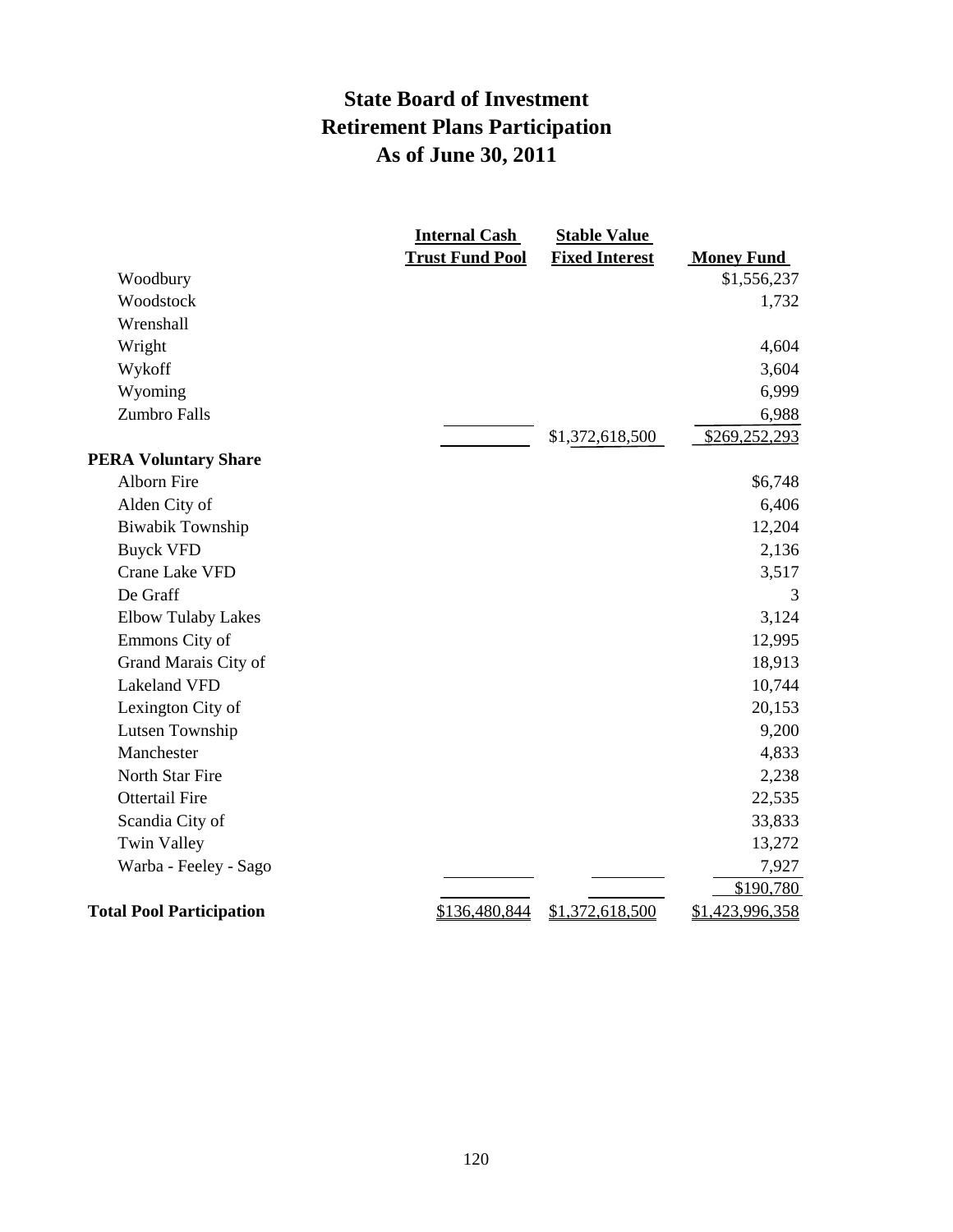|                  | <b>Income</b>      |                        |                       |                      |                  |
|------------------|--------------------|------------------------|-----------------------|----------------------|------------------|
|                  | <b>Share Fixed</b> | <b>Alternative</b>     | <b>Domestic Stock</b> | <b>International</b> |                  |
| <b>Bond Pool</b> | <b>Pool</b>        | <b>Investment Pool</b> | Pool                  | <b>Stock Pool</b>    | <b>Total</b>     |
| \$480,315        |                    |                        | \$3,320,552           | \$980,372            | \$6,337,477      |
| 8,355            | \$11,836           |                        | 71,600                |                      | 93,523           |
|                  |                    |                        | 58,405                |                      | 58,405           |
|                  | 31,464             |                        | 53,249                |                      | 89,317           |
|                  | 24,635             |                        | 41,692                |                      | 69,931           |
| 80,686           | 47,836             |                        | 80,957                |                      | 216,478          |
| 5,115            | 47,758             |                        | 143,242               | 11,564               | 214,667          |
| \$148,466,085    | \$90,999,166       |                        | \$539,549,710         | \$132,727,609        | \$2,553,613,363  |
|                  |                    |                        |                       |                      |                  |
| \$52,797         |                    |                        | \$43,148              | \$18,018             | \$120,712        |
| 50,123           |                    |                        | 40,963                | 17,106               | 114,598          |
| 95,486           |                    |                        | 78,035                | 32,587               | 218,311          |
| 16,715           |                    |                        | 13,660                | 5,704                | 38,216           |
| 27,518           |                    |                        | 22,489                | 9,391                | 62,916           |
| 22               |                    |                        | 18                    | 7                    | 50               |
| 24,441           |                    |                        | 19,974                | 8,341                | 55,881           |
| 101,679          |                    |                        | 83,097                | 34,700               | 232,471          |
| 147,983          |                    |                        | 120,938               | 50,503               | 338,337          |
| 84,061           |                    |                        | 68,699                | 28,688               | 192,192          |
| 157,685          |                    |                        | 128,867               | 53,814               | 360,519          |
| 71,980           |                    |                        | 58,825                | 24,565               | 164,569          |
| 37,811           |                    |                        | 30,901                | 12,904               | 86,449           |
| 17,514           |                    |                        | 14,313                | 5,977                | 40,042           |
| 176,318          |                    |                        | 144,094               | 60,173               | 403,119          |
| 264,721          |                    |                        | 216,342               | 90,343               | 605,239          |
| 103,845          |                    |                        | 84,866                | 35,440               | 237,423          |
| 62,021           |                    |                        | 50,687                | 21,166               | 141,801          |
| \$1,492,721      |                    |                        | \$1,219,916           | \$509,427            | \$3,412,844      |
| \$10,739,890,574 | \$90,999,166       | \$7,012,281,293        | \$22,022,264,434      | \$7,679,778,113      | \$50,478,309,282 |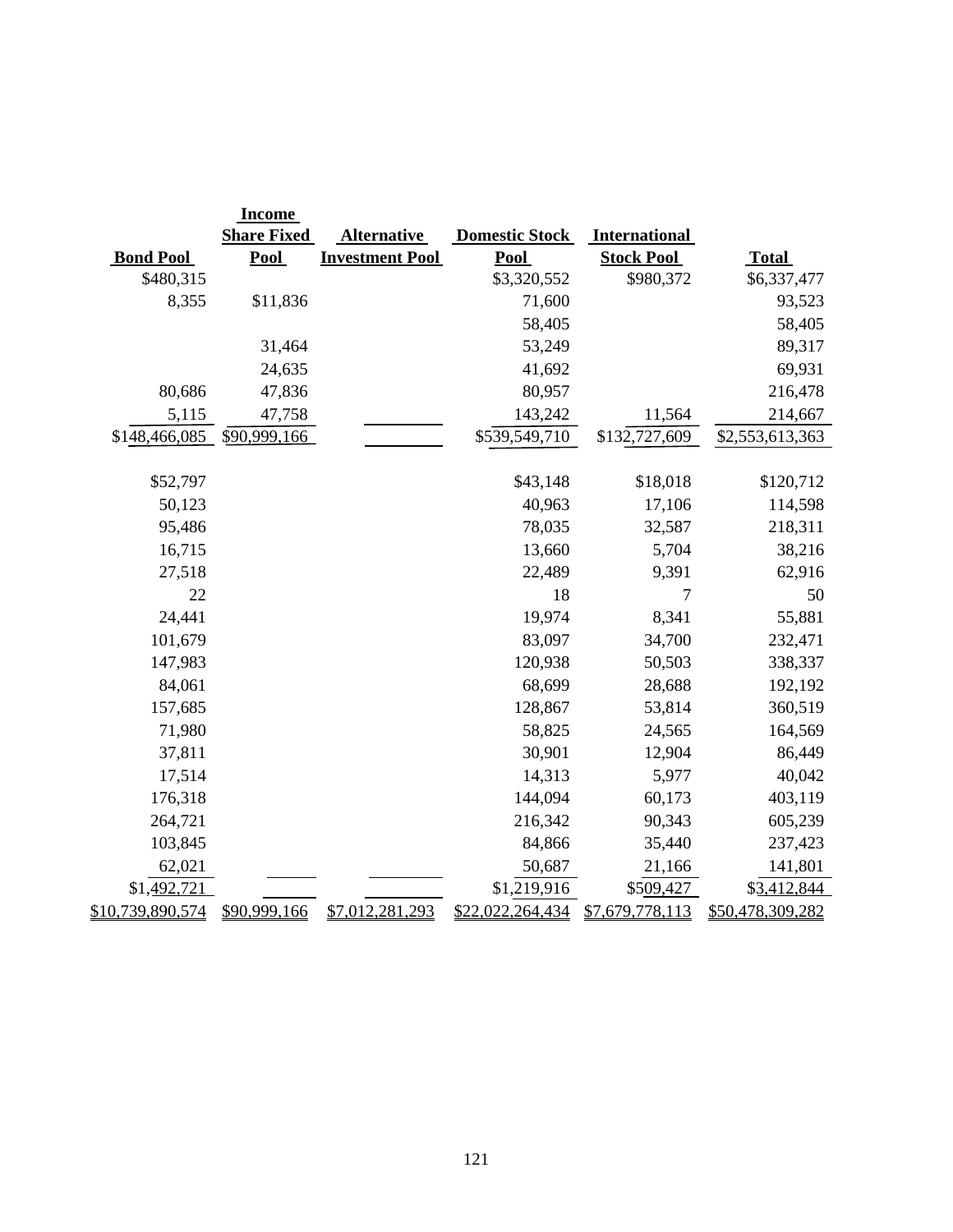## **State Board of Investment Non Retirement Funds Participation Schedule As of June 30, 2011 Amounts In (000)'s**

|                                  | <b>Non Retirement Internal Bond</b> |                  | <b>Internal</b> |             | <b>Total Non</b> |                    |                         |           |
|----------------------------------|-------------------------------------|------------------|-----------------|-------------|------------------|--------------------|-------------------------|-----------|
|                                  |                                     | <b>Cash Pool</b> |                 | <u>Pool</u> |                  | <b>Equity Pool</b> | <b>Retirement Pools</b> |           |
| <b>Permanent School</b>          | \$                                  | 15,776           | \$              | 379,269     | \$               | 390,081            | \$                      | 785,126   |
| <b>Environmental</b>             | \$                                  | 11,578           | \$              | 161,324     | \$               | 401,983            | \$                      | 574,885   |
| <b>Other Trusts:</b>             |                                     |                  |                 |             |                  |                    |                         |           |
| Closed Landfill                  |                                     |                  |                 |             | \$               | 775                | $\mathbb{S}$            | 775       |
| <b>Emergency Med SVC</b>         | \$                                  | 79               | $\mathcal{S}$   | 554         |                  | 974                |                         | 1,607     |
| <b>Ethel Currey</b>              |                                     |                  |                 | 463         |                  | 654                |                         | 1,117     |
| <b>Iron Range Resources</b>      |                                     |                  |                 | 43,252      |                  | 37,630             |                         | 80,882    |
| Life Time Fish & Wild Life       |                                     | \$185            |                 | 2,518       |                  | 6,383              |                         | 9,086     |
| Saint Louis County Environmental |                                     |                  |                 | 2,543       |                  | 3,629              |                         | 6,172     |
| Winona State                     |                                     |                  |                 | 2,485       |                  | 1,729              |                         | 4,214     |
|                                  | \$                                  | 264              | \$              | 51,815      | \$               | 51,774             | \$                      | 103,853   |
| <b>PERA OPEB:</b>                |                                     |                  |                 |             |                  |                    |                         |           |
| Anoka County (Irrevocable)       |                                     |                  |                 |             | \$               | 29,156             | \$                      | 29,156    |
| Anoka County (Revocable)         |                                     |                  |                 |             |                  | 258                |                         | 258       |
| City of Eagan                    |                                     |                  |                 |             |                  | 7,904              |                         | 7,904     |
| City of Virginia                 |                                     |                  |                 |             |                  | 41                 |                         | 41        |
| Crosby-Ironton ISD#182           | \$                                  | 480              | \$              | 378         |                  | 2,932              |                         | 3,790     |
| Duluth                           |                                     |                  |                 | 11,515      |                  | 16,014             |                         | 27,529    |
| Elk River ISD #728               |                                     |                  |                 | 5,843       |                  |                    |                         | 5,843     |
| Fillmore Central ISD #2198       |                                     | 902              |                 |             |                  |                    |                         | 902       |
| Hastings ISD#200                 |                                     | 589              |                 |             |                  |                    |                         | 589       |
| Kingsland ISD#2137               |                                     | 201              |                 |             |                  | 210                |                         | 411       |
| West Saint Paul ISD#197          |                                     | 1,825            |                 | 8,199       |                  |                    |                         | 10,024    |
| Metro Mosquito Control District  |                                     |                  |                 | 342         |                  | 1,306              |                         | 1,648     |
| Mounds View ISD #621             |                                     | 14,413           |                 |             |                  | 9,428              |                         | 23,841    |
| Mt. Iron-Buhl ISD #712           |                                     |                  |                 | 2,050       |                  |                    |                         | 2,050     |
| Metropolitan Council OPEB        |                                     | 12               |                 |             |                  | 105,368            |                         | 105,380   |
| Ogilvie ISD#333                  |                                     | 980              |                 |             |                  |                    |                         | 980       |
| Robbinsdale ISD#281              |                                     | 9,372            |                 | 9,212       |                  |                    |                         | 18,584    |
| Roseville ISD#623                |                                     |                  |                 | 15,727      |                  |                    |                         | 15,727    |
| <b>Scott County</b>              |                                     |                  |                 |             |                  | 3,127              |                         | 3,127     |
| Staples Motley ISD #2170         |                                     |                  |                 | 593         |                  | 582                |                         | 1,175     |
| <b>Washington County</b>         |                                     |                  |                 | 2,743       |                  | 9,514              |                         | 12,257    |
| Winona ISD#861                   |                                     |                  |                 | 8,045       |                  |                    |                         | 8,045     |
| Yellow Medicine ISD#2190         |                                     | 1,694            |                 |             |                  |                    |                         | 1,694     |
|                                  | \$                                  | 30,468           | \$              | 64,647      | \$               | 185,840            | \$                      | 280,955   |
| <b>Total Pool Participation</b>  | \$                                  | 58,086           | \$              | 657,055     | \$               | 1,029,678          | \$                      | 1,744,819 |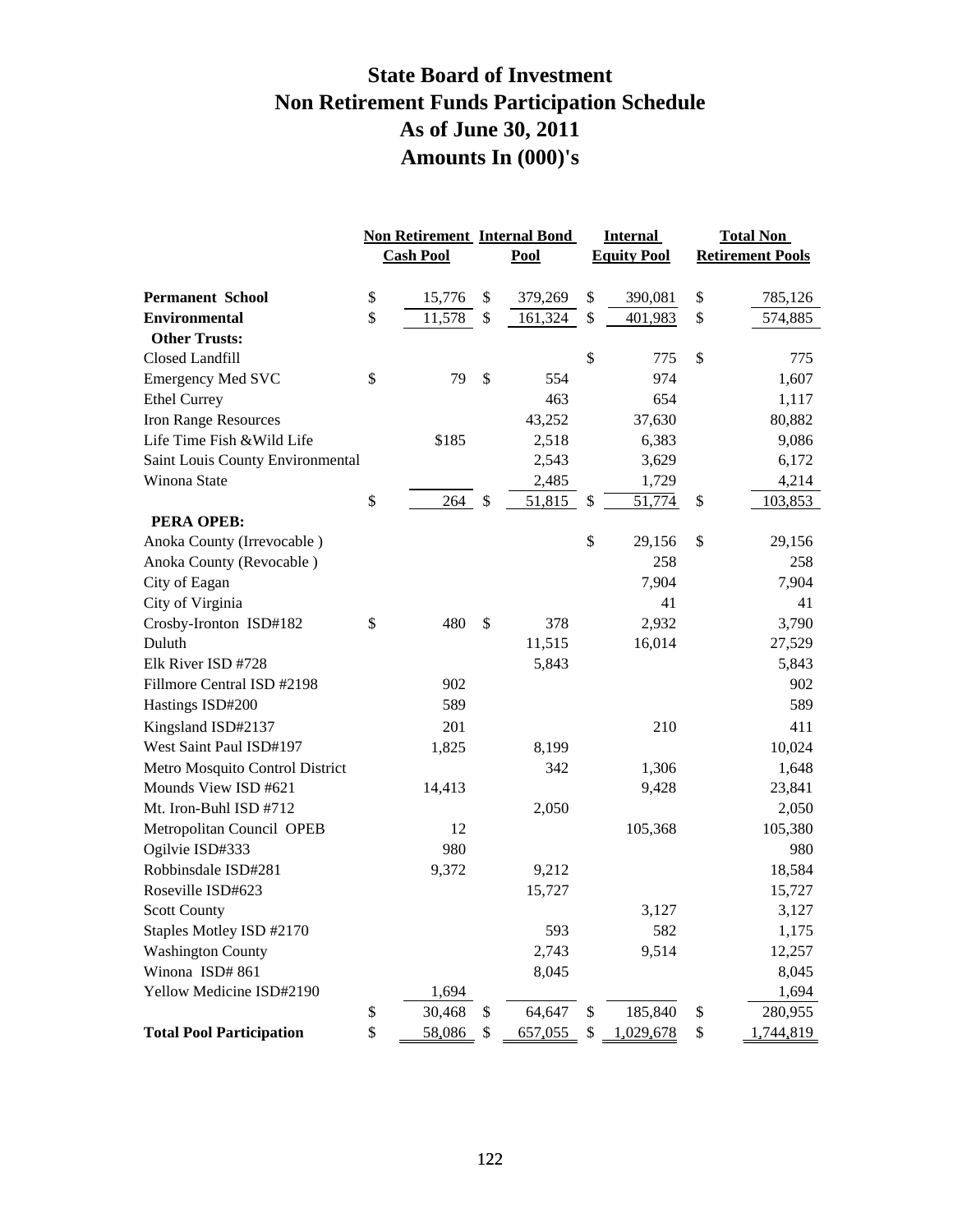### **External Stock and Bond Managers' Fees**

### **Total Payments for Fiscal Year 2011**

| Active Domestic Stock Managers (1)            |        |                 |
|-----------------------------------------------|--------|-----------------|
| Alliance Bernstein L.P.                       | $\ast$ | \$<br>(551,807) |
| Barrow, Hanley, Mewhinney & Stauss, Inc.      |        | 875,373         |
| <b>EARNEST Partners, LLC</b>                  |        | 474,580         |
| <b>INTECH Investment Management, LLC</b>      |        | 1,072,555       |
| Goldman Sachs Asset Management, LP            |        | 1,233,519       |
| Hotchkis and Wiley Capital Management, LLC    |        | 1,424,317       |
| Jacobs Levy Equity Management, Inc.           |        | 997,546         |
| Knelman Asset Management Group, LLC           |        | 339,402         |
| Lord, Abbett & Co., LLC                       | $\ast$ | (99, 727)       |
| <b>LSV</b> Asset Management                   |        | 893,612         |
| Martingale Asset Management L.P.              |        | 668,267         |
| McKinley Capital Management Inc.              |        | 1,033,583       |
| New Amsterdam Partners, LLC                   |        | 526,104         |
| Next Century Growth Investors, LLC            |        | 2,373,510       |
| Peregrine Capital Management                  |        | 1,515,416       |
| Sands Capital Management, LLC                 |        | 1,241,220       |
| Systematic Financial Management, LP           |        | 993,488         |
| Turner Investment Partners, Inc.              |        | 1,732,023       |
| UBS Global Asset Management (Americas) Inc.   |        | 647,730         |
| Winslow Capital Management, Inc.              |        | 630,047         |
| Zevenbergen Capital Investments, LLC          |        | 1,591,213       |
| Passive Domestic Stock Managers (2)           |        |                 |
| Black Rock Institutional Trust Co. N.A.       |        | 890,480         |
| Semi-Passive Domestic Stock Managers (2)      |        |                 |
| Black Rock Institutional Trust Co. N.A. (BGI) |        | 2,575,887       |
| <b>INTECH Investment Management, LLC</b>      |        | 1,471,280       |
| Mellon Capital Management Corp.               |        | 1,358,018       |
| JPMorgan Investment Management, Inc.          |        | 2,714,053       |
| Active Domestic Bond Managers (2)             |        |                 |
| Aberdeen Asset Management (Deutsche)          |        | 1,492,614       |
| Dodge & Cox                                   |        | 1,094,167       |
| <b>PIMCO</b>                                  |        | 2,402,250       |
| Western Asset Management                      |        | 1,223,404       |
| Columbia Management Investment Advisers, LLC  |        | 980,965         |
|                                               |        |                 |
| Semi-Passive Domestic Bond Managers (2)       |        |                 |
| BlackRock Inc. (BGI)                          |        | 922,342         |
| Goldman Sachs Asset Management, LP            |        | 1,302,183       |
| Neuberger (Lehman)                            |        | 574,133         |
| cont.                                         |        |                 |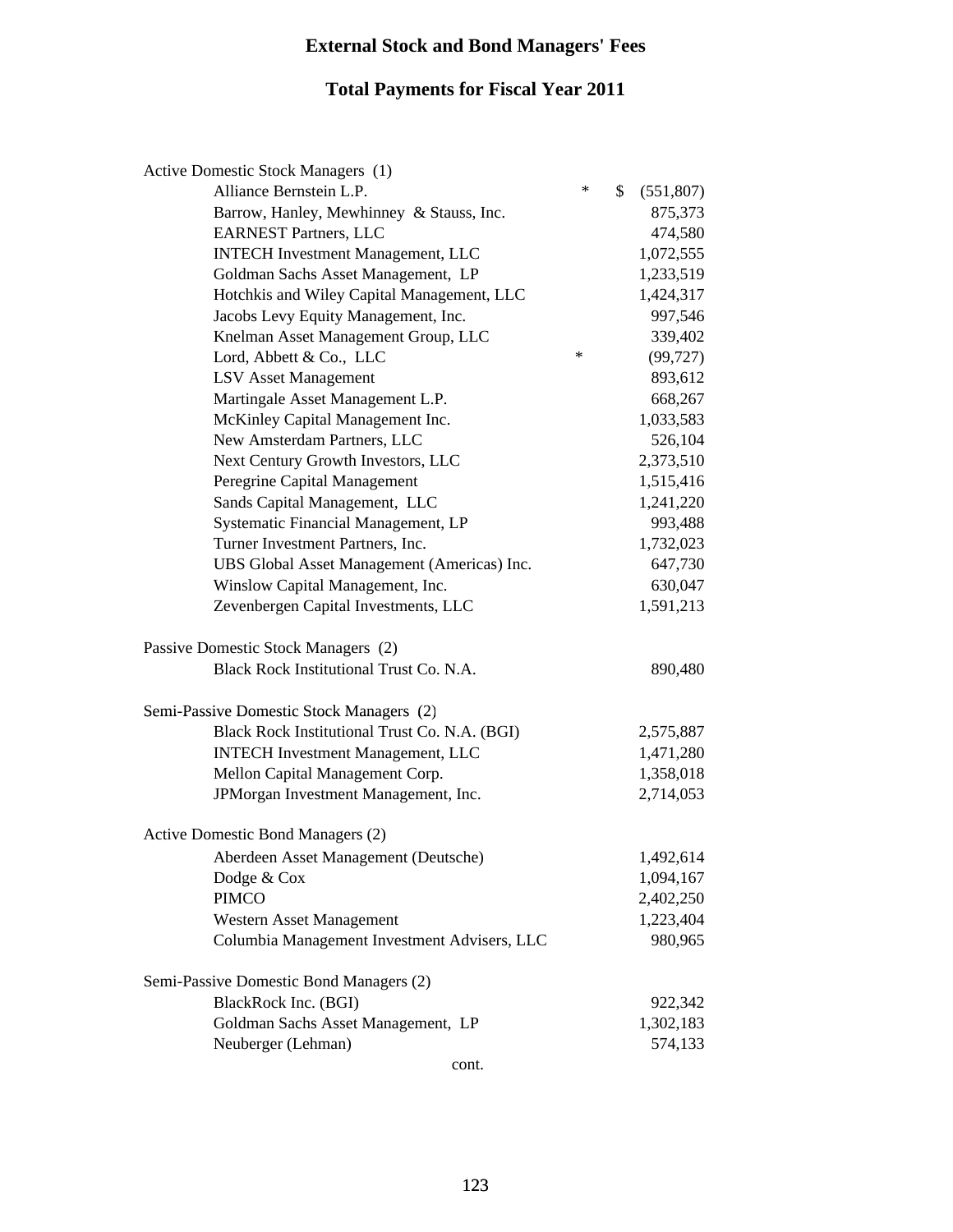### **External Stock and Bond Managers' Fees**

### **Total Payments for Fiscal Year 2011**

| Developed-International Active Stock Managers (2)          |                 |
|------------------------------------------------------------|-----------------|
| <b>Acadian Asset Management</b>                            | \$<br>1,258,132 |
| <b>Invesco Global Asset Management</b>                     | 788,074         |
| JP Morgan Investment Management Co.                        | 1,097,267       |
| <b>Marathon Asset Management</b>                           | 1,807,291       |
| McKinley Capital Management                                | 1,075,553       |
| Pyramis Global Advisors Trust Co.- Activie (Fidelity)      | 1,368,464       |
| Columbia Management Investment Advisers, LLC               | 898,257         |
| Developed-International Semi-Passive Stock Managers (2)    |                 |
| <b>AQR</b> Capital Management                              | 1,464,936       |
| Pyramis Global Advisors Trust Co.- Semi Passive (Fidelity) | 821,290         |
| State Street Global Advisors - Semi Passive                | 1,210,820       |
| Developed-International Passive Stock Managers (2)         |                 |
| <b>State Street Global Advisors - Passive</b>              | 464,504         |
| Emerging-International Active Stock Managers (2)           |                 |
| Alliance Bernstein L.P.                                    | 1,171,146       |
| Capital International                                      | 5,822,253       |
| Morgan Stanley Investment Management                       | 6,224,674       |
| Supplemental Fixed (2)                                     |                 |
| Galliard                                                   | 1,942,283       |
| Assigned Risk Plan (2)                                     |                 |
| <b>GE Investment Management</b>                            | 189,055         |
| <b>RBC Global Asset Management</b>                         | 241,610         |
| * Manager Terminated in Fiscal '11                         |                 |

Compensation is based on a performance-based fee formula. Four fee options are (1) available and fees earned range from zero to twice the manager's base fee, depending on the manager's performance relative to an established benchmark.

(2) Compensation is based on a specified percentage of assets under management.